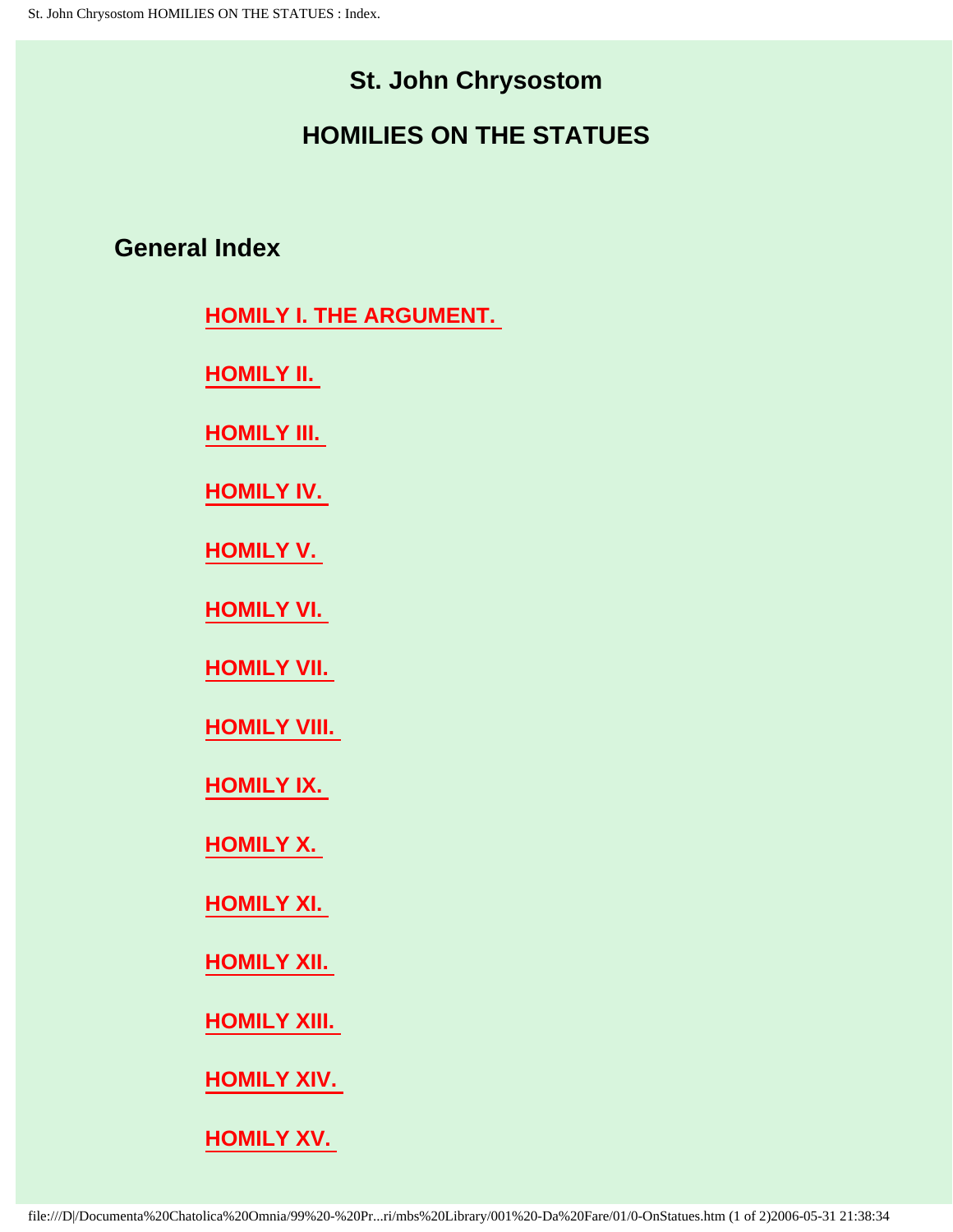**[HOMILY XVI.](#page-207-0)** 

**[HOMILY XVII.](#page-220-0)** 

**[HOMILY XVIII.](#page-232-0)** 

**[HOMILY XIX.](#page-243-0)** 

**[HOMILY XX.](#page-255-0)** 

**[HOMILY XXI.](#page-273-0)**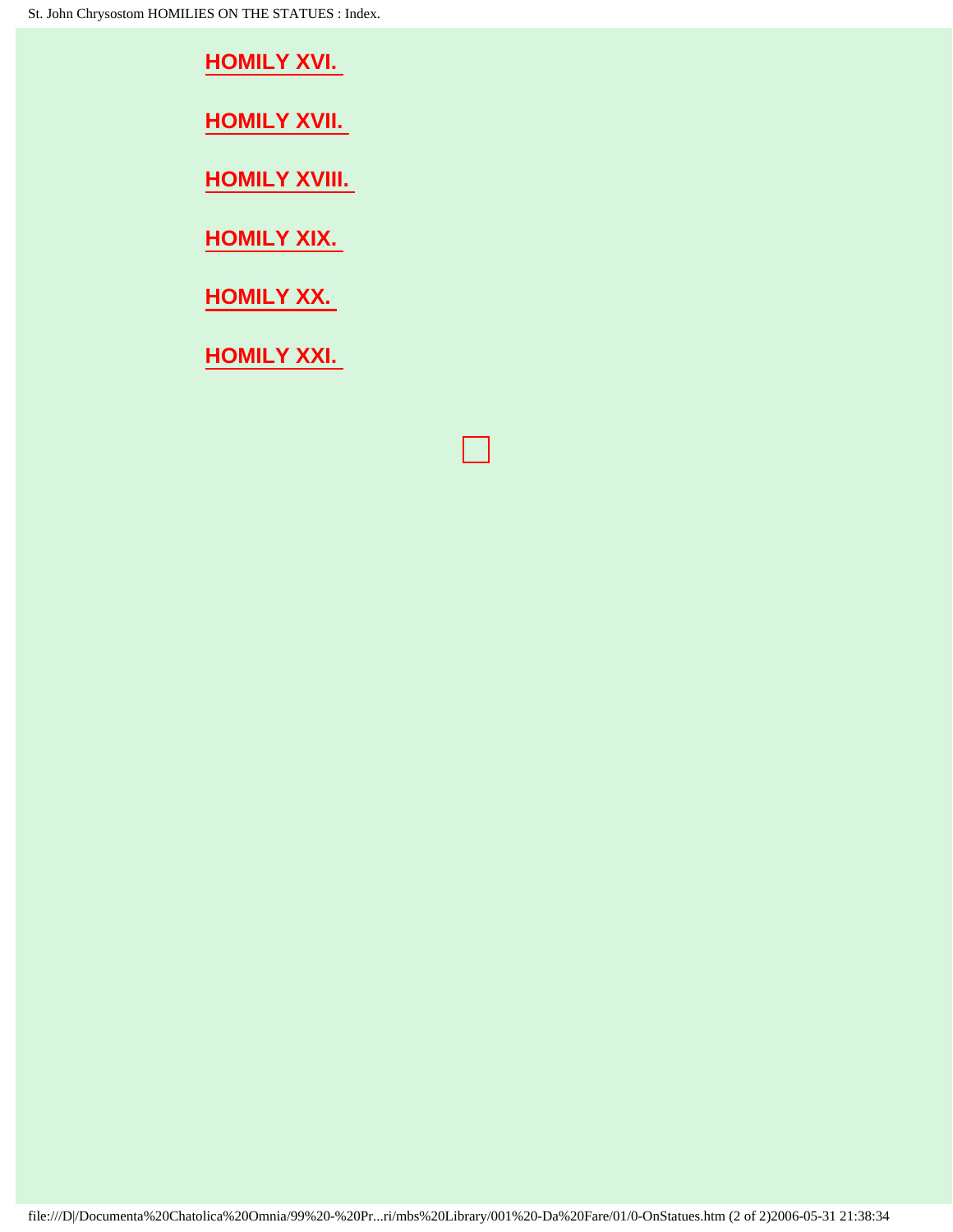### **St. John Chrysostom**

### **HOMILIES ON THE STATUES**

#### <span id="page-2-0"></span>**HOMILY I. THE ARGUMENT.**

**This Homily was delivered in the Old Church of Antioch, while St. Chrysostom was yet a Presbyter, upon that saying of the Apostle, 1 Tim. v. 23, "Drink a little wine for thy stomach's sake, and thy often infirmities."** 

**1. You have heard the Apostolic voice, that trumpet from heaven, that spiritual lyre! For even as a trumpet sounding a fearful and warlike note, it both dismays the enemy, and arouses the dejected spirits on its own side, and filling them with great boldness, renders those who attend to it invincible against the devil! And again, as a lyre, that gently soothes with soul-captivating melody, it puts to slumber the disquietudes of perverse thoughts; and thus, with pleasure, instills into us much profit. Ye have heard then today the Apostle discoursing to Timothy of divers necessary matters! for he wrote to him as to the laying on of hands, saying, "Lay hands suddenly on no man, neither be partaker of other men's sins." And he explained the grievous danger of such a trangression, by showing that so men will undergo the punishment of the sins perpetrated by others, in common with them, because they confer the power. on their wickedness by the laying on of hands. Presently again he says, "Use a little wine for thy stomach's sake, and thine often infirmities." Today also he has discoursed to us concerning the subjection of servants, and the madness of misers, as well as on the arrogance of the rich, and on various other matters.** 

**2. Since then it is impossible to go through every part, what part of the words rehearsed would you have us select for the subject of our address to your charity? For as in a meadow, I perceive in what has been read a great diversity of flowers; a multiplicity of roses and violets, and of lilies not a few; and everywhere the various and copious fruit of the Spirit is scattered around, as well as an abundant fragrance. Yea, rather the reading of the divine Scriptures is not a meadow only, but a paradise; for the flowers here have not a mere**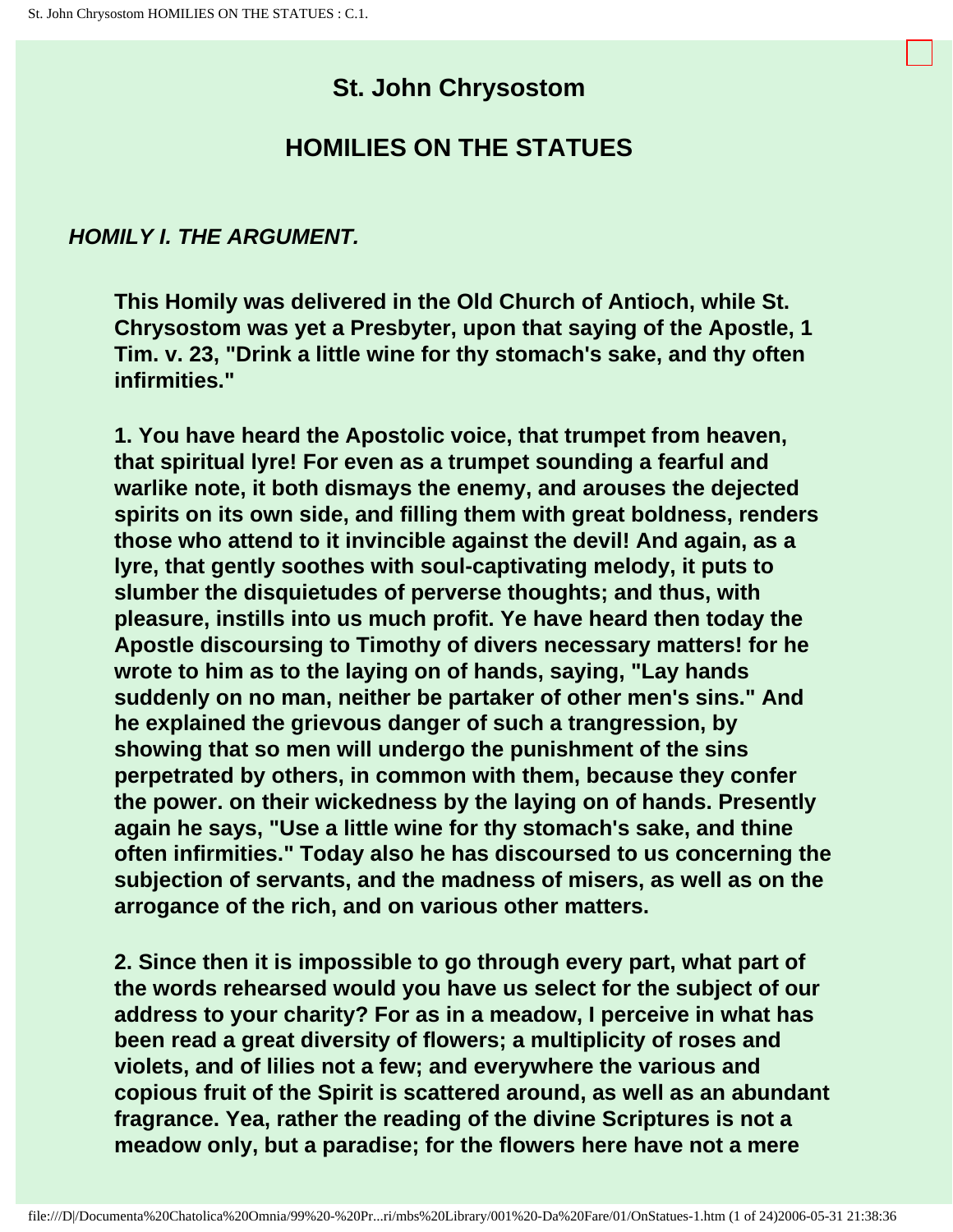**fragrance only, but fruit too, capable of nourishing the soul.** 

**What part then of the things rehearsed do you desire that we bring before you this day? Do you wish what seems the more insignificant, and easy for any one to understand, to be that which we should handle at present? To me, indeed, this seems proper, and I doubt not you will concur in this opinion. What then is this that might seem plainer than anything else? What but that, which seems so easy, and obvious for any one to say? Well l what is that? "Use a little wine for thy stomach's sake, and thine often infirmities." Well then, let us employ the whole of our discourse upon this subject; and this we would do, not for the love of praise, nor because we study to exhibit powers of oratory (for the things about to be spoken are not our own, but such as the grace of the Holy Spirit may inspire); but in order that we may stir up those hearers who are too listless, and may convince them of the greatness of the treasure of the holy Scriptures; and that it is neither safe, nor free from peril, to run through them hastily. For if indeed a text so simple and obvious as this one, which seems to the multitude to contain nothing that need be insisted on, should appear to afford us the means of abundant riches, and openings toward the highest wisdom, much rather will those others, which at once manifest their native wealth, satisfy those who attend to them with their infinite treasures. Assuredly then, we ought not hastily to pass by even those sentences of Scripture which are thought to be plain; for these also have proceeded from the grace of the Spirit; but this grace is never small, nor mean, but great and admirable, and worthy the munificence of the Giver.** 

**3. Let us not therefore listen carelessly; since even they who roast the metallic earth, when they have thrown it into the furnace, not only take up the masses of gold, but also collect the small particles with the utmost care. Inasmuch, then, as we likewise have to roast the gold drawn from the Apostolic mines, not by casting it into the furnace, but by depositing it in the thoughts of your souls; not lighting an earthly flame, but kindling the fire of the Spirit, let us collect the little particles with diligence. For if the saying be brief, yet is its virtue great. For pearls too have their proper market, not owing to the size of the substance, but the beauty of their nature. Even so is it with the reading of the divine Scriptures; for worldly instruction rolls forth its trifles in abundance, and deluges its hearers with a torrent of vain babblings, but dismisses them empty-handed, and without having gathered any profit great or small. Not so however is**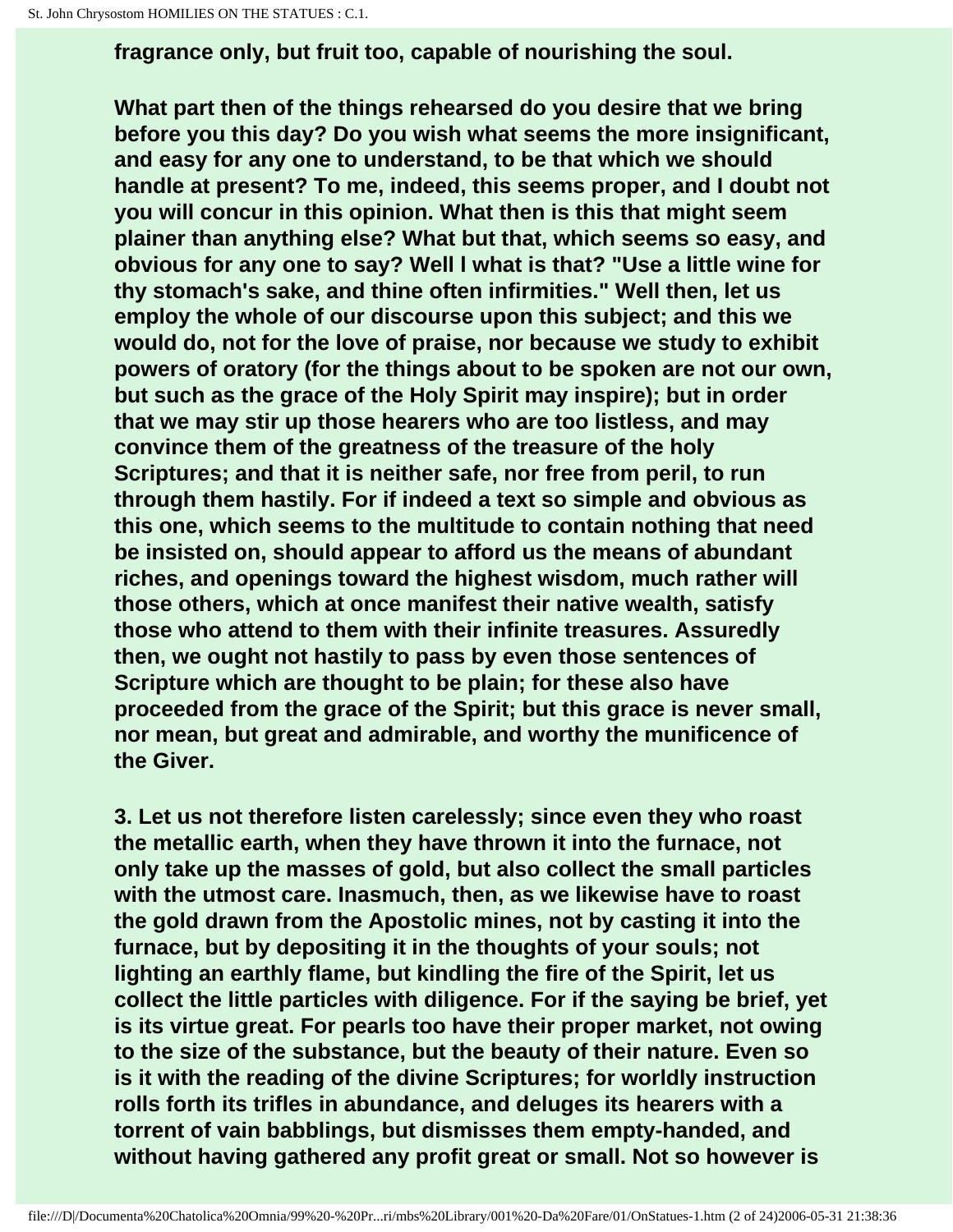**it with the grace of the Spirit, but, on the contrary, by means of small sentences, it implants divine wisdom in all who give heed, and one sentence often times affords to those who receive it a sufficient source of provision for the whole journey of life.** 

**4. Since then its riches are so great, let us arouse ourselves, and receive that which is spoken with a watchful mind; for I am preparing to plunge our discussion to an extreme depth. The admonition itself hath no doubt seemed beside the purpose, and superfluous to many: and they are apt to talk much in this way, "Was Timothy of himself not able to judge what it was needful to make use of, and did he wait to learn this of his teacher. And then did the teacher not only give directions, but also set them down in writing, graying it there as on a column of brass in his Epistle to him? and was he not ashamed to give directions about things of this nature, when writing in a public manner, to his disciple?" For this end then, that thou mayest learn that the admonition, so far from being beside the purpose, was a necessary and highly profitable one; and that the thing proceeded not from Paul, but from the grace of the Spirit, viz, that this should have been (I say) not a spoken precept, but one deposited in letters, and to be handed down to all future generations through the Epistle, I shall proceed at once to the proof.** 

**5. For besides the subjects which have been mentioned, there is another, about which some are no less perplexed, enquiring within themselves on what account God permitted a man possessing such confidence towards Him, whose bones and relics expelled demons, to fall into such a state of infirmity; for it is not merely that he was sick, but constantly, and for a length of time; and by these recurring and prolonged infirmities he was not permitted to have even a brief respite. "How does this appear," it may be asked? From the very words of Paul, for he does not say, on account of the "infirmity," but on account of the "infirmities;" and not merely "infirmities," but he clearly speaks of these as being constant, when he says "thine often infirmities." Let those then attend to this, whoever they are, who being given over to a lingering sickness are querulous and dejected under it.** 

**6. But the subject of enquiry is not only, that being a holy man he was sick, and sick so continually, but that he was at the same time entrusted with the public affairs of the world. For if he had been one of those who have retreated to the tops of mountains; who have fixed their cells in solitude, and who have chosen that life which is**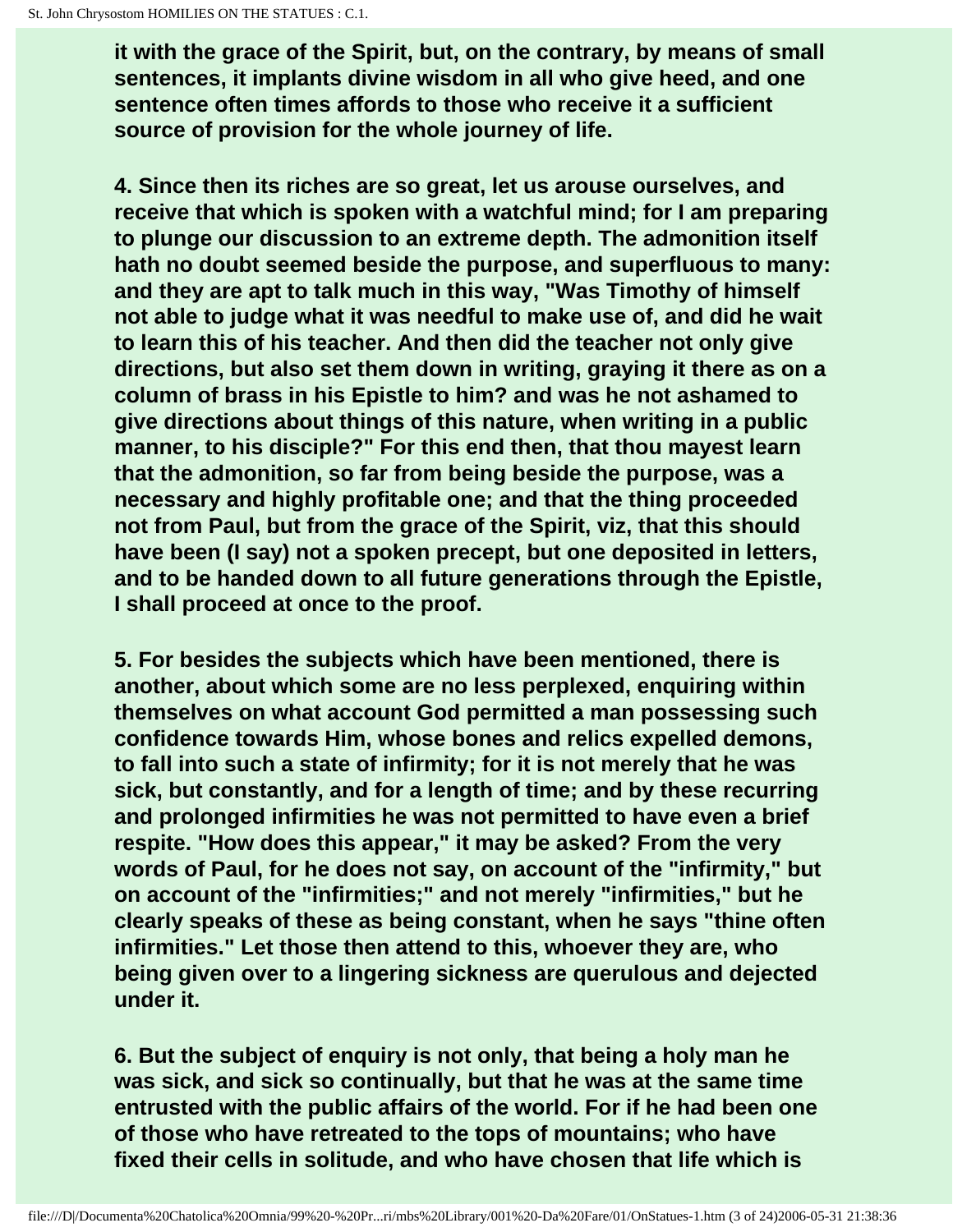**free from all business, the matter now enquired into were no such difficulty; but that one thrust forward in the throng, and in whose hands the care of so many Churches was placed, and who superintended whole cities and nations; nay, the world at large, with so much alacrity and diligence, should be subjected to the straitening of infirmities! This it is which may most of all bewilder one who does not duly consider it. Because, even if not for himself, yet for others at least, it was necessary he should have health. "He was the best general," says the objector. "The war was waged by him, not only against the unbeliever, but against demons, and against the devil himself. All the enemy contended with much vehemence, scattering the forces, and capturing prisoners; but this man was able to bring back myriads to the truth, and yet he was sick! For if," he says, "no other injury to the cause had come of this sickness, yet this alone was sufficient to discourage and relax the faithful. If soldiers, when they see their general detained in bed, become discouraged and slack for the fight, much rather was it probable that the faithful should betray somewhat of human nature, when they saw that teacher, who had wrought so many signs, in continual sickness and suffering of body."** 

**7. But this is not all. These sceptics propose yet a further enquiry, by asking for what reason Timothy neither healed himself, nor was healed by his instructor, when he was reduced to this state. Whilst the Apostles raised the dead, cast out devils, and conquered death with abundant ease, they could not even restore the body of one sick man! Although with respect to other bodies, both during their own lives and after death, they manifested such extraordinary power, they did not restore a stomach that had lost its vigour! And what is more than this, Paul is not ashamed, and does not blush, after the many and great signs which he had displayed even by a simple word; yet, in writing to Timothy, to bid him take refuge in the healing virtue of wine drinking. Not that to drink wine is shameful. God forbid! For such precepts belong to heretics; but the matter of astonishment is, that he accounted it no disgrace not to be able, without this kind of assistance, to set one member right when it was disordered. Nevertheless, he was so far from being ashamed of this, that he has made it manifest to all posterity. You see then to what a depth we have brought down the subject, and how that which seemed to be little, is full of innumerable questions. Well then, let us proceed to the solution; for we have explored the question thus deep, in order that, having excited your attention, we might lay up the explanation in a safe storehouse.**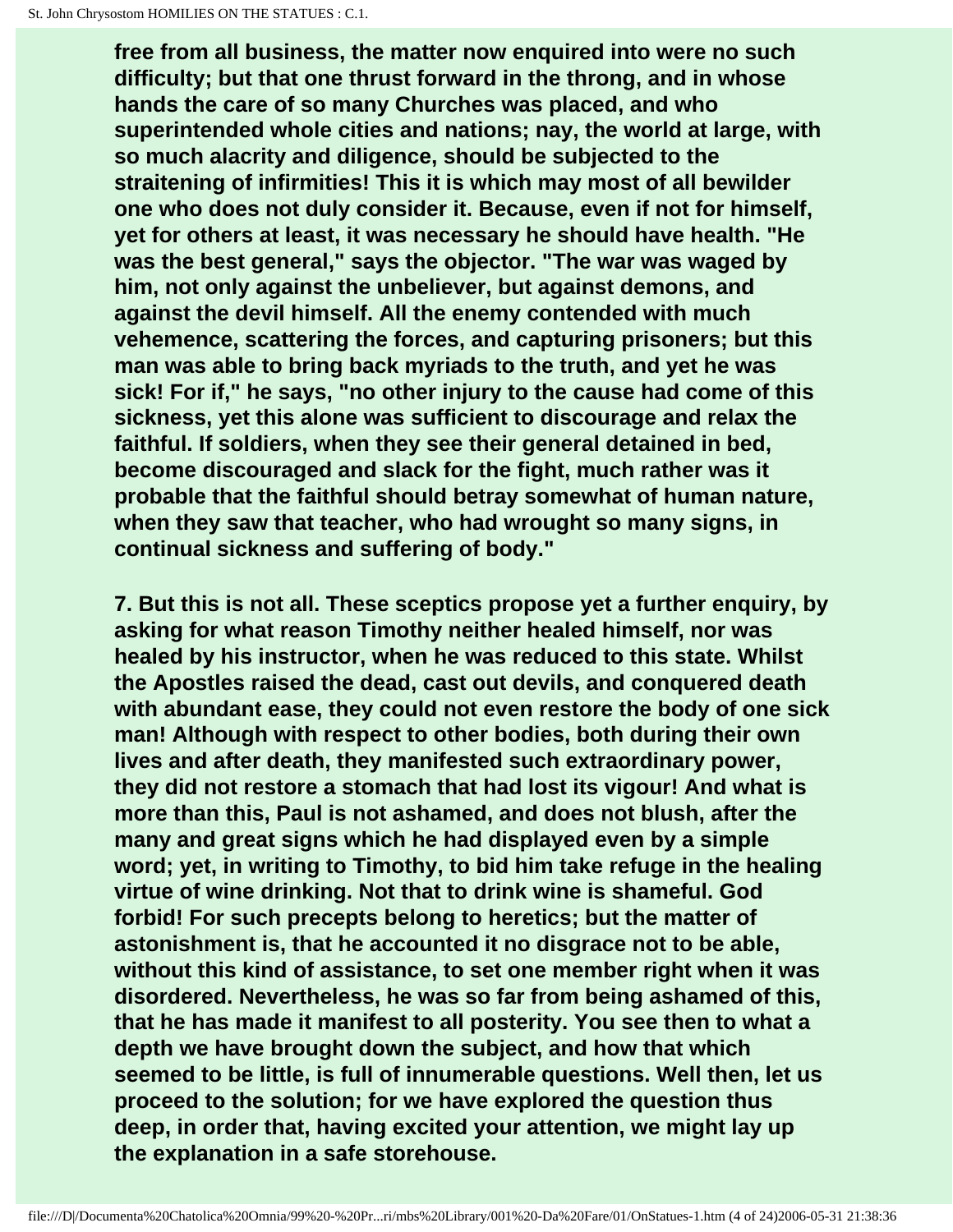**8. But before I proceed to solve these questions, permit me to say something of the virtue of Timothy, and of the loving care of Paul. For what was ever more tender hearted than this man, who being so far distant, and encircled with so many cares, exercised so much consideration for the health of his disciple's stomach, and wrote with exact attention about the correction of his disorder? And what could equal the virtue of Timothy? He so despised luxury, and derided the sumptuous table, as to fall into sickness from excessive austerity, and intense fasting. For that he was not naturally so infirm a person, but had overthrown the strength of his stomach by fasting and water drinking; you may hear Paul himself carefully making this plain. For he does not simply say, "use a little wine;" but having said before, "drink no longer water," he then brings forward his counsel as to the drinking of wine. And this expression "no longer" was a manifest proof, that till then he had drunk water, and on that account was become infirm Who then would not wonder at his divine wisdom and strictness? He laid hold on the very heavens, and sprang to the highest point of virtue. And his Teacher testifies this, when he thus speaks, "I have sent unto you Timothy, who is my beloved and faithful son in the Lord;" and when Paul calls him "a son," and a "faithful and beloved son," these words are sufficient to show that he possessed every kind of virtue. For the judgments of the saints are not given according to favour or enmity, but are free from all prejudice. Timothy would not have been so enviable, if he had been Paul's son naturally, as he was now admirable, inasmuch as having no connection with him according to the flesh, he introduced himself by the relationship of piety into the Apostle's adoption; preserving the marks of his spiritual wisdom with exactness in all things. For even as a young bullock linked to a bull, so he drew the yoke along with him, to whatever part of the world he went: and did not draw it the less on account of his youth, but his ready will made him emulate the labours of his teacher. And of this, Paul himself was again a witness when he said, "Let no man despise him, for he worketh the work of the Lord as I also do." See you how he bears witness, that the ardour of Timothy was the very counterpart of his own?** 

**9. Furthermore, in order that he might not be thought to have said these things out of favour or kindness, he makes his hearers themselves to be witnesses of the virtue of his son, when he says, "But ye know the proof of him, that, as a son with a father, so he hath served with me in the Gospel;" that is, "ye have had experience of**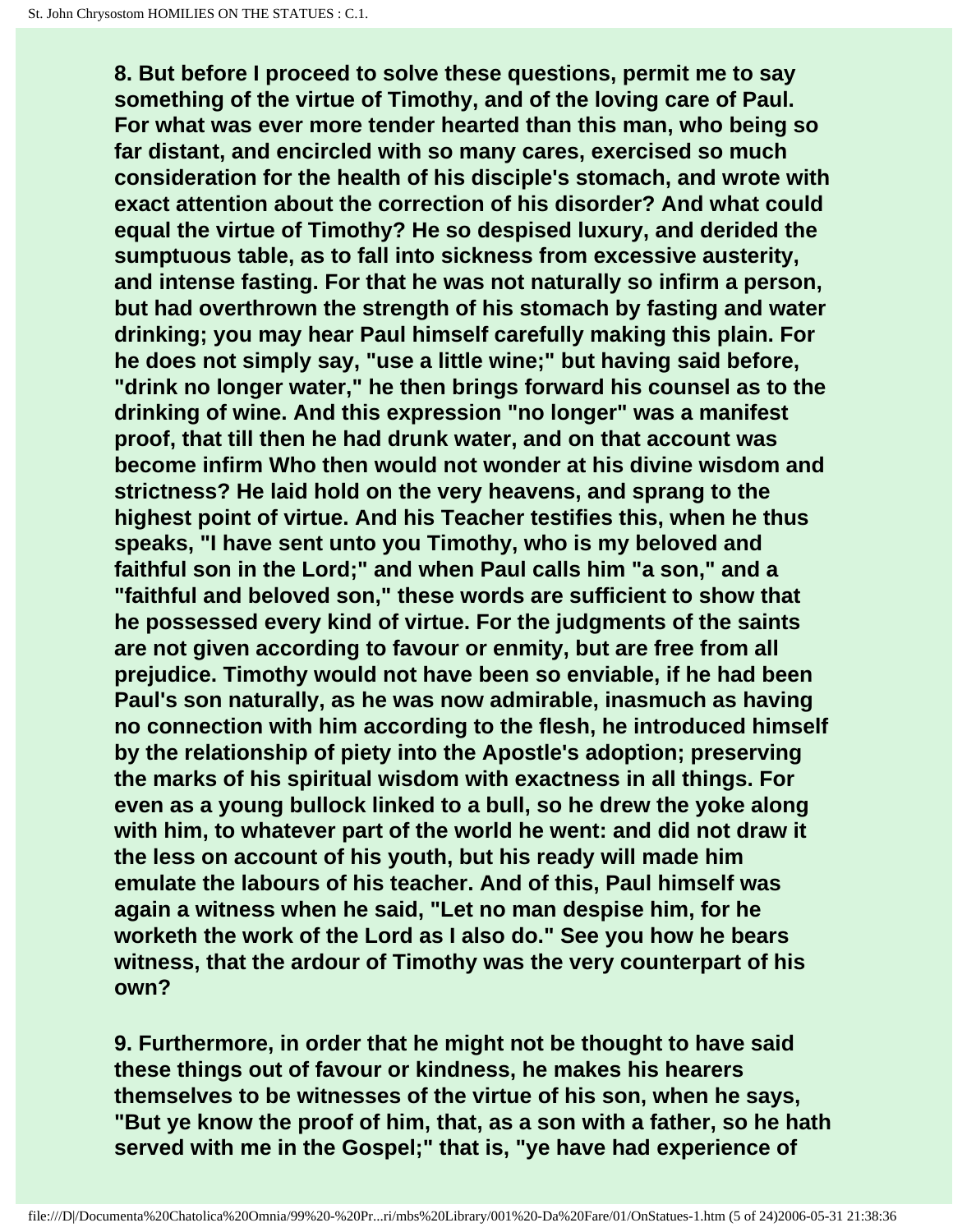**his virtue, and of his approved soul." At the same time, however, that he had reached to this height of good works, he did not thereby grow confident; but was full of anxiety and fear, therefore also he fasted rigidly, and was not affected as many are, who, when they have kept themselves to it but ten, or perhaps twenty months, straightway give up the matter altogether. He, I say, was in no wise thus affected, nor did he say anything like this to himself. "What further need have I of fasting? I have gotten the mastery of myself; I have overcome my lusts; I have mortified my body; I have affrighted demons; I have driven away the devil; I have raised the dead; I have cleansed lepers; I am become terrible to the adverse powers; what further need have I of fasting, or to seek safety from that quarter?" Anything like this he did not say, he did not think of; but, in proportion as he abounded with innumerable good works, so much the more did he fear and tremble. And he learnt this spiritual wisdom from his preceptor; for even he, after he had been rapt into the third heaven, and transported to paradise; and had heard unutterable words; and taken part in such mysteries; and traversed the whole world, like some winged being, when he wrote to the Corinthians, said, I fear "lest by any means having preached to others, I myself should be a castaway." And if Paul was afraid after so many signal good works; he who was able to say, "The world is crucified unto me, and I unto the world;" much more does it become us to fear; and the rather in proportion as we have stored up numerous good works. For then the devil becomes fiercer; then he is more savage, when he beholds us regulating our lives with carefulness! When he sees the cargo of virtue stowed together, and the lading become heavy, then he is in haste to accomplish a more grievous shipwreck! For the insignificant and abject man, although he may be supplanted and fall, brings not so great an injury to the common cause. But the man who has been standing most conspicuously as it were on some eminence of virtue, and who is one manifestly seen and known of all men, and admired of all; when he is assaulted and falls, causes great ruin and loss. Not only because he falls from this elevation but makes many of those who look up to him more negligent. And as it is in the body, some other limb may be destroyed without there being any great damage, but if the eyes be deprived of sight, or the head be seriously injured, the whole body is rendered useless; so also we must say of the saints, and of those who have performed the highest good works; when such are extinguished, when they contract any stain, they bring upon all the rest of the body a universal and, intolerable injury!**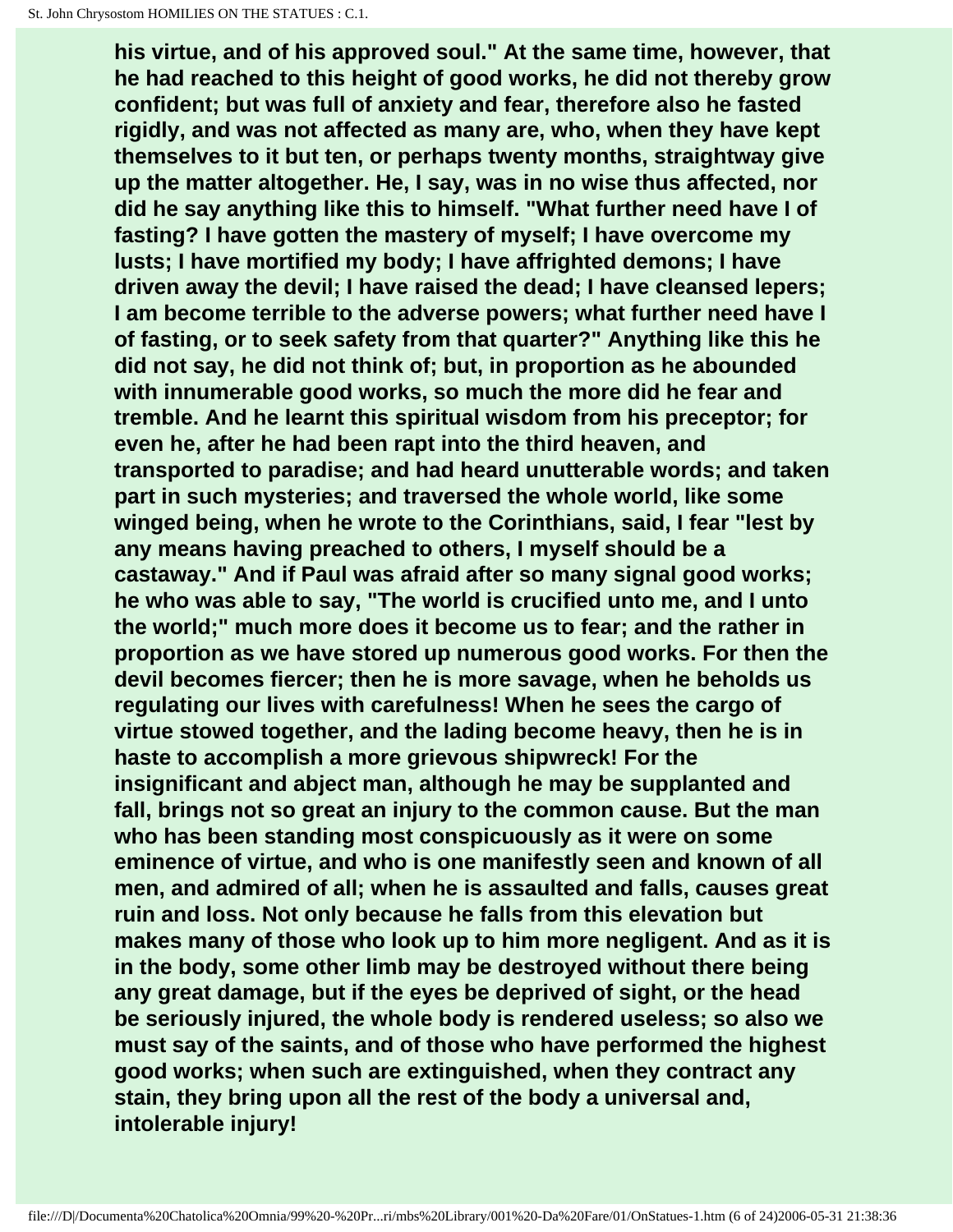**10. Timothy then, being aware of all these things, fortified himself on every side; for he knew that youth is an age of difficulty; that it is unstable; easily deceived; very apt to slip; and requires an exceedingly strong bridle. It is indeed a sort of combustible pile easily catching anything from without, and quickly kindled; and for that reason he took care to smother it on all sides; and strove to abate the flame in every way. The steed that was unmanageable and restive he curbed with much vehemence, until he had tamed him of his wanton tricks; until he had made him docile; and delivered him under entire control, into the hands of that reason which is the charioteer. "Let the body," saith he, "be infirm; but let not the soul be infirm; let the flesh be bridled; but let not the race of the spirit towards heaven be checked."** 

**But moreover, one might especially wonder at the man for this, that being thus diseased, and struggling with such an infirmity, he did not become indifferent to God's business, but flew everywhere faster than those who have sound and vigourous constitutions; now to Ephesus; now to Corinth; often to Macedonia and Italy; appearing everywhere, by land and by sea, with the Teacher, sharing in everything his struggles and continuous dangers; while the spiritual wisdom of his soul was not put to shame by his bodily infirmity. Such a thing is zeal for God! such lightness of wing does it impart! For as with those who possess well-regulated and sound constitutions, strength is of no avail, if the soul is abject, slothful, and stupid; so with those who are reduced to extreme weakness, no hurt arises from their infirmity, if the soul be noble and well awake.** 

**11. The admonition however, and the counsel, such as it is, appears to some to give authority for drinking wine too freely. But this is not so. If indeed we closely investigate this very saying, it rather amounts to a recommendation of abstinence. For just consider that Paul did not at first, nor at the outset give this counsel. But when he saw that all strength was overthrown, then he gave it; and even then not simply, but with a certain prior limitation. He does not say merely, "Use wine," but "a little" wine; not because Timothy needed this admonition and advice, but because we need it. On this account, in writing to him, he prescribes the measure and limit of winedrinking for us; bidding him drink just so much as would correct disorder; as would bring health to the body, but not another disease. For the immoderate drinking of wine produces not fewer diseases of body and of soul, than much drinking of water, but many more, and more severe; bringing in as it does upon the mind the war of the**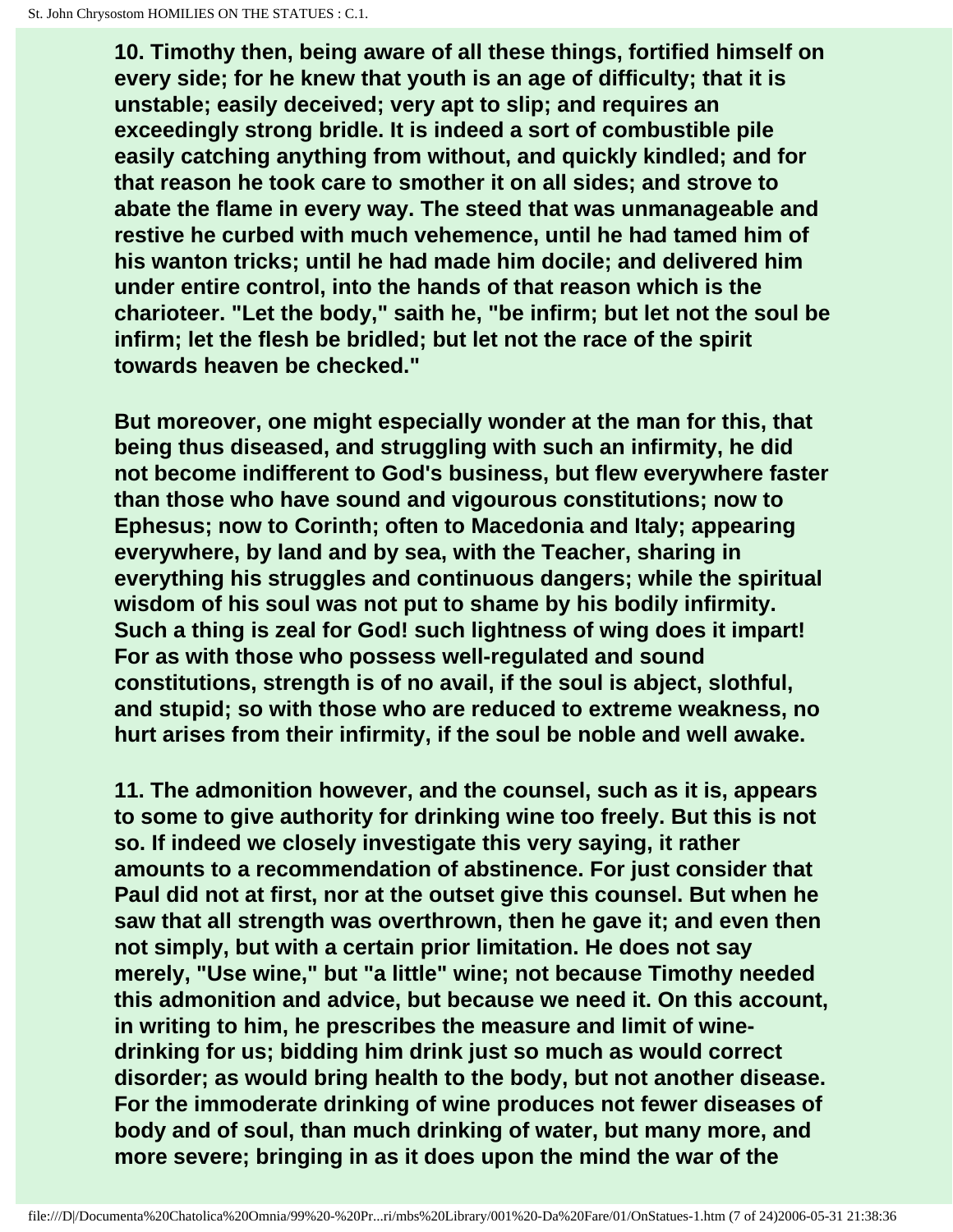**passions, and a tempest of perverse thoughts, besides reducing the firmness of the body to a relaxed and flaccid condition. For the nature of land that is long disturbed by a superabundance of water, is not thereby so much dissolved, as the force of the human frame is enfeebled, relaxed, and reduced to a state of exhaustion, by the continual swilling of wine. Let us guard then against a want of moderation on either side, and let us take care of the health of the body, at the same time that we prune away its luxurious propensities. For wine was given us of God, not that we might be drunken, but that we might be sober; that we might be glad, not that we get ourselves pain. "Wine," it says, "maketh glad the heart of man," but thou makest it matter for sadness; since those who are inebriated are sullen beyond measure, and great darkness overspreads their thoughts. It is the best medicine, when it has the best moderation to direct it. The passage before us is useful also against heretics, who speak evil of God's creatures; for if it had been among the number of things forbidden, Paul would not have permitted it, nor would have said it was to be used. And not only against the heretics, but against the simple ones among our brethren, who when they see any persons disgracing themselves from drunkenness, instead of reproving such, blame the fruit given them by God, and say, "Let there be no wine." We should say then in answer to such, "Let there be no drunkenness; for wine is the work of God, but drunkenness is the work of the devil. Wine maketh not drunkenness; but intemperance produceth it. Do not accuse that which is the workmanship of God, but accuse the madness of a fellow mortal. But thou, while omitting to reprove and correct the sinner, treatest thy Benefactor with contempt!"** 

**12. When, therefore, we hear men saying such things, we should stop their mouths; for it is not the use of Wine, but the want of moderation which produces drunkenness, Drunkenness! that root of all evils. Wine was given to restore the body's weakness, not to overturn the soul's strength; to remove the sickness of the flesh, not to destroy the health of the spirit. Do not then, by using the gift of God immoderately, afford a handle to the foolish and the impudent. For what is a more wretched thing than drunkenness! The drunken man is a living corpse. Drunkenness is a demon self-chosen, a disease without excuse, an overthrow that admits of no apology; a common shame to our kind. The drunken man is not only useless in our assemblies; not only in public and private affairs; but the bare sight of him is the most disgusting of all things, his breath being stench. The belchings, and gapings, and speech of the intoxicated,**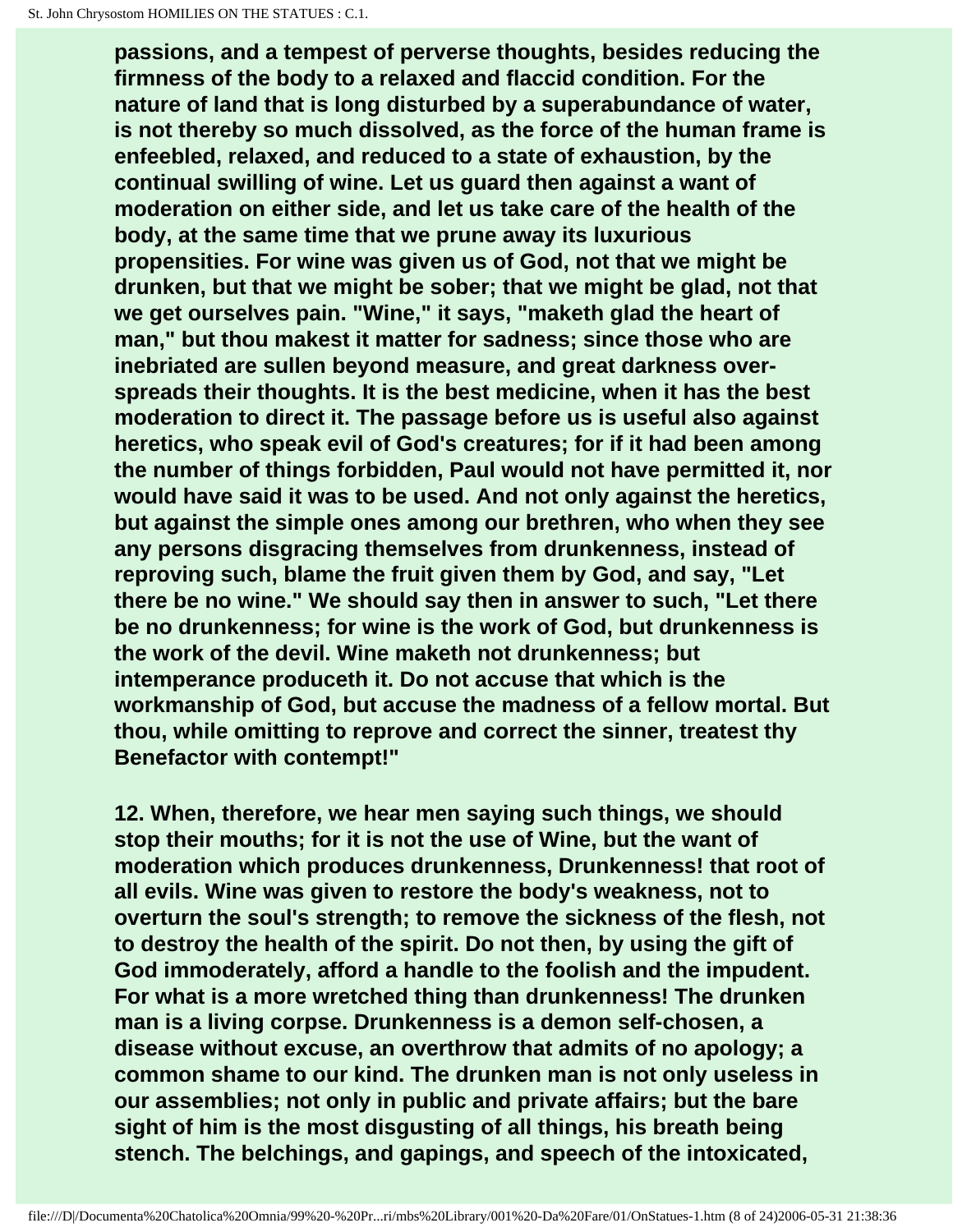**are at once unpleasant and offensive, and are utterly abhorrent to those who see and converse with them; and the crown of these evils is, that this disease makes heaven inaccessible to drunkards, and does not suffer them to win eternal blessedness: for besides the shame attending those who labour under this disease here, a grievous punishment is also awaiting them there! Let us cut off then this evil habit, and let us hear Paul saying, "Use a little wine." For even this little he permits him on account of his infirmity; so that if infirmity had not troubled him, he would not have forced his disciple to allow himself even a small quantity, since it is fitting that we should always mete out even the needful meat and drink, which are given us, by occasions and necessities; and by no means go beyond our need, nor do anything unmeaningly and to no purpose.** 

**13. But since we have now learnt the tender care of Paul, and the virtue of Timothy, come and let us, in the next place, turn our discourse to the actual solution of those questions. What then are the questions? For it is necessary again to mention them, that the solution of them may be plainer. For what reason then did God permit that such a saint, and one entrusted with the management of so many matters, should fall into a state of disease; and that neither Timothy himself nor his teacher had strength to correct the disorder, but needed that assistance which was to be had by drinking wine? Such, indeed, were the questions proposed. But it is needful to bring forward a precise solution; so that if any should fall not only into the like sickness and disease, but into poverty, and hunger, and bonds, and torments, and discomfitures, and calumnies, and into all those evils which belong to the present life, although they were great and wonderful saints, you may still be able to find, even for their case, in the things which are today to be advanced, an exact and very clear reply to those who are disposed to find fault. For ye have heard many asking such questions, as, "Why ever is it that such an one, a moderate and meek man, comes to be dragged daily before the seat of judgment by another who is lawless and wicked, and to suffer evils without number, and God permits this? For what reason again was another man, upon false accusation, unjustly put to death?" "Such a man," says the objector, "was drowned; another was thrown down a precipice; and we might speak of many saints, as well in our own days as in the days of our forefathers, who have suffered divers and chequered tribulations." To the end, therefore, that we may see the reason of these things, and that we ourselves may not be disturbed, nor overlook the case of others who thus meet with a stumbling-block, we should attend with earnest heed to the reasons**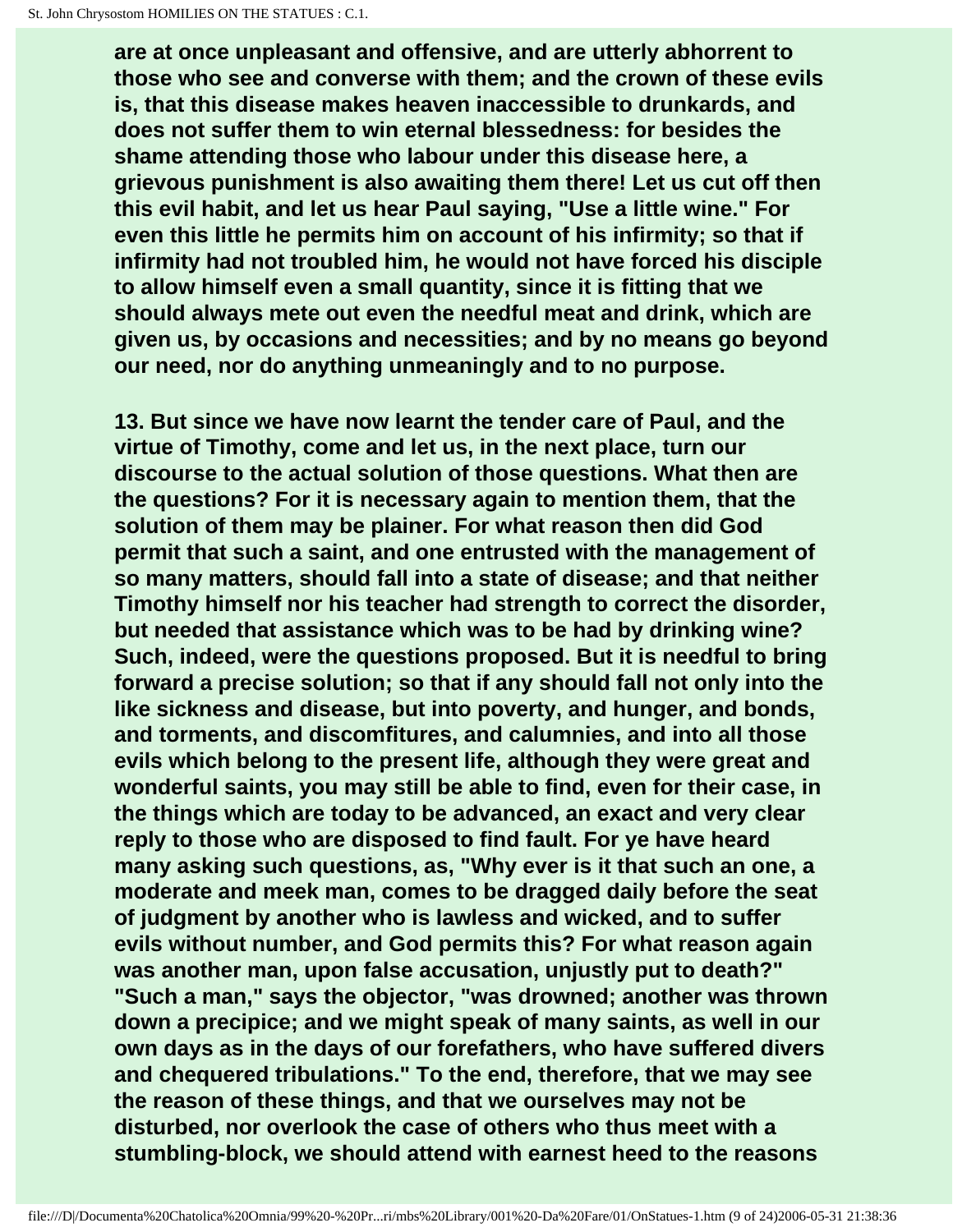**now about to be advanced.** 

**14. For of the diversified and manifold affliction which befalls the saints, I have reasons eight in number to declare unto your love. Therefore let all direct themselves to me with the strictest attention, knowing that there will be no pardon nor excuse left us hereafter for stumbling at the things which happen, if after all, when there are so many reasons, we are just as much perplexed and disturbed as if there were not one to be found.** 

**The first reason then is, that God permits them to suffer evil, that they may not too easily be exalted into presumption, by the greatness of their good works and miracles.** 

**The second, that others may not have a greater opinion of them than belongs to human nature, and take them to be gods and not men.** 

**The third, that the power of God may be made manifest, in prevailing, and overcoming, and advancing the word preached, through the efficacy of men who are infirm and in bonds.** 

**The fourth, that the endurance of these themselves may become more striking, serving God, as they do, not for a reward; but showing even such right-mindedness as to give proof of their undiminished good will towards Him after so many evils.** 

**The fifth, that our minds may be wise concerning the doctrine of a resurrection. For when thou seest a just man, and one abounding in virtue, suffering ten thousand evils, and thus departing the present life, thou art altogether compelled, though unwillingly, to think somewhat of the future judgment; for if men do not suffer those who have laboured for themselves, to depart without wages and recompense; much more cannot God design, that those who have so greatly laboured should be sent away uncrowned. But if He cannot intend to deprive those of the recompense of their labours eventually, there must needs be a time, after the end of the life here, in which they will receive the recompense of their present labours.** 

**The sixth, that all who fall into adversity may have a sufficient consolation and alleviation, by looking at such persons, and remembering what sufferings have befallen them.**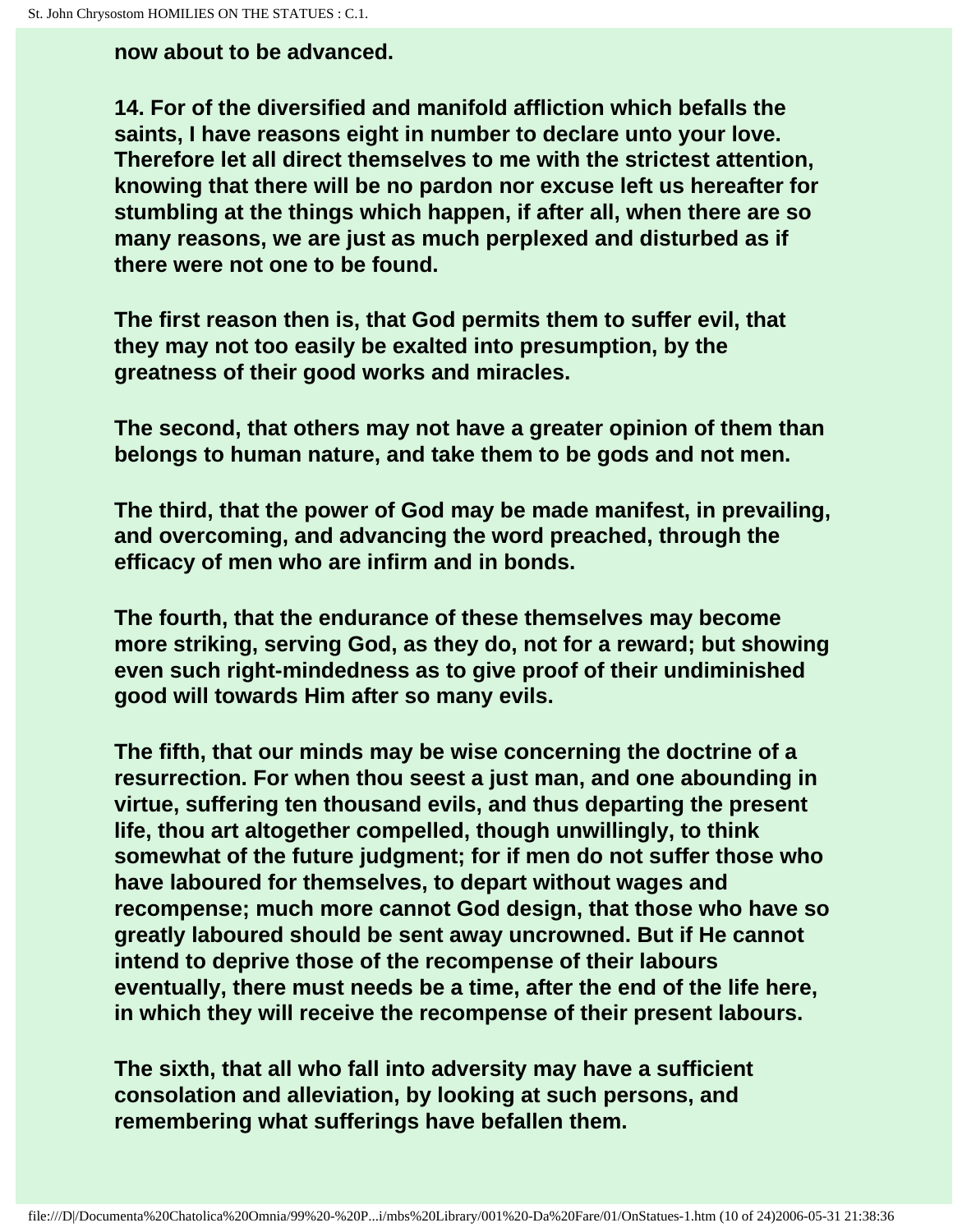**The seventh, that when we exhort you to the virtue of such persons, and we say to every one of you, "Imitate Paul, emulate Peter," ye may not, on account of the surpassing character of their good works, sloth-fully shrink from such an imitation of them, as deeming them to have been partakers of a different nature.** 

**The eighth, that when it is necessary to call any blessed, or the reverse, we may learn whom we ought to account happy, and whom unhappy and wretched.** 

**These then are the reasons; but it is necessary to establish them all from the Scriptures, and to show with exactness that all that has been said on this subject is not an invention of human reasoning, but the very sentence of the Scriptures. For thus will what we say be at once more deserving of credit, and sink the deeper into your minds.** 

**15. That tribulation then is profitable to the saints, that they may exercise moderation and lowliness, and that they may not be puffed up by their miracles and good works, and that God permits it for this end; we may hear David the prophet, and Paul saying the same. The former says, "It is good for me, Lord, that I have been in trouble, that I might learn thy statutes:" and the latter having said, "I was caught up into the third heaven, and" transported to Paradise, goes on to say, "And lest I should be exalted above measure through the abundance of the revelations, there was given me a thorn in the flesh, the messenger of Satan to buffet me." What can be clearer than this? "That I might not be exalted above measure," for this reason, saith he, God permitted "the messengers of Satan to buffet me;" by messengers of Satan, indeed, he means not particular demons, but men ministering for the devil, the unbelievers, the tyrants, the heathens, who perseveringly molested, and unceasingly worried him. And what he says is just this: "God was able to repress these persecutions and successive tribulations; but since I had been caught up into the third heaven, and transported to Paradise, lest through the abundance of these revelations I might be lifted up and think much of myself, he permitted these persecutions, and suffered these messengers of Satan to buffet me with persecutions and afflictions, that I might not be too much exalted." For although Paul and Peter, and all that are like them, be holy and wonderful men, as indeed they are, yet they are but men, and require much caution lest they should be too easily exalted; and as saints more than others. For nothing is so apt to exalt to presumption as a conscience full of**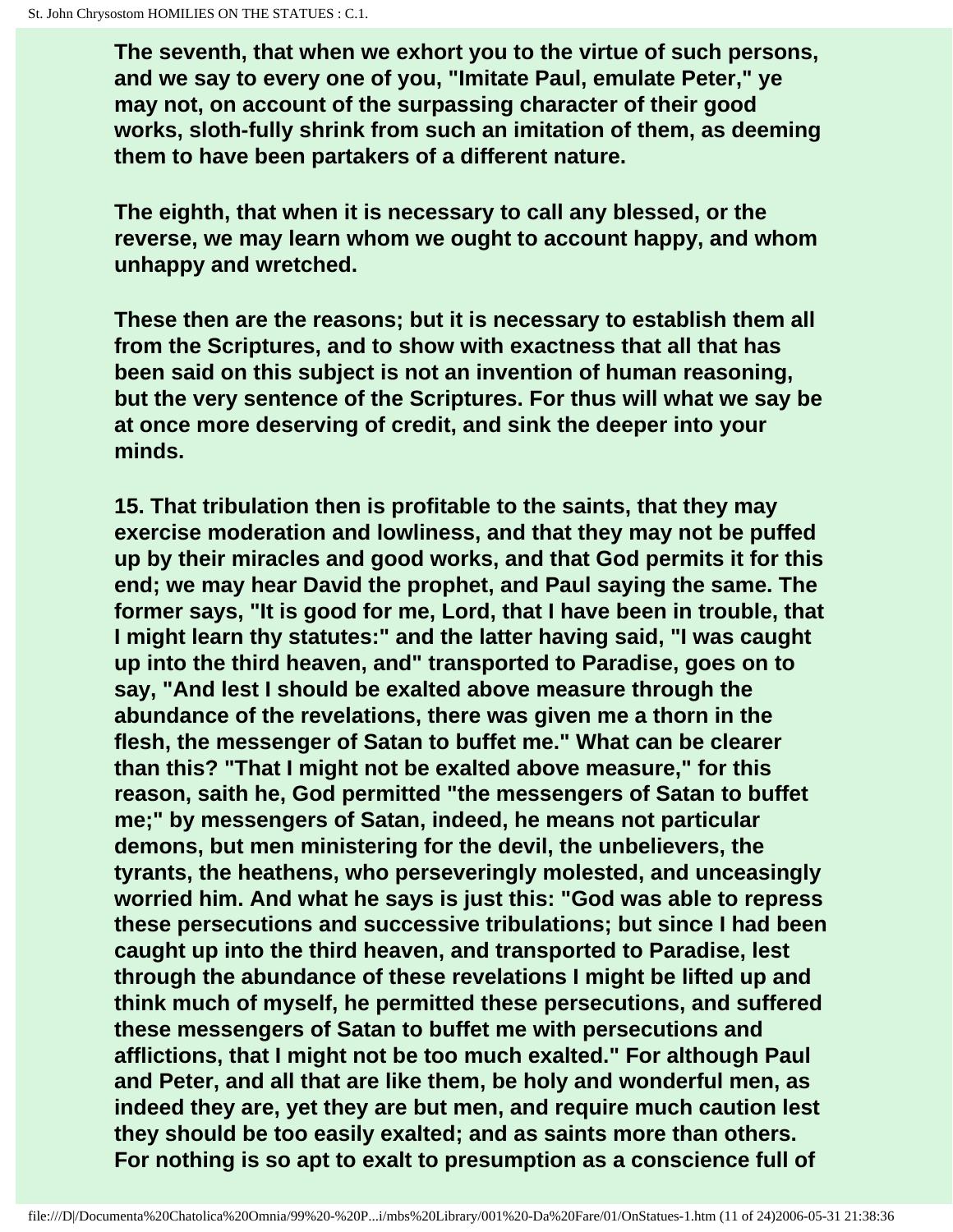**good works, and a soul that lives in confidence. To the end, therefore, that these might suffer nothing of this kind, God permitted that there should be temptations and tribulations; these being powerful to keep them down, and to persuade to the exercise of moderation in all things.** 

**16. That this very particular also contributes much to the showing forth of God's power, you may learn even from the same Apostle, who told us the former. In order that you may not say, (what indeed unbelievers think), that God in permitting this, is some infirm being, and suffers such persons to be continually afflicted, from not being able to deliver His own from dangers: this very thing, I say, observe how Paul has demonstrated by means of these events, showing not only that the events were far from accusing Him of weakness, but that they proved His power more strikingly to all. For having said, "There was given me a thorn in the flesh; a messenger of Satan to buffet me," and having thus signified his repeated trials, he goes on to add, "For this thing I besought the Lord thrice, that it might depart from me; and He said unto me, My grace is sufficient for thee, for My strength is perfected in weakness." "My power," He means, "is seen then when ye are in weakness; and yet through you, who seem to grow weak, the word preached is magnified, and is sown in all quarters." When therefore he was led to the dungeon, after having received a great number of stripes, he took prisoner the keeper of the prison. His feet were in the stocks, and his hands in the chain; and the prison shook at midnight while they were singing hymns. See you, how His power was perfected in weakness? If Paul had been at large, and had shaken that building, the thing would not have been so wonderful. "For this reason," He saith, "remain bound; and the walls shall be shaken on every side, and the prisoners shall be loosed; in order that My power may appear the greater, when through thee, confined and in fetters, all that are in bonds shall be loosed." This very circumstance then it was which at the time astounded the keeper of the prison, that being so forcibly confined, he, through prayer alone, prevailed to shake the foundations, and throw open the doors of the prison, and to unbind all the prisoners. Nor is this the only occasion. But with Peter too, and Paul himself, as well as the other disciples, one may see this occurring constantly; and in the midst of persecution, the grace of God ever flourishing, and appearing by the side of the tribulations, and thus proclaiming His power. Wherefore He saith, "My grace is sufficient for thee, for My strength is perfected in weakness."**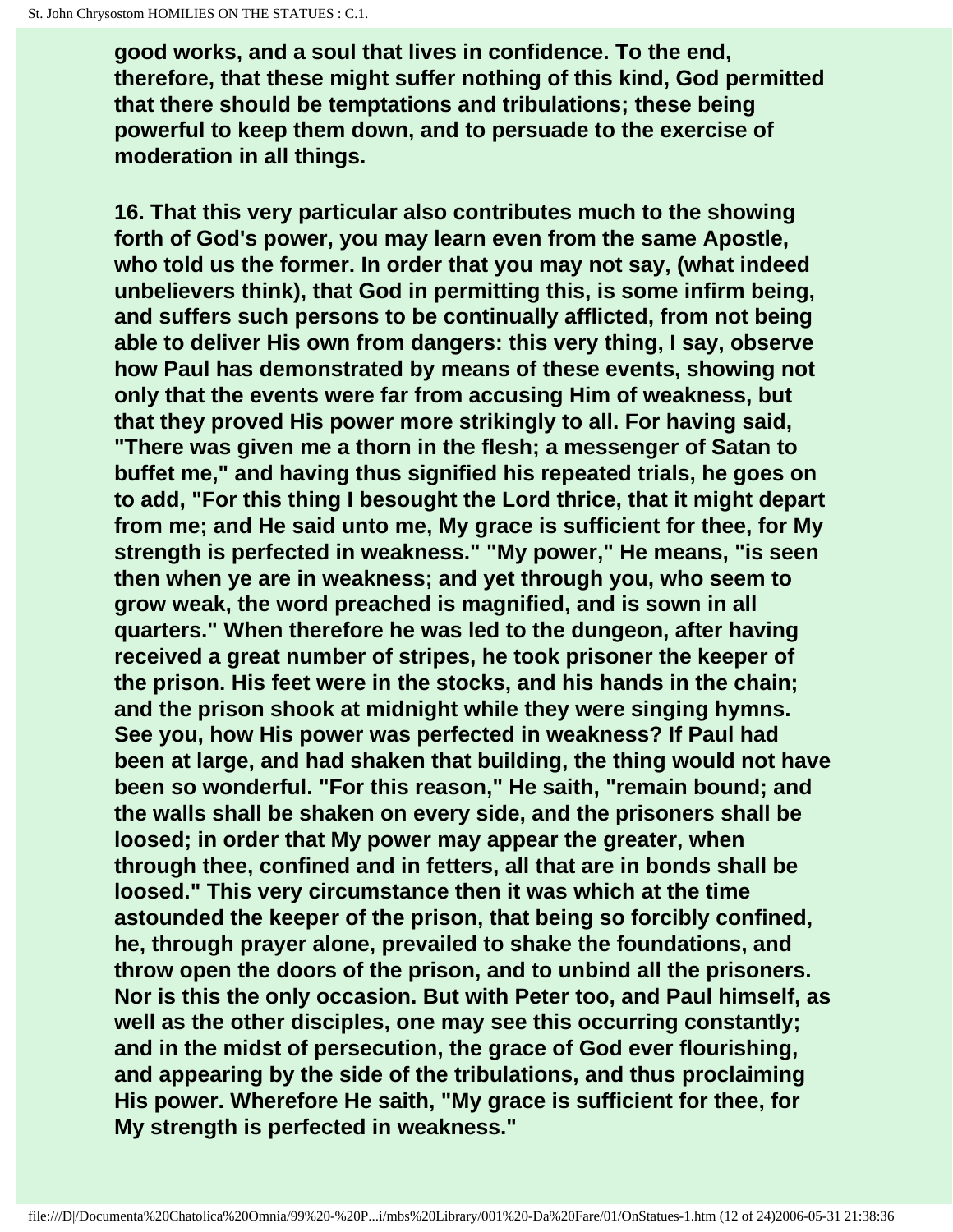**17. But to show that many would be too often ready to imagine things of them above human nature, unless they saw them enduring such afflictions, hear how Paul was afraid on this very point; "For though I would desire to glory, I shall not be a fool, but now I forbear, lest any man should think of me above that which he seeth me to be, or that he heareth of me." But what is it that he means? I am able, he declares, to speak of far greater miracles; but I am unwilling; lest the magnitude of the miracles should raise too high a notion of me among men. For this reason Peter also, when they had restored the lame man, and all were wondering at them, in order to restrain the people, and persuade them that they had exhibited nothing of this power of themselves, or from their native strength, says, "Why look ye so earnestly on us, as though by our own power or holiness we had made this man to walk?" And again at Lystra, the people were not only filled with astonishment, but led forth bulls, after crowning them with garlands, and were preparing to offer sacrifice to Paul and Barnabas. Observe the malice of the Devil. By those very same persons through whom the Lord was at work, to purge out ungodliness from the world, by the same did that enemy try to introduce it, again persuading them to take men for gods; which was what he had done in former times. And this is especially that which introduced the principle and root of idolatry.** 

**For many after having had success in wars, and set up trophies, and built cities, and done divers other benefits of this kind to the people of those times, came to be esteemed gods by the multitude, and were honoured with temples, and altars; and the whole catalogue of the Grecian gods is made up of such men. That this, therefore, may not be done towards the Saints, God permitted them constantly to be banished,--to be scourged,--to fall into diseases; that the abundance of bodily infirmity, and the multiplicity of those temptations, might convince those who were then with them, both that they were men, who wrought such wonders, and that they contributed nothing of their own power; but that it was mere grace, that wrought through them all these miracles. For if they took men for gods, who had done but mean and vile things, much rather would they have thought these to be such, had they suffered nothing proper to humanity, when they performed miracles, such as no one had ever before Seen or heard of. For if when they were scourged, thrown down precipices, imprisoned, banished, and placed in peril every day, there were, notwithstanding, some who fell into this impious opinion, how much rather would they have been thus regarded, had they endured nothing which belongs to human nature I**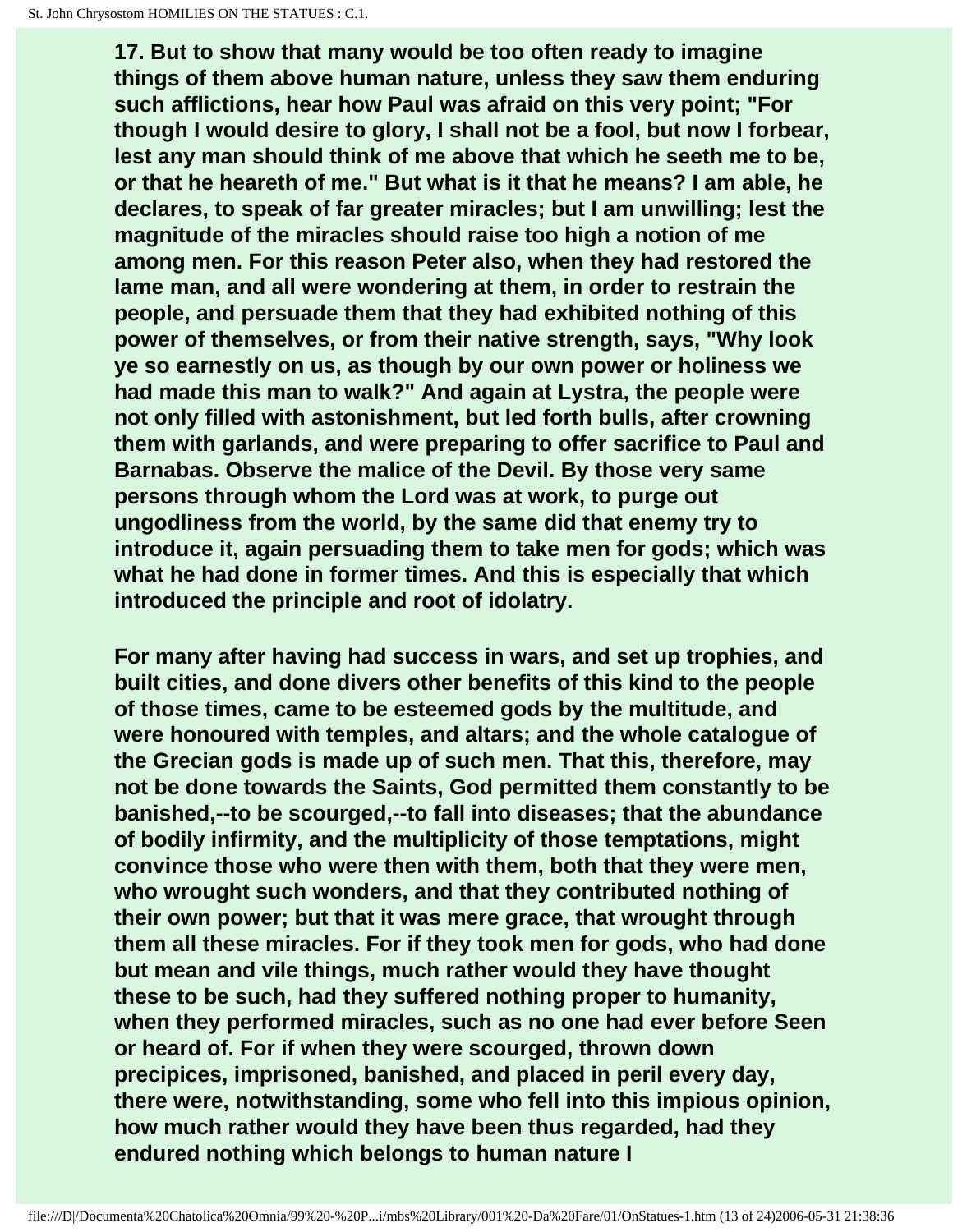**18. This then is the third cause of affliction; and the fourth is, that the saints might not be supposed to serve God from a hope of present prosperity. For many of those who live in debauchery, when blamed as they often are by many, and invited to the labours of virtue; and when they hear the saints commended for their cheerfulness under great hardships, attack their character on this ground; and not men only, but the devil himself hath taken up this suspicion. For when Job was surrounded with great wealth, and enjoyed much opulence, that wicked demon, being reproached by God on his account, and having nothing to say; when he could neither answer the accusations against himself, nor impugn the virtue of this just man; took refuge at once in this defence, speaking thus, "Doth Job fear thee for nought? Hast thou not made an hedge about him on all sides." "For reward then," saith he, "that man is virtuous, enjoying thereby so much opulence." What then did God? Being desirous to show, that it was not for reward that his saints serve Him, He stripped him of all his opulence; gave him over to poverty; and permitted him to fall into grievous disease. Afterwards reproving him, that he had suspected thus without cause, He saith, "He let holdeth fast his integrity; to no purpose didst thou move me to destroy his substance." For it is a sufficient reward, and compensation to the saints, that they are serving God; since this indeed to the lover is reward enough, to love the object of his love; and he seeks nothing besides, nor accounts anything greater than this. And if such be the case with regard to a man, much more in relation to God; which therefore that God might demonstrate, He gave more than the devil asked; for the latter said, "Put forth thine hand, and touch him;" but God said not thus, but, "I deliver him unto thee." For just as in the contests of the outer world, the combatants that are vigorous, and in high condition of body, are not so well discended, when they are enwrapt all around with the garment soaked in oil; but when casting this aside, they are brought forward unclothed into the arena; then above all they strike the spectators on every side with astonishment at the proportion of their limbs, there being no longer anything to conceal them; so also was it with Job. When he was enveloped in all that wealth, it was not visible to the many, what a man he was. But when, like the wrestler, that strips off his garment, he threw it aside, and came naked to the conflicts of piety, thus unclothed, he astonished all who saw him; so that the very theatre of angels shouted at beholding his fortitude of soul, and applauded him as he won his crown! For, as I have already observed, he was not so well seen of men, when clad in all that wealth, as**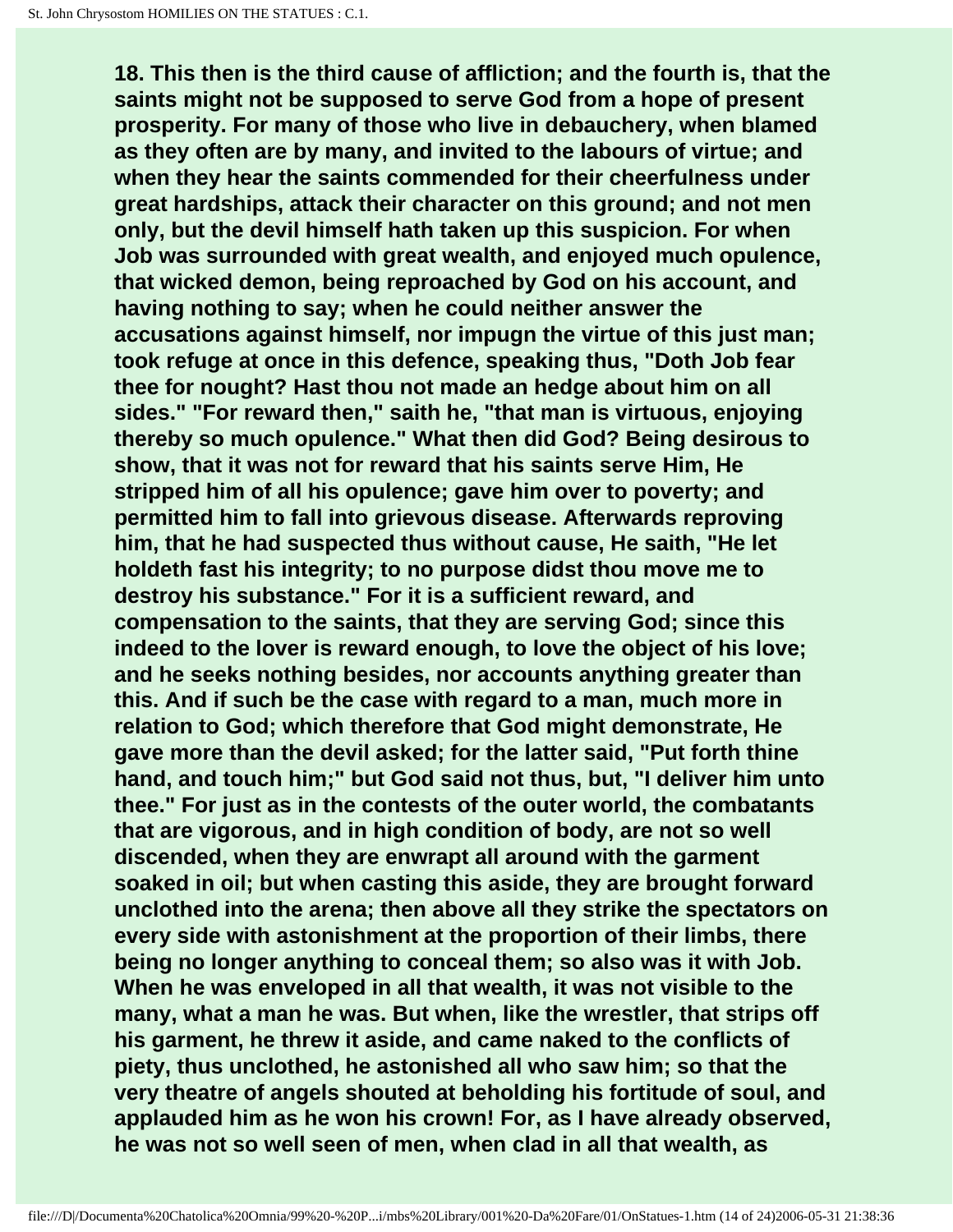**when, casting it away like a garment, he exhibited himself naked as it were in a theatre, in the midst of the world, and all admired his vigor of soul, evidenced as this was not only by his being stripped of all things, but by the conflict, and by his patience in respect of his infirmity. And as I said before, God Himself did not smite him; in order that the devil might not again say, "Thou hast spared him, and hast not inflicted so great a trial as was necessary:" but he gave to the adversary the destruction of his cattle, and power over his flesh. "I am sure," saith He, "of this wrestler; therefore I do not forbid thee to impose on him whatever struggles thou desirest." But as those who are well skilled in the sports of the palaestra, and have reason to rely on their art and bodily strength, often do not seize their antagonists upright, nor take an equal advantage, but suffer them to take them by the middle, that they may make a more splendid conquest; so also God gave to the devil to take this saint by the waist, that when he had overcome, after an attack so greatly to his disadvantage, and stretched his adversary on the ground, his crown might be so much the more glorious!** 

**19. It is tried gold! Try it as thou desirest; examine it as thou wishest, thou wilt not find in it any dross. This shows us not only the fortitude of others, but also brings much farther consolation; for what saith Christ, "Blessed are ye when men shall revile you and persecute you, and shall say all manner of evil against you falsely for my sake. Rejoice and be exceeding glad, for great is your reward in heaven: for in like manner did their fathers unto the prophets." Again, Paul writing to the Macedonians in his desire to console them, says, "For ye, brethren, became followers of the churches of God which are in Judea. For ye also have suffered like things of your own countrymen, even as they have of the Jews." And again, he consoles the Hebrews in like manner, reckoning up all the just who had lived in furnaces; in pits; in deserts; in mountains; in caves; in hunger; and in poverty. For communion of suffering brings some consolation to the fallen.** 

**20. But that this also introduces arguments for the resurrection, hear the same Paul again, saying, "If after the manner of men I have fought with beasts at Ephesus, what shall it profit me if the dead are not raised." And further, "If in this life only we have hope, we are of all men the most miserable." We suffer, he tells us, innumerable evils during the present life; if then there is no other life to be hoped for, what can be more wretched than our condition? Hence it is evident that our affairs are not bounded Within the limits of this present**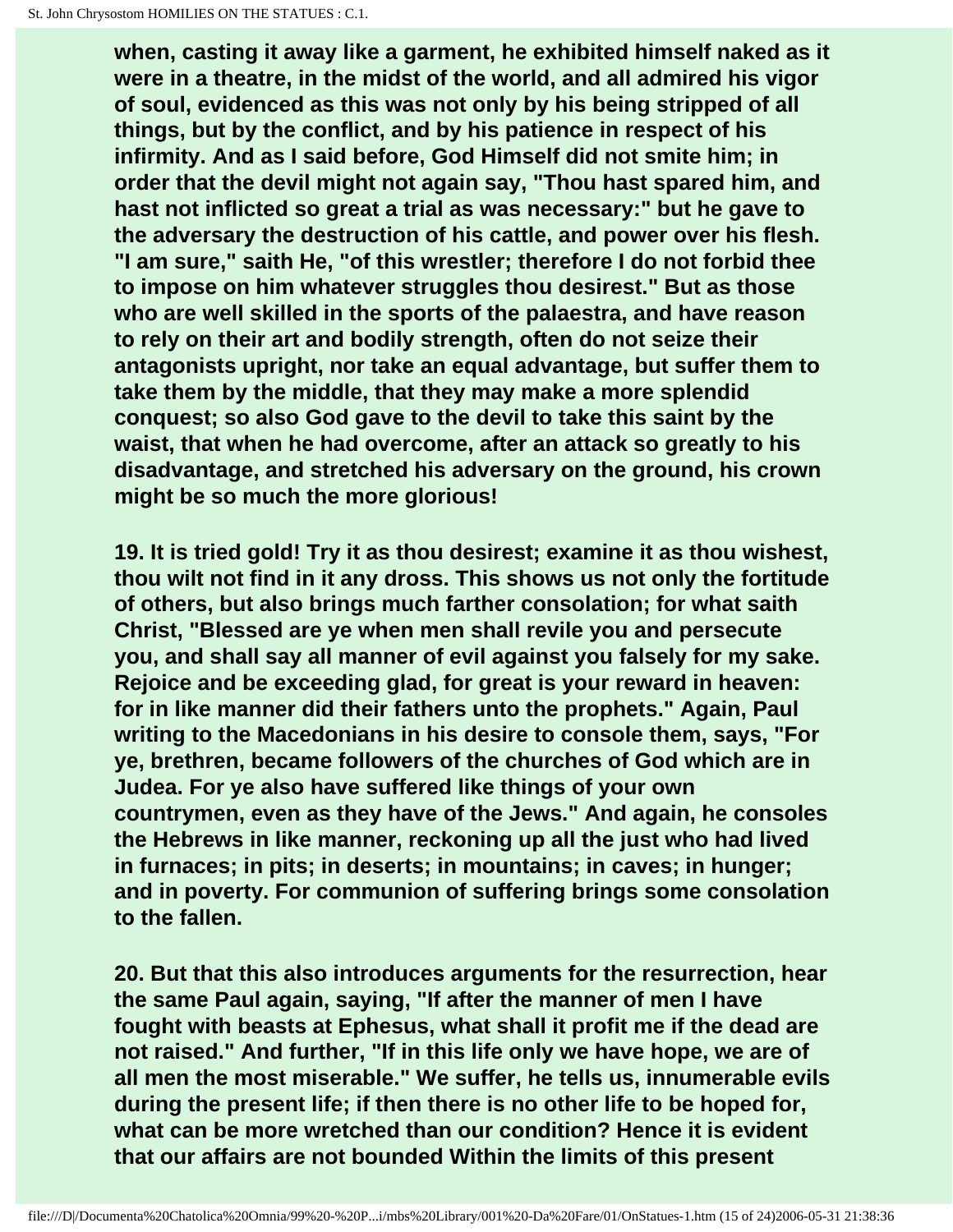**state; and this becomes manifest from our trials. For God could never suffer those who have endured so many and so great evils, and who have spent all the present life in trials and dangers without number, to be without a recompense of far greater gifts; and if he could not suffer this, it is certain that he has prepared another, a better and brighter life, in which he will crown those who have wrestled in the cause of godliness, and proclaim their praises in the presence of the whole world. So that when you see a just man straitened and afflicted; and in sickness, and in poverty, as well as innumerable other woes, till he ends this present life; say to thyself, that if there were no resurrection and judgment, God would not have permitted one, who endured such great evils for His sake, to depart hence without enjoying any good thing; from whence it is evident, that for such He has prepared another life, and one which is sweeter and much more endurable. For if it were not so, then he would not suffer many of the wicked to luxuriate through the present life; and many of the just to remain in ten thousand ills: but since there is provided another life, in which he is about to recompense every man according to his deserts; one for his wickedness, another for his virtue; on that account he forbears, while he sees the former enduring evil, and the latter living in luxury.** 

**21. And that other reason too I wilt endeavor to bring forward from the Scriptures. But what was it? It was, that we might not say, when exhorted to the same virtue, that they were partakers of another nature, or were not men. On this account, a certain one speaking of the great Elias, says, "Elias was a man of like passions with us." Do you perceive, that he shows from a communion of suffering, that he was the same kind of man that we are? And again, "I too am a man of like passions with you." And this guarantees a community of nature.** 

**22. But that you may learn that this also teaches us to consider those blessed whom we ought to consider blessed, is evident from hence. For when you hear Paul saying, "Even unto this present hour we both hunger, and thirst, and are naked, and are buffetted, and have no certain dwelling place." And again; "Whom the Lord loveth he chasteheth, and scourgeth every son whom he receiveth;" it is certain that it is not those who are enjoying quietness, but those who are in affliction for God's sake, and who are in tribulation, whom we must applaud, emulating those who live virtuously, and cultivate piety. For so speaks the prophet: "Their right hand is a right hand of iniquity. Their daughters beautified, ornamented after the similitude of a temple. Their garners full, bursting from one into another; their**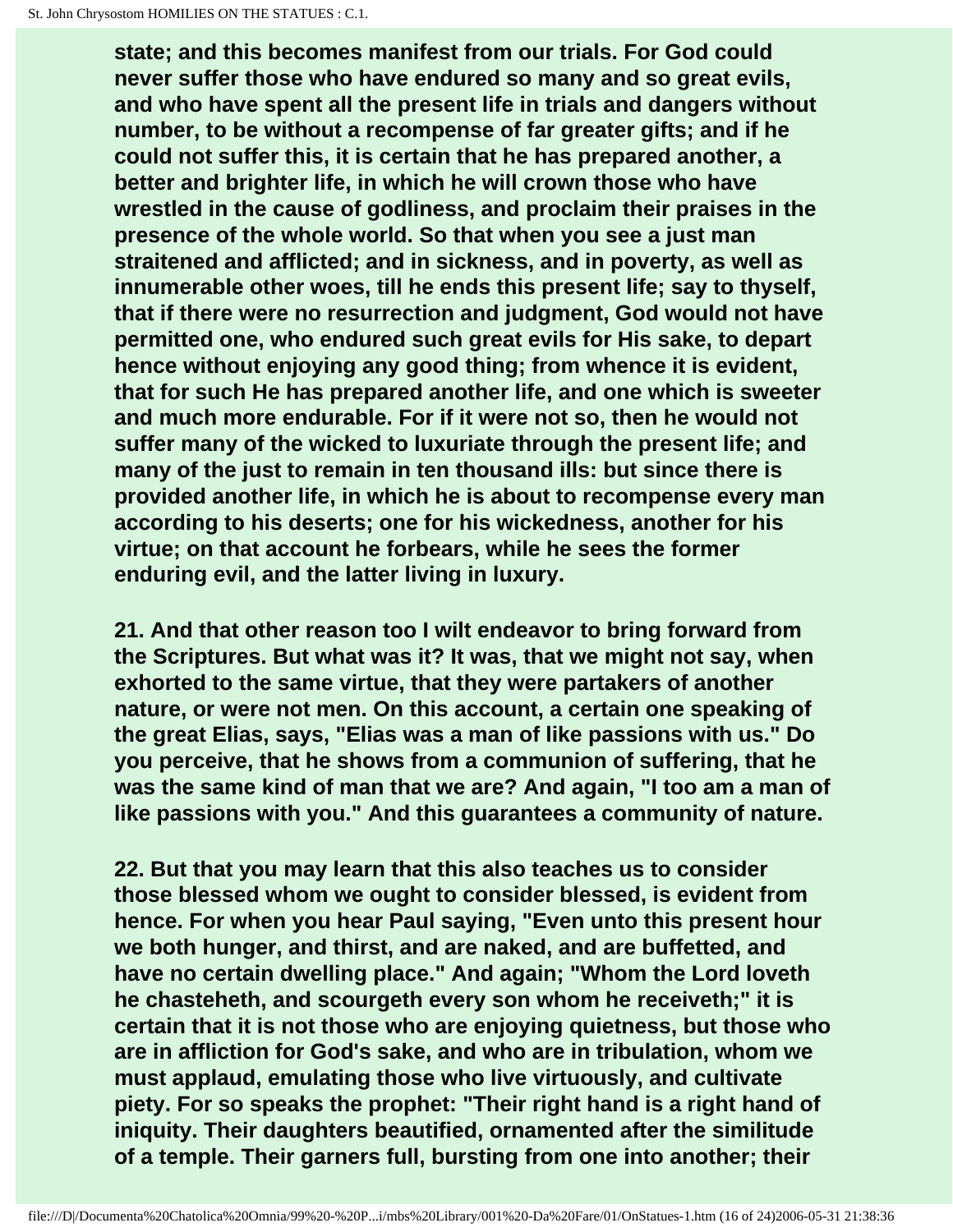**sheep fruitful; abundant in their streets; their oxen fat. There is no breaking down of the fence, nor passage through; nor clamor in their streets. They call the people blessed whose affairs are in this state." But what dost thou say, O prophet? "Blessed," saith he, "the people whose God is the Lord;" not the people affluent in wealth, but one adorned with godliness; that people, saith he, I esteem happy, although they suffer innumerable hardships!** 

**23. But if it were necessary to add a ninth reason, we might say, that this tribulation maketh those who are troubled more approved; "For tribulation worketh patience; and patience, probation; and probation, hope; and hope maketh not ashamed." Do you see that the probation, which comes of tribulation, fixes in us the hope of the good things to come, and that the abiding in trials causes us to have a good hope of the future? So that I did not say rashly, that these tribulations themselves mark out to us hopes of a resurrection, and make those who are tried the better; for, he saith, "as gold is tried in a furnace, so an acceptable man in the furnace of humiliation."** 

**24. There is besides a tenth reason to mention; and what is it, but the one I have before frequently referred to? viz. that if we have any spots, we thus put them away. And the patriarch, making this matter plain, said to the rich man, "Lazarus hath received his evil things," hence "he is comforted." And besides this, we may find another reason, which is to this effect; that our crowns and rewards are thus increased. For in proportion as tribulations are more intense, so also are the rewards augmented; yea, even far more: "for the sufferings of the present time," it is said, "are not worthy to be compared to the glory that shall be revealed in us." Thus many then being the reasons which we have to advance for the afflictions of the saints, let us not take our trials amiss, or be distressed, or disturbed on account of them; but both ourselves discipline our own souls, and teach others to do the same.** 

**25. And if, O beloved, thou seest a man living in virtue, keeping fast hold of spiritual wisdom, pleasing God, yet suffering innumerable ills, do not stumble! And although thou seest any one devoting himself to spiritual affairs, and about to achieve something useful, yet presently supplanted, be not discouraged! For I know there are many who ofttimes propose a question to this effect: "Such a one," say they, "was performing a pilgrimage to some Martyr's shrine; and whilst conveying money to the poor, met with a shipwreck, and lost all. Another man, in doing the like, fell among robbers, and scarcely**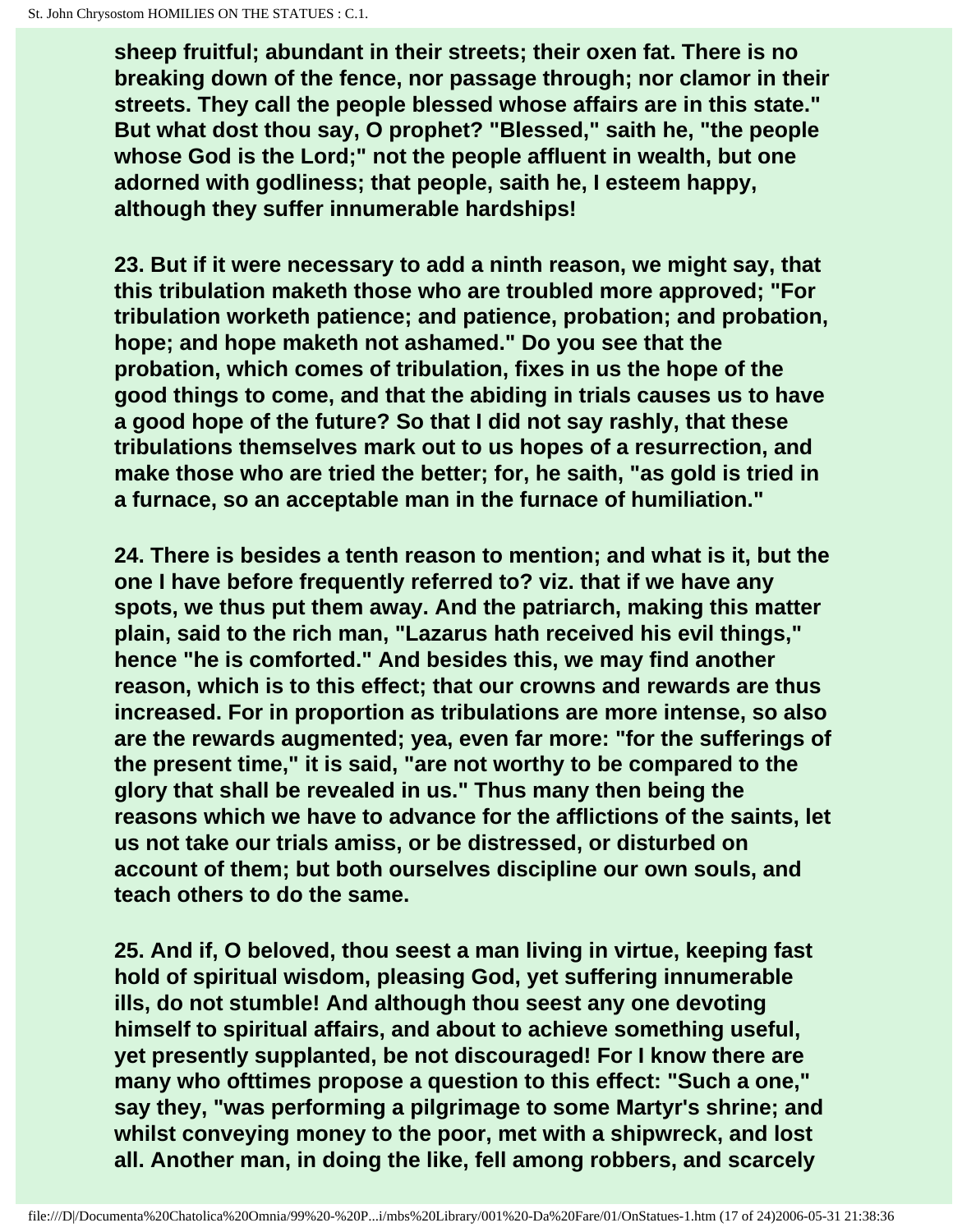**saved his life, leaving the place in a state of nudity." What then should we say? Why that in neither of these cases need one be sad. For if the one met with a shipwreck, yet he hath the fruit of his righteousness complete inasmuch as he fulfilled all his own part. He collected the money together, he stowed it away, he took it with him, he departed on his pilgrimage; but the shipwreck that followed was not of his own will. "But why did God permit it?" In order that he might make the man approved. "But," says one, "the poor were deprived of the money." Thou dost not so care for the poor, as the God who made them? for if they were deprived of these things, He is able to provide a greater supply of wealth for them from another quarter.** 

**26. Let us not then call Him to account for what He does; but let us give Him glory in all things. For it is not lightly and to no purpose that He often permits such events. But beside that He does not overlook those that would have enjoyed comfort from such wealth; and instead of it, affords them some other supply of sustenance; He also makes him who suffers the shipwreck more approved, and provides him a greater reward; inasmuch as the giving thanks to God, when one falls into such calamities, is a far greater matter than giving alms. For not what we give in alms only, but whatever we have been deprived of by others, and borne it with fortitude; this too brings us much fruit. And that you may learn, that the latter is indeed the greater thing, I will make it evident from what befell Job. He, when a possessor of wealth, opened his house to the poor, and whatever he had he bestowed; but he was not so illustrious when he opened his house to the poor, as when, upon hearing that his house had fallen down, he did not take it impatiently. He was not illustrious when he clad the naked with the fleece of his flock, as he was illustrious and renowned when he heard that the fire had fallen, and consumed all his flocks, and yet gave thanks. Before, he was a lover of man; now, he was a lover of Wisdom. Before, he had compassion on the poor; but now he gave thanks to the Lord! And he did not say to himself, "Why is it that this hath happened? The flocks are consumed from which thousands of the poor were supported; and if I was unworthy to enjoy such plenty, at least He should have spared me for the sake of the partakers."** 

**27. Nothing of this sort did Job utter, no nor think, because he knew that God was dispensing all things for good. That you may learn, moreover, that he gave a heavier blow to the devil after this, when, being stripped of all things, he gave thanks, than when, being in**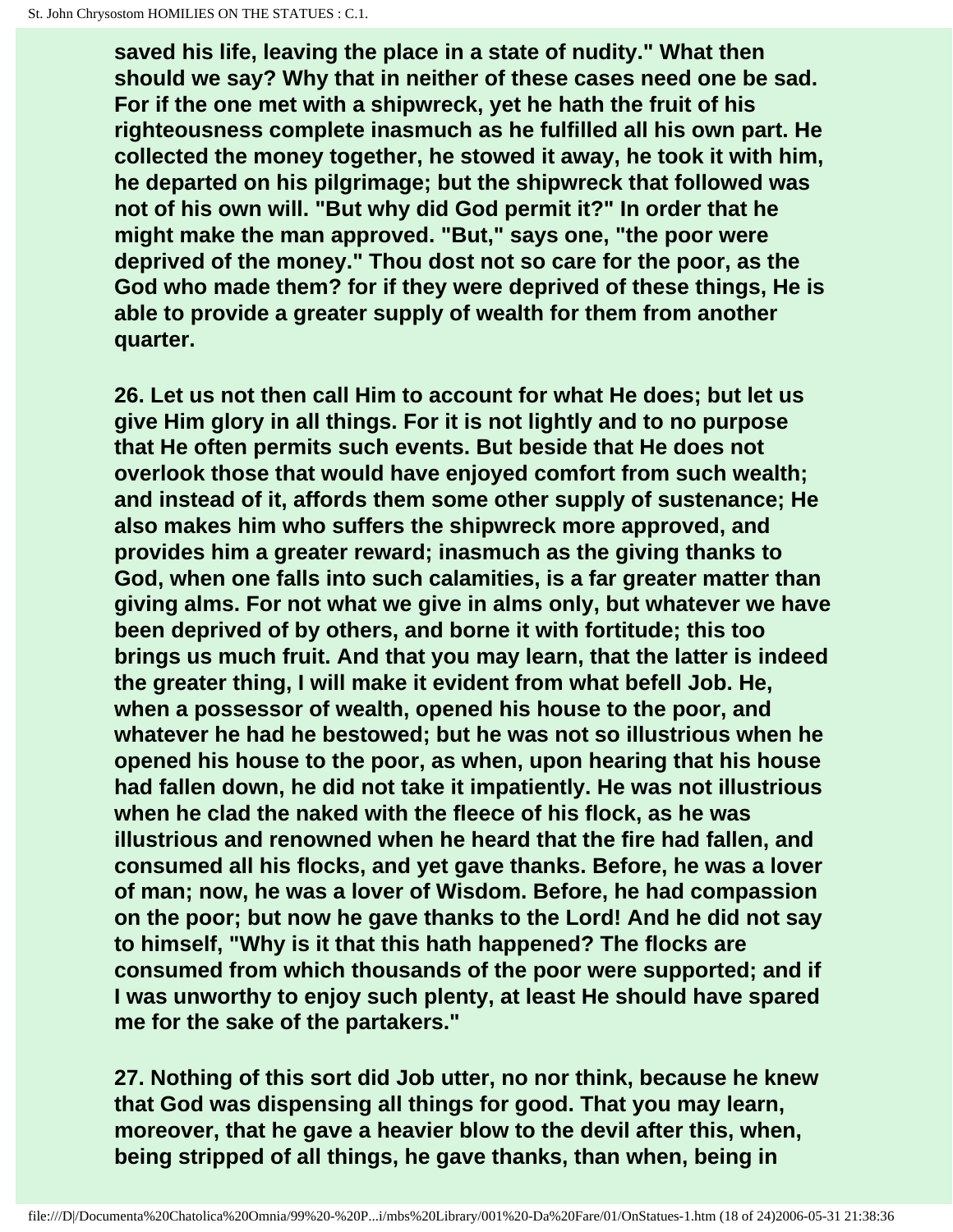**possession of them, he gave alms; observe, that when he was in possession, the devil could utter a certain suspicion, and however false, he yet could utter it: "Doth Job serve thee for nought?" But when he had taken all, and stripped him of everything, and the man yet retained the same good will towards God, from that time his shameless mouth was stopped, and had nothing further to allege. For the just man was more illustrious than in his former state. For to bear nobly and thankfully the privation of all things, is a far greater thing than it was to give alms whilst living in affluence; and it has been accordingly demonstrated in the case of this just man. Before, there was much benignity to his fellow-servants; now, there was exceeding love shown towards the Lord!** 

**28. And I do not lengthen out this discourse without purpose; forasmuch as there are many, who, often whilst engaged in works of mercy, as supporting widows, have been spoiled of all their substance. Some again, by the accident of some fire, have lost their all; some have met with shipwreck; others, by false informations and injuries of that sort, though they have done many alms-deeds, have fallen into the extremes of poverty, sickness, and disease, and have obtained no help from any one. Lest we should say then, as many often do, "No man knoweth anything;" what has just been said may suffice to remove all perplexity on this point. Suppose it is objected that "such an one, after having done many alms-deeds, has lost all?" And what if he had lost all? If he gives thanks for this loss, he will draw down much greater favour from God! And he will not receive twofold, as Job did, but a hundredfold in the life to come. But if here he does endure evil, the very circumstance of his sustaining all with fortitude will bring him a greater treasure; for God permits him to fall from plenty to poverty, for the purpose of calling him thus to the more frequent exercises, and greater conflicts. Hath it happened as is often the case, that the fire seizing upon thy house, hath burnt it up and devoured all thy substance? Remember what happened to Job; give thanks to the Lord, who though he was able to forbid, did not forbid it; and thou wilt receive as great a reward as if thou hadst deposited all thy wealth in the hands of the poor! But dost thou spend thy days in poverty and hunger, and in the midst of a thousand dangers?** 

**Remember Lazarus who had to buffet with disease, and poverty, and desolateness, and those other innumerable trials; and that after so high a degree of virtue! Remember the Apostles, who lived in hunger, and thirst, and nakedness; the prophets, the patriarchs, the**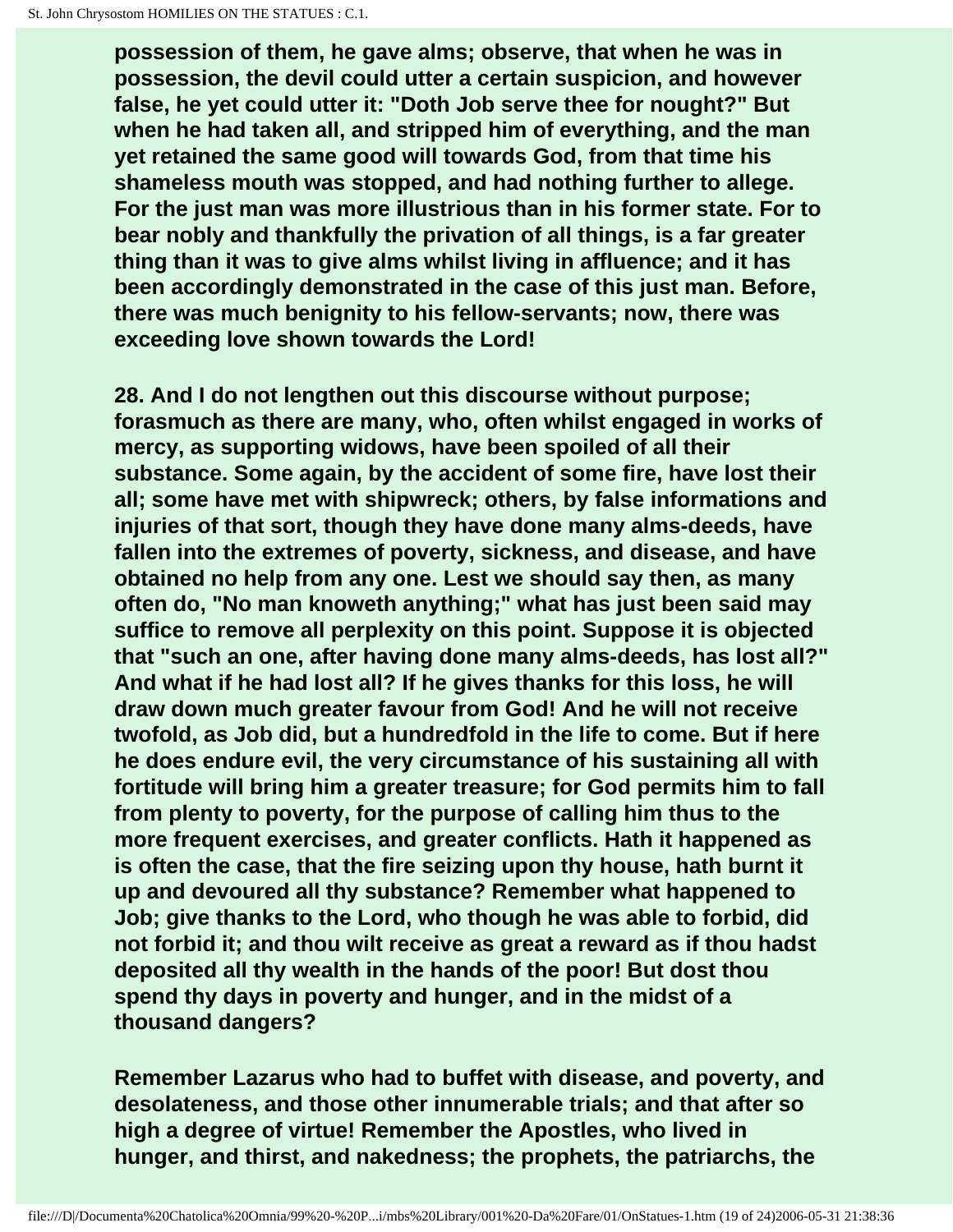**just men, and you will find all these not among the rich or luxurious, but among the poor, the afflicted, and the distressed!** 

**29. Saying these things to thyself, give thanks unto the Lord, that he hath made thee to be of this part, not hating thee, but loving thee greatly; since He would not have permitted those men either to suffer thus, if he had not exceedingly loved them, because He made them more illustrious by these evils. There is nothing so good as thanksgiving; even as there is nothing worse than blasphemy. We should not wonder that when we become intent upon spiritual things, we suffer much that is grievous. For as thieves do not dig through and assiduously keep watch there, where there is hay, and chaff, and straw, but where there is gold and silver; so also the devil besets those especially who are engaged in spiritual matters. Where virtue is, there are many snares! where alms-giving is, there is envy! But we have one weapon which is the best, and sufficient to repel all such engines as these; in everything to give thanks to God. Tell me, did not Abel, when offering the first fruits to God, fall by the hand of his brother? But yet God permitted it, not hating one who had honoured him, but loving him greatly; and beside that which came of that excellent sacrifice, providing him another crown by martyrdom. Moses wished to protect a certain one who was injured, and he was put into the extremest peril, and banished his country. This too God permitted, that thou mightest learn the patience of the saints. For if, foreknowing that we should suffer nothing of a grievous kind, we then put our hands to the work of religion, we should not seem to be doing anything great, as having such a pledge of safety. But as it is, those who do such things are the more to be wondered at, even for this; because, though they foresee dangers, and punishments, and deaths, and ten thousand evils, still they did not desist from those good works, nor become less zealous from the expectation of terrors** 

**30. As, therefore, the Three Children said, "There is a God in heaven, who is able to deliver us; and if not, let it be known unto thee, O king, that we will not serve thy gods, and that we will not worship the golden image which thou hast set up." Do thou also, when about to perform any duty to God, look forward to manifold dangers, manifold punishments, manifold deaths; and be not surprised, nor be disturbed, if such things happen. For it is said, "My Son, if thou come to serve the Lord, prepare thy soul for temptation." For surely no one choosing to right, expects to carry off the crown without wounds! And thou, therefore, who hast undertaken to wage a complete combat with the devil, think not to pursue a life without**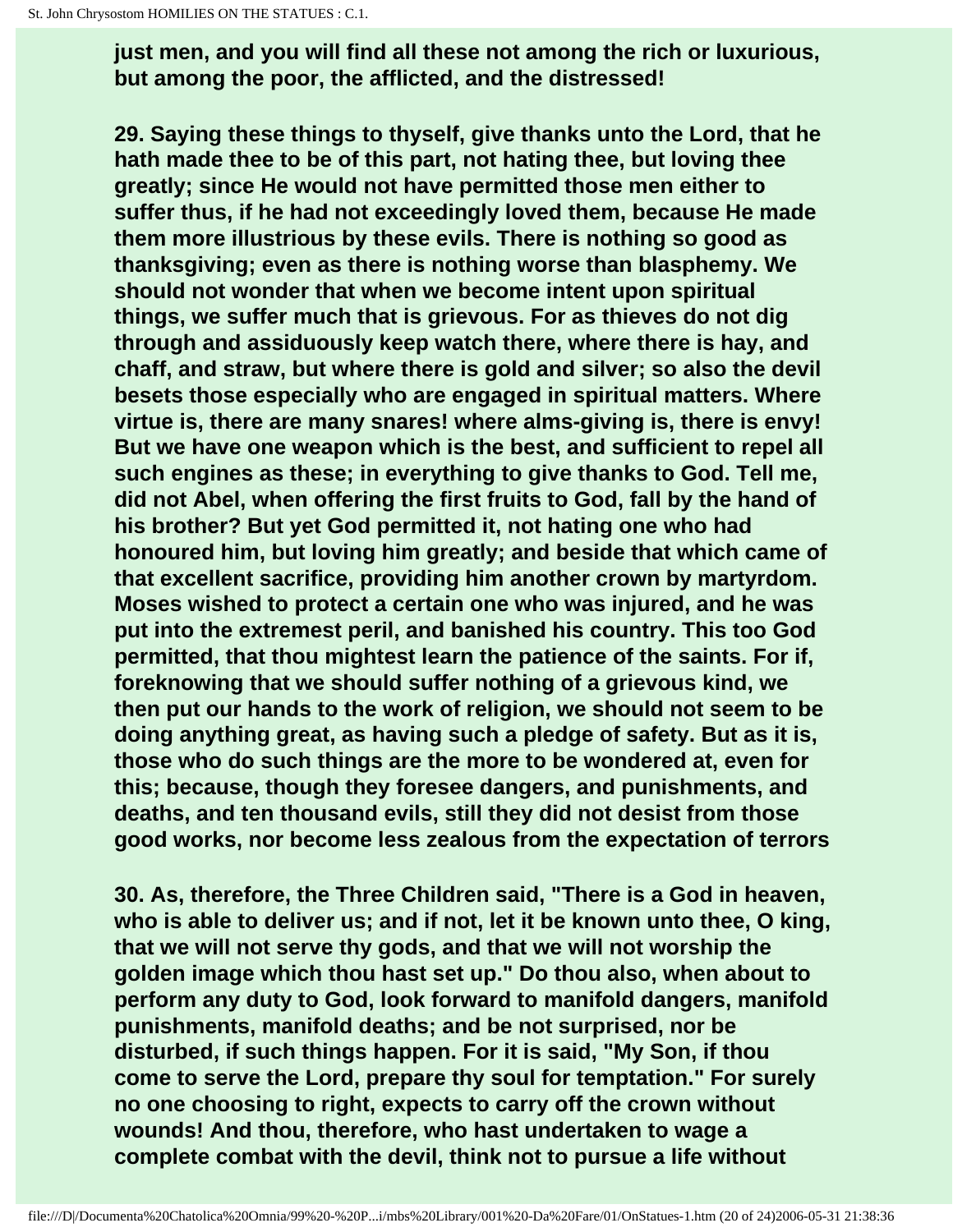**danger, and full of luxury! God hath not pledged to thee His recompense and His promise here; but everything that is splendid for thee in the future life! Be glad and rejoice then, if when thou hast thyself done any good action, thou receive the contrary, or if thou See another suffering this; inasmuch as this becomes to thee the source of a higher recompense! Do not be downcast: nor give up thy zeal, nor become the more torpid; but rather press onward with more eagerness; since even the Apostles, when they preached, although scourged, stoned, and constant inmates of the prisons, did not only after deliverance from dangers, but also in those very dangers, announce with greater forwardness the message of Truth. Paul is to be seen in prison, yea, even in chains, instructing and initiating: and moreover doing the very same in a court of justice, in shipwreck, in tempest, and in a thousand dangers. Do thou too imitate these saints, and cease not from good works, so long as thou art able; and although thou seest the devil thwarting thee ten thousand times, never fall back! Thou perchance, bearing with thee thy wealth, hast met with shipwreck; but Paul carrying the word, far more precious than all wealth, was going to Rome, and was wrecked; and sustained innumerable hardships. And this he himself signified, when he said, "Many times we desired to come unto you, but Satan hindered us." And God permitted it; thus revealing the more abundantly His power, and showing that the multitude of things which the devil did, or prevented from being done, neither lessened nor interrupted the preaching of the Gospel. On this account Paul gave God thanks in all things; and knowing that he was himself thereby rendered more approved, he exhibited his exceeding forwardness on every occasion, letting none of these impediments prevent him!** 

**31. As often then as we are frustrated in spiritual works, so often let us again take them in hand; and let us not say, "for what reason did God permit these impediments?" for He permitted them to this end, that He might show thy alacrity much more to others, and thy great love; this being the special mark of one that loves, never to desist from those things which are approved by him whom he loves. The man, indeed, who is flaccid and listless, will fall back from the first shock; but he who is energetic and alert, although he be hindered a thousand times, will devote himself so much the more to the things of God; fulfilling all as far as he is able; and in everything giving thanks. This then let us do! Thanksgiving is a great treasure; large wealth; a good that cannot be taken away; a powerful weapon! Even as blasphemy increases our present mishap; and makes us lose much more beside than we have lost already. Hast thou lost money?**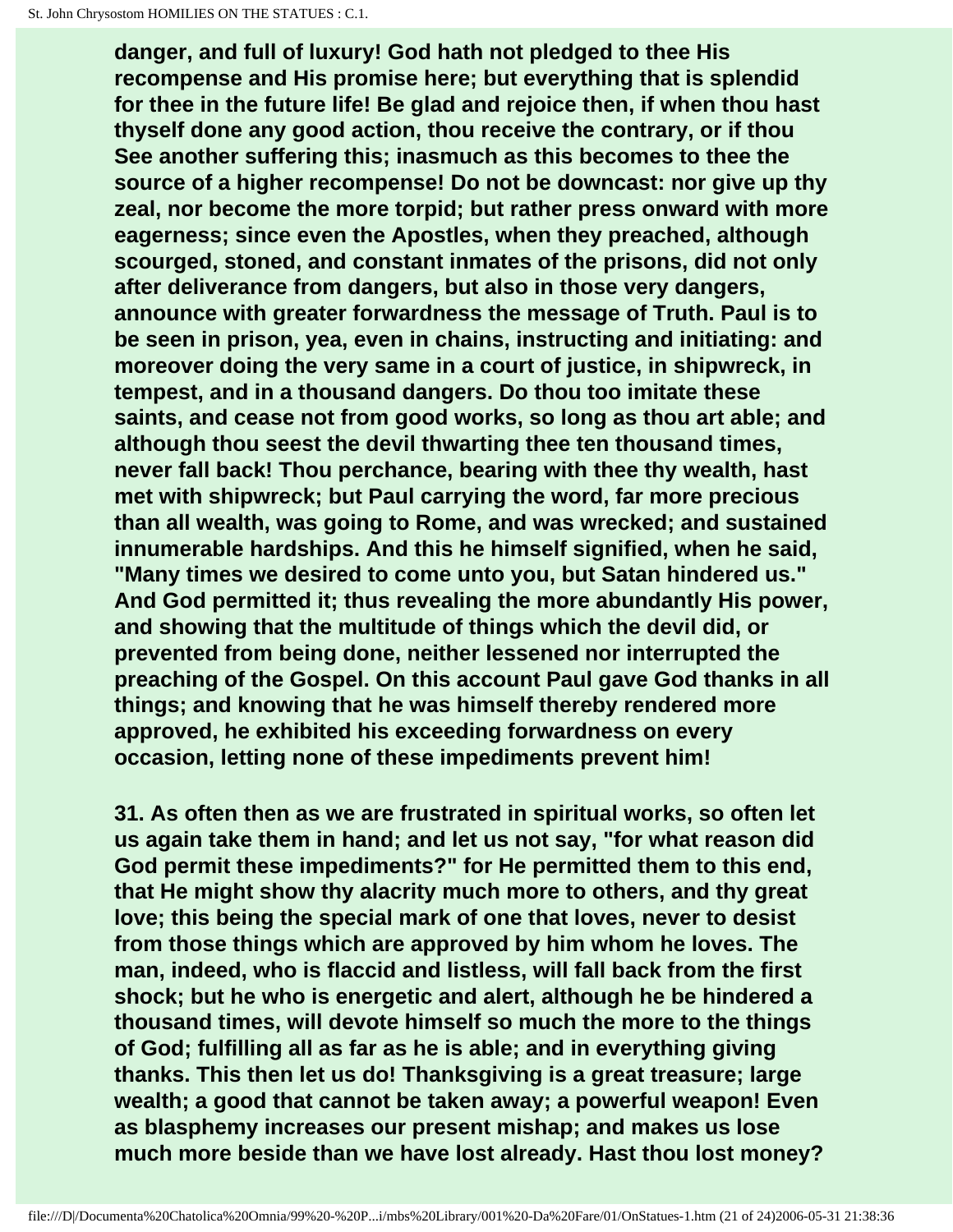**If thou hast been thankful, thou hast gained thy soul; and obtained greater wealth; having acquired a greater measure of the favour of God. But if thou blasphemest, thou hast, besides this, lost thine own safety; and hast not regained possession of thy wealth; yea and thy soul, which thou hadst, thou hast sacrificed!** 

**32. But since our discourse has now turned to the subject of blasphemy, I desire to ask one favor of you all, in return for this my address, and speaking with you; which is, that you will correct on my behalf the blasphemers of this city. And should you hear any one in the public thoroughfare, or in the midst of the forum, blaspheming God; go up to him and rebuke him; and should it be necessary to inflict blows, spare not to do so.** 

**Smite him on the face; strike his mouth; sanctify thy hand with the blow, and if any should accuse thee, and drag thee to the place of justice, follow them thither; and when the judge on the bench calls thee to account, say boldly that the man blasphemed the King of angels! For if it be necessary to punish those who blaspheme an earthly king, much more so those who insult God. It is a common crime, a public injury; and it is lawful for every one who is willing, to bring forward an accusation. Let the Jews and Greeks learn, that the Christians are the saviours of the city; that they are its guardians, its patrons, and its teachers. Let the dissolute and the perverse also learn this; that they must fear the servants of God too; that if at any time they are inclined to utter such a thing, they may look round every way at each other, and tremble even at their own shadows, anxious lest perchance a Christian, having heard what they said, should spring upon them and sharply chastise them. Have you not heard what John did? He saw a man that was a tyrant overthrowing the laws of marriage; and with boldness, he proclaimed in the midst of the forum, "It is not lawful for thee to have thy brother Philip's wife." But I urge thee on, not against a prince or a judge; nor against the marriage ordinance outraged; nor in behalf of fellow-servants insulted. But I require thee to castigate an equal, for insolence against the Lord. Truly, if I had said unto thee, punish and correct those kings or judges who transgress the laws, would you not say that I was mad? But John forsooth acted thus. So that even this is not too much for us. Now then, at least, correct a fellow-servant; an equal; and although it should be necessary to die, do not shrink from chastising a brother. This is thy martyrdom, since John was also a martyr. And although he was not commanded to sacrifice, nor to worship an idol, yet for the sacred laws that were despised, he laid**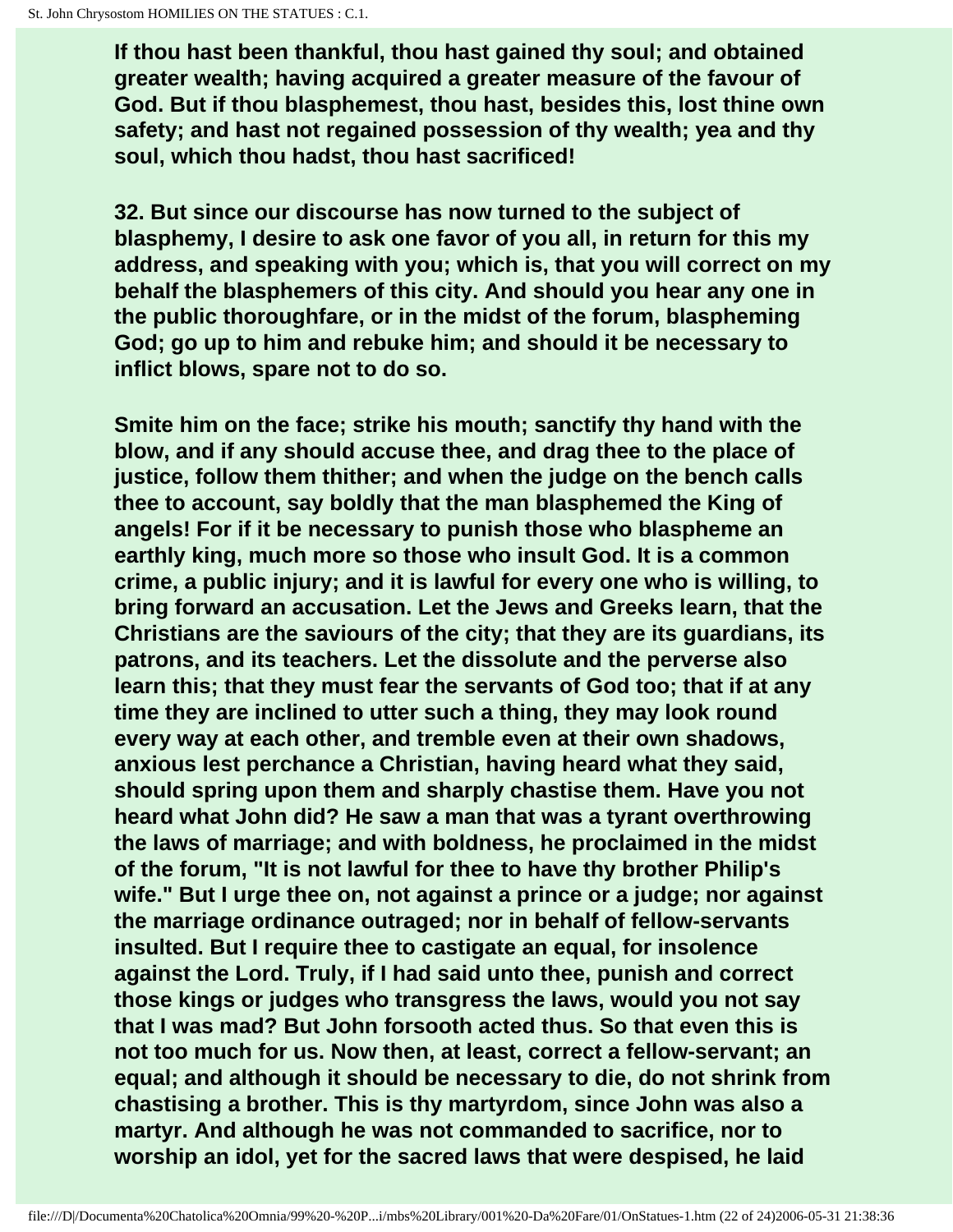**down his head. Do thou too then contend, even to the death, for the truth, and God will fight for thee! And make me not this cold reply. "What matters it to me? I have nothing in common with him." With the devil alone we have nothing in common, but with all men we have many things in common; for they partake of the same nature with us; they inhabit the same earth, and they are nourished with the same food; they have the same Lord; they have received the same laws, and are invited to the same blessings with ourselves. Let us not say then, that we have nothing in common with them; for this is a satanic speech; a diabolical inhumanity. Therefore let us not give utterance to such words, but exhibit such a tender care as becomes brethren!** 

**33. This indeed I, for my part, engage with the strictest certainty, and pledge myself to you all, that if all you who are present will but choose to take in hand the safety of the inhabitants of this city, we shall speedily have it amended throughout.** 

**And this, even although but the least part of the city is here; the least as to multitude, but the chief part as it respects piety. Let us take in hand the safety of our brethren! One man inflamed with zeal is sufficient to reform a whole community! But when not merely one, or two, or three, but so great a multitude are able to take on them the care of the neglected, it is in no other way but by our own supineness, and not from our want of strength, that the majority perish and fall. Is it not indeed absurd? When we happen to see a fight taking place in the forum, we go into the midst of it, and reconcile the combatants! But why do I speak of a fight? If, perchance, we see an ass fallen down, we all make haste to stretch out a hand to raise him up. Yet we neglect our perishing brethren! The blasphemer is an ass; unable to bear the burden of his anger, he has fallen. Come forward and raise him up, both by words and by deeds; and both by meekness and by vehemence; let the medicine be various. And if we thus administer our own part, and take pains for the safety of our neighbours,we shall soon become objects of desire and affection to the very persons who have the benefit of our correction; and what is more than all, we shall enjoy those good things which are laid up in store. Which God grant that we may all obtain, by the grace and mercy of our Lord Jesus Christ; through whom and with whom, to the Father with the Holy Ghost, be glory and power and honor, both now and always, and forever and ever. Amen.**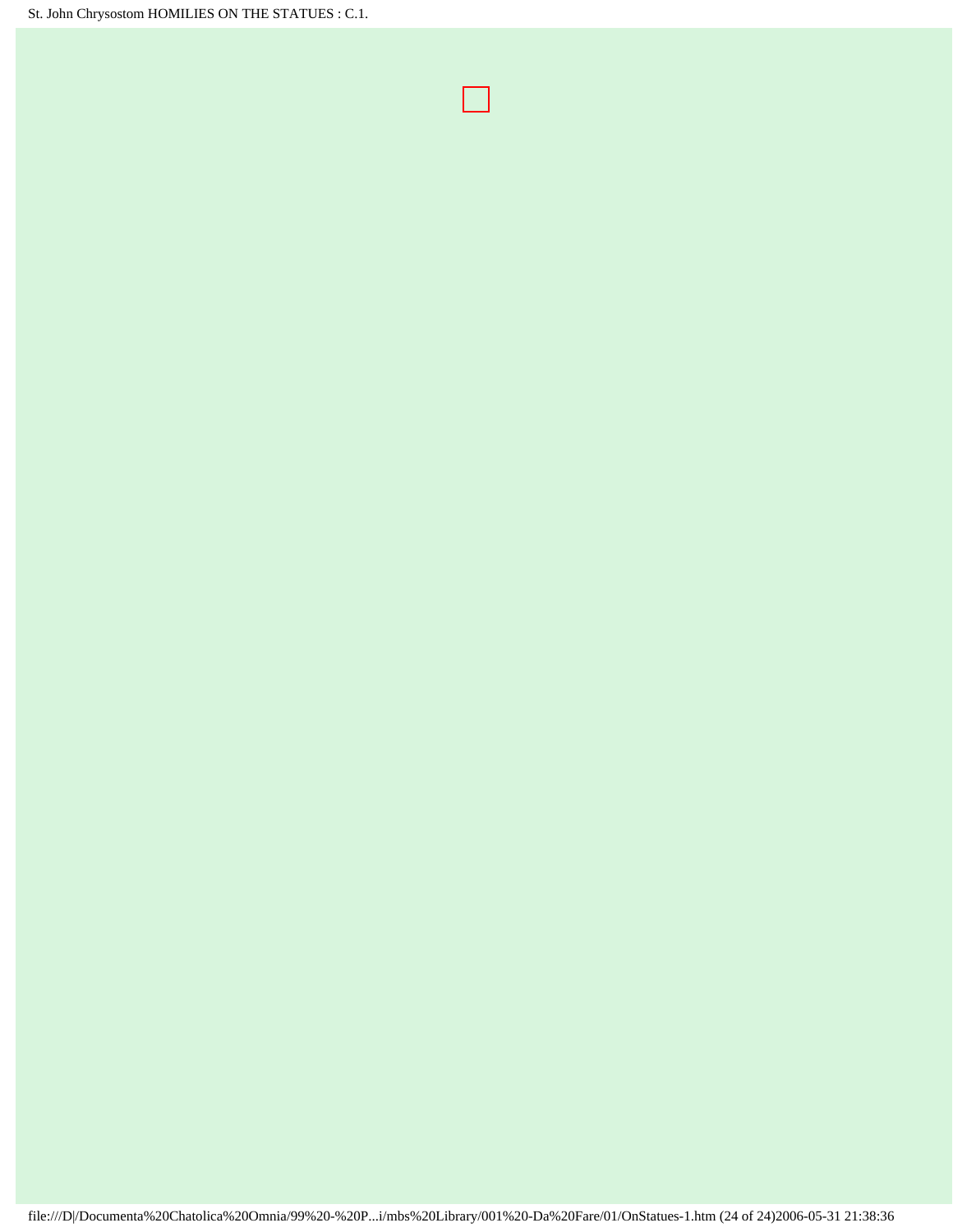#### <span id="page-26-0"></span>**HOMILY II.**

**Spoken in Antioch in the Old Church, as it was called, while he was a presbyter, on the subject of the calamity that had befallen the city in consequence of the tumult connected with the overthrow of the Statues of the Emperor Theodosius, the Great and Pious. And on the saying of the Apostle, "Charge them that are rich that they be not high-minded," 1 Tim. vi. 17. And against covetousness.** 

**1. What shall I say, or what shall I speak of? The present season is one for tears, and not for words; for lamentation, not for discourse; for prayer, not for preaching. Such is the magnitude of the deeds daringly done; so incurable is the wound, so deep the blow, even beyond the power of all treatment, and craving assistance from above. Thus it was that Job, when he had lost all, sat himself down upon a dunghill; and his friends heard of it, and came, and seeing him, while yet afar off, they rent their garments, and sprinkled themselves with ashes, and made great lamentation. The same thing now ought all the cities around to do, to come to our city and to lament with all sympathy what has befallen us. He then sat down on his dunghill; she is now seated in the midst of a great snare. For even as the devil then leaped violently the flocks, and herds, and all the substance of the just man, so now hath he raged against this whole city. But then, as well as now, God permitted it; then, indeed, that he might make the just man more illustrious by the greatness of his trials; and now, that he may make us more sober-minded by the extremity of this tribulation. Suffer me to mourn over our present state. We have been silent seven days, even as the friends of Job were. Suffer me to open my mouth today, and to bewail this common calamity.** 

**2. Who, beloved, hath bewitched us? Who hath envied us? Whence hath all this change come over us? Nothing was more dignified than our city! Now, never was anything more pitiable! The populace so well ordered and quiet, yea, even like a tractable and well tamed steed, always submissive to the hands of its rulers, hath now so suddenly started off with us, as to have wrought such evils, as one can hardly dare to mention.** 

**I mourn now and lament, not for the greatness of that wrath which is to be expected, but for the extravagance of the frenzy which has**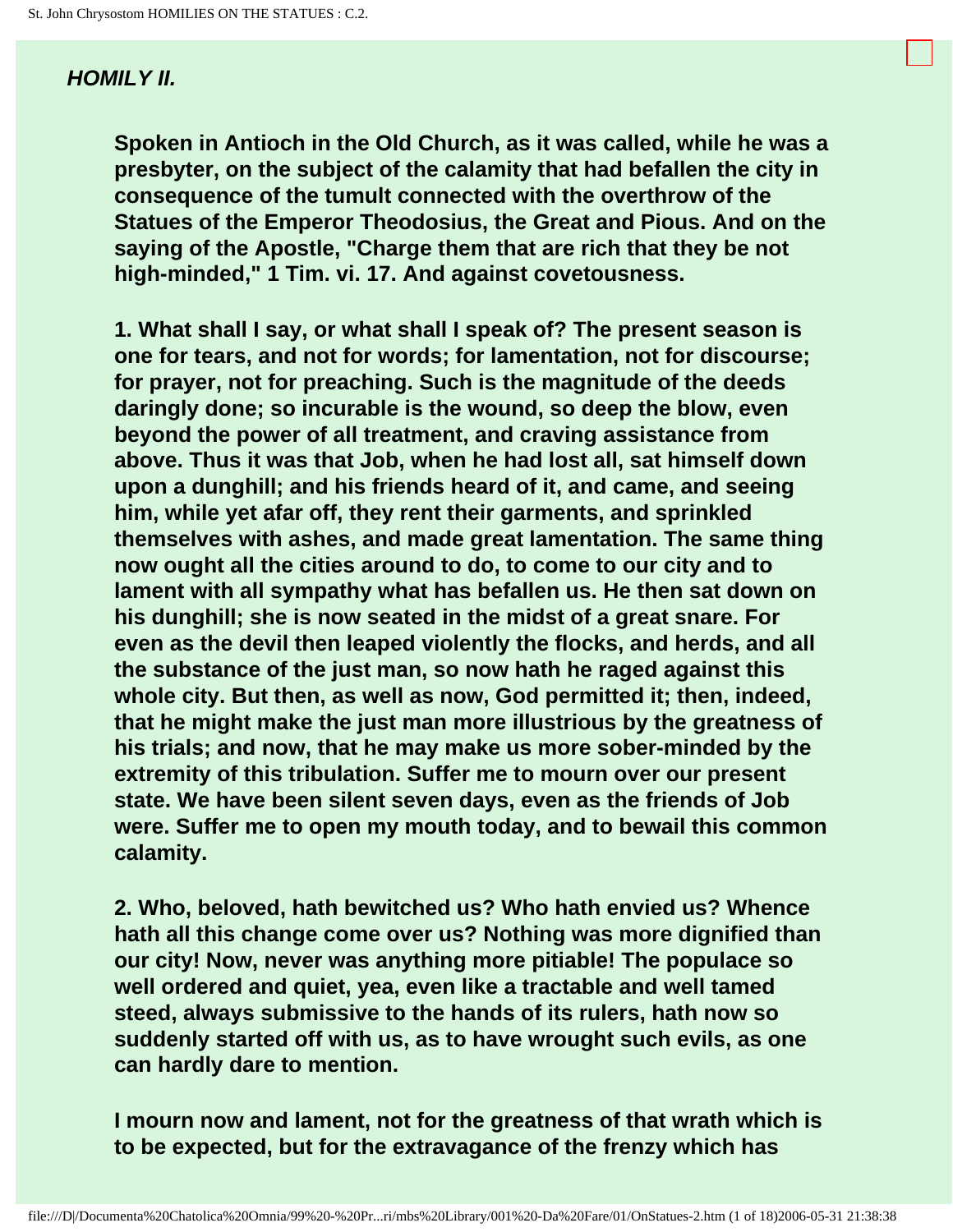**been manifested! For although the Emperor should not be provoked, or in anger, although he were neither to punish, nor take vengeance; how, I pray, are we to bear the shame of all that has been done? I find the word of instruction broken off by lamentation; scarcely am I able to open my mouth, to part my lips, to move my tongue, or to utter a syllable! So, even like a curb, the weight of grief checks my tongue, and keeps back what I would say.** 

**3. Aforetime there was nothing happier than our city; nothing more melancholy than it is now become. As bees buzzing around their hive, so before this the inhabitants every day flitted about the forum, and all pronounced us happy in being so numerous. But behold now, this hive hath become solitary! For even as smoke does those bees, so fear hath driven away our swarms; and what the prophet says, bewailing Jerusalem, we may fitly say now, "Our city is become 'like a terebinth that hath lost its leaves, and as a garden that hath no water.'" For in like manner as a garden when its irrigation fails, exhibits the trees stripped of their leaves, and bare of their fruits, so has it now fared with our city. For the help from above having forsaken her, she stands desolate stripped of almost all her inhabitants.** 

**4. Nothing is sweeter than one's own country; but now, it has come to pass that nothing is more bitter! All flee from the place which brought them forth, as from a snare. They desert it as they would a dungeon; they leap out of it, as from a fire. And just as when a house is seized upon by the flames, not only those who dwell therein, but all who are near, take their flight from it with the utmost haste, eager to save but their bare bodies; even so now too, when the wrath of the Emperor is expected to come as a fire from above, every one presses to go forth in time, and to save the bare body, before the fire in its progress reaches them. And now our calamity has become an enigma; a flight without enemies; an expulsion of inhabitants without a battle; a captivity without capture! We have not seen the fire of barbarians, nor beheld the face of enemies: and yet we experience the sufferings of captives. All men now hear of our calamities; for receiving our exiles, they learn from them the stroke which has fallen upon our city.** 

**5. Yet I am not ashamed, nor blush at this. Let all men learn the sufferings of the city, that, sympathizing with their mother, they may lift up their united voice to God from the whole earth; and with one consent entreat the King of heaven for their universal nurse and**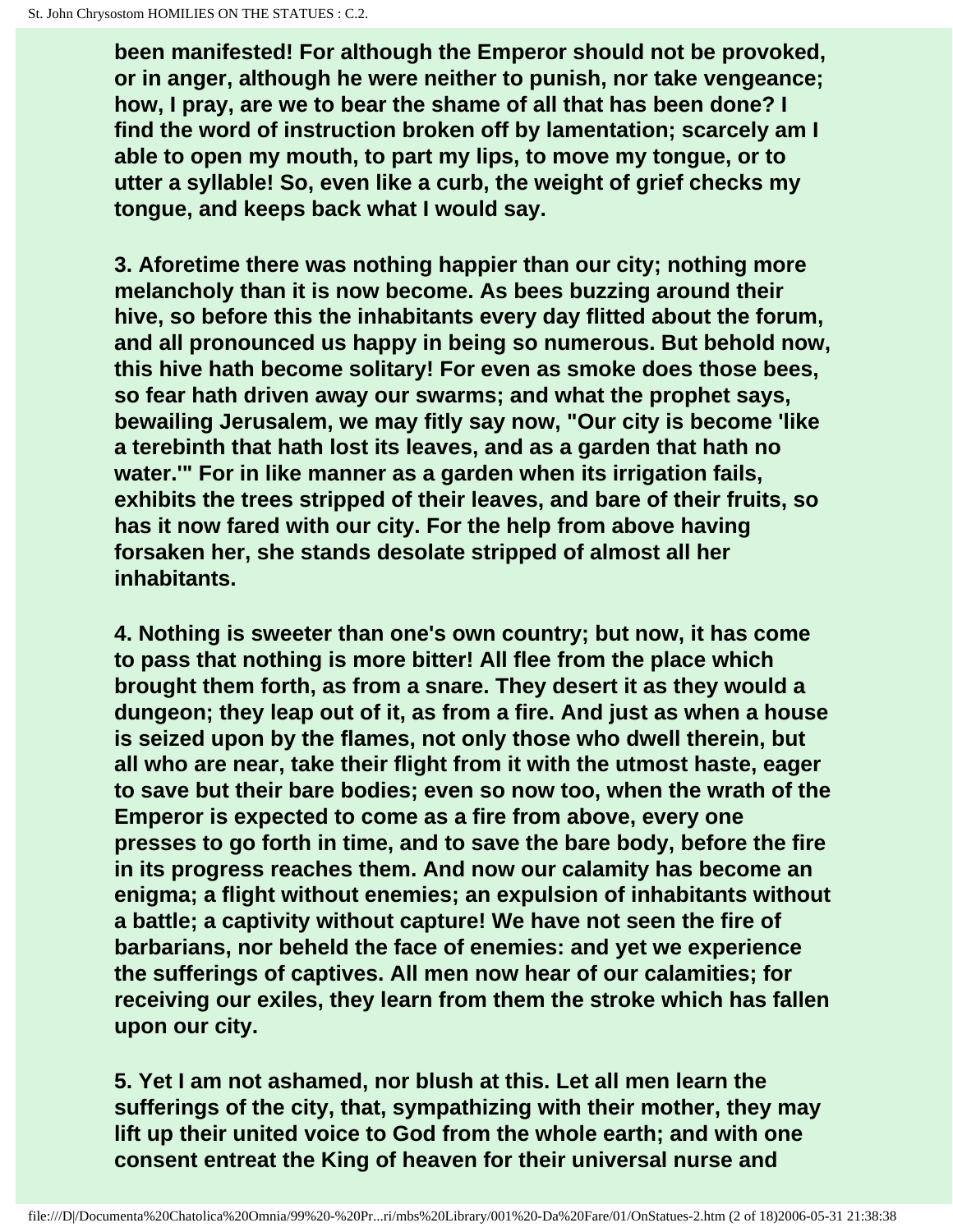**parent. Lately our city was shaken; but now the very souls of the inhabitants totter! Then the foundations of the houses shook, but now the very foundations of every heart quiver; and we all see death daily before our eyes! We live in constant terror, and endure the penalty of Cain; a more pitiable one than that of those who were the former inmates of the prison; undergoing as we now do a new and strange kind of siege, far more terrible than the ordinary kind. For they who suffer this from enemies, are only shut up within the walls; but even the forum has become impassable to us, and every one is pent up within the walls of his own house! And as it is not safe for those who are beseiged to go beyond the walls, while the enemy without is encamped around; so neither, to many of those who inhabit this city, is it safe to go out of doors, or to all-pear openly; on account of those who are everywhere hunting for the innocent as well as the guilty; and seizing them even in the midst of the forum, and dragging them to the court of justice, without ceremony, and just as chance directs. For this reason, free-men sit in doors shackled up with their domestics; anxiously and minutely enquiring of those to whom they may safely put the question, "Who has been seized today;" who carried off; or punished? How was it? and in what manner?" They live a life more wretched than any kind of death; being compelled daily to mourn the calamities of others; while they tremble for their own safety, and are in no better case than the dead; inasmuch as they are already dead with fear.** 

**6. But if any one who is devoid of this fear and anguish, chooses to enter the forum, he is presently driven back to his own dwelling, by the cheerless spectacle; finding hardly perchance one or two people, and those hanging their heads and creeping about with downcast looks, where but a few days before the multitude swept along more incessantly than the streams of rivers. Yet all these have now been driven away from us! And, as when many trees in a thick wood of oak are cut down in all directions, the spectacle becomes a melancholy one, even like that of a head with many patches of baldness; even so the city itself, its inhabitants being dimin ished and but few appearing here and there, is now become dreary, and sheds a heavy mist of sorrow over those who witness it. And not the ground only, but the very nature of the air, and even the circle of the sun's beams, seem now to me to look mournful, and to shine more dimly; not that the elements change their nature, but that our eyes being confused by the cloud of sadness, are unable to receive the light of the rays clearly, or with the same relish. This is what the prophet of old bewailed, when he said, "The sun shall go down at**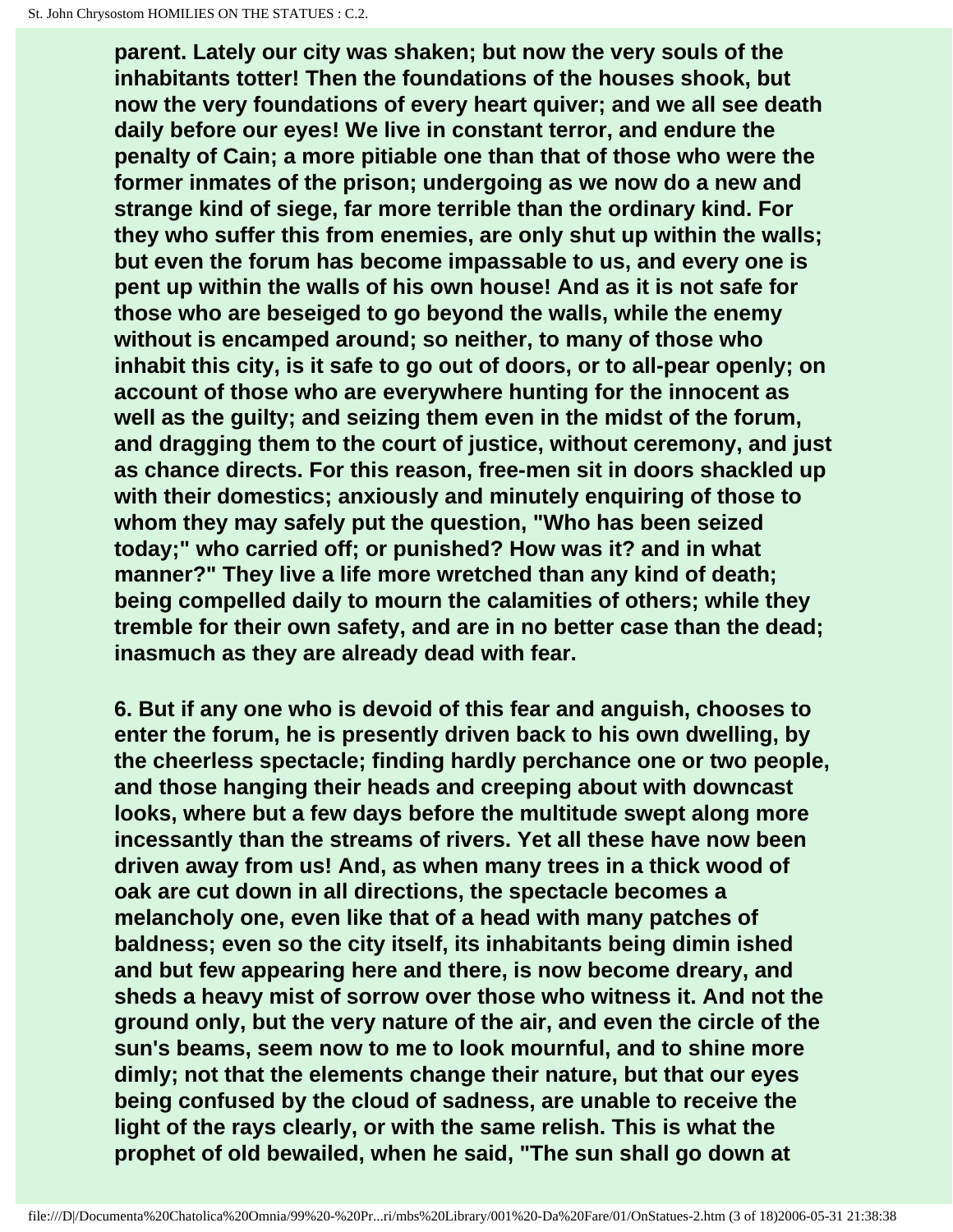**noon, and the day shall be darkened." And this he said, not as though the Day Star should be eclipsed, or the day should disappear, but because those who are in sorrow, are not able to perceive the light even of noon day on account of the darkness of their anguish; which indeed has been the case now. And wherever any one looks abroad, whether upon the ground or upon the walls; whether upon the columns of the city, or upon his neighbours, he seems to see night and deep gloom; so full is all of melancholy! There is a silence big with horror, and loneliness everywhere; and that dear hum of the multitude is stifled; and even as though all were gone beneath the earth, so speechlessness hath now taken possession of the city; and all men seem like stones, and being oppressed by the calamity like a gag on their tongues; they maintain the profoundest silence, yea, such a silence as if enemies had come on them, and had consumed them all at once by fire and sword!** 

**7. Now is it a fit season to say, "Call for the mourning women, that they may come, and for the cunning women, and let them take up a wailing. Let your eyes run down with water, and your eyelids gush out with tears." Ye hills take up wailing, and ye mountains lamentation! Let us call the whole creation into sympathy with our evils. So great a City, and the head of those which lie under the eastern sky, is in danger of being torn away from the midst of the civilized world! She that had so many children, has now suddenly become childless, and there is no one who shall come to her aid! For he who has been insulted has not an equal in dignity upon earth; for he is a monarch; the summit and head of all here below! On this account then let us take refuge in the King that is above. Him let us call in to our aid. If we may not obtain the favour of heaven, there is no consolation left for what has befallen us!** 

**8. Here I could wish to end this discourse; for the minds of those who are in anguish are indisposed to extend their discourses to a great length. And as when some dense cloud has formed, and flying under the solar rays, returns back to him all his splendour again, so indeed does the cloud of sadness, when it stands before our souls, refuse to admit an easy passage for the word, but chokes it and restrains it forcibly within. And this is the case not only with those who speak, but with those who hear; for as it does not suffer the word to burst forth freely from the soul of the speaker, so neither does it suffer it to sink into the mind of those who listen, with its natural power. Therefore also the Jews of old time, while slaving at the mud and bricks, had not the heart to listen to Moses, while he**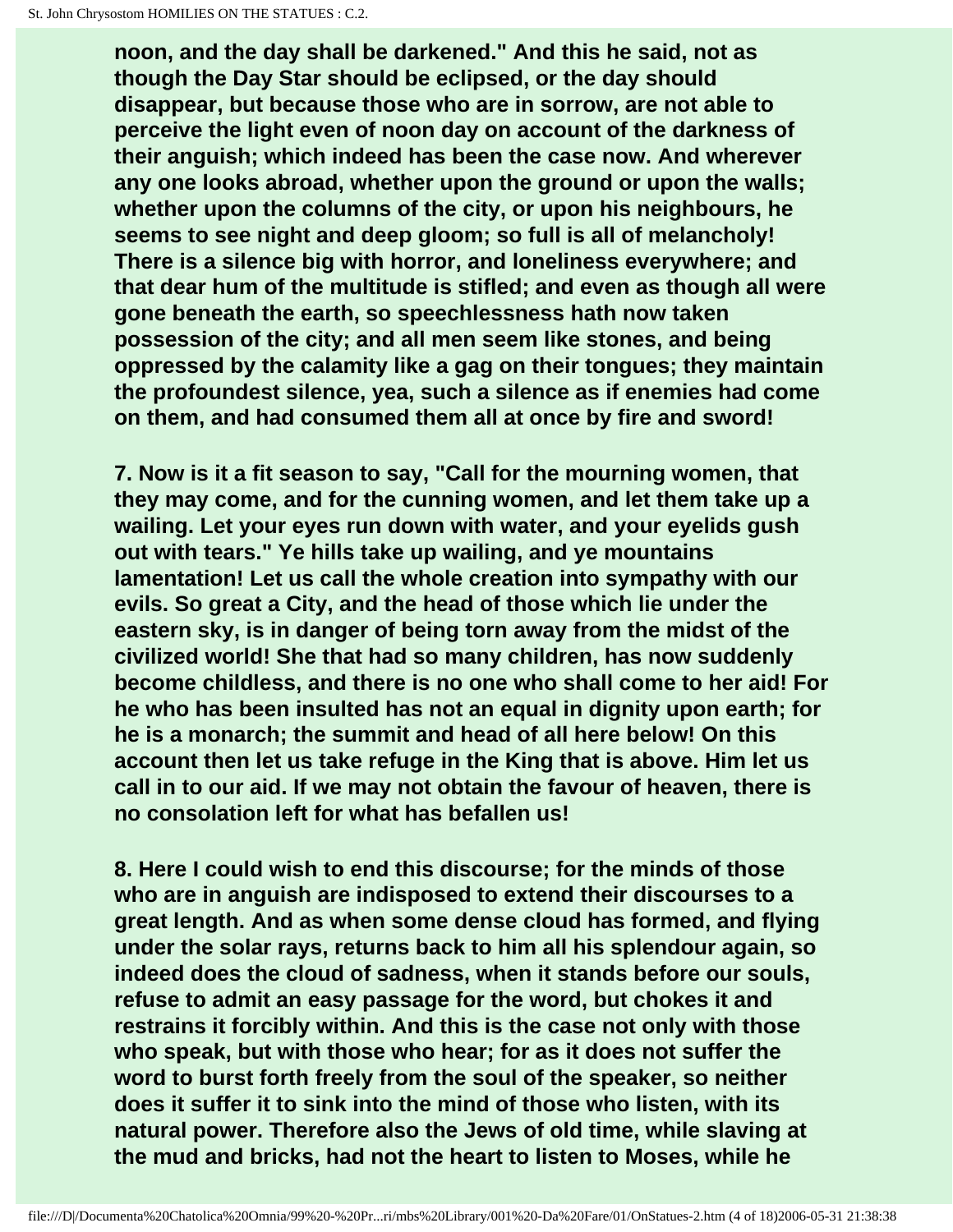**repeatedly told them great things respecting their future deliverance; despondency making their minds inaccessible to the address, and shutting up their sense of hearing. I could have wished then, as to myself, to have put an end here to my discourse; but thinking that it is not only the nature of a cloud to intercept the forward passage of the sun's rays, but that often just the opposite happens to the cloud; since the sun continually falling upon it with much warmth, wears it away, and frequently breaks through the midst of it; and shining forth all at once, meets cheerfully the gaze of the beholders. This also I myself expect to do this day; and the word being continually associated with your minds, and dwelling in them, I hope to burst the cloud of sadness, and to shine through your understandings again, with the customary instruction!** 

**9. But afford me your attention! Lend me your ears awhile! Shake off this despondency! Let us return to our former custom; and as we have been used always to meet here with gladness, so let us also do now, casting all upon God. And this will contribute towards our actual deliverance from calamity. For should the Lord see that His words are listened to carefully; and that our love of divine wisdom stands the trial of the difficulty of these times, He will quickly take us up again, and will make out of the present tempest a calm and happy change. For this too is a thing in which it behoves the Christian to differ from the unbelievers, the bearing all things nobly; and through hope of the future, soaring above the attack of human evils. The believer hath his stand on the Rock; for this reason he cannot be overthrown by the dashing of the billows. For should the waves of temptation rise, they cannot reach to his feet. He stands too lofty for any such assault. Let us not then sink down, beloved! We do not care so much for our own safety, as God who made us. There is not so much solicitude on our part, lest we suffer any dreadful misfortune, as with Him who bestowed upon us a soul, and then gave us so many good things beside. Let us mount on the wings of these hopes, and hear the things about to be spoken with our accustomed readiness.** 

**10. I made a prolonged discourse lately unto you beloved, and yet I saw all following it up, and no one turning back in the middle of the course. I return thanks to you for that readiness, and have received the reward of my labours. But there was another reward, besides that attention, which I asked of you at that time; perchance you know and recollect it. And what was the reward? That you should punish and chastise the blasphemers that were in the city; that ye should**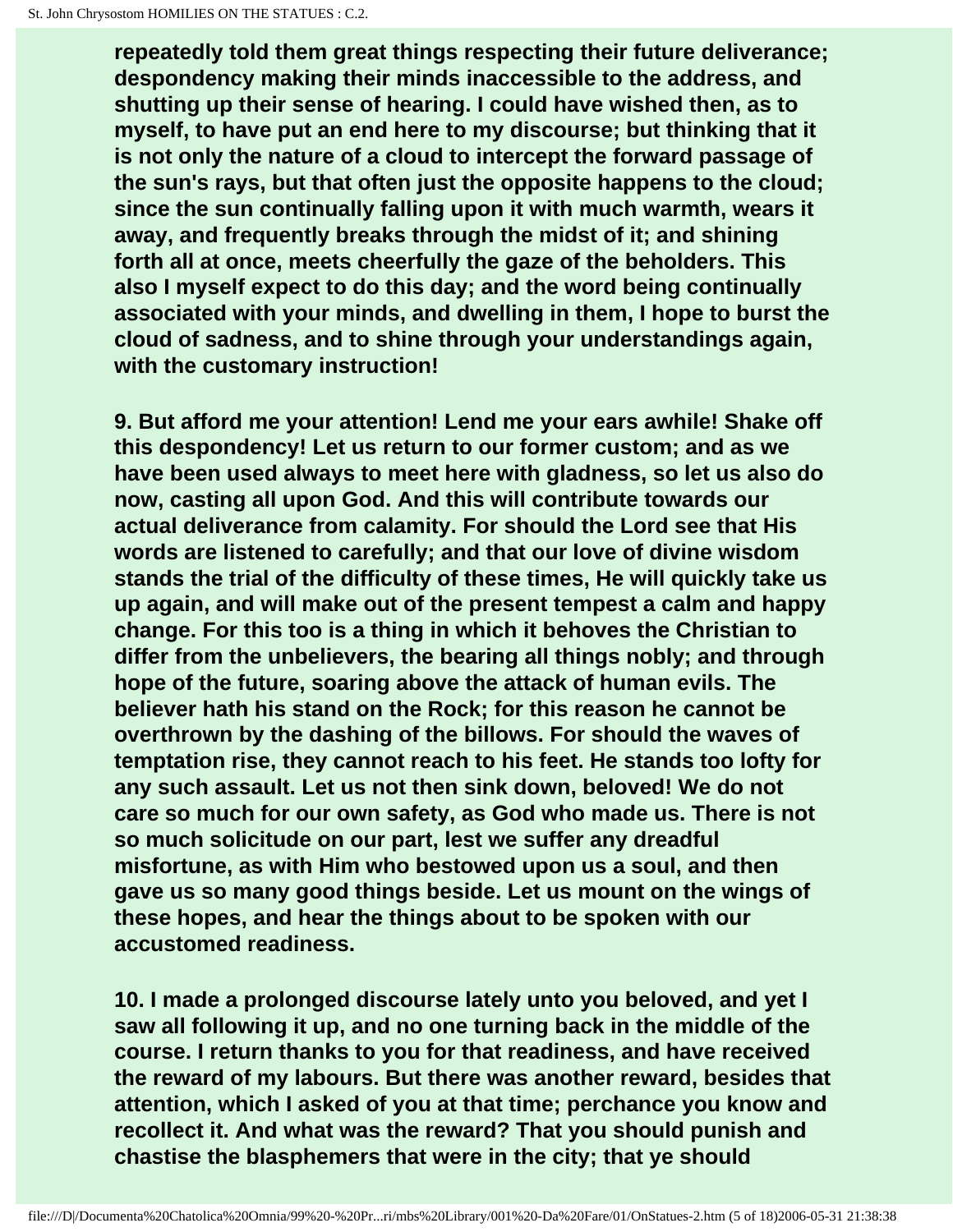**restrain those who are violent and insolent against God! I do not think that I then spoke these things of myself; but that God, foreseeing what was coming, injected these words into my mind; for if we had punished those who dared to do such things, that which has now happened would never have happened. How much better would it have been, if necessity so required, to run into danger; yea, to suffer in castigating and correcting such persons (which would have brought us a martyr's crown), than now to fear, to tremble, and to expect death, from the insubordination of such persons! Behold, the crime was that of a few, but the blame comes on all! Behold, through these, we are all now placed in fear, and are ourselves suffering the punishment of what these men dared to do! But if we had taken them in time, and cast them out of the city, and chastised them, and corrected the sick member, we should not have been subjected to our present terror. I know that the manners of this city have been of a noble character from old times; but that certain strangers, and men of mixed race,--accursed and pernicious characters,--hopeless of their own safety, have perpetrated what has been perpetrated. For this very reason I was always lifting up my voice, and unceasingly bearing my testimony, saying, Let us punish the madness of those blasphemers,--let us control their spirit, and provide for their salvation;--yea, though it be necessary to die in doing it, the deed would yet bring us great gain: let us not overlook the insult done to our common Lord; overlooking such things will bring forth some great evil to our city!** 

**11. These things I foretold, and they have now actually taken place;- and we are paying the penalty of that listlessness! You overlooked the insult that was done unto God!--Behold, he hath permitted the Emperor to be insulted, and peril to the utmost to hang over all, in order that we might pay by this fear the penalty of that listlessness; was it then vainly, and to no purpose I foretold these things, and assiduously urged your Charity? But nevertheless, nothing was done. Let it, however, be done now; and being chastened by our present calamity, let us now restrain the disorderly madness of these men. Let us shut up their mouths, even as we close up pestiferous fountains; and let us turn them to a contrary course, and the evils which have taken hold of the city shall undoubtedly be stayed. The Church is not a theatre, that we should listen for amusement. With profit ought we to depart hence, and some fresh and great gain should we acquire ere we leave this place. For it is but vainly and irrationally we meet together, if we have been but captivated for a time, and return home empty, and void of all improvement from the**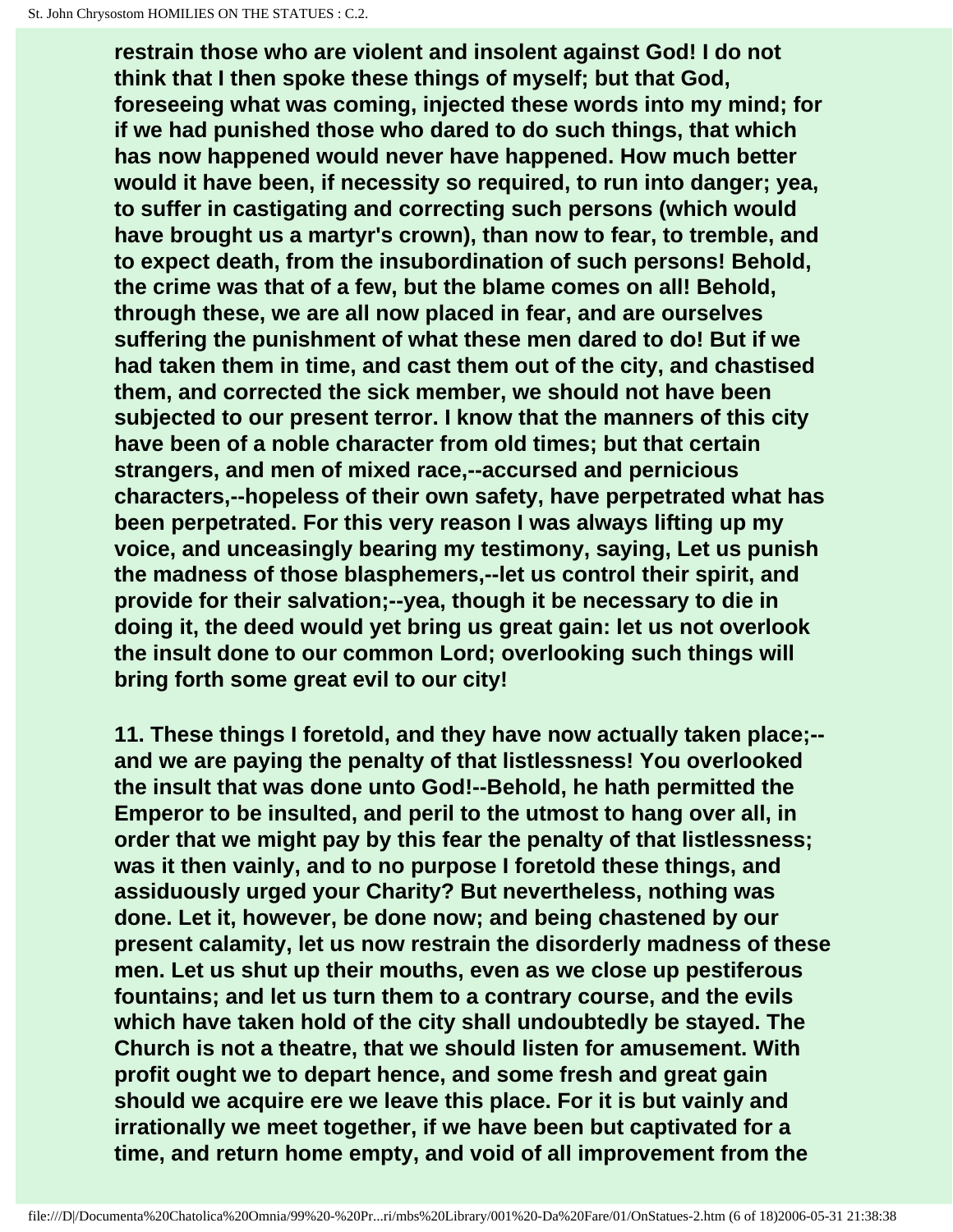#### **things spoken.**

**12. What need have I of these plaudits, these cheers and tumultuous signs of approval? The praise I seek, is that ye show forth all I have said in your works. Then am I an enviable and happy man, not when ye approve, but when ye perform with all readiness, whatsoever ye hear from me? Let every one then correct his neighbour, for "edify ye one another," it is said, and if we do not this, the crimes of each one will bring some general and intolerable damage to the city. Behold, while we are unconscious of any part in this transaction, we are no less affrighted than those who were daringly engaged in it! We are dreading lest the wrath of the Emperor should descend upon all; and it is not sufficient for us to say in defence, "I was not present; I was not an accomplice, nor a participator in these acts." "For this reason," he may reply, "thou shalt be punished, and pay the extreme penalty, because thou wert not present; and didst not check, nor restrain the rioters, and didst not run any risk for the honour of the Emperor! Hadst thou no part in these audacious deeds? I commend this, and take it well. But thou didst not check these things when being done. This is a cause of accusation!" Such words. as these, we shall also hear from God, if we silently suffer the continuance of the injuries and insults committed against Him. For he also who had buried his talent in the earth, was called to account, not for crimes done by himself, for he had given back the whole of that which was entrusted to him, but because he had not increased it; because he had not instructed others; because he had not deposited it in the hands of the bankers; that is, he had not admonished, or counselled, or rebuked, or amended those unruly sinners who were his neighbours. On this account he was sent away without reprieve to those intolerable punishments! But I fully trust that though ye did not before, ye will now at least perform this work of correction, and not overlook insult committed against God. For the events which have taken place are sufficient, even if no one had given any warning, to convince men ever so disposed to be insensible, that they must exert themselves for their own safety.** 

**13. But it is now time that we should proceed to lay out before you the customary table from St. Paul, by handling the subject of this day's reading, and placing it in view for you all. What then was the text read today? "Charge them that are rich in this world that they be not high-minded." When he says, "the rich in this world," he makes it manifest, that there are others who are rich, that is, in the world to come: such as was that Lazarus, poor as to the present life, but rich**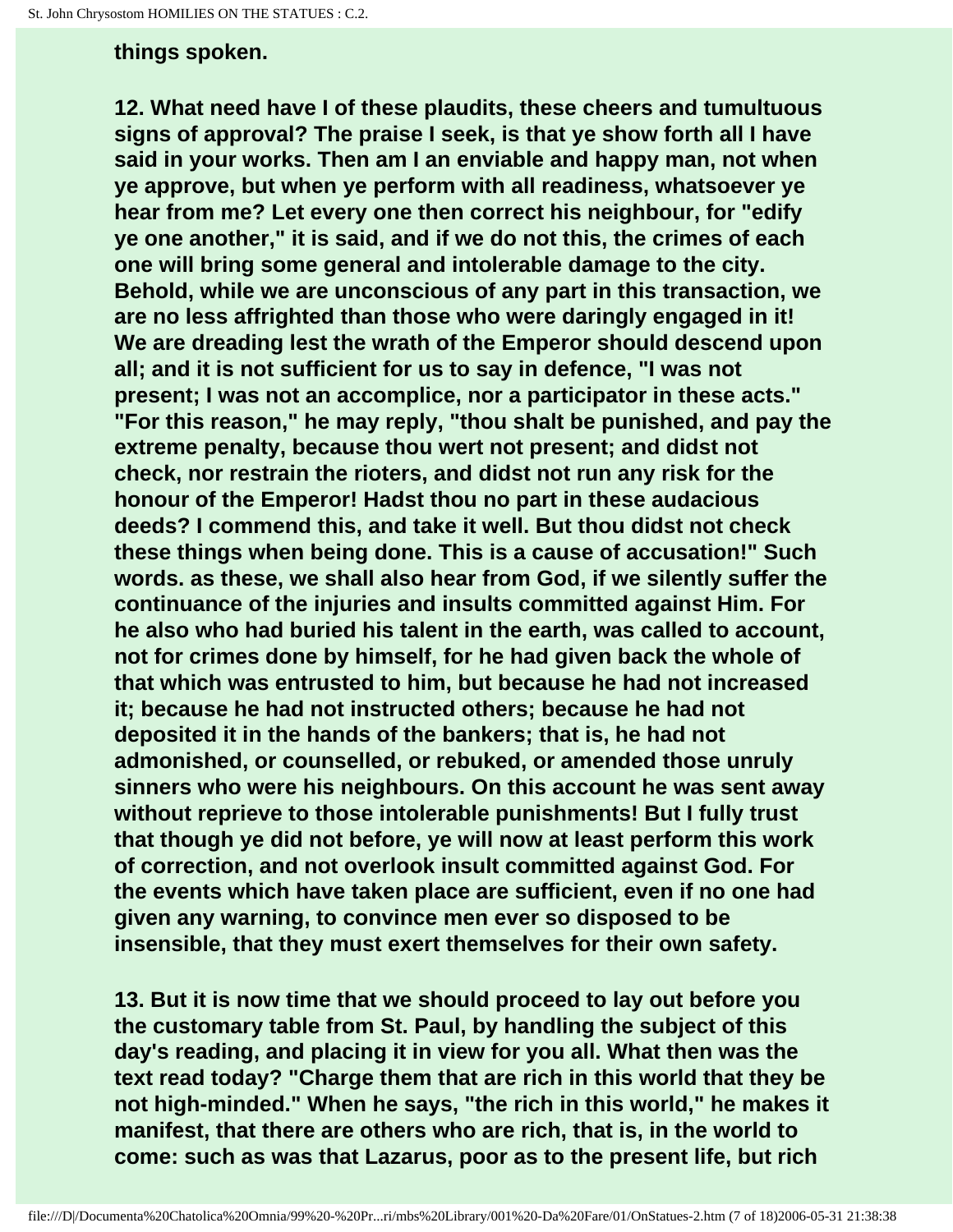**as to the future; not in gold and silver, and such like perishable and transitory store of wealth; but in those unutterable good things "which eye hath not seen, nor ear heard, nor hath it entered into the heart of man." For this is true wealth and opulence, when there is good unmixed, and not subject to any change. Not such was the case of that rich man who despised him, but he became the poorest of mankind. Afterwards at least when he sought to obtain but a drop of water, he did not get possession even of that, to such extreme poverty was he come. For this reason he calls them rich "in the present world," to teach thee that along with the present life, worldly wealth is annihilated. It goes no further, neither does it change its place with its migrating possessors, but it often leaves them before their end; which therefore he shows by saying, "Neither trust in uncertain riches;" for nothing is so faithless as wealth; of which I have often said, and will not cease to say, that it is a runaway, thankless servant, having no fidelity; and should you throw over him ten thousand chains, he will make off dragging his chains after him. Frequently, indeed, have those who possessed him shut him up with bars and doors, placing their slaves round about for guards. But he has over-persuaded these very servants, and has fled away together with his guards; dragging his keepers after him like a chain, so little security was there in this custody. What then can be more faithless than this? what more wretched than men devoted to it? When men endeavour with all eagerness to collect so frail and fleeting a thing, they do not hear what the prophet saith: "Woe unto them who trust in their power, and boast themselves in the multitude of their riches." Tell me why is this woe pronounced?--"He heapeth up treasure," saith he, "and knoweth not for whom he will gather it,"--forasmuch as the labor is certain, but the enjoyment uncertain. Very often you toil and endure trouble for enemies. The inheritance of your wealth after your decease, coming as it does, in many instances, to those who have injured you, and plotted against you in a thousand ways, has assigned you the sins for your part, but the enjoyment to others!** 

**14. But here, it is worthy of enquiry, for what reason he does not say, "Charge those who are rich in the present world, not to be rich; charge them to become poor; charge them to get rid of what they have;" but, "charge them, not to be high-minded." For he knew that the root and foundation of riches is pride; and that if any man understood how to be unassuming, he would not make much ado about the matter. Tell me, indeed, for what reason thou leadest about so many servants, parasites, and flatterers, and all the other forms of pomp? Not for necessity, but only for pride; to the end that by these**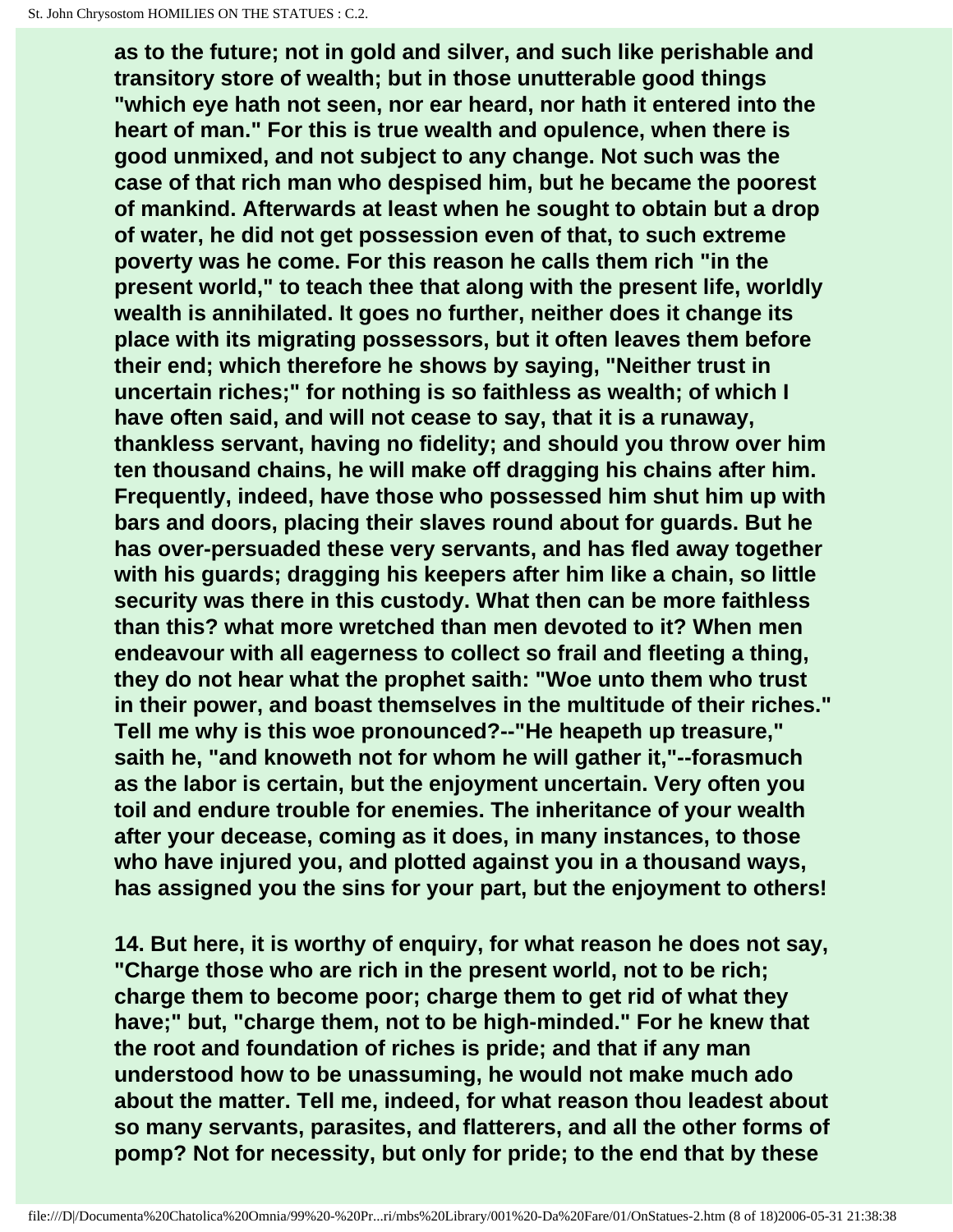**thou mayest seem more dignified than other men! Besides, he knew that wealth is not forbidden if it be used for that which is necessary. For as I observed, wine is not a bad thing, but drunkenness is so. A covetous man is one thing, and a rich man is another thing. The covetous man is not rich; he is in want of many things, and while he needs many things, he can never be rich.** 

**The covetous man is a keeper, not a master, of wealth; a slave, not a lord. For he would sooner give any one a portion of his flesh, than his buried gold. And as though he were ordered and compelled of some one to touch nothing of these hidden treasures, so with all earnestness he watches and keeps them, abstaining from his own, as if it were another's. And certainly, they are not his own. For what he can neither determine to bestow upon others, nor to distribute to the necessitous, although he may sustain infinite punishments, how can he possibly account his own? How does he hold possession of those things, of which he has neither the free use, nor enjoyment? But besides this,--Paul is not accustomed to enjoin everything on every man, but accommodates himself to the weakness of his hearers, even, indeed, as Christ also did. For when that rich man came to him, and asked him concerning Life, he did not say at one, "Go, sell that thou hast," but omitting this, he spoke to him of other commandments. Nor afterwards, when he challenged' Him and said, "What lack I yet?" did He simply say, "Sell what thou hast;" but, "If thou wilt be perfect, go and sell that thou hast." "I lay it down for your determination. I give you full power to choose. I do not lay upon you any necessity." For this reason also, Paul spoke nothing to the rich concerning poverty, but concerning humility; as well because of the weakness of his hearers, as because he perfectly knew, that could he bring them to exercise moderation, and to be free from pride, he should also quickly free them from eagerness about being rich.** 

**15. And further, after giving this admonition, "not to be highminded," he also taught the manner in which they would be able to avoid being so. And how was it? That they should consider the nature of wealth, how uncertain and faithless it is! therefore he goes on to say, "Neither trust in uncertain riches." The rich man is not one who is in possession of much, but one who gives much. Abraham was rich, but he was not covetous; for he turned not his thoughts to the house of this man, nor prayed into the wealth of that man; but going forth he looked around wherever there chanced to be a stranger, or a poor man, in order that he might succour poverty, and**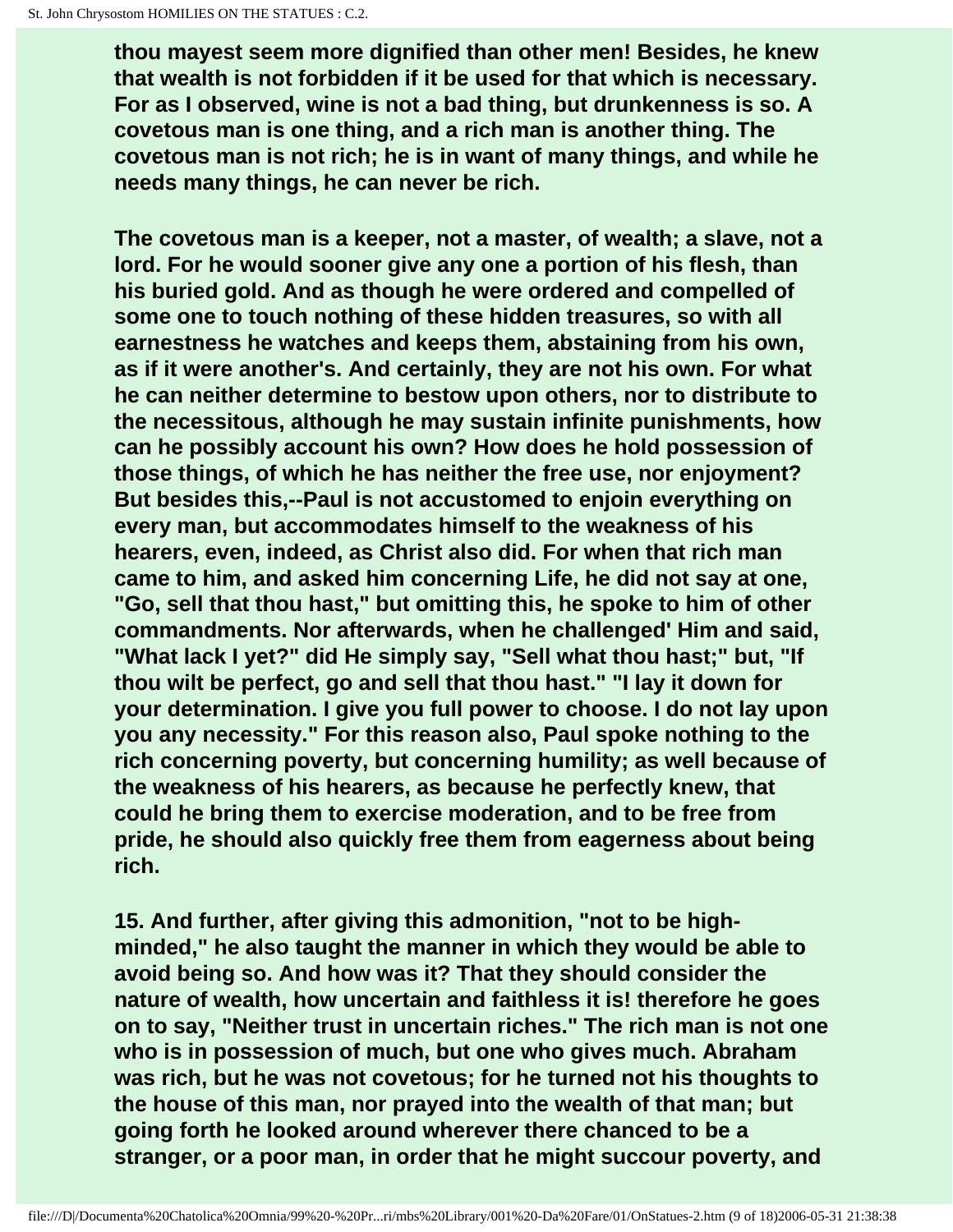**hospitably entertain the traveller. He covered not his roof with gold, but fixing his tent near the oak, he was contented with the shadow of its leaves. Yet so illustrious was his lodging, that angels were not ashamed to tarry with him; for they sought not splendour of abode, but virtue of soul. This man then let us imitate, beloved, and bestow what we have upon the needy. That lodging was rudely prepared, but it was more illustrious than the halls of kings. No king has ever entertained angels; but he, dwelling under that oak, and having but pitched a tent, was thought worthy of that honour: not receiving the honour on account of the meanness of his dwelling, but enjoying that benefit on account of the magnificence of his soul, and the wealth therein deposited.** 

**16. Let us too, then, adorn not our houses, but our souls in preference to the house. For is it not disgraceful to clothe our walls with marble, vainly and to no end, and to neglect Christ going about naked? What does thy house profit thee, O man! For wilt thou take it with thee when thou departest? This thou canst not take with thee, when thou departest. But thy soul, when thou departest, thou shall assuredly take with thee! Behold now this great danger has overtaken us! Let your houses stand by you! Let them deliver you from the threatened peril! but they cannot! And ye yourselves are witnesses, who are leaving them solitary, and hurrying forth to the wilderness; fearing them as ye would do snares and nets! Let riches now lend assistance! But it is no time for them to do so! If then the power of riches is found wanting before the wrath of man, much rather will this be the case, before the divine and inexorable tribunal! If it is but a man that is provoked and offended, and even now gold is of no avail, much more will the power of money be utterly impotent then, when God is angry, who has no need of wealth! We build houses that we may have a habitation; not that we may make an ambitious display. What is beyond our wants, is superfluous and useless. Put on a sandal which is larger than your foot! you will not endure it; for it is a hindrance to the step. Thus also a house larger than necessity requires, is an impediment to your progress towards heaven. Do you wish to build large and splendid houses?** 

**I forbid it not; but let it be not upon the earth! Build thyself tabernacles in heaven, and such that thou mayest be able to receive others;--tabernacles which never fall to pieces. Why art thou mad about fleeting things; and things that must be left here? Nothing is more slippery than wealth. Today it is for thee; tomorrow it is against thee. It arms the eyes of the envious everywhere. It is a hostile**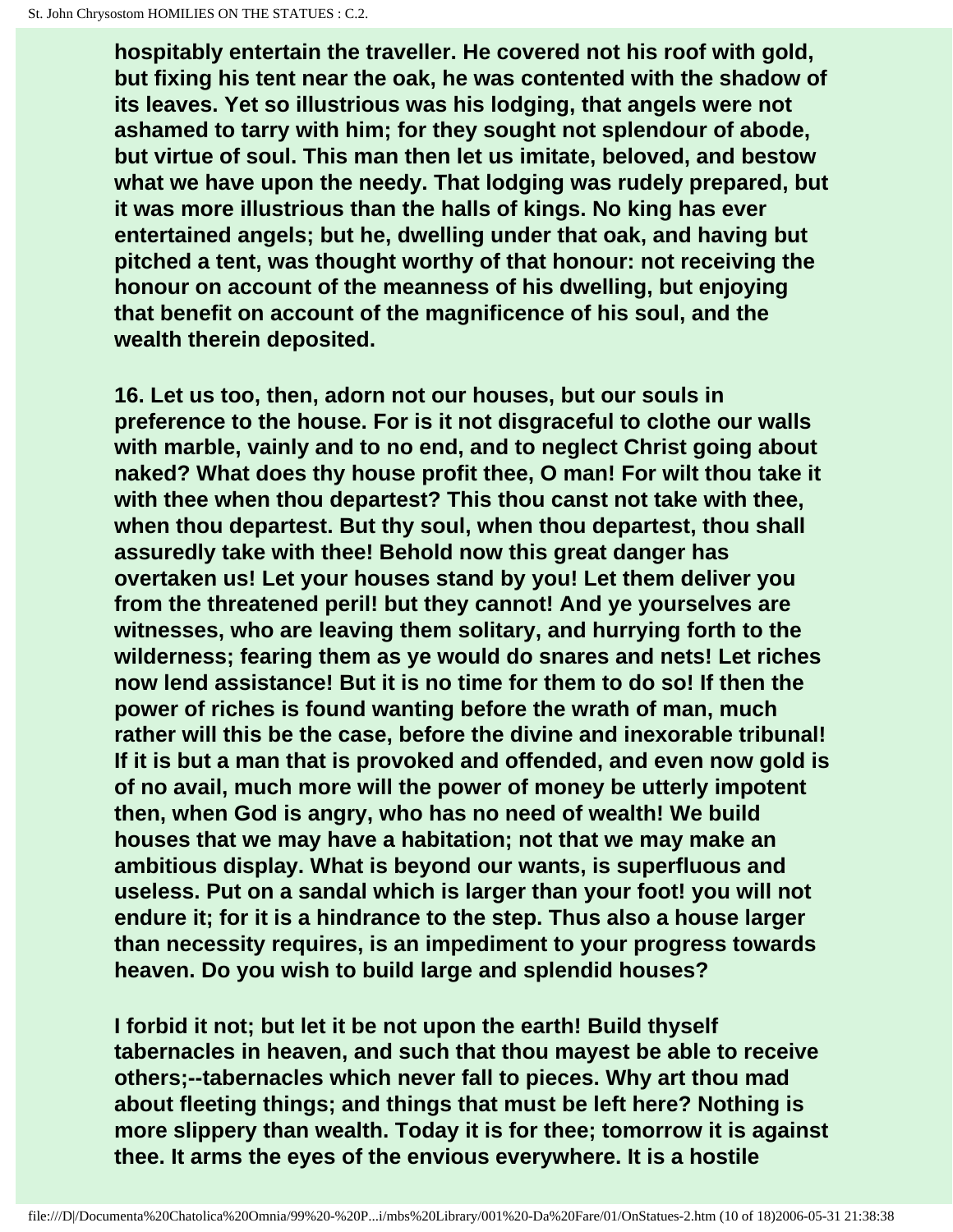**comrade, a domestic enemy; and ye are witnesses of this, who possess it, and are in every way burying and concealing it from view; as even now too our very wealth makes the danger more insupportable to us! Thou seest indeed the poor ready for action, disengaged, and prepared for all things; but the wealthy in great perplexity, and wandering about, seeking where they may bury their gold, or seeking with whom they may deposit it! Why, O man, dost thou seek thy fellow slaves? Christ stands ready to receive, and to keep thy deposits for thee; and not to keep only, but also to augment them, and to pay them back with much interest. Out of His hand no man can forcibly take them away. And He not only keeps the deposit, but for this very thing He also frees thee from thy perils. For among men, they who receive treasures in trust think that they have done us a favour, in keeping that of which they took charge; but with Christ it is the contrary; for He does not say that He has conferred, but that He has received a favour, when He receives thy deposited treasures; and for the guardianship which He exercises over thy wealth, He does not demand a recompense of thee, but gives thee a recompense!** 

**17. What defence then can we claim, or what excuse, when we pass by Him who is able to keep, and who is thankful for the trust giving in return great and unspeakable rewards, and in place of this guardianship commit our treasures to men who have not the power to keep them, and who think they grant us a favour, and pay us back at last only that which was given them. Thou art a stranger and a pilgrim with respect to the things here! Thou hast a country which is thine own in the heavens! There transfer all;--that before the actual enjoyment, thou mayest enjoy the recompense here. He who is nourished with good hopes, and is confident respecting things to come, hath here already tasted of the kingdom! For nothing ordinarily so repairs the soul, and makes a man better, as a good hope of things to come; so that if thou transfer thy wealth there, thou mayest then provide for thy soul with suitable leisure. For they who spend all their endeavours upon the decoration of their dwelling, rich as they are in outward things, are careless of that which is within, letting their soul abide desolate and squalid, and full of cobwebs. But if they would be indifferent to exterior things, and earnestly expend all their attention upon the mind, adorning this at all points; then the soul of such men would be a resting place for Christ. And having Christ for its inhabitant, what could ever be more blessed? Wouldest thou be rich? Have God for thy friend, and thou shall be richer than all men!--Wouldest thou be rich? Be not high-minded!--**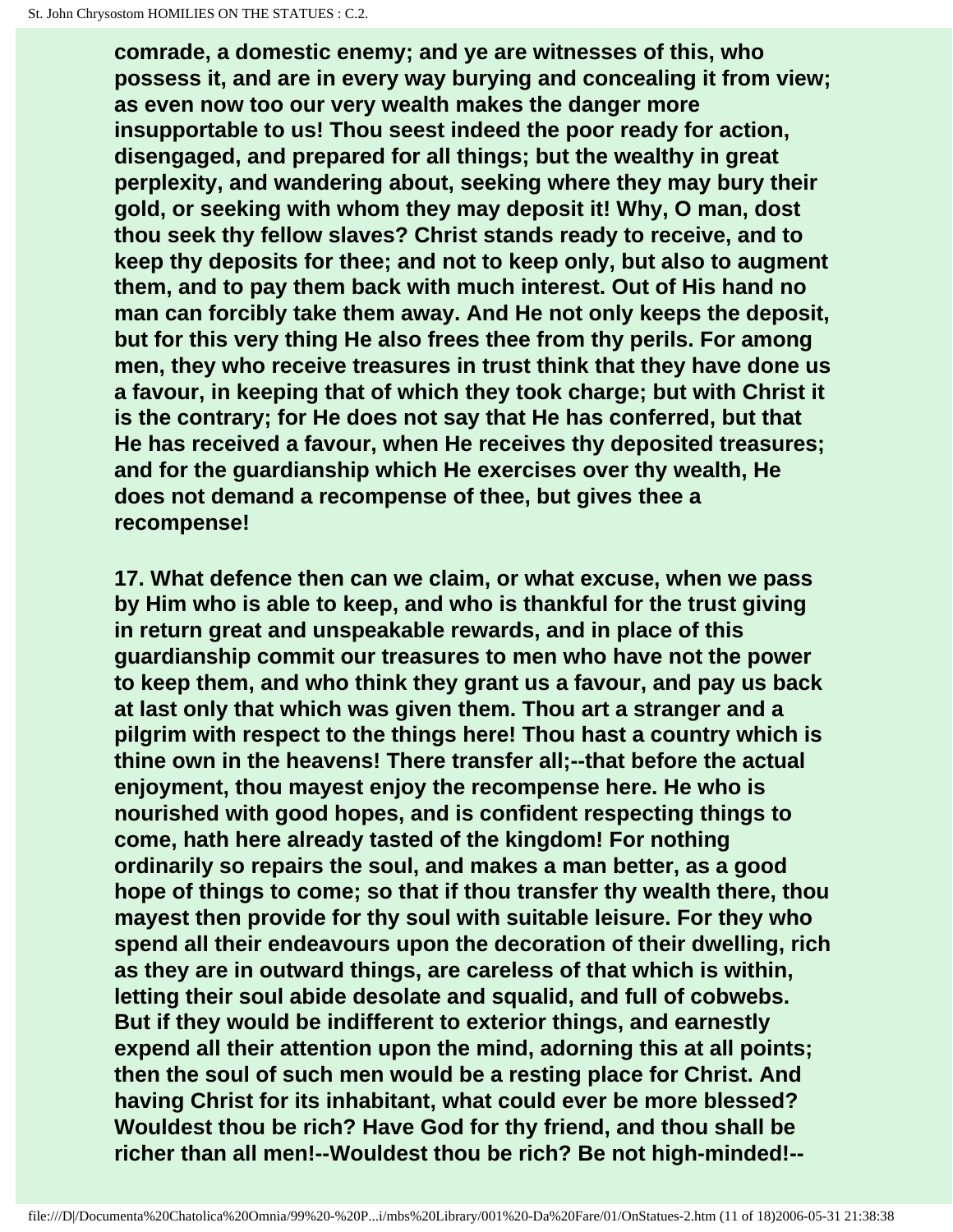**This rule is suitable not only to things future, but to things present. For there is no such object of envy, as a man of wealth; but when pride is super-added, a two-fold precipice is formed; the war becomes fiercer on all sides. But if you know how to exercise moderation, you undermine the tyranny of envy by your humility; and you possess whatever you do possess with safety. For such is the nature of virtue, that it not only profits us, as it respects futurity, but it also here bestows a present reward.** 

**18. Let us not then be high-minded in reference to riches, or indeed to any other thing; for if even in spiritual things the man who is highminded is fallen, and undone, much more so as to carnal things. Let us be mindful of our nature. Let us recollect our sins. Let us understand what we are; and this will provide a sufficient groundwork for complete humility. Tell me not, "I have laid up the revenues of this or that number of years; myriads of talents of gold; gains that are increasing every day." Say as much as you will, you say all in vain, and to no purpose. Very often in one hour, yea, in one short moment, just as the light dust, when the wind rushes down upon it from above, are all these things swept out of the house by a blast. Our life is full of such examples, and the Scriptures abound with lessons of this sort. He who is rich today, is poor tomorrow. Wherefore, I have often smiled, when reading wills that said, let such a man have the ownership of these fields, or of this house, and another the use thereof. For we all have the use, but no man has the ownership. For although riches may remain with us all our lifetime, undergoing no change, we must transfer them in the end, whether we will or no, into the hands of others; having enjoyed only the use of them, and departing to another life naked and destitute of this ownership! Whence it is plain, that they only have the ownership of property, who have despised its use, and derided its enjoyment. For the man that has cast his substance away from him, and bestowed it on the poor, he uses it as he ought; and takes with him the ownership of these things when he departs, not being stripped of the possession even in death, but at that time receiving all back again; yea, and much more than these things, at that day of judgment, when he most needs their protection, and when we shall all have to render up an account of the deeds we have done. So that if any one wishes to have the possession of his riches, and the use and the ownership entire, let him disencumber himself from them all; since, truly, he who doth not this must at all events be separated from them at death; and frequently before his death will lose them, in the midst of dangers and innumerable ills.**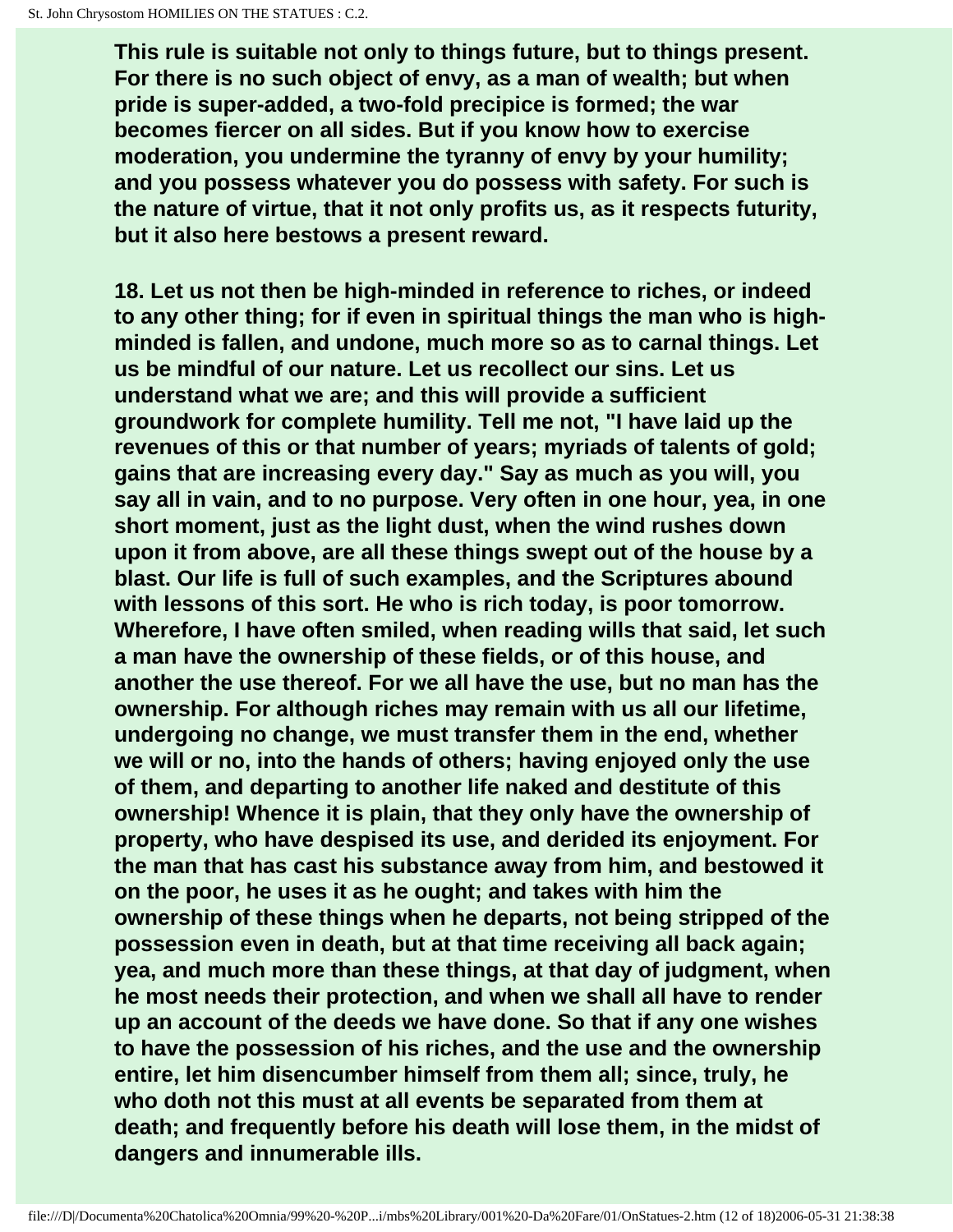**19. And this is not the only disaster, that the change comes suddenly; but that the rich man comes unpractised to the endurance of poverty. But not so the poor man; for he confides not in gold and silver, which are lifeless matter, but in "God, who giveth us all things richly to enjoy." So that the rich man stands in more uncertainty than the poor man, experiencing, as he does, frequent and diversified changes. What is the sense of this? "Who giveth to us all things richly to enjoy." God giveth all those things with liberality, which are more necessary than riches; such, for example, as the air, the water, the fire, the sun; all things of this kind. The rich man is not able to say that he enjoys more of the sunbeams than the poor man; he is not able to say that he breathes more plenteous air: but all these are offered alike to all. And wherefore, one may say, is it the greater and more necessary blessings, and those which maintain our life, that God hath made common; but the smaller and less valuable (I speak of money) are not thus common. Why is this? In order that our life might be disciplined, and that we might have training ground for virtue. For if these necessaries were not common, perhaps they who are rich, practising their usual covetousness, would strangle those who were poor. For if they do this for the sake of money, much rather would they do so for the things referred to. Again, if money was also an universal possession, and were offered in the same manner to all, the occasion for almsgiving, and the opportunity for benevolence, would be taken away.** 

**20. That we may live then securely, the sources of our existence have been made common. On the other hand, to the end that we may have an opportunity of gaining crowns and good report, property has not been made common; in order that hating covetousness, and following after righteousness, and freely bestowing our goods upon the poor, we may by this method obtain a certain kind of relief for our sins. God hath made thee rich, why makest thou thyself poor? He hath made thee rich that thou mayest assist the needy; that thou mayest have release of thine own sins, by liberality to others. He hath given thee money, not that thou mayest shut it up for thy destruction, but that thou mayest pour it forth for thy salvation. For this reason also He hath made the possession of riches uncertain and unstable, that by this means he might slack the intensity of thy madness concerning it. For if its possessors, even now whilst they can have no confidence in regard to it, but behold a multitude of snares produced from this quarter, are so inflamed with the desire of these things; if the elements of security and stability were added to**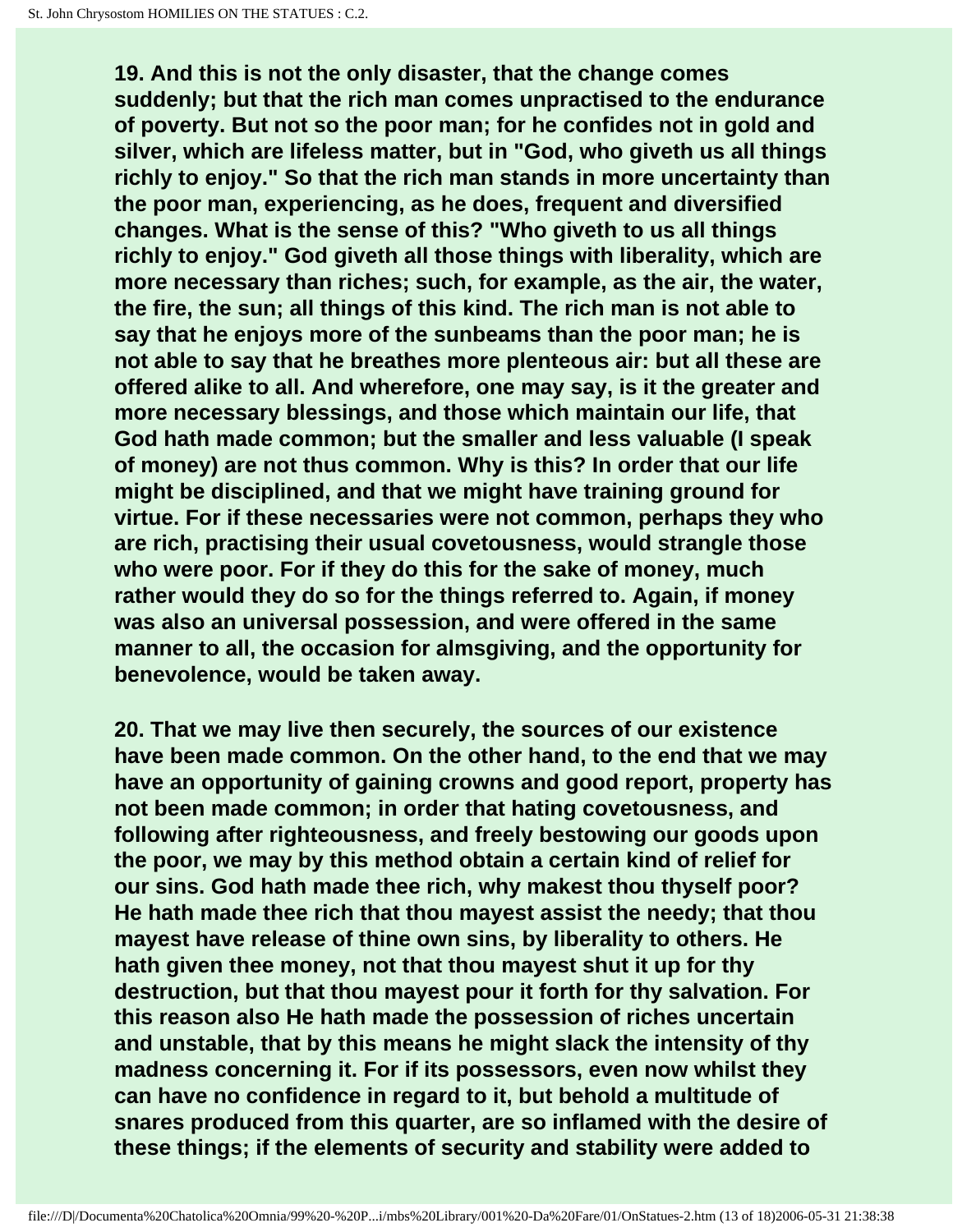**wealth, whom would they have spared? From whom would they have refrained? From what widows? From what orphans? From what poor?** 

**21. Wherefore let us not consider riches to be a great good; for the great good is, not to possess money, but to possess the fear of God and all manner of piety. Behold, now if there were any righteous man here, having great boldness toward God, notwithstanding he might be the poorest of mortals, he would be sufficient to liberate us from present evils! For he only needed to spread forth his hands towards heaven, and to call upon God, and this cloud would pass away! But now gold is treasured up in abundance; and yet it is more useless than mere clay for the purpose of deliverance from the impending calamities! Nor is it only in a peril of this kind; but should disease or death, or any such evil befall us, the impotency of wealth is fully proved, since it is at a loss, and has no consolation of its own to offer us amidst these events.** 

**22. There is one thing in which wealth seems to have an advantage over poverty, viz. that it lives in a state of daily luxury, and is supplied with an abundance of pleasure in its banquets. This however may also be seen exemplified at the table of the poor; and these enjoy there a pleasure superior to that of the rich. And marvel not at this, nor think what I say a paradox; for I will make the matter clear to you from the evidence of facts. Ye know of course, and ye all confess that in feasts it is not the nature of the viands, but the disposition of those who feast upon them, which usually causes the pleasure; for instance, when any one comes to the table hungry, the food will taste sweeter than any delicacy, or condiment, or a thousand exquisite preparations for the palate, although it may be the most common article of diet. But he who without tarrying for necessity, or first waiting till he is hungry, (as the custom is with the wealthy), when he comes to the table, notwithstanding he finds the most refined dainties spread before him, has no sensation of pleasure, his appetite not being previously excited. And that you may learn that this is the actual state of the case, besides that you are all witnesses to it, let us hear the Scripture telling us the same truth; "The full soul," it is said, "loaths the honey comb, but to the hungry soul every bitter thing is sweet." Yet what can be sweeter than honey, and the honey comb? Still he saith it is not sweet to the man that is not hungry. And what can be more disagreeable than bitter things? And yet to those who are poverty stricken they are sweet. But that the poor come to the meal with need and hunger, and**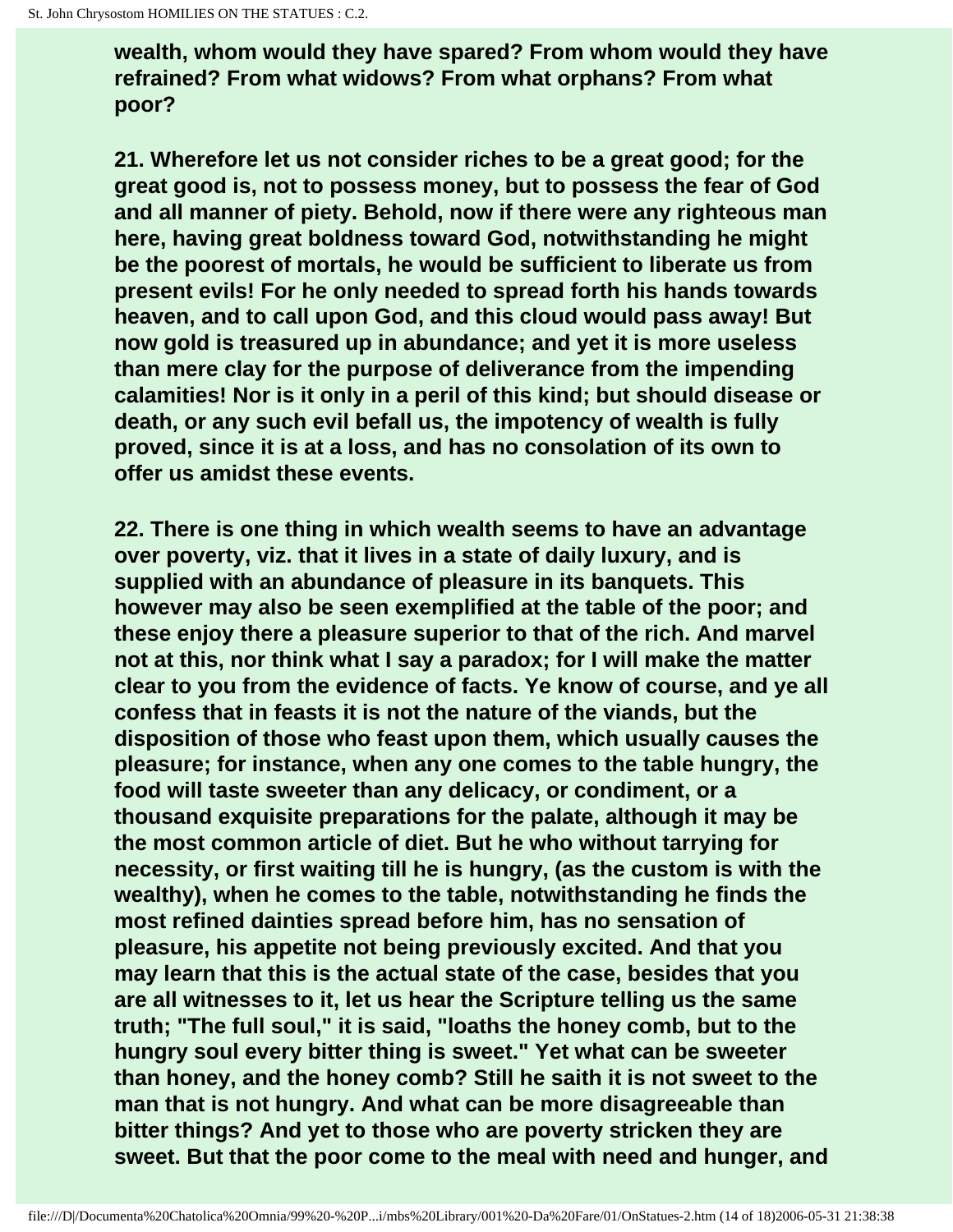**that the rich do not wait for this is manifest, I suppose, to every one. Hence they do not reap the fruit of a genuine and unmixed pleasure. Nor is it only in the article of food, but any one may perceive that the same thing occurs with respect to drinks; and as in the one case hunger is the cause of pleasure, far more than the quality of the viands, so also in the other, thirst usually makes the draught sweetest, although what is drunk is only water. And this is that which the prophet intimated, when he said, "He Satisfied them with honey out of the rock." But we do not read in any part of Scripture that Moses brought honey out of the rock, but throughout the history we read of rivers, and waters, and cool streams. What then is it that was meant? For the Scripture by no means speaks falsely. Inasmuch, then, as they were thirsty and wearied with drought, and found these streams of water so cooling, in order to show the pleasure of such a draught, he calls the water honey, not as though its nature were changed into honey, but because the condition of the drinkers made these streams sweeter than honey. You see how the condition of the thirsty is wont to make the draught sweet? Yea oftentimes have many of the poor, when wearied, and distressed, and parched with thirst, partaken of such streams even with such pleasure as I have said. But the rich, whilst drinking wine that is sweet, and has the fragrance of flowers? and every perfection that wine can have, experience no such enjoyment.** 

**23. The same thing happens as every one may perceive with regard to sleep. For not a soft couch, nor a bedstead overlaid with silver, nor the quietness that exists throughout the house, nor anything else of this kind, are so generally wont to make sleep sweet and pleasant, as labour and fatigue, and the need of sleep, and drowsiness when one lies down. And to this particular the experience of facts, nay, before actual experience, the assertion of the Scriptures bears witness. For Solomon, who had passed his life in luxury, when he wished to make this matter evident, said, "The sleep of a labouring man is sweet, whether he eat little or much?" Why does he add, "whether he eat little or much?" Both these things usually bring sleeplessness, viz. indigence, and excess of food; the one drying up the body, stiffening the eyelids and not suffering them to be closed; the other straitening and oppressing the breath, and inducing many pains. But at the same time so powerful a persuasive is labour, that though both these things should befall him, the servant is able to sleep. For since throughout the whole day, they are running about everywhere, ministering to their masters, being knocked about and hard pressed, and having but little time to take**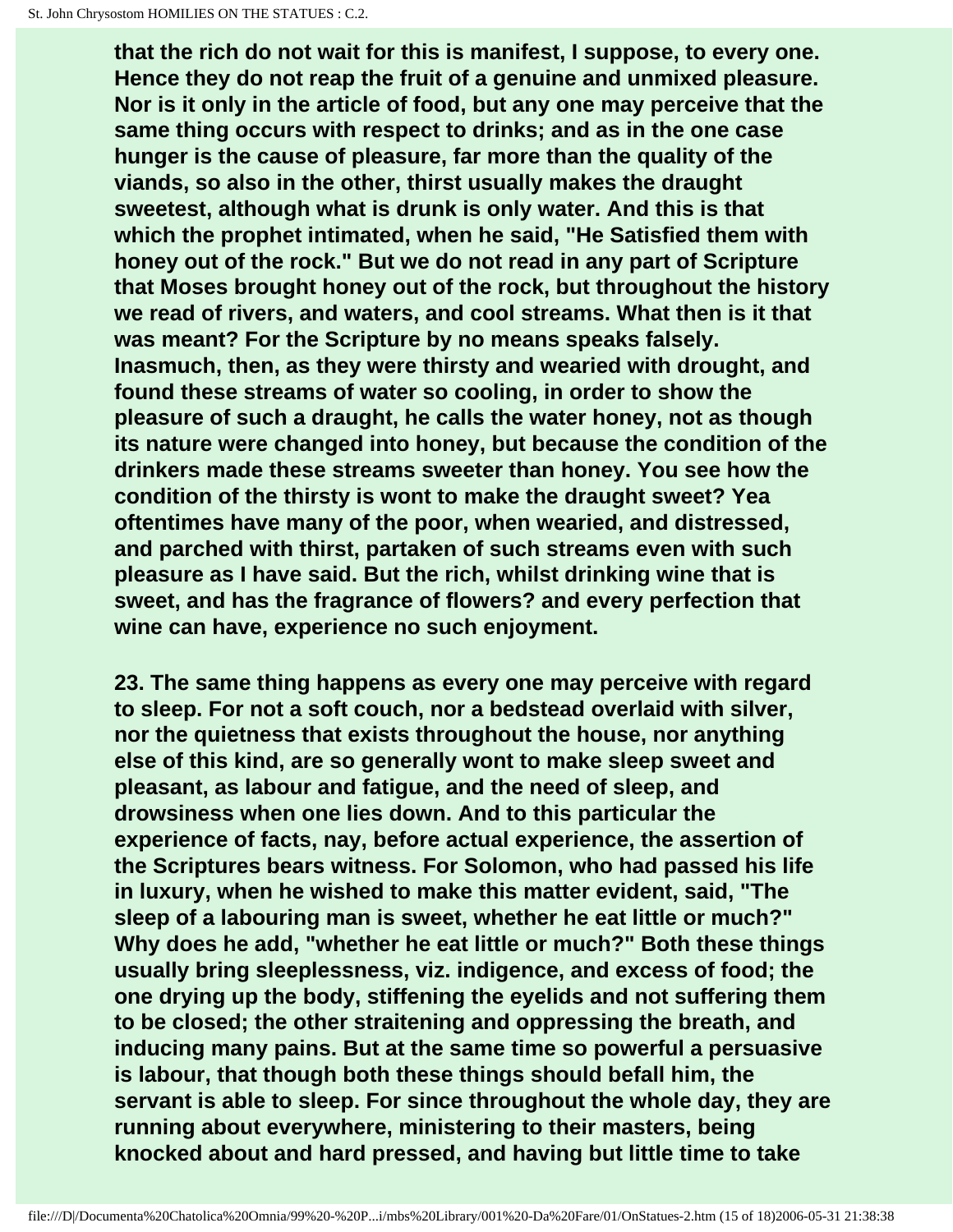**breath, they receive a sufficient recompense for their toils and labours in the pleasure of sleeping. And thus it hath happened through the goodness of God toward man, that these pleasures are not to be purchased with gold and silver, but with labour, with hard toil, with necessity, and every kind of discipline. Not so the rich. On the contrary, whilst lying on their beds, they are frequently without sleep through the whole night; and though they devise many schemes, they do not obtain such pleasure. But the poor man when released from his daily labours, having his limbs completely tired, falls almost before he can lie down into a slumber that is sound, and sweet, and genuine, enjoying this reward, which is not a small one, of his fair day's toils. Since therefore the poor man sleeps, and drinks, and eats with more pleasure than the rich man, what further value is left to riches, now deprived of the one advantage they seemed to have over poverty? For this reason also, from the beginning, God tied the man to labour, not for the purpose of pun ishing or chastising, but for amendment and education. When Adam lived an unlabourious life, he fell from Paradise, but when the Apostle laboured abundantly, and toiled hard, and said, "In labour and travail,working night and day," then he was taken up into Paradise, and ascended to the third heaven!** 

**24. Let us not then despise labour; let us not despise work; for before the kingdom of Heaven, we receive the greatest recompense from thence, deriving pleasure from that circumstance; and not pleasure only, but what is greater than pleasure, the purest health. For in addition to their want of relish, many diseases also attack the rich; but the poor are freed from the hands of physicians; and if at times they do fall into a sickness, they recover themselves quickly, being far removed from all effeminacy, and having robust constitutions. Poverty, to those who bear it wisely, is a great possession, a treasure that cannot be taken away; the stoutest of staves; a way of gain that cannot be thwarted; a lodging that is safe from snares. The poor man, it may be objected, is oppressed. But then the rich man is still more subject to adverse designs. The poor man is looked down upon and insulted. But the rich man is the subject of envy. The poor man is not so easily assailed as the rich man, offering, as the latter does on every side, countless handles to the devil, and to his secret foes; and being the servant of all, on account of the great extent of his business. Standing in need of many things, he is compelled to flatter many persons, and to minister to them with much servility. But the poor man, if he knows how to be spiritually wise, is not assailable even by the devil himself.**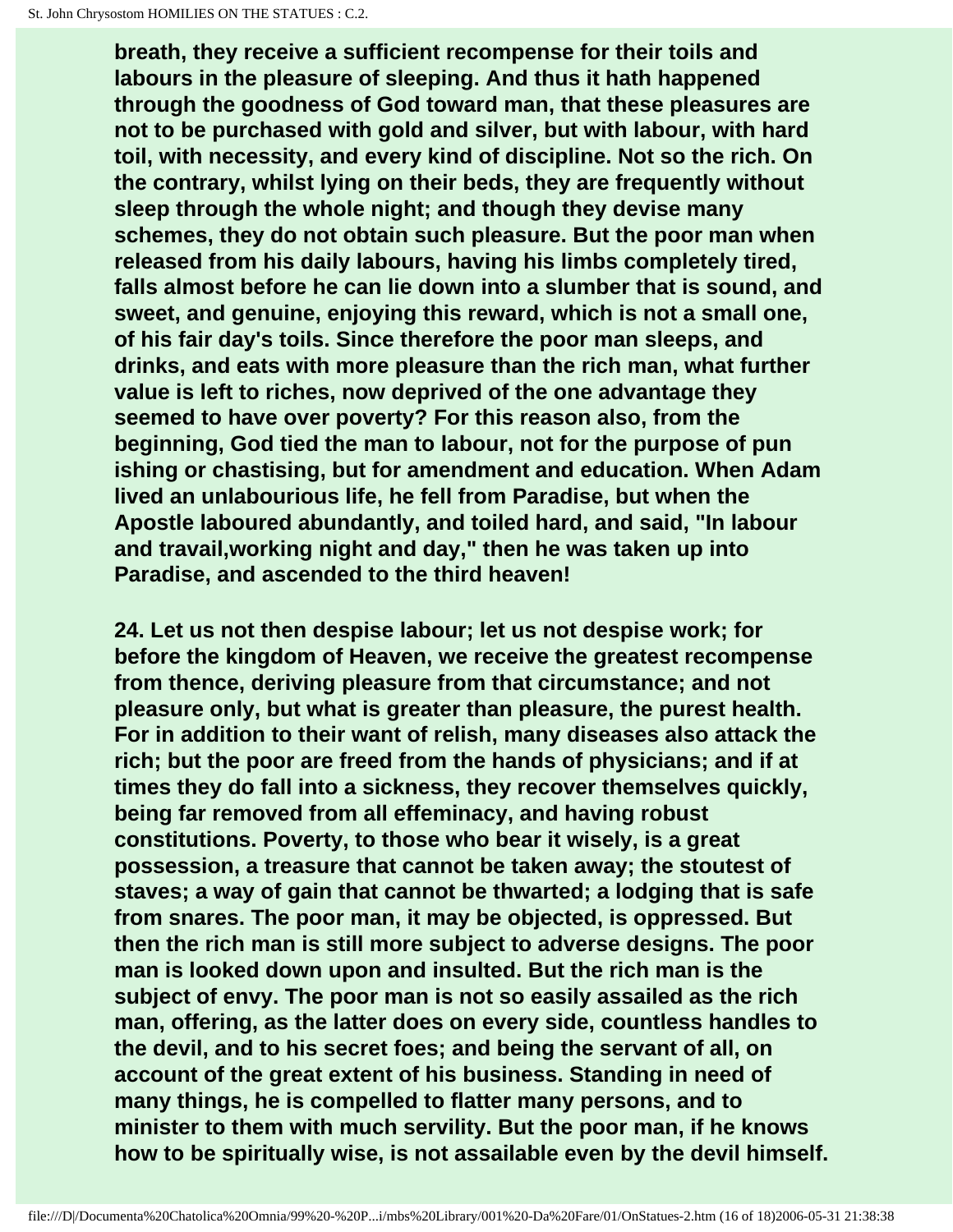**Job therefore, strong as he was before this, when he lost all, became still more powerful, and bore away an illustrious victory from the devil!** 

**25. But besides this, the poor man cannot possibly be injured, if he knows how to be spiritually wise. Now what I said of pleasure, that it consisted not in a costly provision of meats, but in the disposition of those who eat, this also I say respecting an insult; that the insult is either created or destroyed, not by the intention of those who insult, but by the disposition of those who bear it. For example. Some one hath insulted thee with much language, fit or unfit to repeat. If thou shall laugh at the insults, if thou take not the words to heart, if thou showest thyself superior to the blow, thou art not insulted. And just as if we possessed an adamantine body, we should not be hurt, were we even attacked on all sides by a thousand darts, for darts beget wounds not from the hand of him who hurls them, but from the bodies of those who receive them, so too in this case, insults are constituted real and dishonourable ones, not from the folly of those who offer them, but from the weakness of the insulted. For if we know how to be truly wise, we are incapable of being insulted, or of suffering any serious evils. Some one it may be hath offered thee an insult, but thou hast not felt it? thou hast not been pained. Then thou art not insulted, but hast given rather than received a blow! For when the insulting person perceives that his blow did not reach the soul of those who were reviled, he is himself the more severely fretted; and whilst those who are reproached remain silent, the insulting blow is turned backwards, and recoils of its own accord upon him who aimed it.** 

**26. In all things then, beloved, let us be spiritually wise, and poverty will be able to do us no harm, but will benefit us exceedingly, and render us more illustrious and wealthy than the richest. For tell me who was poorer than Elias? Yet for this reason he surpassed all the wealthy, in that he was so poor, and this very poverty of his was his own choice from an opulence of mind. For since he accounted the wealth of all riches to be beneath his magnanimity, and not worthy of his spiritual wisdom, therefore he welcomed this kind of poverty; so that if he had considered present things as of much worth, he would not have possessed only a mantle. But so did he contemn the vanity of the life that now is, and regard all gold as clay east into the street, that he possessed himself of nothing more than that covering. Therefore the king had need of the poor man, and he who had so much gold hung upon the words of him who had nothing more than**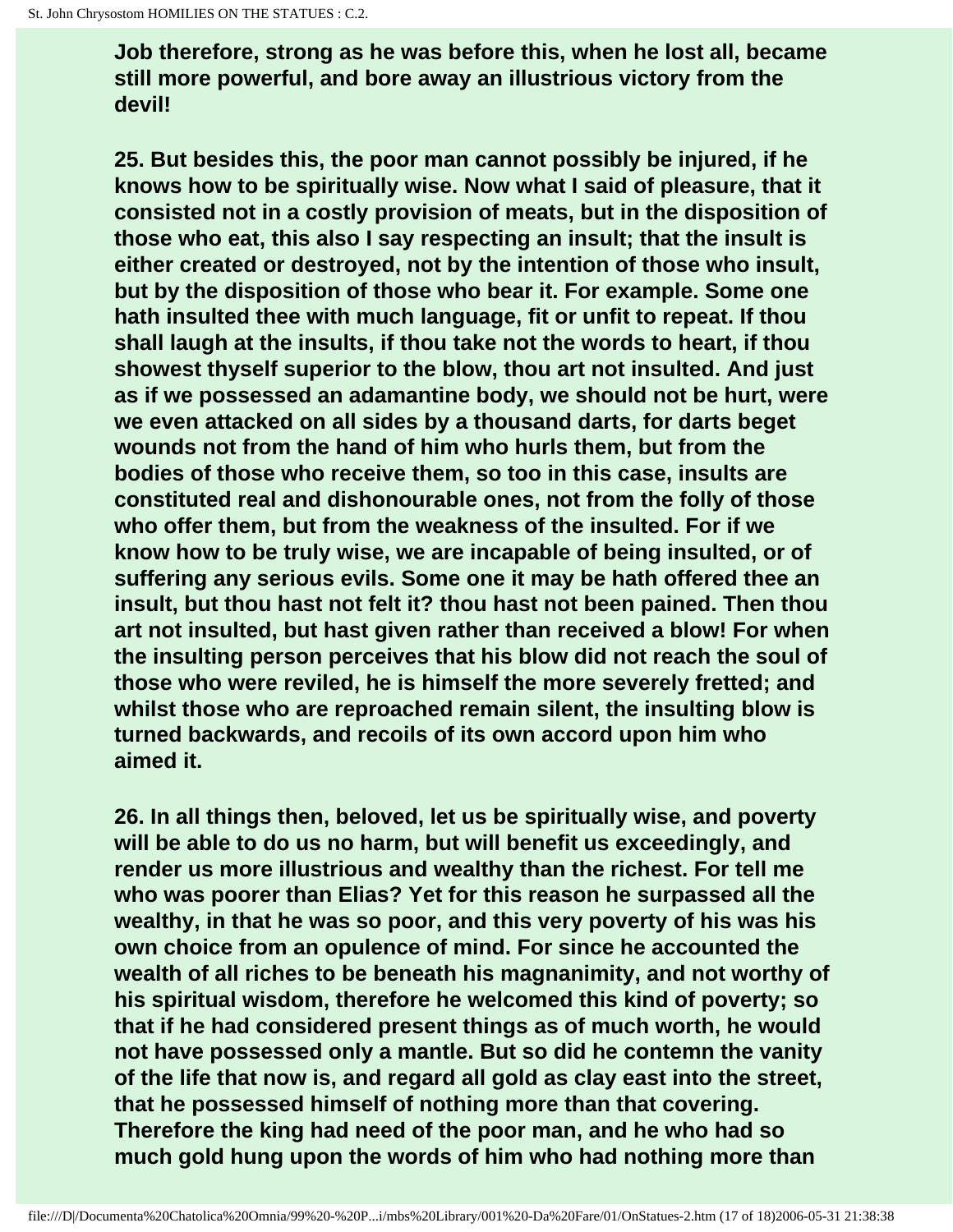**a sheepskin. Thus was the sheepskin s more splendid than the purple, and the cave of the just man than the halls of kings. Therefore also when he went up to heaven, he left nothing to his disciple save the sheepskin. "By the help of this," said he, "I have wrestled with the devil, and taking this, be thou armed against him!" For indigence is a powerful weapon, an unassailable retreat, an unshaken fortress! Elisha received the sheepskin as the greatest inheritance; for it was truly such; a more precious one than all gold. And thenceforth that Elias was a twofold person; an Elias above and an Elias below!** 

**I know ye account that just person blessed, and ye would each desire to be that person. What then if I show you that all among us, who are initiated, have received something far greater than he did? For Elias left a sheepskin to his disciple, but the Son of God ascending left to us His own flesh! Elias indeed, cast off his mantle, before he went up; but Christ left it behind for our sakes; and yet retained it when He ascended. Let us not then be cast down. Let us not lament, nor fear the difficulty of the times, for He who did not refuse to pour out His blood for all, and has suffered us to partake of His flesh and of His blood again, what will He refuse to do for our safety? Confident then in these hopes, let us beseech Him continually; let us be earnest in prayers and supplications; and let us with all strictness give our attention to every other virtue; that so we may escape the danger that now threatens, and obtain the good things to come; which God grant we may all be worthy of, through the grace and lovingkindness of our Lord Jesus Christ, by Whom, and with Whom be glory to the Father together with the Holy Ghost, forever and ever. Amen.**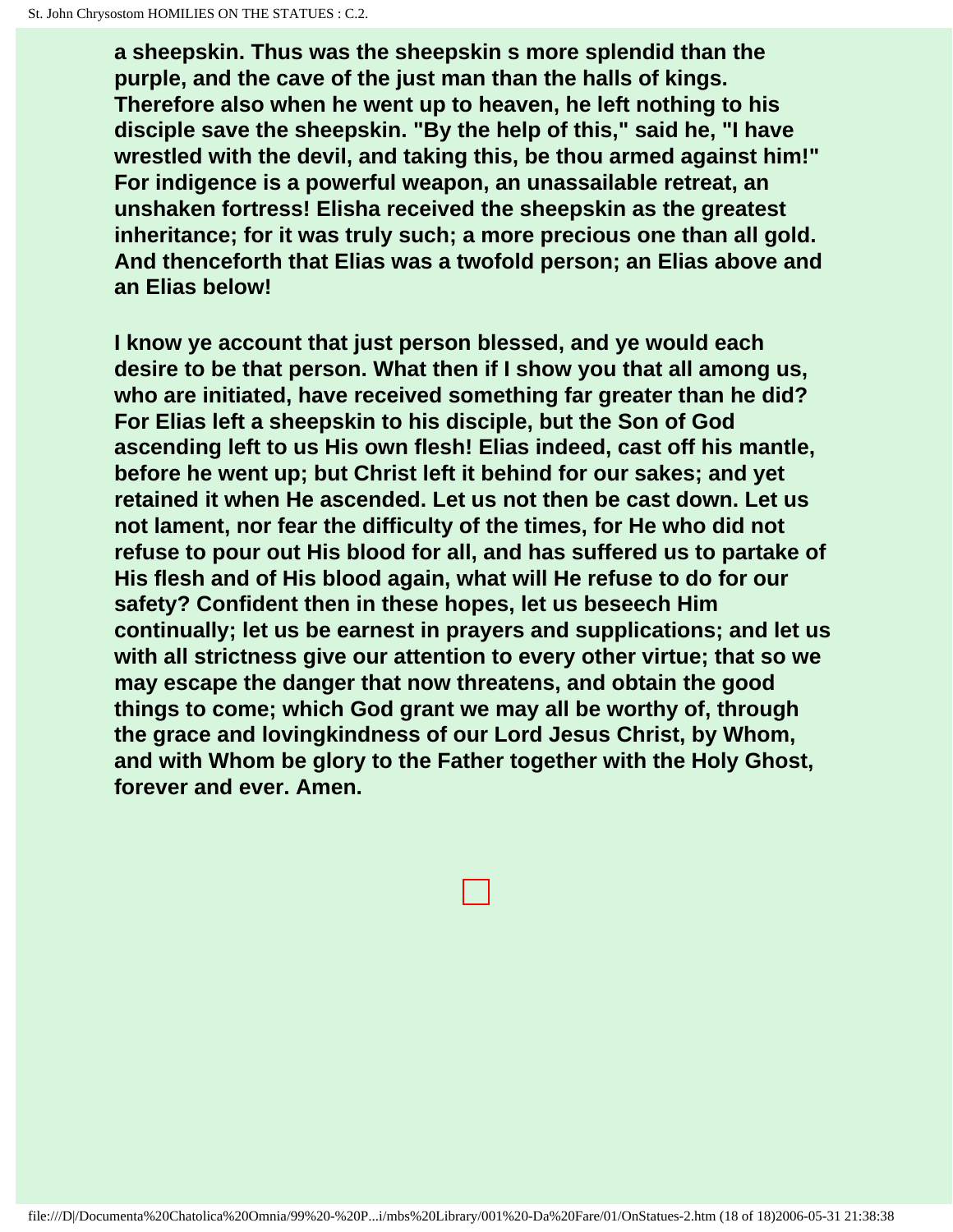## **HOMILY III.**

**On the departure of Flavian, Bishop of Antioch, who was gone on an embassy to the Emperor Theodosius, on behalf of the city. Of the dignity of the Priesthood. What is true fasting. Slander worse than devouring the human body. And finally of those who had been put to death on account of the sedition; and against those who complained that many innocent persons were apprehended.** 

**1. WHEN I took on that throne, deserted and bereft of our teacher, I rejoice and weep at the same time. I weep, because I see not our father with us! but I rejoice that he hath set out on a journey for our preservation; that he is gone to snatch so great a multitude from the wrath of the Emperor! Here is both an ornament to you, and a crown to him! An ornament to you, that such a father hath been allotted to you; a crown to him, because he is so affectionate towards his children, and hath confirmed by actual deeds what Christ said. For having learnt that "the good shepherd layeth down his life for the sheep," he took his departure; venturing his own life for us all, notwithstanding there were many things to hinder his absence, and enforce his stay. And first, his time of life, extended as it is to the utmost limits of old age; next, his bodily infirmity, and the season of the year, as well as the necessity for his presence at the holy festival; and besides these reasons, his only sister even now at her last breath! He has disregarded, however, the ties of kindred, of old age, of infirmity, and the severity of the season, and the toils of the journey; and preferring you and your safety above all things, he has broken through all these restraints. And, even as a youth, the aged man is now hastening along, borne upon the wings of zeal! For if Christ (saith he) gave Himself for us, what excuse or pardon should we deserve, having undertaken the charge of so numerous a people, if we were not ready to do and to suffer anything for the security of those committed into our hands. For if (continues he) the patriarch Jacob, when in charge of flocks, and feeding brute sheep, and having to give account to man, passed sleepless nights, and bore heat and cold, and all the inclemency of the elements, to the end that not one of those animals might perish, much less doth it become us, who preside over those, who are not irrational, but spiritual sheep; who are about to give an account of this charge, not to man, but to God, to be slack in any respect, or shrink from anything which might benefit the flock. Besides, in proportion as the latter flock is superior**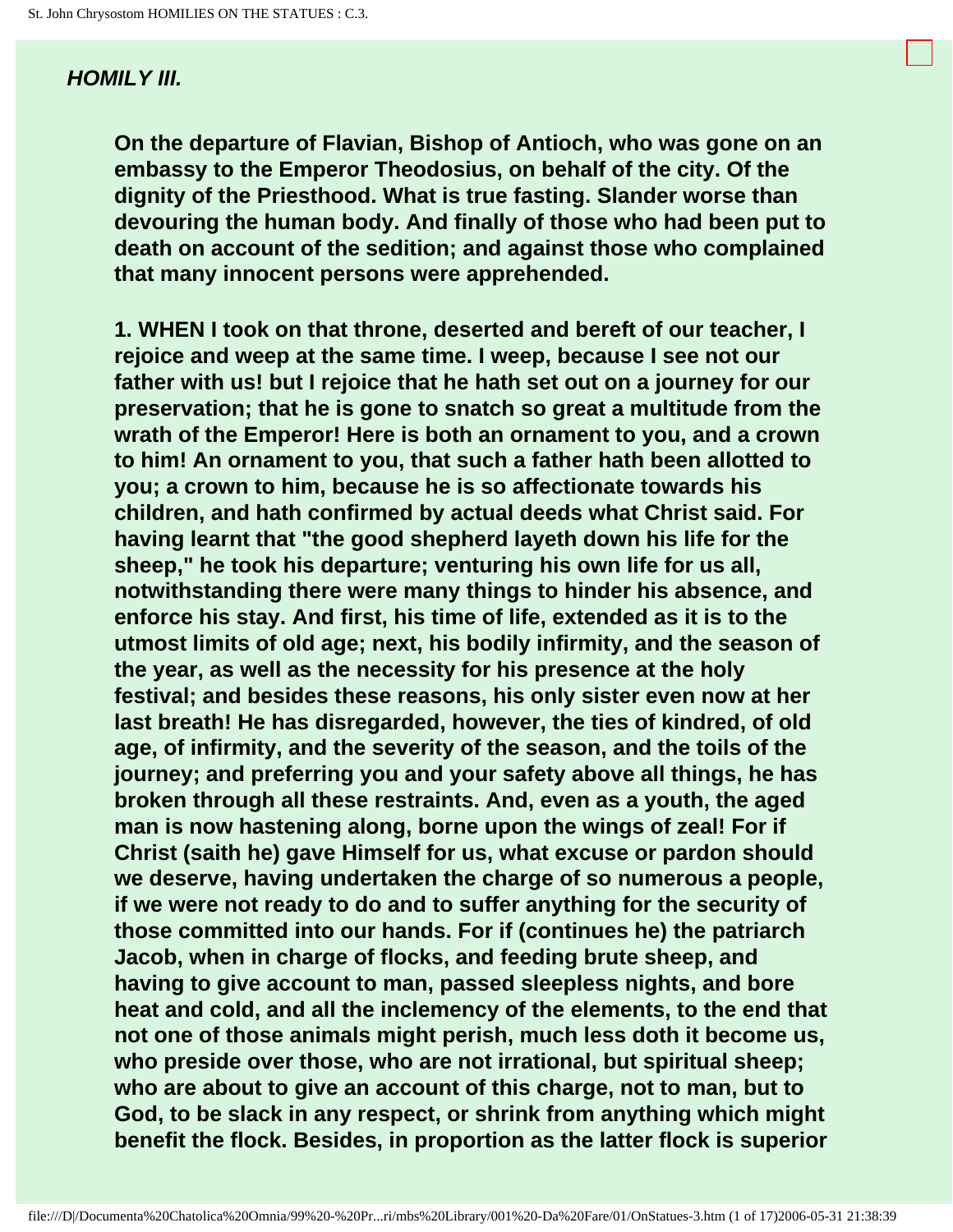**to the former; men to brutes, and God to men; so it behoves us to manifest a greater and more intense anxiety and diligence. He knows well that his concern is now, not for one city only, but for the whole of the East. For our city is the head and mother of all that lie towards the East. For this reason he would encounter every danger, and nothing would avail to detain him here.** 

**2. On this account I trust that there may be a good hope; for God will not disdain to took upon such earnestness and zeal, nor will He suffer his servant to return without success. I know that when he has barely seen our pious Emperor, and been seen by him, he will be able at once by his very countenance to allay his wrath. For not only the words of the saints, but their very countenances are full of grace. And he is a person too endowed with abundant wisdom; and being well skilled in the divine laws, he will say to him as Moses said to God, "Yet now, if thou wilt forgive their sin;--and if not, slay me together with them." For such are the bowels of the saints, that they think death with their children sweeter than life without them. He will also make the special season his advocate and shelter himself behind the sacred festival of the Passover; and will remind the Emperor of the season when Christ remitted the sins of the whole world. He will exhort him to imitate his Lord.** 

**He will also remind him of that parable of the ten thousand talents, and the hundred pence. I know the boldness of our father, that he will not hesitate to alarm him from the parable, and to say, "Take heed lest thou also hear it said in that day, 'O thou wicked servant, I forgave thee all that debt, because thou desirest me; you ought also to forgive thy fellow-servants!' Thou dost to thyself a greater benefit than them, since by pardoning these few offences thou gainest an amnesty for greater." To this address he will add that prayer, which those who initiated him into the sacred mystery taught him to offer up, and say, "Forgive us our debts, as we forgive our debtors."** 

**3. He will moreover inform him, that the offence was not common to the whole city, but the deed of certain strangers and adventurers, men that act upon no deliberate plan, but with every sort of audacity and lawlessness; and that it would not be just for the disorderly conduct of a few to extirpate so great a city, and to punish those who had done no wrong; and that even though all had been transgressors, they had paid a sufficient punishment, being consumed by fear so many days, and expecting every day to be put to death, and being exiles and fugitives; thus living more wretchedly**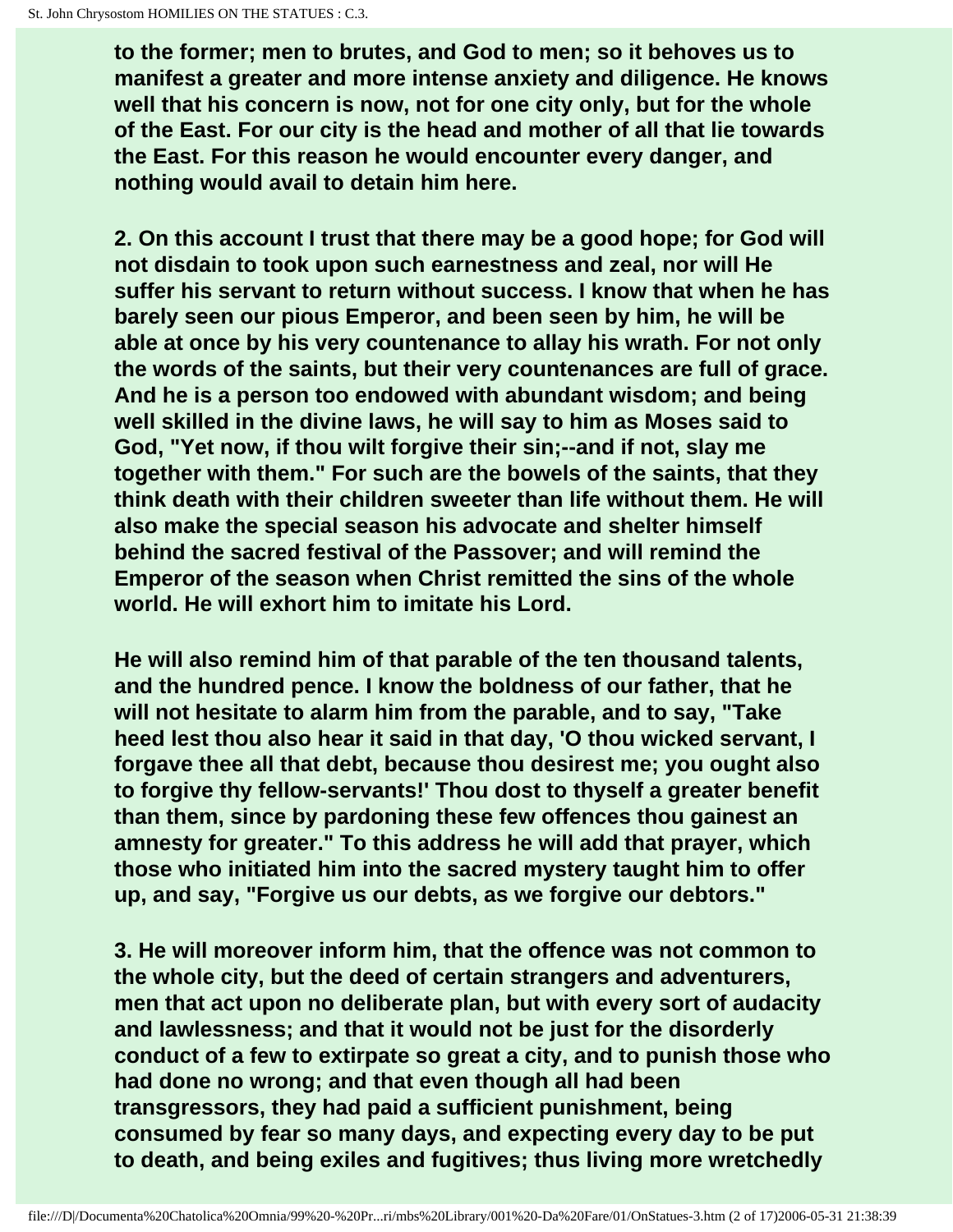**than condemned criminals, carrying their life in their hands, and having no confidence of escape! "Let this punishment (he will say) suffice. Carry not thy resentment further! Make the Judge above merciful to thyself, by humanity towards thy fellow-servants! Think of the greatness of the city, and that the question now is not concerning one, or two, or three, or ten souls, but of a vast multitude too numerous to be reckoned up! It is a question which affects the capital of the whole world. This is the city in which Christians were first called by that name. Honor Christ. Reverence the city which first proclaimed that name, so lovely and sweet to all! This city hath been the tabernacle of Apostles; the dwelling place of the just! And now this is the first and only instance of insurrection against its rulers; and all past time will bear favourable witness to the manners of the city. For had the people been continually given to sedition, it might have been necessary to make an example of such iniquity; but if this hath happened only once in all time, it is plain that the offence has not arisen from the habit of the city, but that it was the transgression of those who had in an evil hour by mere random chance arrived there.** 

**4. These things and more than these the priest will say with still greater boldness; and the Emperor will listen to them; and one is humane, and the other is faithful; so that on both sides we entertain favourable hopes. But much more do we rely upon the mercy of God, than upon the fidelity of our Teacher and the humanity of the Emperor. For whilst the Emperor is supplicated, and the priest is supplicating, He Himself will interpose, softening the heart of the Emperor, and exciting the tongue of the priest; facilitating his utterance;--preparing the mind of the other to receive what is said and with much indulgence, to accede to the petitions. For our city is dearer to Christ than all others both because of the virtue of our ancestors, and of your own. And as Peter was the first among the apostles to preach Christ, so as I said before, this city was the first of cities that adorned itself by assuming the Christian appellation, as a sort of admirable diadem. But if where only ten just men were found, God promised to save all who dwelt therein, why should we not expect a favourable issue, and become assured of all our lives, when there are not only ten, twenty, or twice so many only, but far more; who are serving God with all strictness.** 

**5. I have heard many saying, "The threats of a king are like the wrath of a lion;" being full of dejection and lamentation. What then should we say to such? That He who said, "The wolves and the lambs shall**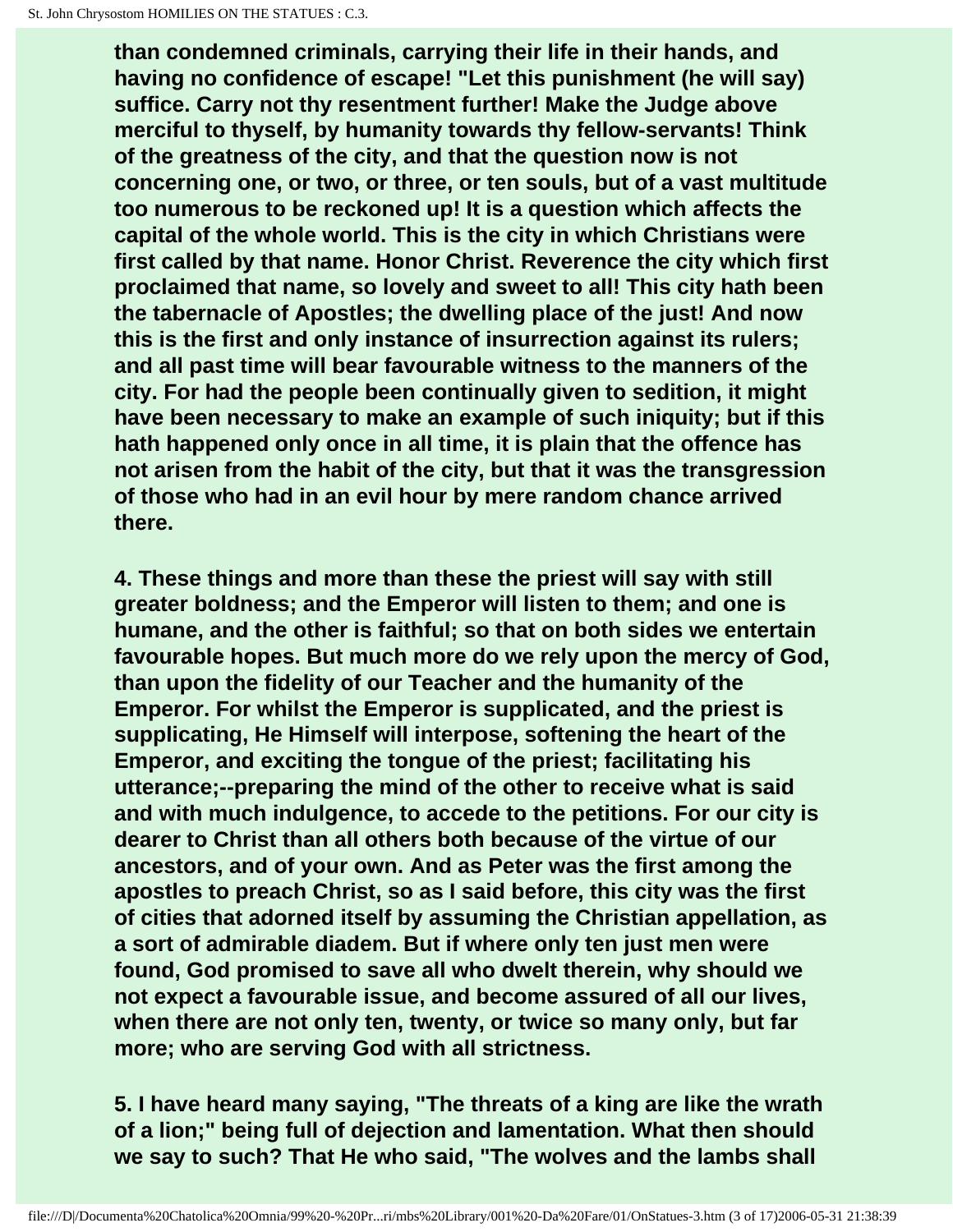**feed together; and the leopard shall lie down with the kid, and tile lion shall eat straw like the ox," will be able to convert the lion into a mild lamb. Let us therefore supplicate Him; let us send an embassy to Him; and He will doubtless allay the Emperor's wrath, and deliver us from the impending distress. Our Father hath gone thither on this embassy. Let us go on embassy from hence to the Majesty of heaven! Let us assist him by prayers! The community of the Church can do much, if with a sorrowful soul, and with a contrite spirit, we offer up our prayers! It is unnecessary to cross the ocean, or to undertake a long journey. Let every man and woman among us, whether meeting together at church, or re maining at home, call upon God with much earnestness, and He will doubtless accede to these petitions.** 

**Whence does this appear evident? Because He is exceedingly desirous, that we should always take refuge in Him, and in everything make our requests unto Him; and do nothing and speak nothing without Him. For men, when we trouble them repeatedly concerning our affairs, become slothful and evasive, and conduct themselves unpleasantly towards us; but with God it is quite the reverse. Not when we apply to him continually respecting our affairs, but when we fail to do so, then is he especially displeased. Hear at least what He reproves the Jews for, when He says, "Ye have taken counsel, but not of Me, and made treaties, but not by My Spirit." For this is the custom of those who love; they desire that all the concerns of their beloved should be accomplished by means of themselves; and that they should neither do anything, nor say anything, without them. On this account did God not only on that occasion, but again elsewhere, uttering a reproof, speak the same language. "They have reigned, but not by Me; they have ruled, and they made it not known to Me." Let us not then be slow to take refuge in Him continually: and whatever be the evil, it will in any case find its appropriate solution.** 

**6. Doth a man affright you? Hasten to the Lord above, and thou wilt suffer no evil. Thus the ancients had release from their calamities; and not men only, but also women. There was a certain Hebrew woman, Esther was her name. This Esther rescued the whole people of the Jews, when they were about to be delivered over to destruction, by this very method. For when the Persian king gave orders that all the Jews should be utterly destroyed, and there was no one who was able to stand in the way of his wrath, this woman having divested herself of the splendid robe, and clothed herself**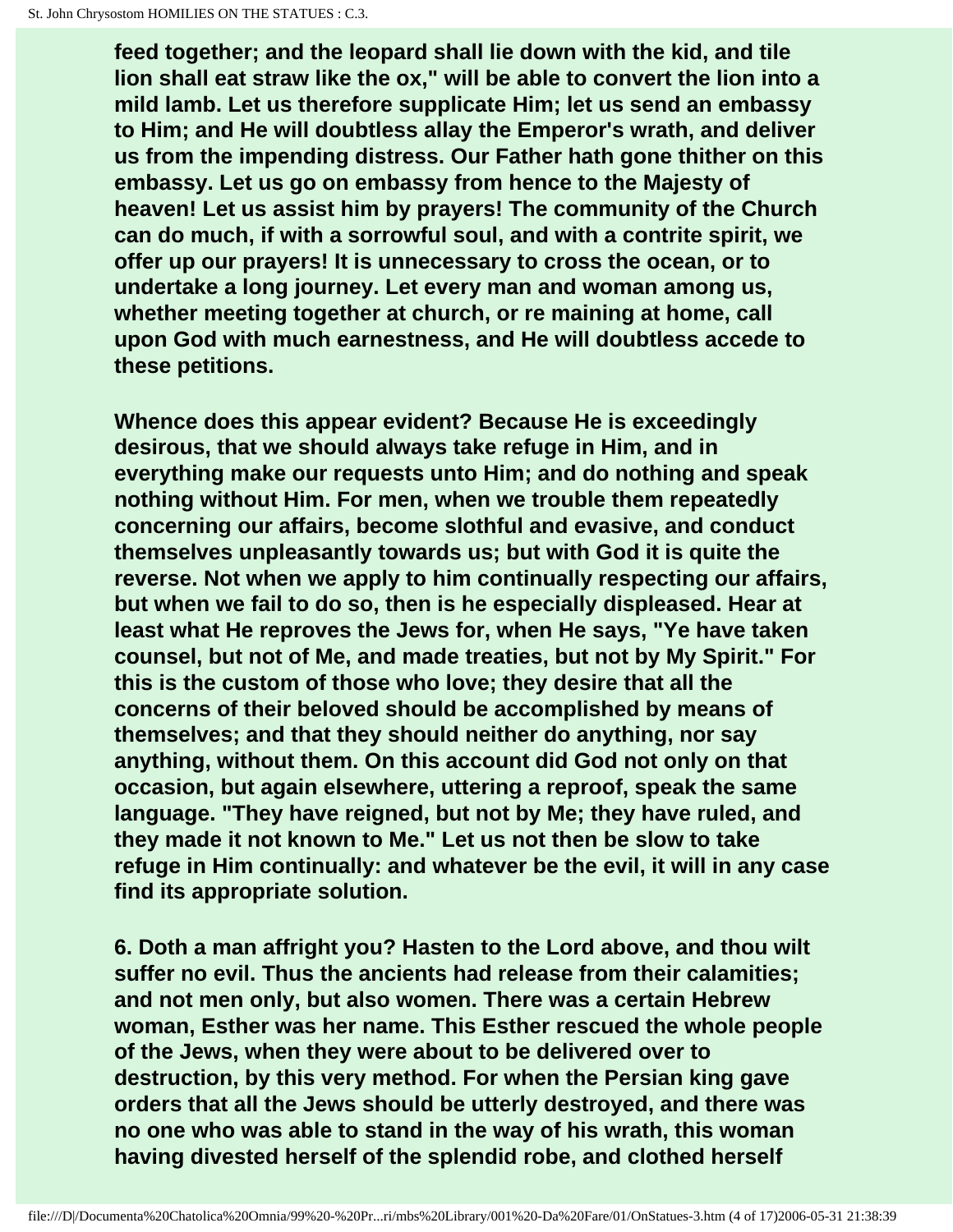**with sackcloth and being besprinkled with ashes, supplicated the merciful God to go in with her to the king; and offering up her prayer to Him, these were the words she uttered, "O Lord, make my words acceptable, and put eloquent speech in my mouth." Let this be the prayer which we offer to God for our Teacher. For if a woman, supplicating on behalf of the Jews, prevailed to allay the wrath of a barbarian, much rather will our Teacher, entreating on behalf of so great a city, and in conjunction with so great a Church, be able to persuade this most mild and merciful Emperor. For if he hath received authority to loose sins committed against God, much more will he be able to take away and blot out those which have been committed against a man. He is also himself a ruler and a ruler of more dignity than the other. For the sacred laws take and place under his hands even the royal head. And when there is need of any good thing from above, the Emperor is accustomed to fly to the priest: but not the priest to the Emperor. He too hath his breast-plate, that of right eousness. He too hath his girdle, that of truth, and sandals of much greater dignity, those of the Gospel of peace. He too hath a sword, not of iron, but of the Spirit; he too hath a crown resting on his head. This panoply is the more splendid. The weapons are grander, the license of speech greater, and mightier the strength. So that from the weight of his authority, and from his own greatness of soul; and more than all the rest, from the hope which he has in God, he will address the Emperor with much freedom and much discretion.** 

**7. Let us not then despair of our safety, but let us pray; let us make invocation; let us supplicate; let us go on embassy to the King that is above with many tears! We have this fast too as an ally, and as an assistant in this good intercession. Therefore, as when the winter is over and the summer is appearing, the sailor draws his vessel to the deep; and the soldier burnishes his arms, and makes ready his steed for the battle; and the husbandman sharpens his sickle; and the traveller boldly undertakes a long journey, and the wrestler strips and bares himself for the contest. So too, when the fast makes its appearance, like a kind of spiritual summer, let us as soldiers burnish our weapons; and as husbandmen let us sharpen our sickle; and as sailors let us order our thoughts against the waves of extravagant desires; and as travellers let us set out on the journey towards heaven; and as wrestlers let us strip for the contest. For the believer is at once a husbandman, and a sailor, and a soldier, a wrestler, and a traveller. Hence St. Paul saith, "We wrestle not against flesh and blood, but against principalities, against powers.**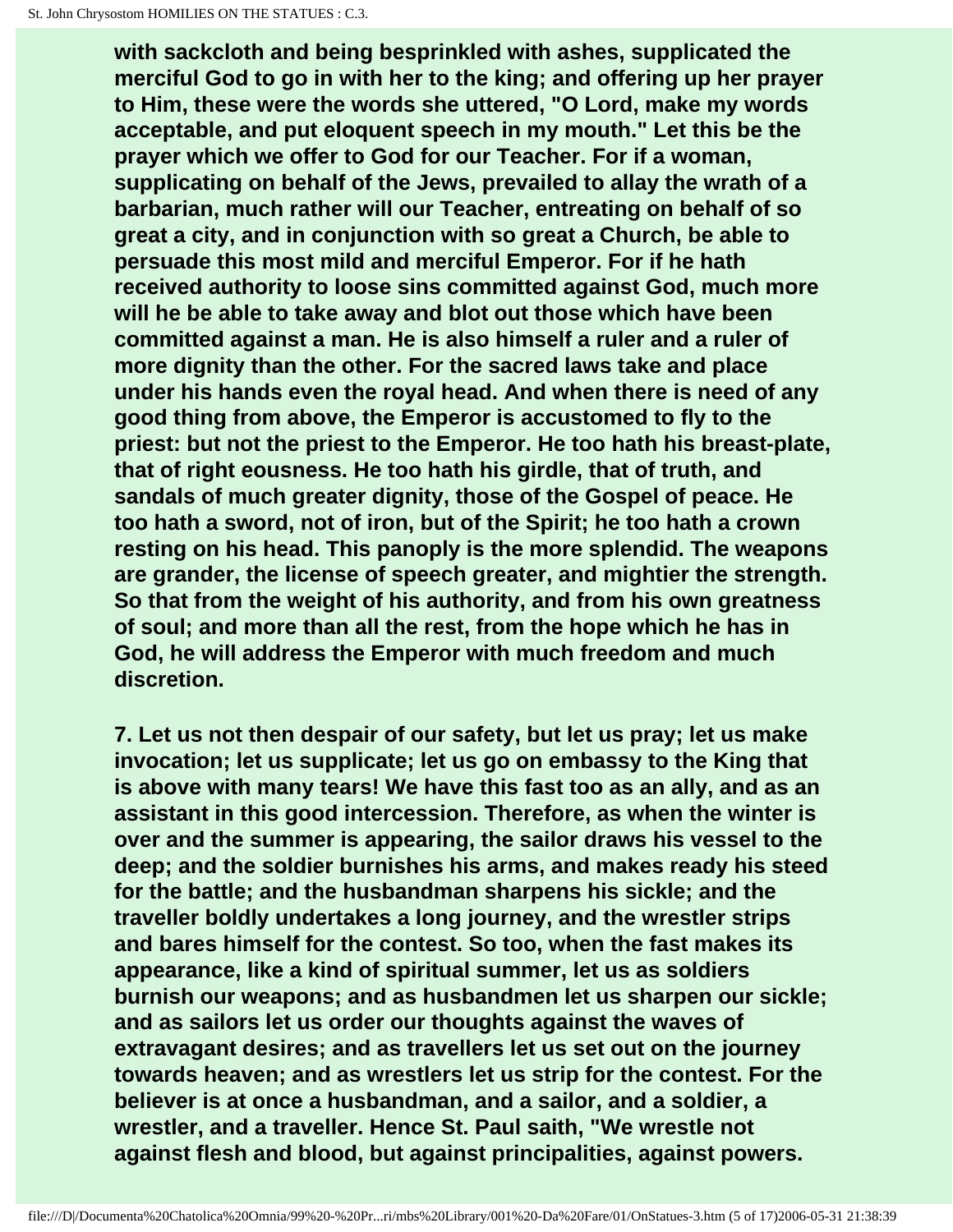**Put on therefore the whole armour of God." Hast thou observed the wrestler? Hast thou observed the soldier? If thou art a wrestler, it is necessary for thee to engage in the conflict naked. If a soldier, it behoves thee to stand in the battle line armed at all points. How then are both these things possible, to be naked, and yet not naked; to be clothed, and yet not clothed! How? I will tell thee. Divest thyself of worldly business, and thou hast become a wrestler. Put on the spiritual armour, and thou hast become a soldier. Strip thyself of worldly cares, for the season is one of wrestling. Clothe thyself with the spiritual armour, for we have a heavy warfare to wage with demons. Therefore also it is needful we should be naked, so as to offer nothing that the devil may take hold of, while he is wrestling with us; and to be fully armed at all points, so as on no side to receive a deadly blow. Cultivate thy soul. Cut away the thorns. Sow the word of godliness. Propagate and nurse with much care the fair plants of divine wisdom, and thou hast become a husbandman. And Paul will say to thee, "The husbandman that laboureth must be first partaker of the fruits. He too himself practised this art. Therefore writing to the Corinthians, he said, "I have planted, Apollos watered, but God gave the increase." Sharpen thy sickle, which thou hast blunted through gluttony--sharpen it by fasting. Lay hold of the pathway which leads towards heaven; rugged and narrow as it is, lay hold of it, and journey on. And how mayest thou be able to do these things? By subduing thy body, and bringing it into subjection. For when the way grows narrow, the corpulence that comes of gluttony is a great hindrance. Keep down the waves of inordinate desires. Repel the tempest of evil thoughts. Preserve the bark; display much skill, and thou hast become a pilot. But we shall have the fast for a groundwork and instructor in all these things.** 

**8. I speak not, indeed, of such a fast as most persons keep, but of real fasting; not merely an abstinence from meats; but from sins too. For the nature of a fast is such, that it does not suffice to deliver those who practise it, unless it be done according to a suitable law. "For the wrestler," it is said, "is not crowned unless he strive lawfully." To the end then, that when we have gone through the labour of fasting, we forfeit not the crown of fasting, we should understand how, and after what manner, it is necessary to conduct this business; since that Pharisee also fasted, but afterwards went down empty, and destitute of the fruit of fasting. The** 

**Publican fasted not; and yet he was accepted in preference to him who had fasted; in order that thou mayest learn that fasting is**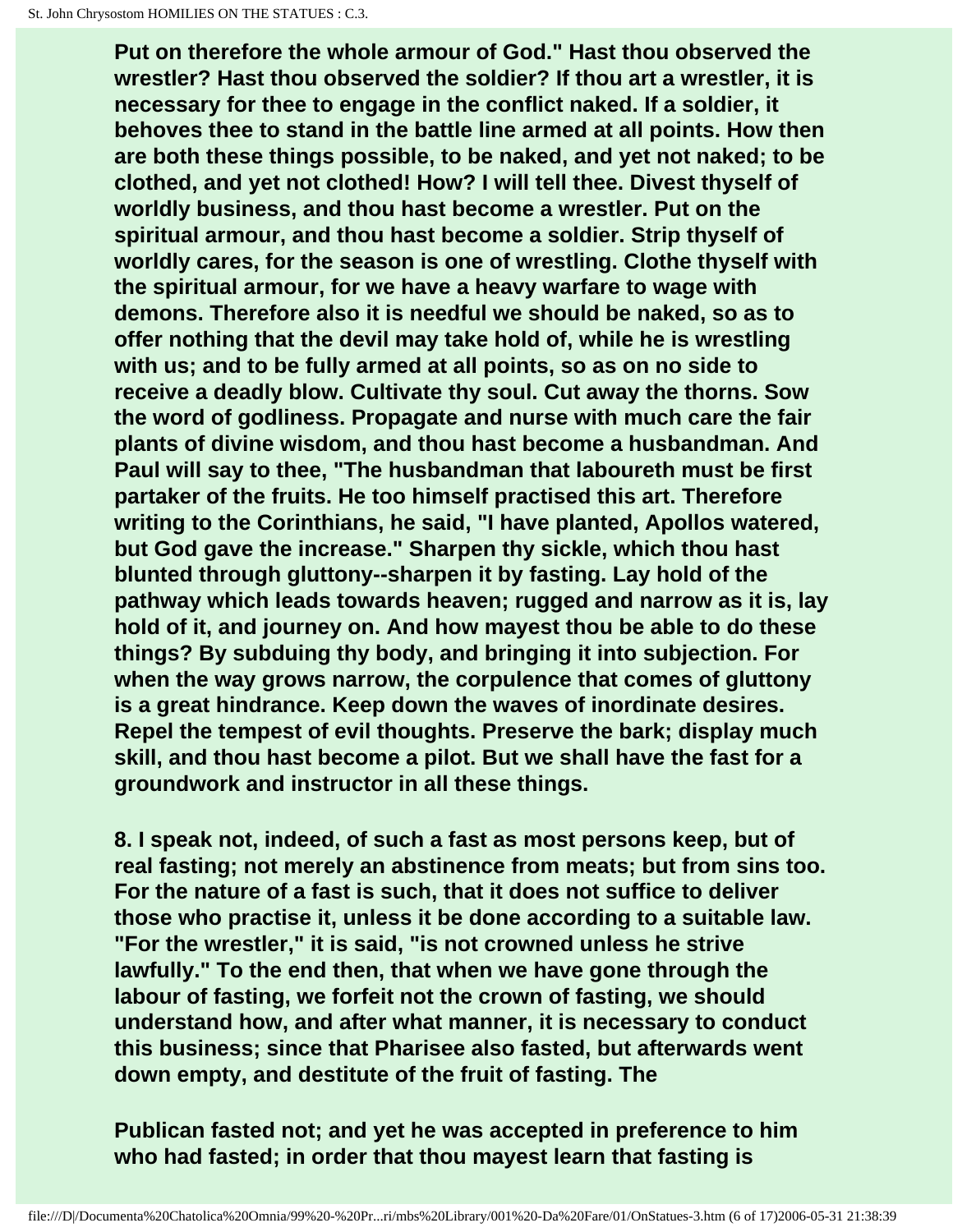**unprofitable, except all other duties follow with it. The Ninevites fasted, and won the favour of God. The Jews, fasted too, and profited nothing, nay, they departed with blame. Since then the danger in fasting is so great to those who do not know how they ought to fast, we should learn the laws of this exercise, in order that we may not "run uncertainly," nor "beat the air," nor while we are fighting contend with a shadow. Fasting is a medicine; but a medicine, though it be never so profitable, becomes frequently useless owing to the unskilfulness of him who employs it. For it is necessary to know, moreover, the time when it should be applied, and the requisite quantity of it; and the temperament of body that admits it; and the nature of the country, and the season of the year; and the corresponding diet; as well as various other particulars; any of which, if one overlooks, he will mar all the rest that have been named. Now if, when the body needs healing, such exactness is required on our part, much more ought we, when our care is about the soul, and we seek to heal the distempers of the mind, to look, and to search into every particular with the utmost accuracy.** 

**9. Let us see then how the Ninevites fasted, and how they were delivered from that wrath--"Let neither man nor beast, herd nor flock, taste anything," saith (the prophet). What sayest thou? Tell me--must even the irrational things fast, and the horses and the mules be covered with sackcloth? "Even so," he replies. For as when, at the decease of some rich man, the relatives clothe not only the men servants and maid servants, but the horses also with sackcloth, and give orders that they should follow the procession to the sepulchre, led by their grooms; thus signifying the greatness of the calamity, and inviting all to pity; thus also, indeed, when that city was about to be destroyed, even the irrational nature was enveloped in sackcloth, and subjected to the yoke of fasting. "It is not possible," saith he, "that irrational creatures should learn the wrath of God by means of reason; let them be taught by means of fasting, that this stroke is of divine infliction. For if the city should be overturned, not only would it be one common sepulchre for us, the dwellers therein, but for these likewise. Inasmuch then as these would participate in the punishment, let them also do so in the fast. But there was yet another thing which they aimed at in this act, which the prophets also are wont to do. For these, when they see some dreadful chastisement proceeding from heaven, and those who are to be punished without anything to say for themselves;--laden with shame,--unworthy of the least pardon or excuse:--not knowing what to do, nor from whence they may procure an advocacy for the**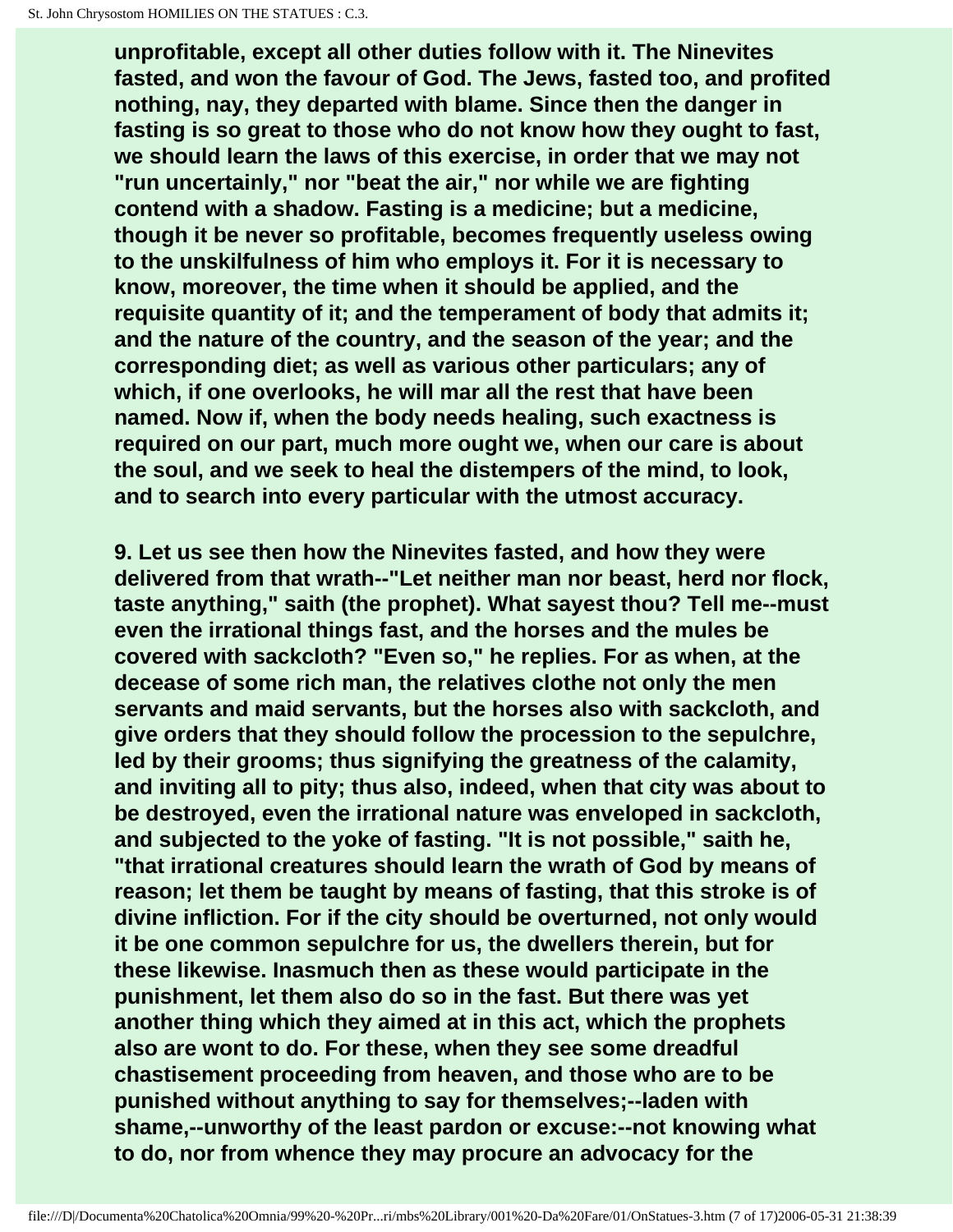**condemned, they have recourse to the things irrational; and describing their death in tragical fashion, they make intercession by them, putting forward as a plea their pitiable and mournful destruction. When therefore, aforetime, famine had seized upon the Jews, and a great drought oppressed their country, and all things were being consumed, one of the prophets spoke thus, "The young heifers leaped in their stalls; the herds of oxen wept, because there was no pasture; all the cattle of the field looked upward to Thee, because the streams of waters were dried up." Another prophet bewailing the evils of drought again speaks to this effect: "The hinds calved in the fields and forsook it, because there was no grass. The wild asses did stand in the forests; they snuffed up the wind like a dragon; their eyes did fail, because there was no grass." Moreover, ye have heard Joel saying today, "Let the bridegroom go forth of his chamber, and the bride out of her closet;--the infants that suck the breast." For what reason, I ask, does he call so immature an age to supplication? Is it not plainly for the very same reason? For since all who have arrived at the age of manhood, have inflamed and provoked God's wrath, let the age, saith he, which is devoid of transgressions supplicate Him who is provoked.** 

**10. But, as I said before, we may see what it was that dissolved such inexorable wrath. Was it, forsooth, fasting only and sackcloth? We say not so; but the change of their whole life. Whence does this appear? From the very language of the prophet. For he who hath discoursed of the wrath of God, and of their fasting, himself too, when speaking of the reconciliation, and teaching us the cause of the reconciliation, speaks to this effect; "And God saw their works." What kind of works? That they had fasted? That they had put on sackcloth? Nothing of the sort: but passing all these points in silence, he adds, "That they turned every one from their evil ways, and the Lord repented of the evil that He had said He would do unto them." Seest thou, that fasting did not rescue from this danger, but it was the change of life, which rendered God propitious and kind to these barbarians?** 

**11. I have said these things, not that we may disparage fasting, but that we may honour fasting; for the honour of fasting consists not in abstinence from food, but in withdrawing from sinful practices; since he who limits his fasting only to an abstinence from meats, is one who especially disparages it. Dost thou fast? Give me proof of it by thy works! Is it said by what kind of works? If thou seest a poor man, take pity on him! If thou seest in enemy, be reconciled to him! If thou**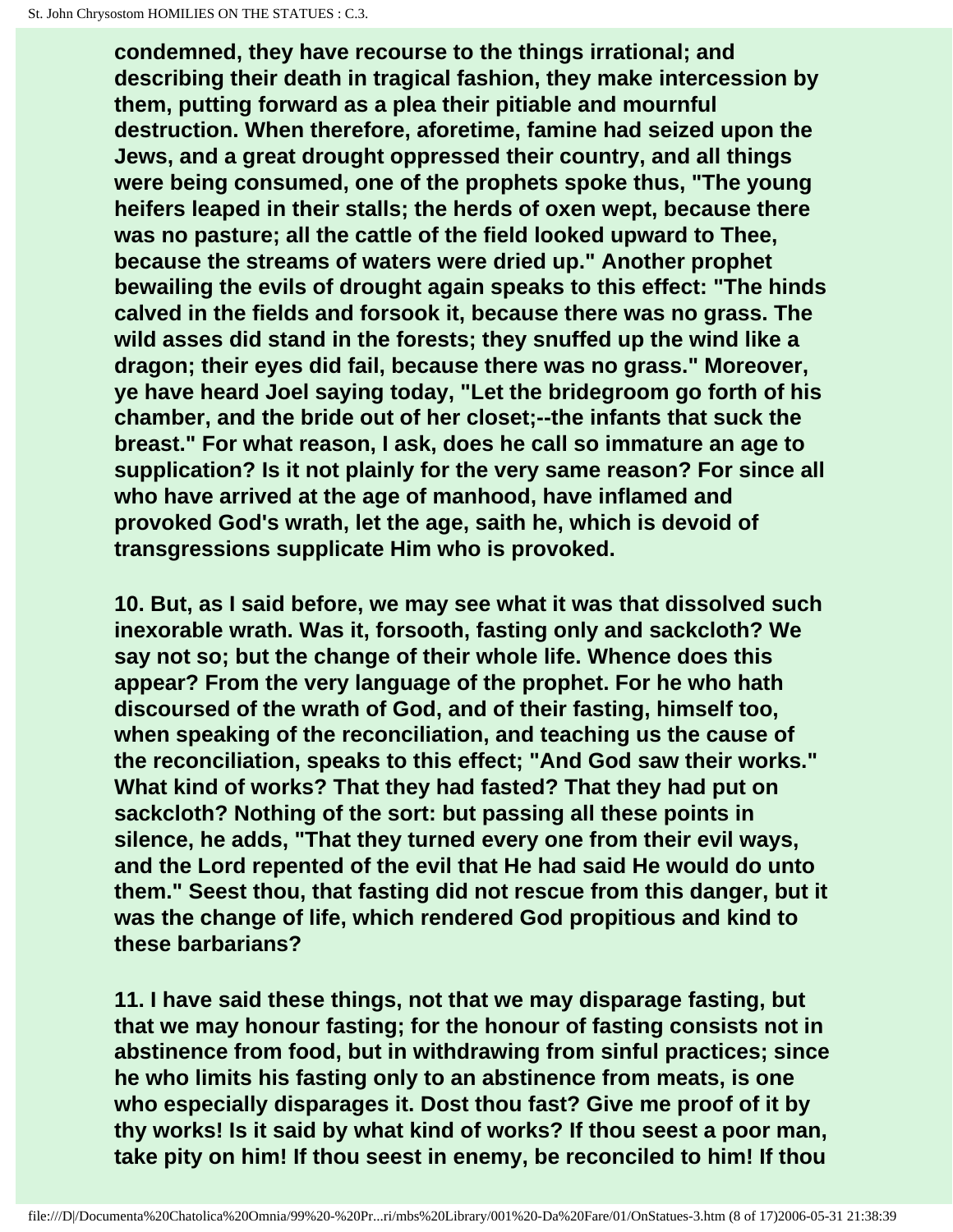**seest a friend gaining honour, envy him not If thou seest a handsome woman, pass her by! For let not the mouth only fast, but also the eye, and the ear, and the feet, and the hands, and all the members of our bodies. Let the hands fast, by being pure from rapine and avarice. Let the feet fast, by ceasing from running to the unlawful spectacles. Let the eyes fast, being taught never to fix themselves rudely upon handsome countenances, or to busy themselves with strange beauties. For looking is the food of the eyes, but if this be such as is unlawful or forbidden, it mars the fast; and upsets the whole safety of the soul; but if it be lawful and safe, it adorns fasting. For it would be among things the most absurd to abstain from lawful food because of the fast, but with the eyes to touch even what is forbidden. Dost thou not eat flesh? Feed not upon lasciviousness by means of the eyes. Let the ear fast also. The fasting of the ear consists in refusing to receive evil speakings and calumnies. "Thou shalt not receive a false report," it says.** 

**12. Let the mouth too fast from disgraceful speeches and railing. For what doth it profit if we abstain from birds and fishes; and yet bite and devour our brethren? The evil speaker eateth the flesh of his brother, and biteth the body of his neighbour. Because of this Paul utters the fearful saying, "If ye bite and devour one another, take heed that ye be not consumed one of another." Thou hast not fixed thy teeth in the flesh, but thou hast fixed the slander in the soul, and inflicted the wound of evil suspicion; thou hast harmed, in a thousand ways, thyself and him, and many others, for in slandering a neighbour thou hast made him who listens to the slander worse; for should he be a wicked man, he becomes more careless when he finds a partner in his wickedness; and should he be a just man, he is lifted to arrogance, and puffed up; being led on by the sin of others to imagine great things concerning himself. Besides, thou hast struck at the common welfare of the Church; for all those who hear not only accuse the supposed sinner, but the reproach is fastened on the Christian community; neither dost thou hear the unbelievers saying, "Such a person is a fornicator, or a libertine;" but instead of the individual who hath sinned, they accuse all Christians. In addition to this, thou hast caused the glory of God to be blasphemed; for as His Name is glorified when we have good report, so when we sin, it is blasphemed and insulted!** 

**13. A fourth reason is, that thou hast disgraced him who is ill reported; and hast thus rendered him more shameless than he was, by placing him in a state of enmity and hostility. Fifthly, thou hast**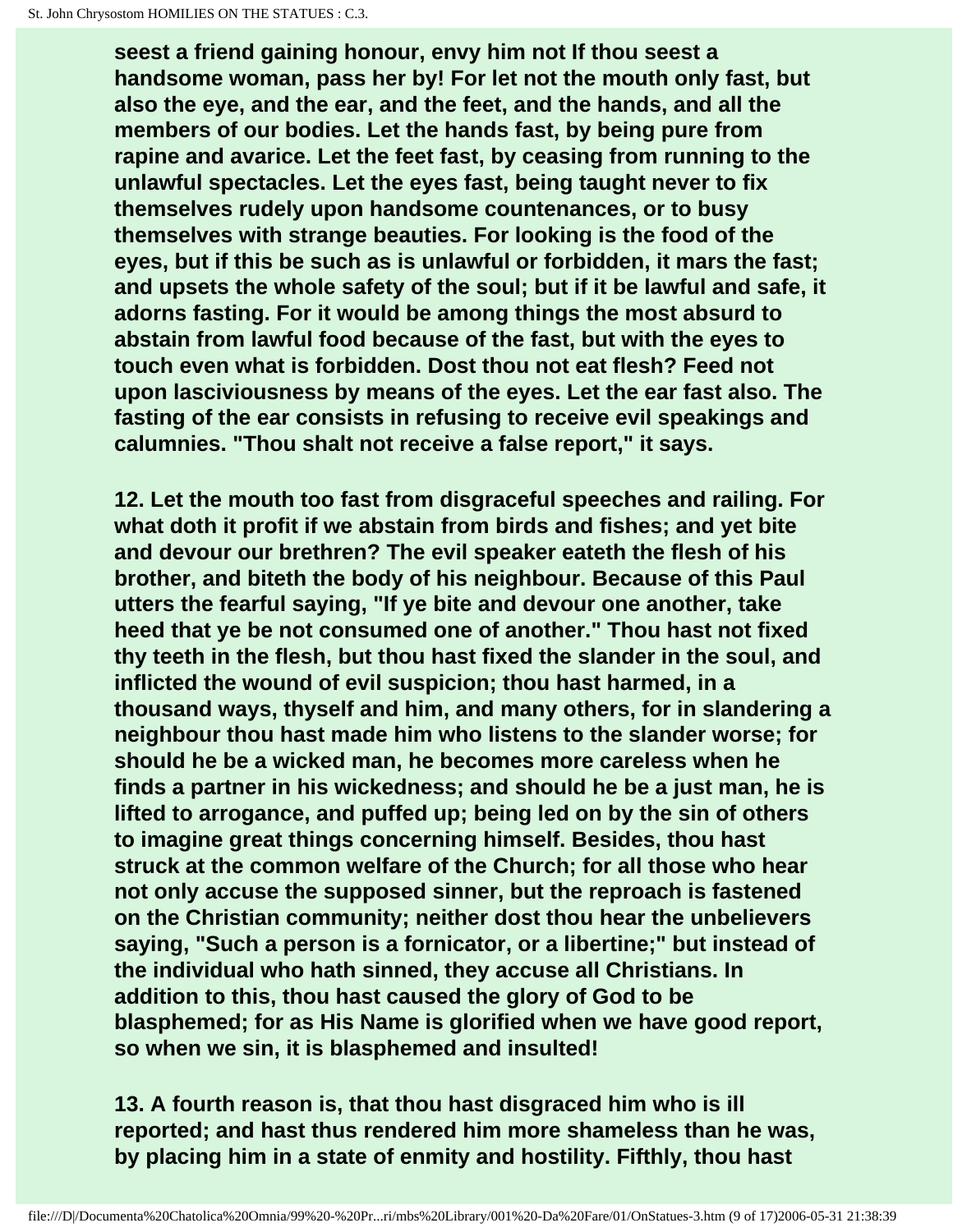**made thyself liable to chastisement and vengeance; by involving thyself in matters which in no way concerned thee. For let not any one tell me in reply, "Then I am an evil speaker when I speak falsely, but if I speak what is true, I cease to be so." Although it be with truth thou speakest evil, this also is a crime. For that Pharisee spake evil of the Publican with truth; but nevertheless this availed him not. For was not the latter, I ask, a publican and a sinner? It is manifest to every one that he was a publican. But at the same time inasmuch as the Pharisee spoke ill of him, he departed from the temple with the loss of every advantage. Dost thou wish to correct a brother? Weep; pray unto God; taking him apart, admonish, counsel, entreat him! So also Paul did, "Lest," saith he, "when I come again, my God will humble me among you, and I shall bewail many which have sinned already, and have not repented of the uncleanness and fornication and lasciviousness which they have committed." Show thy charity towards the sinner. Persuade him that it is from care and anxiety for his welfare, and not from a wish to expose him, that thou puttest him in mind of his sin. Take hold of his feet; embrace him; be not ashamed, if thou truly desirest to cure him. Physicians too do things of this sort, oftentimes, when their patients are hard to please; by embraces and entreaties they at length persuade them to take a salutary medicine. Thus also do thou. Show the wound to the priest; that is the part of one who cares for him, and provides for him, and is anxious on his behalf.** 

**14. But not only do I now admonish the evil speakers; but those besides, who hear others ill spoken of, I exhort to stop up their ears, and to imitate the prophet who saith, "Whoso privily slandereth his neighbour, him will I punish." Say to thy neighbour, "Hast thou any one to praise or highly to commend? I open my ears, to receive the fragrant oil; but if thou hast any evil to say, I block up the entrance to thy words,--for I am not to admit dung and dirt. What profit doth it afford me to learn that such a one is a bad man? The greatest injury indeed results from this, and the worst loss!" Say to him, "Let us be anxious about our own faults; how we may render up an account of our own transgressions; and exhibit this sort of curiosity and meddlesome activity respecting our own lives. What excuse or pardon shall we find; whilst we never even take into consideration our own affairs, but thus inquisitively pry into those of others!" And as it is mean and extremely disgraceful to peer into a house, and to observe what is within as one passes, so also to make inquisition into another man's life is the last degree of illiberality. But what is yet more ridiculous is, that those who lead this sort of life, and are**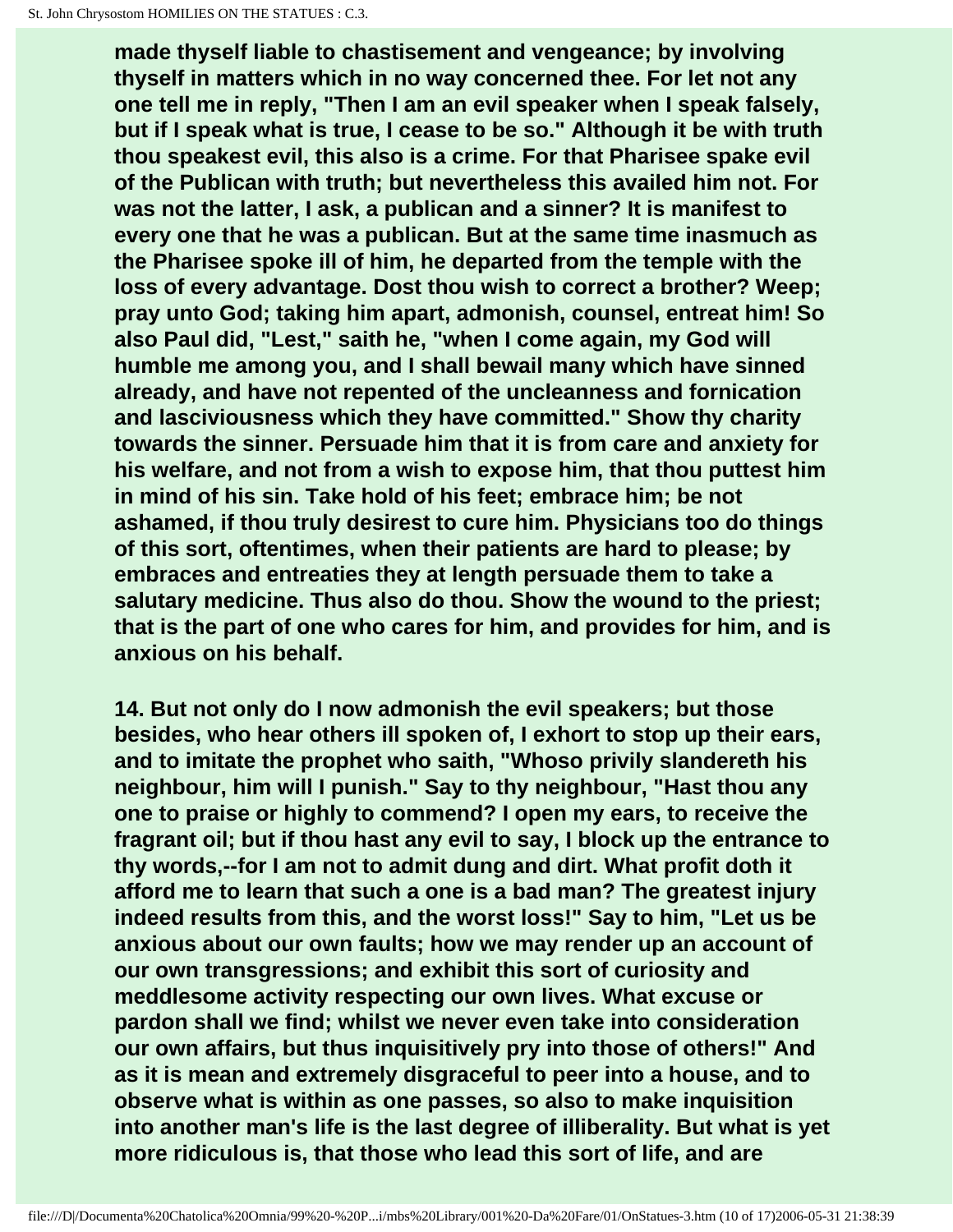**neglectful of their own affairs, when they have mentioned any of these secret matters, beseech and adjure him who has heard it, not to mention it more to any other person; thus making it plain that they have done an action which deserves censure. For if thou beseechest him to tell this to no other person, much more did it not become thee to tell these things first to him. The matter was safe while in thy possession; now, after betraying it, thou art grown anxious for its safety. If thou art desirous that it be not carried abroad to another, do not thyself tell it. But when thou hast betrayed the custody of the matter to another, thou doest what is superfluous and useless, in charging him, and putting him on oath for the safety of what has been spoken.** 

**15. "But it is sweet to slander." Nay, it is sweet not to speak evil. For he that hath spoken evil is henceforth contentious; he is suspicious and he fears, repents, and gnaws his own tongue. Being timorous and trembling, lest at any time, what he said should be carried to others, and bring great peril, and useless and needless enmity, on the sayer. But he who keeps the matter to himself, will spend his days in safety, with much pleasantness. "Thou hast heard a word," we read, "let it die with thee; and be bold; it will not burst thee." What is the meaning of this? "let it die with thee?"** 

**Extinguish it; bury it; neither permit it to go forth, nor even to move at all; but, as the best course, be careful not to tolerate others in the practice of evil speaking. And should you perchance, at any time receive an impression from it, bury it, destroy what has been uttered, deliver it over to oblivion; in order that you may become like those who have not heard it; and spend the present life with much peace and security. Should the slanderers learn that we abhor them more than those do whom they accuse, they themselves will henceforth abandon this evil habit, and correct the sin; and will afterwards applaud, and proclaim us as those who were their saviours and benefactors. For, as to speak well, and to applaud, is the beginning of friendship, so to speak ill and to calumniate, has been the beginning and foundation of enmity, and hatred, and a thousand quarrels. From nothing else have our own affairs been more neglected, than from the habit of prying into and meddling with the concerns of others; for it is not possible for one who is given to evil speaking, and busying himself with other men's lives, ever to look after his own life. His whole study being expended upon meddling with other men's matters, all those which belong to himself must of necessity be left at hazard and neglected. For it is well if one who**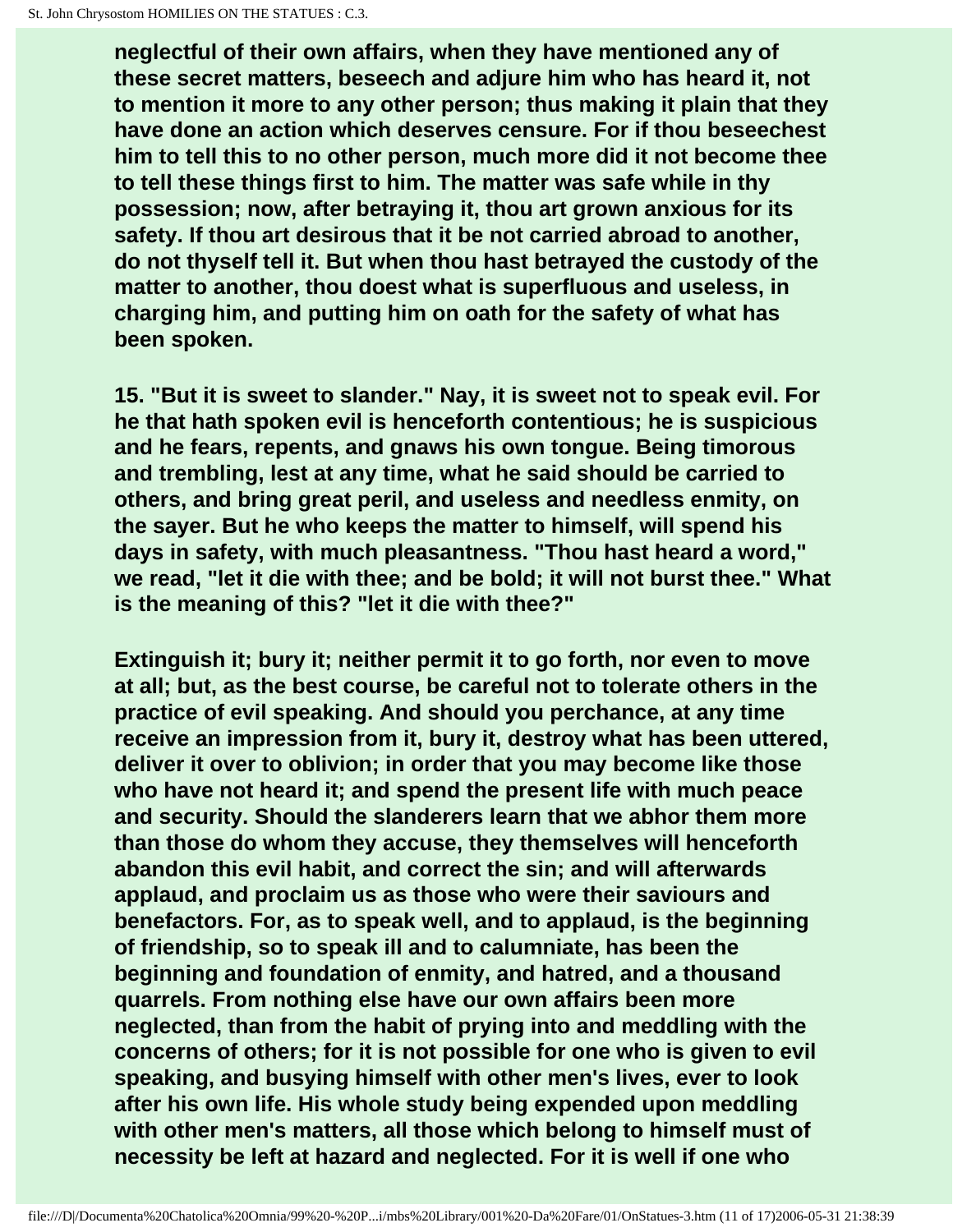**spends all his leisure on the anxious consideration of his own sins, and the judgment of them, can make any progress. But when thou art always busy about other men's matters, when wilt thou pay any heed to thy own evils?** 

**16. Let us flee then, beloved, let us flee slander! knowing that it is the very gulph of Satan, and the place where he lurks with his snares. For in order that we may be careless of our own state, and may thus render our account heavier, the devil leads us into this custom. But more than this it is not only a very serious matter, that we shall hereafter have to give account of what we have spoken, but that we shall make our own offences the heavier by these means; depriving ourselves of all excuse. For he who scans with bitterness the conduct of others, can never obtain pardon for the sins committed by himself. For God will determine the sentence, not only from the nature of our transgressions, but from the judgment which thou hast passed upon others. Therefore He gave the admonition, "Judge not, that ye be not judged." For the sin, of whatever kind, will not there appear any more such as it was when committed, but will receive a great and unpardonable addition from the judgment passed by thee upon thy fellow servants. For as he who is humane, and merciful, and forgiving, cuts away the greater mass of his sins, so he who is bitter, and cruel, and implacable, greatly increases the magnitude of his own offences. Let us then expel from our mouth all slander, knowing that if we do not abstain from it, though we might feed upon ashes, this austerity would avail us nothing. "For not that which entereth into, but that which cometh out of the mouth defileth the man." If any one were to stir up a cesspool, when you were passing, say, would you not reproach and rate the man who did it? This then also do with respect to the slanderer. For the stirred cesspool does not so grossly offend the sense of those who smell that ill savour, as the stirring up other men's sins, and the exposure of an impure life, offends and disturbs the soul of those who hear of it. Therefore let us abstain from evil speaking, from foul language, from blasphemy; and let us not speak ill of our neighbour, nor of God!** 

**17. For many of our evil speakers have run into such madness, as to lift up their own tongue from their fellow servants against their Master. But how great an evil this is, you may learn from the affairs in which we are now involved. A man is insulted, and, lo! we are all fearing and trembling, both those who were guilty of the insult, and those who are conscious of nothing of the kind! But God is insulted every day! Why do I say every day?--every hour rather, by the rich,**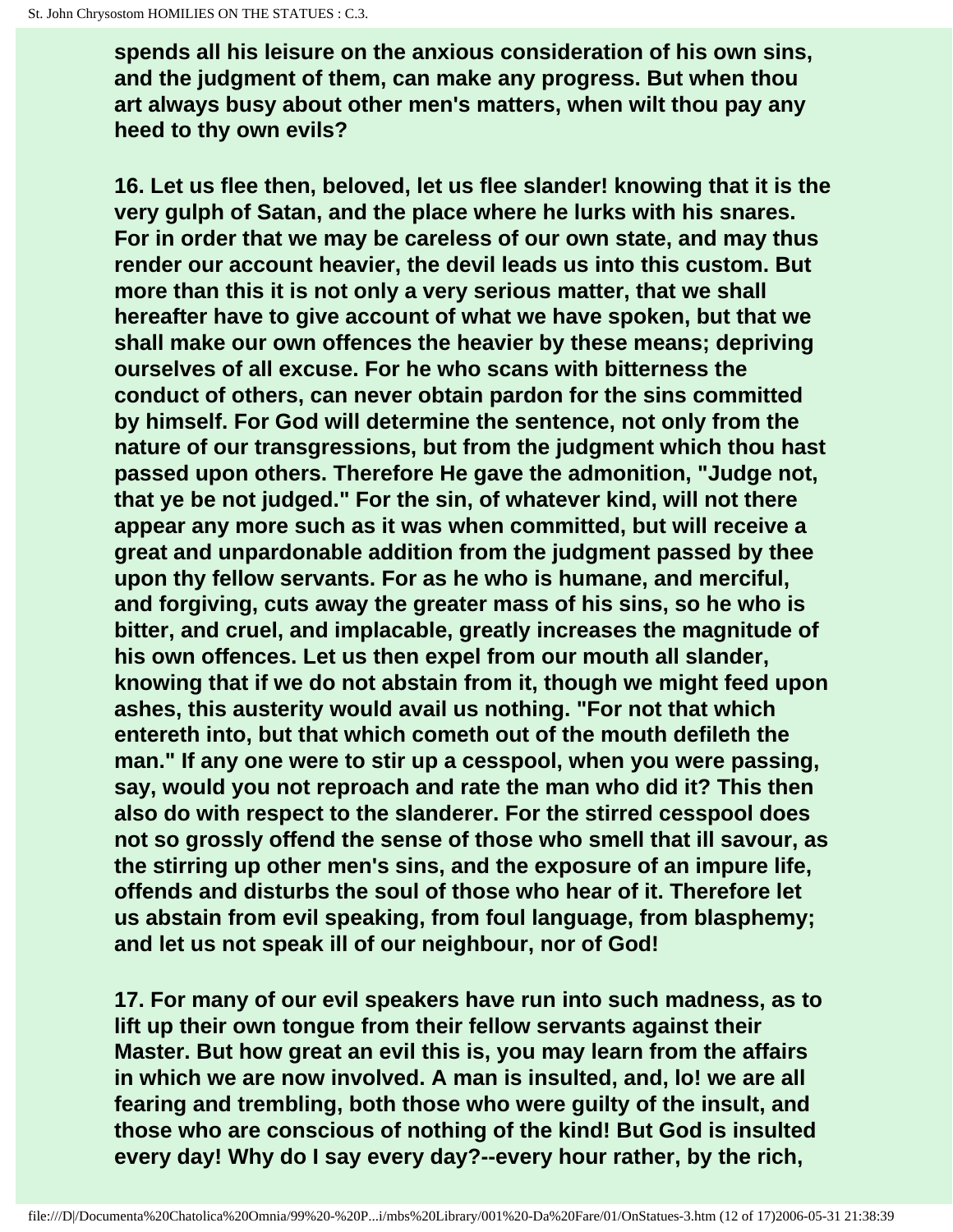**by the poor, by those who are at ease, by the afflicted, by those who calumniate, and those who are calumniated, and yet no one ever hears a word of this! Therefore He has permitted our fellow servant to be insulted, in order that from the danger which has happened through this insult, thou mayest learn the benignity of the Lord! And notwithstanding that this is our first and only offence, we do not on that account expect to gain an excuse, or pardon. But we provoke God every day, and we show no signs of returning to Him, and yet He endures it with all long-suffering! Seest thou then how great the benignity of the Lord is? Yet, in this present outrage, those who had done amiss were taken and thrust into prison, and paid the penalty; nevertheless we are still in fear, for he who has been insulted has not as yet heard what has taken place, nor pronounced sentence, and we are all trembling. But God every day hears of the insults offered Him, and no one heeds it, although God is thus merciful and loving toward man. With Him it suffices only to acknowledge the sin, and so to cancel the accusation. But with man it is altogether the reverse. When those who have sinned confess, then they are punished the more; which indeed has happened in the present instance. And some have perished by the sword, some by fire; some given to wild beasts, and not men only, but children. And neither this immaturity of age, nor the tumult of the people, nor the circumstance that they were infuriated by demons when they perpetrated these deeds; nor that the exaction was thought to be intolerable; nor poverty, nor having offended in company with all; nor promising that they would never hereafter dare to repeat such deeds; nor anything else, could at all rescue them; but they were led away to the pit, without reprieve; armed soldiers conducting and guarding them on either side, lest any one should carry off the criminals; whilst mothers also followed afar off, seeing their children beheaded, but not daring to bewail their calamity; for terror conquered grief, and fear overcame nature! And just as when men beholding from the land those who are shipwrecked, are deeply distressed, but are not able to approach and to rescue the drowning, so too here, the mothers restrained through fear of the soldiers, as it were by so many waves, not only dared not go near to their children, and res cue them from condemnation, but were afraid even to shed tears?** 

**18. Assuredly ye gather from thence the mercy of God, how unspeakable, how boundless, how transcending all description! Here indeed the person who has been insulted is of the same nature; and only once in all his lifetime has experienced this; and then it was not done to his face; nor while he was present to see or hear it; and**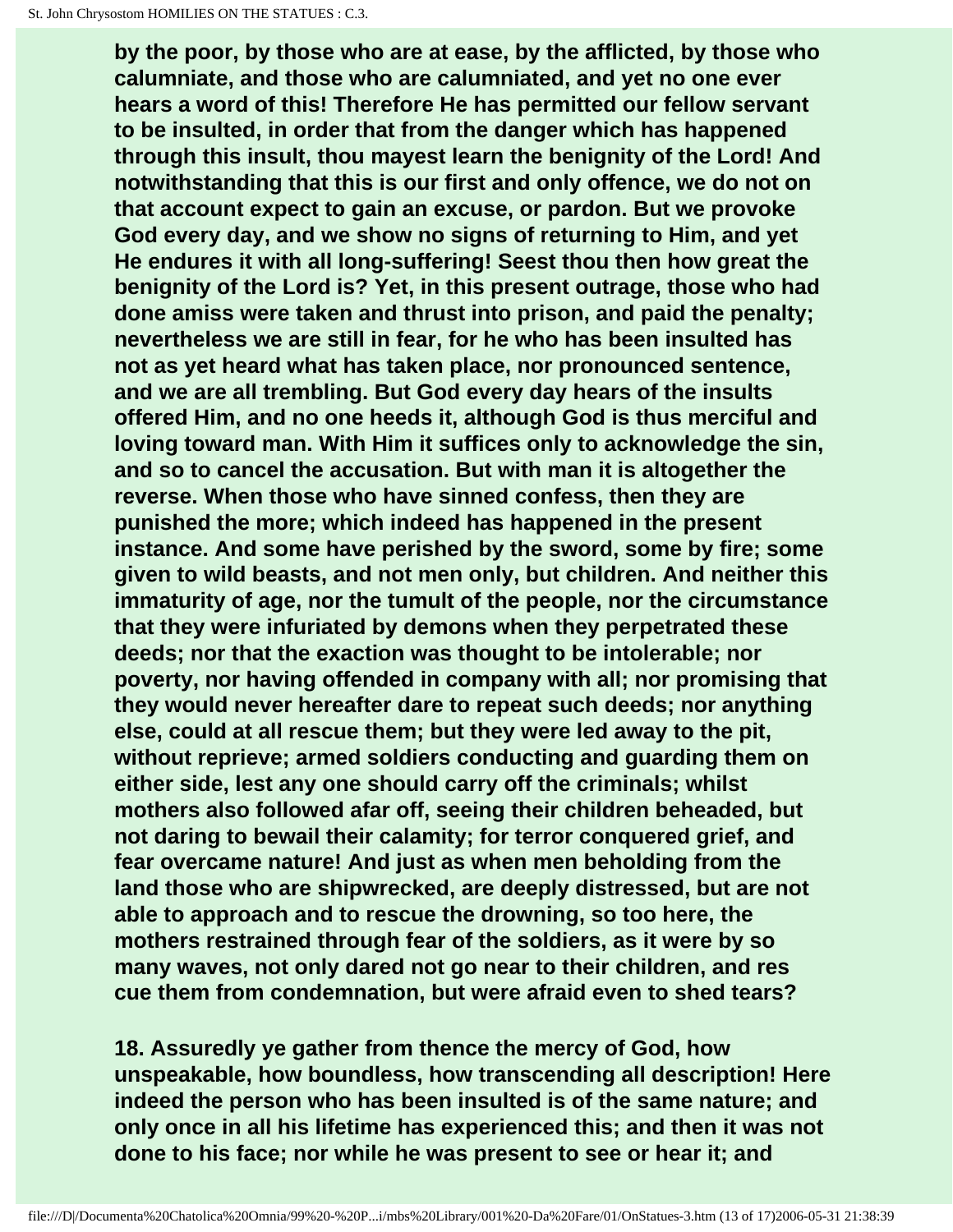**nevertheless, none of those who perpetrated these deeds obtained pardon. But with regard to God nothing of the kind can be said; for the interval between man and God, is so great, as no language can at all express; and throughout every day He is insulted, although present, and seeing and hearing it: and yet He sends not forth the lightning, nor commands the sea to overflow the land, and submerge all men; nor does He bid the earth to cleave asunder and swallow up all the contumelious; but He forbears, and suffers long, and still offers to pardon those who have insulted Him, if they only repent and promise to do these things no more! Truly now is the season to proclaim "Who can utter the mighty acts of the Lord? who can show forth all His praise?" How many men have not only cast down, but also trodden under foot the images of God! For when thou throttlest a debtor, when thou strippest him, when thou draggest him away thou tramplest under foot God's image. Hear for a certainty Paul saying, that "a man ought not to cover his head, forasmuch as he is the image and glory of God." And again, hear God Himself saying, "Let us make man in Our Image, after Our likeness." But if thou sayest that man is not of the same substance as God,--what matters that? For neither was the brazen statue of the same substance as the Emperor; yet nevertheless, they who defied it paid the penalty. Thus also with regard to mankind, if men are not of the same substance as God, (as indeed they are not), still they have been called His image; and it were fitting they should receive honour on account of the appellation. But thou for the sake of a little gold dose trample them under foot, dose throttle them, and drag them away; and hast not to this day in any wise paid the penalty!** 

**19. May there be then speedily some favourable and propitious change! This certainly I foretell and testify, that although this cloud should pass away, and we yet remain in the same condition of listlessness, we shall again have to suffer much heavier evils than those we are now dreading; for I do not so much fear the wrath of the Emperor, as your own listlessness. Surely it is not sufficient by way of apology that we supplicate two or three days, but it is necessary that we should make a change in our whole life, and that whilst abstaining from wickedness we should persevere continually in virtue. For as those who are sickly, unless they keep up a constant regimen, would find no advantage by their observing a two or three days' discipline; so those who are in sin, if they do not exercise sobriety at all times, will find no benefit in two or three days' amendment. For as it is said, that he who is washed, and is again afterwards polluted with the mire, hath gained nothing; so he who**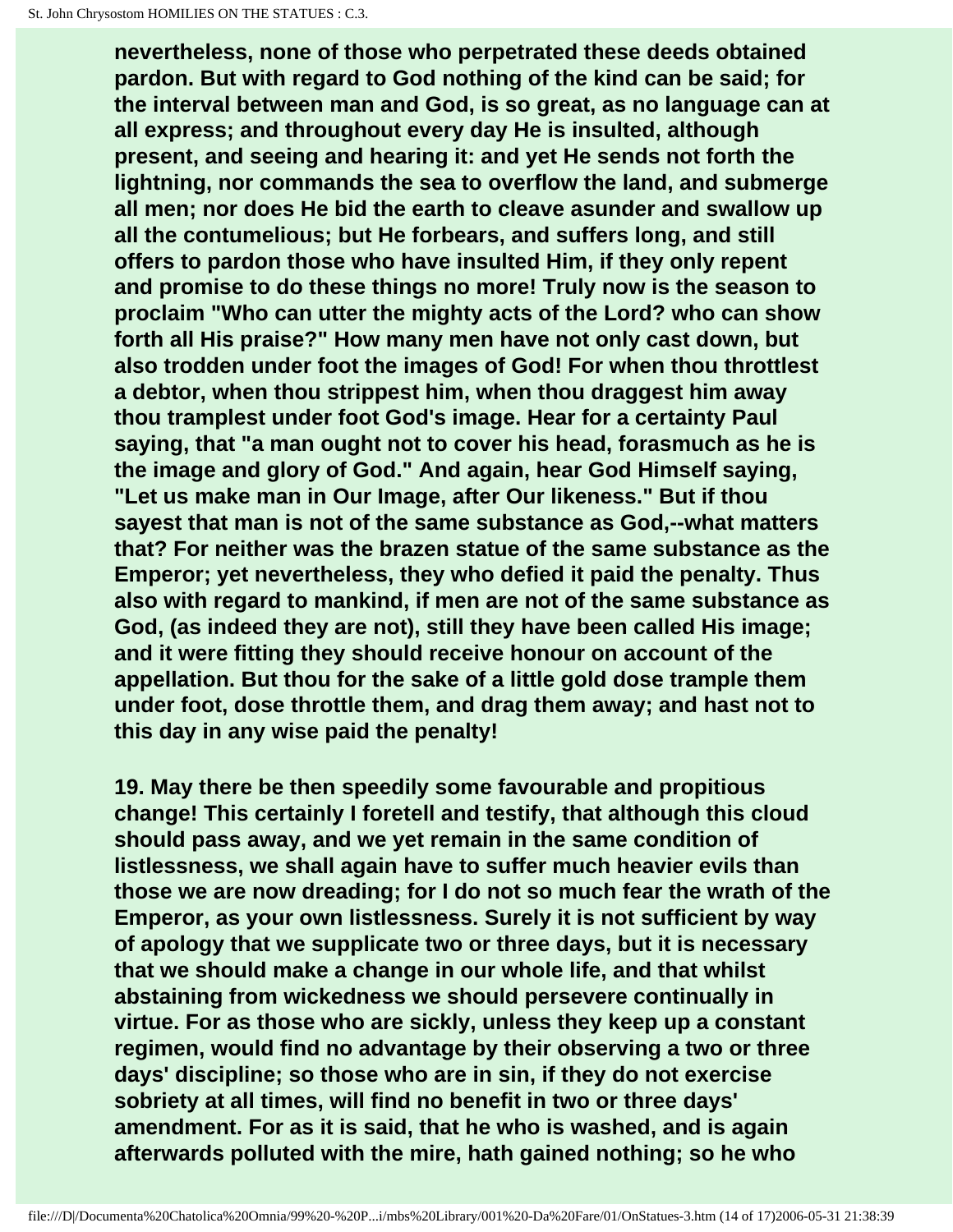**has repented for three days, and has again returned to his former state, has accomplished nothing. Let us not therefore, now act as we have always. done hitherto. For many times, when we have been surprised by earthquakes, as well as famine and drought, after becoming more sober and gentle for three or four days, we did but return again to the former course. For this cause our present troubles have happened. But if we have not done so before; yet, now at least let us all persevere in the same piety; let us preserve the same meekness, that we may not again need another stroke. Was not God able to have prevented what has taken place? He did, however, permit it, that He might make those who despised Him more sober-minded, through dread of a fellow-servant!** 

**20. But let not any one say that many of the guilty escaped, and that many of the innocent incurred punishment. For I hear of numerous persons who frequently say this; not only in the case of the present sedition, but also in many other circumstances of this. nature. What then should I reply to those who make such observations? Why, that if he who was captured was innocent of the present sedition, he had wrought some other transgression before this still more grievous, for which, not having afterwards repented, he has paid the penalty at the present time. For thus is the custom of God to deal with us. When we sin, He does not straightway visit the transgression, but lets it pass, giving us space for repentance, in order that we may be amended and converted. But if, because we have not paid the penalty, we suppose that the offence too is blotted out, and make light of it; then somewhere, where we think not of it, we are sure afterwards to be punished. And this takes place in order that, when we sin and are not punished, we may not be free from fear, unless we amend, knowing that we shall certainly fall into punishment where we do not expect it. So that if thou sinnest, beloved, and art not punished, do not grow presumptuous, but for this very cause be the more alarmed, knowing that it is an easy matter with God to recompense again when he pleases. For this reason then he hath not punished thee, that thou mightest receive space for repentance. Let us not therefore say, that such a person whilst innocent incurred punishment; and another whilst guilty escaped, for he who incurred it, being guiltless, as I observed, paid the punishment of other transgressions; and he who now escapes it, if he repents not, will be captured in another snare. If our minds are thus disposed, we shall never forget our own sins, but, always fearful and trembling lest we should have to pay the penalty, we shall readily recollect them. For nothing is so apt to bring sin to remembrance as punishment and**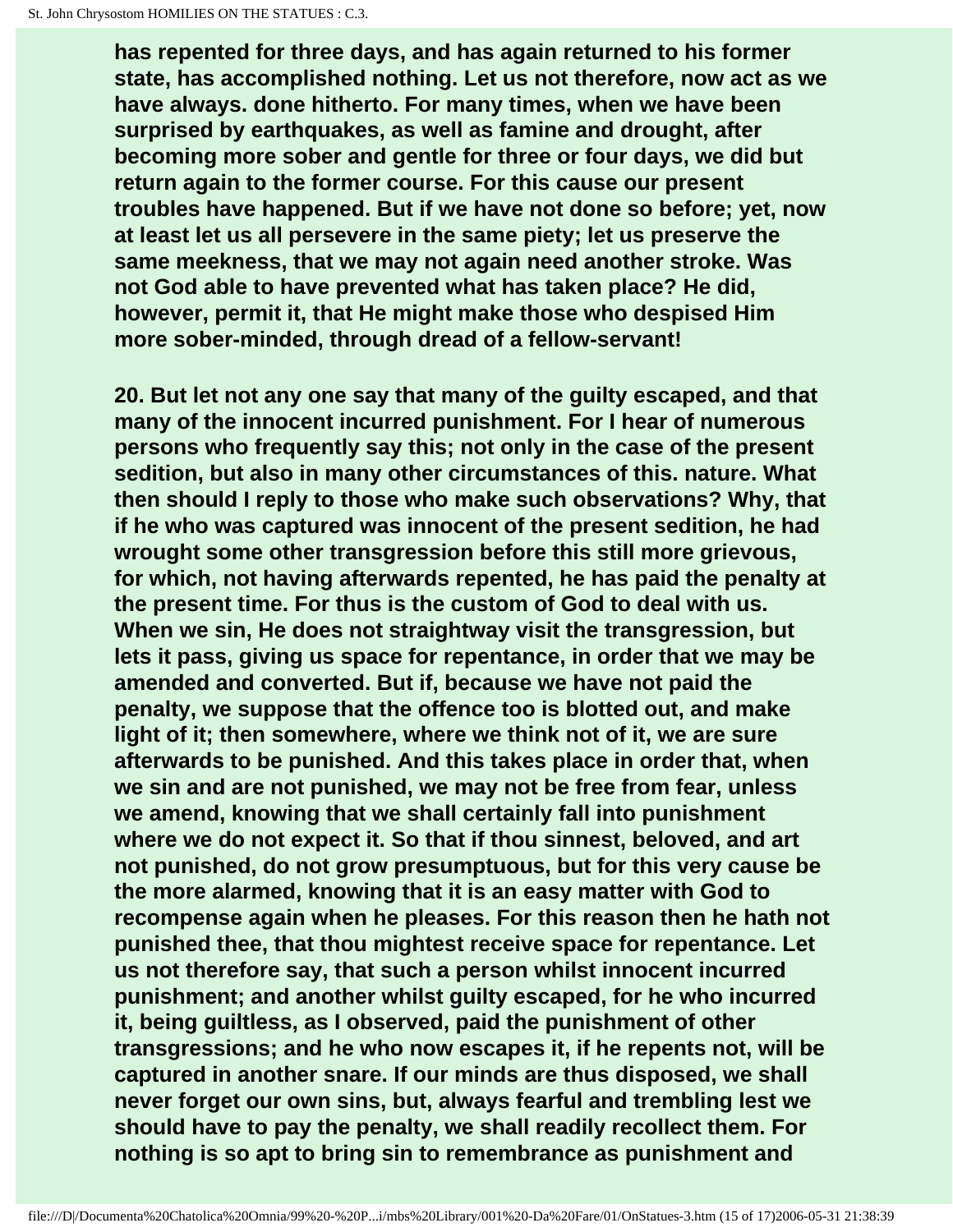**chastisement. And this is shown by Joseph's brethren. For when they had sold the just man, and thirteen years had passed away, suspecting they had fallen into punishment, and fearing for their lives, they remembered their sin, and said one to another, "We are verily guilty concerning our brother Joseph." Seest thou, how fear brought their guilt to recollection? And yet when they were sinning they perceived it not, but when they were fearful of being punished, then they remembered it? Knowing, therefore, all these things, let us make a change and amendment of our lives; and let us think of religion and virtue, before we think of deliverance from the impending distress.** 

**21. And in the meanwhile I desire to fix three precepts in your mind, to the end that you may accomplish me these during: the fast,--viz. to speak ill of no one; to hold no one for an enemy; and to expel from the mouth altogether the evil custom of oaths. Anti as when we hear that some money tax is imposed, each one going within, and calling his wife and children and servants, considers and consults with them how he may pay this tribute, so also let us do with respect to these spiritual precepts. Let every one when he has returned home call together his wife and children, and let him say, that a spiritual tribute was imposed this day: a tribute by which there will be some deliverance and removal of these evils; a tribute which does not make those who pay it poor, but richer; that is to say, to have no enemy, to speak evil of no man, and to swear not at all. Let us consider; let us think; let us resolve how we may fulfill these precepts. Let us exert every endeavour. Let us admonish each other. Let us correct each other, that we may not go to the other world as debtors, and then, needing to borrow of others, suffer the fate of the foolish virgins, and fall from immortal salvation. If we thus set our lives in order, I warrant you and promise, that from this there will be deliverance from the present calamity, and a removal of these dreadful ills; and what is greater than all, there will be the enjoyment of the good things to come. For it were fitting that I should commit to you the whole body of virtue; but I think it the best method of correction, to take the laws by parts, and reduce them to practice, and then to proceed to others. For as in a given field, the husbandman, digging it all up piecemeal, gradually comes to the end of his task; so we too if we make this rule for ourselves, in any wise to reduce to a correct practice these three precepts during the present Lent, and to commit them to the safe custody of good habit, we shall proceed with greater ease to the rest; and by this means arriving at the summit of spiritual wisdom, we shall both reap the**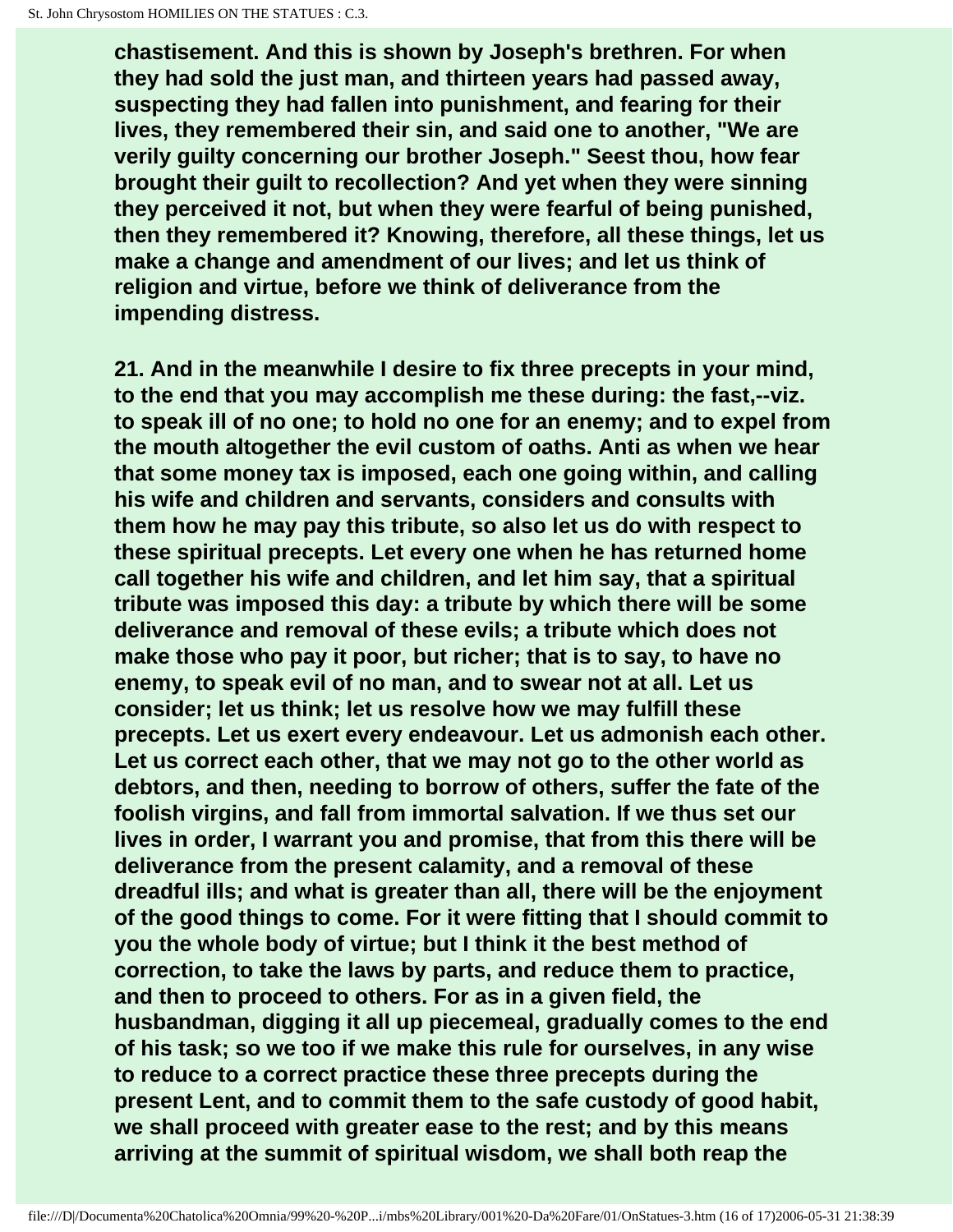**fruit of a favourable hope in the present life; and in the life to come we shall stand before Christ with great confidence, and enjoy those unspeakable blessings; which, God grant, we may all be found worthy of, through the grace and loving kindness of Jesus Christ our Lord, with Whom be glory to the Father and the Holy Spirit forever and eve r. Amen.**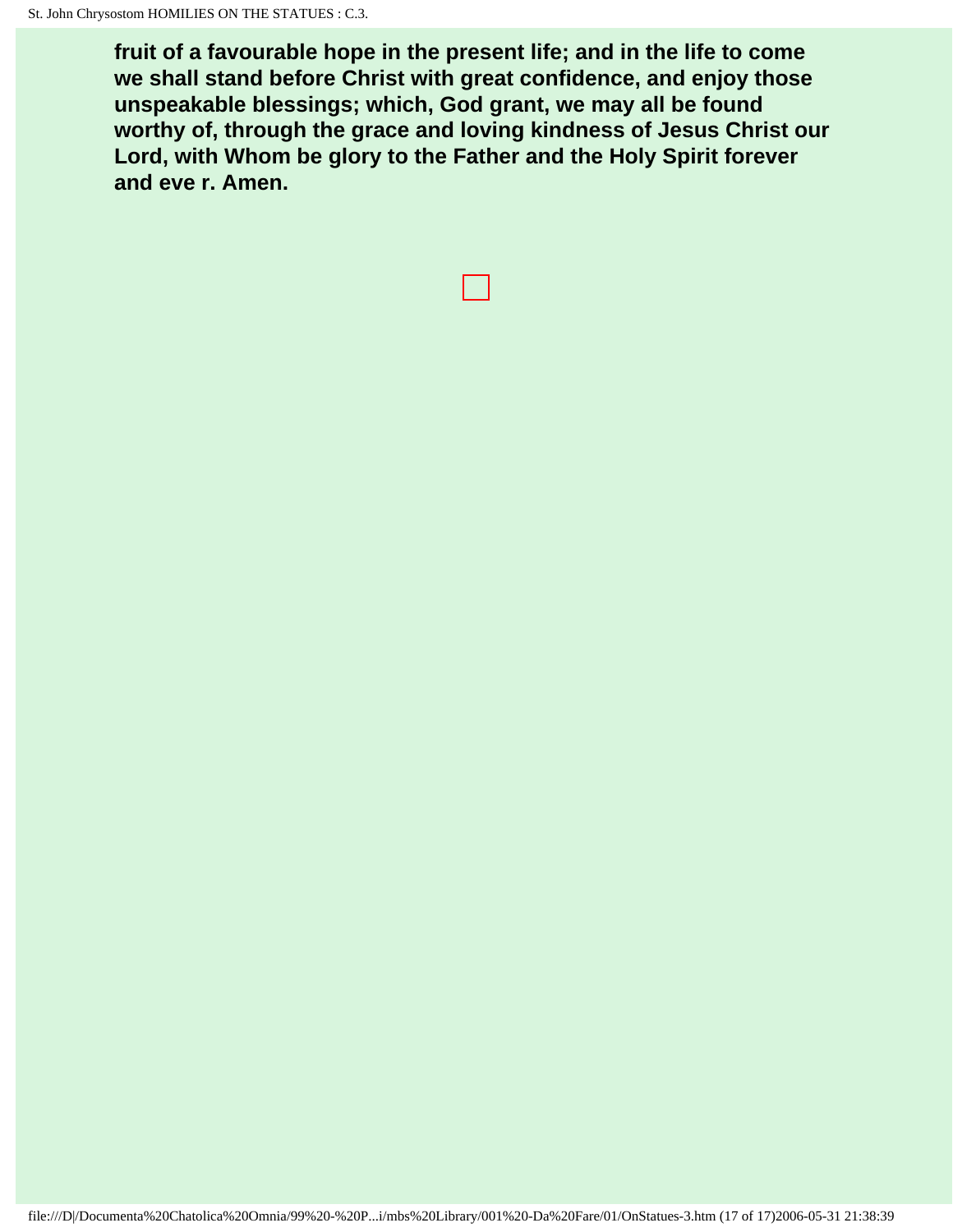## **HOMILY IV.**

**An exhortation to the people respecting fortitude and patience, from the examples of Job and the Three Children in Babylon. The Homily concludes with an address on the subject of abstaining from oaths.** 

**1. BLESSED be God! who hath comforted your sorrowing souls, and stayed your agitated spirits! For that ye have received no small consolation is evident by the desire and readiness to listen which ye are now showing. For it is impossible that a soul in anguish, and oppressed with the cloud of despondency, should have power to hear with readiness anything that is spoken.** 

**But I see you are attending to us with much good will, and with an intense earnestness; and that you have shaken off gloomy thoughts, and put aside the sense of present distress, in your affectionate desire of listening. For this cause, I thank God heartily together with you, that the calamity has not overmatched your philosophy; nor fear relaxed your vigour; nor tribulation quenched your alacrity; nor danger dried up your zeal: nor the fear of men overcome the desire for God; nor the difficulty of the times overthrown your earnestness; nay, so far from overthrowing, it has strengthened it; so far from slackening, it has given it more intensity; so far from quenching, has kindled it the more. The forum is indeed empty, but the church is filled; the former supplies material for melancholy, the latter is an occasion of joy and spiritual gladness! When therefore, beloved, you betake yourself to the forum, and the sight of the solitude calls forth a groan, fly back to thy Mother, and straightway she will console thee with the multitude of her offspring and will show thee the chorus of the Brethren complete, and will drive away all thy despondency! For in the city we are as earnestly longing to see human beings, as those who inhabit the deserts; but when we take refuge in the church, we are straitened for room by the multitude. And as when the sea is in uproar, and rendered furious by the violent tempest, fear compels all to fly for refuge from without into the harbour; so also now, the waves of the forum, and the tempest of the city, drives together every one from all sides into the church, and by the bond of love knits the members close to one another.** 

**2. Let us then give thanks to God even for these things, that we have reaped so much fruit from the tribulation; that we have received so**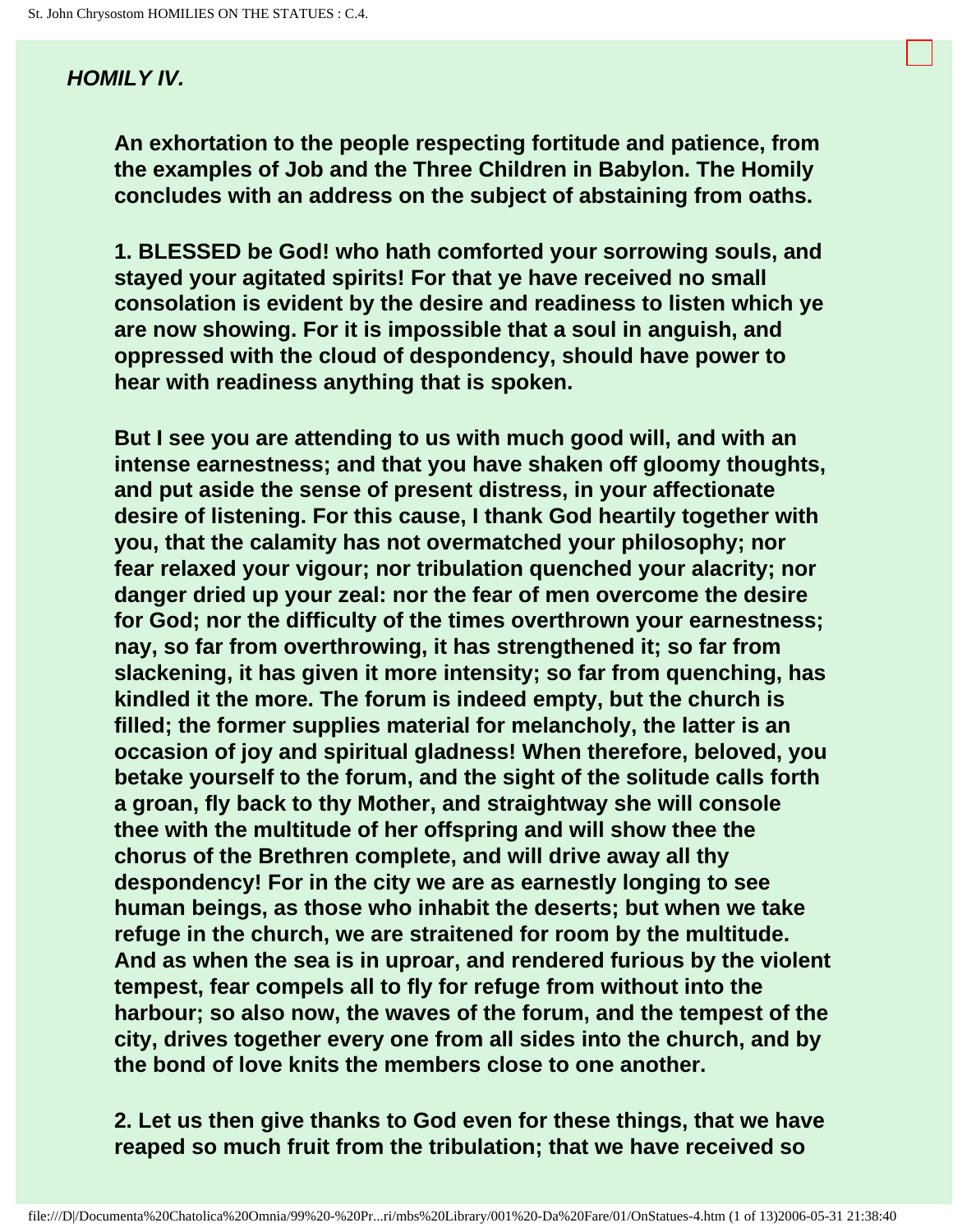**great an advantage from the trial. If there were no trial, there would be no crown; if there were no wrestlings, there would be no prize; if there were no lists marked out, there would be no honours; if there were no tribulation, there would be no rest; if there were no winter, there would be no summer. And this may be observed, not only amongst men, but even with the very seeds; for if, in that case, we expect the ear of corn to spring and flourish, there must be much rain, much gathering of the clouds, and much frost; and the time of sowing is also a rainy season. Since therefore the winter, a winter not of the elements, but of souls, has now set in, let us too sow in this winter that we may reap in the summer; let us sow tears, that we may reap gladness. This is not my word, it is a prophetic promise, "They who sow in tears, shall reap in joy." The rain which cometh down, doth not so make the seeds to sprout and grow, as the shower of failing tears maketh the seed of godliness to spring up and flourish. This it is that cleanseth the soul; watereth the mind, and causeth the growing, germ of doctrine to push rapidly forwards. For this reason also, it is needful to plough up a deep furrow. This the Prophet signified when he spoke thus, "Break up your fallow ground, and sow not among thorns." Therefore, as when he who has set the plough on the field, turns up the earth from below, preparing beforehand a safe lodgment for the seeds, in order that they may not lie dispersed over the surface, but may be hidden in the very womb of the earth, and deposit their roots in safety: so also it is our business to act; and making use of the plough of tribulation to break up the depth of the heart. For another Prophet admonishes of this, when he says, "Rend your hearts and not your garments." Let us then rend our hearts, that if any evil plant, any treacherous thought be present in us, we may tear it up by the roots, and provide a pure soil for the seeds of godliness. For if we do not now break up the fallow ground; if we do not now sow; if we do not now water it with tears, whilst it is a time of tribulation and fasting, when shall we ever be brought to compunction? Will it be when we are at ease, and in luxury? But this is impossible. For ease and luxury generally lead to indolence, just as tribulation leads back again to diligence; and restores to itself the mind that had wandered abroad, and been dreaming after a multitude of objects.** 

**3. Let us not then grieve on account of this despondency, but even give thanks to God, for great is the gain that comes of tribulation. The husbandman, when he has sown the seed he had gathered with so much labour, prays that a shower may come; and the ignorant man, looking on, will be surprised at all that takes place; and**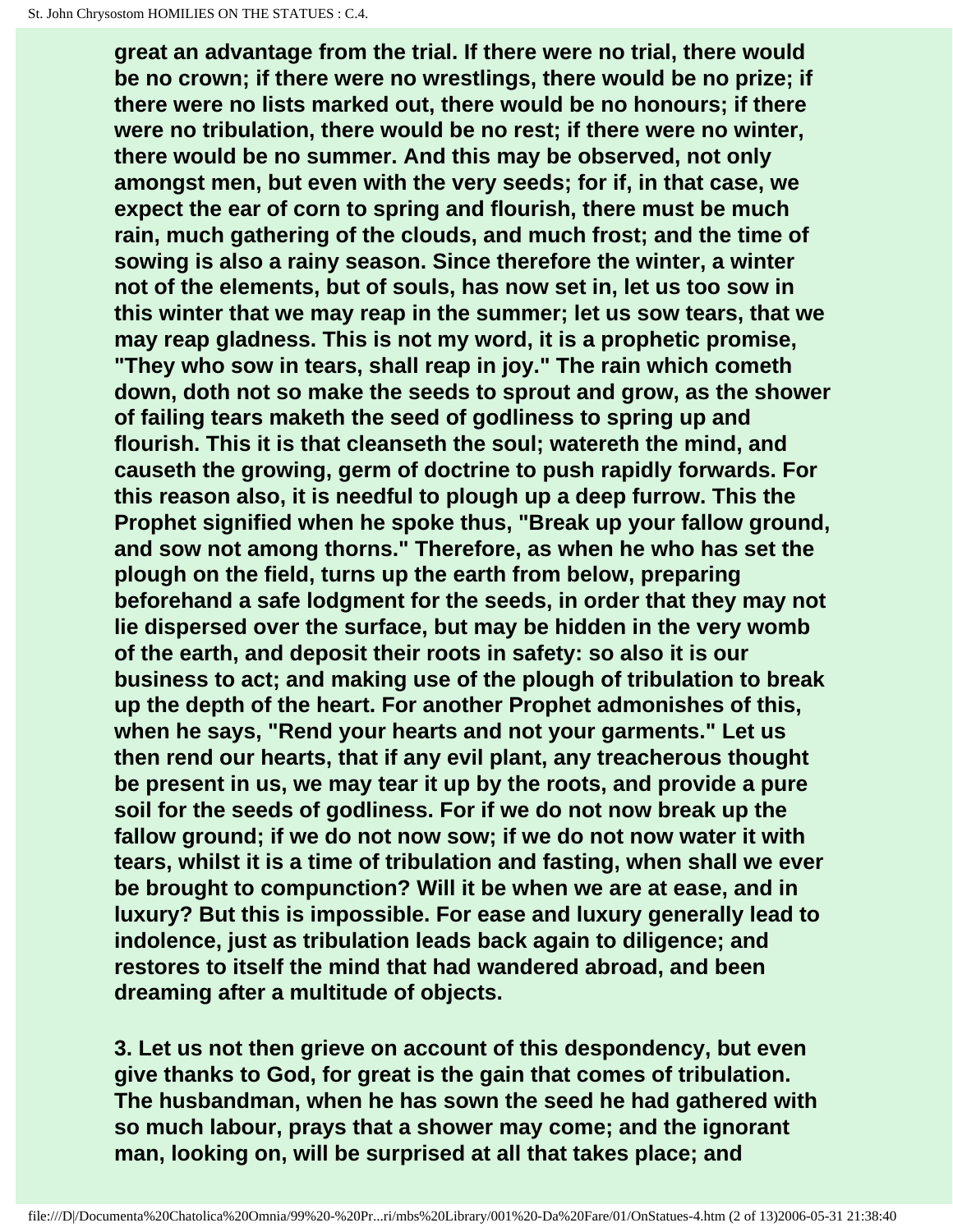**perhaps say to himself, "what can this man be doing? He is scattering what he has collected; and not only scattering, but he is also mixing it up in the earth with much industry, so that it will be no easy matter for him to collect these together again; and besides mixing them with the earth, he is moreover desiring a heavy rain, so that all he has cast therein will rot, and become mire." Such a person is also terrified when he observes the thunders bursting through the clouds, and the lightnings striking downwards. But not so the farmer. He is glad and rejoices whilst beholding the heavy rain. For he does not regard what is present, but awaits the future. He does not attend to the thunderings, but is reckoning the number of his sheaves. He thinks not of the decaying seed, but of the flourishing ears of corn; not of the tedious ram, but of the delightful dust of the threshing floor. Thus indeed, also, should we regard, not our present tribulation, nor the pain of it, but the benefit that may arise from it- the fruit that it will bring forth. Let us wait for the sheaves of the threshing floor; for if we be sober, we shall be able to collect much fruit from the present time, and to fill the granaries of our minds. If we be sober, we shall not only be far from taking any harm from this trouble, but we shall also reap innumerable benefits. But should we be slothful, even tranquillity will destroy us! Either of these things is injurious to him who takes no heed; but they both profit him who lives with strictness. And even as gold if it be covered with water, still shows its own proper beauty, and although it should fall into the furnace, would again come forth brighter than before; but on the other hand, should clay or grass be mixed with water, the one dissolves and the other corrupts; and should they fall into the fire, the one is parched and the other is burnt up; so also in truth it is with the just man and the sinner! For should the former enjoy repose, he remains illustrious, even as gold is when immersed in water; and though he falls into trial, he becomes the more illustrious, like gold when subjected to the test of fire; but the sinner, if he obtains rest, is enervated and corrupted like the grass and the clay, when they come in contact with water; and should he undergo trial, he is burnt up and destroyed, in the same way as the grass and the clay are by the action of fire!** 

**4. Let us not then be out of heart for the present evils; for if thou hast any sins remaining, they will disappear, and easily be burnt up by the tribulation; but if thou possessest virtue, thou wilt become thereby more illustrious and distinguished; for if thou art continually vigilant and sober, thou wilt be superior to all injury. For it is not the nature of the trials, but the listlessness of those who are tried, that is**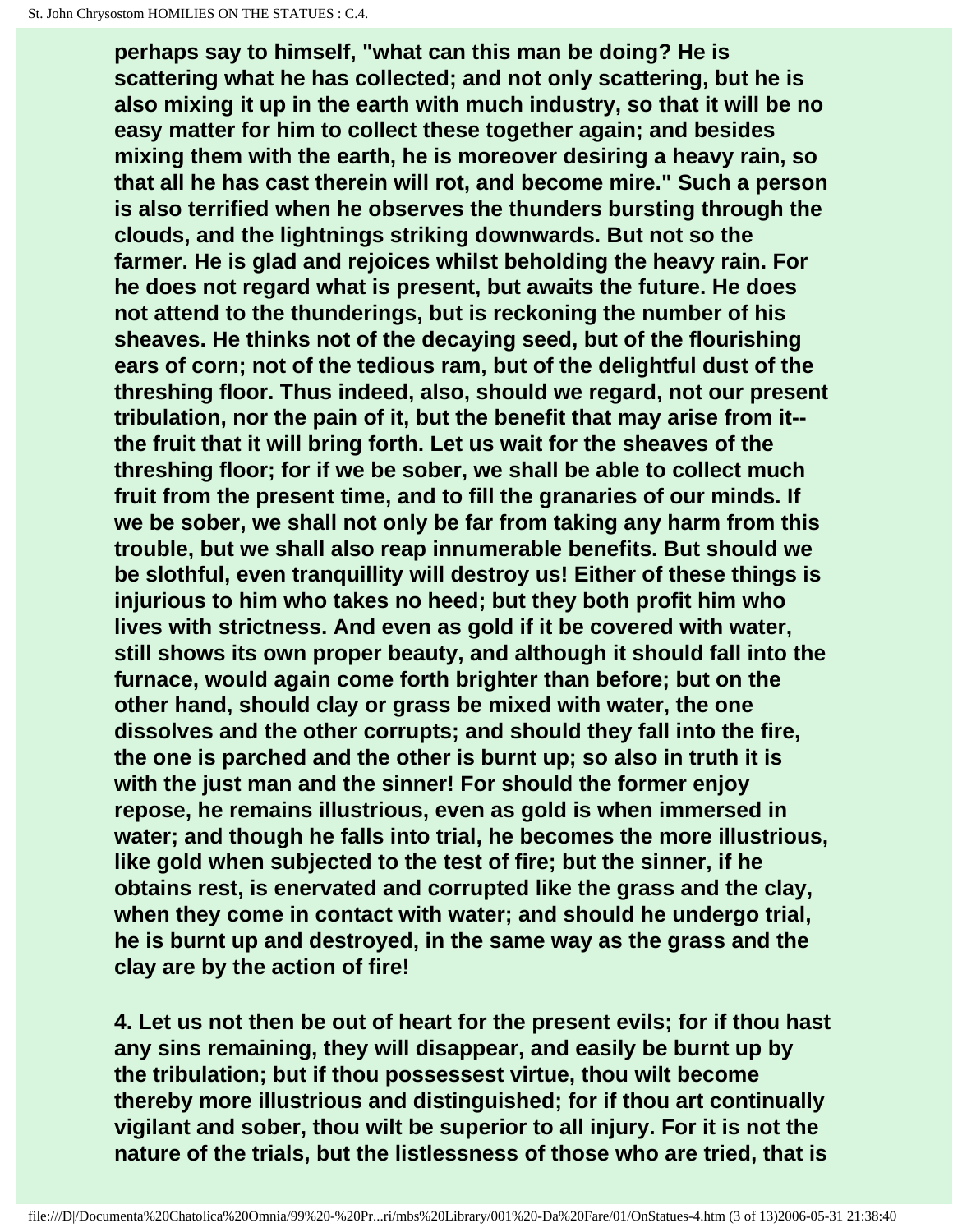**apt to cause their overthrow. So that if thou desirest to rejoice, and to enjoy ease and pleasure, seek neither for pleasure nor ease, but seek for a soul full of patience, and one that is able to manifest fortitude; since if thou hast not this, not only will trial put thee to shame, but repose will destroy and overthrow thee yet more signally. For to prove that it is not the attack of evils, but the listlessness of the mind which subverts our salvation, hear what Christ saith: "Whosoever heareth these sayings of mine, and doeth them, I will liken him unto a wise man, which built his house upon a rock; and the rain descended, and the floods came, and the winds blew, and beat upon that house; and it fell not, for it was founded upon a rock." And again: "Every one who heareth these sayings of mine, and doeth them not, shall be likened unto a foolish man, which built his house upon the sand; and the rain descended, and the floods came, and the winds blew, and beat upon that house; and it fell, and great was the fall of it." Do you perceive that it was not the attack of these trials that produced the overthrow, but the folly of the builders?** 

**For there was rain there, and there was rain here; there were floods there, and there were floods here; here the beating of winds, and there again the same. The one man built a house, and the other built a house. The building was the same; the trials were the same; but the end was not the same; because there was not the same foundation. For the folly of the builder, not the nature of the trials, caused the fall of the building; otherwise the house that was founded upon the rock should have fallen, whereas nothing of that kind befell it. But do not suppose that these things were spoken merely of a house; for the discourse relates to a soul, giving proof by its works that it hears the divine word, or rejects it. Thus Job builded up his soul. The rain descended;--for the fire fell from heaven and devoured all his flocks; the floods came;--the frequent,--the constant,--the successive messengers of his calamities, telling him of the destruction of his herds--of his camels--of his children. The winds blew,--the bitter words of his wife:--"Curse God," she said, "and die." Yet the house fell not: the soul was not supplanted: the just man did not blaspheme; but even gave thanks thus, saying, "The Lord gave and the Lord hath taken away. As it pleased the Lord, so is it come to pass." Seest thou that not the nature of the trials, but the negligence of the indolent, is wont to cause the overthrow? since tribulation makes the strong man stronger. Who saith this? It is the man who lived in tribulation, the blessed Paul; he speaks thus: "Tribulation worketh patience, and patience probation, and probation hope." And even as the violence of the wind, when it rushes upon strong trees,**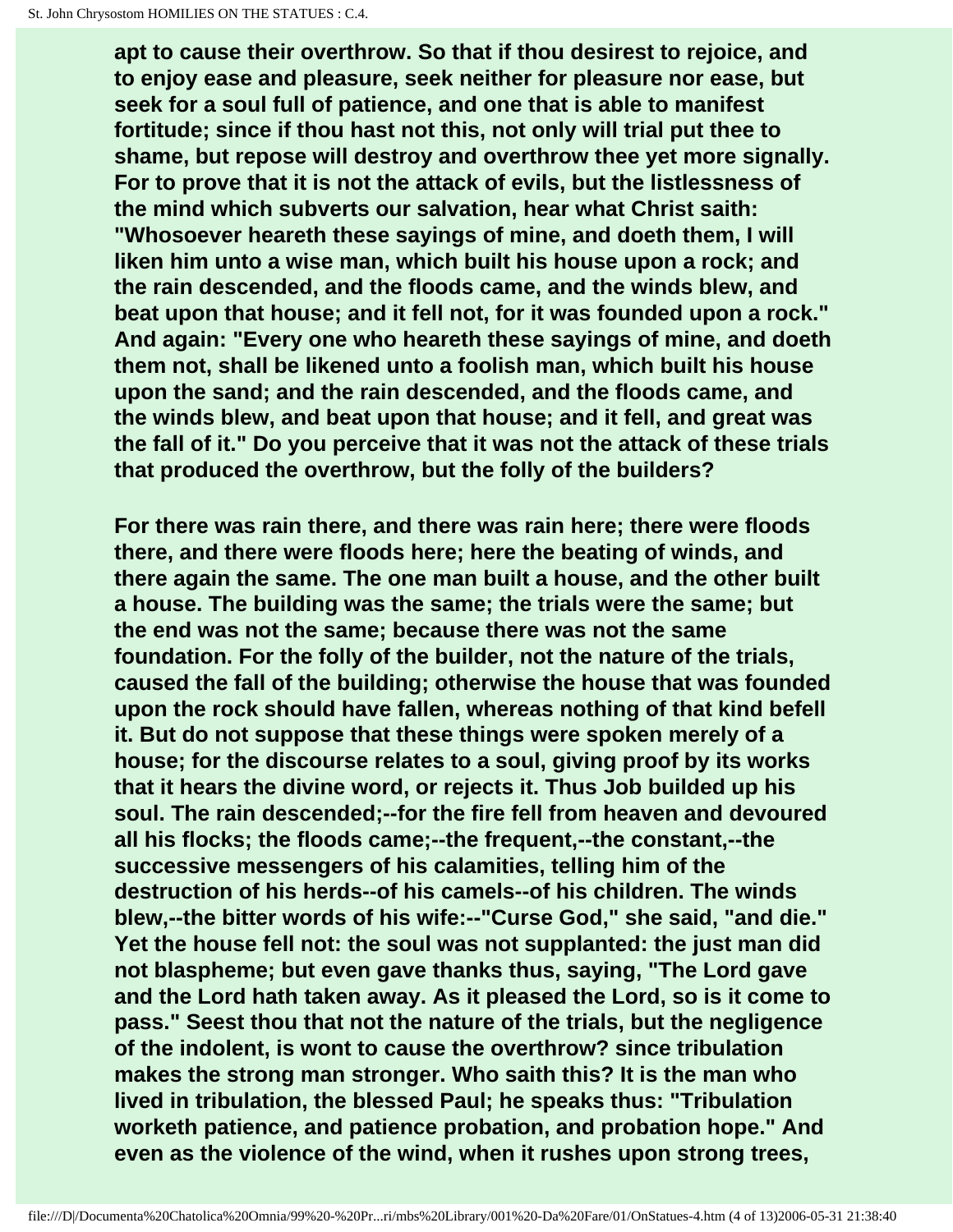**and sways them in all directions, does not root them up, but renders them still firmer and stronger by these attacks; so the soul that is holy, and lives in a religious state, is not supplanted by the inroads of trial and tribulation, but stimulated thereby to more patience; even as the blessed Job, whom they made more illustrious and honourable.** 

**5. At the present time then, a man is angry with us, a man of like passions, and of like soul, and we are afraid: but in the case of Job it was an evil and malignant demon who was angry; nay, he was not simply angry, but set in motion all sorts of machinations, and brought forward every stratagem; and yet even with all he could not conquer the fortitude of the just man. But here is a man, who is at one time angry, at another time is reconciled; and we are nevertheless dead with fear. On that occasion it was a devil that waged war, who is never reconciled to human nature, but has engaged in a war without treaty, and a battle without truce against our race; yet nevertheless, the just man laughed his darts to scorn. What apology then, or what pardon can be ours, if we cannot sustain a human trial; we who are taught such spiritual wisdom under grace; when this man before grace, and before the Old Testament, endured this most grievous war so nobly! These things, beloved, we should therefore always discourse of with one another; and by words of this kind encourage ourselves. For ye are witnesses, and your conscience is a witness how much gain we have already received from this trial! The dissolute man hath now become sober; the bold man meek; the slothful man active. They who never at any time saw a church, but constantly spent their time at the theatre. now remain in the church the whole day long. Tell me then, dost thou grieve on this account, that God hath made thee earnest through fear; that He hath led thee by tribulation to a sense of thine own safety? But is thy conscience pained? Yea, is thy mind pierced every day as with a dart, expecting death, and the greatest wrath? Nevertheless, from thence too we shall gain a great advance toward virtue, if our piety is made more earnest by means of the distress. For God is able to free you from all these evils this day. But not until He sees that you are purified; not until He sees that a conversion has taken place, and a repentance firm and unshaken, will He entirely remove the tribulation. The goldsmith, until he perceives the gold well refined, will not draw it out from the furnace; and even so God will not take away this cloud before He hath thoroughly amended us. For He Himself who hath permitted this trial, knows the time for removing it. So it is also with one who plays the harp; he neither overstrains the**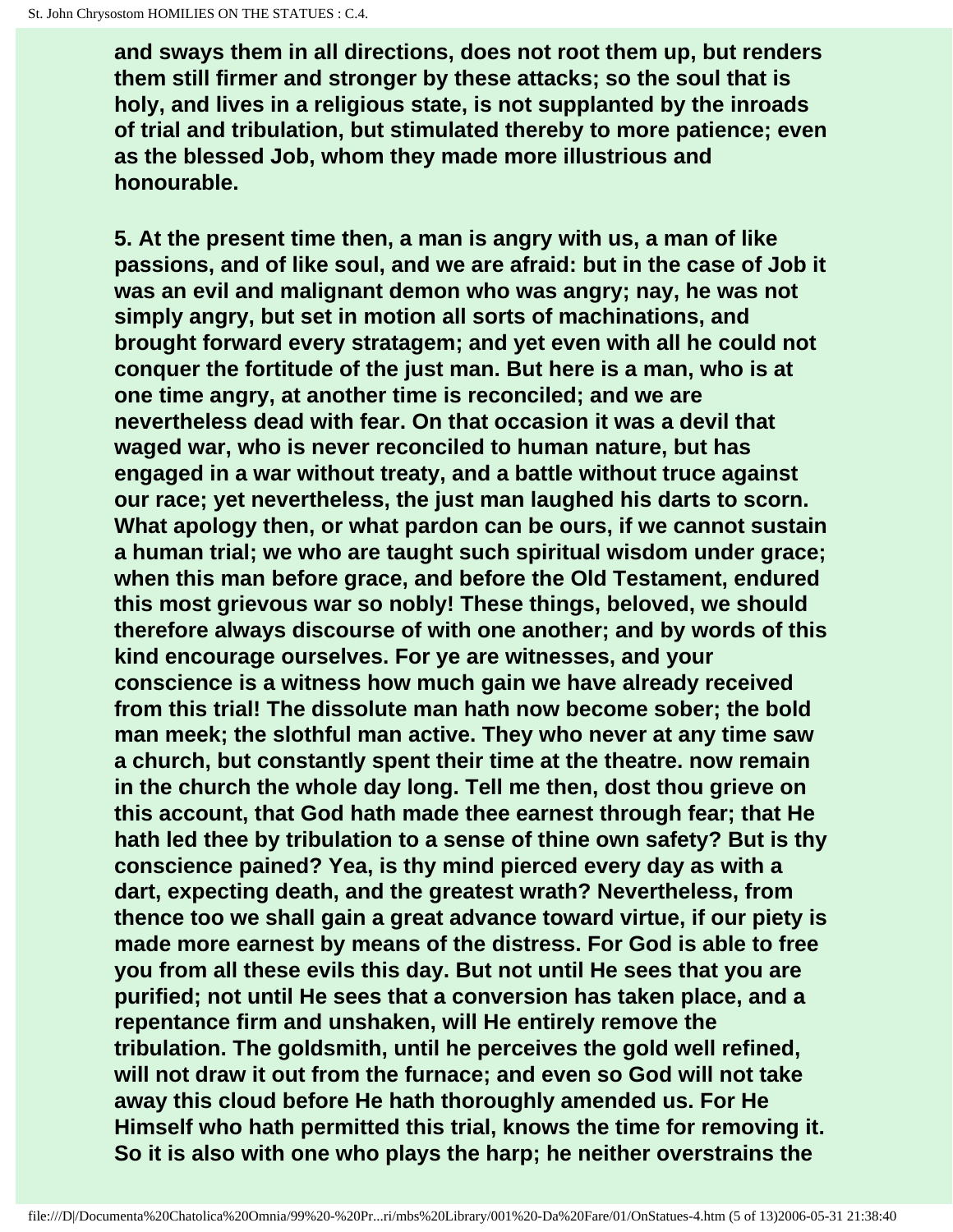**string, lest he break it, nor relaxes it too much, lest he mar the consonance of its harmony. Thus does God act. He neither places our souls in a state of constant repose, nor of lengthened tribulation; making use of both these at His discretion; for he neither suffers us to enjoy continual repose, lest we should grow listless, nor on the other hand does he permit us to be in constant tribulation, lest we sink under it, and become desperate.** 

**6. Let us then leave to Him the time for the removal of our evils; let us only pray; let us live in piety: for this is our work, to turn to virtue; but to set us free from these evils is God's work! For indeed He is more desirous to quench this fire than thou who art tried by it: but He is waiting for thy salvation. As tribulation then came of rest, so also after tribulation, rest must be expected. For neither is it always winter, nor always summer; neither are there always waves, nor always a calm; neither always night, nor always day. Thus tribulation is not perpetual, but there will be also repose; only in our tribulation, let us give thanks to God always. For the three youths were cast into the furnace, and did not even for this forget their piety; neither did the flames affright them, but more earnestly than men sitting in a chamber, and suffering nothing to alarm them, did they, whilst encircled by the fire, send up to heaven those sacred prayers- therefore the fire became a wall unto them, and the flame a robe; and the furnace was a fountain; and whereas it received them bound, it restored them free. It received bodies that were mortal, but abstained from them as if they had been immortal! It knew their nature, yet it reverenced their piety! The tyrant bound their feet, and their feet bound the operation of the fire! O marvellous thing! The flame loosed those who were bound, and was itself afterwards bound by those who had been in bonds; for the piety of the youths changed the nature of things; or rather it did not change the nature, but, what was far more wonderful, it stayed the operation of them, even whilst their nature remained. For it did not quench the fire, but though burning, made it powerless. And it was truly marvellous and unaccountable, that this not only happened with respect to the bodies of these saints, but also with respect to their garments, and their shoes. And as it was in the case of the Apostles, the garments of Paul expelled diseases and demons, and the shadow of Peter put death to flight; so indeed also in this case the shoes of these youths extinguished the power of the fire.** 

**7. I know not how I should speak, for the wonder surpasses all description! The force of the fire was both quenched and not**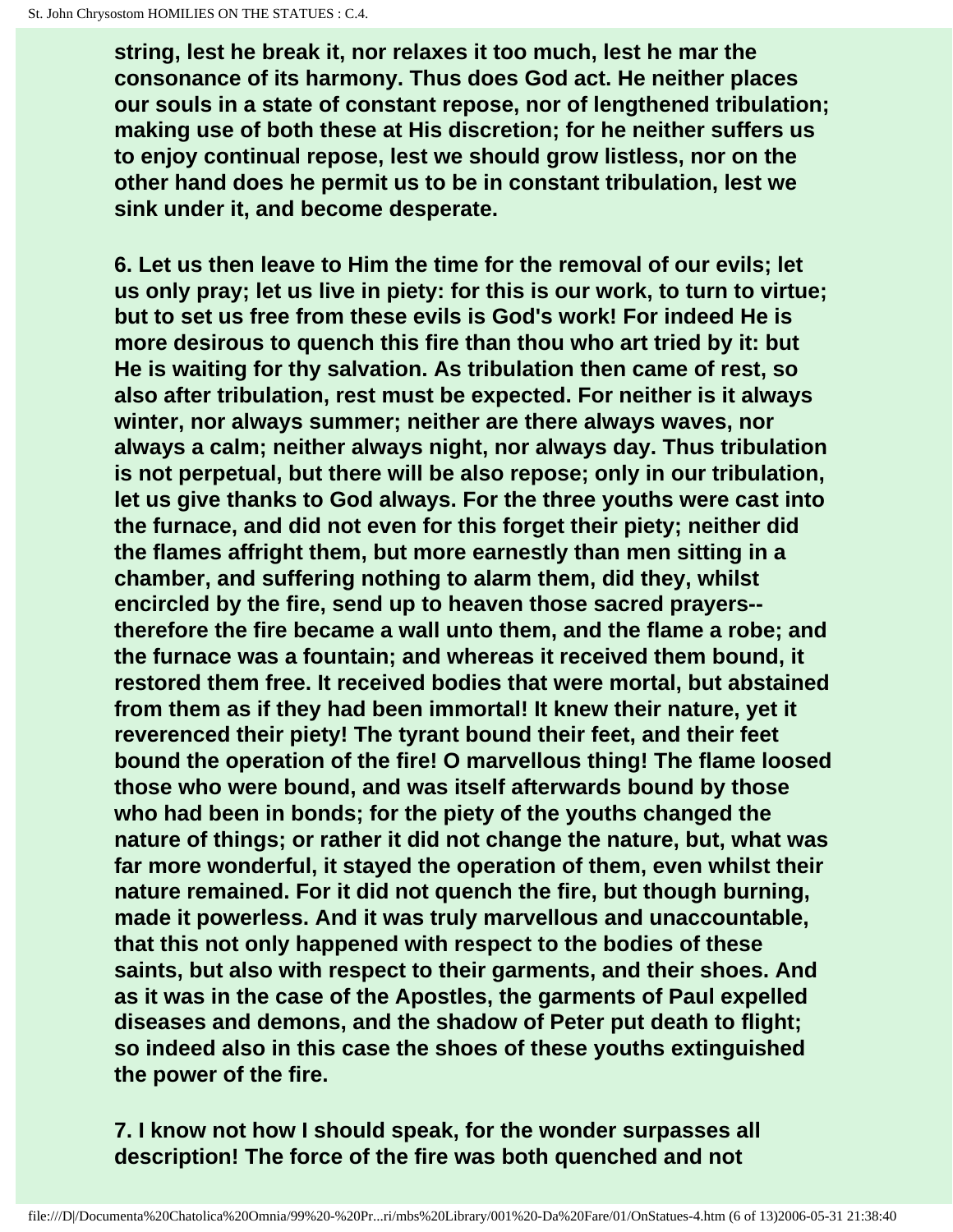**quenched: for whilst it came in contact with the bodies of these saints, it was quenched; but when it was needful to burst their bonds, it was not quenched; wherefore it broke their bonds, but touched not their ancles. Do you see how very near it was? Yet the fire was not deceived, and dared not penetrate within the bonds. The tyrant bound, and the flame set loose; that thou mightest learn at once the fierceness of the barbarian, and the submissiveness of the element. For what reason did he bind, when he was about to cast into the fire? In order that the miracle might be the greater; that the sign might be the more unaccountable; that thou mayest not suppose that the things seen were an optical delusion. For if that fire had been no fire, it would not have consumed the bands; and what is much more, it would not have seized upon the soldiers who were placed without the furnace; but as the case was, it showed its power upon those without; but towards those within, its submissiveness. But observe, I pray, in everything, how the devil by the very same means with which he fights with the servants of God, pulls down his own power; not intentionally, but because the wisdom and abundant contrivance of God turns all his weapons and devices upon his own head; which assuredly happened on that occasion. For the devil at that time inspiring the tyrant, neither suffered the heads of the saints to be cut off with the sword, nor that they should be delivered to wild beasts, nor punished in any such manner; but that they should be thrown into the fire; to the end that not even any relics of these saints should remain, their bodies being altogether consumed, and their ashes being mingled with the ashes of the fagots. But God accordingly employed this very circumstance for the taking away of impiety And how? I will tell you. Fire is accounted by the Persians to be a god; and the barbarians, who inhabit that country even now honour it with much worship. God, therefore, being desirous to pull up by the roots the material of impiety, permitted the punishment to take this form, in order that He might give the victory to His servants before the eyes of all these fire-worshippers; persuading them by the plain fact, that the gods of the Gentiles are in dread not of God only, but even of the servants of God.** 

**8. Consider, moreover, how the crown of this victory was woven by the adversaries, and the enemies themselves were made witnesses of this trophy.** 

**For "Nebuchadnezzar," it says, "sent to gather together the princes, the governors, and the captains, the judges, the sheriffs, and all the rulers of the provinces, to come to the dedication of the image, and**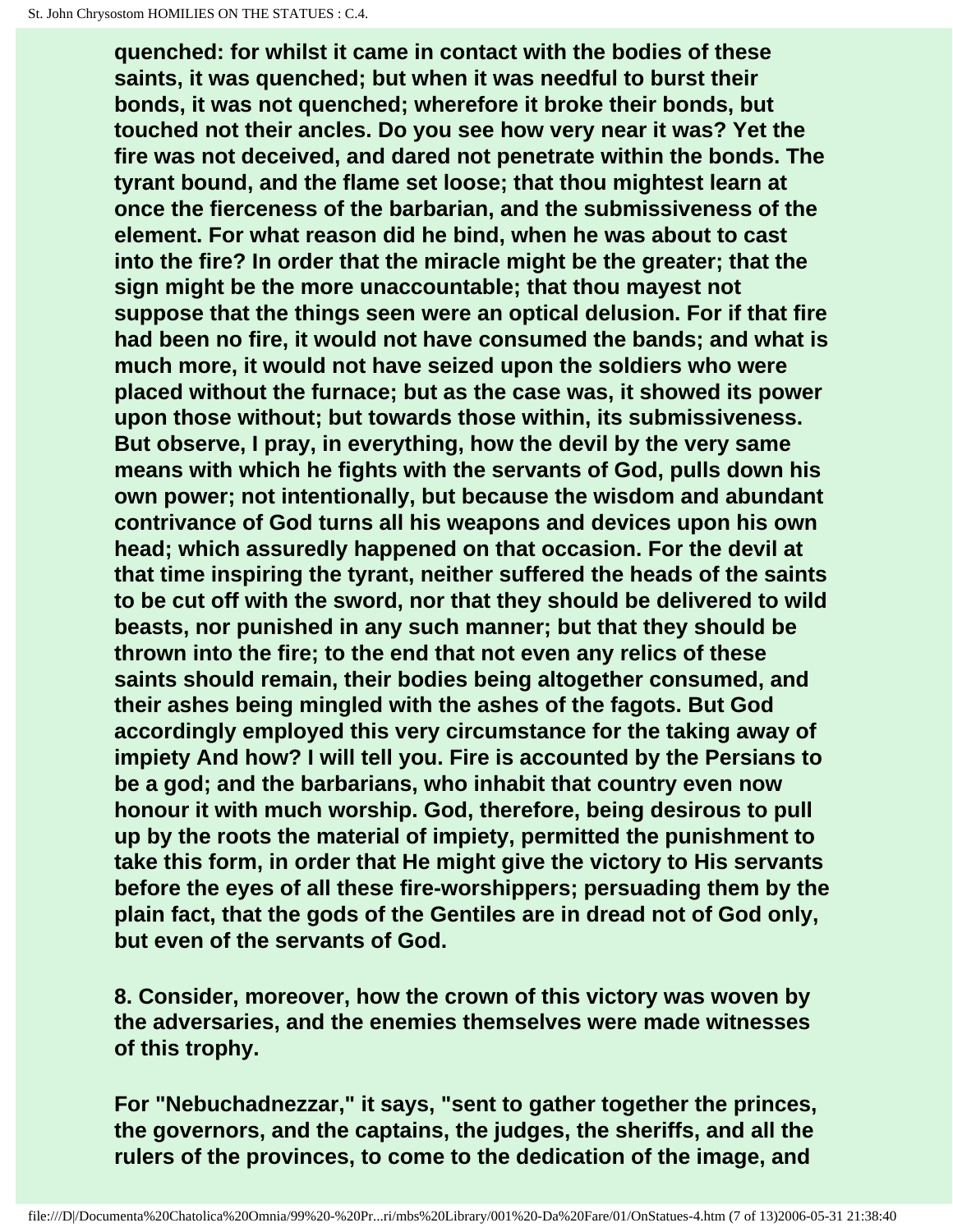## **they were all gathered together."**

**The enemy prepares the theatre, and he himself collects together the spectators, and prepares the lists; a theatre too, not of chance persons, or of some private individuals, but of all those who were honourable and in authority, to the end that their testimony may be worthy of credit with the multitude. They had come summoned for one thing; but they all departed having beheld another thing. They came in order to worship the image; and they departed, having derided the image, and struck with wonder at the power of God, through the signs which had taken place with respect to these young men. And observe, where the field for this display was spread out. No city, nor select enclosure furnished room for this theatre of the whole world, but smooth and naked plains. For in the plain of Dura, outside the city, he set up the image, and the herald came and cried, "To you it is commanded, O people, nations, and languages, that at what time ye hear the sound of the cornet, flute, harp, sackbut, psaltery, dulcimer, and all kinds of music, ye fall down and worship the golden image;" (for a fall indeed it was to worship the idol) "and whoso falleth not down, and worshippeth, shall the same hour be cast into the midst of a burning fiery furnace." Seest thou how difficult these struggles are made; how irresistible the snare; and how deep the gulph, and a precipice on either hand? But be not afraid. In whatever degree the enemy increases his machinations, so much the more does he display the courage of the young men. For this reason is there this symphony of so many musicians; for this reason the burning furnace; in order that both pleasure, and fear, may besiege the souls of those present. Is there any one of harsh and unyielding character among them? "Let the melody of every kind of music," saith he, "enchant and soften him." But is he superior to this artifice, "let the sight of the flame affright and astound him." Thus was fear as well as pleasure present; the one entering to assault the soul by the ears, the other by the eyes. But the noble character of these youths was not by any such means to be conquered; but even as, when they fell into the fire, they mastered the flames, even so they derided all desire and all fear. For it was for them the devil had prepared all these things beforehand. For he had no doubts of his own subjects, but was exceedingly confident that no one would resist the royal mandate. But when all fell down, and were subdued, then the youths alone are led into the midst; in order that from this too the conquest may become the more illustrious, they alone conquering and being proclaimed victors among so vast a multitude. For this would not have been so surprising if they had**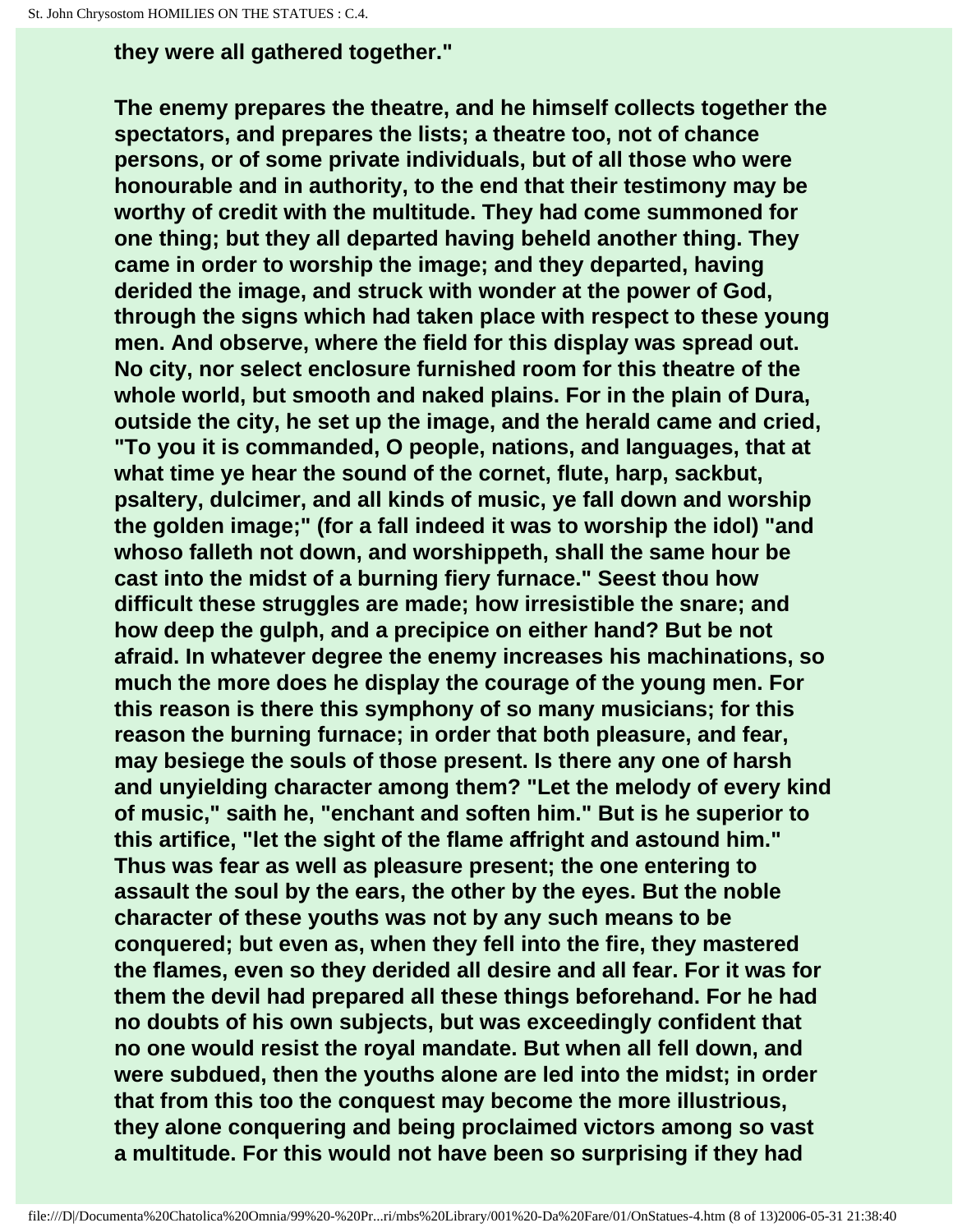**acted courageously at the first, when as yet no one had been overthrown. But the greatest, and most astonishing fact was, that the multitude of those who fell down, neither affrighted, nor enfeebled them. They did not say to themselves any such things as many are ofttimes wont to say; "If we were the first, and the only persons to worship the image, this would have been a sin: but if we do this with so many myriads, who will not make allowance? who will not think us worthy of defence?" nothing of that sort did they say or think, when they beheld the prostrate forms of so many tyrants. Consider thou also with me the wickedness of those who were their accusers, and how maliciously and bitterly they brought the accusation! "There are," say they, "certain Jews whom thou hast set up over the works of the province of Babylon." They did not merely make mention of the nation, but they also bring to mind their honourable condition, that they may inflame the wrath of the king; almost as if they had said, "These slaves, these captives, who are without a city, thou hast made rulers over us. But they shew contempt for such honour, and treat insolently him who has given them this honour! Therefore they say this; "The Jews whom thou hast set over the works of the province of Babylon, obey not thy decree, nor serve thy gods." The accusation becomes their greatest praise; and the crimes imputed, their encomium; a testimony indeed that is indubitable, since their enemies bring it forward. What then does the king? He commands that they should be brought into the midst, so that he may affright them in every way. But nothing dismayed them, neither the wrath of the king, nor their being left alone in the midst of so many, nor the sight of the fire, nor the sound of the trumpet, nor the whole multitude looking fire at them; for deriding all these things, as if they were about to be cast into a cool fountain of water, they entered the furnace uttering that blessed sentence, "We will not serve thy gods, nor worship the golden image which thou hast set up."** 

**9. I have not referred to this history without reason, but that ye may learn that whether it be the wrath of a king, or the violence of soldiers, or the envy of enemies, or captivity, or destitution, or fire, or furnace, or ten thousand terrors, nothing will avail to put to shame or terrify a righteous man. For if where the king was godless the youths were not dismayed at the tyrant's wrath, how much more ought we to be confident, having an emperor who is humane and merciful, and to express thankfulness to God for this tribulation, knowing from what has now been said, that tribulations render men more illustrious both in the presence of God and of man, if they know how to bear them with fortitude! For indeed if these had not**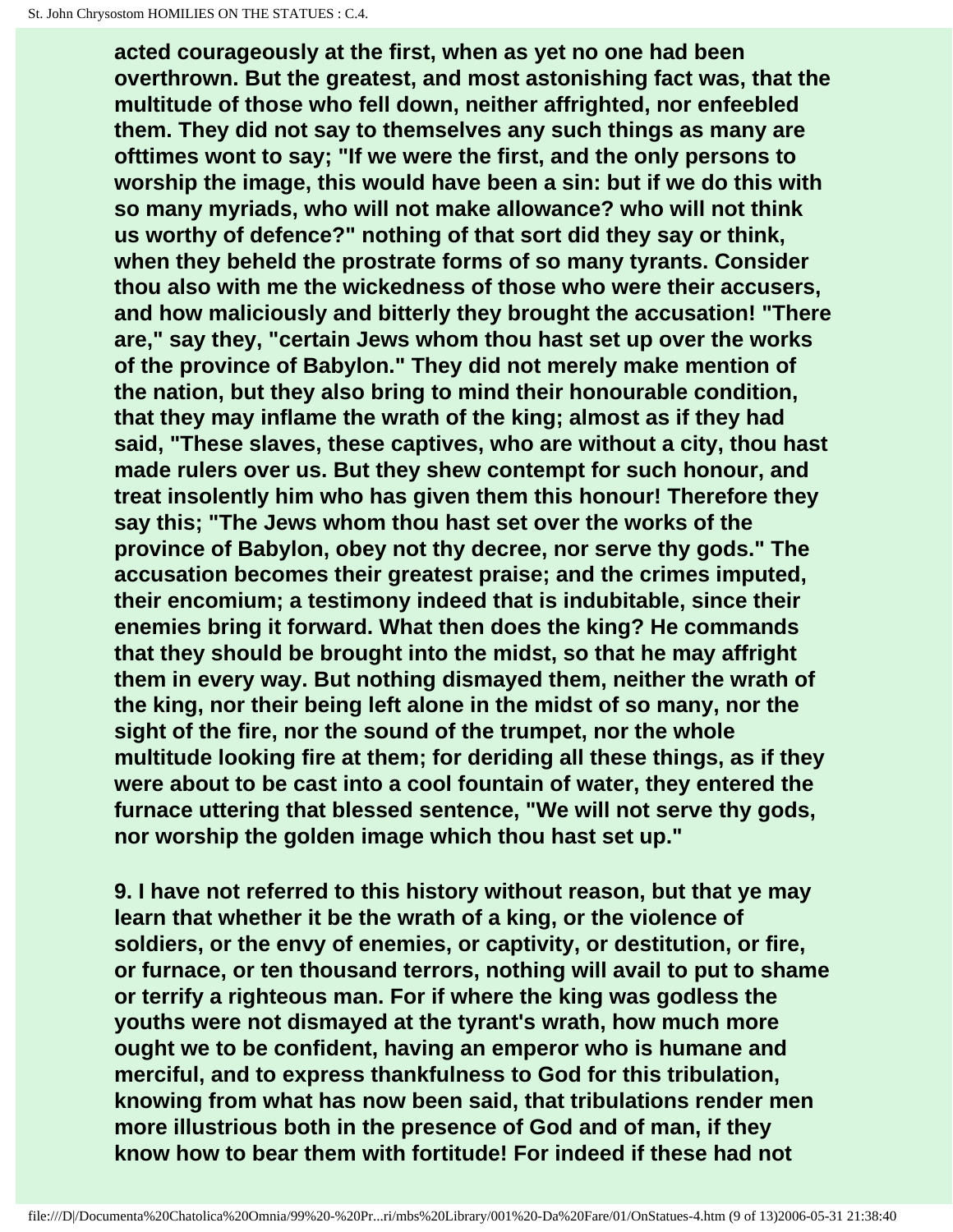**been made slaves, we should not have known their freedom! If they had not been captives, we should not have learned their nobility of soul! If they had not been exiles from their country below, we should not have known the excellency of their citizenship above! If the earthly king had not been angry with them, we should not have known the favour with which they were regarded by the heavenly King!** 

**10. Thou too then, if thou hast Him for thy Friend, be not despairing, although thou fallest into the furnace: and in like manner if He be angry, think not thou art safe though thou be in Paradise. For Adam indeed was in Paradise, yet, when he had provoked God, Paradise profited him nothing. These youths were in the furnace; yet, since they were approved, the furnace injured them not at all. Adam was in Paradise, but when he was supine, he was supplanted! Job sat down on the dunghill, yet, since he was vigilant he prevailed! Yet how much better was Paradise than a dunghill! still the excellency of the place benefitted in no degree the inhabitant; forasmuch as he had betrayed himself; as likewise indeed the vileness of the place did to one no injury, who was fortified on every side with virtue. As to ourselves then, let us fortify our souls; for if the loss of wealth should threaten us, or even death, and yet no one can rob us of our religion, we are the happiest of men, Christ commended this when he said, "Be ye wise as serpents." For just as he exposes the whole body in order that he may save the head, so also do thou. Although it should be necessary to expose wealth, or the body, or the present life, or all things, for the purpose of preserving thy religion; be not cast down! For if thou depart hence in possession of that, God will restore to thee all things with more abundant splendour, and will raise again thy body with greater glory; and instead of riches, there will be the good things that surpass all power of description. Did not Job sit naked on a dunghill, sustaining a life more grievous than ten thousand deaths? Yet since he did not cast away his piety, all his former things came back to him in greater abundance, soundness and beauty of body; his full band of children; his possessions; and what was greater than all, the splendid crown of his patience. For as it happens with trees, should any one pluck away the fruit and the leaves together; should he even cut off all the branches letting the root only remain; the tree will rise again entire, with greater beauty, so indeed is it also with us. If the root of piety remain, although wealth be taken away, although the body destroyed, all things again revert to us with greater glory than before. Casting away therefore all anxiety and superfluous care, let us return to ourselves; and let us**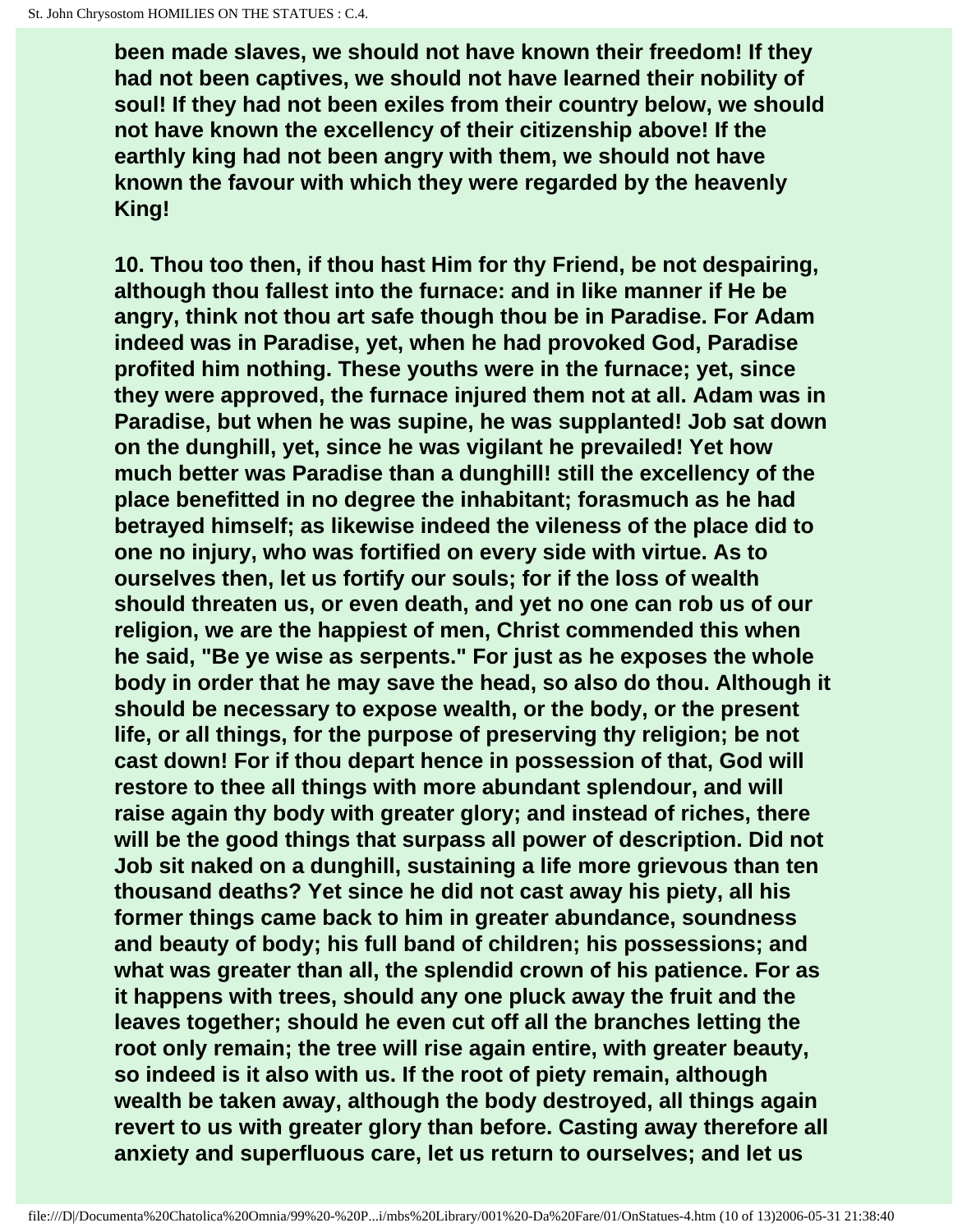**adorn the body and the soul with the ornament of virtue; converting our bodily members into instruments of righteouness and not instruments of sin.** 

**11. And first of all, let us discipline our tongue to be the minister of the grace of the Spirit, expelling from the mouth all virulence and malignity, and the practice of using disgraceful words. For it is in our power to make each one of our members an instrument of wickedness, or of righteousness. Hear then how men make the tongue an instrument, some of sin, others of righteousness! "Their tongue is a sharp sword." But another speaks thus of his own tongue: "My tongue is the pen of a ready writer." The former wrought destruction; the latter wrote the divine law. Thus was one a sword, the other a pen, not according to its own nature, but according to the choice of those who employed it. For the nature of this tongue and of that was the same, but the operation was not the same. And again, as to the mouth likewise, we may see this same thing. For these had a mouth full of filth and of wickedness, therefore against such it is said by way of accusation, "Their mouth is full of cursing and bitterness;" not such was his, but "My mouth shall speak of wisdom, and the meditation of my heart shall be of understanding." Again, there were others who had their hands full of iniquity, and accusing these he said, "Iniquities are in their hands, and their right hand is filled with gifts." But he himself had hands practised in nothing but in being stretched out towards heaven. Therefore he said of these too, "The lifting up of my hands (let it be) an evening sacrifice." The same may also be perceived with reference to the heart; for their heart indeed was foolish, but this man's was true; hence he speaks of them thus, "Their heart is vain;" but of his own, "My heart is inditing of a good matter." And as to the ear, one may see that the case is the same; for some have a sense of bearing like that of beasts, which is not to be charmed or moved to pity; and reproaching such the Psalmist says, "They are like the deaf adder, that stoppeth her ears." But his ear was the receptacle of the divine words, and this he again makes manifest, when he says, "I will incline mine ear to a parable, I will open my dark speech upon the harp."** 

**12. Knowing these things then, let us fortify ourselves with virtue on all sides, and thus we shall avert the wrath of God, and let us make the members of the body instruments of righteousness; and let us discipline eyes, and mouth, and hands, and feet, and heart, and tongue, and the whole body, to be employed only in the service of**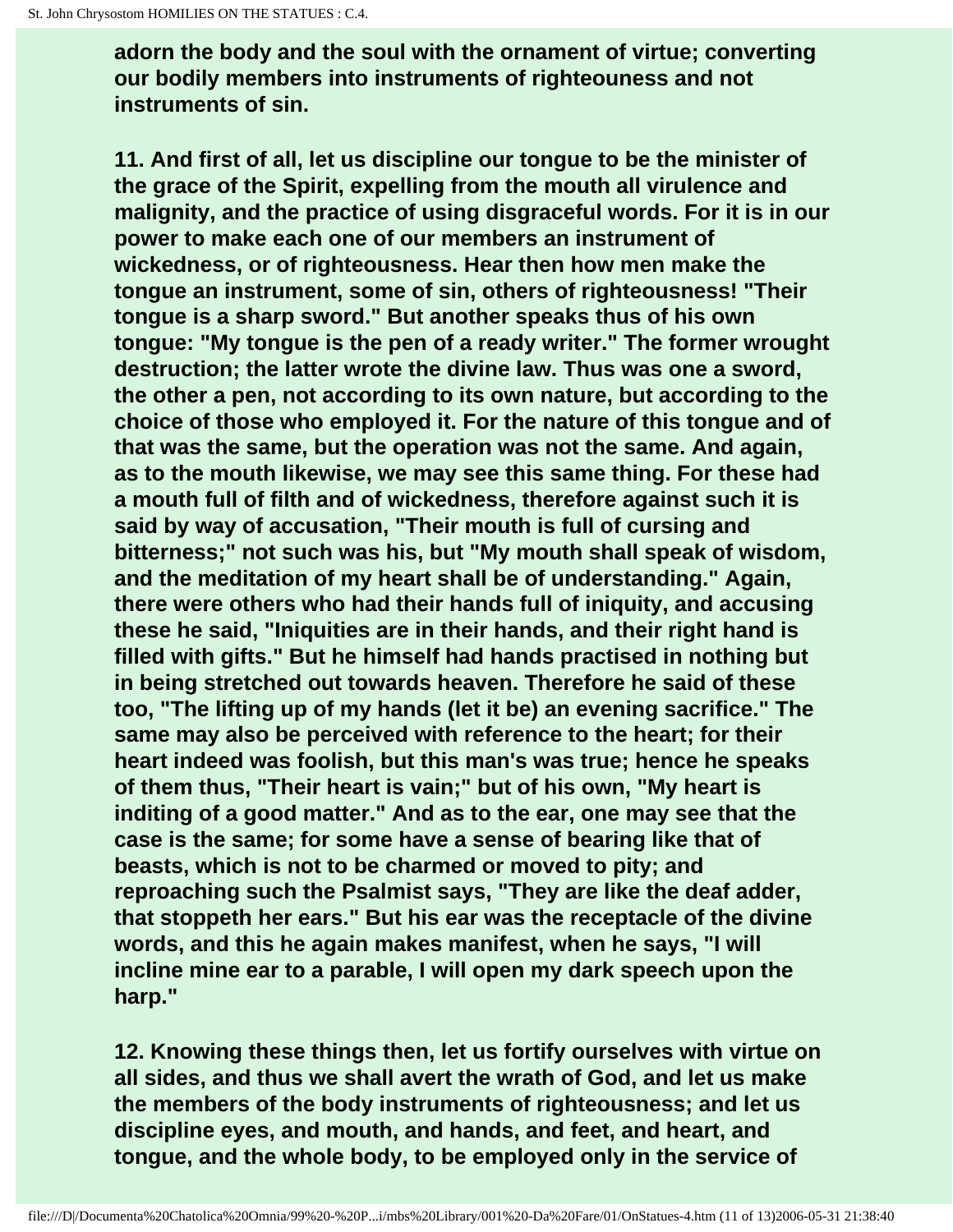**virtue. And let us remember those three precepts, of which I discoursed to your Charity, exhorting you to consider no one as an enemy, nor to speak evil of any one of those who have aggrieved you; and to expel from your mouth the evil custom of oaths. And with respect to the two former precepts, we will discourse to you on another occasion; but we shall speak to you during the whole of the present week respecting oaths; thus beginning with the easier precept. For it is no labour at all to overcome the habit of swearing, if we would but apply a little endeavour, by reminding each other; by advising; by observing; and by requiring those who thus forget themselves, to render an account, and to pay the penalty. For what advantage shall we gain by abstinence from meats, if we do not also expel the evil habits of the soul? Lo, we have spent the whole of this day fasting; and in the evening we shall spread a table, not such as we did on yester-eve, but one of an altered and more solemn kind. Can any one of us then say that he has changed his life too this day; that he has altered his ill custom, as well as his food? Truly, I suppose not! Of what advantage then is our fasting? Wherefore I exhort and I will not cease to exhort, that undertaking each precept separately, you should spend two or three days in the attainment of it; and just as there are some who rival one another in fasting, and shew a marvellous emulation in it; (some indeed who spend two whole days without food; and others who, rejecting from their tables not only the use of wine, and of oil, but of every dish, and taking only bread and water, persevere in this practice during the whole of Lent); so, indeed, let us also contend mutually with one another in abolishing the frequency of oaths. For this is more useful than any fasting; this is more profitable than any austerity. And this same care which we display in abstaining from food, let us exhibit with respect to abstinence from oaths; since we shall be chargeable with the reproach of extreme folly, while we regard not things that are forbidden, and expend all our care upon things indifferent; for to eat is not forbidden, but to swear is forbidden; we, however, abstaining from those things that are permitted, daringly venture upon those things that are forbidden! On this account I beseech your Charity to make some change, and to let the beginning of it be visible from this day. For if we spend the whole of the present fast with such zeal, having in this week attained the practice of not swearing at all; and in the following having extinguished wrath; and in that which succeeds it, having pulled up evil-speaking by the roots; and after that, having amended what yet remains; thus going forward in our course, we shall come by little and little to the very summit of virtue; and we shall escape the present danger; and shall make God**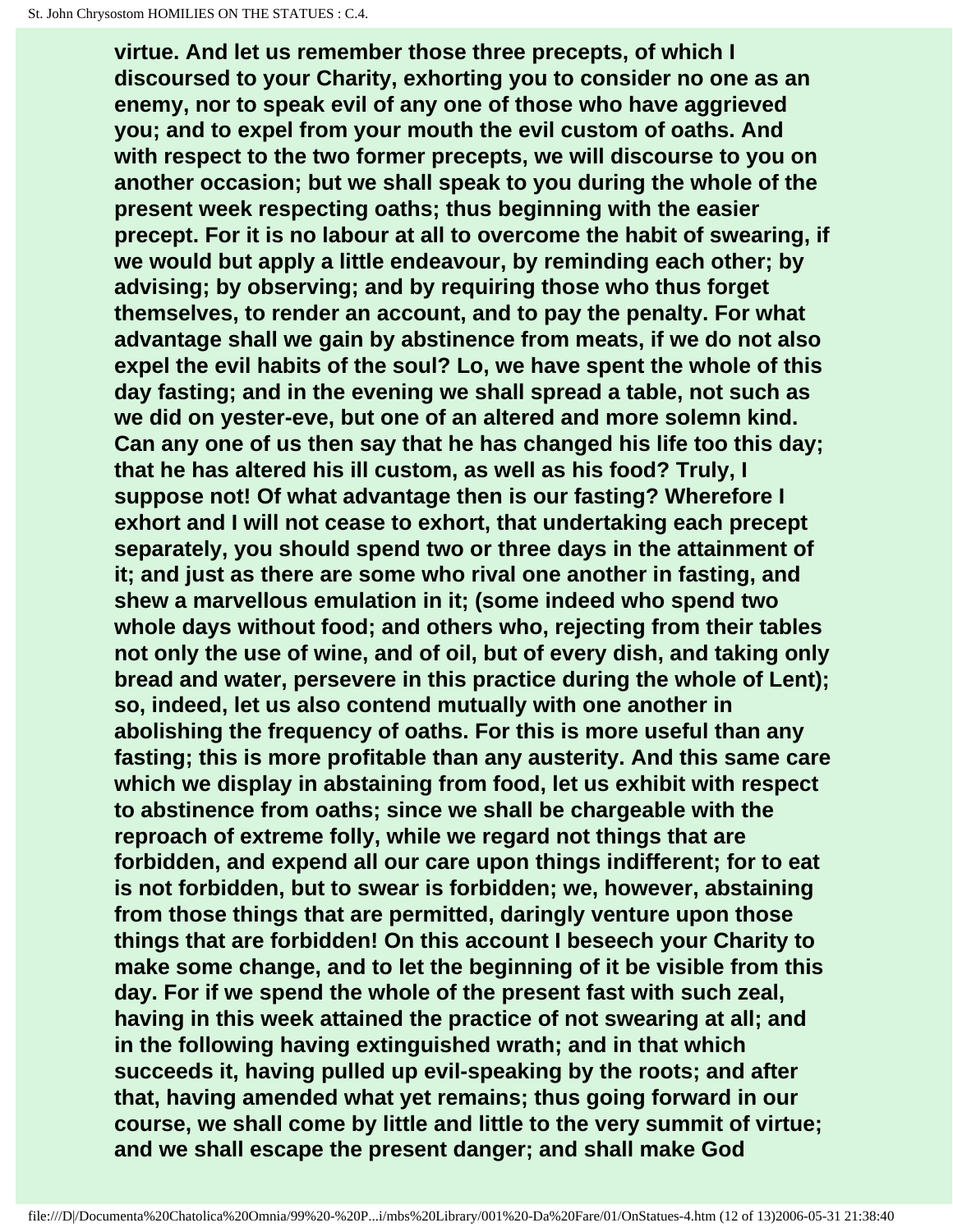**propitious; and the multitude will come back again to our city; and we shall teach the fugitives that we are to place our hopes of safety neither in security of place, nor in flight and retirement; but in piety of soul, and in virtue of manners. And thus shall we obtain the good things of this and of the future life; which, God grant! we my all be found worthy of, by the grace and loving-kindness of our Lord Jesus Christ, through whom and with whom be glory to the Father, together with the Holy Ghost, now and for ever and ever. Amen.**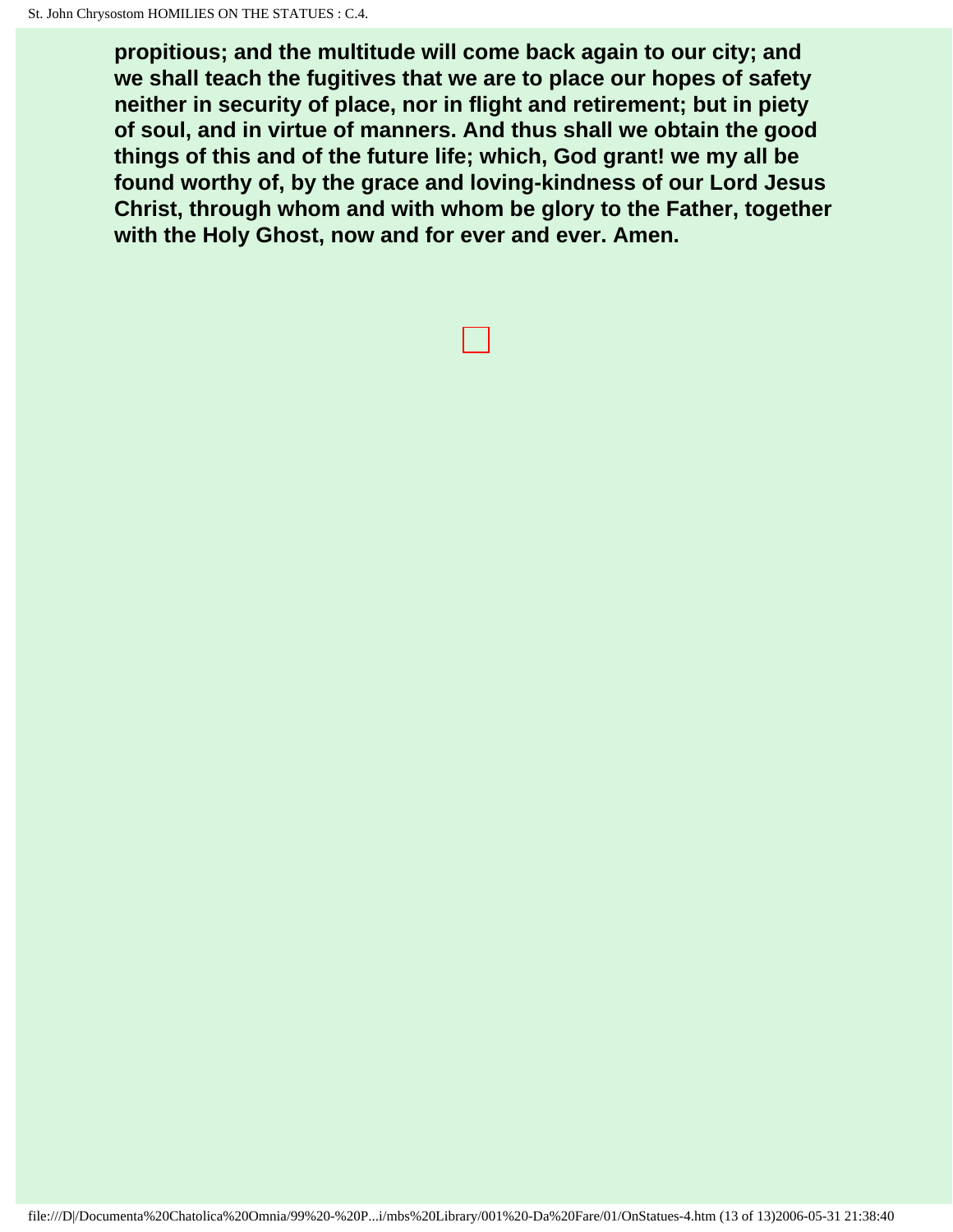## **HOMILY V.**

**The exhortation of the last Homily is Continued in this. The people are exhorted to bear with fortitude the impending wrath of the Emperor. The cases of Job and the Ninevites are referred to as examples. It is shewn that men ought not to fear death, but sin. What it is to die miserably is explained; and the Homily concludes with an earnest dissuasive against the use of oaths.** 

**1. THE discourse concerning the three young men, and the Babylonian furnace, did, as it would seem, yesterday give no small comfort to your Charity; and still more the example in the case of Job, and that dunghill more to be venerated than any kingly throne. For from seeing a royal throne no advantage results to the spectators, but only a temporary pleasure, which has no profit; but from the sight of Job's dunghill, one may derive every kind of benefit, yea, much divine wisdom and consolation, in order to patience. Therefore to this day many undertake a long pilgrimage, even across the sea, hastening from the extremities of the earth, as far as Arabia, that they may see that dunghill; and having beheld it, may kiss the land, which contained the wrestling-ground of such a victor, and received the blood that was more precious than all gold! For the purple shines not so brilliantly, as did that body when dyed not in another's blood, but in its own! Even those very wounds were more precious than all manner of jewels! For the nature of pearls is of no help to our life; nor do they satisfy any necessary want on the part of those who have them. But those wounds are a consolation for all sadness; and that thou mayest learn this to be the truth, suppose any one were to lose a beloved and only son. Shew him ten thousand pearls, and you will not console his grief, or lighten his anguish; but recall to his mind the wounds of Job, and thou wouldest easily be able to minister comfort by speaking thus: "Why sorrowest thou, O man? Thou hast lost one son; but that blessed man, after he had been bereaved of the whole family of his children, both received a plague in his own flesh, and sat down naked upon the dunghill, streaming with gore from every part, and his flesh gradually wasting away; even he who was just, and true, so devout a man, who stained from every evil deed, and had even God for a witness to his virtue." By speaking thus thou wouldest extinguish all the sufferer's sadness, and remove all his distress. Thus the wounds of the just man become more useful than pearls!**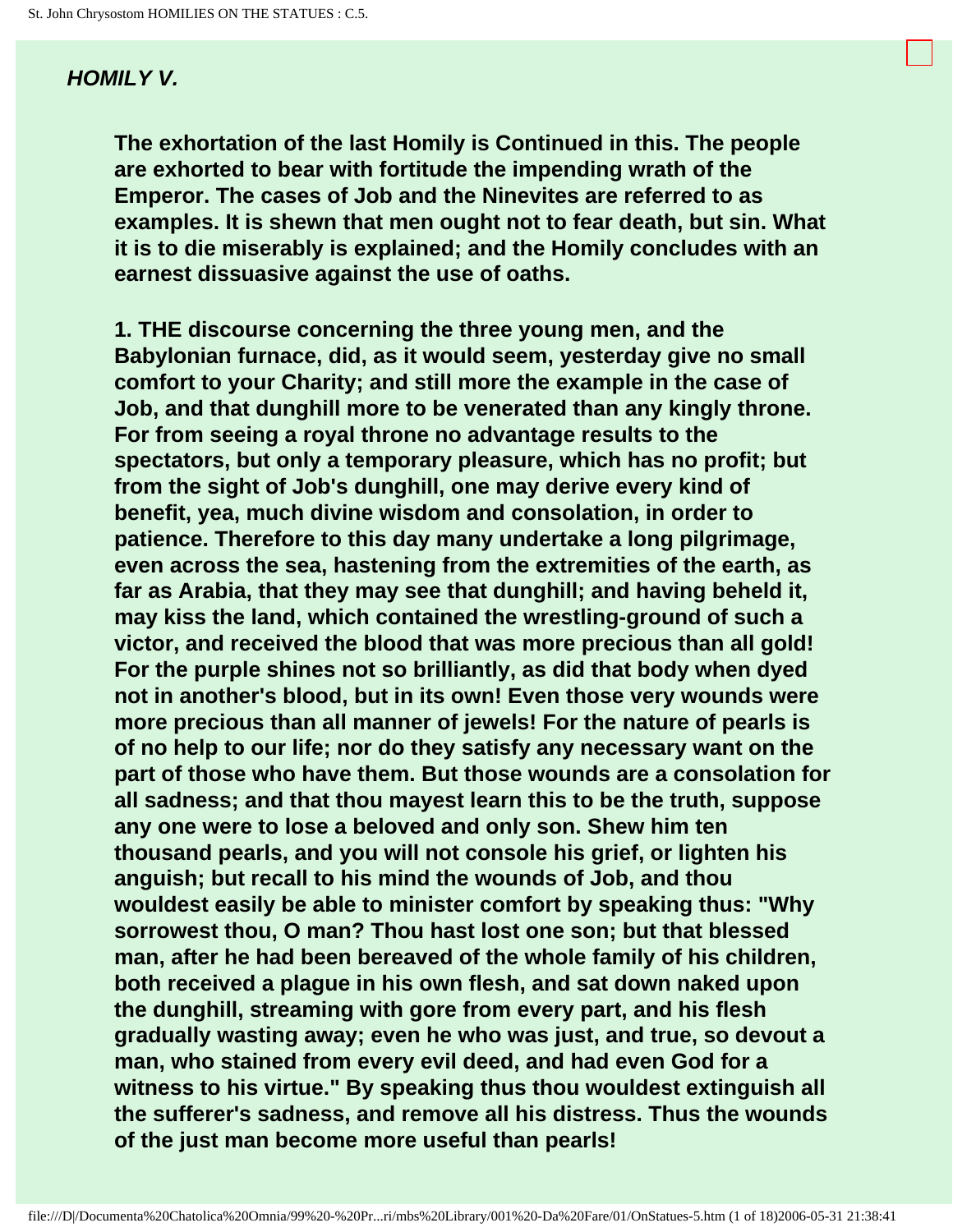**2. Figure to yourselves then this wrestler; and imagine that you see that dunghill, and himself sitting in the midst of it! That golden statue! set with gems! I know not how to express it: for I am unable to find any material so precious as to compare it with that body stained with blood! So far above every substance, however costly, was the nature of that flesh, beyond all comparison more precious, and those wounds more splendid than the sun's beams; for these illumine the eyes of the body; but those enlighten the eyes of the mind! those struck the devil with utter blindness! Therefore it was, that after that blow, he started back and appeared no more. And do thou, O beloved, learn thence too what advantage there is in tribulation! For when the just man was rich, and enjoyed ease, he had the means of accusing him. However falsely, yet still he had it in his power to say, "Doth Job serve thee for nought?" But after he had stripped him and made him poor, he dared not even open his mouth any more. When he was wealthy, he prepared to wrestle with him, and threatened to overthrow him; but when he had made him poor, and taken away all he had, and thrown him into the deepest distress, then he started back. When indeed his body was sound, he lifted up his hands against him, but when he had battered his flesh, then he fled,--defeated! Seest thou how to the vigilant, poverty is much better and more beneficial than riches; and infirmity and sickness, than health; and trial, than tranquillity; inasmuch as it makes the combatants more illustrious and vigorous?** 

**3. Who hath seen or heard of such an astonishing contest? The fighters in worldly contests, when they have battered the heads of their adversaries, are then victorious, and are crowned! But this adversary, when he had battered the body of the just man, perforating it with ulcers of every kind, and had reduced him to great weakness, was then conquered, and drew back. Even when he had pierced his ribs in every direction, he was no gainer thereby; for he spoiled him not of his hidden treasure, but he made him more conspicuous to us; and through that piercing he gave to all the privilege to look into his interior, and to discern completely the whole of his wealth!** 

**When he expected to prevail, then he withdrew with much ignominy, and never again uttered a syllable! What is the matter, O devil? For what cause withdrawest thou? Was not everything done that thou chosest? Hast thou not taken away his flocks, his herds, his droves of horses and of mules? Hast thou not also destroyed his troop of children? and battered his flesh to pieces.**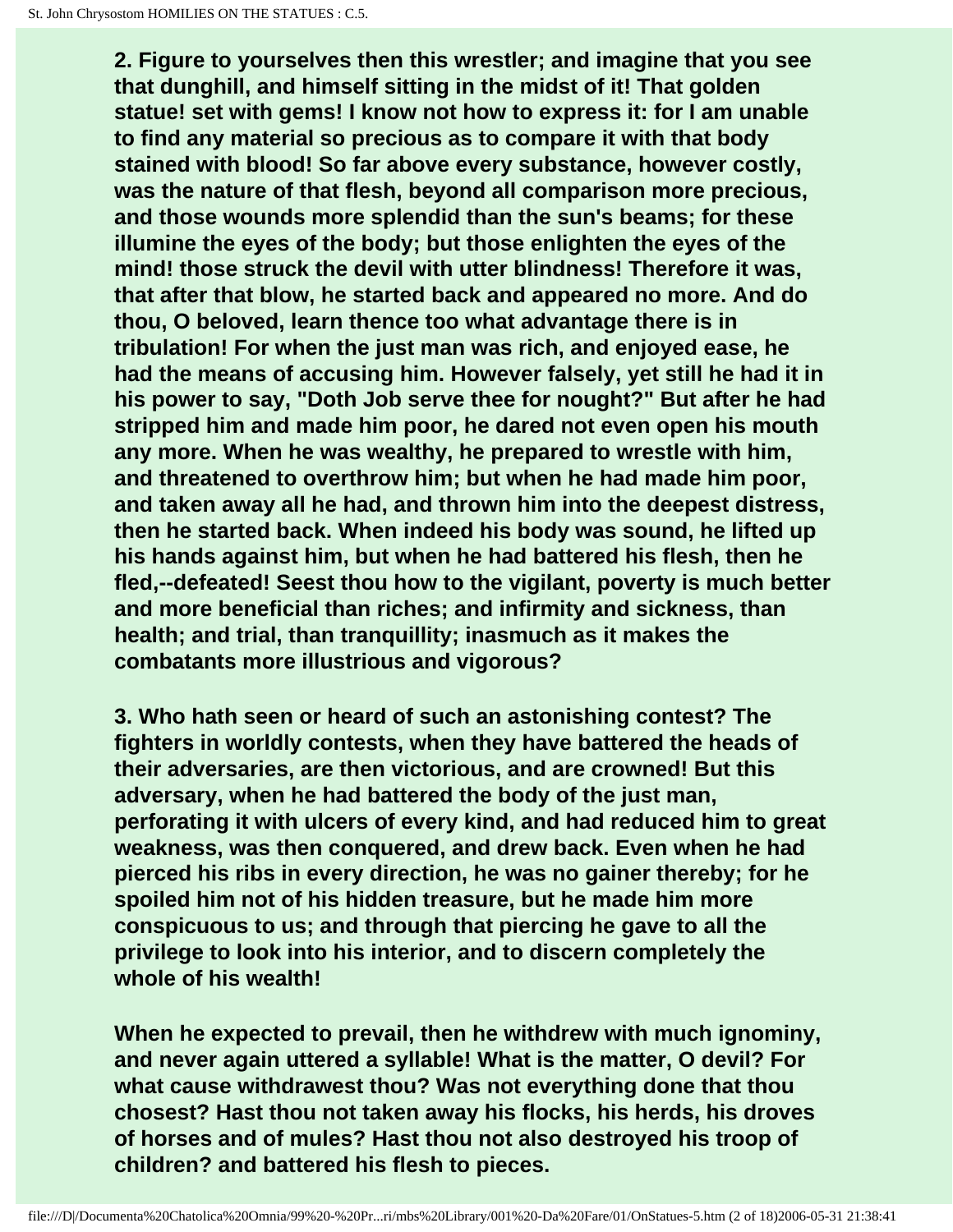**For what reason with-drawest thou? "Because," saith he, "every thing I chose is come to pass, and yet that which I most desired should come to pass, and for which I did all those things, is not come to pass; he hath not blasphemed! For it was in order to this, continues he, that I was doing all those things; and as this is not come to pass, I am no gainer by having deprived him of his wealth; or by the destruction of his children; or by the plague inflicted upon his body; but the reverse of what I purposed hath come to pass; I have made my enemy more illustrious; I have added lustre to his reputation." Perceivest thou, O beloved, how great was the reward of tribulation? His body was fair and sound before, but it became more venerable, when pierced through and through by these wounds! And thus wool, fair as it is before the dyeing, when it becomes purple, takes an indescribable beauty, and an additional grace. But if he had not stripped him, we should not have known the good condition of the victor; if he had not pierced the body with ulcers, the rays within would not have shone forth. If he had not made him sit down upon a dunghill, we should not have known his wealth. For a king sitting on a throne is not so illustrious, as this man was notable and conspicuous, whilst sitting upon his dunghill! For after the royal throne, comes death; but after that dunghill, the kingdom of heaven!** 

**4. Collecting then all these reasons, let us raise ourselves from the dejection which oppresses us. For I have laid these histories before you, not that ye may applaud what is spoken, but that ye may imitate the virtue and the patience of such noble men; that ye may learn from the very facts, that there is nothing of human ills to be dreaded, save sin only; neither poverty, nor disease, nor insult, nor malicious treatment, nor ignominy, nor death, which is accounted the worst of all evils. To those who love spiritual wisdom, such things are only the names of calamities; names which have no substantial reality. But the true calamity consists in offending God, and in doing aught which is displeasing to Him. For tell me, what is there in death. which is terrible? Is it because it transports thee more quickly to the peaceful haven, and to that life which is free from tumult? Although man should not put thee to death, will not the very law of nature, at length stealing upon thee, separate the body from the soul; and if this event which we fear does not happen now, it will happen shortly.** 

**5. I speak thus, not anticipating any dread or melancholy event: God forbid! But because I am ashamed for those who are afraid of death. Tell me, whilst expecting such good things as "eye hath not seen,**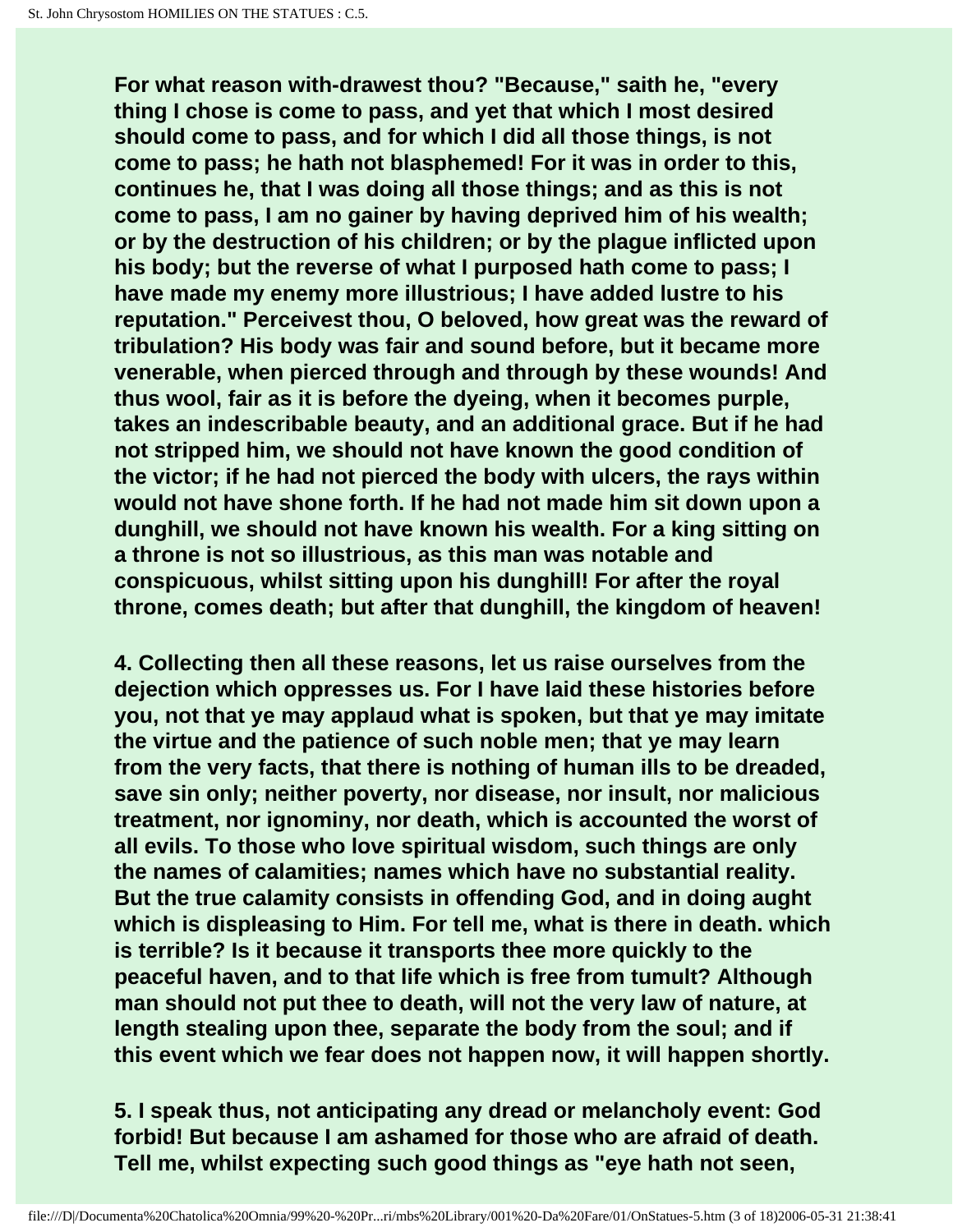**nor ear heard, nor have entered the heart of man," dost thou demur about this enjoyment, and art negligent and slothful; and not only slothful, but fearful and trembling?** 

**And is it not shameful that thou art distressed on account of death, whereas Paul groaned on account of the present life, and writing to the Romans said, "The creation groaneth together, and ourselves also which have the first fruits of the Spirit do groan." And he spoke thus, not as condemning the things present, but longing for the things to come. "I have tasted," saith he, "of the grace, and I do not willingly put up with the delay. I have the first fruits of the Spirit, and I press on towards the whole. I have ascended to the third heaven; I have seen that glory which is unutterable; I have beheld the shining palaces; I have learnt what joys I am deprived of, while I linger here, and therefore do I groan." For suppose any one had conducted thee into princely halls, and shewn thee the gold everywhere glittering on the walls, and all the rest of the glorious show; if from thence he had led thee back afterward to a poor man's hut, and promised that in a short time he would bring thee back to those palaces, and world there give thee a perpetual mansion; tell me, wouldest thou not indeed languish with desire, and feel impatient, even at these few days? Thus think then of heaven, and of earth, and groan with Paul, not because of death, but because of the present life!** 

**6. But grant me, saith one, to be like Paul, and I shall never be afraid of death. Why, what is it that forbids thee, O man, to become like Paul? Was he not a poor man? Was he not a tent maker? Was he not a man of humble position? For if he had been rich and high born, the poor, when called upon to imitate his zeal, would have had their poverty to plead; but now thou canst say nothing of this sort. For this man was one who exercised a manual art, and supported himself too by his daily labours. And thou, indeed, from the first hast inherited true religion from thy fathers; and from thy earliest age hast been nourished in the study of the sacred writings; but he was "a blasphemer, and a persecutor, and injurious," and ravaged the Church! Nevertheless, he so changed all at once, as to surpass all in the vehemence of his zeal, and he cries out, saying, "Be ye imitators of me, even as I also am of Christ." He imitated the Lord; and wilt not thou who hast been educated in piety from the first, imitate a fellowservant; one who by conversion was brought to the faith at a later period of life? Knowest thou not, that they who are in sins are dead whilst they live; and that they who live in righteousness, although they be dead, yet they live? And this is not my word. It is the**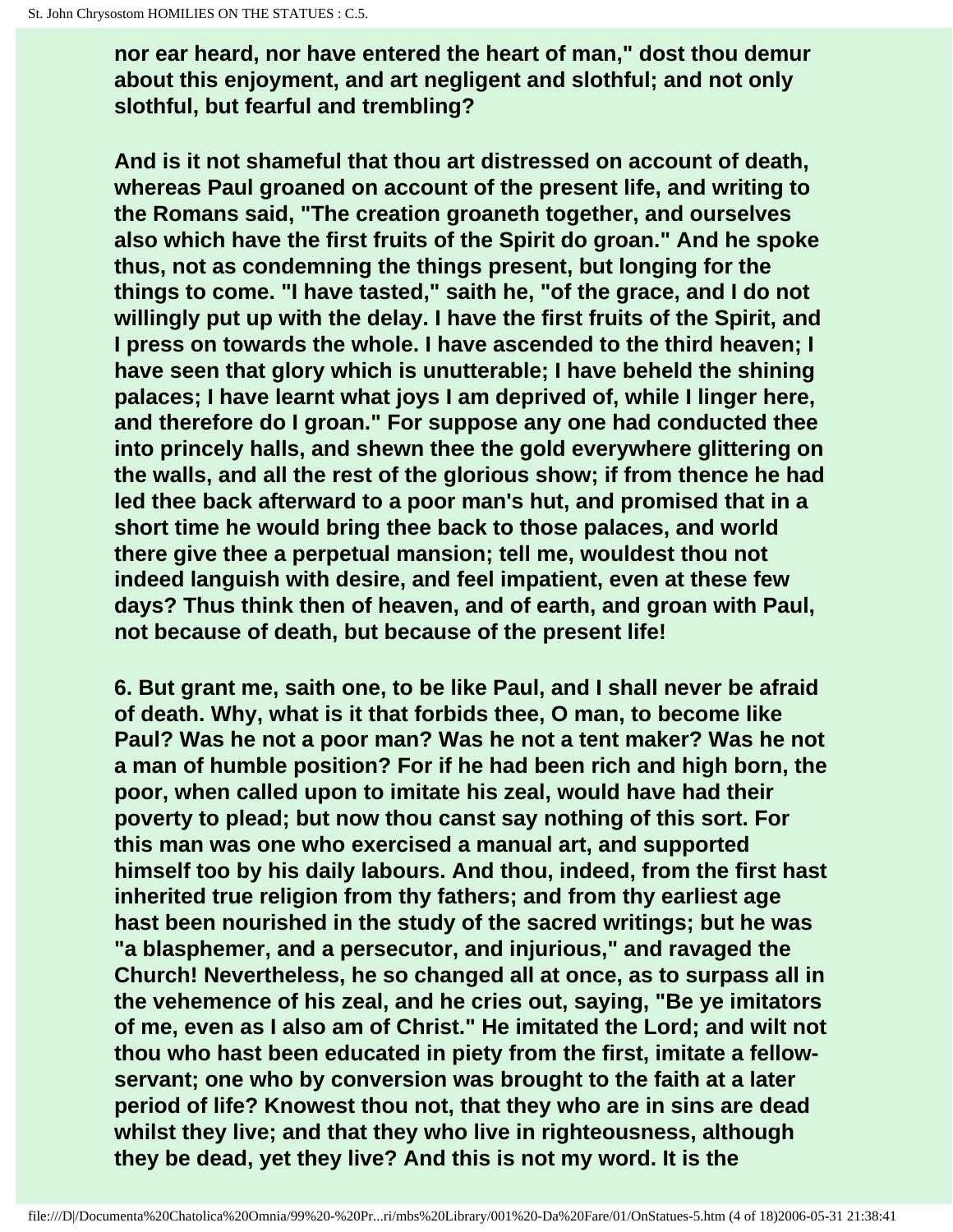**declaration of Christ speaking to Martha, "He that believeth in me though he were dead yet shall he live." Is our doctrine, indeed, a fable? If thou art a Christian, believe in Christ; if thou believest in Christ, shew me thy faith by thy works. But how mayest thou shew this? By thy contempt of death: for in this we differ from the unbelievers. They may well fear death; since they have no hope of a resurrection. But thou, who art travelling toward better things, and hast the opportunity of meditating on the hope of the future; what excuse hast thou, if whilst assured of a resurrection, thou are yet at the same time as fearful of death, as those who believe not the resurrection?** 

**7. But I have no fear of death, says one, nor of the act of dying, but of a miserable death, of being beheaded. Did John then, I ask, die miserably? for he was beheaded. Or did Stephen die miserably? for he was stoned; and all the martyrs have thus died wretchedly, according to this objection: since some have ended their lives by fire; and others by the sword; and some cast into the ocean; others down a precipice; and others into the jaws of wild beasts, have so come by their death. To die basely, O man, is not to come to one's end by a violent death, but to die in sin! Hear, at least, the prophet moralising on this very matter, and saying,"The death of sinners is evil." He does not say that a violent death is evil; but what then? "The death of sinners is evil." And justly so; for after the departure from this life, there is an intolerable punishment; undying vengeance, the envenomed worm; the fire unquenchable, the outer darkness, the chains indissoluble; the gnashing of teeth, the tribulation, and the anguish, and the eternal justice.** 

**8. Since therefore such evils await sinners, what advantage can it be to them, though they should end their days at home, and in their bed? Even so, on the other hand, it can do no harm to the righteous to lay down the present life through sword, or steel, or fire when they are to depart to the good things that are immortal.Truly "the death of sinners is evil." Such a death was that of the rich man, who despised Lazarus. He, when he had terminated his life by a natural end, at home and on his bed, and with his relatives about him, experienced after his departure to the other world a fiery torment; nor was he able to obtain there even a little comfort, out of all the pleasure he had enjoyed in the present life! But not so was it with Lazarus; for when lying upon the pavement, while the dogs came and licked his sores, he had suffered a violent death (for what could be more painful than hunger?), but on his departing hence he enjoyed eternal blessings,**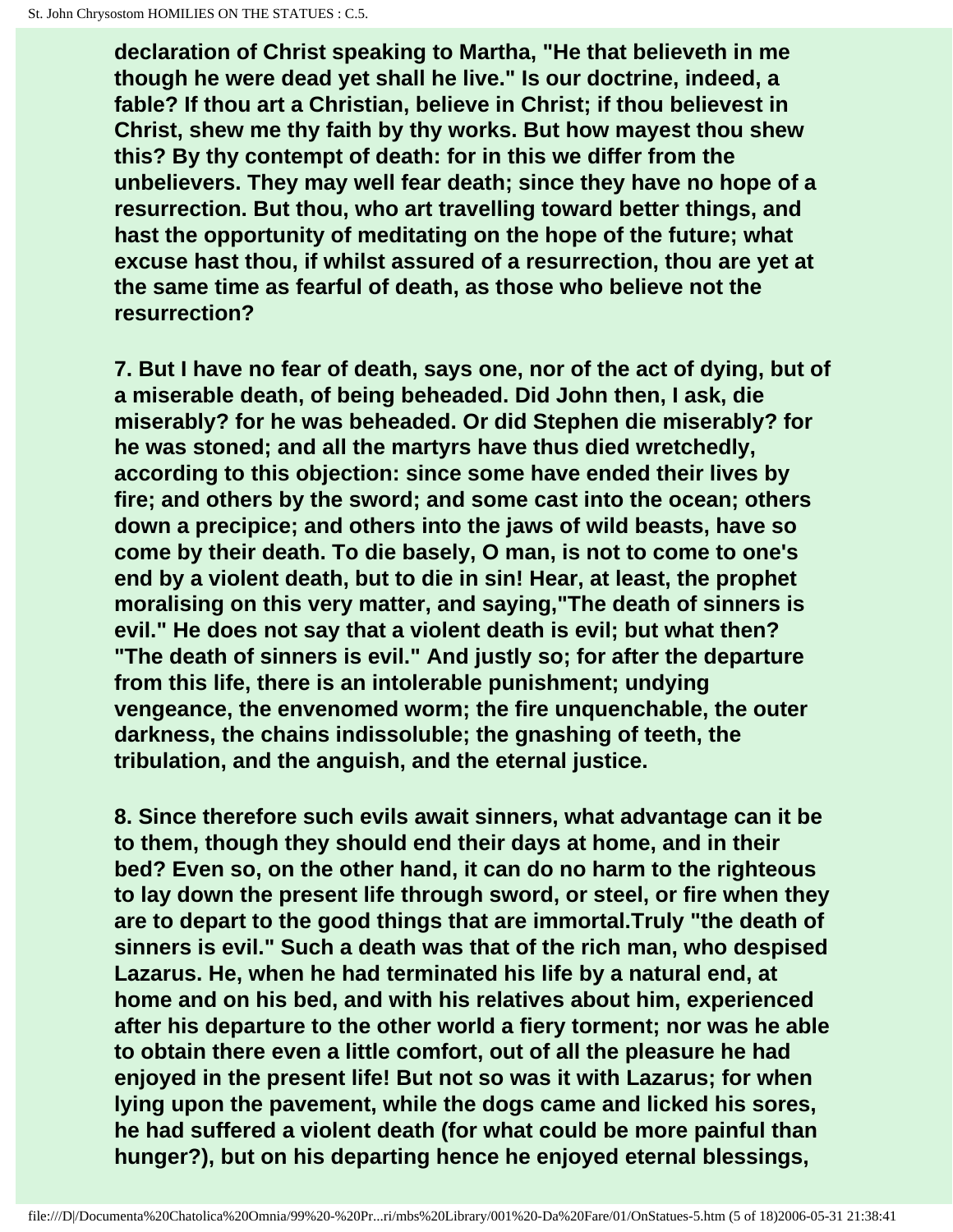**luxuriating in the bosom of Abraham! In what respect, then, did it injure him that he died a violent death? or what did it profit the rich man, that he died not with violence?** 

**9. But, says some one, "We have no fear of dying by violence, but of dying unjustly; and of being punished in a similar way with the guilty,--we who have had nothing to do with the crimes of which we are suspected." What sayest thou, tell me? Art thou afraid of dying unjustly, and wouldest thou wish to die justly. But who is there so wretched and miserable, that when he had the alternative of dying unjustly, would rather depart by an act of justice? For if it be necessary to fear death, it is necessary to fear it when it comes upon us justly; since he indeed who dies unjustly, is by this very means made a partaker with all the saints. For many of those who were approved and distinguished by God, have been subjected to an unjust end; and first of all Abel. For it was not that he had sinned against his brother, or done Cain any harm; but inasmuch as he had honoured God, therefore was he slaughtered. But God permitted it. Was it, think you, because He loved him, or because He hated him? Most clearly, because He loved him, and wished to make his crown the brighter, by that most unjust murder. Seest thou then, that it becomes us not to be afraid of dying by violence; nor yet of dying unjustly; but of dying in a state of sin? Abel died unjustly. Cain lived, groaning and trembling! Which then, I would ask, was the more blessed of the two; he who went to rest in righteousness, or he who lived in sin; he who died unjustly, or he who was justly punished? Would you have me declare unto your Charity, whence it is that we are afraid of death? The love of the kingdom hath not penetrated us, nor the desire of things to come inflamed us: otherwise we should despise all present things, even as the blessed Paul did. Add to this, on the other hand, that we do not stand in awe of hell; therefore death is terrible. We are not sensible of the unsufferable nature of the punishment there; therefore, instead of sin, we fear death; since if the fear of the one held possession of our souls, the fear of the other would not be able to enter.** 

**10. And this I will endeavour to make manifest, not from anything of a remote nature, but from what is at our own doors; and from the events which have happened among us in these days. For when the Emperor's letter came, ordering that tribute to be imposed which was thought to be so intolerable, all were in a tumult; all quarrelled with it; thought it a sore grievance, resented it; and when they met one another said, "Our life is not worth living, the city is undone;--no one**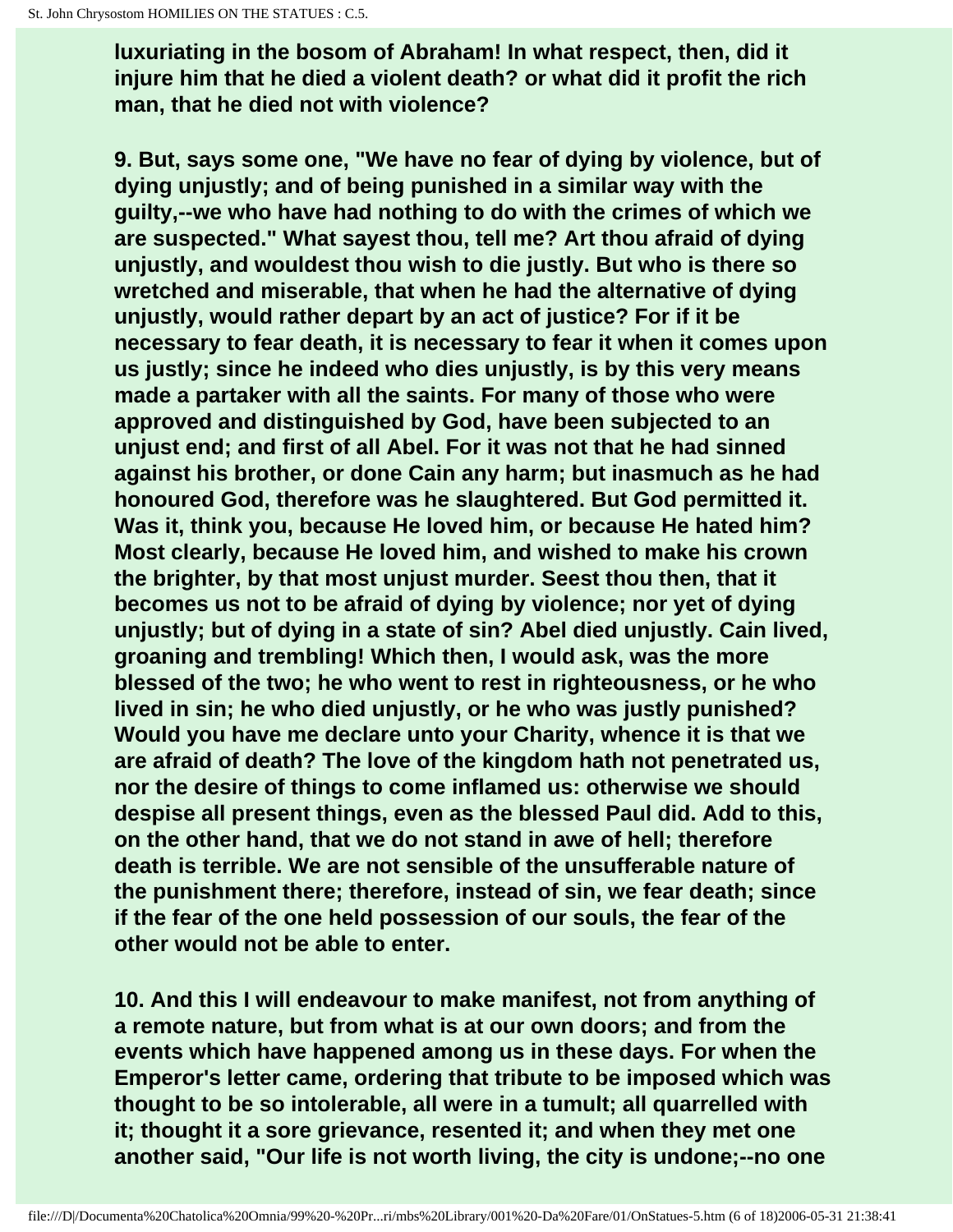**will be able to stand under this heavy burden;" and they were distressed as if placed in the extremest danger. After this, when the rebellion was actually perpetrated, and certain vile, yea, thoroughly vile persons, trampling under foot the laws, threw down the statues, and involved all in the utmost peril; and now that we are in fear for our very lives, through the indignation of the Emperor, this loss of money no longer stings us. But instead of such complaints, I hear from all a language of a different kind. "Let the Emperor take our substance, we will gladly be deprived of our fields and possessions, if any one will but ensure us safety for the bare body." As therefore, before the fear of death pressed upon us, the loss of our wealth tormented us; and after these lawless outrages had been perpetrated, the fear of death succeeding, expelled the grief for that loss; so if the fear of hell had held possession of our souls, the fear of death would not have possessed them. But even as it is with the body, when two kinds of pain seize upon us, the more powerful usually overshadows the weaker one, so also would it now happen; if the dread of future punishment remained in the soul, that would overshadow all human fear. So that if any one endear-ours always to have the remembrance of hell, he will deride every kind of death; and this will not only deliver him from the present distress, but will even rescue him from the flame to come. For he who is always afraid of hell, will never fall into the fire of hell; being made sober by this continual fear!** 

**11. Permit me, that I now say to you at a fitting time, "Brethren, be not children in understanding; howbeit in malice be ye children." For this is a childish terror of ours, if we fear death, but are not fearful of sin. Little children too are afraid of masks, but fear not the fire. On the contrary, if they are carried by accident near a lighted candle, they stretch out the hand without any concern towards the candle and the flame; yet a mask which is so utterly contemptible terrifies them; whereas they have no dread of fire, which is really a thing to be afraid of. Just so we too have a fear of death, which is a mask that might well be despised; but have no fear of sin, which is truly dreadful; and, even as fire, devours the conscience! And this is wont to happen not on account of the nature of the things, but by reason of our own folly; so that if we were once to consider what death is, we should at no time be afraid of it. What then, I pray you, is death? Just what it is to put off a garment. For the body is about the soul as a garment; and after laying this aside for a short time by means of death, we shall resume it again with the more splendour. What is death at most? It is a journey for a season; a sleep longer than**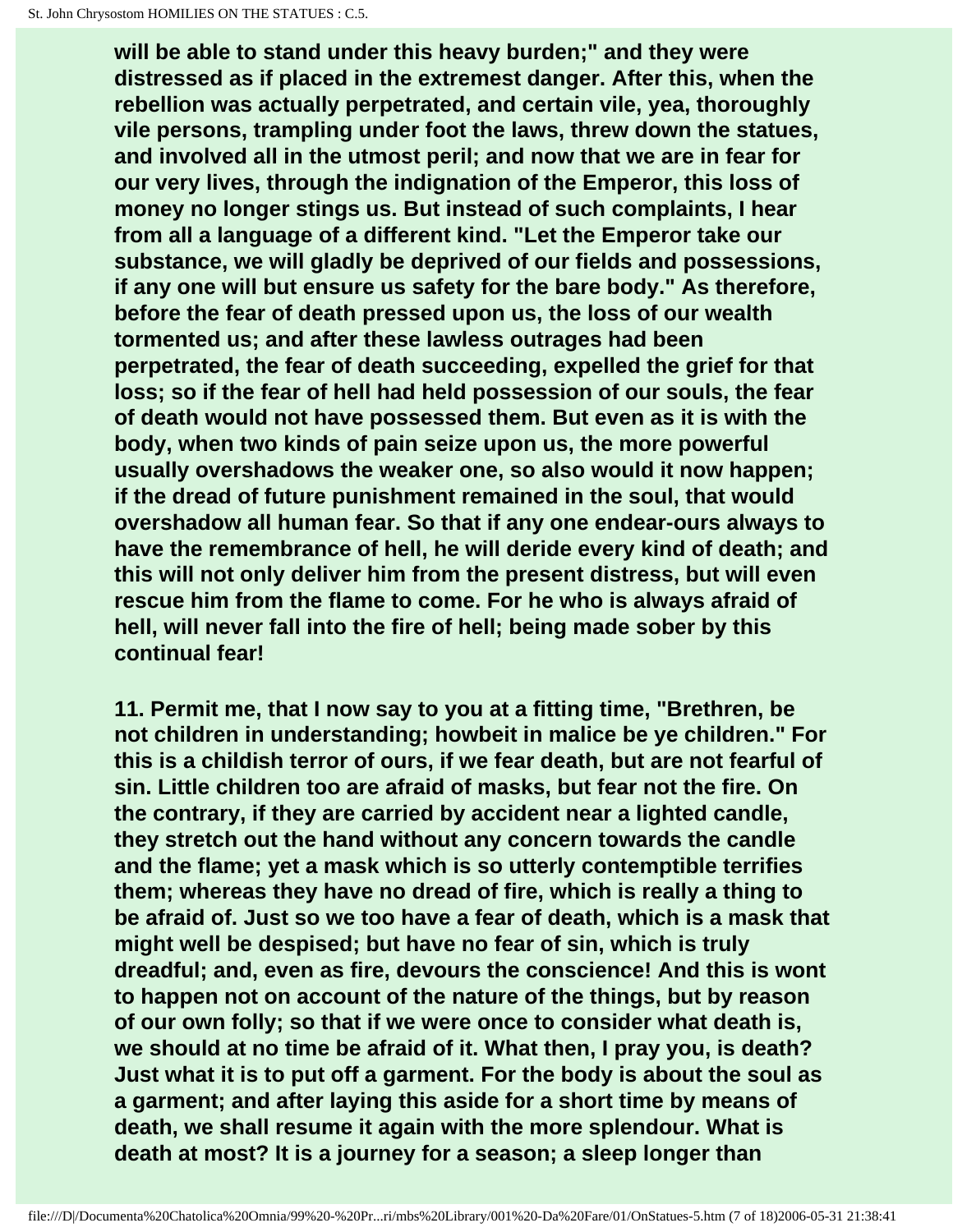**usual! So that if thou fearest death, thou shouldest also fear sleep! If for those who are dying thou art pained, grieve for those too who are eating and drinking, for as this is natural, so is that! Let not natural things sadden thee; rather let things which arise from an evil choice make thee sorrowful. Sorrow not for the dying man; but sorrow for him who is living in sin!** 

**12. Would you have me mention another reason on account of which we fear death? We do not live with strictness, nor keep a clear conscience; for if this were the case nothing would alarm us, neither death, nor famine, nor the loss of wealth, nor anything else of this kind. For he who lives virtuously, cannot be injured by any of these things, or be deprived of his inward pleasure. For being supported by favourable hopes, nothing will be able to throw him into dejection. What is there that any one can possibly effect, by which he can cause the noble-minded man to become sorrowful? Take away his riches? He has yet wealth that is in the heavens! Cast him out of his country? He will take his journey to that city which is above! Load him with fetters? He has still his conscience free, and is insensible to the external chain! Put his body to death? Yet he shall rise again! And as he who fights with a shadow, and beaten the air, will be unable to hit any one; so he who is at war with the just man, is but striking at a shadow, and wasting his own strength, without being able to inflict any injury upon him. Grant me then to be sure of the kingdom of heaven; and, if thou wishest, slay me this day. I shall be thankful to thee for the slaughter; forasmuch as thou sendest me quickly to the possession of those good things! "This, however," says some one, "is what we especially lament, that hindered as we are by the multitude of our sins, we shall not attain to that kingdom." Such being the case then, leave off lamenting death, and lament thy sins, in order that thou mayest be freed from them! Grief, indeed, hath had its existence, not that we should sorrow for the loss of wealth, nor for death, nor for anything else of that kind, but that we may employ it for the taking away of our sins. And I will make the truth of this evident by an example. Healing medicines have been made for those diseases only which they are able to remove; not for those which are in no respect assisted by them. For instance (for I wish to make the matter still plainer), the medicine which is able to benefit a malady of the eyes only, and no other disease, one might justly say was made only for the sake of the eyes; not for the stomach, nor for the hands, nor any other member. Let us then transfer this argument to the subject of grief; and we shall find, that in none of those things which happen to us, is it of any advantage,**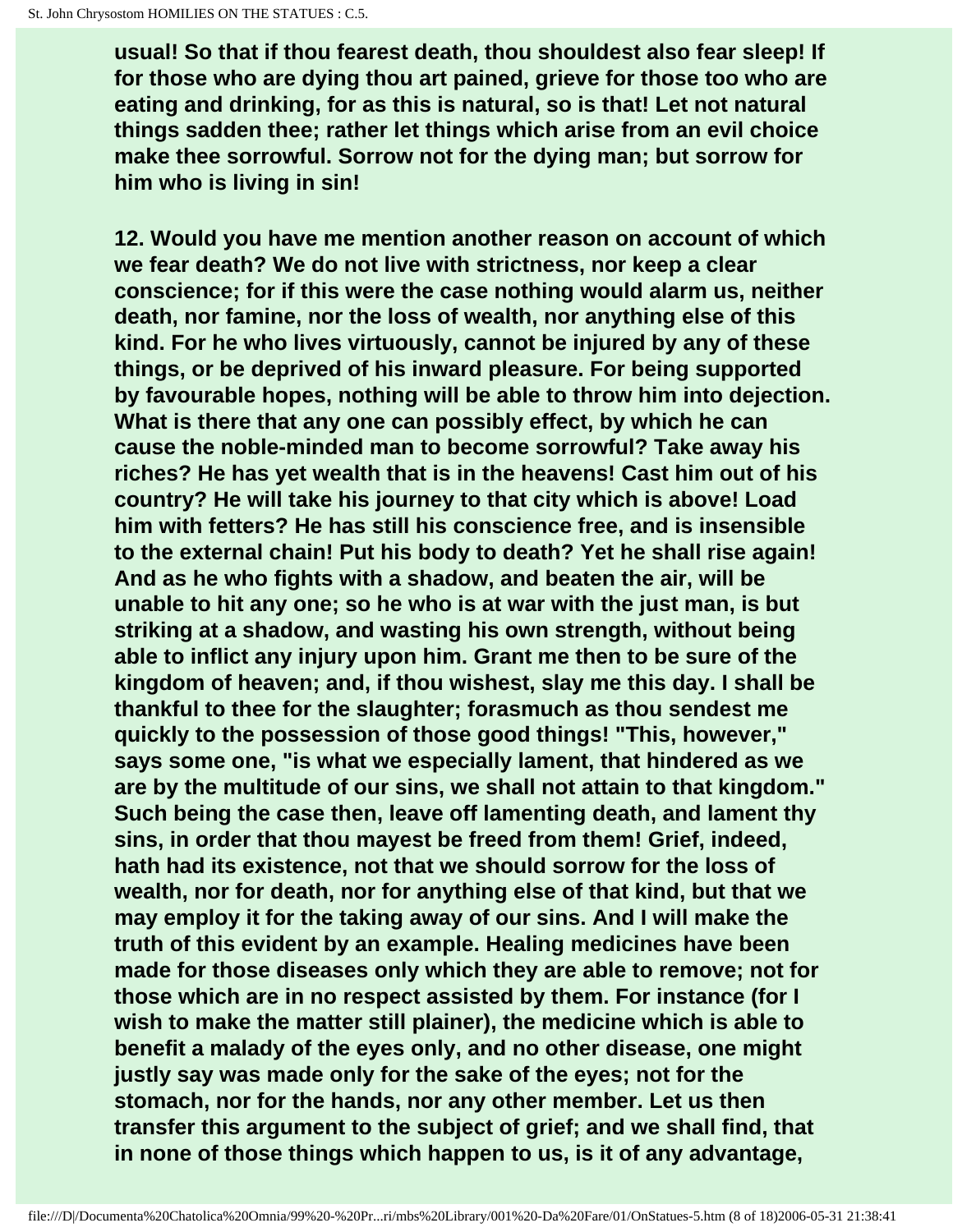**except to correct sin; whence it is apparent that it hath had its existence only for the destruction of this. Let us now take a survey of each of those evils which befall us, and let us apply despondency as a remedy, and see what sort of advantage results from it.** 

**13. Some one is mulcted in property: he becomes sad, but this does not make good his loss. Some one hath lost a son: he grieves, but he cannot raise the dead, nor benefit the departed. Some one hath been scourged, beaten, and insulted; he becomes sorrowful. This does not recall the insult. Some one falls into sickness, and a most grievous disease; he is dejected. This does not remove his disease, but only makes it the more grievous. Do you see that in none of these cases does sadness answer any useful purpose? Suppose that any one hath sinned, and is sad. He blots out the sin; he gets free from the transgression. How is this shewn? By the declaration of the Lord; for, speaking of a certain one who had sinned, He said, "Because of his iniquity I made him sad for a while; and I saw that he was grieved, and he went on heavily; and I healed his ways." Therefore also Paul saith, "Godly sorrow worketh repentance unto salvation not to be repented of." Since then what I have said clearly shews, that neither the loss of riches, nor insult, nor abuse, nor stripes, nor sickness, nor death, nor any other thing of that kind can possibly be relieved by the interference of grief, but sin only can it blot out and do away, it is evident that this is the only reason why it hath its existence. Let us therefore no more grieve for the loss of wealth, but let us grieve only when we commit sin. For great in this case is the gain that comes of sorrow. Art thou amerced? Be not dejected, for thus thou wilt not be at all benefited. Hast thou sinned? Then be sorry: for it is profitable; and consider the skill and wisdom of God. Sin hath brought forth for us these two things, sorrow and death. For "in the day thou eatest," He saith, "thou shall surely die;"** 

**and to the woman, "In sorrow thou shall bring forth children." And by both of these things he took away sin, and provided that the mother should be destroyed by her offspring. For that death as well as grief takes away sin, is evident, in the first place, from the case of the martyrs; and it is plain too from what Paul saith to those who had sinned, speaking on this wise, "For this cause many are weak and sickly among you, and many sleep." Inasmuch, he observes, as ye have sinned, ye die, so that ye are freed from sin by death. Therefore ne goes on to say, "For if we would judge ourselves, we should not be judged. But when we are judged, we are chastened of the Lord, that we should not be condemned with the world." And even as the**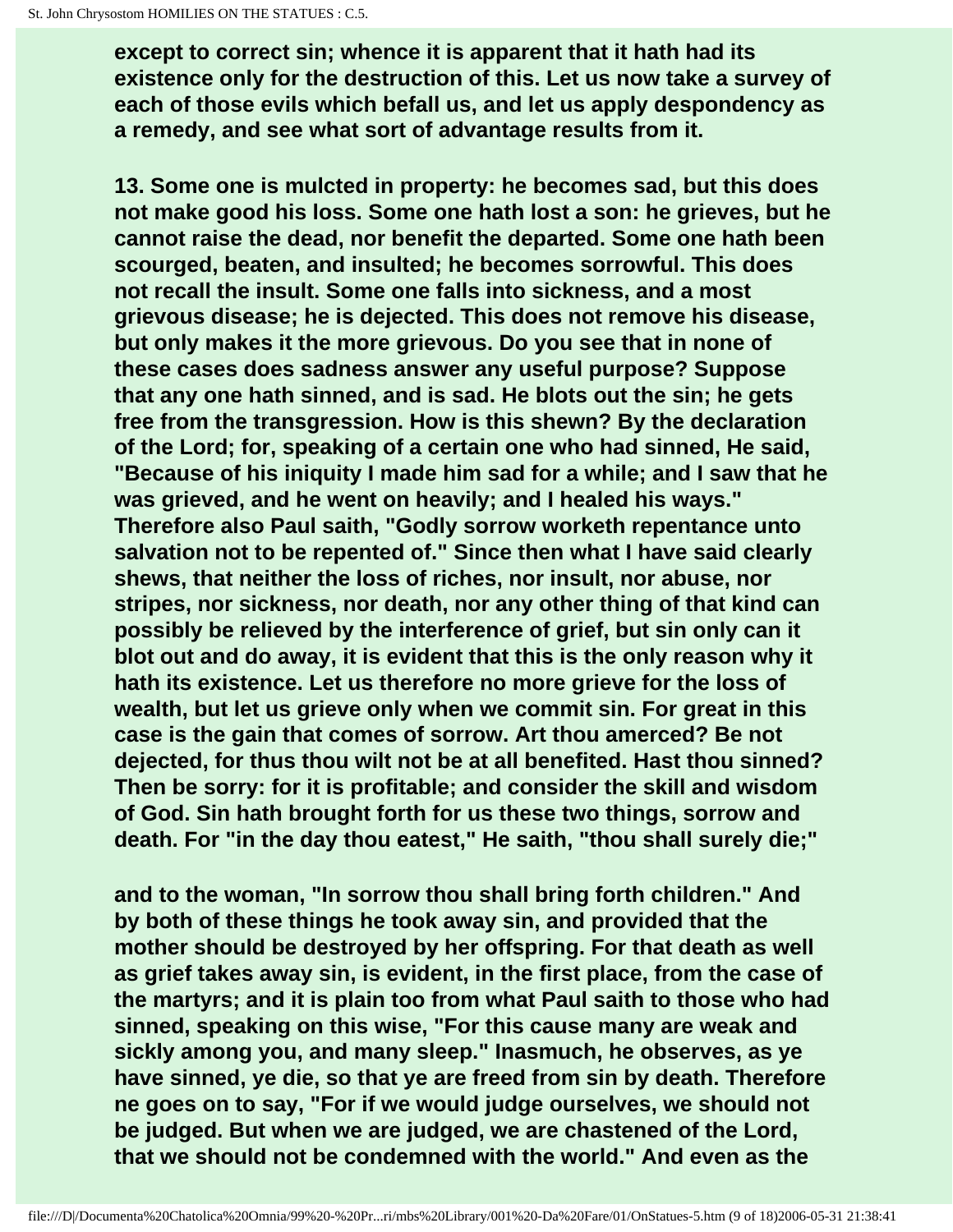**worm is brought forth from the wood, and devours the wood; and a moth consumes the wool, from whence it originates; so grief and death were born of sin, and devour sin.** 

**14. Let us not then fear death, but let us only fear sin, and grieve on account of this. And these things I speak, not anticipating any thing fearful, God forbid! but wishing you when alarmed to be always thus affected, and to fulfil the law of Christ in very deed. For "he," saith Christ, "that taketh not his cross, and followeth after Me, is not worthy of Me." This He said, not that we should bear the wood upon our shoulders, but that we should always have death before our eyes. Even so as Paul, that is, died daily, and laughed at death, and despised the present life. For indeed thou art a soldier, and standest continually at arms; but a soldier who is afraid of death, will never perform a noble action. Thus then neither will a Christian man, if fearful of dangers, perform anything great or admirable; nay, besides this, he will be apt to be easily vanquished. But not so is it with the man who is bold and lofty minded. He remains impregnable and unconquerable. As then the Three Children, when they feared not the fire, escaped from the fire, so also we, if we fear not death, shall entirely escape from death. They feared not the fire (for it is no crime to be burnt), but they feared sin, for it is a crime to commit impiety. Let us also imitate these and all such, and let us not be afraid of dangers, and then we shall pass safely through them.** 

**15. As for me, "I am not a prophet nor the son of a prophet," yet I understand clearly thus much of the future, and I proclaim, both loudly and distinctly, that if we become changed, and bestow some care upon our souls, and desist from iniquity, nothing will be unpleasant or painful. And this I plainly know from the love of God toward man, as well as from those things which He hath done for men, and cities, and nations, and whole populations. For He threatened the city of Nineveh, and said, "There are yet three days, and Nineveh shall be overthrown." What then, I ask, Was Nineveh overthrown? Was the city destroyed? Nay, quite the contrary; it both arose, and became still more distinguished; and long as is the time which has elapsed, it has not effaced its glory, but we all still celebrate and admire it even to this day. For from that time it hath been a sort of excellent haven for all who have sinned, not suffering them to sink into desperation, but calling all to repentance; and by what it did, and by what it obtained of God's favour, persuading men never to despair of their salvation, but exhibiting the best life they can, and setting before them a good hope, to be confident of the**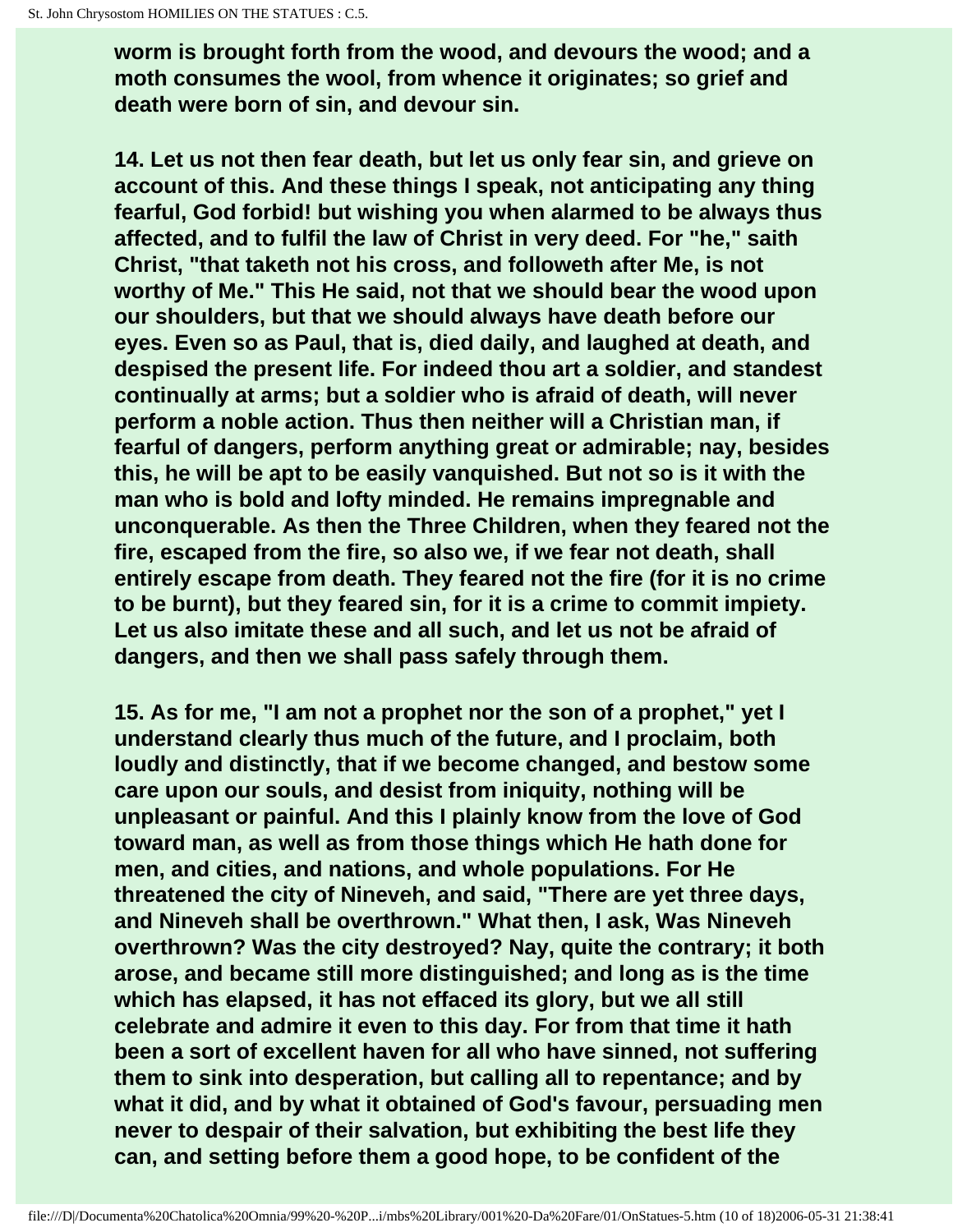**issue as destined in any wise to be favourable. For who would not be stirred up on hearing of such an example, even if he were the laziest of mortals?** 

**16. For God even preferred that His own prediction should fall to the ground, so that the city should not fall. Or rather, the prophecy did not even so fall to the ground. For if indeed while the men continued in the same wickedness, the sentence had not taken effect, some one perhaps might have brought a charge against what was uttered. But if when they had changed, and desisted from their iniquity, God also desisted from His wrath, who shall be able any longer to find fault with the prophecy, or to convict the things spoken of falsehood. The same law indeed which God had laid down from the beginning, publishing it to all men by the prophet, was on that occasion strictly observed. What then is this law? "I shall speak a sentence," saith He, "concerning a nation or a kingdom, to pluck up, and to pull down, and to destroy it; and it shall be, that if they repent of their evil, I will also repent of the wrath which I said I would do unto them." Guarding then this law, he saved those who were converted and released from His wrath those who desisted from their wickedness. He knew the virtue of the barbarians; therefore He hastened the prophet thither. Thus was the city agitated at the time, when it heard the prophet's voice, but instead of being injured it was benefited by fear. For that fear was the cause of its safety. The threatening effected the deliverance from the peril. The sentence of overthrow put a stop to the overthrow. O strange and astonishing event! the sentence threatening death, brought forth life! The sentence after it was published became cancelled; the very opposite to that which takes place among temporal judges! for in their case the proclamation of the sentence causes it to become valid, is fully to ratify it; but on the contrary, with God, the publication of the sentence, caused it to be cancelled. For if it had not been published, the offenders would not have heard; and if they had not heard, they would not have repented, and if they had not repented, they would not have warded off the punishment, nor would they have obtained that astonishing deliverance. For how is it less than astonishing, when the judge declares sentence, and the condemned discharge the sentence by their repentance! They, indeed, did not flee from the city as we are now doing, but remaining in it they caused it to stand. It was a snare, and they made it a fortification! It was a gulph, and a precipice, and they turned it into a tower of safety! They had heard that the buildings would fall, and yet they fled not from the buildings, but they fled from their sins. They did not depart each from his**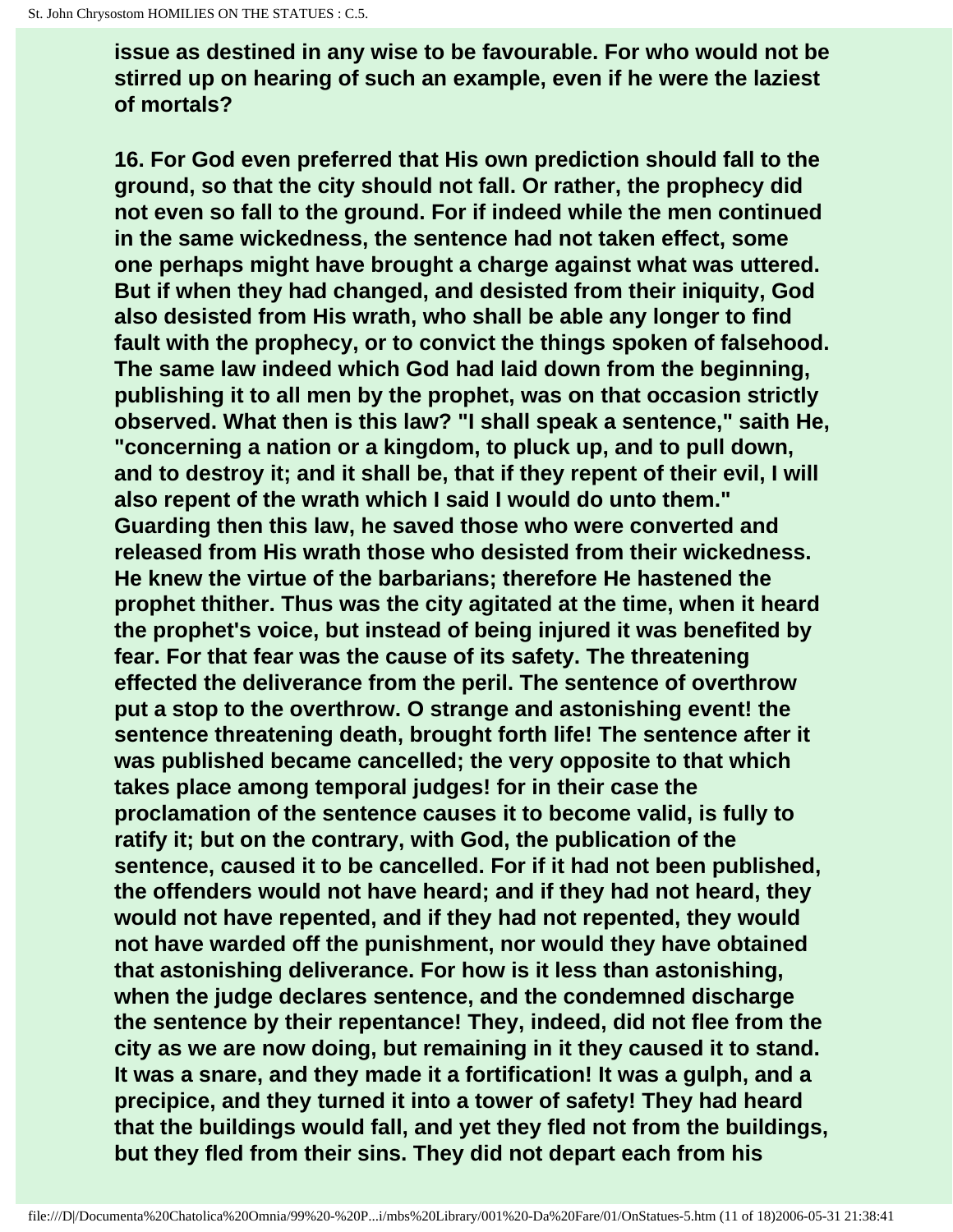**house as we do now, but each departed from his evil way; for, said they, "why should we think the walls have brought forth the wrath? we are the causes of the wound; we then should provide the medicine." Therefore they trusted for safety, not to a change of habitations, but of habits.** 

**17. Thus did the barbarians! and are we not ashamed, and ought we not to hide our faces, whilst instead of changing our habits, as they did, we change only our habitations; privily removing our goods, and doing the deeds of men that are drunken? Our Master is angry with us; and we, neglecting to appease His wrath, carry about our household stuff from place to place, and run hither and thither, seeking where we may deposit our substance; while we ought rather to seek where we may deposit our soul in safety; or rather, it behoveth us not to seek, but to entrust its safety to virtue and uprightness of life. For when we were angry and displeased with a servant, if he, instead of defending himself against our displeasure, went down to his apartment, and collecting together his clothes, and binding up together all his movables, meditated a flight, we could not tamely put up with this contempt. Let us then desist from this unseasonable endeavour, and let us each say to God, "Whither shall I go from Thy Spirit, and whither shall I flee from Thy presence?" Let us imitate the spiritual wisdom of the barbarians. They repented even on uncertain grounds! For the sentence had no such clause, "If ye turn and repent, I will set up the city;" but simply, "Yet three days, and Nineveh shall be overthrown." What then said they? "Who knoweth whether God will repent of the evil He said He would do unto us?" Who knoweth? They know not the end of the event, and yet they do not neglect repentance! They are unacquainted with God's method of snewing mercy, and yet they change upon the strength of uncertainties! For neither was it in their power to look at other Ninevites who had repented and been saved; nor had they read prophets; nor had they heard patriarchs; nor had they enjoyed counsel, or partaken of admonition; nor had they persuaded themselves that they should certainly propitiate God by repentance. For the threatening did not imply this: but they were doubtful, and hesitating concerning it; and yet they repented with all diligence. What reason then shall we have to urge, when those, who had no ground for confidence as to the issue, are seen to have exhibited so great a change; but thou who hast ground of confidence in the mercy of God, and who hast frequently received many pledges of His care, and hast heard prophets, and apostles, and hast been instructed by actual events; hast yet no emulation to reach the same measure of**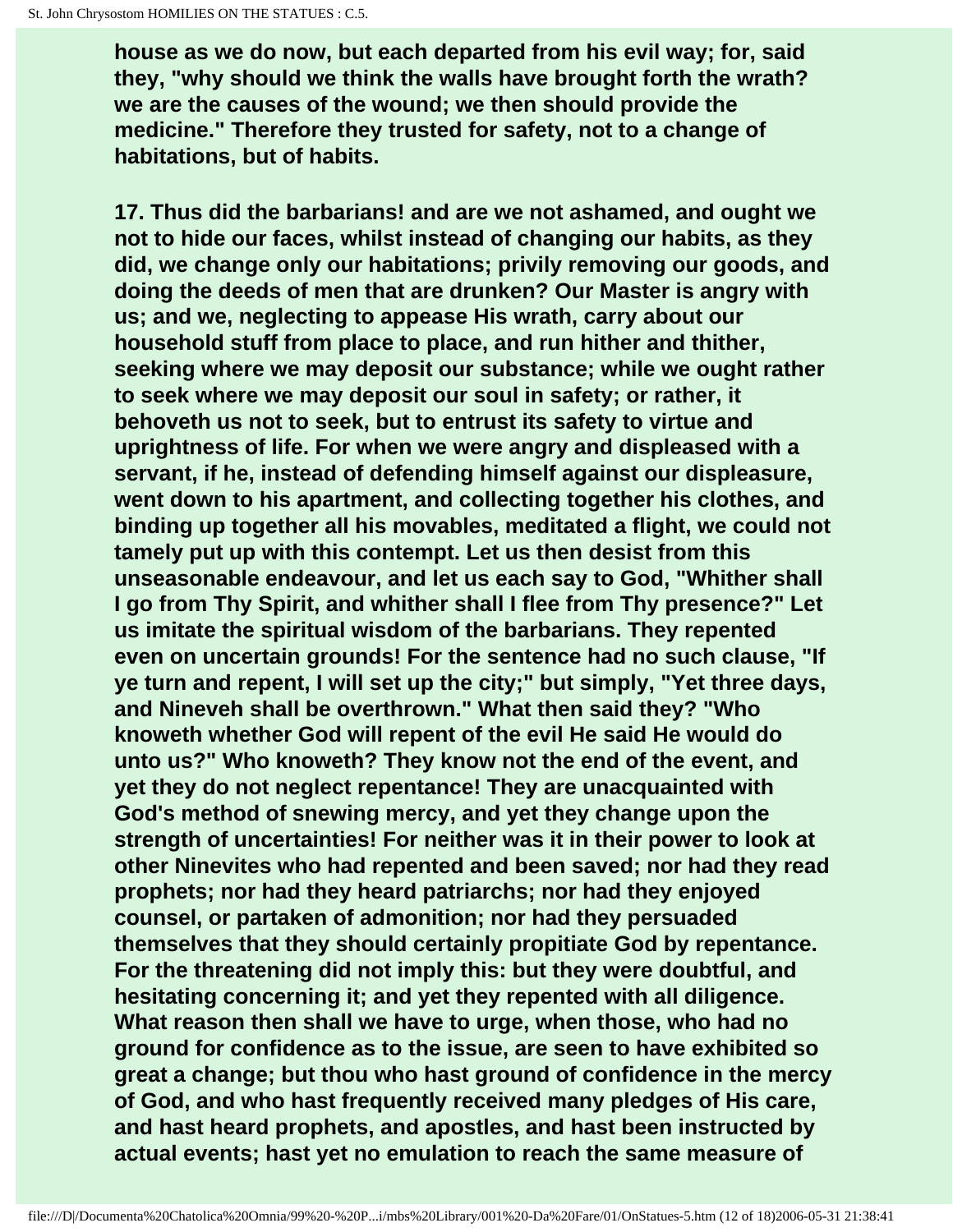**virtue as these did! Great assuredly was their virtue! but greater by far was the mercy of God! and this may be seen from the very greatness of the threat. For this reason God did not add to the declaration, "But if ye repent. I will spare:" in order that by setting forth a sentence without limitation, He might increase the fear and having increased the fear, He might constrain them more speedily to repentance.** 

**18. The prophet is indeed ashamed, fore-seeing what the issue would be, and conjecturing that what he had prophesied, would remain unaccomplished; God however is not ashamed, but is desirous of one thing only, viz. the salvation of men, and corrects His own servant. For when he had entered the ship, He straightway there raised a boisterous sea; in order that thou mightest know that where sin is, there is a tempest; where there is disobedience, there is the swelling of e waves. The city was shaken because of the sins of the Ninevites; and the ship was shaken because of the disobedience of the prophet. The sailors therefore threw Jonah m the deep, and the ship was preserved. Let us then drown our sins, and our city will assuredly be safe! Flight will certainly be no advantage to us; for it did not profit him; on the contrary, it did him injury. He fled from the land indeed, but he fled not from the wrath of God; he fled from the land, but he brought the tempest after him on the sea; and so far was he from obtaining any benefit by his flight, that he plunged those also who received him into the extremest peril. And whilst he sat sailing in the ship, although the sailors, the pilots, and all the necessary apparatus of the ship were there present, he was placed in the utmost danger. After, however, having been thrown out into the deep, and having put away his sin by means of the punishment, he had been conveyed into that unstable vessel, I mean, the whale's belly, he enjoyed great security.** 

**This was for the purpose of teaching thee, that as no ship can be of any use to him who is living in sin, so him who has put away his sin, the sea cannot drown, nor monsters destroy. Of a truth, the waves received, but they did not suffocate him. The whale received him, but did not destroy him; but both the animal and the element gave back to God unhurt that, with which they were entrusted; and by all these things the prophet was taught to be humane and merciful; and not to be more cruel than wild beasts, or thoughtless sailors, or unruly waves. For even the sailors did not immediately at first give him up, but after much compulsion; and the sea and the monster guarded him with great kindness; all these things being under God's**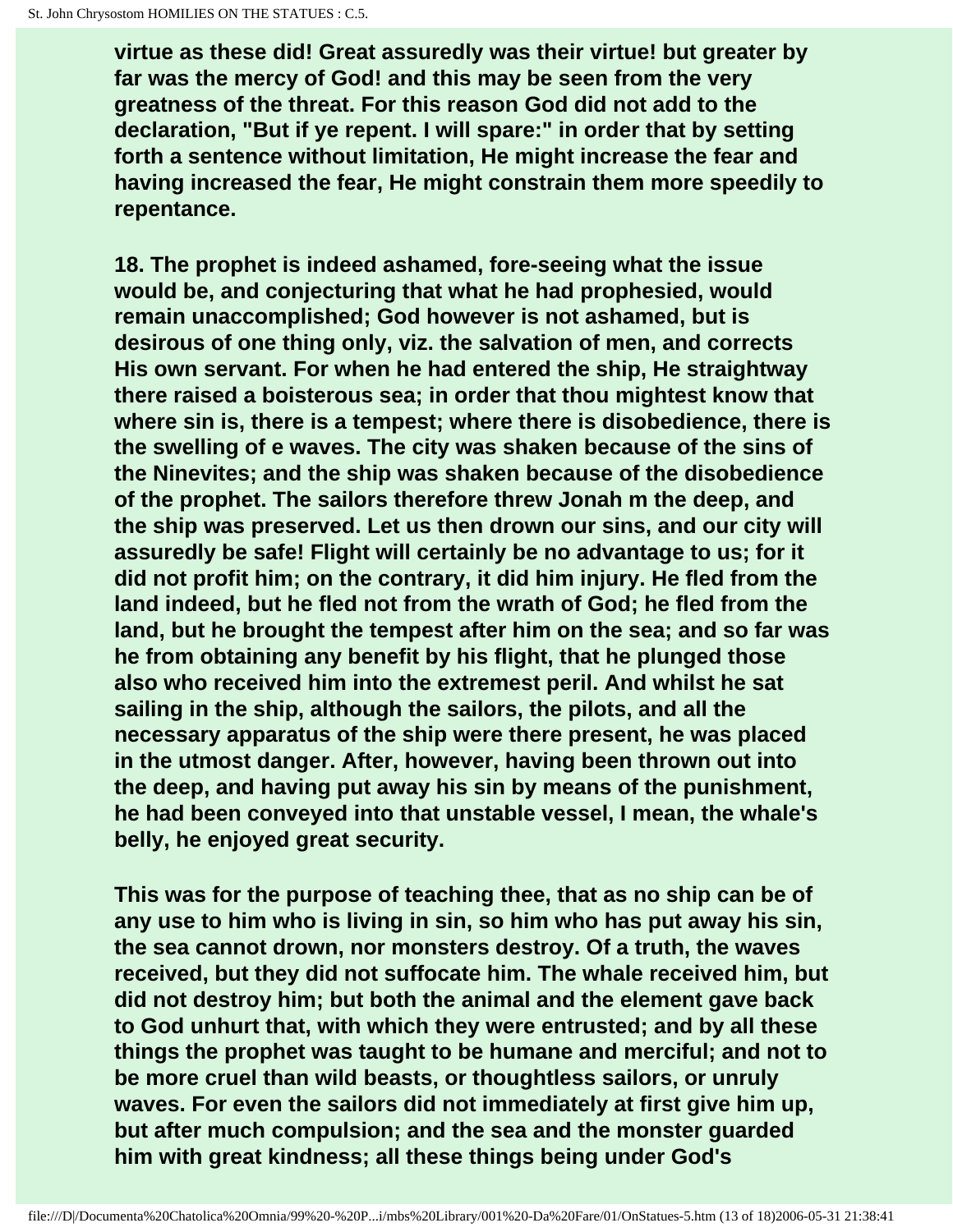## **direction.**

**19. Therefore he came back again; he preached; he threatened; he persuaded; he preserved; he affrighted; he amended; he established; by one, and that the first preaching! Many days he needed not, nor continued counsel; but speaking these simple words only, he brought all to repentance! On this account God did not lead him directly from the ship into the city; but the sailors committed him to the sea; the sea to the whale; the whale to God; God to the Ninevites; and by this long circuit he brought back the fugitive, that he might instruct all, that it is impossible to fly from the hands of God; that whithersoever any one may roam, dragging his sin after him, he will have to undergo a thousand evils; and though no mortal were present, yet on every side the whole creation will rise up against him with the utmost vehemence! Let us not then provide for our safety by flight, but by a change of the moral character. Is it for remaining in the city that God is angry with thee, that thou shouldest fly? It is because thou hast sinned, that He is indignant. Lay aside therefore the sin, and where the cause of thy wound lies, thence remove the fountain of the evil. For the physicians too give us directions to cure contraries by contraries. Is fever, for instance, produced by a full diet? They subject the disease to the regimen of abstinence. Does any one fall sick from sadness? They say that mirth is the suitable medicine for it. Thus also it befits us to act with respect to diseases of the soul. Hath listlessness excited the wrath? let us shake this off by zeal, and let us manifest in our conduct a great change. We have the fast, a very great auxiliary and ally in our warfare; and besides the fast, we have the impending distress, and the fear of danger. Now then, in season, let us be at work on the soul; for we shall easily be able to persuade it to whatever we choose; since he who is alarmed and trembling, and set free from all luxury, and who lives in terror, is able to practise moral wisdom without difficulty, and to receive the seeds of virtue with much alacrity.** 

**20. Let us therefore persuade it to make this first change for the better, by the avoidance of oaths; for although I spake to you yesterday. and the day before, on this same subject; yet neither today, nor tomorrow, nor the day after, will I desist giving my counsel on this subject. And why do I say tomorrow and the day following? Until I see that you are amended, I will not abstain from doing so. If those, indeed, who transgress this law, are not ashamed, far less should we who bid them not transgress it, feel this frequency of the admonition to be a matter worthy of shame. For to be**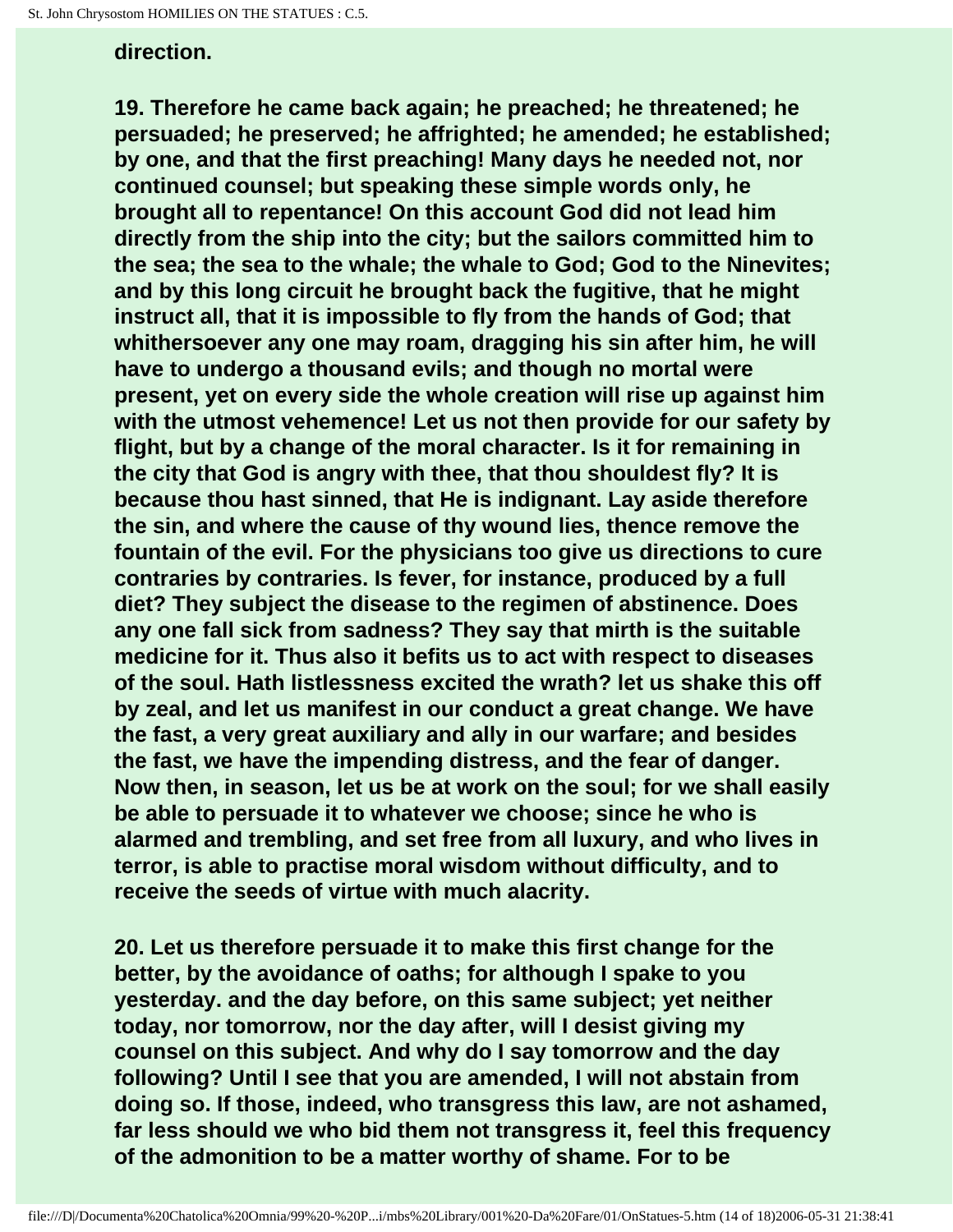**continually reminding men of the same topics is not the fault of the speaker, but of the hearers, needing as they do perpetual instruction, upon simple and easily-observed precepts. What indeed is easier than not to swear? It is only a good work of habit. It is neither labour of the body, nor expenditure of wealth. Art thou desirous to learn how it is possible to get the better of this infirmity, how it is possible to be set free from this evil habit? I will tell thee of a particular method by which if pursued thou wilt certainly master it. If thou seest either thyself or any other person, whether it be one of thy servants, or of thy children, or thy wife, ensnared in this vice; when thou hast continually reminded them of it, and they are not amended, order them to retire to rest supperless; and impose this sentence upon thyself, as well as upon them, a sentence which will bring with it no injury, but a gain. For such is the nature of spiritual acts; they bring profit and a speedy reformation. The tongue when constantly punished, when straitened by thirst. and pained by hunger, receives a sufficient admonition, even whilst no one is its monitor; and though we were the most stupid of mortals, yet when we are thus reminded by the greatness of the punishment during a whole day, we shall need no other counsel and exhortation.** 

**21. Ye have applauded what I have spoken. But still shew me your applause too by deeds. Else what is the advantage of our meeting here? Suppose a child were to go to school every day, yet if he learnt nothing the more for it, would the excuse satisfy us that he every day went there? Should we not esteem it the greatest fault, that going there daily, he did it to no purpose. Let us consider this with ourselves, and let us say to ourselves, For so long a time have we met together at church, having the benefit of a most solemn Communion, which has in it much profit; and should we return back again just as we came, with none of our defects corrected, of what advantage is our coming here? For most actions are done, not for themselves, but for the effects which follow through their means; as, for example, the sower does not sow for the mere sake of sowing, but in order that he may reap too; since if this were not to follow, the sowing would be a loss, the seeds rotting without any kind of advantage. The merchant doth not take a voyage merely for sailing's sake, but that he may increase his substance by going abroad; since, if this be not attained beside, extreme mischief will result, and the voyage of merchants were but for loss. Let us indeed consider this in relation to ourselves. We also meet together in the church, not for the mere purpose of spending time here, but in order that we may return having gained a great and spiritual benefit. Should we then**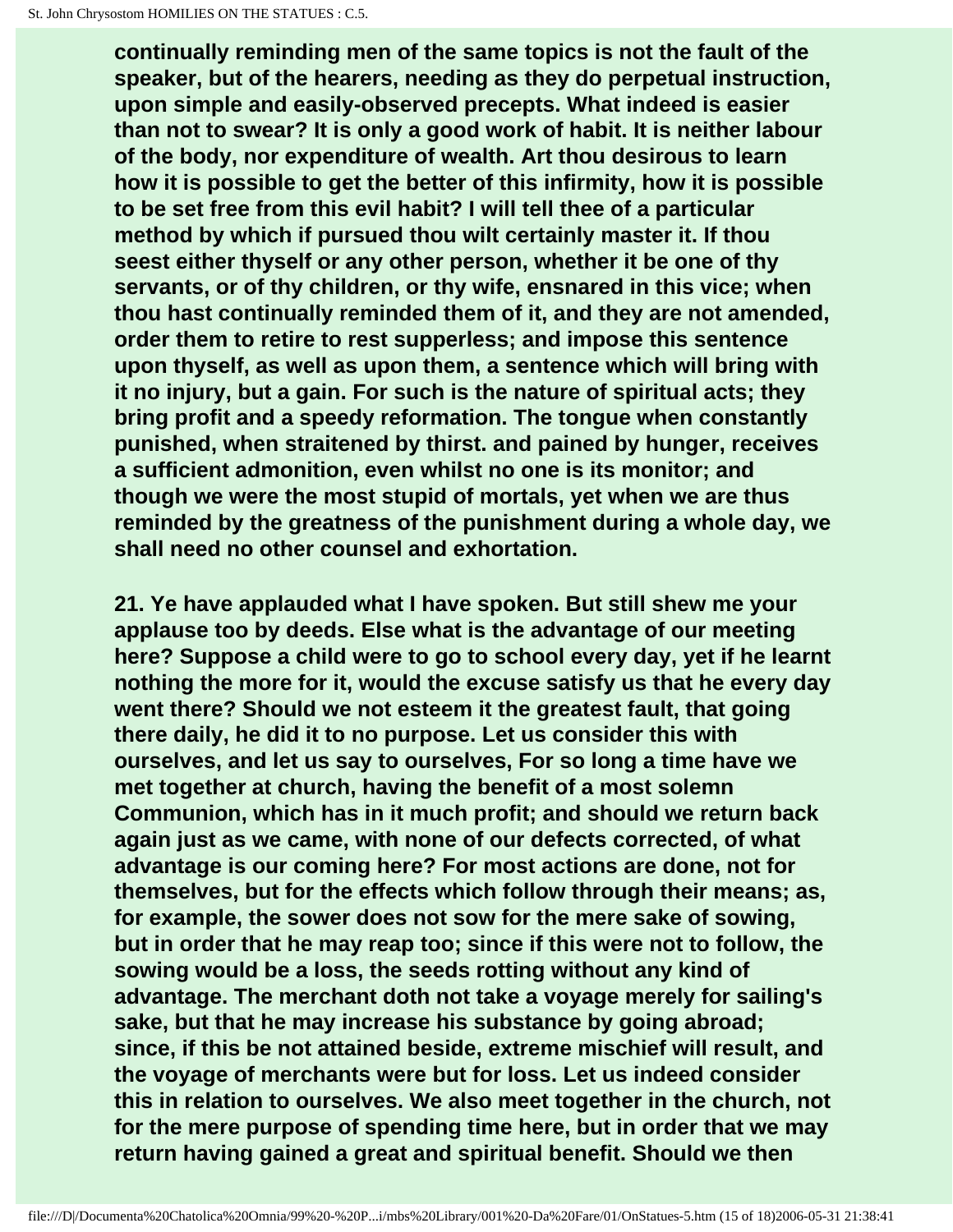**depart empty, and without having received any advantage, this our diligence becomes our condemnation! In order that this may not occur, and extreme mischief result, on departing from this place, let friends practise with one another; fathers with children; and masters with servants; and train yourselves to perform the task assigned you; so that when ye come back again, and hear us giving you counsel on the same subjects, ye may not be put to shame by an accusing conscience, but may rejoice. and be glad, whilst ye perceive that ye have accomplished the greatest part of the admonition.** 

**22. Let us not moralize on these things here only. For this temporary admonition does not suffice to extirpate the whole evil; but at home also, let the husband hear of these things from the wife, and the wife from the husband. And let there be a kind of rivalry among all in endeavouring to gain precedence in the fulfilment of this law; and let him who is in advance, and hath amended his conduct, reproach him who is still loitering behind; to the end that he may stir him up the more by these gibes. He who is deficient, and hath not yet amended his conduct, let him look at him who hath outstripped him, and strive with emulation to come up with him quickly. If we take advice on these points, and are anxiously concerned about them, our other affairs will speedily be well adjusted. Be thou solicitous about God's business, and he will take care of thine! And do not say to me, "What if any one should impose upon us the necessity of taking oaths? What if he should not believe us?" For assuredly, where a law is transgressed, it is improper to make mention of necessity; forasmuch as there is but one necessity which cannot be dispensed with, viz. that of not offending God! This, however, I say further; cut off in the meantime superfluous oaths, those that are taken uselessly, and without any necessity; those to your own family, those to your friends, those to your servants; and should you take away these, you will have no further need of me for the others. For the very mouth that has been well disciplined to dread and to avoid the frequent oath, should any one constrain it a thousand times, would never consent to relapse again into the same habit.** 

**On the contrary, as now, with much labor and vast importunity, by alarming, threatening, exhorting, and counselling, we have scarcely been able to bring it over to a different habit, so in that case, although any one were to impose ever so great necessity, he could not possibly persuade to a transgression of this law. And as a person would never choose to take a particular poison, however**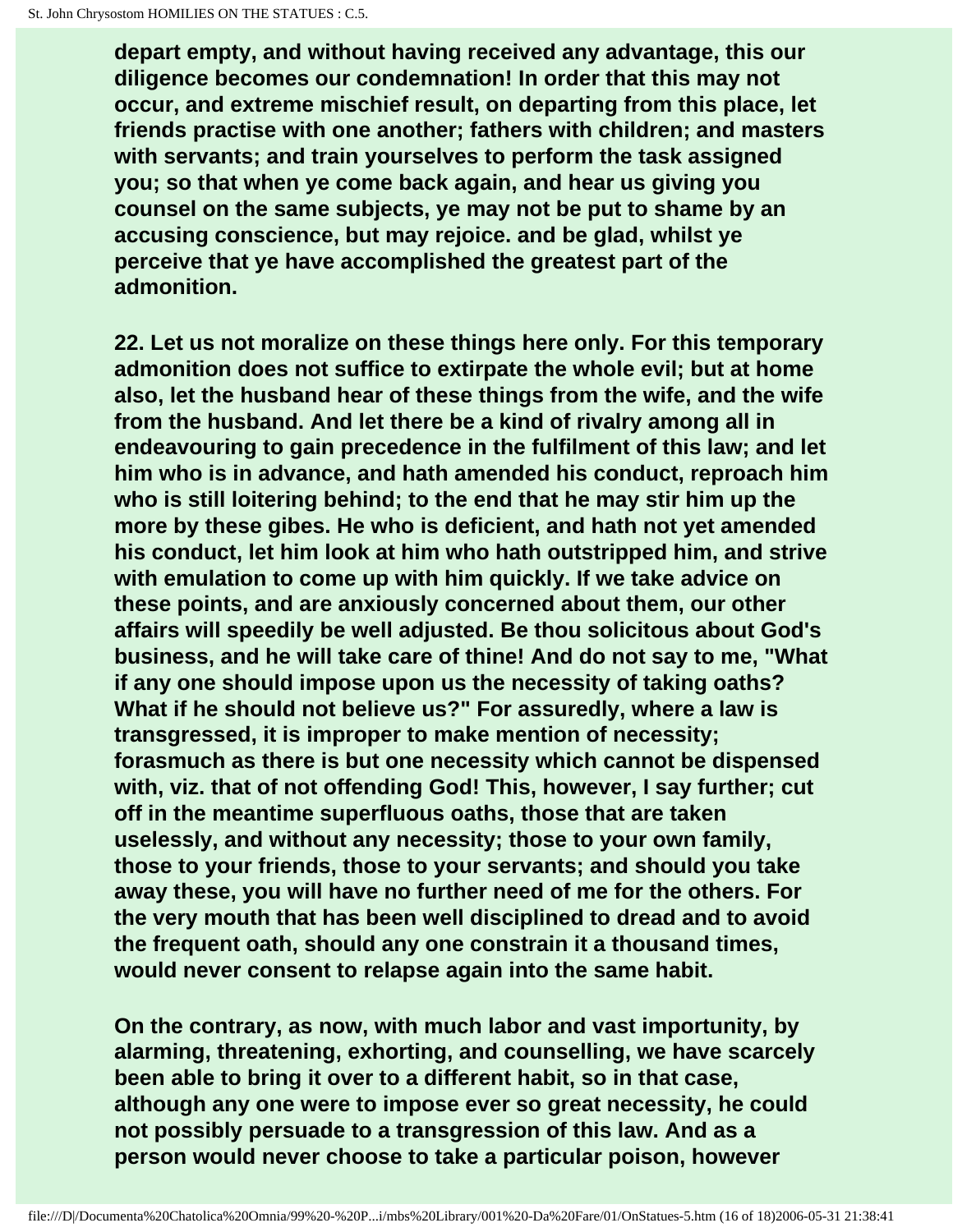**urgent the necessity might be, so neither would he to utter an oath!** 

**23. Should this amendment then take place, it will be an encouragement and inducement to the attainment of the remaining parts of virtue. For he who has not accomplished anything at all becomes listless, and quickly falls; but he who is conscious with himself that he has fulfilled at least one precept, coming by this to have a good hope, will go on with greater alacrity towards the rest; so that, after he has reached one, he will presently come to another; and will not halt until he has attained the crown of all. For if with regard to wealth, the more any one obtains of it, the more he desires, much rather may this be seen with reference to spiritual attainments. Therefore I hasten, and am urgent that this work may take its commencement, and that the foundation of virtue may be laid in your souls. We pray and beseech, that ye will remember these words, not only at the present time, but also at home, and in the market, and wheresoever ye pass your time. Oh! that it were possible for me familiarly to converse with you! then this long harangue of mine would have been unnecessary. But now since this may not be, instead of me, remember my words: and while you are sitting at table, suppose me to enter, and to be standing beside you, and dinning into you the things I now say to you in this place. And wheresoever there may be any discourse concerning me among you, above all things remember this precept, and render me this recompense far my love toward you. If I see that you have fulfilled it, I have received my full return, and have obtained a sufficient recompense for my labours. In order then that ye may both render us the more active, and that yourselves too may be in the enjoyment of a good hope; and may provide for the accomplishment of the remaining precepts with greater facility; treasure up this precept in your souls with much care, and ye will then understand the benefit of this admonition. And since a vestment broidered with gold is a beautiful and conspicuous object, but seems much more so to us when it is worn upon our own person; thus also the precepts of God are beautiful when being praised, but appear far more lovely when they are rightly practised. For now indeed ye commend what is spoken during a brief moment of time, but if ye reduce it to practice, you will alike commend both yourselves and us all day long, and all your lives long. And this is not the grand point, that we shall praise one another; but that God will accept us; and not only accept us, but will also reward us with those gifts that are great and unspeakable! Of which may we all be deemed worthy, through the grace and lovingkindness of our Lord Jesus Christ, through whom, and with**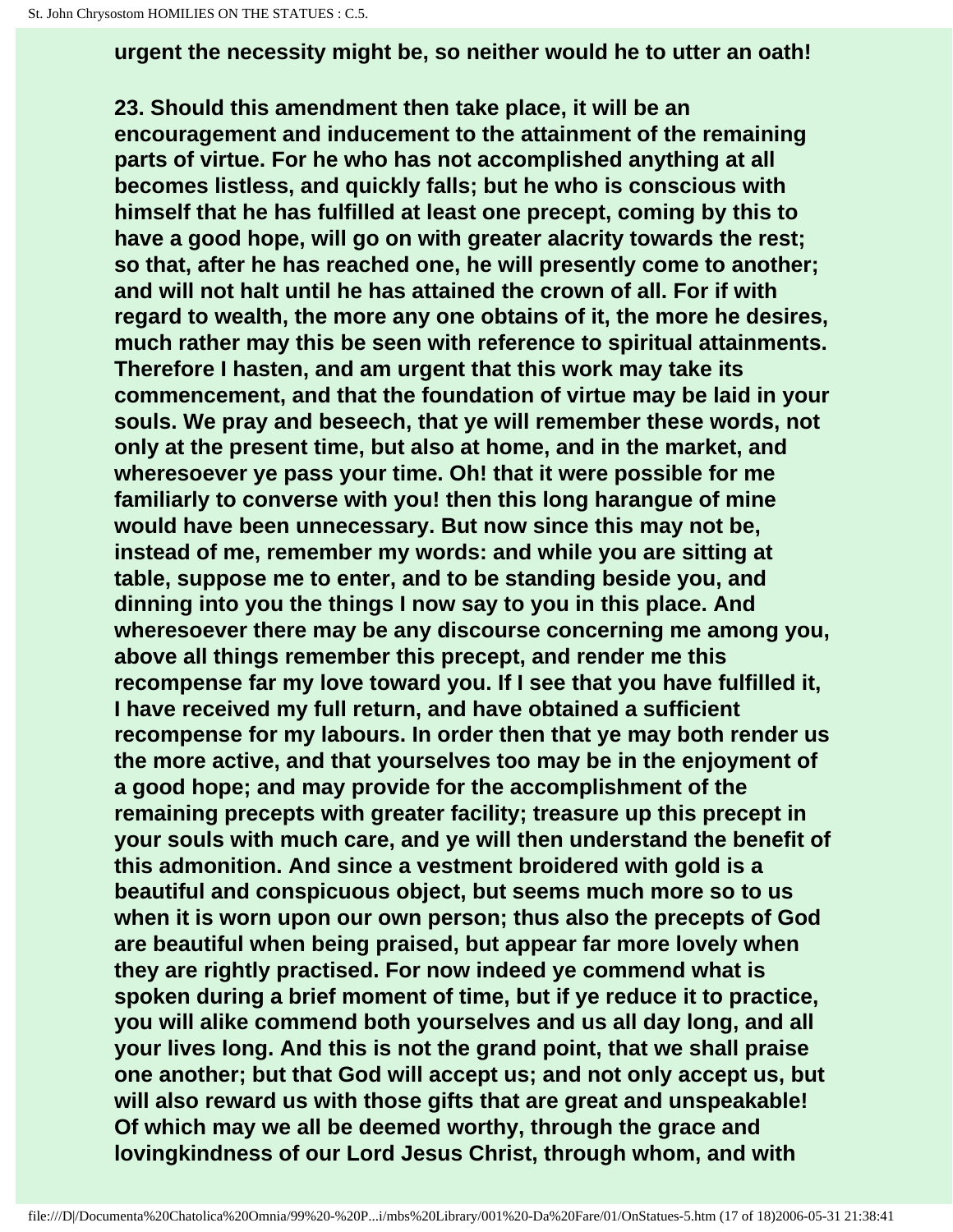**whom, to the Father together with the Holy Ghost, be glory, now and always, for ever and ever. Amen.**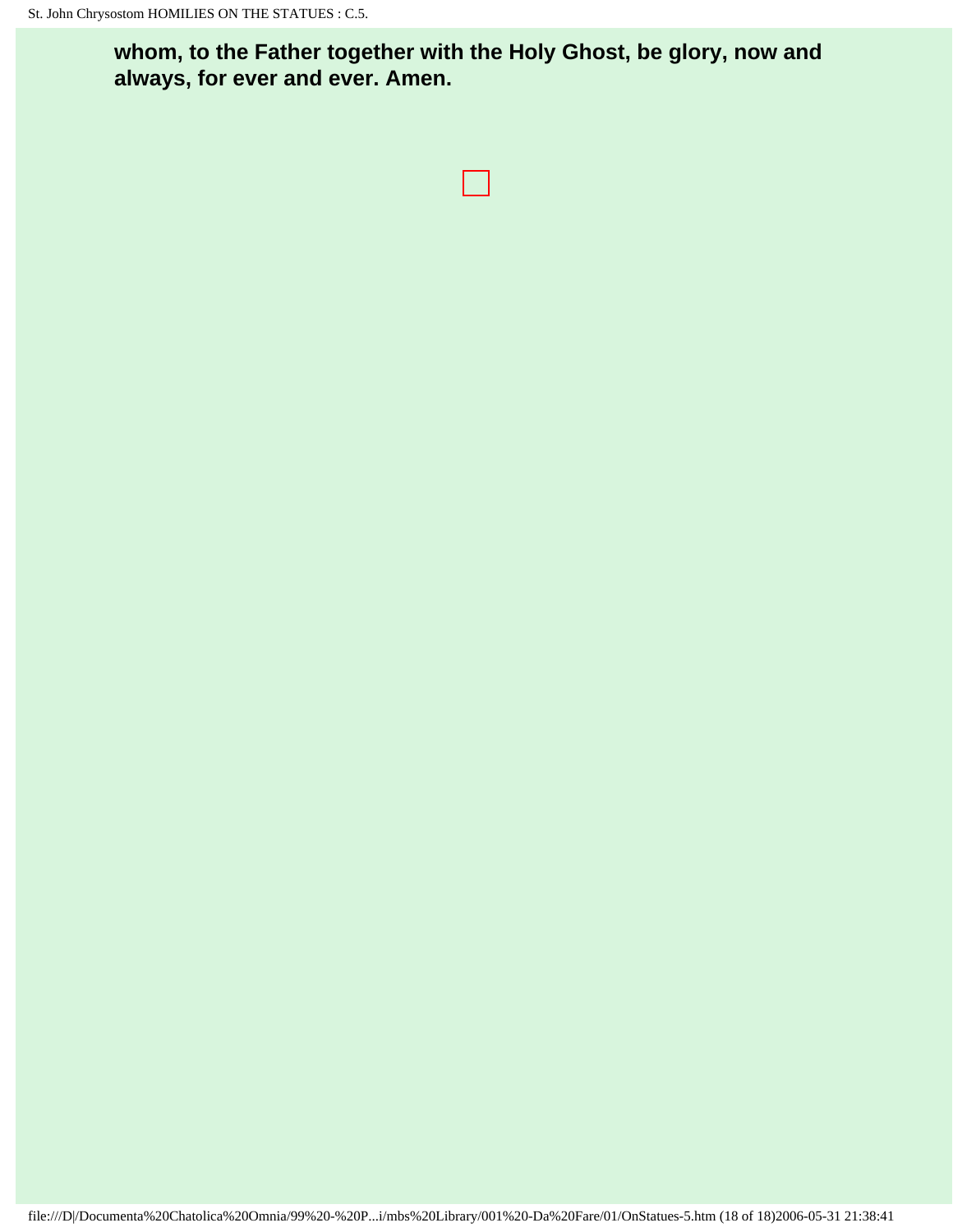## **HOMILY VI.**

**This Homily is intended to shew that the fear of Magistrates is beneficial. It also contains an account of what occurred, during their journey, to those who were conveying the tidings of the sedition to the Emperor. The case of Jonah is further cited in illustration. The exhortation on the fear of death is here continued; and it is shewn, that he who suffers unjustly, and yet gives thanks to God, by whose permission it happens, is as one suffering for God's sake. Examples are again adduced from the history of the Three Children, and the Babylonian furnace. The Homily concludes with an address on the necessity of abstaining from oaths.** 

**1. WE have spent many days addressing words of comfort to your Charity. We would not, however, on that account lay the subject aside; but as long as the sore of despondency remains, we will apply to it the medicine of consolation. For if in the case of bodily wounds, physicians do not give over their fomentations, until they perceive that the pain has subsided; much less ought this to be done in regard to the soul. Despondency is a sore of the soul; and we must therefore foment it continually with soothing words. For not so naturally is warm water efficacious to soften a hard tumour of the flesh, as words of comfort are powerful to allay the swelling passions of the soul. Here, there is no need of the sponge as with physician, but instead of this we employ the tongue. No need of fire here, that we may warm the water; but instead of fire, we make use of the grace of the Spirit. Suffer us then to do so today. For if we were not to comfort you, where else could ye obtain consolation? The judges affright; the priests therefore must console The rulers threaten; therefore must the Church give comfort! Thus it happens with respect to little children. The teachers frighten them, and send them away weeping to their mothers; but the mothers receiving them back to their own bosoms, keep them there, embrace them, and kiss them, while they wipe away their tears, and relieve their sorrowing spirits; persuading them by what they say, that it is profitable for them to fear their teachers. Since therefore the rulers also make you afraid, and render you anxious, the Church, which is the common mother of us all, opening her bosom, and cradling us in her arms, administers daily consolation; telling us that the fear of rulers is profitable, and profitable too the consolation that comes from hence. For the fear of the former does not permit us to be relaxed by**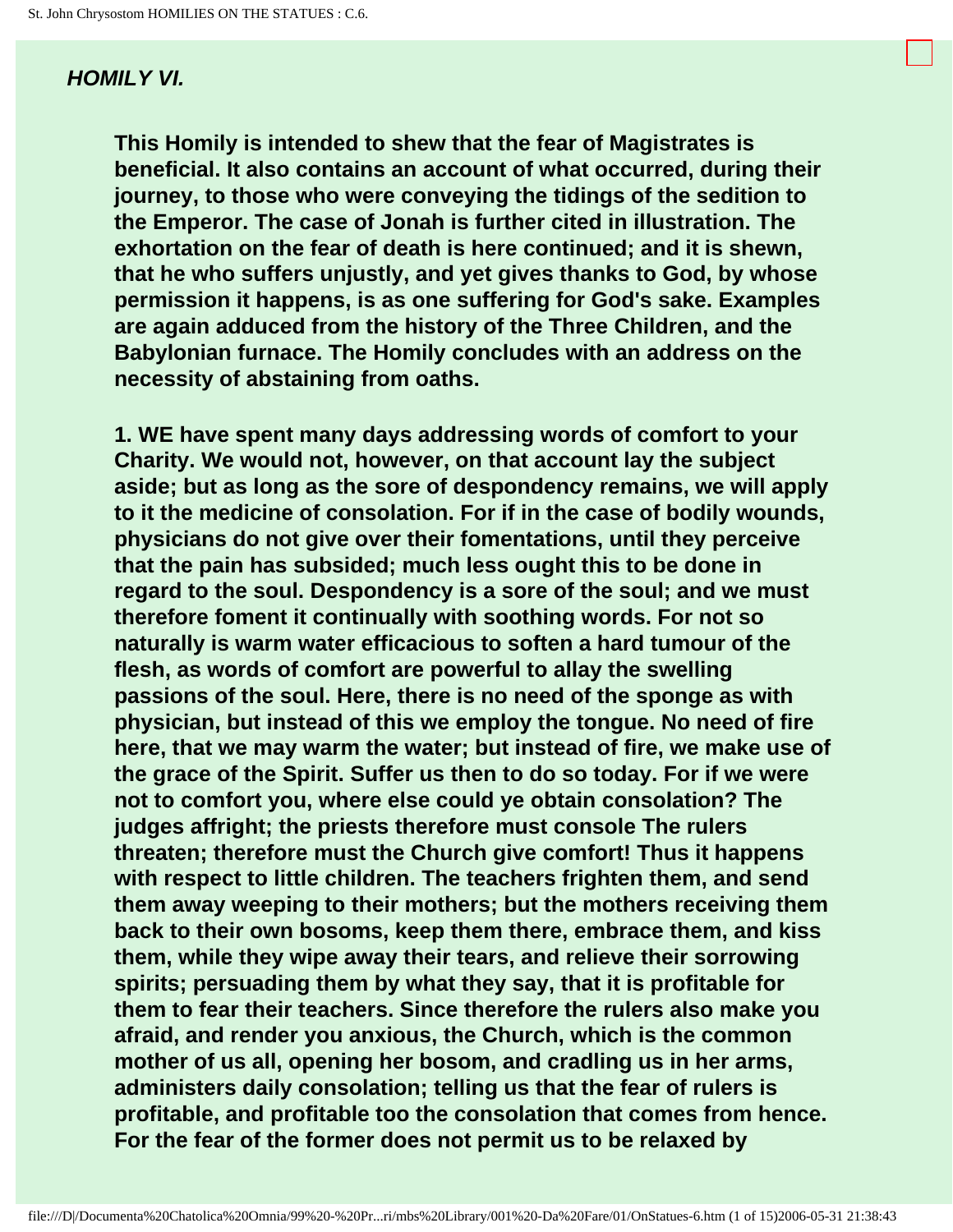**listlessness, but the consolation of the latter does not allow us to sink under the weight of sadness; and by both these means God provides for our safety. He Himself hath armed magistrates with power; that they may strike terror into the licentious; and hath ordained His priests that they may administer consolation to those that are in sorrow.** 

**2. And both these things are taught us by the Scripture, and by actual experience of recent events. For if, whilst there are magistrates and soldiers living under arms, the madness of a few individuals, a motley crew of adventurers, hath kindled such a fire among us, in so short a moment of time, and raised such a tempest, and made us all to stand in fear of shipwreck, suppose the fear of magistrates to be wholly taken away? To what lengths would they not have gone in their madness? Would they not have overthrown the city from its foundations, turning all things upside down, and have taken our very lives? If you were to abolish the public tribunals, you would abolish all order from our life. And even as if you deprive the ship of its pilot, you sink the vessel; or as, if you remove the general from the army, you place the soldiers bound in the hands of the enemy; so if you deprive the city of its rulers, we must lead a life less rational than that of the brutes, biting and devouring one another; the rich man, the poorer; the stronger man, the weaker; and the bolder man, him who is more gentle. But now by the grace of God none of these things happen. For they who live in a state of piety, require no correction on the part of the magistrates; for "the law is not made for a righteous man," saith one. But the more numerous being viciously inclined, if they had no fear of these hanging over them, would fill the cities with innumerable evils; which Paul knowing, observed, "There is no power, but of God, the powers that be are ordained of God." For what the tie-beams are in houses, that rulers are in cities; and in the same manner as if you were to take away the former, the walls, being disunited, would fall in upon one another of their own accord; so were you to deprive the world of magistrates, and of the fear that comes of them, houses at once, and cities, and nations, would fall on one another in unrestrained confusion, there being no one to represS, or repel, or persuade them to be peaceful, by the fear of punishment!** 

**3. Let us not then be grieved, beloved, by the fear of our rulers, but let us give thanks to God that He hath removed our listlessness, and rendered us more diligent. For tell me, what harm hath arisen from this concern and anxiety? Is it that we are become more grave, and**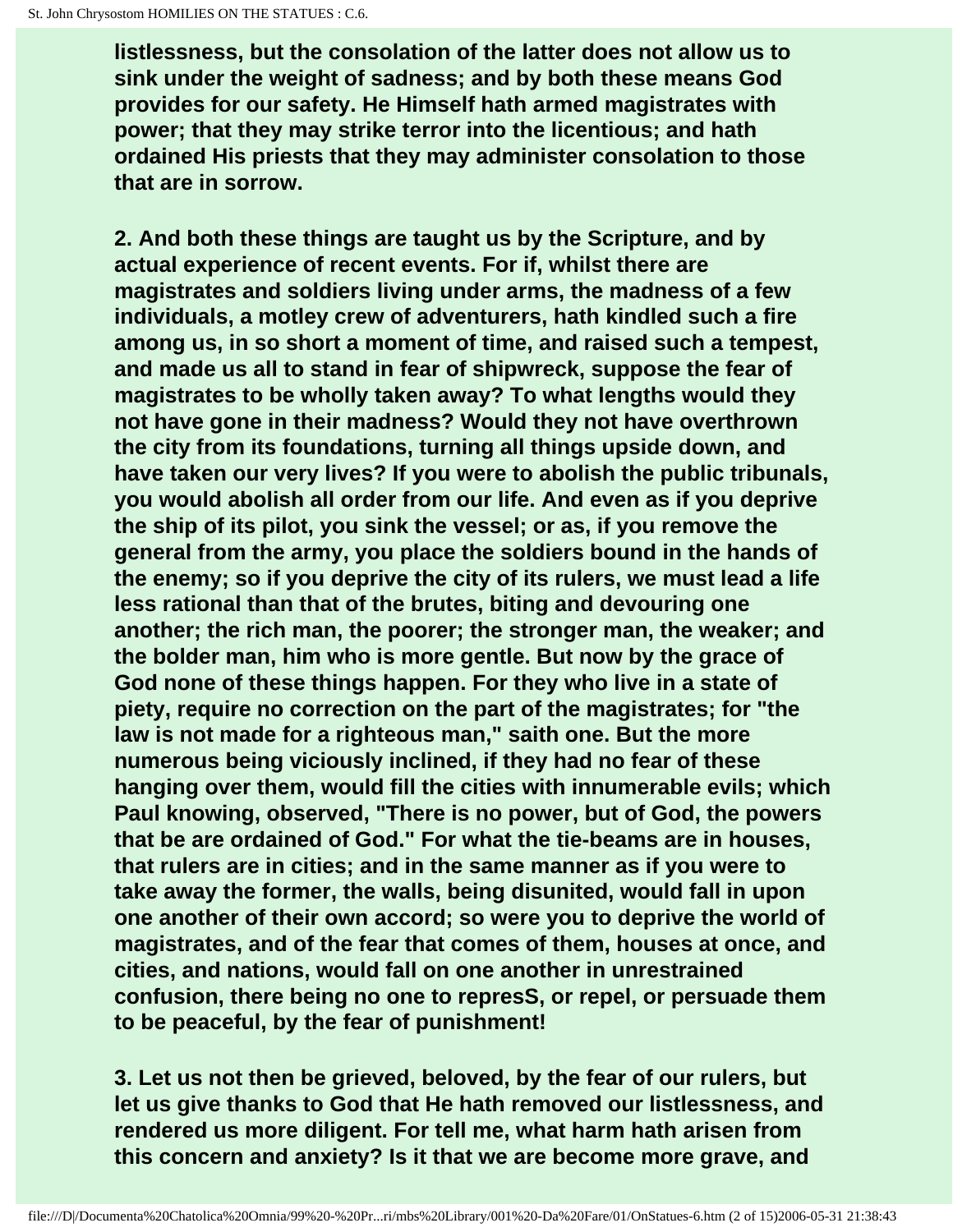**gentle; more diligent, and attentive? that we see no one intoxicated, and singing lascivious airs? Or is it that there are continual supplications, and prayers, and tears? that unseasonable laughter, and impure words, and all dissoluteness is banished; and that the city is now in all respects, like the pattern of a modest and virtuous woman? Dost thou grieve, I ask, for any of these reasons? For these things, assuredly, it were right to rejoice, and to be thankful to God, that by the terror of a few days He hath put an end to such stupidity!** 

**"Very true," saith some one, "if our danger did not go beyond fear, we should have reaped a sufficient benefit; but we are now in dread lest the mischief should proceed much farther, and we should be all placed in the extremest peril."** 

**Nevertheless, I say, fear not. Paul comforteth you, saying, "God is faithful, who will not suffer you to be tempted above that ye are able, but will with the temptation also make the way of escape, that ye may be able to bear it." He indeed Himself hath said. "I will never leave thee, nor forsake thee." For had He resolved to punish us in deed, and in actual endurance, He would not have given us over to terror during so many days. For when He would not punish, He affrights; since if He were intending to punish, fear would be superfluous, and threatening superfluous. But now, we have sustained a life more grievous than countless deaths; fearing and trembling during so many days, and being suspicious of our very shadows; and paying the punishment of Cain; and in the midst of our sleep, starting up, through conslant agony of mind. So that if we have kindled God's wrath, we have appeased Him in the endurance of such a punishment. For if we have not paid the satisfaction due to our sins, yet it hath been enough to satisfy the mercy of God.** 

**4. But not this, but many other grounds for confidence ought we to have. For God hath already given us not a few pledges for favourable hopes. And first of all, those who carried the evil tidings departing hence with the speed of wings, supposing they should long ere this have reached the camp, are yet delayed in the midst of their journey. So many hindrances and impediments have arisen; and they have left their horses, and are now proceeding in vehicles; whence their arrival must of necessity be retarded. For since God here stirred up our priest, and common father, and persuaded him to go forth, and undertake this embassy, he detained the messengers for a while, when they were but half way on their road, lest arriving before him they might kindle the fire, and make our teacher's efforts to mend**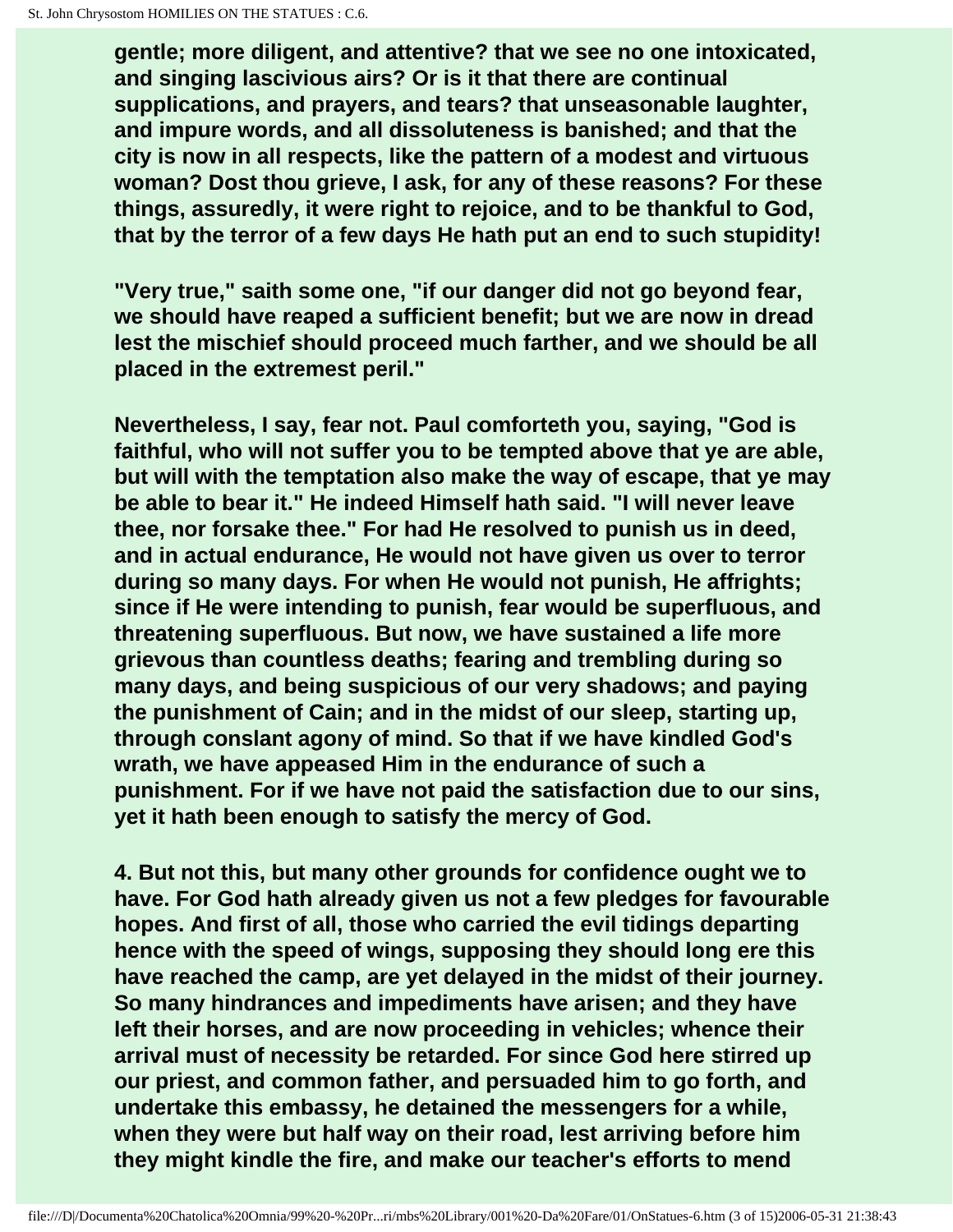**matters useless, when the royal ears had become inflamed. For that this hindrance on the road, was not without God's interposition is evident from this. Men who had been familiar with such journeys all their lives, and whose constant business it was to ride on horseback, now broke down through the fatigue of this very riding; so that what hath now happened is the reverse of what took place in the case of Jonah. For God hastened him when unwilling, to go on his mission. But these, who were desirous to go, He hindered. O strange and wonderful event! He wished not to preach of an overthrow; and God forced him to go against his will. These men with much haste set forward to be the bearers of a message of overthrow, and against their will again He has hindered them! For what reason think you? Why, because in this case the haste was an injury; but in the other case, haste brought gain. On this account, He hastened him forward by means of the whale; and detained these by means of their horses. Seest thou the wisdom of God? Through the very means by which each party hoped to accomplish their object, through these each received an hindrance. Jonah expected to escape by the ship, and the ship became his chain. These couriers, by means of their horses, expected the more quickly to see the Emperor; and the horses became the obstacles; or rather, neither the horses in one case, nor the ship in the other, but the Providence of God everywhere directing all things according to its own wisdom!** 

**5. Consider also His care over us, and how He both affrighted and consoled us. For after permitting them to set out on the very day when all these outrages were committed as if they would report all that had taken place to the Emperor; He alarmed us all at their sudden departure. But when they were gone, and two or three days had elapsed, and we thought the journey of our Priest would now be useless, as he would arrive when it was too late, He delivered us from this fear, and comforted us by detaining them, as I observed, midway; and by providing persons coming to us from thence by the same road, to announce to us all the difficulties they had met with on their journey, that we might thus take a little breath, as indeed we did, and were relieved of a great part of our anxiety. Having heard of this, we adored God who had done it, who hath even now more tenderly than any father disposed all things for us, delaying by some invisible power those evil messengers, and all but saying to them, "Why do ye hasten? Why do ye press on, when ye are going to overwhelm so great a city? For are ye the bearers of a good message to the Emperor? Wait there till I have made ready my servant, as an excellent physician, to come up with you and anticipate you in your**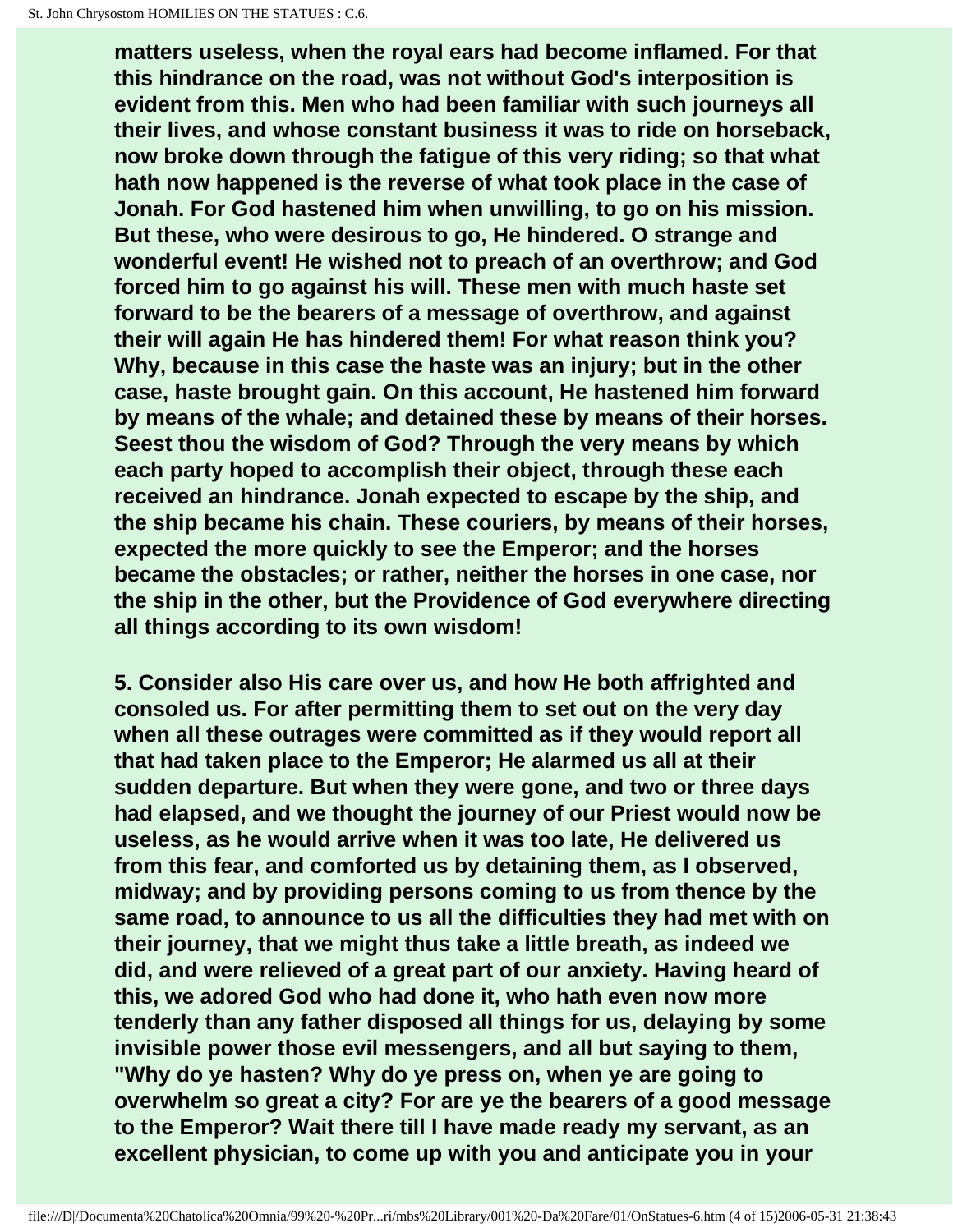**course." But if there was so much of providential care in the first breaking out of this wound of iniquity, much more shall we obtain a greater freedom from anxiety, after conversion, after repentance, after so much fear, after tears and prayers. For Jonah was very properly constrained, in order that he might be forcibly brought to repentance; but ye have already given striking evidences of repentance, and conversion. Therefore, it is necessary that you should receive consolation, instead of a threatening messenger. For this reason also hath He sent our common father hence, notwithstanding the many things to hinder it. But if He had not been tender of our safety, He would not have persuaded him to this, but would have hindered him, however disposed he might be to undertake the journey.** 

**6. There is a third reason by which I may possibly persuade you to have confidence; I mean, the present sacred season, which almost all, even unbelievers, respect; but to which this our divinely-favoured Emperor has shewn such reverence and honour, as to surpuss all the Emperors who have reigned with a regard for religion before him. As a proof of this, by sending a letter on these days in honour of the feast, he liberated nearly all those who were lodged in prison; and this letter our Priest when he arrives will read to him; and remind him of his own laws, and will say to him, "Do thou exhort thyself, and remember thine own deeds! Thou hast an example for thy philanthropy at home! Thou didst choose to forbear from executing a justifiable slaughter, and wilt thou endure to perpetrate one that is unjust.** 

**Reverencing the feast, thou didst discharge those who had been convicted and condemned; and wilt thou, I ask, condemn the innocent, and those who have not committed any violence, and this when the sacred season is present? That be far from thee, O Emperor! Thou, speaking by this Epistle to all the cities, didst say, 'Would it were possible for me to raise even the dead.' This philanthropy and these words we now stand in need of. To conquer enemies, doth not render kings so illustrious, as to conquer wrath and anger; for in the former case, the success is due to arms and soldiers; but here the trophy is simply thine own, and thou hast no one to divide with thee the glory of thy moral wisdom. Thou hast overcome barbarian war, overcome also Imperial wrath!** 

**Let all unbelievers learn that the fear of Christ is able to bridle every kind of authority. Glorify thy Lord by forgiving the trespasses of thy**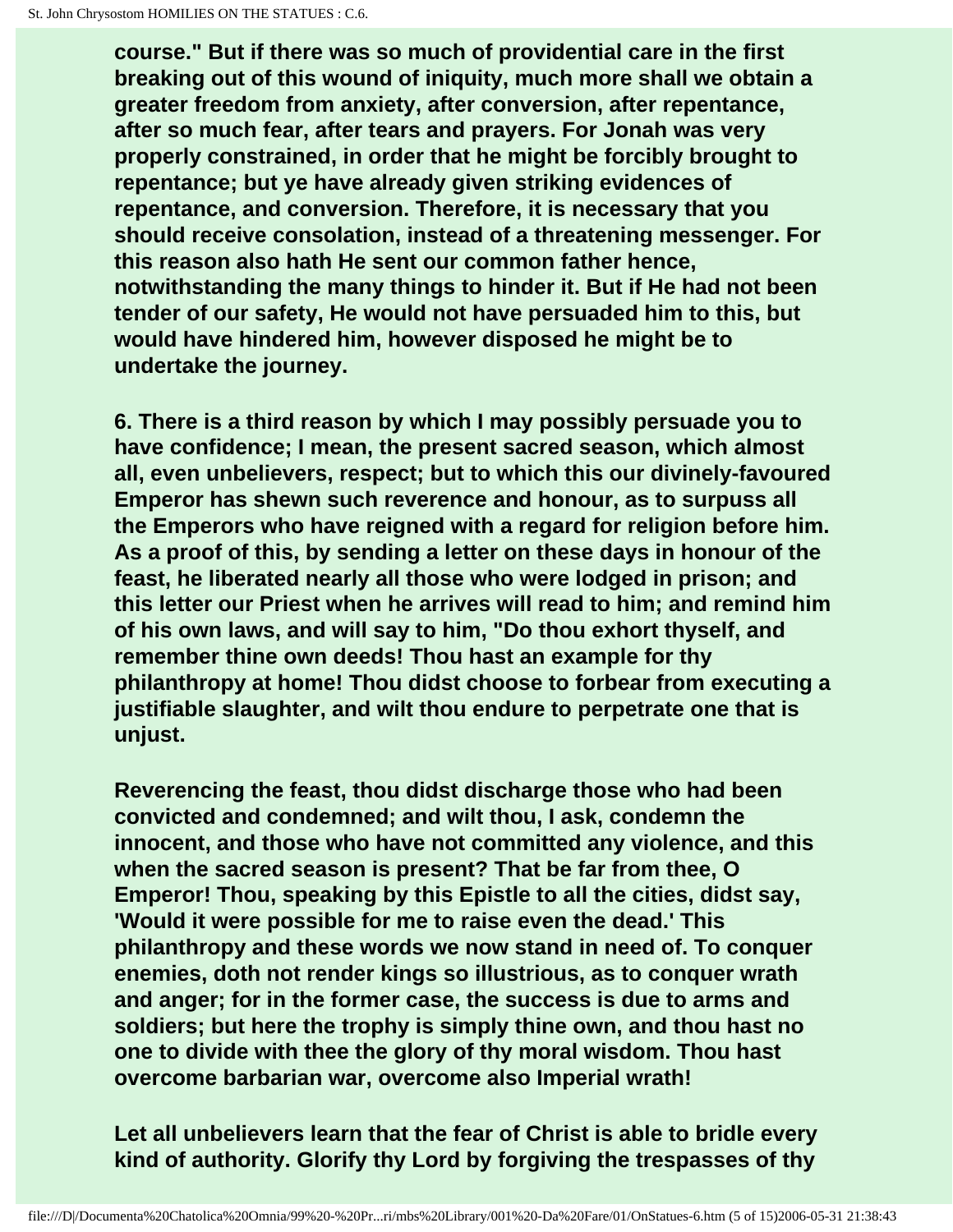**fellow-servants; that He also may glorify thee the more; that at the Day of Judgment, He may bend on thee an Eye merciful and serene, being mindful of this thy lovingkindness!" This, and much more, he will say, and will assuredly rescue us from the Emperor wrath. And not only will this fast be of the greatest assistance to us in influencing the Emperor in our favour, but also towards enduring what befalls us with fortitude; for we reap no small consolation from this season. For our very meeting together daily as we do, and having the benefit of hearing the divine Scriptures; and beholding each other; and weeping with each other; and praying, and receiving Benedictions, and so departing home, takes off the chief part of our distress.** 

**7. Let us, therefore, not despond, nor give ourselves up by reason of our distress; but let us wait, expecting a favourable issue; and let us give heed to the things that are now about to be spoken. For it is my purpose to discourse to you again to day respecting contempt for death. I said to you, yesterday, that we are afraid of death, not because he is really formidable; but because the love of the kingdom hath not kindled us, nor the fear of hell laid hold of us; and because besides this we have not a good conscience. Are you desirous that I should speak of a fourth reason for this unseasonable distress, one which is not less, and truer than the rest? We do not live with the austerity that becometh Christians. On the contrary, we love to follow this voluptuous and dissolute and indolent life; therefore also it is but natural that we cleave to present things; since if we spent this life in fastings, vigils, and poverty of diet, cutting off all our extravagant desires; setting a restraint upon our pleasures; undergoing the toils of virtue; keeping the body under like Paul, and bringing it into subjection; not "making provision for the lusts of the flesh;" and pursuing the strait and narrow way, we should soon be earnestly desirous of future things, and eager to be delivered from our present labours. And to prove that what I say is not untrue, ascend to the tops of the mountains, and observe the monks who are there; some in sackcloth; some in bonds; some in fastings; some shut up in darkness. Thou wilt then perceive, that all these are earnestly desiring death, and calling it rest. For even as the pugilist is eager to leave the stadium, in order that he may be freed from wounds; and the wrestler longs for the theatre to break up, that he may be released from his toils; so also he who by the aid of virtue leads a life of austerity, and mortification, earnestly longs for death in order that he may be freed from his present labours, and may be able to have full assurance in regard to the crowns laid up in store,**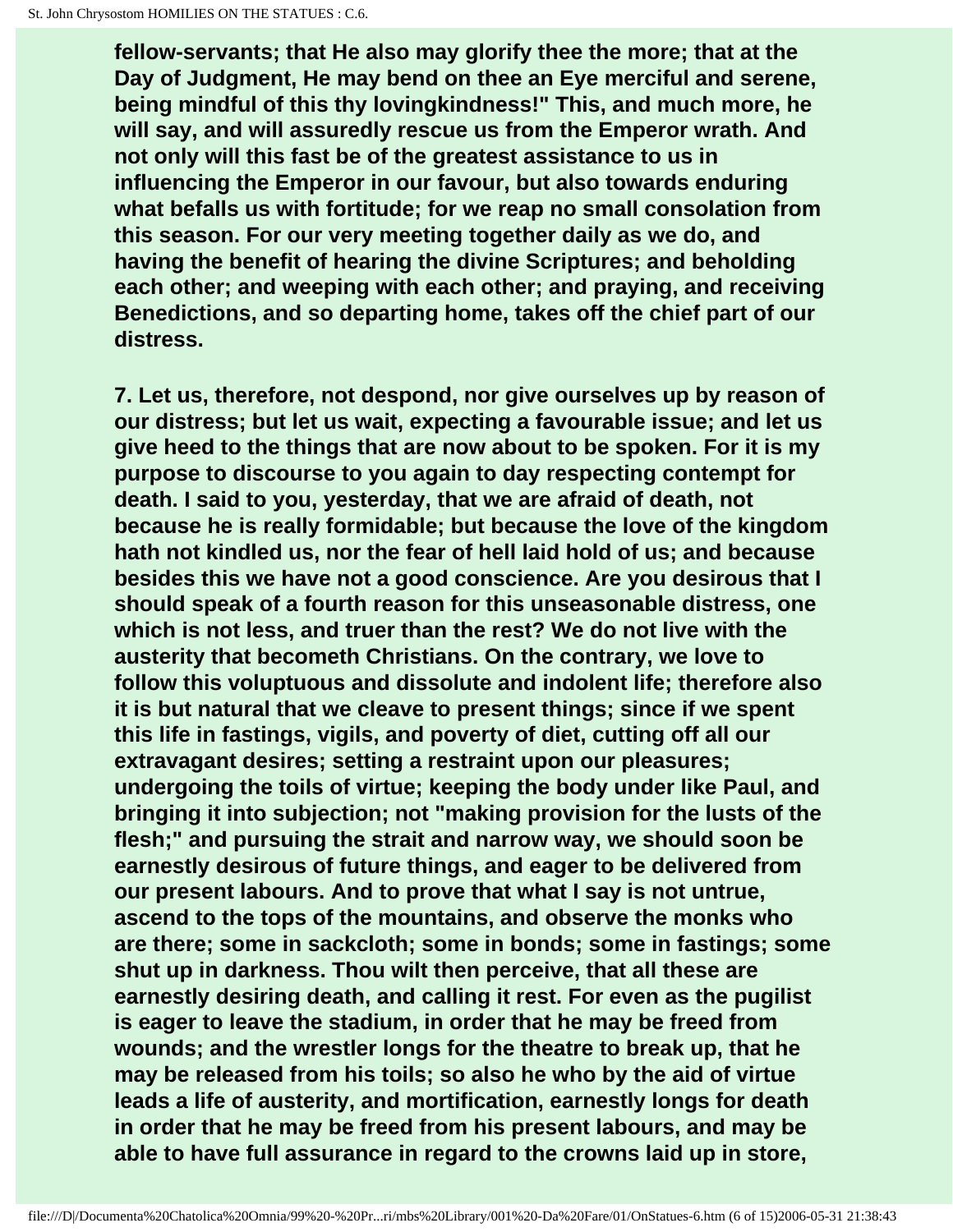**by arriving in the still harbour, and migrating to the place where there is no further apprehension of shipwreck. Therefore, also, hath God provided for us a life that is naturally laborious and troublesome; to the end that being here urged by tribulation, we may conceive an eager longing for future blessings; for if now, whilst there are so many sorrows, and dangers, and fears, and anxieties, surrounding us on all sides, we thus cling to the present life; when should we ever be desirous of the life to come, if our present existence were altogether void of grief and misery?** 

**8. Thus also God acted towards the Jews. For wishing to infuse into them a desire of returning (to Canaan), and to persuade them to hate Egypt, He permitted them to be distressed by working in clay, and brick-making, that being oppressed by that weight of toil and affliction, they might cry unto God respecting their return. For if, indeed when they departed after these things had happened, they did again remember Egypt, with their hard slavery, and were urgent to turn back to that former tyranny; what if they had received no such treatment from these barbarians? when would they have ever wished to leave that strange land? To the end, therefore, that we may not be too closely attached to the earth, and grow wretched whilst gaping after present things, and become unmindful of futurity, God hath made our lives here full of labour. Let us not then cherish the love of the present life beyond what is necessary. For what doth it profit us? or what is the advantage of being closely rivetted to the desire of this present state? Art thou willing to learn in what respect this life is advantageous? It is so, inasmuch as it is the ground-work and starting point of the life to come; the wrestling-school and the arena for crowns of victory hereafter! so that if it does not provide these for us, it is worse than a thousand deaths. For if we do not wish to live so as to please God, it is better to die. For what is the gain? What have we the more? Do we not every day see the same sun, and the same moon, the same winter, the same summer, the same course of things? "The thing that hath been, shall be; and that which is done, is that which shall be done." Let us not then at once pronounce those happy, who are alive, and bewail the dead, but let us weep for those who are in their sins, whether they be dead or alive. And on the other hand, let us call those happy in whatsoever condition they be, who are in a state of righteousness. Thou, forsooth, fearest and lamentest "one" death; but Paul, who was dying daily, was so far from shedding a tear on that account, that he rejoiced and exulted!**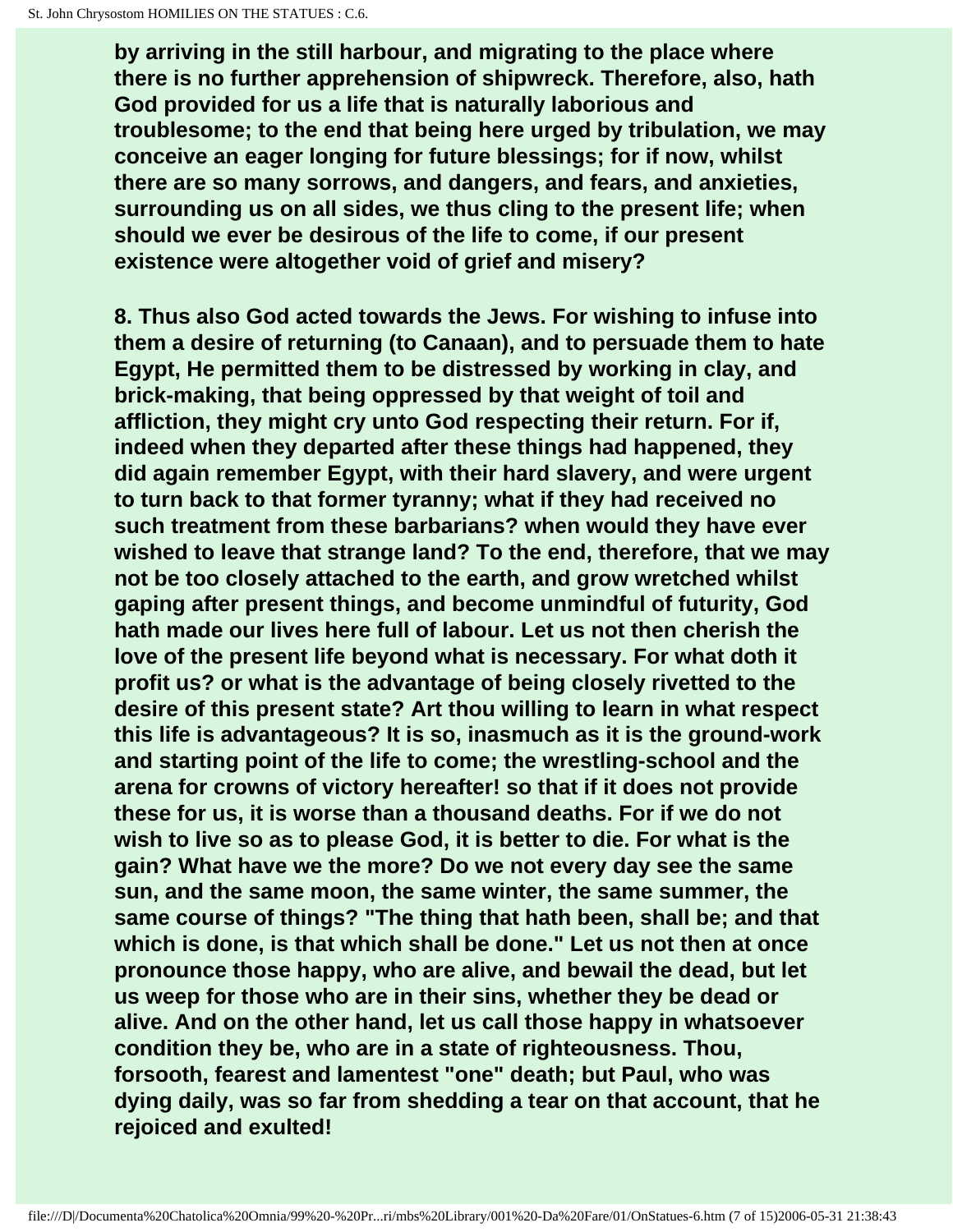**9. "O that I did endure the peril for God," saith some one, "then I should have no anxiety!" But do not even now sink into despondency; for not only indeed is he well approved, who suffers in the cause of God: but he who is suffering any thing unjustly: and bearing it nobly, and giving thanks to God who permits it, is not inferior to him who sustains these trials for God's sake. The blessed Job is a proof of this, who received so many intolerable wounds through the devil's plotting against him uselessly, vainly, and without cause. Yet, nevertheless, because he bore them courageously, and gave thanks to God who permitted them, he was invested with a perfect crown. Be not sad then on account of death; for it is natural to die: but grieve for sin; because it is a fault of the will. But if thou grievest for the dead, mourn also for those who are born into the world; for as the one thing is of nature, so is the other too of nature. Should any one, therefore, threaten thee with death, say to him, "I am instructed by Christ not to 'fear them which kill the body, but are not able to kill the soul.'" Or should he threaten thee with the confiscation of thy goods, say to him, "Naked came I out of my mother's womb, and naked shall I return thither. We brought nothing into this world, and it is certain we can carry nothing out." "And though thou take me not, death will come and take me; and though thou slay me not, yet the law of nature will presently interfere and bring the end." Therefore we should fear none of these things which are brought on us by the order of nature, but those which are engendered by our own evil will; for these bring forth our penalty. But let us continually consider this, that as regards the events which come upon us unexpectedly we shall not mend them by grieving, and so we shall cease to grieve.** 

**10. And moreover we should think of this again, that if we suffer any evil unjustly, during the present life, we discharge a multitude of sins. Therefore it is a great advantage to have out the chastisement of our sins here, and not there; for the rich man received no evil here, and therefore he was scorched in the flames there; and that this was the reason why he did not enjoy any consolation, hear in proof what Abraham saith, "Son, thou hast received thy good things; therefore thou art tormented." But that to the good things bestowed on Lazarus, not only his virtue, but his having here suffered a thousand ills, contributed, learn also from the patriarch's words. For having said to the rich man, "Thou hast received thy good things," he goes on to say, "and Lazarus evil things, and for this reason he is comforted." For as they who live virtuously, and are afflicted, receive a double reward from God, so he who liveth in wickedness, and fares**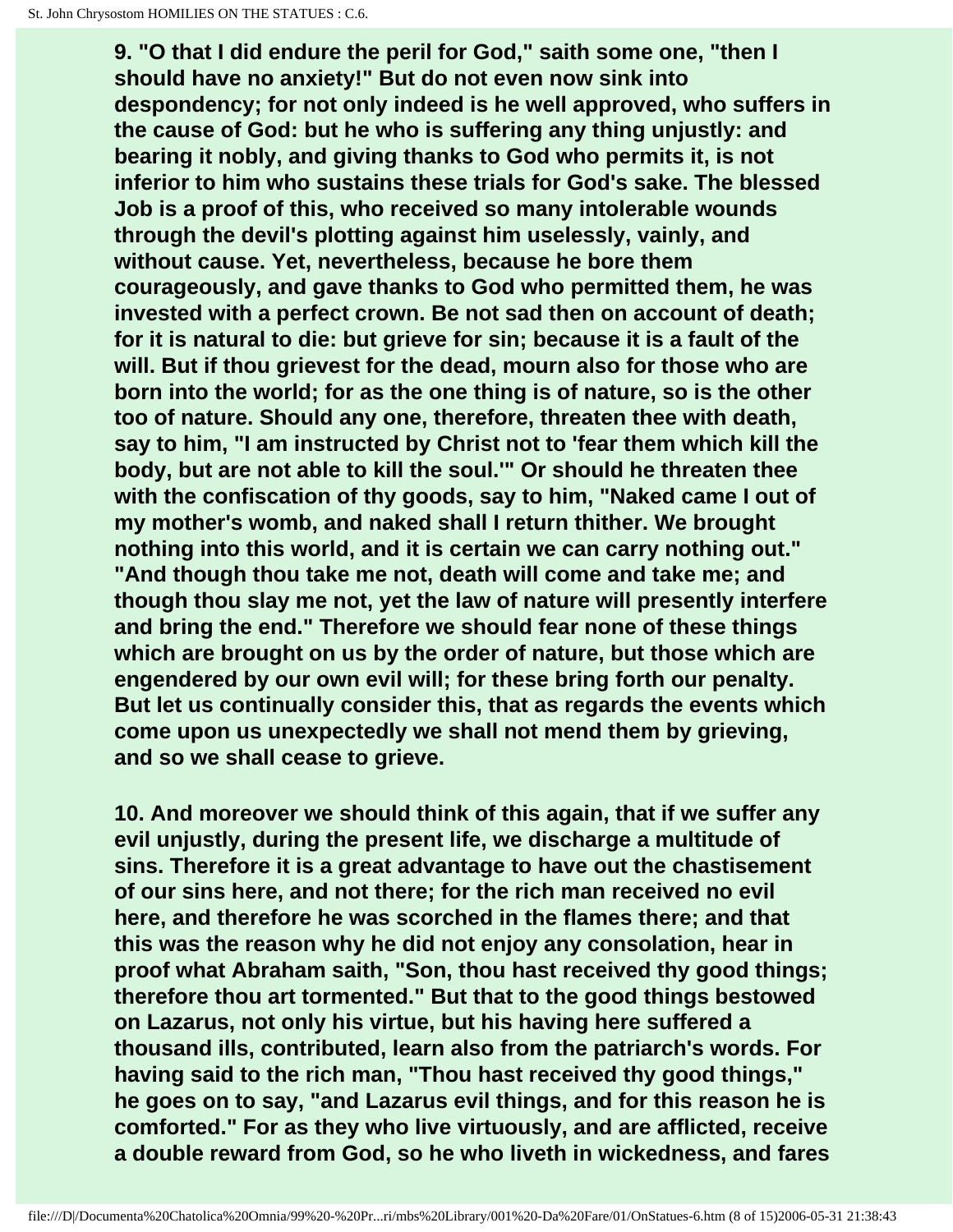**sumptuously, shall have a double punishment. Again, I declare this not for the purpose of accusing those who have taken flight, for it is said, "Add not more trouble to a heart that is vexed;" nor do I say it because I wish to rebuke; (for the sick man stands in need of consolation); but for the purpose of endeavouring to promote an amendment. Let us not entrust our safety to flight, but flee from sins, and depart from our evil way. If we escape from these things, although we be in the midst of ten thousand soldiers; not one of them will be able to smite us; but not flying from these, though we ascend to the very summit of the mountains, we shall there find innumerable enemies! Let us again call to mind those three children, who were in the midst of the furnace, yet suffered no evil, and those who cast them into it, how they that sat around were all consumed. What is more wonderful than this? The fire freed those it held possession of, and violently seized those whom it did not hold, to teach thee, that not the habitation, but the habit of life, bringeth safety or punishment.** 

**Those within the furnace escaped, but those without were consumed. To each alike were the same bodies, but not the same dispositions. For this reason neither were the effects on them the same; for hay, although it lie without the flame, is quickly kindled; but gold, although it remain within, becomes the more resplendent!** 

**11. Where now are those who said, "Let the Emperor take all, and grant us our bodies free?" Let such go and learn what is a free body. It is not immunity from punishment that makes the body free, but perseverance in a life of righteousness. The bodies of these youths, for instance, were free, though they were given over to the furnace, because they had before put off the slavery of sin. For this alone is liberty; and not an immunity from punishment, or from suffering. anything fearful. But having heard of the furnace, call thou to mind the "rivers of fire," which there shall be in that fearful day. For as on the above occasion, the fire seized upon some, but reverenced others, so also shall it be with those rivers. If any one should then have hay, wood, stubble, he increases the fire; but if he has gold and silver, he becomes the brighter. Let us therefore get together this kind of material, and let us bear the present state of things nobly; knowing that this tribulation will both bring us deliverance from that punishment if we understand how to practise true wisdom, and will also make us better here; and not only us, but but often those too, who throw us into trouble, if we be vigilant; so abundant is the force of this spiritual wisdom; which was the case then even with the**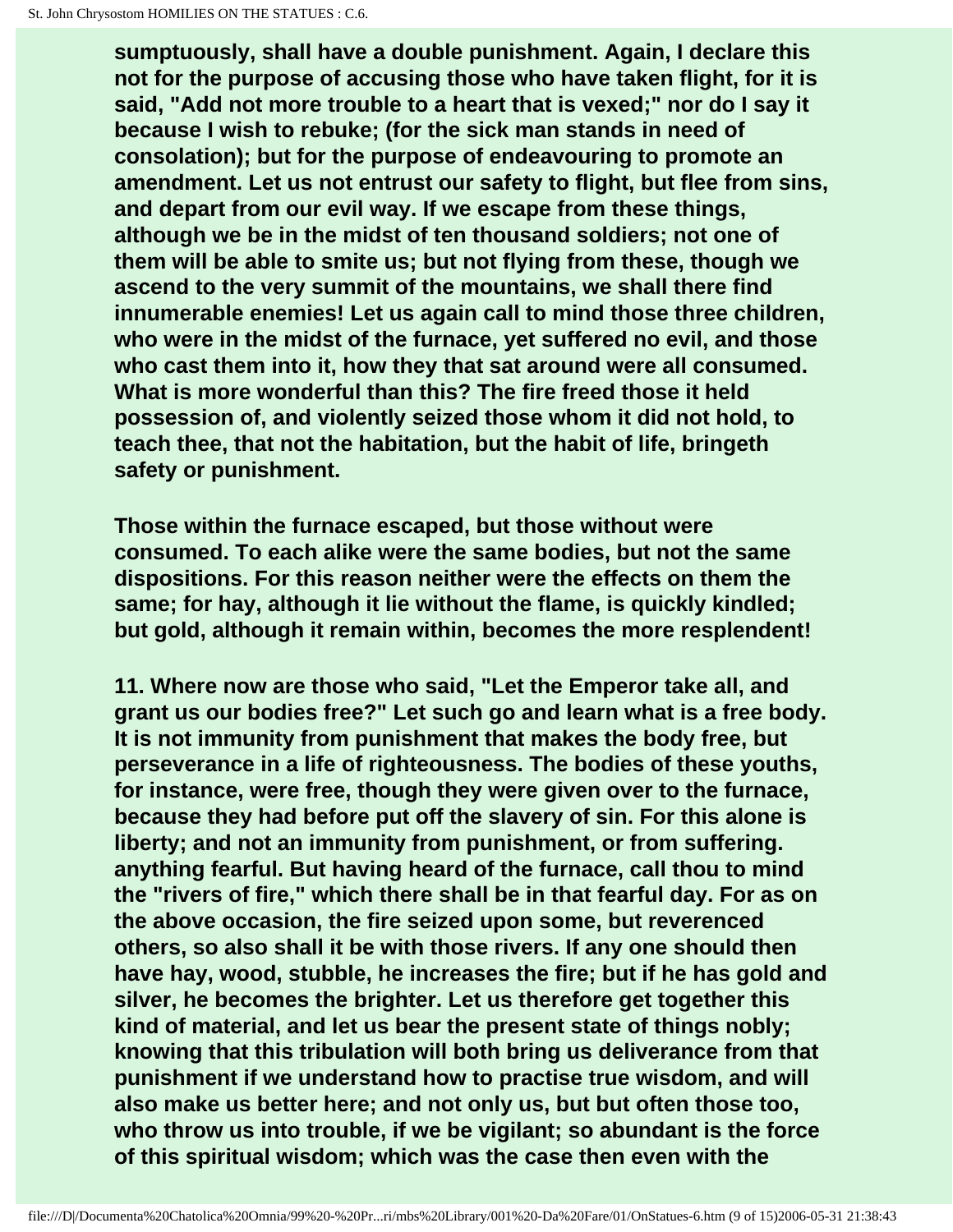**tyrant. For when he knew that they had suffered no harm, hear how he changed his language. "Ye servants of the most high God, come forth, and come hither." Didst not thou say, a little before "Who is that God that shall deliver you out of my hands?" What hath happened? Whence this change? Thou sawest those without destroyed, and dost thou call on those within? Whence hath it come to pass that thou art grown wise in such matters. Thou seest how great a change took place in the monarch! Whilst he had not yet exercised his power over them, he blasphemed, but as soon as he had cast them into fire, he began to shew moral wisdom. For this reason also God permitted all to take place, whatsoever the tyrant wished, in order that He might make it manifest, that none will be able to injure those who are kept by Him. And what He did towards Job, He performed here. For on that occasion also, He permitted the devil to manifest all his power; and not till he had exhausted all his darts, and no further mode of plotting against him remained, was the combatant led out of the field, that the victory might be brilliant and indubitable. So here too He did the very same thing. He willed to overthrow their city, and God stayed him not: he willed to carry them away captive, and He hindered him not: he willed to bind them, and He permitted; to cast them into the furnace, and He allowed it: to heat the flame beyond its measure, and this too He suffered; and when there was nothing further left for the tyrant to do, and he had exhausted all his strength, then God manifested His own power. and the patience of the youths. Seest thou how God permitted these tribulations even to the end, that He might shew the assailants the spiritual wisdom of those whom they assailed, as well as His own providence. Both of which circumstances also that man then discerned, and cried out, "Ye servants of the most high God, come forth, and come hither."** 

**12. But consider thou with me the magnanimity of the youths; for they neither sprang out before the call, lest some should suppose they feared the fire; nor when they were called did they remain within, lest any one should think that they were ambitious and contentious. "As soon," say they, "as thou hast learnt whose servants we are, as soon as thou hast acknowledged our Lord, we come forth to be heralds to all who are present of the power of God." Or rather, not only they themselves, but even the enemy with his own voice, yea, both orally, and by his epistle, proclaimed to all men both the constancy of the combatants, and the strength of Him who presided over the contest. And even as the heralds, when they proclaim the names of the victorious combatants in the midst of the**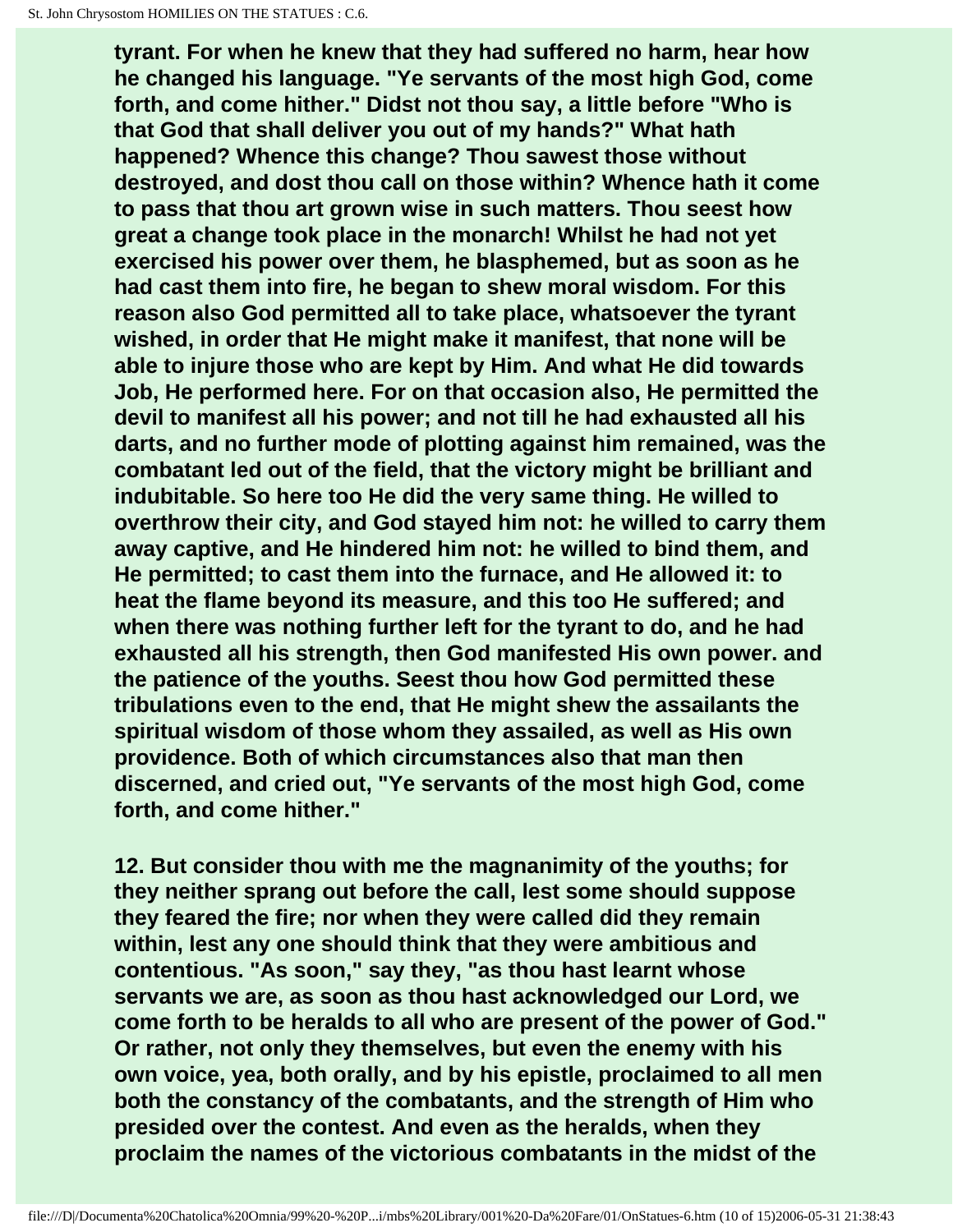**theatre, mention also the cities to which they belong; "such an one, of such a city!" So he too, instead of their city, proclaimed their Lord, by saying, "Shadrach, Meshach, and Abednego, ye servants of the most high God, come forth, and come hither." What is come to pass, that thou callest them the servants of God? Were they not thy servants? "Yea," saith he, "but they have overthrown my sovereignty; they have trampled under foot my pride. They have shown by deeds, that He is their true Lord. If they were the servants of men, the fire would not have feared them; the flame would not have made way for them; for the creation knows nothing of reverencing or honoring the servants of men." Therefore again he saith, "Blessed be the God of Shadrach, Meshach, and Abednego."** 

**13. Contemplate with me also, how first he proclaims the Arbiter of the contest. "Blessed be God, who hath sent His angel and delivered His servants." This of the power of God. He speaks also of the virtue of the combatants. "Because they trusted in Him, and have changed the king's word, and have yielded their bodies, that they might not worship any god except their own God." Could anything equal the virtue of this? Before this, when they said, "We will not serve thy gods," he was inflamed more fiercely than the very furnace; but now, when by their deeds they had taught him this, he was so far from being indignant, that he praised and admired them, for not having obeyed him! So good a thing is virtue, that it has even its enemies themselves to applaud and admire it! These had fought and conquered, but the vanquished party gave thanks, that the sight of the fire had not terrified them, but that the hope in their Lord had comforted them. And He names the God of the whole world after the three youths, not at all circumscribing His sovereignty, but inasmuch as these three youths were equivalent to the whole world. For this reason he both applauds those who had despised him, and passing by so many governors, kings, and princes, those who had obeyed him, he stands in admiration of the three captives and slaves, who derided his tyranny! For they did these things, not for the sake of contention, but for the love of wisdom; not of defiance, but of devotion; not as being puffed up with pride, but fired with zeal. For great indeed is the blessing of a hope in God; which then also the barbarian learned, and making it manifest that it was from that source they had escaped the impending peril, he exclaimed aloud: "Because they trusted in Him!"** 

**14. But I say all this now, and select all the histories that contain trials and tribulations, and the wrath of kings, and their evil designs,**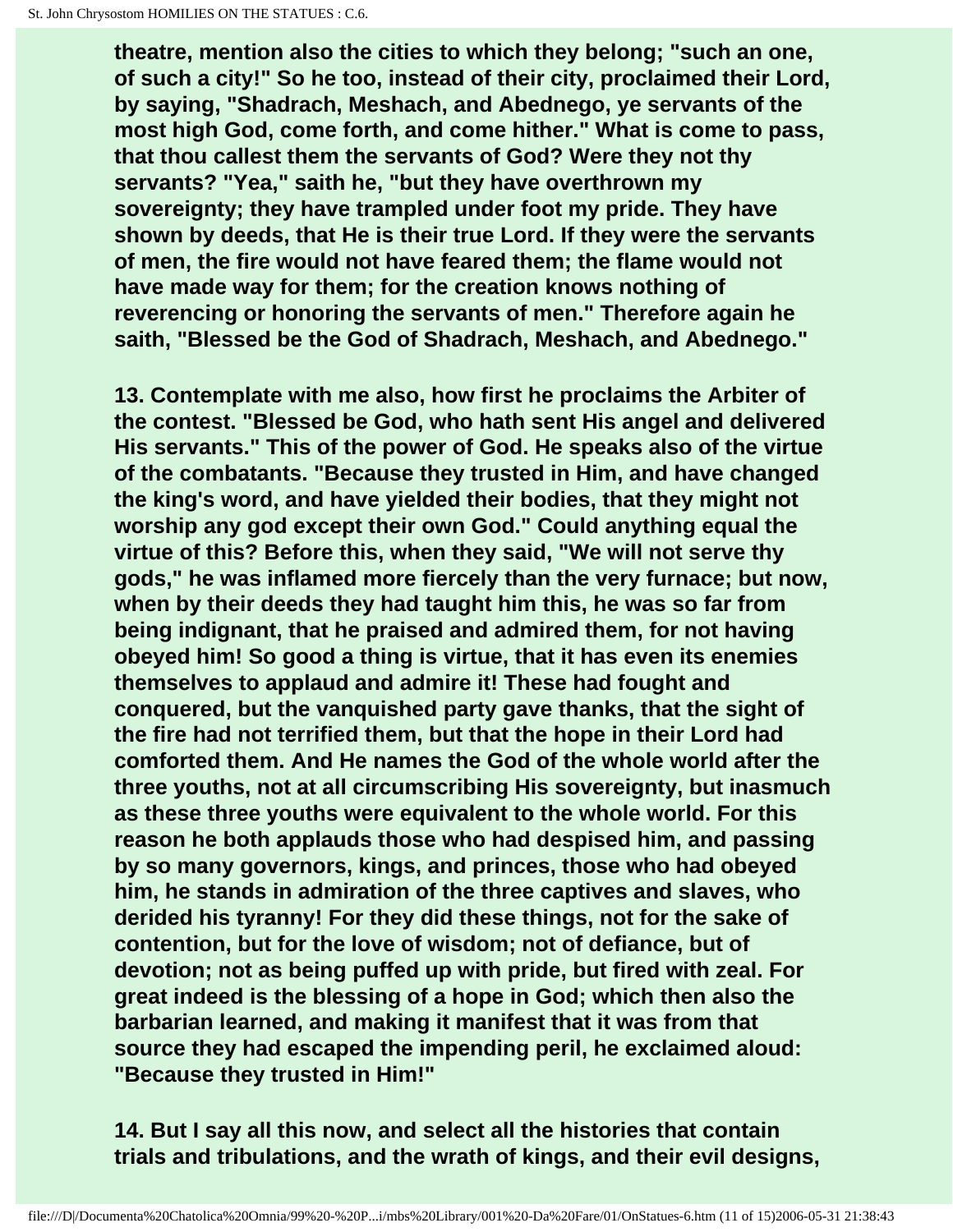**in order that we may fear nothing, save only offending God. For then also was there a furnace burning; yet they derided it, but feared sin. For they knew that if they were consumed in the fire, they should suffer nothing that was to be dreaded; but that if they were guilty of impiety: they should undergo the extremes of misery. It is the greatest punishment to commit sin, though we may remain unpunished; as on the other hand, it is the greatest honour and repose to live virtuously, though we may be punished. For sins separate us from God; as He Himself speaks; "Have not your sins separated between you and Me?" But punishments lead us back to God. As one saith, "Give peace; for Thou hast recompensed us for all things." Suppose any one hath a wound; which is the most deserving of fear, gangrene, or the surgeon's knife? the steel, or the devouring progress of the ulcer? Sin is a gangrene, punishment is the surgeon's knife. As then, he who hath a gangrene, although he is not lanced, hath to sustain the malady, and is then in the worse condition, when he is not lanced; so also the sinner, though he be not punished, is the most wretched of men; and is then especially wretched, when he hath no punishment, and is suffering no distress. And as those who have a disease of the spleen, or a dropsy, when they enjoy a plentiful table, and cool drinks, and a variety of delicacies, and condiments, are then especially in a most pitiable state, increasing as they do their disease by luxury; but should they rigorously subject themselves to hunger and thirst, according to medical laws, they might have some hope of recovery; so also those who live in iniquity, if they are punished, may have favourable hopes; but if, together with their wickedness, they enjoy security and luxury, they become more wretched than those who cram their bellies, though they are in a state of dropsy; and so much the more, as the soul is better than the body. If then thou seest any who are in the same sins, and some of them struggling continually with hunger, and a thousand ills; while others are drinking their fill, and living sumptuously, and gormandizing; think those the better off, who endure sufferings. For not only is the flame of voluptuousness cut off by these misfortunes, but they also depart to the future Judgment, and that dread tribunal, with no small relief; and go hence, hawing discharged here the penalty of the greater part of their sins by the ills they have suffered.** 

**15. But enough of consolation. It is time for us now, at last, to proceed to the exhortation on the subject of avoiding oaths, and to remove that seeming palliation on behalf of those who swear, which is but futile, and useless. For when we bring an accusation against**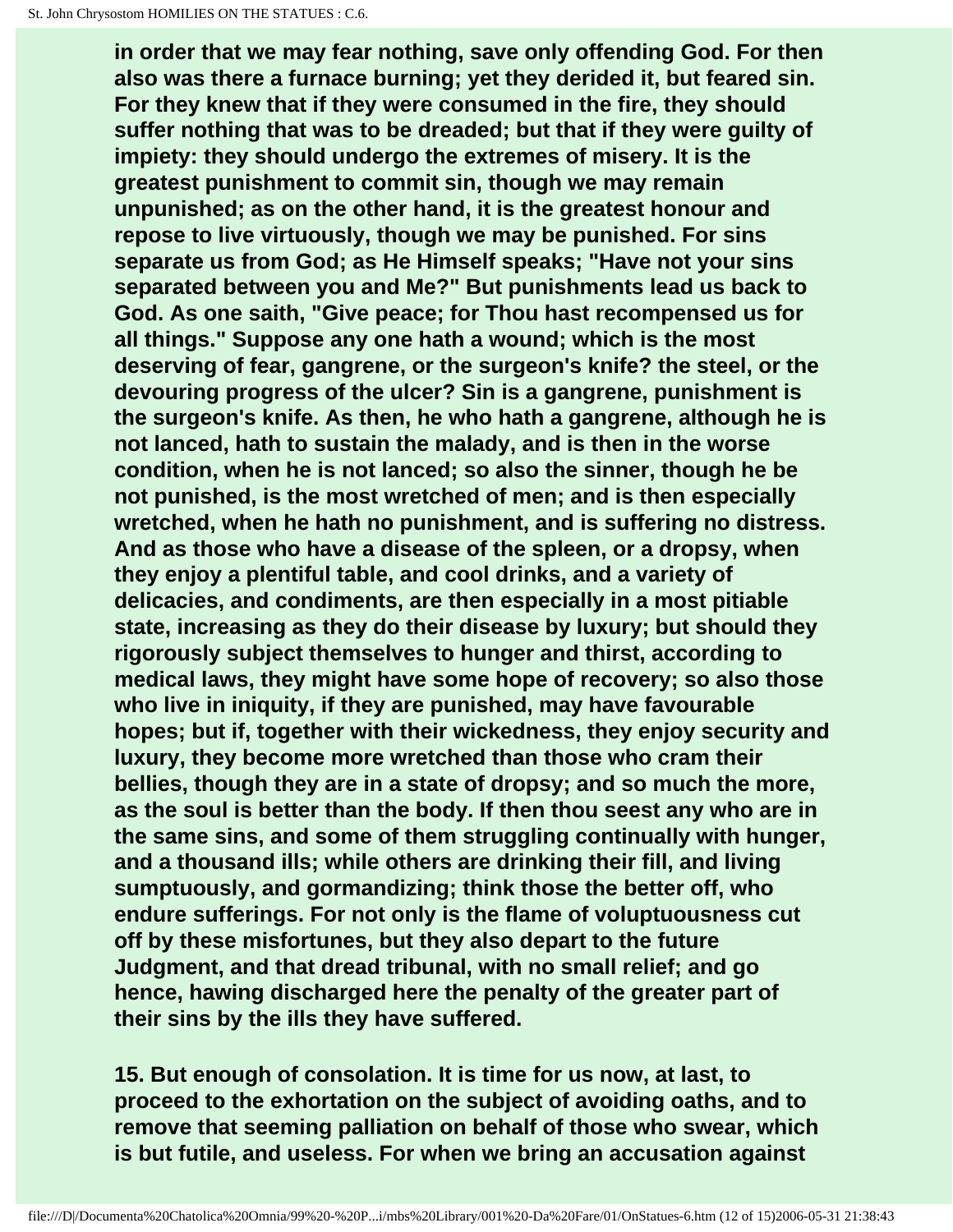**them, they allege the case of others who do the very same thing; and they say, "such and such persons swear." Let us then say to these, Nevertheless; such a man does not swear: and God will give His judgment concerning thee, from those who do good works; for sinners do not profit sinners by fellowship in transgressions; but they who perform what is right condemn sinners. For they who gave not Christ food, or drink, were many; but they rendered no aid to each other. Similar also was the case of the five virgins, who found no pardon from companionship, but being condemned by a comparison with those who had acted wisely, both these and the former were alike punished.** 

**16. Dismissing then this argument of frigid self-deception, let us not look at the case of those who fall, but at those who fashion their conduct rightly; and let us endeavour to carry along with us a memento of the present fast when it is over. And as it oftens happens when we have purchased a vestment, or a slave, or a precious vase, we recall again the time when we did so, and say to each other, "That slave I purchased at such a festival; that garment I bought at such a time;" so, in like manner, if we now reduce to practice this law, we shall say, I reformed the practice of swearing during that Lent; for till then I was a sweater; but from barely hearing an admonition, I have abstained from the sin.** 

**But "the custom," it may be objected, "is a hard thing to be reformed." I know it is; and therefore am urgent to throw you into another custom, which is good and profitable. For when you say, it is difficult for me to abstain from what is habitual; for that very reason, I say, you should make haste to abstain, knowing for certain, that if you once s make another custom for yourself of not swearing, you will want no labour afterwards. Which is the more difficult thing; not to swear, or to remain the whole day without food; and to shrivel up on water-drinking, and meagre diet? It is evident that the latter surpasses the former; yet, notwithstanding, custom has made this matter so possible and easy of execution, that when the fast comes round, although any one should exhort a thousand times, or as frequently constrain and compel one to partake of wine, or taste of any other of those things which are forbidden during fasts, yet a man would prefer to suffer anything, rather than touch the prohibited article of food; and that not for want of relish for the table, nevertheless, we bear it all with fortitude, from the habit of our conscience. And the case will be the same in regard to oaths; and just as if now, any one were to impose ever so great necessity, you**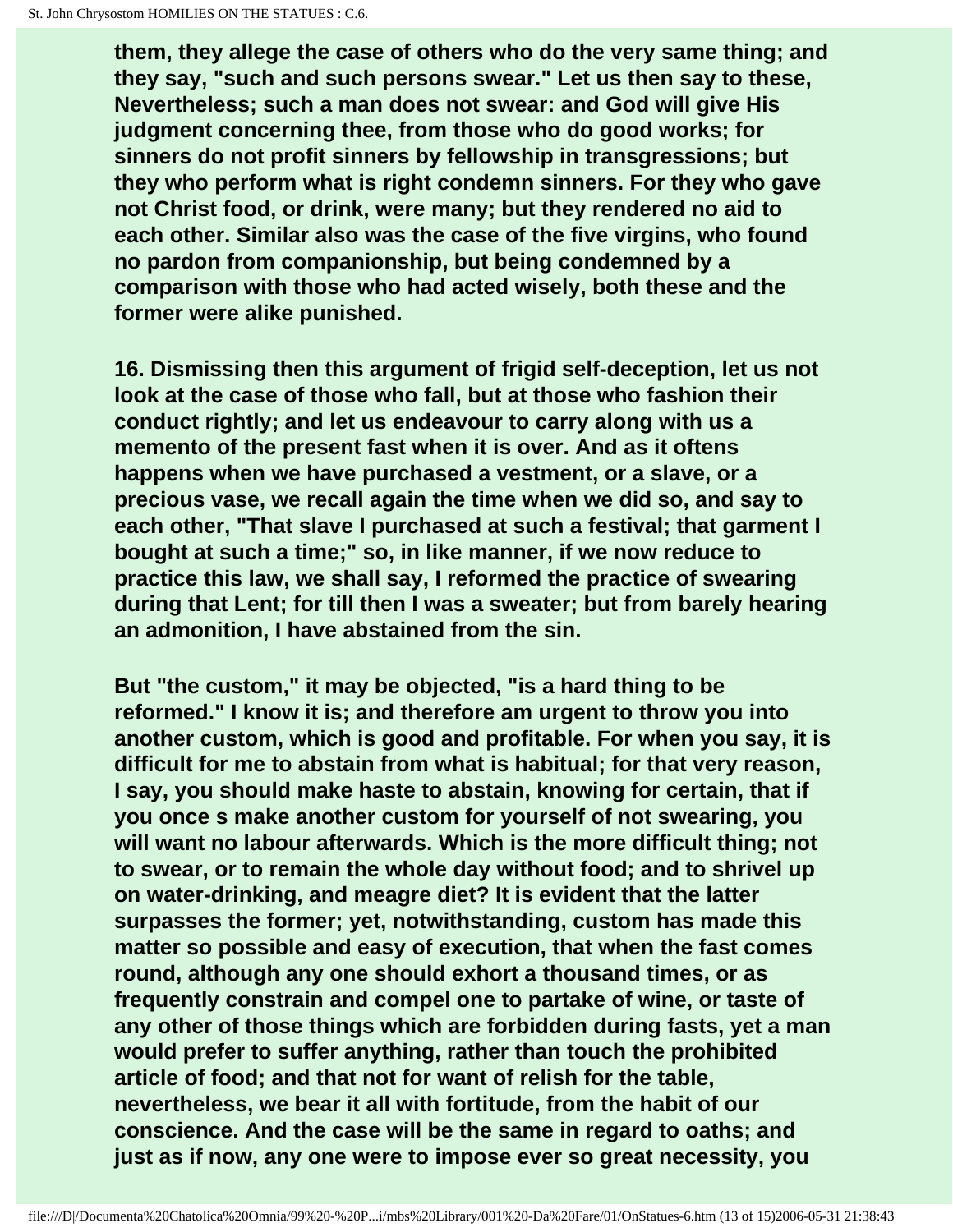**would remain immovable, holding fast the habit; so also in that case, if any one should urge you ten thousand times, you would not depart from your custom.** 

**18. When you go home, therefore, discourse of all these things with those who are in your house; and as many persons often do, when they come back from a meadow, having plucked there a rose, or a violet, or some flower of that kind, they return twisting it about with their fingers; and as some, again, when they quit the gardens to go home, take with them branches of trees, with their fruit upon them; and as others, moreover, from sumptuous feasts, carry away leavings of the entertainment for their dependents; so indeed do thou, departing from hence, take an exhortation home to thy wife, thy children, and all thine household. For this admonition is more profitable than the meadow, the garden, or the banquetting table. These roses never wither; these fruits never drop off; these dainties never corrupt. The former yield a temporary delight; but the latter a lasting advantage, not only after this reformation has taken place, but in the very act of reforming. For think what a good practice this would be, having dismissed all other matters public or private, to discourse** 

**only of the divine laws continually, at the tables in the forum, and in your other meetings. Would we give our attention to these things, we should say nothing of a dangerous or injurious nature, nor should we sin unwittingly. Giving our leisure to discourse respecting these things, we should be able to withdraw our soul even from this despondency that hangs over us, instead of looking with so much anxiety as we do, whilst we say one to another, "Hath the Emperor heard what hath happened? Is he incensed? What sentence hath he pronounced? Hath any one petitioned him? What? Will he himself endure to destroy utterly a city so great and populous?" Casting these and all such cares upon God, let us be anxious only as to what He hath commanded! Thus shall we rid ourselves of all these sorrows; and although ten only among us should succeed, the ten would quickly become twenty; the twenty fifty; the fifty a hundred; the hundred a thousand; the thousand all the city, And just as when ten lamps are lighted, one may easily fill the whole house with light, so also with respect to right actions; should only ten act rightly, we shall light up a general flame throughout the city, to shine forth, and to procure us safety. For not so naturally does the fire, when it falls upon a forest, kindle the neighbouring trees successively, as will the emulation for virtue, when it seizes upon a few minds, be mighty in**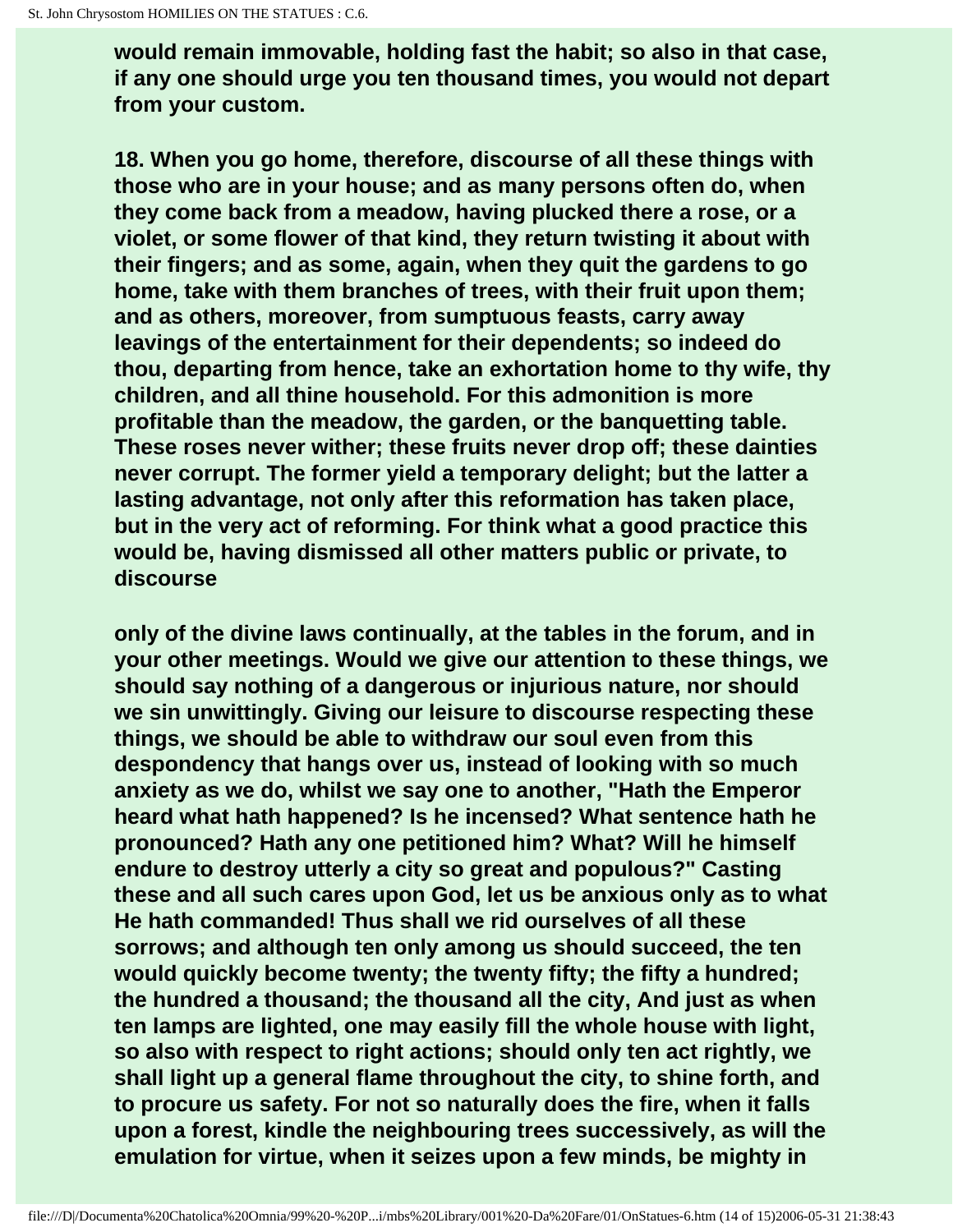**its progress to diffuse itself through the whole community.** 

**19. Give me cause, then, to exult over you both in the present life, and at that future Day, when those to whom talents have been entrusted, shall be summoned! Your good reputation is a sufficient reward for my labours; and if I see you living in piety, I have all I wish. Do, then, what yesterday I recommended, and today will repeat, and will not cease to say it. Fix a penalty for those who swear; a penalty which is a gain, and not a loss; and prepare yourselves henceforth so as you may give us a proof of success. For I shall endeavour to hold a long conversation with each of you, when this assembly is dismissed; in order that in the continuance of discourse I may discover the persons who have been acting rightly, and those who have not. And if I find any one still swearing, I shall make him manifest to all who are amended, that by reproving, rebuking, and correcting, we may quickly deliver him from this evil habit. For better it is that he should amend through being reproached here, than that he should be put to shame, and punished, in the presence of the whole assembled universe, on that Days when our sins shall be revealed to the eyes of all men! But God forbid that any in this fair assembly should appear there suffering such things! but by the prayers of the holy fathers? correcting all our offences, and hav ing shown forth the abundant fruit of virtue, may we depart hence with much confidence, through the grace and lovingkindness of our Lord Jesus Christ, through whom, and with whom, be glory to the Father together with the Holy Spirit, for ever and ever. Amen.**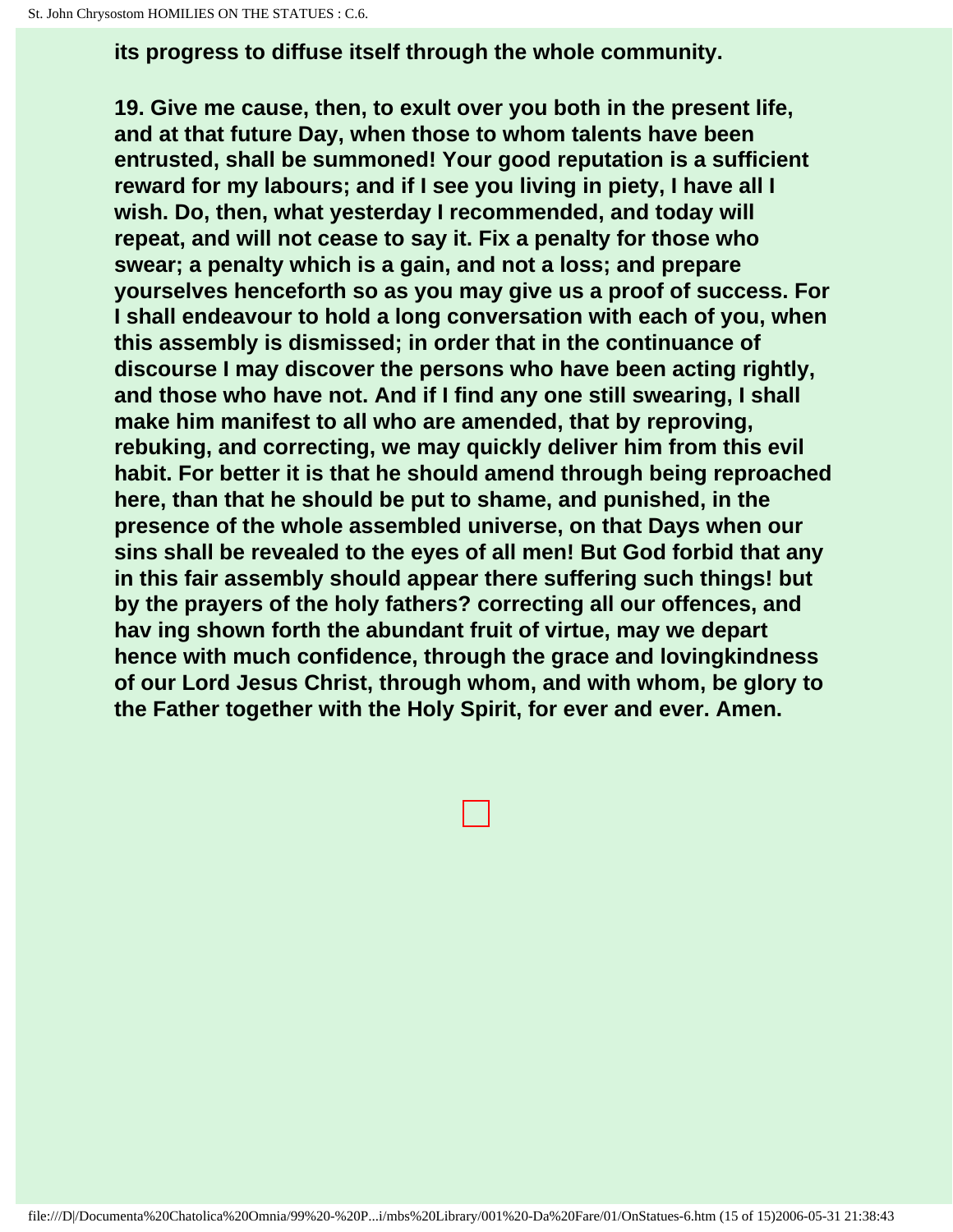## **HOMILY VII.**

**Recapitulation of former exhortations. Sin brought death and grief into the world, and they tend to its cure. Grief serviceable only for the destruction of sin. Remarks upon the passage, Gen. 1, 1. "In the beginning God created the heaven and the earth." It is argued that God's forethought for man in the work of creation affords grounds of comfort; and that mercy is shewn even in chastisement, as in the saying, "Adam, where art thou?" Concluding admonition on the avoidance of oaths.** 

**1. YESTERDAY, I discoursed unto your Charity in many words, and upon many subjects; and if out of this variety, it be not possible for you to retain all, I wish more particularly to recall to memory the observation, that God bath implanted the affection grief in our natures for no other reason but because of sin, and He hath made this evident from actual experience. For whilst we are grieved and distressed through the loss of wealth; or by reason of sickness, and death, and the other evils that befall us, we not only reap no consolation from our sorrow, but we also increase the force of these calamities. But if we are in pain and sorrow for our sins, we diminish the weight of sin; we make that little which is great; and very often we blot it all out entirely. Ye should continually remember this, I repeat, in order that ye may mourn for sin only, and for nothing besides; and the additional fact, that sin, though it brought death and sadness into our life, is again destroyed by both these; which I have recently made evident. Therefore, let us fear nothing so much as sin and transgression. Let us not fear punishment, and then we shall escape punishment. Even as the Three Children were not afraid of the furnace, and so escaped from the furnace. Such indeed it becomes the servants of God to be. For if those who were brought up under the Old dispensation, when death was not yet slain, nor his "brazen gates broken down," nor his "iron bars smitten in sunder;" so nobly encountered their end, how destitute of all defence or excuse shall we be, if, after having had the benefit of such great grace, we attain not even to the same measure of virtue as they did, now when death is only a name, devoid of reality. For death is nothing more than a sleep, a journey, a migration, a rest, a tranquil haven; an escape from trouble, and a freedom from the cares of this present life!**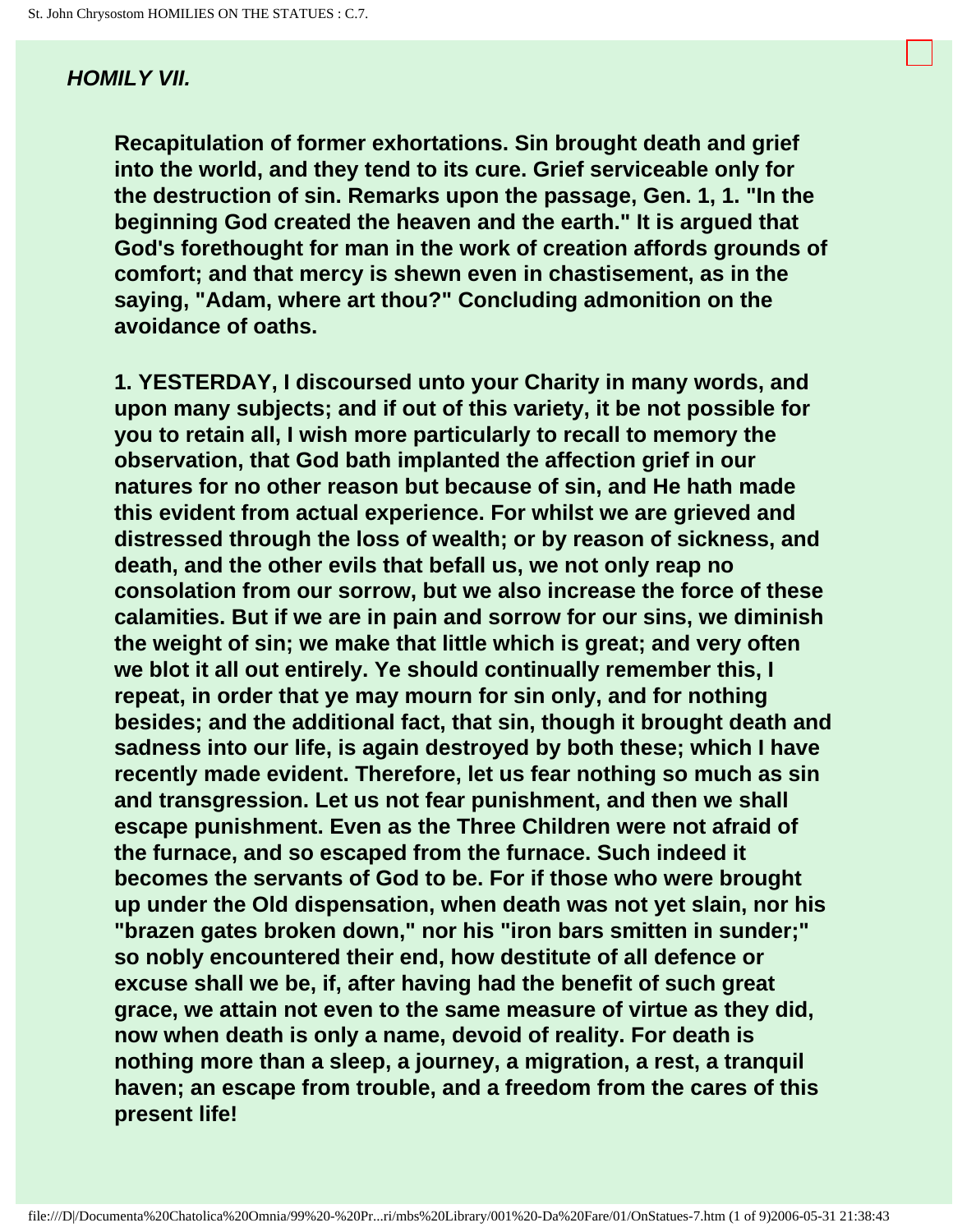**2. But here let us dismiss the subject of consolation; it is the fifth day we are engaged in speaking words of comfort to your Charity, and we might now seem to be troublesome. For what hath been already said is sufficient for those who give heed; but to those who are pusillanimous it will be no gain, even though we were to add to what we have said. It is now time to direct our teaching to the exposition of the Scriptures. For as, if we had said nothing in reference to the present calamity, one might have condemned us for cruelty, and a want of humanity; so, were we always discoursing of this, we might justly be condemned for pusillanimity. Commending then your hearts to God, who is able to speak into your minds, and to expel all grief from within, let us now take up our accustomed manner of instruction; and that especially since every exposition of Scripture is matter of comfort and relief. So that, although we may seem to be desisting from the topic of consolation, we shall again light upon the same subject by means of Scriptural exposition. For that all Scripture furnishes consolation to those who give attention to it, I will make manifest to you from its own evidence. For I shall not go about among the Scripture narratives to search out certain arguments consolatory; but in order that I may make the proof of the matter which I have undertaken plainer, we will take in hand the book which has to day been read to us; and bringing forward, if you will, the introduction and commencement of it, which may especially seem to present no trace of consolation, but to be altogether foreign to topics of comfort, I will make that which I affirm evident.** 

**3. What then is this introduction? "In the beginning God made the heaven and the earth, and the earth was invisible, and unformed? and darkness was upon the face of the abyss." Do these words seem to some of you incapable of affording consolation under distress? Is it not an historical narrative, and an instruction about the creation?** 

**Would you then that I show the consolation that is hidden in this saying? Arouse yourselves then, and attend with earnestness to the things which are about to be spoken. For when thou hearest that God made the heaven, the earth, the sea, the air, the waters, the multitude of stars, the two great lights, the plants, the quadrupeds, the swimming and the flying animals, and all things without exception which thou seest, for thee, and for thy safety and honour; dost thou not straight-way take comfort and receive this as the strongest proof of the love of God, when thou thinkest that He produced such a world as this, so fair, so vast and wonderful, for such a puny being as thyself! When therefore thou hearest that, "In**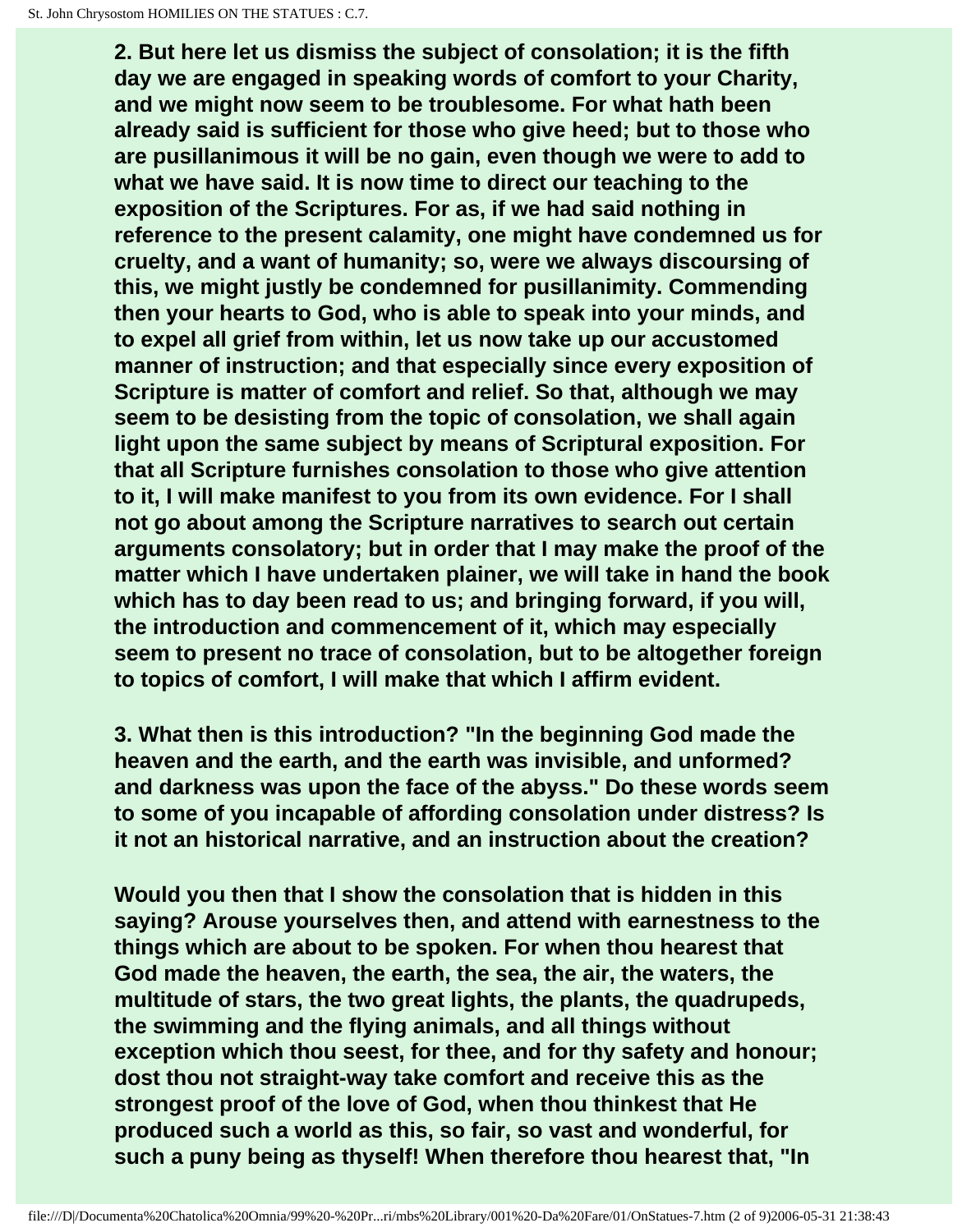**the beginning God made the heaven and the earth," run not hastily over the declaration; but traverse in thy mind the breadth of the earth; and reflect how He hath spread outs so sumptuous and exquisite a table for us, and provided us with such abundant gladness. And this is, indeed, the most marvellous thing, that He gave us not such a world as this in payment for services done; or as a recompense for good works; but at the very time He formed us, He honoured our race with this kingdom. For He said, "Let us make man after our image, and after our likeness." What is the sense of this, "after our image, and after our likeness?" The image of government is that which is meant; and as there is no one in heaven superior to God, so let there be none upon earth superior to man. This then is one, and the first respect, in which He did him honour; by making him after His own image; and secondly, by providing us with this principality, not as a payment for services, but making it entirely the gift of His own love toward man; and thirdly, in that He conferred it upon us as a thing of nature. For of governments there are some natural, and others which are elective;--natural as of the lion over the quadrupeds, or as that of the eagle over the birds; elective, as that of an Emperor over us; for he doth not reign over his fellow-servants by any natural authority. Therefore it is that he oftentimes loses his sovereignty. For such are things which are not naturally inherent; they readily admit of change and transposition. But not so with the lion; he rules by nature over the quadrupeds, as the eagle doth over birds. The character of sovereignty is, therefore, constantly allotted to his race; and no lion hath ever been seen deprived of it. Such a kind of sovereignty God bestowed upon us from the beginning, and set us over all things. And not only in this respect did He confer honour upon our nature, but also, by the very eminence of the spot in which we were placed, fixing upon Paradise as our choice dwelling, and bestowing the gift of reason, and an immortal soul.** 

**4. But I would not speak of these things: for I say that such was the abundance of God's care, that we may know His goodness, and His love towards man, not only from the way in which He hath honoured, but also from the way in which He hath punished us. And this, I especially exhort you to consider with attention, that God is alike good, not only whilst He is treating us with honour and beneficence, but also whilst He is punishing and chastising. And whether we should have to carry on our contest and combat against the heathen, or against the heretics, respecting the lovingkindness and goodness of God, we shall make His goodness evident, not only from the cases in which He bestows honour, but also from the cases in which He**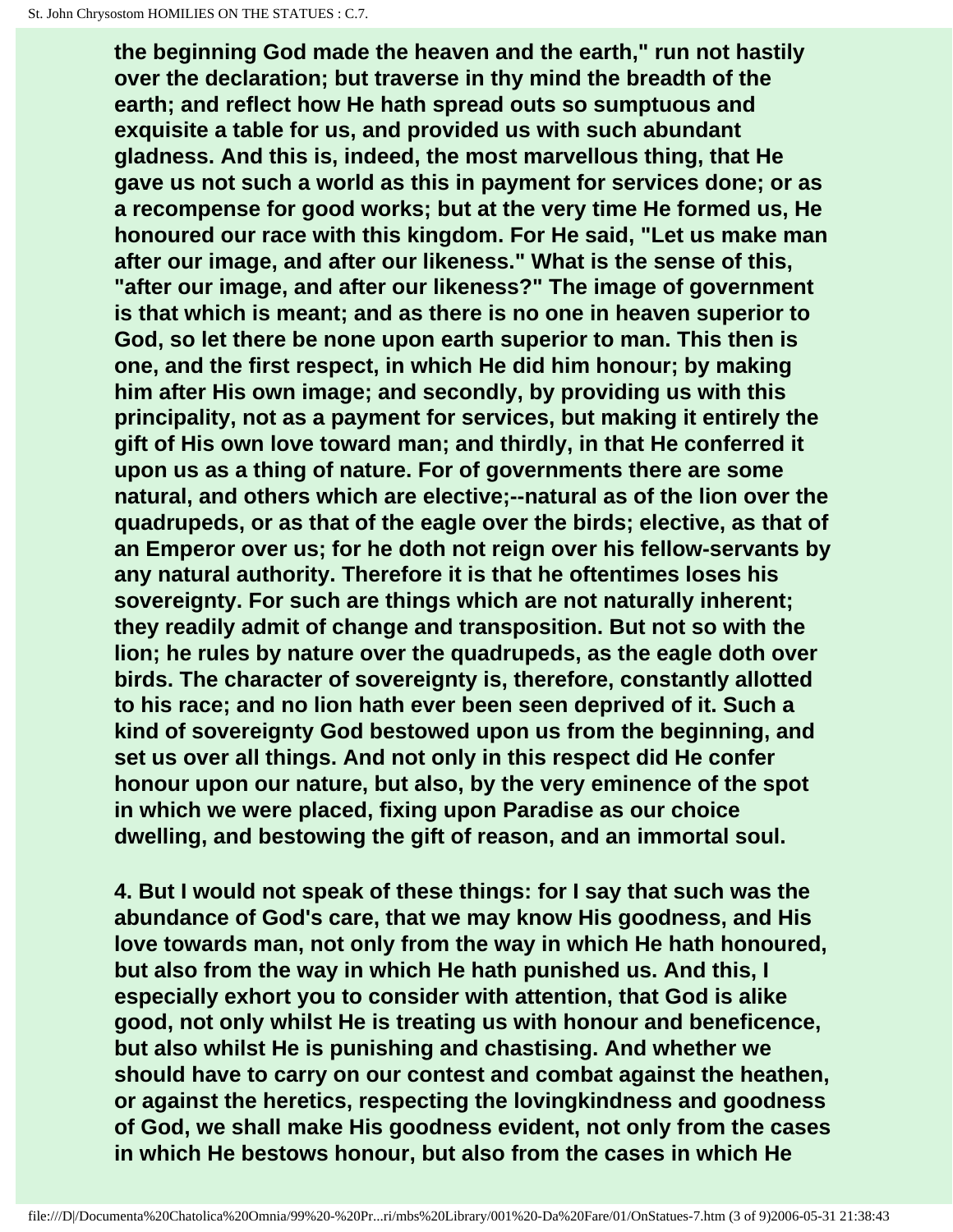**inflicts punishment. For if He is good only whilst honouring us, and not good whilst punishing us, He were but half good. But this is not the case. God forbid! Among men this may probably happen, when they inflict punishments in anger and passion; but God being free from passion, whether He exercise kindness, or whether He punish, He is alike good. Nor less does the threat of hell serve to show His goodness, than the promise of the kingdom. But how? I answer. If He had not threatened hell, if He had not prepared punishment, there are not many who would have attained the kingdom. For the promise of good things doth not so strongly induce the multitude to virtue; as cloth the threat of evil things compel by fear, and arouse them to the care of the soul. So that, although hell be the opposite of the kingdom of heaven, yet each hath respect to the same end--the salvation of men; the one alluring to itself, the other driving them towards its opposite, and by the operation of fear correcting those who are carelessly disposed.** 

**5. I do not enlarge upon this subject without reason; but because there are many who often, when famines, and droughts, and wars take place, or when the wrath of an Emperor overtakes them, or when any other unexpected events of this kind happen, deceive the simpler class by saying, that these things are unworthy of the Providence of God.** 

**I am therefore compelled to dwell on this part of my discourse, that we may not be beguiled by words, but that we may plainly perceive, that whether He brings upon us a famine, or a war, or any calamity, whatsoever, He doth it out of His exceeding great care and kindness. For even those fathers, who especially love their offspring, will forbid them the table, and inflict stripes, and punish them by disgrace, and in endless other ways of this kind correct their children when they are disorderly; yet are they nevertheless fathers, not only while doing them honour, but when acting thus; yea, they are pre-eminently fathers when they act thus. But if men, who are frequently carried away beyond what is meet by the force of angry feelings, are yet held to punish those whom they love, not from cruelty and inhumanity, but from a kind care and regard; much rather is it proper to be thus minded concerning God; who in the exceeding abundance of His goodness, far transcends every degree of paternal fondness. And that you may not suppose that what I say is a mere conjecture, let us, I pray you, direct our discourse to the Scripture itself. When man, then, had been deceived and beguiled by the wicked demon, let us observe how God treated him, after his**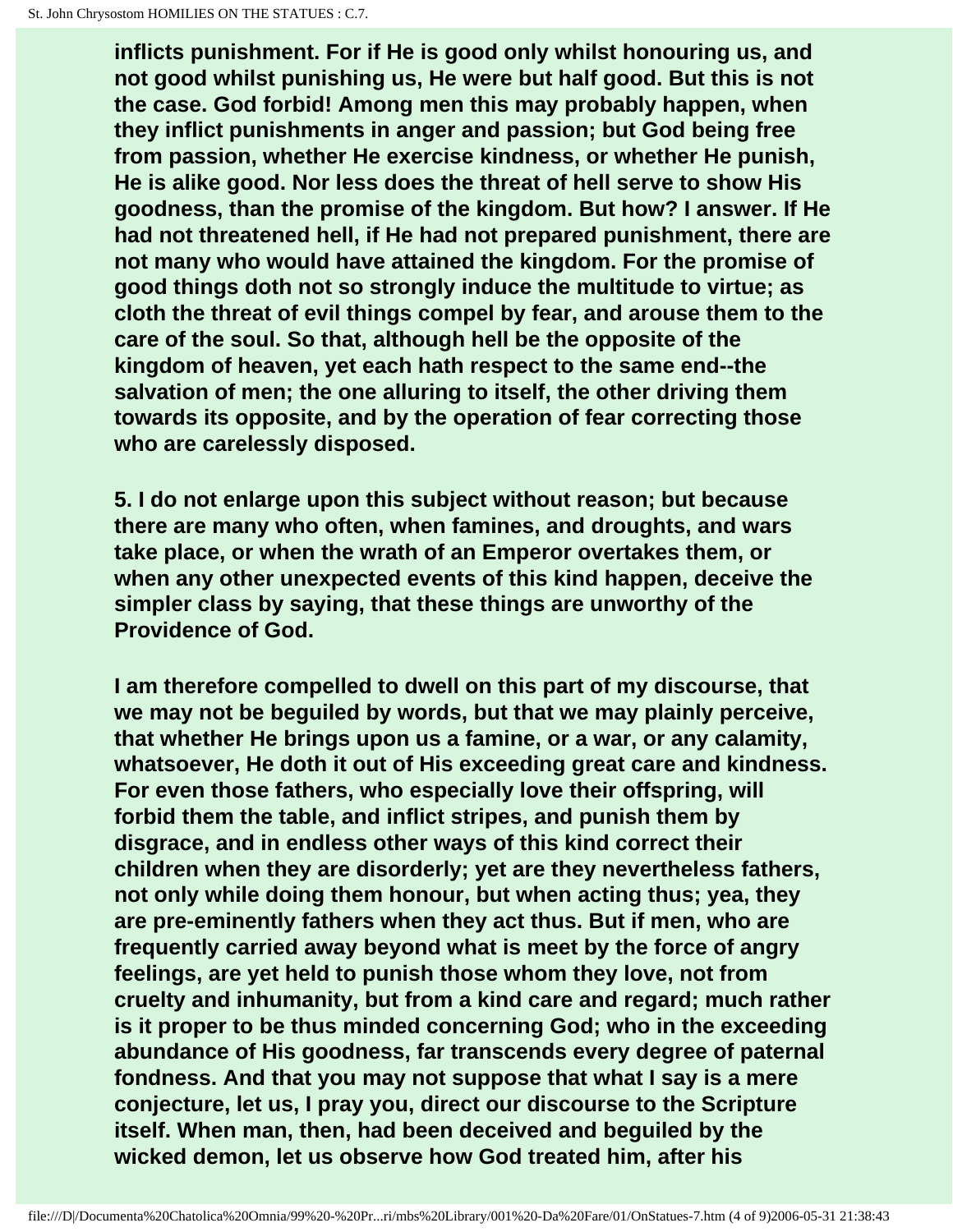**committing so great a sin. Did He then altogether destroy him? Yet the reason of the thing in justice demanded this, that one who had displayed nothing that was good, but, after enjoying so much favour, had waxed wanton even from the very first, should be made away with, and utterly destroyed; yet God acted not so; neither did He regard with disgust and aversion him who had been so ungrateful towards his Benefactor, but He comes to him as a physician cometh to a sick man.** 

**6. Do not, O beloved, pass over unthinkingly, what has just been said! but consider what an act it was, not to send an angel, or archangel, or any other of his fellow-servants, but that the Lord Himself should have descended to him who had fallen from the right way, and should have raised him when thus cast down; and should have approached him, One to one, as a friend comes to a friend when he is unfortunate, and is plunged in great distress! For that He acted thus out of His great kindness, the very words too which He spake to him evidently show His ineffable affection. And why do I say, all the words? The first utterance signifies at once His tenderness. For He said not, what it was probble a person treated so contemptuously would say, "O wicked, yea most wicked man! When thou hadst enjoyed so great favour from Me, and hadst been honoured with such a sovereignty, being exalted above all the crea tures upon the earth for no merit of thine own; and having received in actual deeds the pledges of My care, and a true manifestation of My Providence, didst thou esteem a wicked and pestiferous demon, the enemy of thy salvation, to be worthy of more credit than thy Lord and Benefactor? What proof did he give of regard for thee, like that which I have done? Did I not make for thee the heaven, the earth, the sea, the sun, the moon, and all the stars? For truly none of the angels needed this work of creation; but for thee, and for thy recreation, I made so great and excellent a world; and didst thou esteem mere words alone, a false engagement, and a promise full of deceit, as more worthy to be believed than the kindness and providence that was manifested by deeds; that thou gavest thyself over to him, and didst trample My laws under foot!" These words, and more of this kind, one who had been treated contemptuously would probably say. But God acted not so; but quite in the contrary manner. For by His first word He at once raised him up from his dejection, and gave the fearful and trembling man confidence, by being the first Himself to call him, or rather, not by merely calling him first, but by addressing him by his own familiar appellation, and saying, "Adam, where art thou?" Thus He shewed His tenderness,**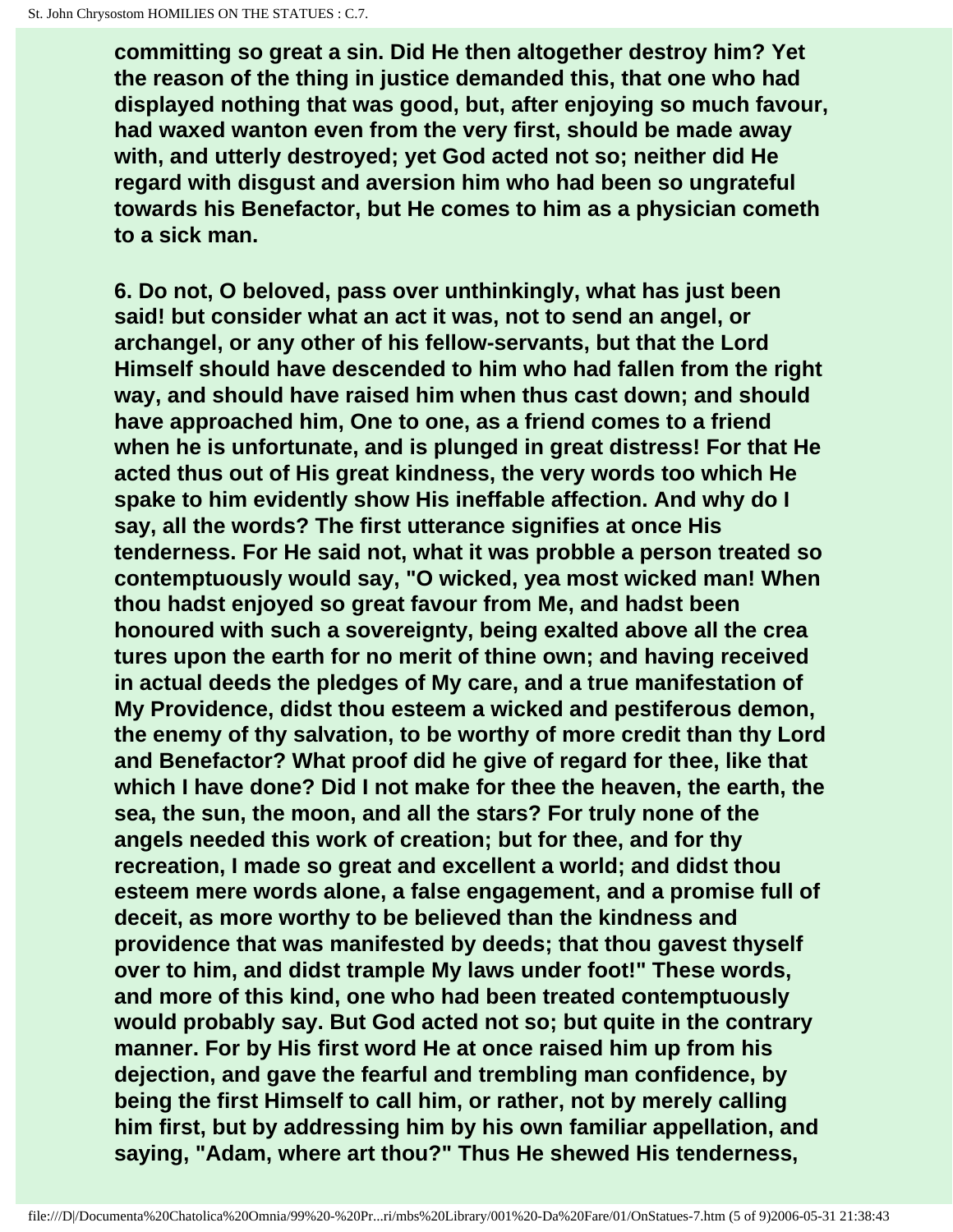**and the great regard He had for him. For ye must all know, that this is a mark of intimate friendship. And thus those who call upon the dead are wont to do, continually repeating their names. And so, on the other hand, those who entertain hatred and enmity against any, cannot bear to mention the very names of those who have aggrieved them. Saul, for instance, though he had sustained no injury from David, but had wronged him exceedingly, since he abhorred and hated him, could not endure to mention his proper name; but when all were seated together, not seeing David to be present, what said he? He said not, "Where is David? but, 'Where is the son of Jesse?'" calling him by his father's name. And again, the Jews did the same with respect to Christ, for since they abhorred and hated Him, they did not say, "Where is Christ?" but, "Where is that man?"** 

**7. But God, willing to show even by this that sin had not quenched His tenderness, nor disobedience taken away His favor toward him, and that He still exercised His Providence and care for the fallen one, said, "Adam, where art thou?" not being ignorant of the place where he was, but because the mouth of those who have sinned is closed up; sin turning the tongue backward, and conscience taking hold of it; so that such persons remain speechless, held fast in silence as by a kind of chain. And God wishing therefore to invite him to freedom of utterance, and to give him confidence, and to lead him to make an apology for his offences, in order that he might obtain some forgiveness, was Himself the first to call; cutting off much of Adam's distress by the familiar appellation, and dispelling his fear, and opening by this address the mouth that was shut. Hence also it was that he said, "Adam, where art thou?" "I left thee," saith he, "in one situation, and I find thee in another. I left thee in confidence and glory; and I now find thee in disgrace and silence!" And observe the care of God in this instance. He called not Eve;--He called not the serpent,--but him who had sinned in the lightest degree of all, he brings first to the tribunal, in order that beginning from him who was able to find some degree of excuse, He might pass a more merciful sentence, even against her who had sinned the most. And judges, indeed, do not deign to make inquiry in their own person of their fellow-servants, and those who are partakers of a common nature with them, but putting forward some one of their attendants to intervene, they instruct him to convey their own questions to the criminal; and through him they say and hear whatever they wish, when they examine the offenders. But God had no need of a gobetween in dealing with man; but Himself in His own person at once judges and consoles him. And not only this is wonderful, but also**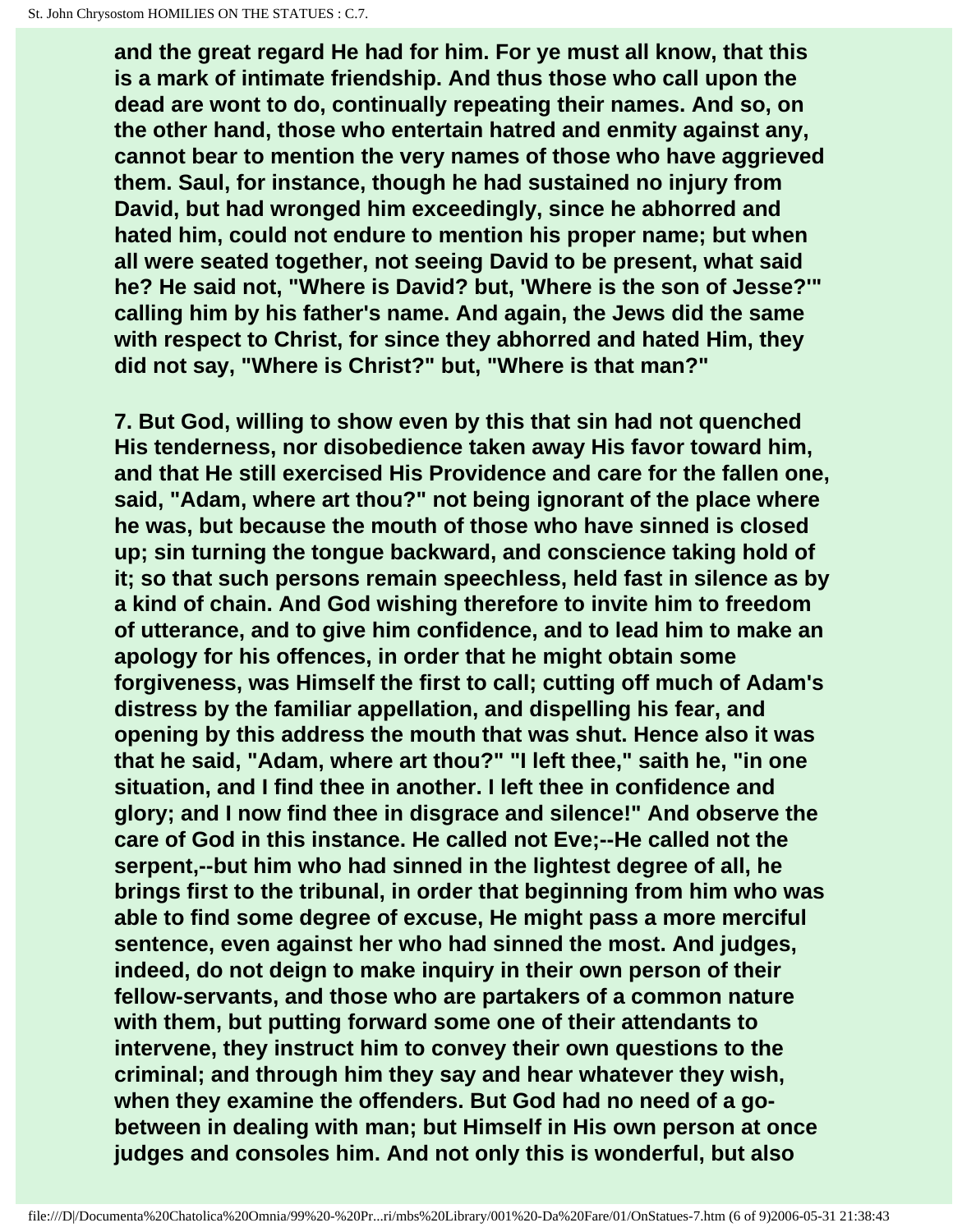**that he corrects the crimes that had been committed. For judges in general, when they find thieves and grave-robbers, do not consider how they may make them better, but how they may make them pay the penalty of the offences committed. But God, quite on the contrary, when He finds a sinner, considers not how He may make him pay the penalty, but how He may amend him, and make him better, and invincible for the future. So that God is at the same time a Judge, a Physician, and a Teacher; for as a Judge He examines, and as a Physician He amends, and as a Teacher He instructs those who have sinned, directing them unto all spiritual wisdom.** 

**8. But if one short and simple speech thus demonstrates the care of God, what if we should read through this whole judgment, and unfold its entire records? Seest thou how all Scripture is consolation and comfort? But of these records we will speak at a befitting season; before that, however, it is necessary to state at what time this Book was given; for these things were not written in the beginning, nor at once when Adam was made, but many generations afterwards; and it were worth while to enquire for what reason this delay took place, and why at length they were given to the Jews only, and not to all men; and why written in the Hebrew tongue; and why in the wilderness of Sinai? For the Apostle doth not mention the place merely in a cursory manner; but shews that in that circumstance too there was a great subject of contemplation for us, when he saith to us: "For these are two covenants, the one from Mount Sinai, which gendereth to bondage."** 

**9. Other things too besides these it were to our purpose to enquire into. But I see that the time doth not permit us to launch our discourse upon so wide a sea; wherefore prudently reserving these to a fit season, we would again address you on the subject of abstinence from oaths; and we would entreat your Charity to use much diligence respecting this matter. For what is it but an absurdity, that not even a servant dares to call his master by name, nor to mention him unceremoniously, and casually, but that he should everywhere bandy about the name of the Lord of Angels familiarly with much irreverence! And if it be necessary to take the book of the Gospel, thou receivest it with hands that have been first washed; and fearfully and tremblingly, with much reverence and devotion; and dost thou unceremoniously bandy about upon thy tongue the Lord of the Gospel? Dost thou desire to learn how the Powers above pronounce that Name; with what awe, with what terror, with what wonder? "I saw the Lord," saith the prophet, "sitting**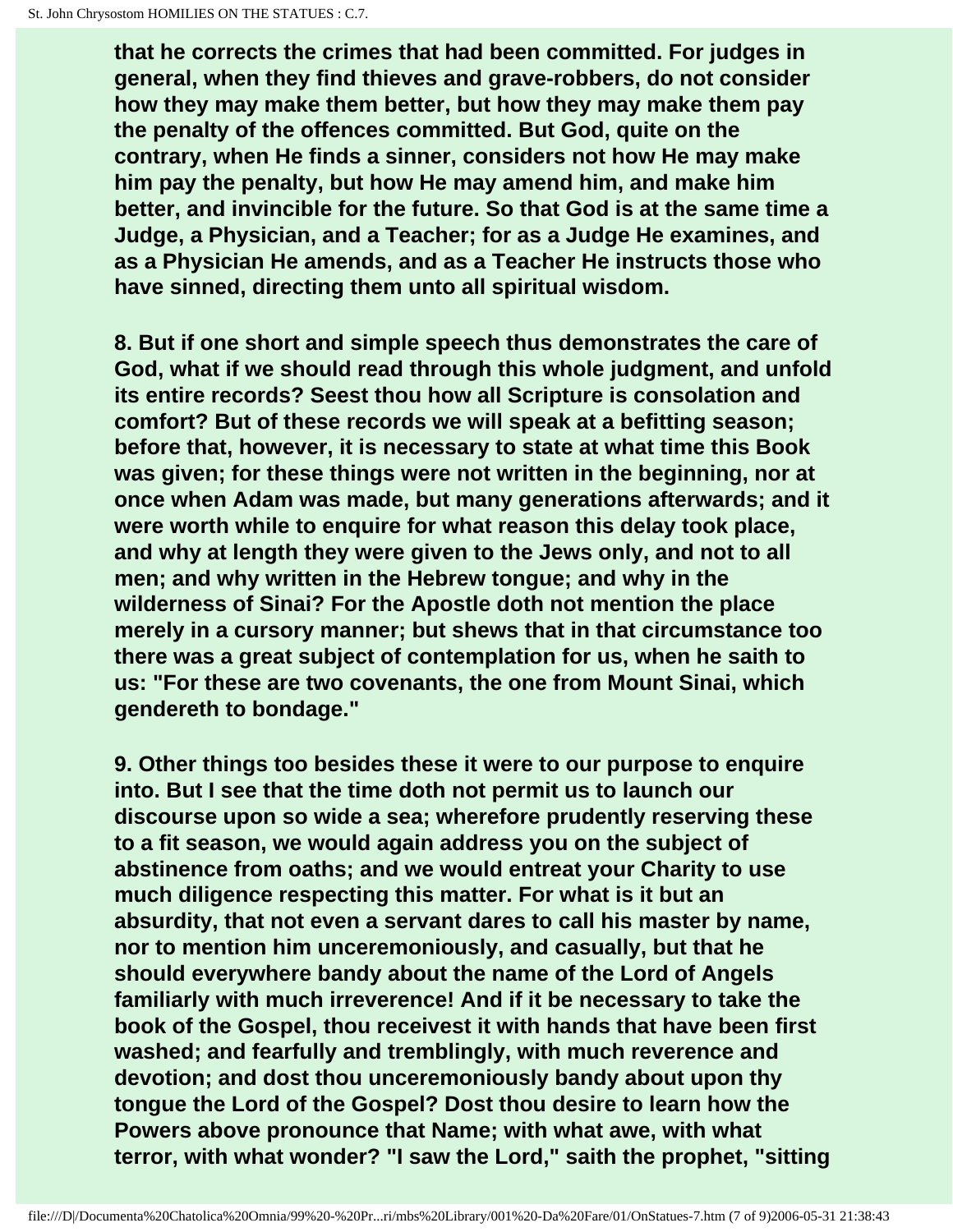**upon a throne, high, and lifted up; around Him stood the Seraphim; and ones cried unto another, and said, Holy, Holy, Holy, Lord God of Sabaoth; the whole earth is full of His glory!" Perceivest thou, with what dread, with what awe, they pronounce that Name, whilst glorifying and praising Him? But thou, in thy prayers and supplications, callest upon Him with much listlessness; when it would become thee to be full of awe, and to be watchful and sober! But in oaths, where it is wholly unsuitable that this wonderful Name should be introduced, there thou makest a long string of divers forms of imprecation!** 

**What pardon then, or what excuse shall we have, howsoever we may plead this "custom"? It is said, that a certain heathen orator, by a kind of foolish habit, was continually moving his right shoulder as he went along. He conquered this habit, however, by fastening sharp knives on each side over his shoulders, so that the fear of being cut controlled the member in its unseasonable movement by fear of the wound! Do thou too, then, act thus with regard to thy tongue, and instead of the knife, suspend over it the fear of God's chastisement, and thou wilt assuredly get the better! For it seems impossible, utterly impossible, that those should ever be overcome, who are solicitous and earnest about this, and really make it their business.** 

**10. Ye applaud what is now said, but when ye have amended, ye will applaud in a greater degree not only us, but also yourselves; and ye will hear with more pleasure what is spoken; and ye will call upon God with a pure conscience, who is so sparing of thee, O man! that He saith, "Neither shall thou swear by s thy head." But thou so despisest Him as to swear even by His glory. "But what shall I do," saith one, "with those who impose necessity on me?" What kind of necessity can there be, O man? Let all men understand that thou wilt choose to suffer anything rather than transgress the law of God; and they will abstain from compelling thee. For as a proof that it is not an oath which rendereth a man worthy of credit, but the testimony of his life, the uprightness of his conversation, and his good reputation, many have often split their throats with swearing, and yet have been able to convince no one; whereas others by a mere expression of assent, have been esteemed more deserving of belief than they who swore never so much. Knowing, therefore, all these things, and placing before our eyes the punishment that is in store for those who swear, as well as for those who swear falsely, let us abstain from this evil custom, that advancing from hence to the correction of what remains, we may enjoy the blessedness of the life to come, which**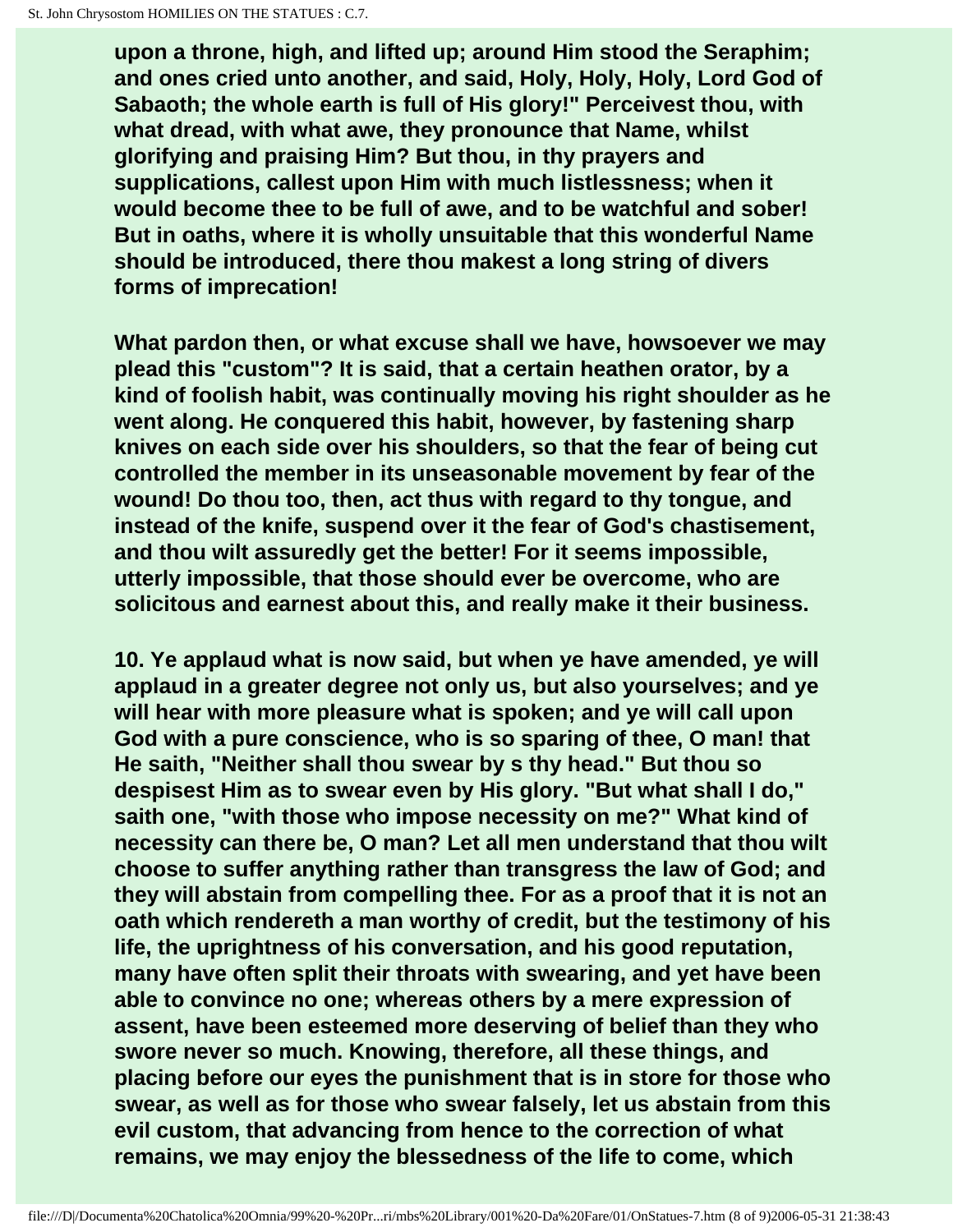**God grant that we may all be found worthy to obtain, by the grace and love toward man of our Lord Jesus Christ, through Whom and with Whom to the Father with the Holy Ghost be glory, and power, and honour, now and ever, and world without end. Amen.**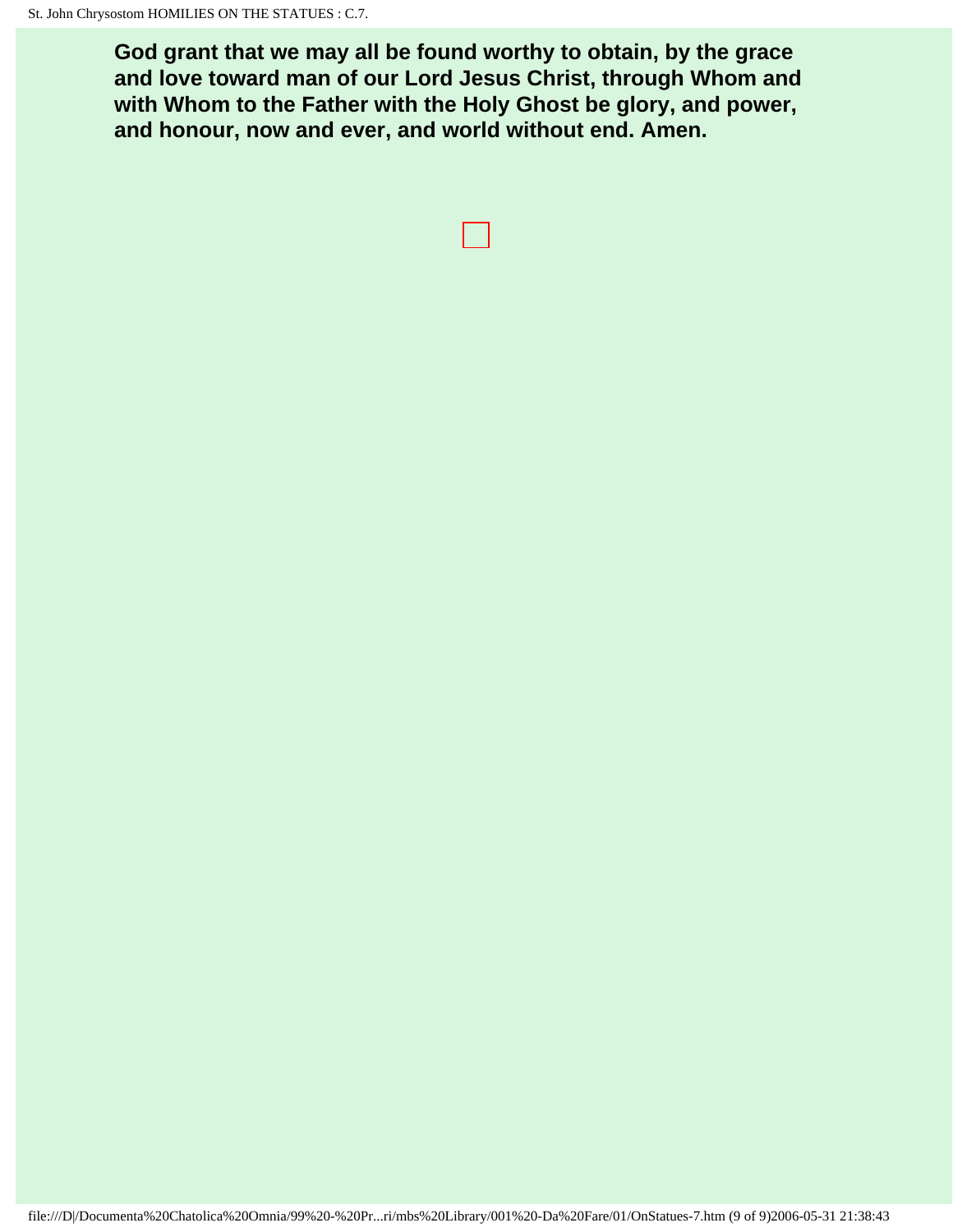#### **HOMILY VIII.**

**An exhortation to virtue--and particularly upon the passage, "God was walking in Paradise in the cool of the day: "--and again on the subject of abstaining from oaths.** 

**YE have lately heard, how all Scripture bringeth consolation and comfort, although it be an historical narrative. For instance, "In the beginning, God created the heaven and the earth," was an historical declaration; but it was shewn in our discourse, that this sentence was one pregnant with comfort; as, for example, that God made us a twofold table, by spreading out the sea and the land at the same time; by kindling above the twofold lights, the sun and moon; by determining the twofold seasons of their course, the day and night, the one for labour, and the other for rest. For the night ministers to us no less benefit than the day. But as I said with reference to trees, those which are barren, rival in their utility those which bear fruit; since we are thus not necessitated to touch those trees which are pleasant for food, for the purposes of building. The wild and untamed animals are also subservient to our need, in no less a degree than the tame animals; by driving us together, through the fear of them, into cities; making us more cautious, and binding us to one another; and by exercising the strength of some, and freeing others from their sicknesses; for the physicians concoct many medicines out of these; and by reminding us of our ancient sin. For when I hear it said, "The fear of you, and the dread of you, shall be upon all the wild beasts of the earth:" and then observe, that this honour was afterwards curtailed, I am reminded of sin, which hath dissipated the fear of us, and undermined our authority. Thus I become a better and a wiser man, whilst I learn the harm that sin hath occasioned us. As then, what I said was, that the things alluded to, and others of a similar kind, which God, who is the Maker, knoweth of, contribute not a little to our present life; so now also I say, that the night no less than the day brings along with it its advantage, being a rest from labours, and a medicine for disease. Often, indeed, physicians, though exerting themselves in many ways, and preparing an endless variety of remedies, are not able to deliver the man who is labouring under infirmity.** 

**But sleep coming upon him of its own accord hath entirely removed the disease, and freed them from an infinite deal of trouble. Night,**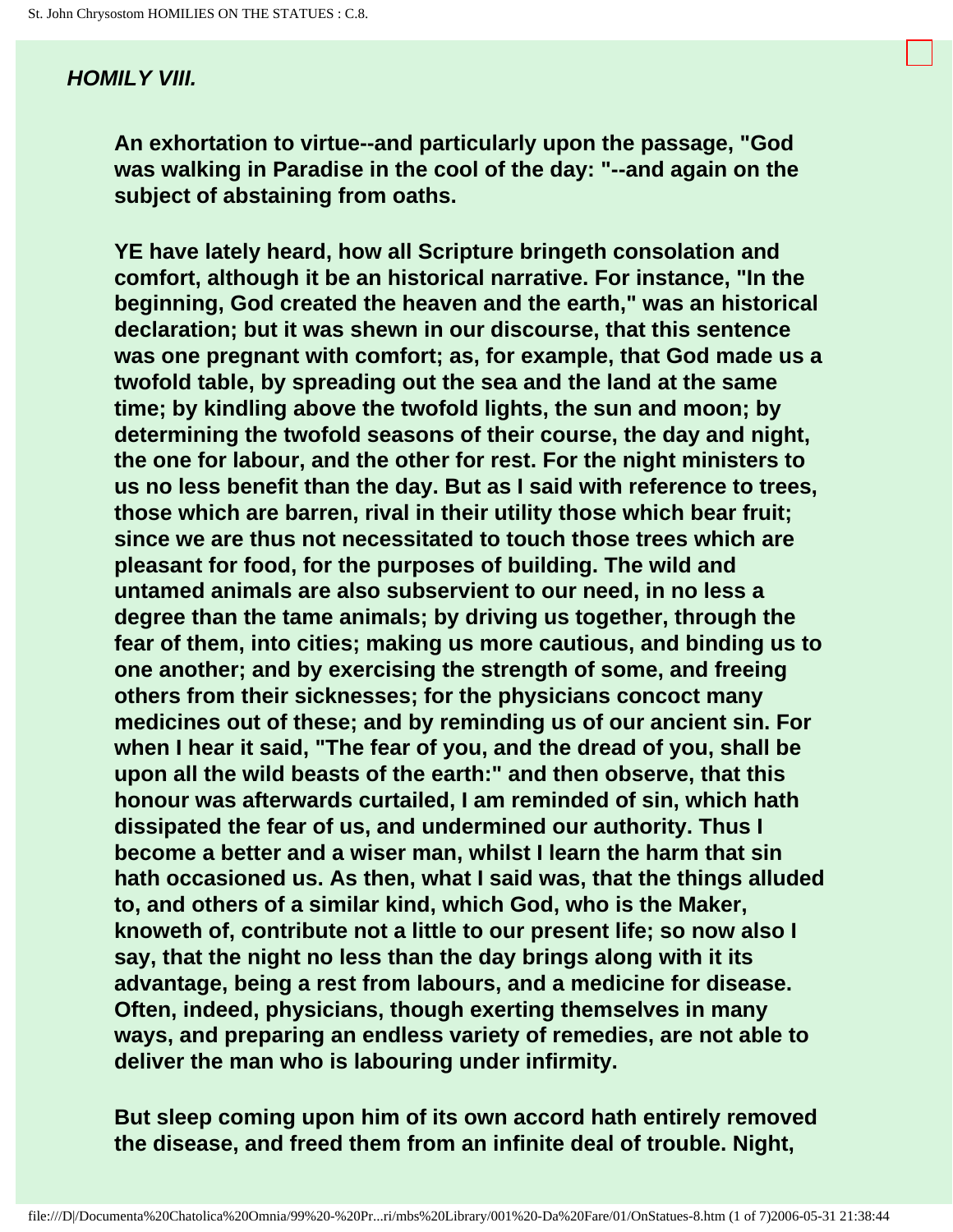**again, is not only a medicine for bodily labours, but also for mental diseases, in giving rest to anguished souls. Ofttimes it happeneth that some one hath lost a son; and comforters without number have been of no avail to withdraw him from tears and groans. But on the approach of night, conquered by the despotic powers of sleep, he hath closed his eyelids in slumber, and received some small relief from the miseries of the day time.** 

**2. And now, I pray you, let us proceed to the subject which hath given rise to these observations. For well I know, that ye are all eagerly awaiting this matter; and that each one of you is in pain till he learn on what account this Book was not given from the beginning. But even now I do not see that the time is fit for a discourse on this subject. And why so? Because the week hath nearly arrived at its close with us, and I fear to touch upon a subject, the exposition of which I should presently afterwards be obliged to cut short. For the subject requires of us several days in succession, and a continuous effort of memory: wherefore we must again defer it. But take it not amiss! we will assuredly pay you the debt with interest; for thus it is expedient both for you, and for us who are to discharge it. Meanwhile, however, let us now speak on that subject which we left out yesterday. And what was it we left out yesterday? "God was walking," it says, "in Paradise in the cool of the day." What is here meant, I ask? "God was walking!" God was not walking; for how should He do this who is everywhere present and filleth all things? But He caused a perception of this sort in Adam, in order thai he might collect himself; that he might not be careless; that in flying and in hiding himself, he might present beforehand some portion of the excuse, even before any words had passed. For even as those who are about to be led to the tribunal, to sustain the charges respecting the crimes they have committed present themselves before those who are to try them with a squalid, begrimed, sad, and subdued visage, in order that from their appearance, they may incline them to loving-kindness, mercy, and forgiveness, so also did it happen in the case of Adam. For it was necessary that he should be led to this Tribunal in a subdued state. Therefore God took him beforehand, and humbled him. But that some one was walking there, he perceived; but whence came he to suppose that God was walking there? Such is the habitual custom of those who have committed sin. They are suspicious of all things; they tremble at shadows; they are in terror at every sound, and they imagine that every one is approaching them in a hostile manner. Often therefore the guilty, when they observe people running on**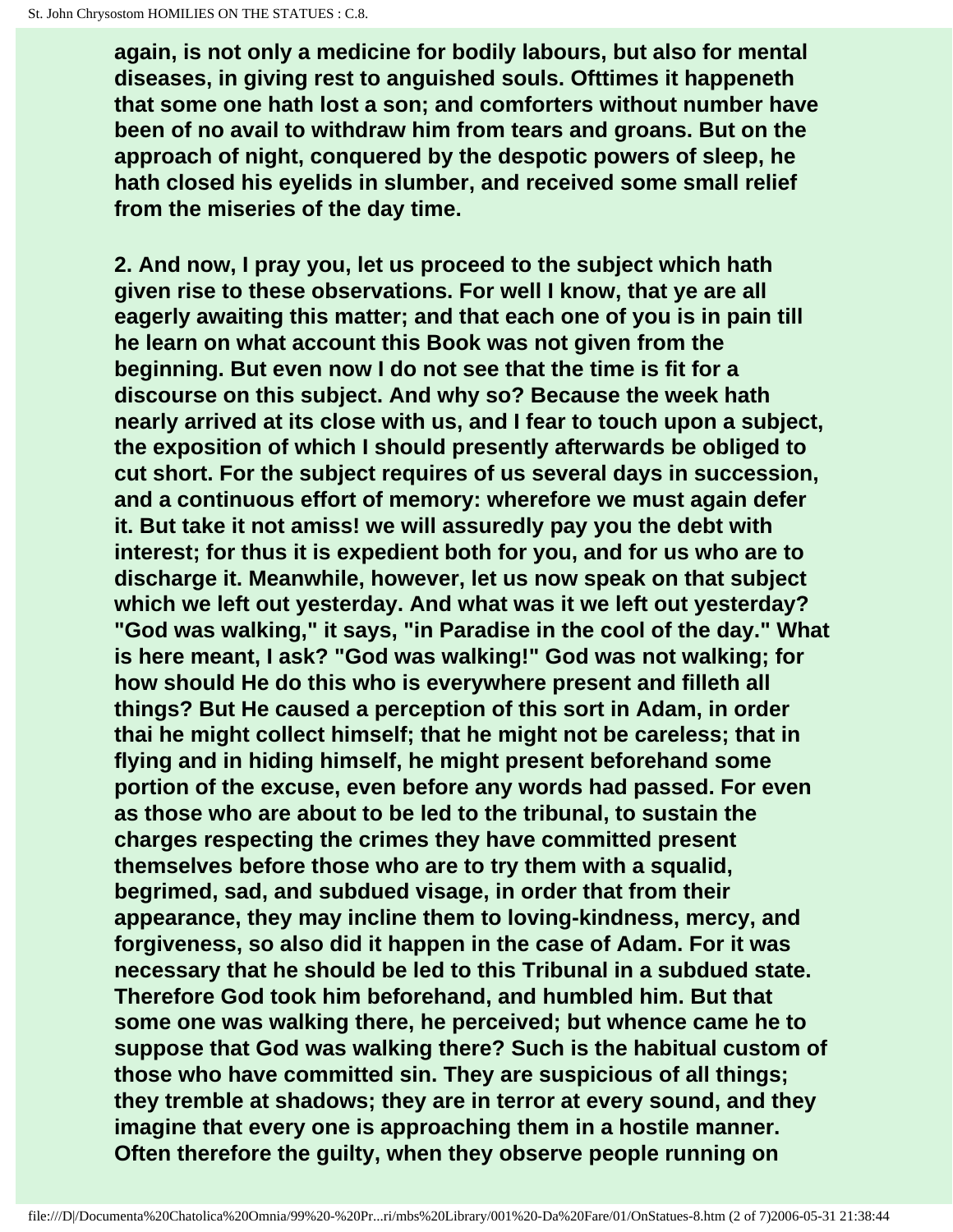**another business, suppose that they are come against them; and when others are conversing one with another on quite a different subject, they that are conscious of sin suppose they are conversing about them.** 

**3. For such is the nature of sin, that it betrays whilst no one finds fault; it condemns whilst no one accuses; it makes the sinner a timid being; one that trembles at a sound; even as righteousness has the contrary effect. Hear, at least, how the Scripture describes this cowardice of the former, and this boldness of the latter. "The wicked flee when no man pursueth." How doth he flee when no man pursueth? He hath that within which drives him on--an accuser in his conscience; and this he carries about everywhere; and just as it would be impossible to flee from himself, so neither can he escape the persecutor within; but wherever he goeth, he is scourged, and hath an incurable wound! But not such is the righteous man. Of what nature then is he? Hear: "The righteous is bold as a lion!" Such a man was Elias. He saw, for instance, the king coming towards him, and when he said, "Why is it that thou pervertest Israel?" he answered, "I pervert not Israel, but thou and thy father's house." Truly, the just man is bold as a lion; for he stood up against the king just as a lion doth against some vile cur. Although the one had the purple, the other had the sheepskin, which was the more venerable garment of the two; for that purple brought forth the grievous famine; but this sheepskin effected a liberation from that calamity! It divided the Jordan! It made Elisha a twofold Elias! O how great is the virtue of the Saints! Not only their words; not only their bodies, but even their very garments are always esteemed venerable by the whole creation. The sheepskin of this man divided the Jordan! the sandals of the Three Children trampled down the fire! The word of Elisha changed the waters, so that it made them to bear the iron on their surface! The rod of Moses divided the Red Sea and cleft the rock! The garments of Paul expelled diseases! The shadow of Peter put death to flight! The ashes of the holy Martyrs drive away demons! For this reason they do all things with authority, even as Elias did. For he looked not on the diadem, nor the outward pomp of the king, but he looked on the soul clad in rags, squalid, begrimed, and in a more wretched condition than that of any criminal; and seeing him the captive and slave of his passions, he despised his power. For he seemed to see a king but in a scene, and not a real one. For what was the advantage of outward abundance, when the poverty within was so great? And what harm could outward poverty do, when there was such a treasure of wealth within? Such a lion**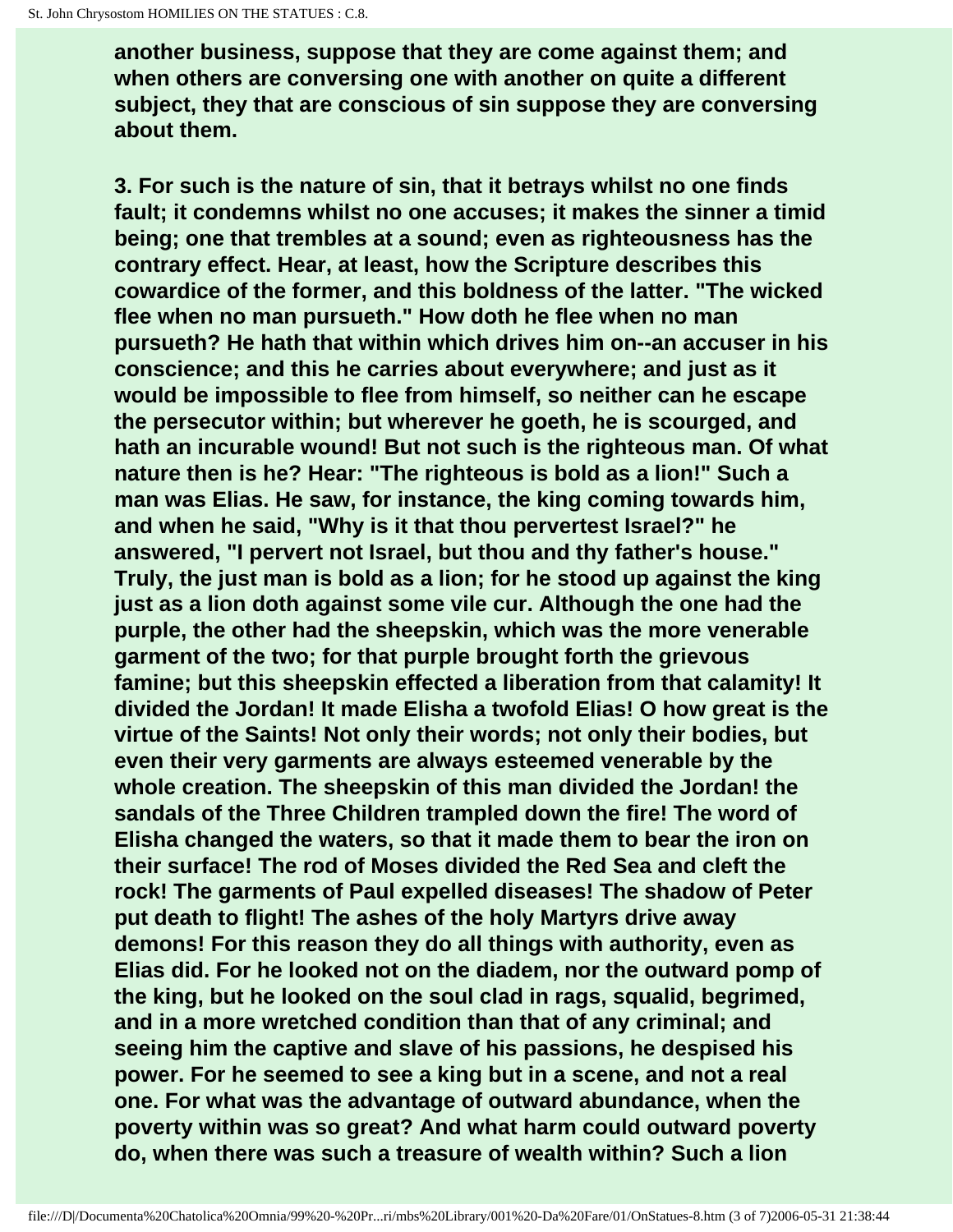**also was the blessed Paul; for when he had entered into the prison, and only raised his voice, he shook all the foundations; he gnawed in pieces the fetters, employing not his teeth, but words; on which account it were fitting to call such men not merely lions, but something more than lions; for a lion oft-times, after he hath fallen into a net, is taken; but the Saints when they are bound, become still more powerful; just as this blessed man did then in the prison, having loosed the prisoners, shaken the walls, and bound the keeper, and overcome him by the word of godliness. The lion uttereth his voice, and putteth all the wild beasts to flight. The Saint uttereth his voice, and driveth away the demons on every side! The weapons of the lion are a hairy mane, pointed claws, and sharp teeth. The weapons of the righteous man are spiritual wisdom, temperance, patience, contempt of all present things. Whoever hath these weapons shall not only be able to deride wicked men, but even the adverse powers themselves.** 

**4. Study then, O man, the life according to God, and no one shall conquer thee at any time; and although thou mayest be accounted the most insignificant of men, thou shall be more powerful than all. On the other hand, if thou art indifferent about virtue of soul, though thou wert the most powerful of men, thou wilt easily be worsted by all that assail thee. And the examples already quoted proved this. But if thou art desirous, I will also endearour to teach thee by actual facts the unconquerableness of the righteous, and the vulnerable condition of sinners. Hear then how the prophet intimates both these particulars. "The ungodly," saith he, "are not so, but are like the chaff which the wind scattereth away from the face of the earth." For even as chaff lies exposed to the gusts of wind, and is easily caught up and swept along, so is also the sinner driven about by every temptation; for whilst he is at war with himself, and bears the warfare about with him, what hope of safety does he possess; betrayed as he is at home, and carrying with him that conscience, which is a constant enemy? Such, however, is not the nature of the righteous man. But what manner of man is he? Hear the same prophet, saying, "They that trust in the Lord are as Mount Zion." What means then, "As Mount Zion?" "He shall not be shaken," saith he, "for ever." For whatever engines thou bringest up, whatever darts thou hurlest, desiring to overturn a mountain, thou wilt never be able to prevail; for how canst thou? thou wilt break in pieces all thine engines, and exhaust thine own strength. Such also is the righteous man. Whatever blows he may receive, he suffereth no evil therefrom; but destroyeth the power of those who take counsel against him, and not**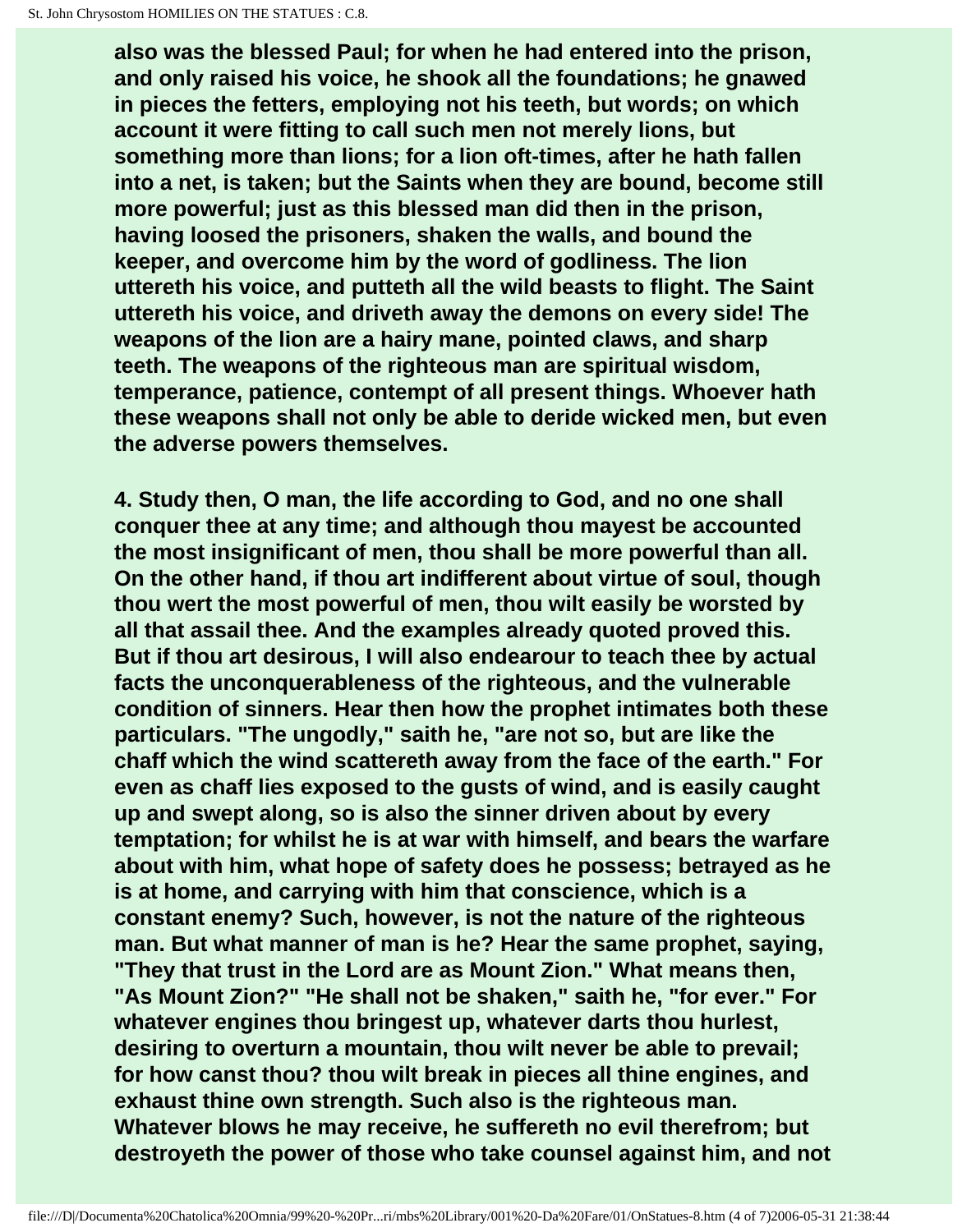**of men only, but of demons. Thou hast heard often what engines the Devil brought up against Job; but not only did he fail to overthrow that mountain, but drew back exhausted, his darts broken to pieces, and his engines rendered useless, by that assault!** 

**5. Knowing these things, let us take heed to our life; and let us not be earnest as to the goods that perish; neither as to the glory that goeth out; nor as to that body which groweth old; nor as to that beauty which is fading; nor as to that pleasure which is fleeting; but let us expend all our care about the soul; and let us provide for the welfare of this in every way. For to cure the body, when diseased, is not an easy matter to every one; but to cure a sick soul is easy to all; and the sickness of the body requires medicines, as well as money, for its healing; but the healing of the soul is a thing that is easy to procure, and devoid of expense. And the nature of the flesh is with much labour delivered from those wounds which are troublesome; for very often the knife must be applied, and medicines that are bitter; but with respect to the soul there is nothing of this kind. It suffices only to exercise the will, and the desire, and all things are accomplished. And this hath been the work of God's providence. For inasmuch as from bodily sickness no great injury could arise, (for though we were not diseased, yet death would in any case come, and destroy and dissolve the body); but everything depends upon the health of our souls; this being by far the more precious and necessary, He hath made the medicining of it easy, and void of expense or pain. What excuse therefore, or what pardon shall we obtain, if when the body is sick, and money must be expended on its behalf, and physicians called in, and much anguish endured, we make this so much a matter of our care (though what might result from that sickness could be no great injury to us), and yet treat the soul with neglect? And this, when we are neither called upon to pay down money; nor to give others any trouble; nor to sustain any sufferings; but without any of all these things, by only choosing and willing, have it in our power to accomplish the entire amendment of it; and knowing assuredly that if we fail to do this, we shall sustain the extreme sentence, and punishments, and penalties, which are inexorable! For tell me, if any one promised to teach thee the healing art in a short space of time, without money or labour, wouldest thou not think him a benefactor? Wouldest thou not submit both to do and to suffer all things, whatsoever he who promised these things commanded? Behold, now, it is permitted thee without labour to find a medicine for wounds, not of the body, but of the soul and to restore it to a state of health, without any suffering! Let us not be**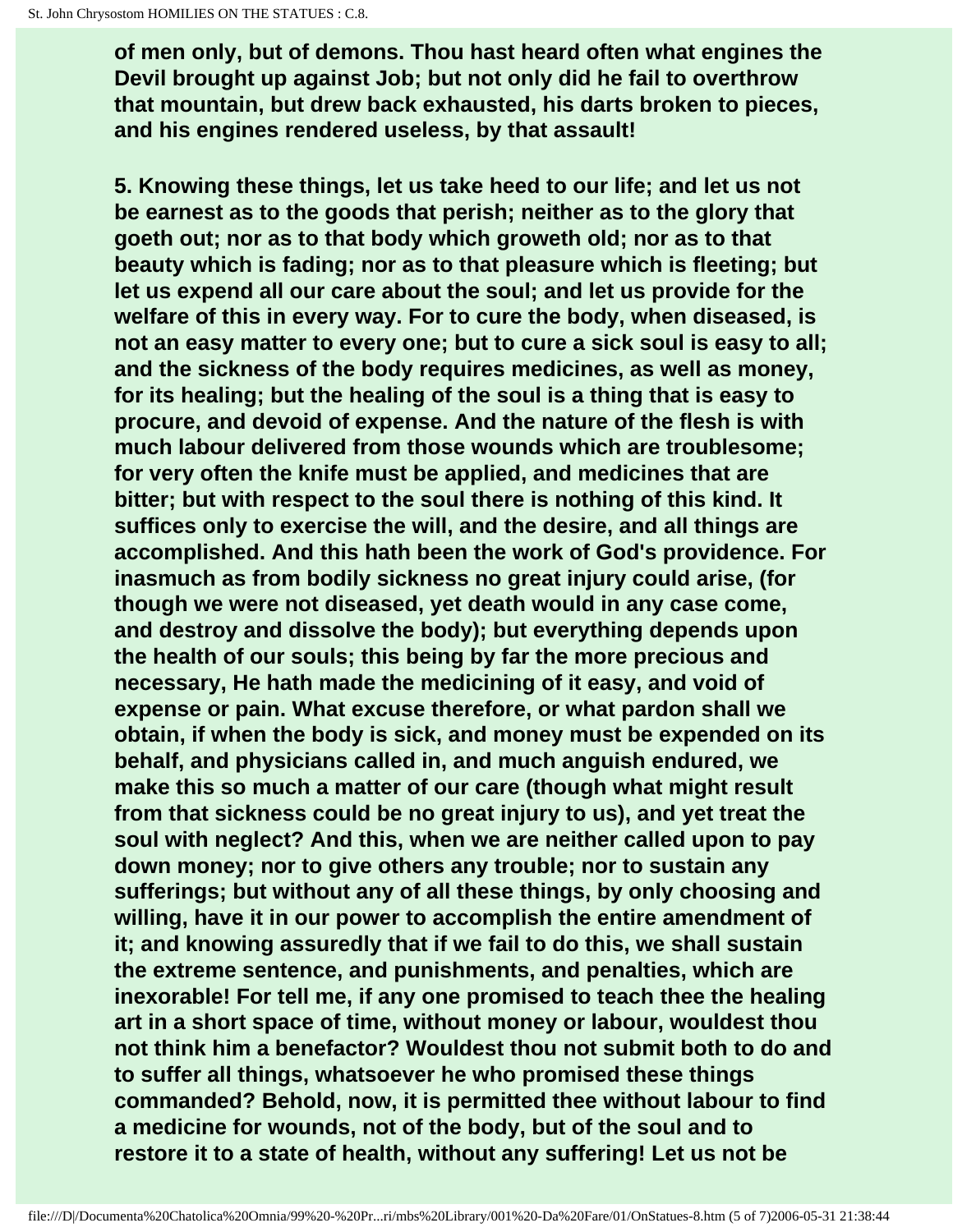**indifferent to the matter l For pray what is the pain of laying aside anger against one who hath aggrieved thee? It is a pain, indeed, to remember injuries, and not to be reconciled! What labour is it to pray, and to ask for a thousand good things from God, who is ready to give? What labour is it, not to speak evil of any one? What difficulty is there in being delivered from envy and ill-will? What trouble is it to love one's neighbour? What suffering is it not to utter shameful words, nor to revile, nor to insult another? What fatigue is it not to swear? for again I return to this same admonition. The labour of swearing is indeed exceedingly great. Oftentimes, whilst under the influence of anger or wrath, we have sworn, perhaps, that we would never be reconciled to those who have injured us. Yet afterwards, when our wrath was quenched, and our anger allayed, desiring to be reconciled, and restrained by the obligation of these oaths, we have suffered the same anguish, as if we were in a snare, and held fast by indissoluble bonds. Of which fact the Devil being aware, and understanding clearly that anger is a fire; that it is easily extinguished, and that when it is extinguished, then reconciliation and love follows; wishing this fire to remain unquenched, he often binds us by an oath; so that although the anger should cease, the obligation of the oath remaining may keep up the fire within us; and that one of these two things may take place, either that being reconciled we are forsworn, or that not being reconciled we subject ourselves to the penalties of cherishing malice.** 

**6. Knowing these things then, let us avoid oaths; and let our mouth continually practise the saying, "Believe me;" and this will be to us a foundation for all pious behaviour; for the tongue, when it has been disciplined to use this one expression, is ashamed, and would blush to utter words that are disgraceful and ugly; and should it at any time be drawn away by habit, it will be checked again, by having many accusers. For when any one observes him who is not a swearer giving utterance to foul words, he will take his advantage over him, and ridicule, and exclaim tauntingly, "Thou who sayest in all affairs, 'Believe me,' and venturest not to utter an oath, dost thou disgrace thy tongue with these shameful expressions?" So that being forcibly urged by those who are with us, even if unwilling, we shall return again to a pious behaviour. "But what," says one, "if it be necessary to take an oath?" Where there is a transgression of the law, there is no such thing as necessity. "Is it possible then," it is replied, "not to swear at all?" What sayest thou? Hath God commanded, and darest thou to ask if it be possible for His law to be kept? Why, truly it is a thing impossible that His law should not be kept; and I am desirous**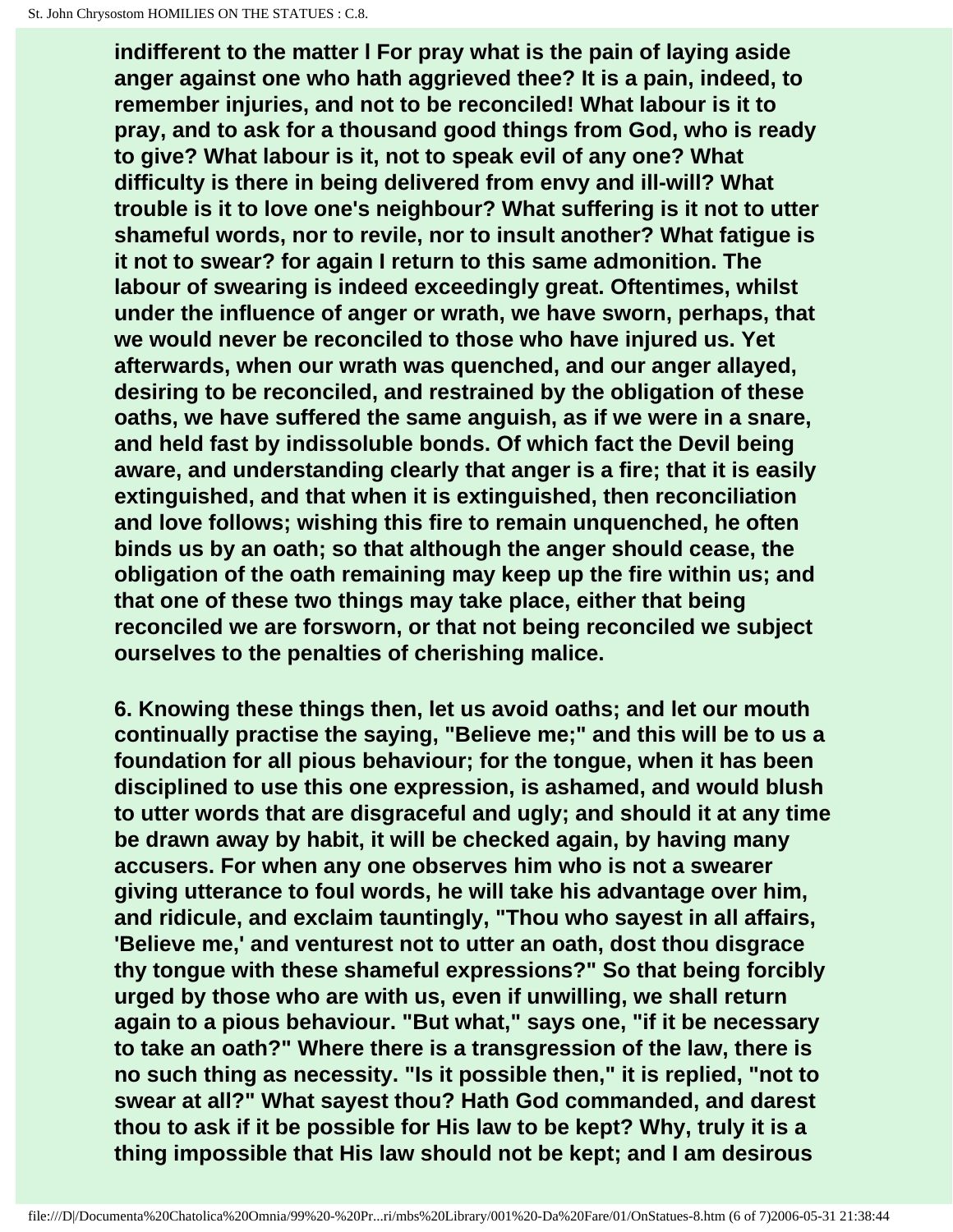**to persuade you from present circumstances of this; that so far from its being impossible not to swear, it is impossible to swear? For behold, the inhabitants of the city were commanded to bring in a payment of gold, such as it might have seemed beyond the power of many to do; yet the greater part of the sum has been collected; and you may hear the tax gatherers saying, "Why delay, man? Why put us off from day to day? It is not possible to avoid it. It is the law of the Emperor, which admits of no delay." What sayest thou, I ask? The Emperor hath commanded thee to bring in thy money, and it is impossible not to bring it in! God hath commanded thee to avoid oaths! and how sayest thou, it is impossible to avoid them!** 

**7. I am now for the sixth day admonishing you in respect of this precept. Henceforth, I am desirous to take leave of you, meaning to abstain from the subject, that ye may be on your guard. There will no longer be any excuse or allowance for you; for of right, indeed, if nothing had been said on this matter, it ought to have been amended of yourselves, for it is not a thing of an intricate nature, or that requires great preparation, But since ye have enjoyed the advantage of so much admonition and counsel, what excuse will ye have to offer, when ye stand accused before that dread tribunal, and are required to give account of this transgression. It is impossible to invent any excuse; but of necessity you must either go hence amended, or, if you have not amended, be punished, and abide the extremest penalty! Thinking, therefore, upon all these things, and departing hence with much anxiety about them, exhort ye one another, that the things spoken of during so many days may be kept with all watchfulness in your minds, so that whilst we are silent, ye instructing, edifying, exhorting one another, may exhibit great improvement; and having fulfilled all the other precepts, may enjoy eternal crowns; which God grant we may all obtain, through the grace and lovingkindness of our Lord Jesus Christ, by whom and with whom be glory, to the Father, together with the Holy Ghost, for ever and ever. Amen.**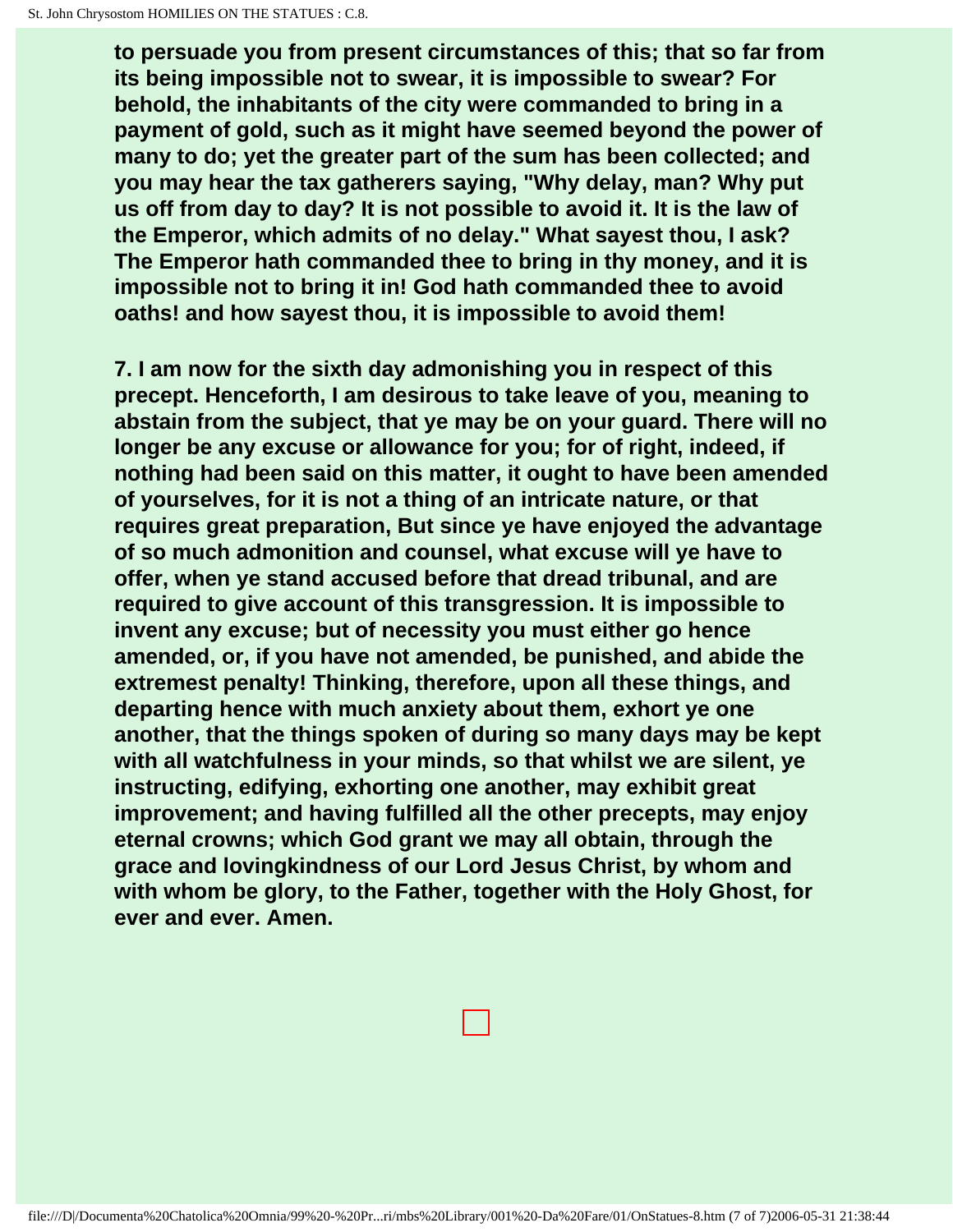### **HOMILY IX.**

**Commendation of those who had laid aside the practice of swearing. It is shown that no one need scruple about hearing the divine oracles in the Church after a meal. Answer to the question, Why it was so long before the Holy Scriptures were given? Comment on the passage, "The heavens declare the glory of God," with a description of the natural world. And finally, an admonition against swearing.** 

**1. IT was but lately that I spoke to you as I do now to you again! And O that I could be always with you,--yea, rather am I always with you, though not by bodily presence, yet by the power of love! For I have no other life but you, and the care of your salvation. As the husbandman hath no other anxiety, but about his seeds and his harvests; and the pilot about the waves and the harbours; so the preacher is anxious with respect to his auditors and their progress, even as I am at the present time! Wherefore I bear you all upon my mind, not only here, but also at home. For if the multitude be great, and the measure of my heart be narrow, yet love is wide; and "ye are not straitened in us." I will not add what follows next, for neither are we straitened with you. Whence is this apparent? Because I have met with many who have said, "We have performed the precept, by making rules for each other, defining penalties for those who swear, and enforcing punishment upon those who transgress this law." A punishment which is indeed well becoming you, and which is a sign of the greatest charity. For I am not ashamed of making myself busy in these matters, since this love of interference does not proceed from idle curiosity but from tender care. For if it be no reproach to the physician to make enquiry concerning the patient, neither is it any fault in us to be ever asking about your salvation; since thus being informed what has been accomplished, and what has been left undone, we shall be able to apply the further remedies with the requisite knowledge. These things we have ascertained by enquiry; and we give thanks to God that we have not sown our seed upon rocks, nor dropped it amidst thorns; and that we have neither needed much time, nor long delay, in order that we might reap the harvest. On this account I have you continually upon my heart. On this account I do not feel the labours of teaching, being eased of the burden by the profit of the hearer. This reward is, indeed, sufficient to recruit our strength, to give us wings, to elevate us, and to persuade us to undergo the utmost toil on your behalf.**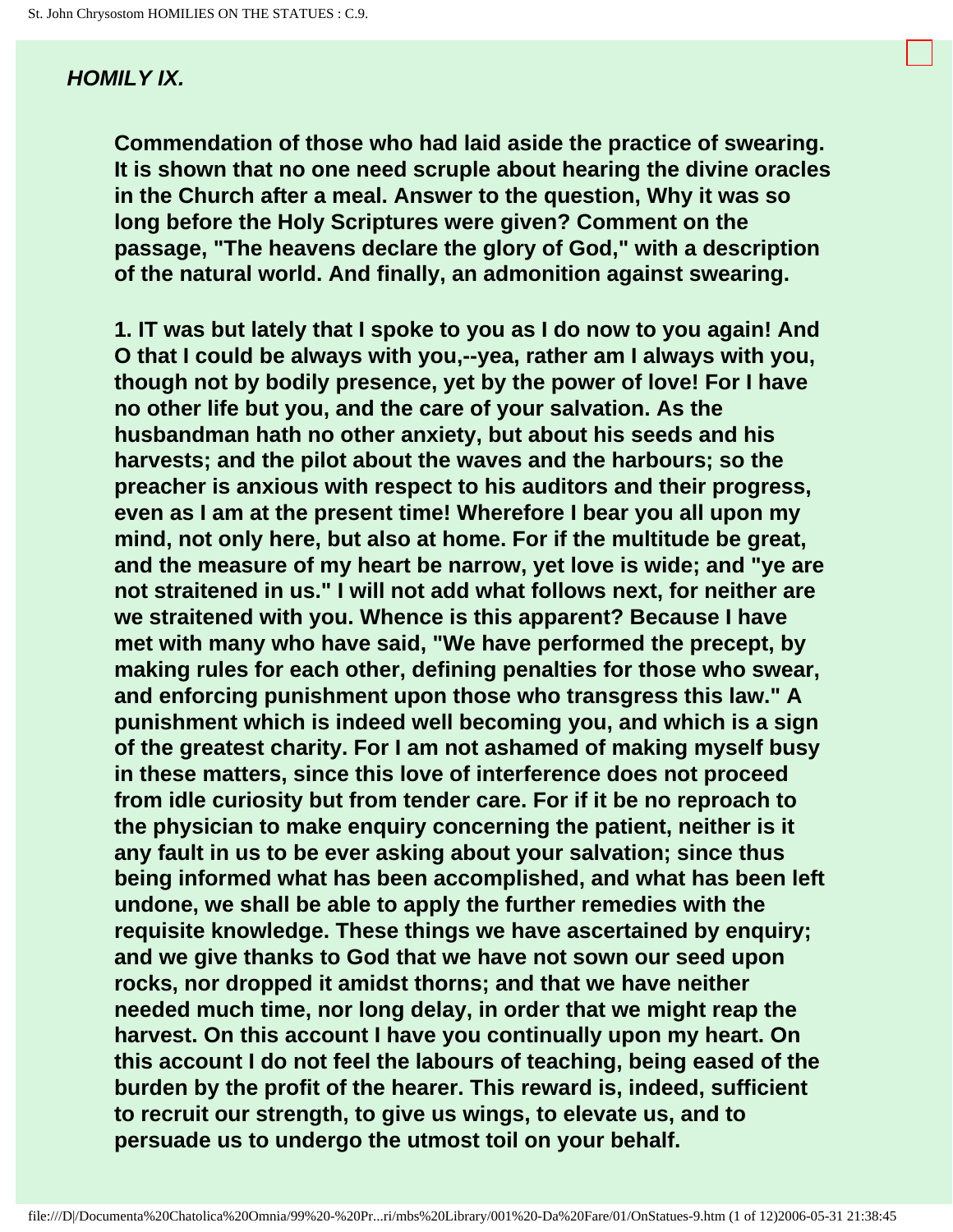**2. Since therefore ye have manifested much generosity of feeling, suffer us to discharge the further debt of which we gave a promise the other day; although indeed I see not all present who were here when I made the promise. What, I would ask, can be the cause of this? What hath repelled them from our table? He that hath partaken of a bodily meal, it would seem, has thought it an indignity after receiving material food, to come to the hearing of the divine oracles. But not rightly do they think thus. For if this were improper, Christ would not have gone through His large and long discourses after that mystic supper; and if this had been unsuitable, He would not, when He had fed the multitude in the desert, have communicated His discourses to them after that meal. For (if one must say something startling on this point), the hearing of the divine oracles at that time is especially profitable. For when thou hast made up thy mind that after eating and drinking thou must repair also to the assembly, thou wilt assuredly be careful, though perchance with reluctance, of the duty of sobriety; and wilt neither be led away at any time into excess of wine, or gluttony. For the thought, and the expectation of entering the church, schools thee to partake of food and drink with becoming decency; lest, after thou hast entered there, and joined thy brethren, thou shouldest appear ridiculous to all present, by smelling of wine, and unmannerly eructation. These things I now speak not to you who are now present, but to the absent; that they may learn them through your means. For it is not having eaten that hinders one's hearing, but listlessness. But thou whilst deeming it to be a condemnation not to fast, then addest another fault, which is far greater and heavier, in not being a partaker of this sacred food; and having nourished the body, thou consumest the soul with famine. Yet what kind of apology hast thou for doing this? For in the matter of fasting thou hast, perhaps, bodily weakness to plead, but what hast thou to say with respect to hearing? For surely weakness of body is no impediment to thy partaking of the divine oracles! If I had said, "Let no one who has breakfasted mix with us;" "let no one who has eaten be a hearer," thou wouldest have had some kind of excuse; but now, when we would fain drag, entice, and beseech you to come, what apology can ye have for turning away from us? The unfit hearer is not he that hath eaten and drunk; but he who gives no heed to what is said, who yawns, and is slack in attention, having his body here, but his mind wandering elsewhere, and such a one, though he may be fasting, is an unprofitable hearer. On the other hand, the man who is in earnest, who is watchful and keeps his mind in a state of attention, though he may have eaten and drunk, will be our most suitable hearer of all. For this rule, indeed, very properly prevails**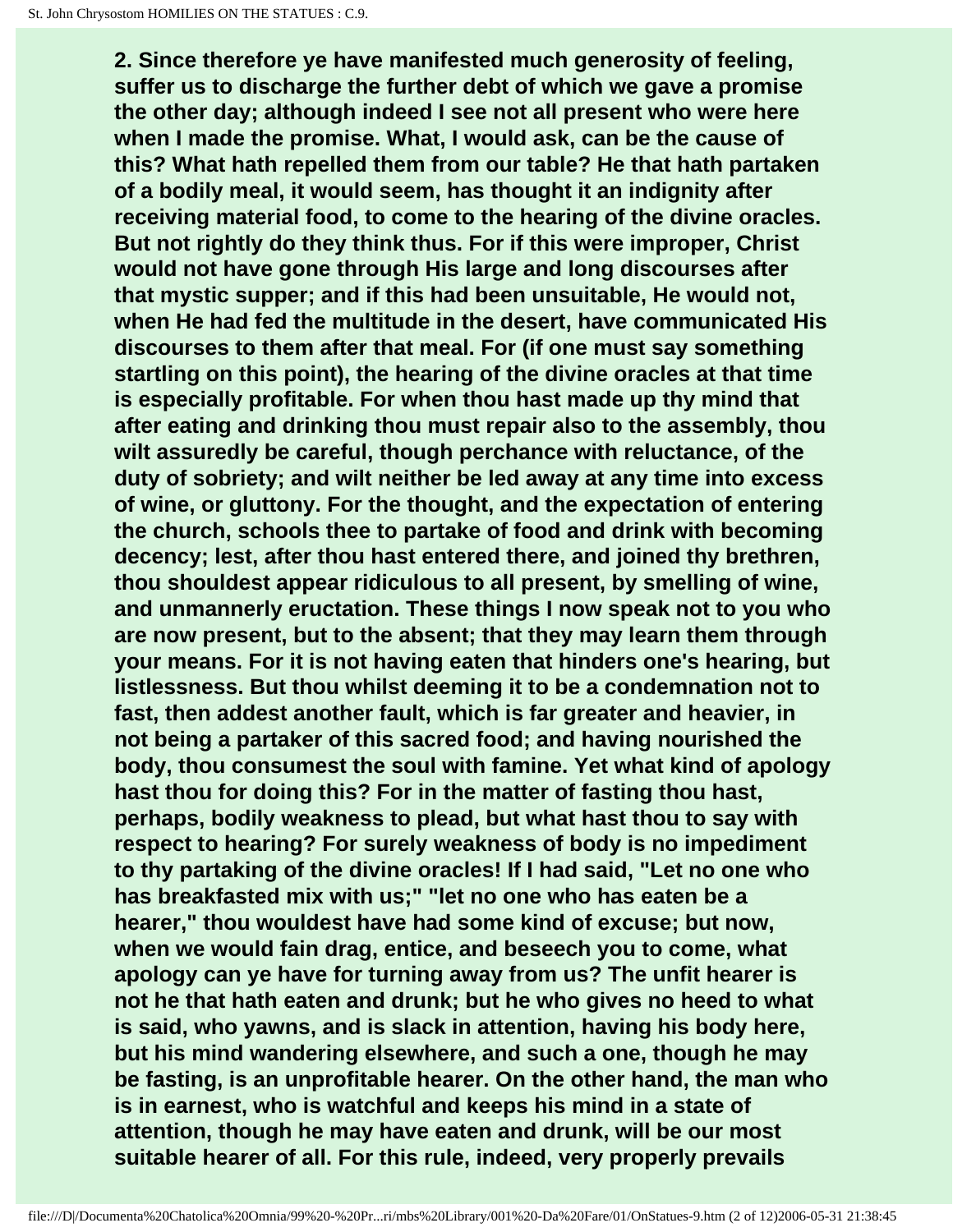**with relation to the secular tribunals and councils. Inasmuch as they know not how to be spiritually wise, therefore they eat not to nourishment, but to bursting; and they drink often to excess. For Ibis reason, as they render themselves unfit for the management of their affairs, they shut up the court-houses and council-chambers in the evening and at midday. But here there is nothing of this sort,--God forbid! But he who has eaten will rival him who fasts, as far as regards sobriety of soul; for he eats and drinks, not so as to distend the stomach, or to darken the reason, but in such a way as to recruit the strength of the body when it has become weakened.** 

**3. But enough of this admonition. It is time now to deal with our subject; although our mind holds back and shrinks from giving this instruction, on account of those who are not come. And just as an affectionate mother when she is about to spread out her table, grieves and laments when all her children are not there, thus also do I now suffer; and when I think of the absence of our brethren, I am reluctant to discharge my debt. But ye have it in your power to rid me of this tardiness. For if ye promise me that ye will convey to them an exact report of all I say, we shall readily pay you down the whole; for thus the instructions, charitably afforded on your part, will make up to them for their absence; and ye will hear me the more attentively, knowing that you must necessarily give an account of these things to others. In order then that our subject may be made the clearer, let us take it up and repeat it from the beginning. We were enquiring, then, the other day, "On what account the Scriptures were delivered after so many years. For this Book was delivered neither in the time of Adam, nor of Noah, nor of Abraham, but in that of Moses. And I hear many who say, that if the Book was profitable, it ought to have been delivered from the very beginning; but if it was useless, it ought not to have been delivered afterwards. But this is an obsolete argument; for it is not quite true that anything which is profitable ought to have been delivered from the beginning, nor if anything was delivered from the beginning, is it quite necessary that the same should continue afterwards. For example; Milk is useful, yet it is not always given; but it is given to us only when we are children; and solid food is useful; but no one ever gives it us in the beginning of our life, but when we have passed out of the age of childhood. Again, the summer season is useful; but it does not show itself constantly; and the winter season is advantageous; yet this too makes room for others. What then? Do they say that the Scriptures are not useful? I reply; they are most useful and most necessary. And if so useful, for what reason then, say they, were they not**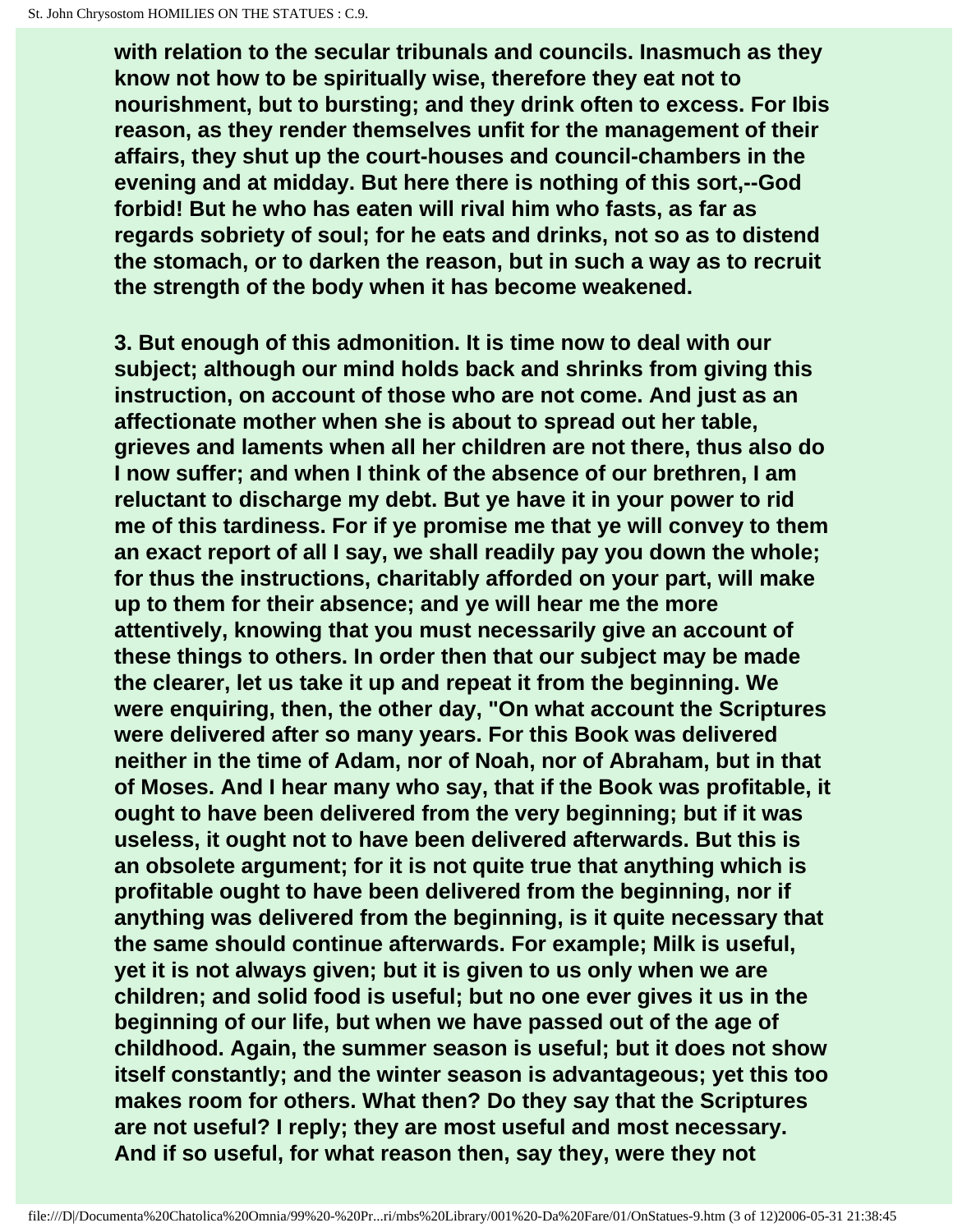**delivered to us from the beginning? It was because God was desirous of instructing the nature of man, not by letters, but by things. But what does the expression "by things" signify? By means of the Creation itself.** 

**4. Observe then, how the Apostle, alighting upon this same topic, and directing himself to those very Greeks who said, that they had not from the beginning learnt the knowledge of God from the Scriptures, frames his answer. Having said that, "the wrath of God is revealed from heaven against all ungodliness and unrighteousness of men, who hold the truth in unrighteousness;" when he saw that he was met by an objection; and that many would still enquire, from whence the Gentiles knew the truth of God, he goes on to add, "Because that which may be known of God is manifest in them." But how is it manifest in them? How were they able to know God, and who hath shewed? Declare this. "God," saith he, "hath shewed it unto them." In what manner? By the sending of what kind of prophet? what evangelist? what kind of teacher? if the holy Scriptures were not yet given. "The invisible things of Him," says he, "from the creation of the world are clearly seen, being understood by the things that are made, even His eternal Power and Godhead." But what he means is just this, He hath placed His Creation in the midst, before the eyes of all men; in order that they may guess at the Creator from His works; which, indeed, another writer has referred to; "For from the greatness and beauty of the creatures, proportionably the Maker of them is seen." Seest thou the greatness? Marvel at the power of Him that made it! Seest thou the beauty? be astonished at the wisdom which adorned it! This it was which the prophet signified when he said, "The heavens declare the glory of God." How then, tell me, do they declare it? Voice they have none; mouth they possess not; no tongue is theirs! how then do they declare? By means of the spectacle itself. For when thou seest the beauty, the breadth, the height, the position, the form, the stability thereof during so long a period; hearing as it were a voice, and being instructed by the spectacle, thou adorest Him who created a body so fair and strange! The heavens may be silent, but the sight of them emits a voice, that is louder than a trumpet's sound; instructing us not by the ear, but through the medium of the eyes; for the latter is a sense which is more sure and more distinct than the former.** 

**5. For if God had given instruction by means of books, and of letters, he who knew letters would have learnt what was written; but the illiterate man would have gone away without receiving any benefit**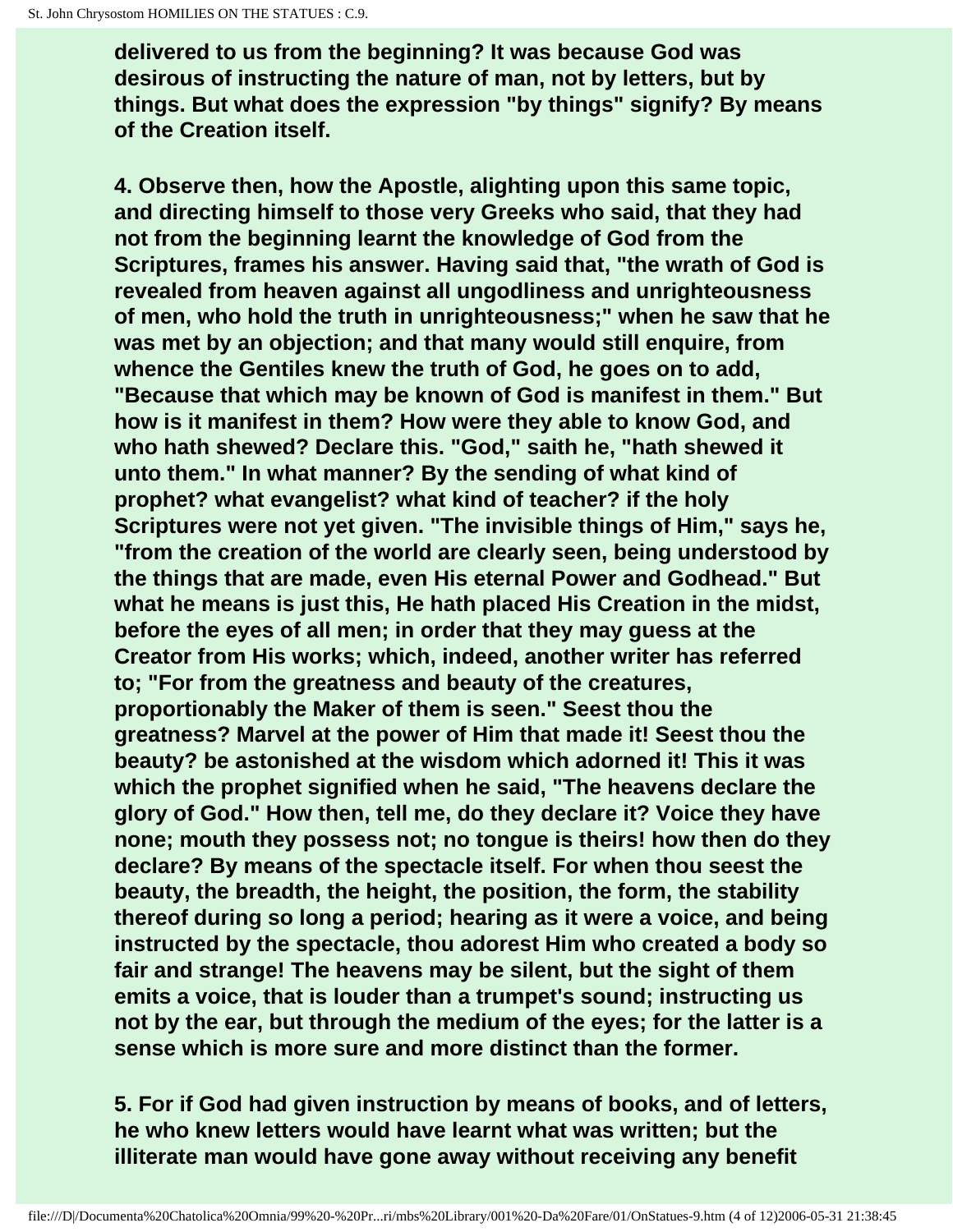**from this source, unless some one else had introduced him to it; and the wealthy man would have purchased the Bible, but the poor man would not have been able to obtain it. Again, he who knew the language that was expressed by the letters, might have known what was therein contained; but the Scythian, and the Barbarian, and the Indian, and the Egyptian, and all those who were excluded from that language, would have gone away without receiving any instruction. This however cannot be said with respect to the heavens; but the Scythian, and Barbarian, and Indian, and Egyptian, and every man that walks upon the earth, shall hear this voice; for not by means of the ears, but through the sight, it reaches our understanding. And of the things that are seen, there is one uniform perception; and there is no difference, as is the case with respect to languages. Upon this volume the unlearned, as well as the wise man, shall be alike able to look; the poor man as well as the rich man; and wherever any one may chance to come, there looking upwards towards the heavens, he will receive a sufficient lesson from the view of them: and the prophet himself intimated and indicated this fact, that the creation utters this voice so as to be intelligible to barbarians, and to Greeks, and to all mankind without exception, when he spoke on this wise; "There is no speech, nor language, where there voice is not heard." What he means is to this effect, that there is no nation or tongue which is unable to understand this language; but that such is their utterance, that it may be heard of all mankind. And that not merely of the heavens, but of the day and night. But how of the day and night? The heavens, indeed, by their beauty and magnitude, and by all the rest, astonish the beholder, and transport him to an admiration of the Creator; but as to the day and night, what can these show us of the same kind? Nothing certainly of the same kind, but other things which are not inferior to them; as for example; the harmony, and the order which they so accurately observe. For when thou considerest how they distribute between them the whole year, and mutually divide the length of the whole space, even as if it were by a beam and scales, thou wilt be astonished at Him who hath ordered them! For just as certain sisters dividing their father's inheritance among themselves with much affection, and not insulting one another in the smallest degree, even so too the day and the night distribute the year with such an equality of parts, with the utmost accuracy; and keep to their own boundaries, and never push one, another aside. Never hath the day been long in winter; and in like manner never hath the night been long in summer, whilst so many generations have passed away; but during so great an interval and length of time one hath not defrauded the other even in the smallest degree; not of**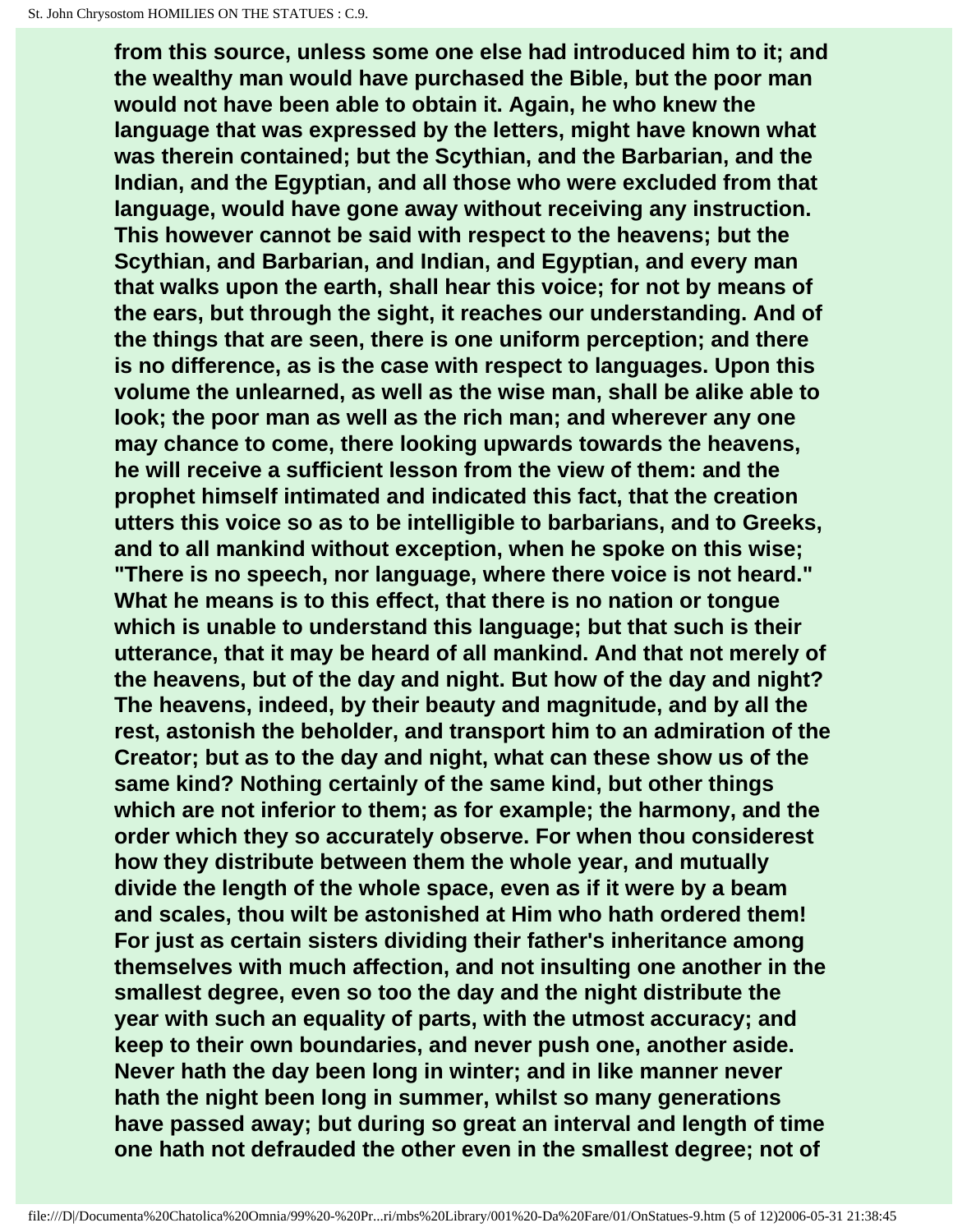#### **half an hour's space, no, nor of the twinkling of an eye!**

**6. Therefore also the Psalmist, struck with astonishment at the equality of this distribution, exclaimed. "Night unto night sheweth knowledge." If thou knowest how to meditate wisely on these matters, thou wilt admire the Being who fixed these immoveable boundaries even from the beginning. Let the avaricious hear these things; and those who are coveting the wealth of others; and let them imitate the equality of the day and night.** 

**Let those who are puffed up and high-minded also hear; and those who are unwilling to concede the first places to others! The day gives place to the night, and does not invade the territory of others! But thou, whilst always enjoying honour, canst thou not bear to share it with thy brethren? Consider also with me the wisdom of the Lawgiver. In winter He hath ordered that the night should be long; when the germs are tender, and require more coolness; and are unable to sustain the hotter rays of the sun; but when they are somewhat grown, the day again increases with them, and becomes then the longest, when the fruit has now attained ripeness. And this is a beneficial arrangement not only for seeds, but for our bodies. For since during winter, the sailor, and the pilot, and the traveller, and the soldier, and the farmer, sit down for the most part at home, fettered by the frost; and the season is one of idleness; God hath appointed that the greater part of this time should be consumed in night, in order that the length of the day might not be superfluous, when men were unable to do anything. Who can describe the perfect order of the seasons; and how these, like some virgins dancing in a circle, succeed one another with the happiest harmony; and how those who are in the middle cease not to pass over to the opposite ones with a gradual and noiseless transition? Therefore, neither are we overtaken by the summer immediately after winter; nor by the winter immediately after the summer; but mid-way the spring is interposed; that while we gently and gradually take up one season after the other, we may have our bodies hardened to encounter the summer heat without uneasiness. For since sudden changes to opposite extremes are productive of the worst injury and disease, God hath contrived that after winter we should take up the spring, and after the spring the summer; and after the summer the autumn; and thus transport us to winter, so that these changes from seasons which are opposite, should come upon us harmlessly and by degrees, through the aid of intermediate ones. Who then is so wretched and pitiable, that beholding the heavens; and beholding**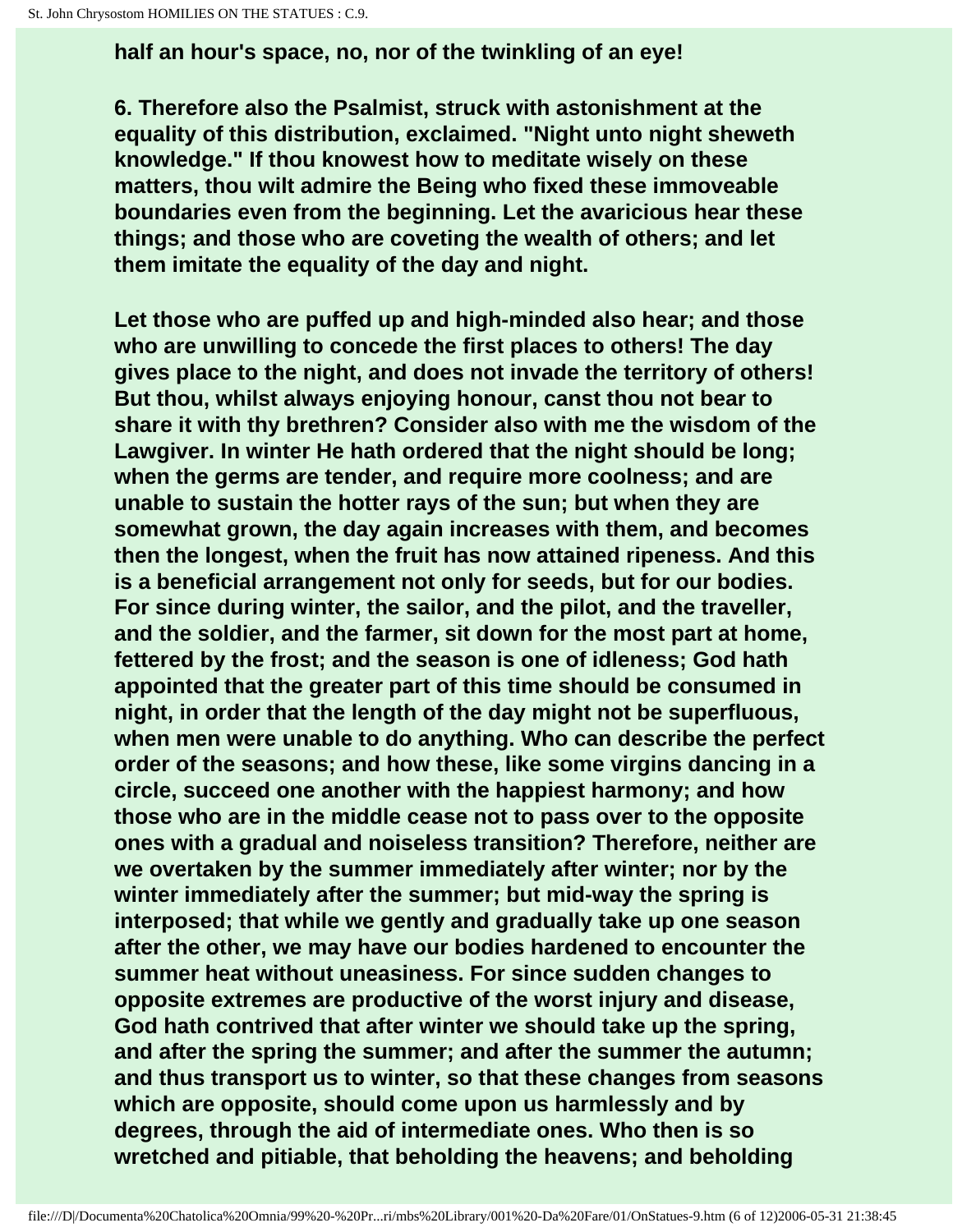**sea, and land; and beholding this exact adjustment of the seasons, and the unfailing order of day and night, he can think that these things happen of their own accord, instead of adoring Him who hath arranged them all with a corresponding wisdom!** 

**7. But I have yet somewhat more to say on this head. For not only, indeed, does the magnitude and beauty of the creation, but also the very manner of it, display a God who is the artificer of the universe. For since we were not present at the beginning, whilst he was engaged in the work of forming and creating all things; nor had we been present, could we have known how they came into being, the power that disposed them being invisible; He hath made the mode of this creation to become our best teacher, by compounding all things in a manner which transcends the course of nature. Perhaps what I have said, is not sufficiently clear. Therefore it is necessary that I should again repeat it in a clearer manner. All men, then, must admit that it is the coarse of nature for water to be supported on the earth, and not the earth on the waters. For the earth being a certain dense, hard, unyielding, and solid substance, is easily able to support the nature of water; but the water, which is fluid, and rare, and soft, and diffusive, and giving way to all it meets with, must be unable to support any solid body, though it were of the lightest kind. Often indeed when a small pebble fails upon it, it yields, and makes way, and sends it down to the bottom. When therefore thou beholdest not a small pebble, but the whole earth borne upon the waters, and not submerged, admire the power of Him who wrought these marvellous things in a supernatural manner! And whence does this appear, that the earth is borne upon the waters? The prophet declares this when he says, "He hath rounded it upon the seas, and prepared it upon the floods." And again: "To him who hath founded the earth upon the waters." What sayest thou? The water is not able to support a small pebble on its surface, and yet bears up the earth, great as it is; and mountains, and hills, and cities, and plants, and men, and brutes; and it is not submerged! What do I say? Is not submerged? How comes it to pass, that since the water has been in close contact with it below, during so long a period, it has not been dissolved, and the whole of it become mud? For the substance of wood, when soaked in water but a little time, is rotted and dissolved; and why do I say of wood? What can be firmer than iron? yet often this is softened, when it remains a long time in water; and well it may. For it derives its substance from the earth. Therefore many run-away servants, when they make their escape, dragging their shackles and chains along with them, go to brooks of water, and thrust their shackled feet**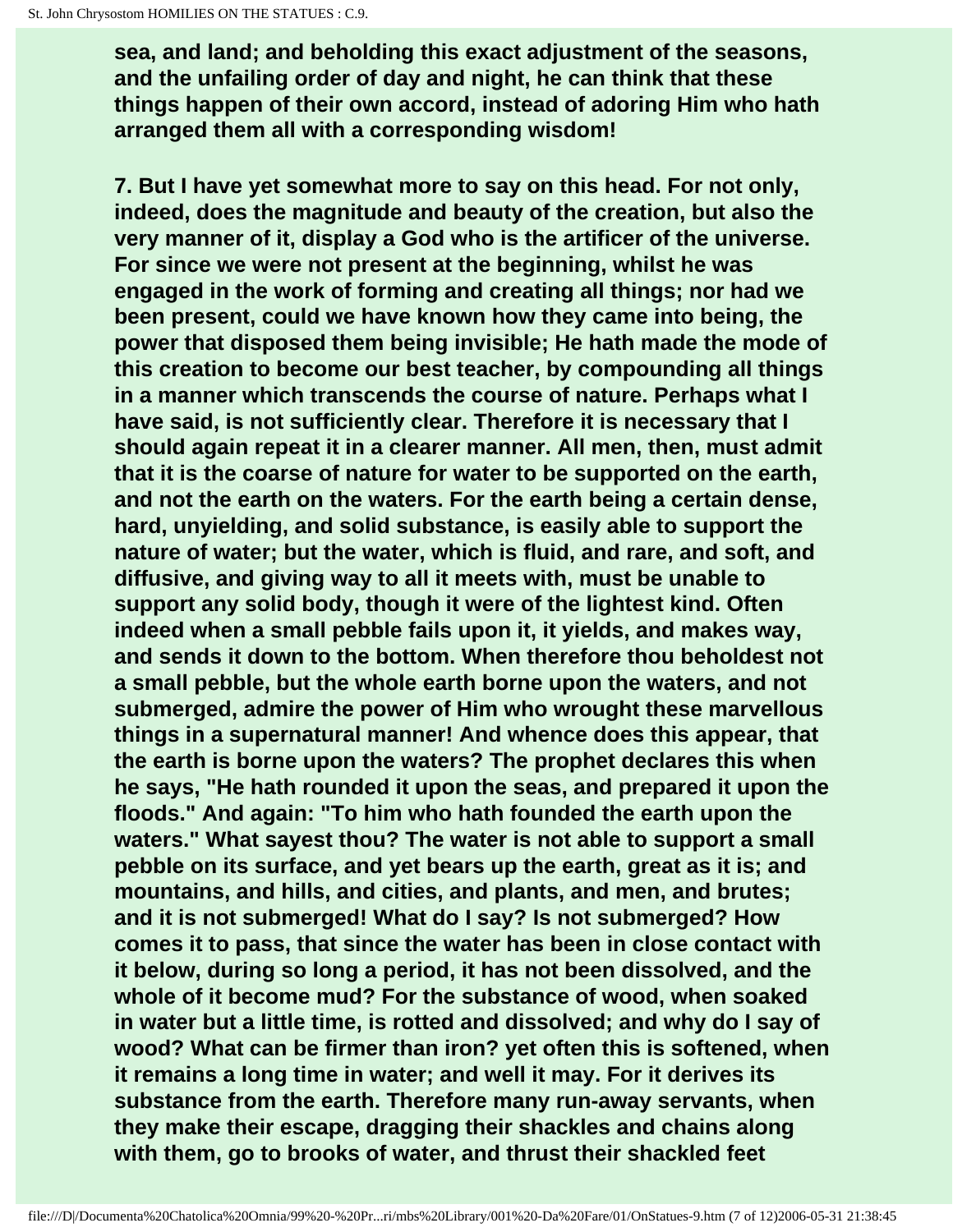**therein, and after making the iron softer by this means, they easily break it by striking it with a stone. Iron, forsooth, is softened, and wood is rotted, and stones are worn away by the nature of water; yet so great a mass as the earth hath remained such a length of time lying upon the waters, without being either submerged, or dissolved, and destroyed!** 

**8. And who is there that must not feel astonished and amazed at these things; and confidently pronounce that they are not the works of nature, but of that Providence which is above nature? Therefore one speaks thus: "Who hangeth the earth upon nothing." And another observes, "In His hands are the corners of the earth." And again: "He hath laid the foundation of it upon the seas." And these declarations, though they seem contrary to one another, have yet an entire agreement. For he that said, "He hath laid the foundation of it upon the seas," meant the same thing as he did who declared, "He hath hung it upon nothing." For its standing upon the waters is just the same thing as hanging upon nothing. Where then is it suspended and placed? Hear the same one saying, "In His hands are the corners of the earth." Not that God hath hands, but that thou mayest know that His power it is, providing for all things which holds together and supports the body of the earth! But if thou believest not what I now say, believe what thou beholdest! for even in another element it is possible to find this admirable workmanship. For it is the nature of fire to tend upwards, and to be always mounting aloft; and although you force and constrain it never so much, it cannot submit to have its course directed downwards. For often, when we are carrying a lighted torch, although we incline its head downwards, we cannot compel the force of the flame to direct itself to the ground; but still it turns upward, and passes from below toward that which is above. But with respect to the sun, God hath made it quite the contrary. For He hath turned his beams toward the earth, and made his light to direct itself downward, all but saying to him by the very shape (of the heavens), "Look downward.--Shine upon men, for thou wert made for them!" The light, indeed, of a candle cannot be made to submit to this; but this star, great and marvellous as it is, bends downward, and looks toward the earth, which is contrary to the nature of fire; owing to the power of Him who hath commanded it. Wouldest thou have me speak of another thing of the like kind?Waters embrace the back of the visible heaven on all parts; and yet they neither flow down, nor are moved out of their place, although the nature of water is not of this kind. For it easily runs together into what is concave; but when the body is of a convex form, it glides away on all sides;**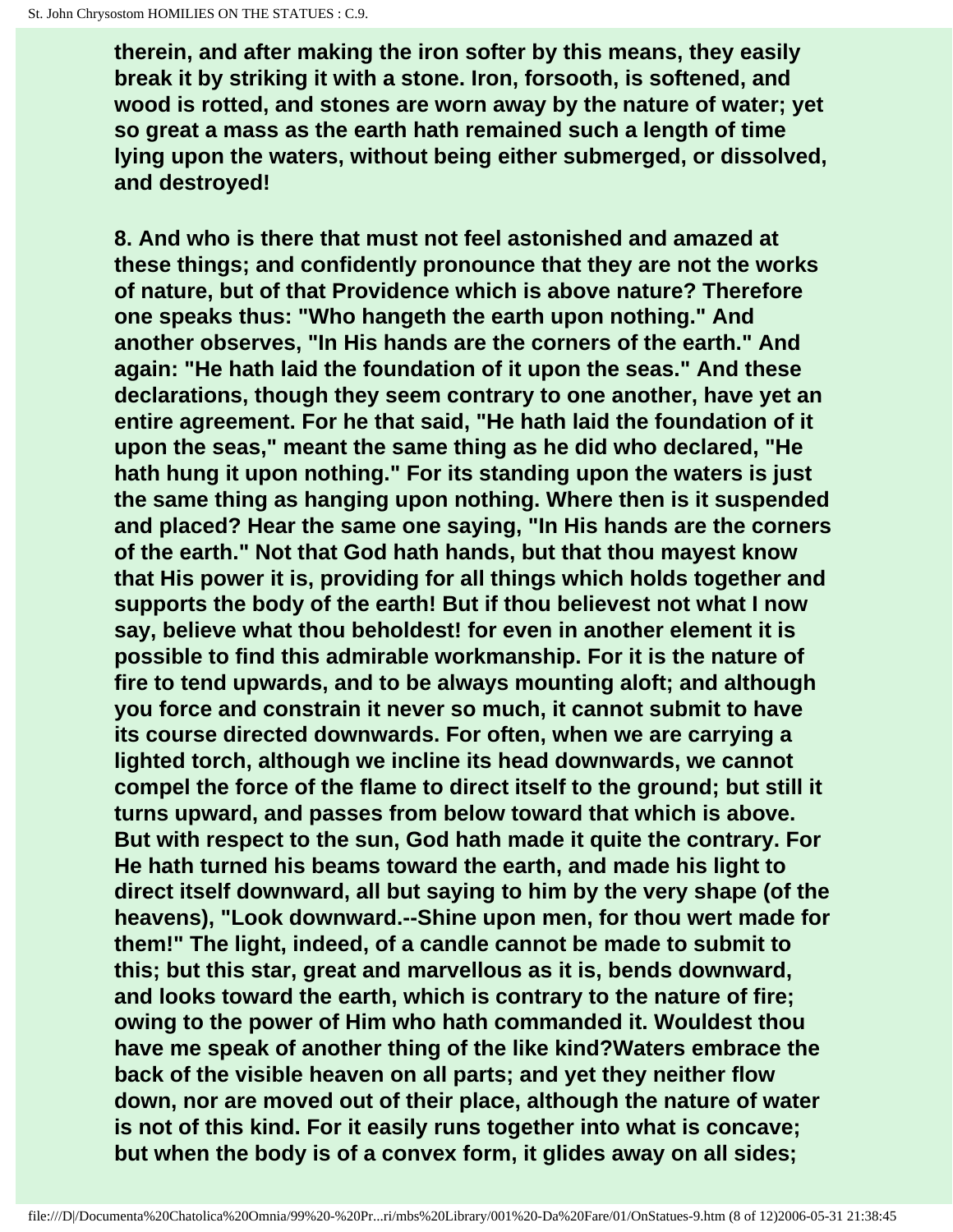**and not even a small portion is capable of standing upon such a figure. But, lo! this wonder is found to exist in the heavens; and the prophet, again, to intimate this very circumstance, observes, "Praise the Lord, ye waters that are above the heavens." Besides, the water hath not quenched the sun; nor hath the sun, which hath gone on his way beneath for so long a time, dried up the water that lies above.** 

**9. Dost thou desire that we should lead thee down again to the earth, and point out the marvel? Seest thou not this sea abounding with waves, and fierce winds; yet this sea, spacious, and large, and furious as it is, is walled in with a feeble sand! Mark also the wisdom of God, He permitted it not to be at rest, nor tranquil, lest thou shouldest suppose its good order to be of mere natural regulation; but remaining within its limits, it lifts up its voice, and is in tumult, and roars aloud, and raises its waves to a prodigious height. But when it comes to the shores, and beholds the sand, it breaks up, and returns back again within itself; teaching thee, by both these things, that it is not the work of nature that it remains within its boundaries, but the work of Him whose power restrains it! For this cause accordingly He hath made the wall feeble; and hath not encompassed these shores with wood, or stone, or mountains, lest thou shouldest impute the regulation of the elements to such things. And, therefore, God Himself, upbraiding the Jews with this very circumstance, said, "Fear ye not Me, which have placed the sand for the bound of the sea that it cannot pass it." But the marvellous thing is not this only, that He hath made a great and admirable world; and that He hath compacted it in a way above the usual course of nature; but that He hath also constituted it out of opposite things; such as hot and cold, dry and moist, fire and water, earth and air, and that these contrary elements, of which this whole universe consists, though continually at strife one with another, are not consumed of one another. The fire hath not overrun and burnt up all things; the water hath not overflowed and drowned the whole earth. With respect to our bodies, however, these effects really take place; and upon the increase of the bile, fever is generated; and the whole animal frame sustains an injury; and when there is a superabundance of phlegm, many diseases are produced which destroy the animal. But in the case of the universe, nothing of this kind happens; but each thing remains held as it were by a kind of bridle and band; preserving, by the will of the Creator, its own boundaries; and their strife becomes a source of peace to the whole. Are not these things evident even to a blind man? and are not even the simple easily able to comprehend, that they were made, and are**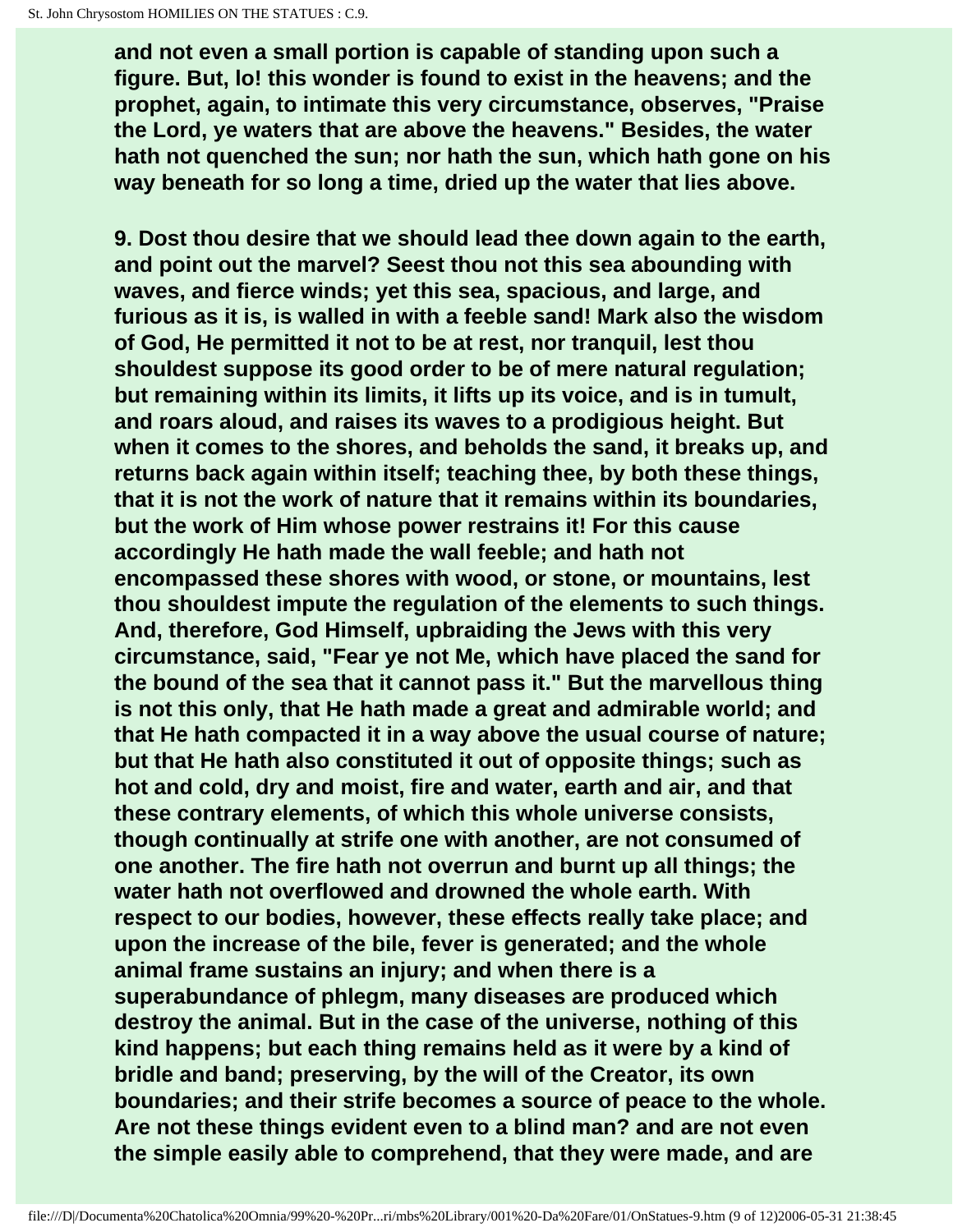**upheld, by some Providence? For who is so silly and senseless, that beholding such a mass of substances, such beauty, such combination, the continual strife of such vast elements, their opposition, and yet durability, would not reason with himself and say, "If there were not some Providence to uphold the mass of these bodies, not permitting the universe to fall to pieces, it could not remain; it could not have been lasting. So perfect is the order of the seasons, such the harmony of the day and night, so many the kinds of brute animals, and plants, and seeds, and herbs, that preserve their course, and yet, to the present day, none has ever fallen into decay or sudden dissolution.** 

**10. We might continue to speak not only of these things, but also of many others, which are even more profound; and might moralise even upon the Creation itself; but reserving these subjects for the morrow, let us earnestly endeavour to retain what has been said, and to convey it to the rest. I know indeed, that the abstruseness of these speculations has seemed strange to your ears; but if we be a little vigilant, and accustom ourselves to them, we shall easily be able to teach others. Meanwhile, it is necessary farther to say this to your Charity. Even as God hath given us glory by means of this great creation, so let us also glorify Him by, a pure conversation! "The heavens declare the glory of God," though only seen; and we therefore should declare God's glory not only in speaking, but in silence, and in astonishing all men by the brightness of our life. For He saith, "Let your light so shine before men, that they may see your good works, and glorify your Father which is in heaven." For when an unbeliever beholds thee, who art a believer, subdued, modest, and orderly in manners, he will wonder and say, "Truly great is the God of the Christians! What manner of men hath He formed? What, and from what hath He made them? Hath He turned them from men into angels? If any one treats them contemptuously, they revile not! If any one beats them, they are not enraged! If any one does them an injury, they pray for him who has put them in pain! They have no enemy! They know nothing of cherishing malice! They are guiltless of vain babbling! They have not learnt to utter a falsehood!** 

**They cannot endure a false oath, or rather, they swear not at all, but would prefer to have their tongue cut out, rather than to let an oath proceed out of their mouth!" Such are the things which we should give them cause to say of us; and we should exterminate our evil habit of oaths, and pay at least as much honour to God, as we do to our more valuable garments. For how truly absurd is it, that when we**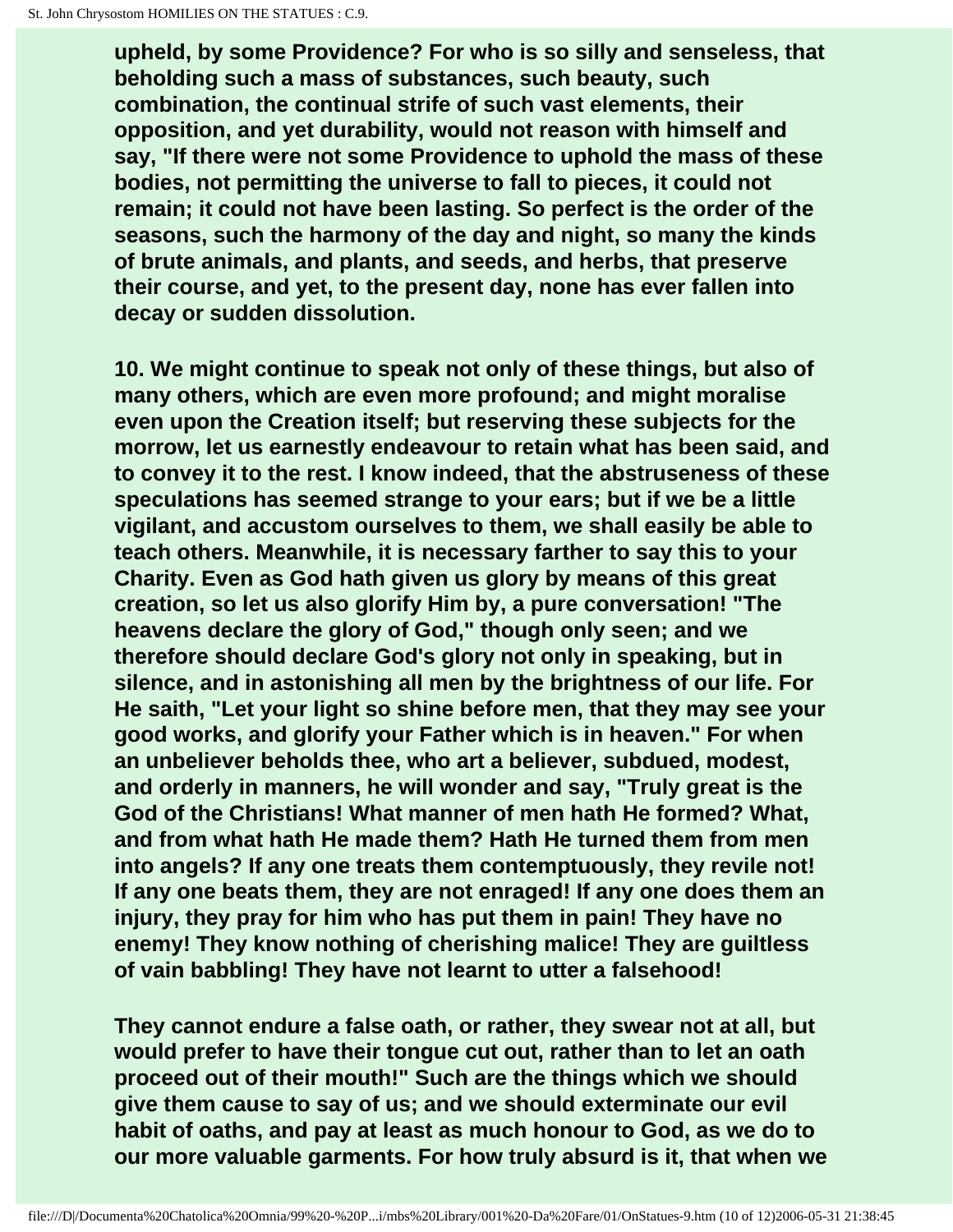**have one garment better than the rest, we do not suffer ourselves to be continually wearing it; and yet everywhere we draggle about the name of God without concern, or ceremony! Let us not, I earnestly pray and beseech you, let us not thus despise our own salvation; but the care which we have used respecting this precept from the beginning, let us carry on even to the end. For I thus continually exhort you on the subject of oaths, not as though condemning you of listlessness, but inasmuch as I have seen that ye are for the most part reformed, I press you, and am urgent, that the whole work should be finished off, and come to its perfection. Even so act the spectators of public games. They excite those who are near the prize, with the more vehemence. Let us, then, by no means become weary; for we have nearly reached the completion of this amendment; and the difficulty was at the beginning. But nosy that the greater part of the evil habit has been cut away, and less remains to correct, no labour is necessary, but we only need a moderate degree of watchfulness, and diligence for some short time, in order that we ourselves being amended, may also become instructors to others; and that we may behold the Holy Passover with much confidence, and that with much pleasure we may reap a double or treble measure of the customary gladness of the festival. For not so much does it delight us to be delivered from the toil and fatigue of fasting, as to meet that holy season with an illustrious and wellearned crown; a crown indeed that is never to fade!** 

**11. But in order that the amendment may take place the more quickly, do this which I tell thee. Inscribe upon the wall of thy house, and upon the wall of thy heart, that "flying sickle;" and think that it is flying forth on occasion of the curse, and constantly remember it. And if thou observest another person swearing, restrain, forbid, and be careful for him, and be careful for thine own domestics. For if we would look to this, that we might not merely correct ourselves, but also bring others to the same point, we shall ourselves quickly arrive at the goal; since while we undertake to instruct others, we shall be ashamed and blush, should we in our own case seem to leave those things unperformed, which we enjoin upon them. There is no need to say more; for much has been already spoken on these matters; and these things are now said only by way of remembrance. But may God, who is more sparing of our souls than we are, make us perfect in this, and every good work; that so having completed the whole fruit of righteousness, we may be found worthy of the kingdom of heaven, through the grace and lovingkindness of our Lord Jesus Christ, through Whom, and with Whom, to the Father, with the Holy**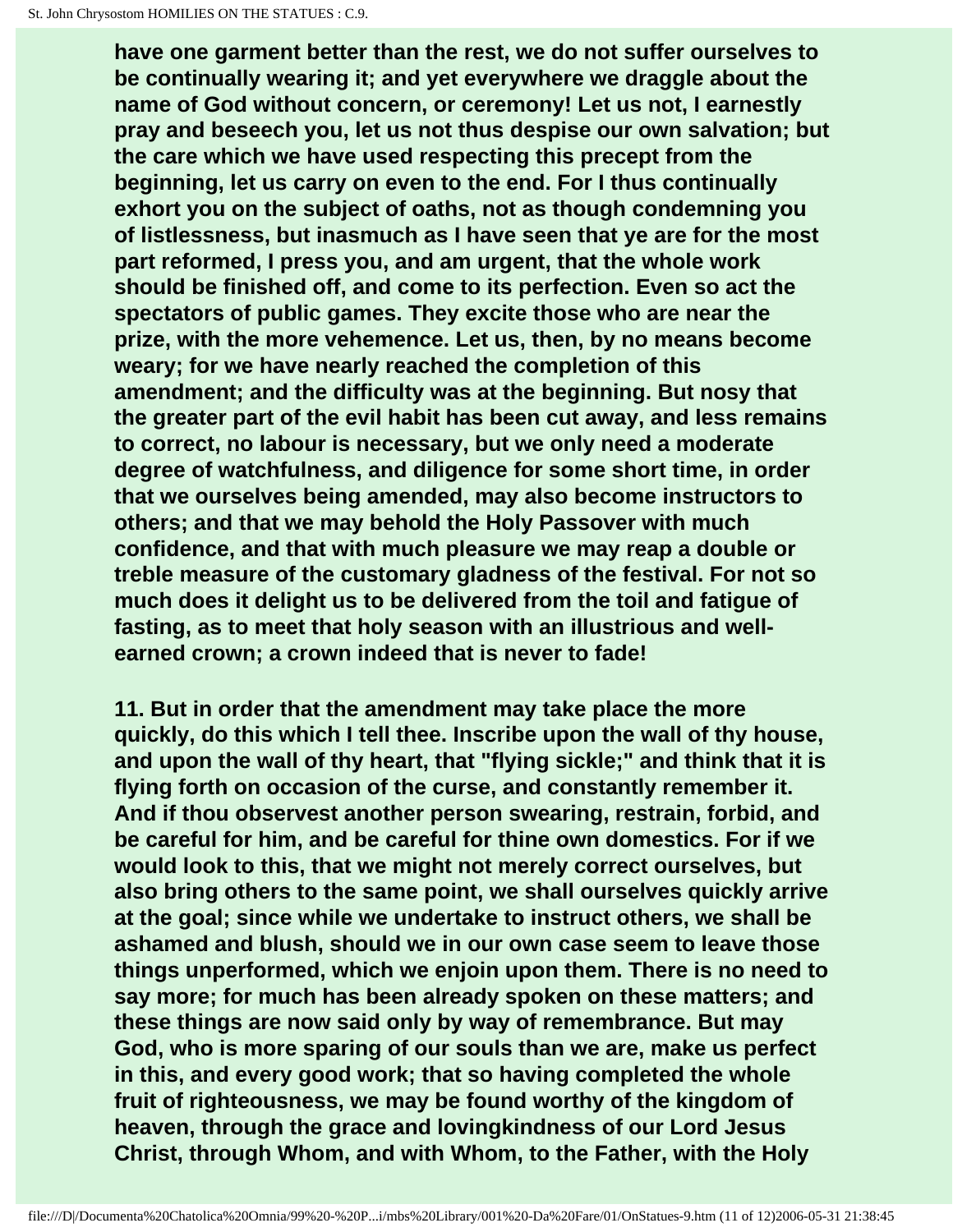# **Ghost, be glory, for ever and ever. Amen.**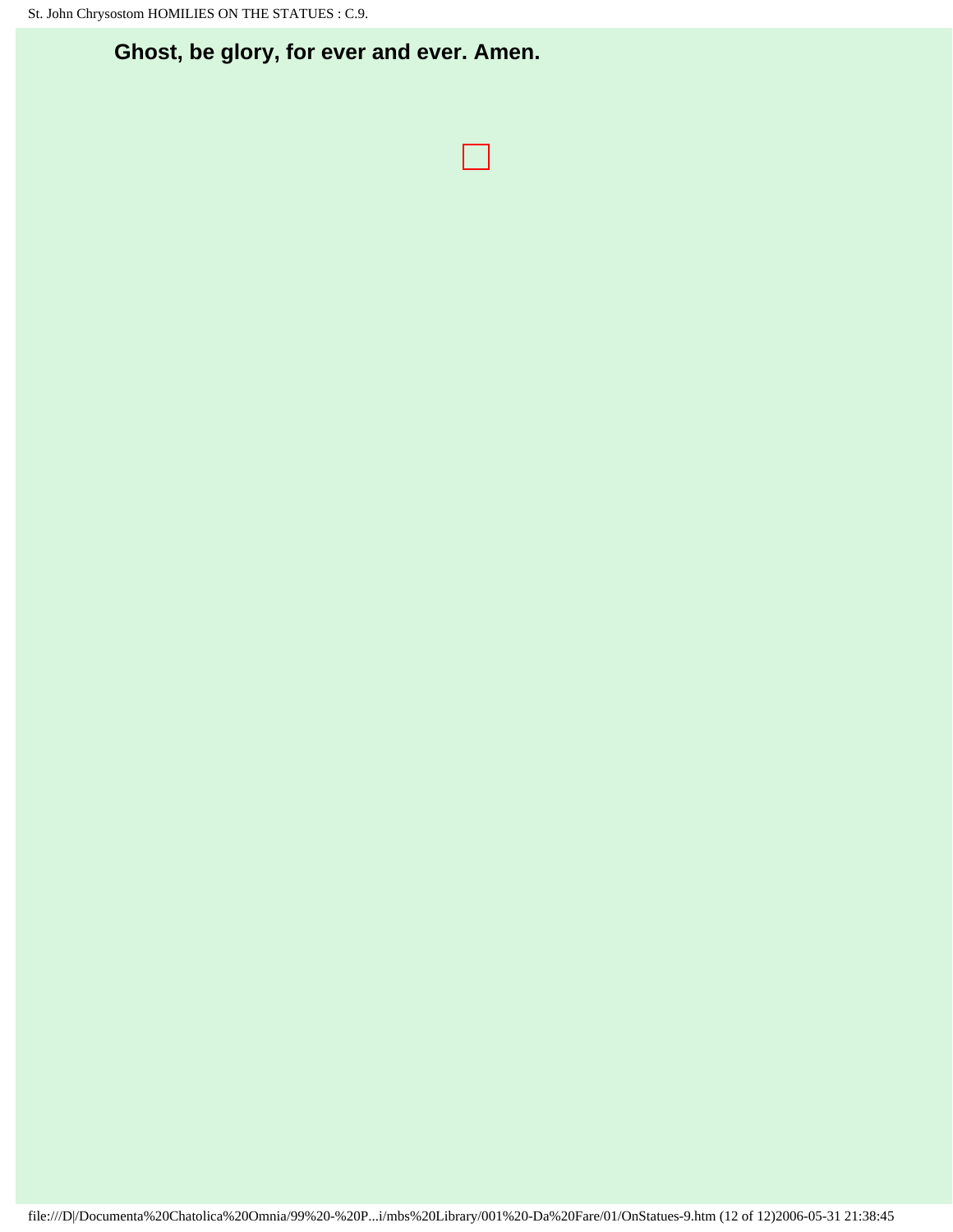## **HOMILY X.**

**Commendation of those who came to hear after taking a meal.-- Observations on the physiology of the natural world; and against those who deify the creation; and on the duty of not swearing.** 

**1. I Joy, and rejoice with you all, that ye have actually put in practice that admonition of ours, which we lately made with respect to those who were absent, for the reason that they were not fasting. For I think that many of those who have dined are today present; and go to fill up this goodly assemblage; and that this is the fact, I conjecture from the more brilliant spectacle that I see around me, and the greater concourse of hearers. Not in vain, it seems, did I lately spend so many words on their account, appealing to your Charity, to draw them to their Mother; and to persuade them that it is lawful, even after bodily nourishment, to partake also of that which is spiritual. And in which case, beloved, I ask, did ye act for the better; at the time of the last assembly when after your meal ye turned to your slumbers; or now, when after the meal ye have presented yourselves at the hearing of the divine laws? Was it best when ye loitered about in the forum, and took part in meetings which were no wise profitable; or now, when ye stand with your own brethren, and hear the prophetic oracles? It is no disgrace, beloved, to have eaten, but after eating to remain at home, and so to be deprived of this sacred banquet. For whilst thou remainest at home, thou wilt be more slothful and supine; but coming here thou wilt shake off all slumber and listlessness; and laying aside not only listlessness, but also all sadness, thou wilt be more at ease, and in better heart in all the events that may happen.** 

**2. What need then is there to say more? Stand only nigh the man who fasts, and thou wilt straightway partake of his good odour; for fasting is a spiritual perfume; and through the eyes, the tongue, and every part, it manifests the good disposition of the soul. I have said this, not for the purpose of condemning those who have dined, but that I may shew the advantage of fasting. I do not, however, call mere abstinence from meats, fasting; but even before this, abstinence from sin; since he who, after he has taken a meal, has come hither with suitable sobriety, is not very far behind the man who fasts; even as he who continues fasting, if he does not give earnest and diligent heed to what is spoken, will derive no great benefit from his fast. He**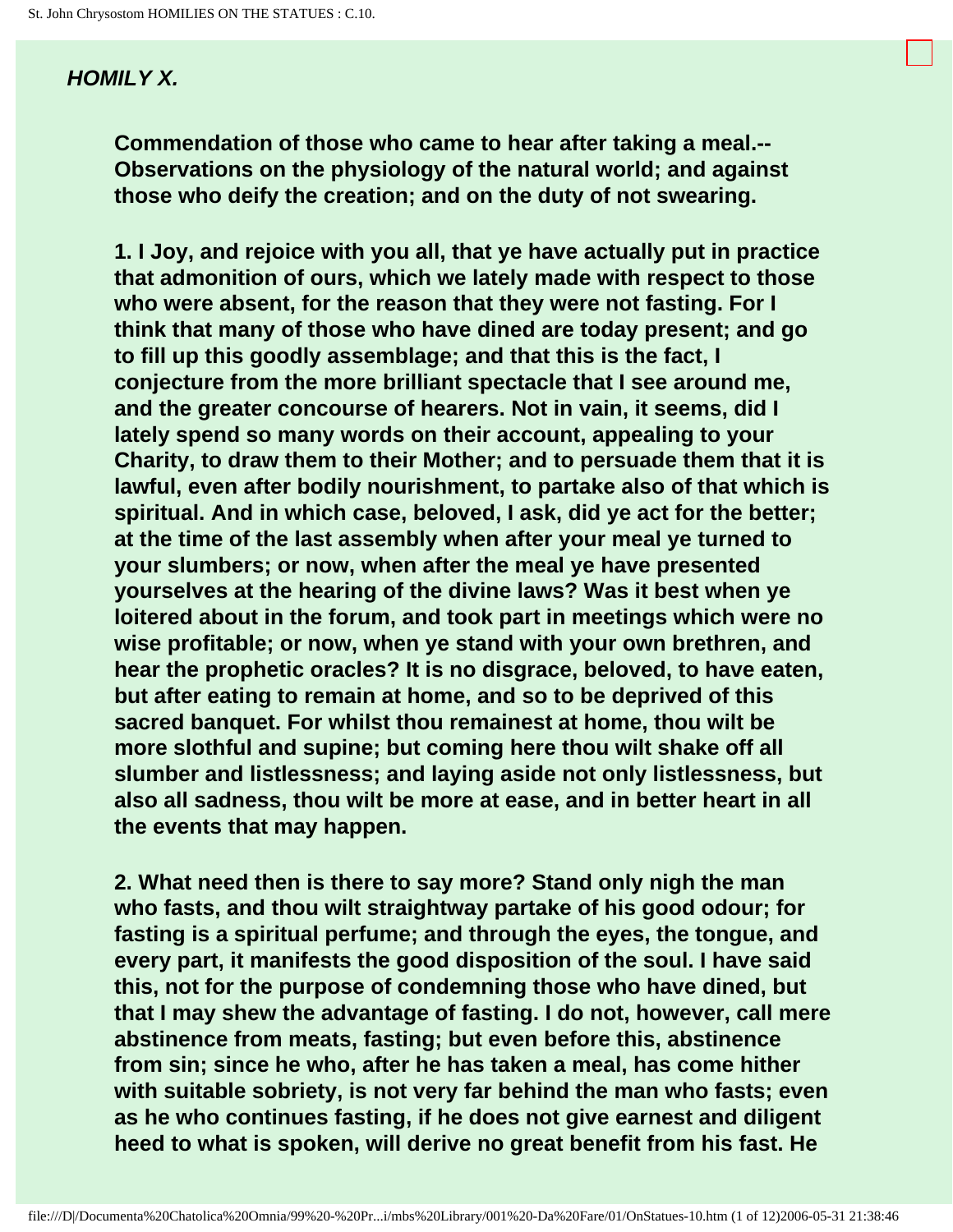**who eats, and yet takes a part in the sacred assembly with suitable earnestness, is in much better case than he who eats not at all, and remains absent. This abstinence will by no means be able to benefit us as much as the participation in spiritual instruction conveyeth to us benefit and advantage. Where indeed, besides, wilt thou hear the things upon which thou meditatest here? Wert thou to go to the bench of justice? quarrels and contentions are there! or into the council-chamber? there is anxious thought about political matters! or to thine home? solicitude on the, subject of thy private affairs afflicts thee in every direction! or wert thou to go to the conferences and debates of the forum? every thing there is earthly and corruptible! For all the words that pass among those assembled there, are concerning merchandize, or taxes, or the sumptuous table, or the sale of lands, or other contracts, or wills, or inheritances, or some other things of that kind. And shouldest thou enter even into the royal halls, there again thou wouldest hear in the same way all discoursing of wealth, or power, or of the glory which is held in honour here, but of nothing that is spiritual. But here on the contrary everything relates to heaven, and heavenly things; to our soul, to our life, the purpose for which we were born, and why We spend an allotted time upon earth, and on what terms we migrate from hence, and into what condition we shall enter after these things, and why our body is of clay, what also is the nature of death, what, in short, the present life is, and what the future. The discourses that are here made by us contain nothing at all of an earthly kind, but are all in reference to spiritual things. Thus, then, it is that we shah have made great provision for our salvation, and shall depart hence with a good hope.** 

**3. Since, therefore, we did not scatter the seed in vain, but ye hunted out all who were absent, as I exhorted you; suffer us now to return you a recompense; and having reminded you of a few things that were said before, to repay you again what remains. What then were those matters that were before treated of? We were enquiring how, and in what manner, before the giving of the Scriptures, God ordered His dispensation toward us; and we said, that by means of the creation He instructed our race, stretching out the heavens, and there openly unfolding a vast volume, useful alike to the simple and the wise, to the poor and to the rich, to Scythians and to barbarians, and to all in general who dwell upon the earth; a volume which is much larger than the multitude of those instructed by it. We discoursed also at length concerning the night, and the day, and the order of these, as well as of the harmony which is strictly preserved**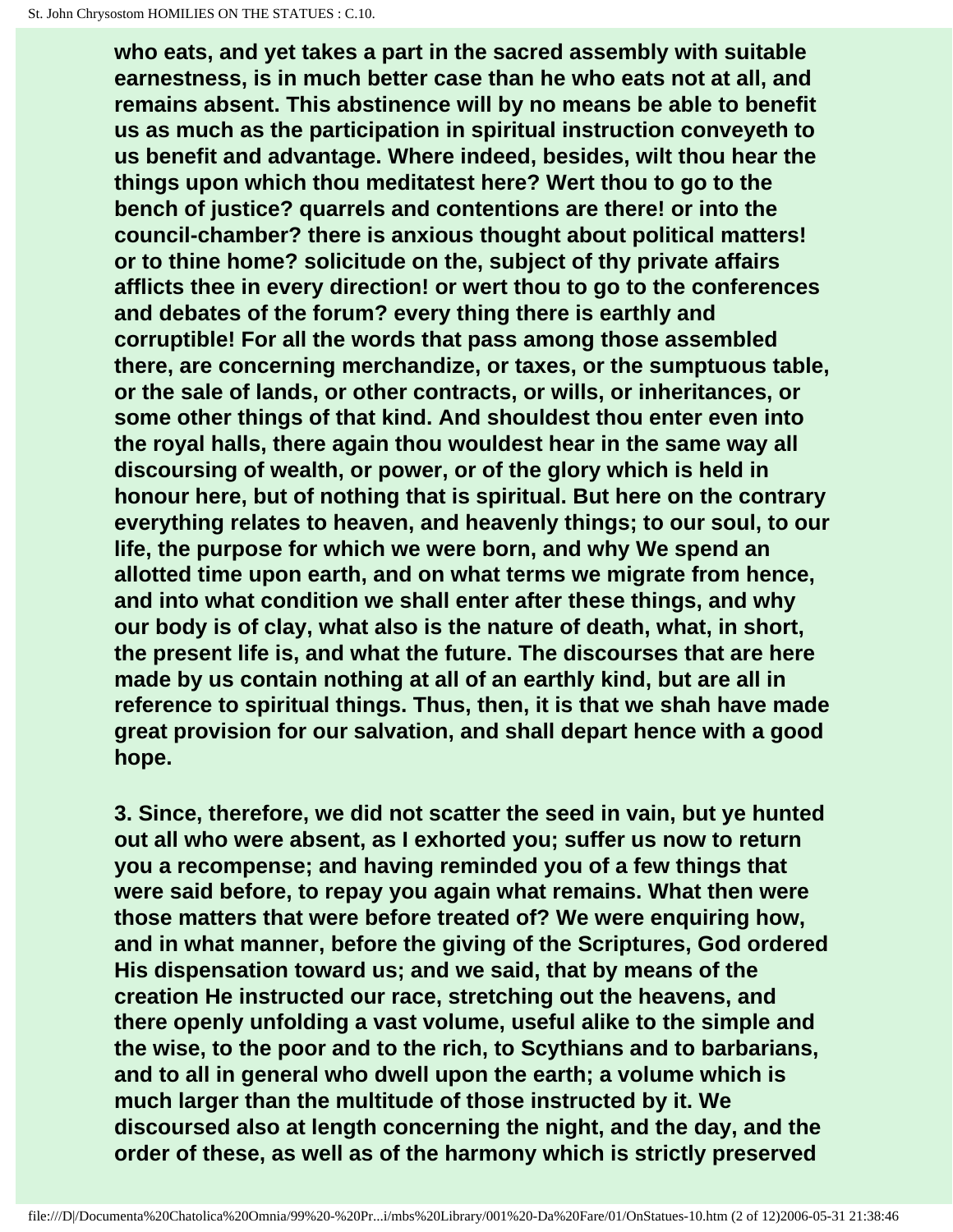**by them; and much was said respecting the measured dance of the seasons of the year, and of their equality. For just as the day defraudeth not the night even of half an hour throughout the whole year, so also do these distribute all the days among themselves equally. But, as I said before, not only does the greatness and beauty of the creation shew forth the Divine Architect, but the very manner likewise in which it is compacted together, and the method of operation, transcending as it does, the ordinary course of nature. For it would have been in accordance with nature for water to be borne upon the earth; but now we see, on the contrary, that the earth is supported by the waters. It would have been in accordance with nature that fire should tend upwards; but now on the contrary we see the beams of the sun directed towards the earth; and the waters to be above the heavens, yet not falling away; and the sun running below them, yet not quenched by the waters, nor dispelling their moisture. Besides these things we said that this whole universe consists of four elements, these being adverse to and at strife with one another; yet one does not consume the other, although they are mutually destructive. Whence it is evident that some invisible power bridles them, and the will of God becomes their bond.** 

**4. Today, I wish to dwell a little more on this subject. Arouse yourselves, however, and give earnest heed unto us! And that the wonder may appear more clearly, I will draw the lesson concerning these things from our own bodies. This body of ours, so short, and small, consists of four elements; viz. of what is warm, that is, of blood; of what is dry, that is, of yellow bile; of what is moist, that is, of phlegm; of what is cold, that is, of black bile. And let no one think this subject foreign to that which we have in hand. "For He that is spiritual judgeth all things; yet He Himself is judged of no man." Thus also Paul touched upon principles of agriculture, whilst discoursing to us of the Resurrection; and said, "Thou fool; that which thou sowest is not quickened, except it die." But if that blessed man brought forward questions of agriculture, neither should any one blame us if we handle matters pertaining to medical science. For our discourse is now respecting the Creation of God; and this ground-work of ideas will be necessary for our purpose. As, therefore, I said before, this body of ours consists of four elements; and if either revolts against the whole, death is the result of this revolt. As for instance, by a superabundance "of bile" fever is produced; and should this proceed beyond a certain measure, it effects a rapid dissolution. Again, when there is an excess of the cold element, paralyses, agues, apoplexies, and an infinite number**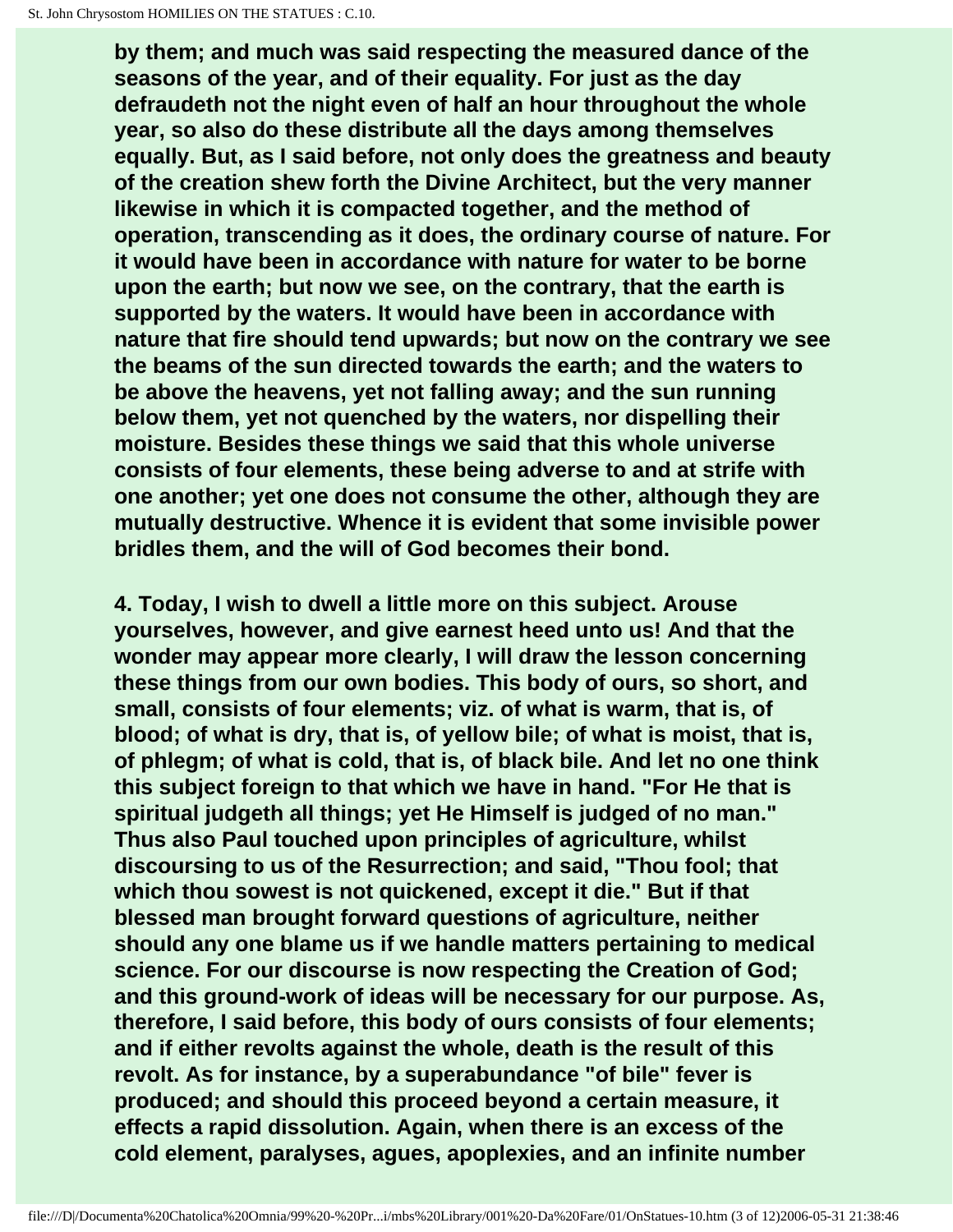**of other maladies are generated. And every form of disease is the effect of an excess of these elements; when either of them overpassing its own bounds, acts the part of a tyrant against the rest, and mars the symmetry of the whole. Interrogate then him who says, that all things are spontaneous and self-produced. If this little and diminutive body, having the advantage of medicines, and of medical skill, and of a soul within which regulates it, and of much moral wisdom, as well as innumerable other helps, be not always able to continue in a state of order, but often perishes, and is destroyed, when some disturbance takes place within it; how could a world like this, containing substances of such vast bulk and compounded of those same elements, remain during so long a time without any disturbance, unless it enjoyed the advantage of a manifold providence? Neither would it be reasonable to suppose that this body, which has the benefit of superintendence both without and within, should scarcely be sufficient for its own preservation; and that a world such as this is, enjoying no such superintendence, should during so many years suffer nothing of that sort which our body suffers. For how, I ask, is it that not one of these elements hath gone beyond its own boundaries, nor swallowed up all the rest? Who hath brought them together from the beginning? Who hath bound? Who hath bridled? Who hath held them together during so long a period? For if the body of the world were simple and uniform, what I speak of would not have been so impossible. But when there hath been such a strife between the elements, even from the beginning; who so senseless as to think that these things would have come together, and remained together when united, without One to effect this conjunction? For if we who are evil-affected towards one another not by nature, but by will, cannot come spontaneously to an agreement as long as we remain at variance, and hold ourselves ungraciously towards one another; if we have yet need of some one else to bring us into a state of conjunction; and after this conjunction further to clench us, and persuade us to abide by our reconciliation, and not again to be at variance; how could the elements, which neither partake of sense nor reason, and which are naturally adverse, and inimical to each other, have come together, and agreed and remained with one another, if there were not some ineffable Power which effected this conjunction; and after this conjunction, always restrained them by the same bond?** 

**5. Dost thou not perceive how this body wastes away, withers, and perishes after the secession of the soul, and each of the elements thereof returns to its own appointed place? This very same thing,**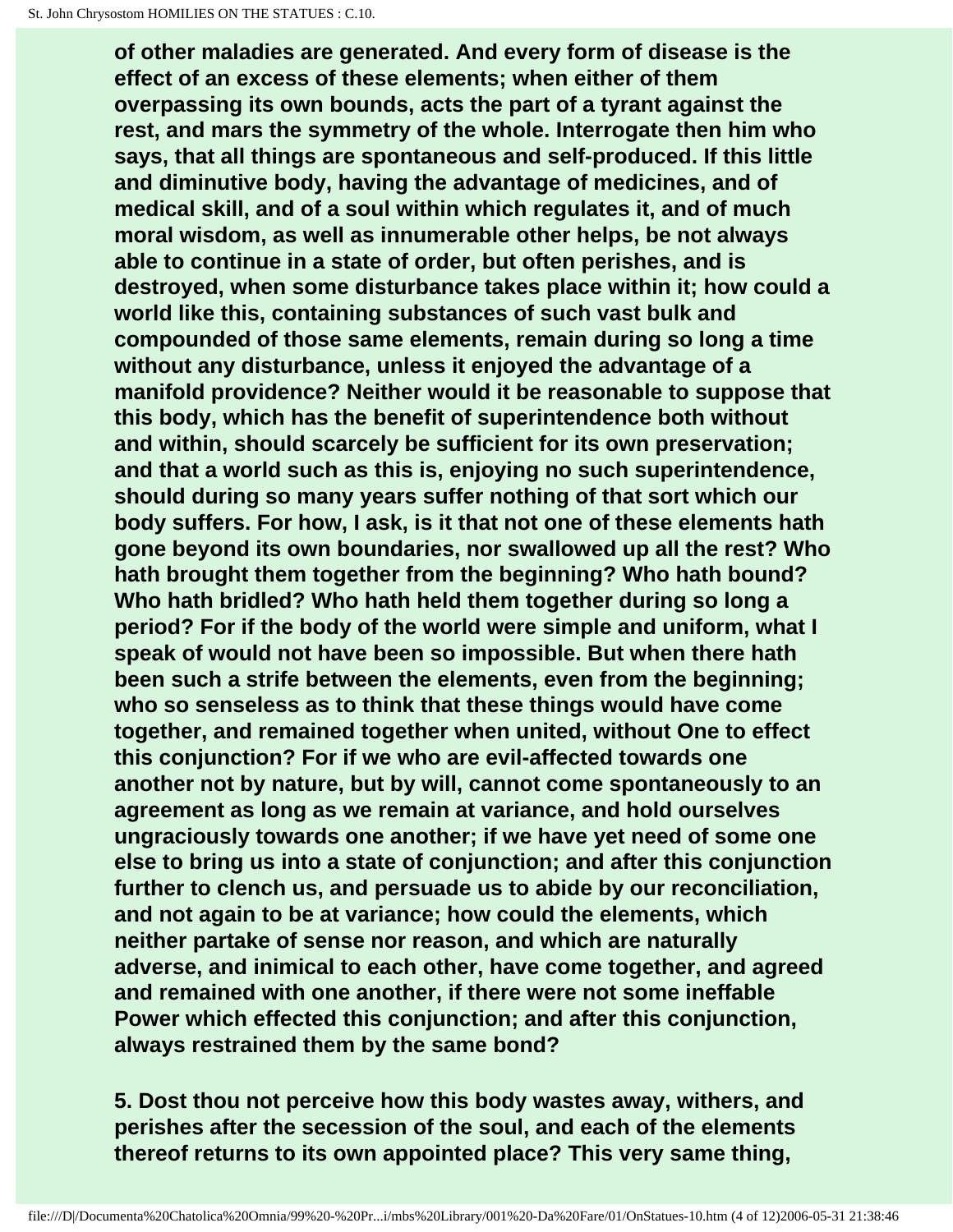**indeed, would also happen to the world, if the Power which always governs it had left it devoid of Its own providence. For if a ship does not hold together without a pilot, but soon founders, how could the world have held together so long a time if there was no one governing its, course? And that I may not enlarge, suppose the world to be a ship; the earth to be placed below as the keel; the sky to be the sail; men to be the passengers; the subjacent abyss, the sea. How is it then that during so long a time, no shipwreck has taken place? Now let a ship go one day without a pilot and crew, and thou wilt see it straightway foundering! But the world, though subsisting now five thousand years, and many more, hath suffered nothing of the kind. But why do I talk of a ship? Suppose one hath pitched a small hut in the vineyards; and when the fruit is gathered, leaves it vacant; it stands, however, scarce two or three days, but soon goes to pieces, and tumbles down! Could not a hut, forsooth, stand without superintendence? How then could the workmanship of a world, so fair and marvellous; the laws of the night and day; the interchanging dances of the seasons; the course of nature chequered and varied as it is in every way throughout the earth, the sea, the sky; in plants, and in animals that fly, swim, walk, creep; and in the race of men, far more dignified than any of these, continue yet unbroken, during so long a period, without some kind of providence? But in addition to what has been said, follow me whilst I enumerate the meadows, the gardens, the various tribes of flowers; all sorts of herbs, and their uses; their odours, forms, disposition, yea, but their very names; the trees which are fruitful, and which are barren; the nature of metals,--and of animals,--in the sea, or on the land; of those that swim, and those that traverse the air; the mountains, the forests, the groves; the meadow below, and the meadow above; for there is a meadow on the earth, and a meadow too in the sky; the various flowers of the stars; the rose below, and the rainbow above! Would you have me point out also the meadow of birds?** 

**Consider the variegated body of the peacock, surpassing every dye, and the fowls of purple plumage. Contemplate with me the beauty of the sky; how it has been preserved so long without being dimmed; and remains as bright and clear as if it had been only fabricated today; moreover, the power of the earth, how its womb has not become effete by bringing forth during so long a time! Contemplate with me the fountains; how they burst forth and fail not, since the time they were begotten, to flow forth continually throughout the day and night! Contemplate with me the sea, receiving so many rivers,**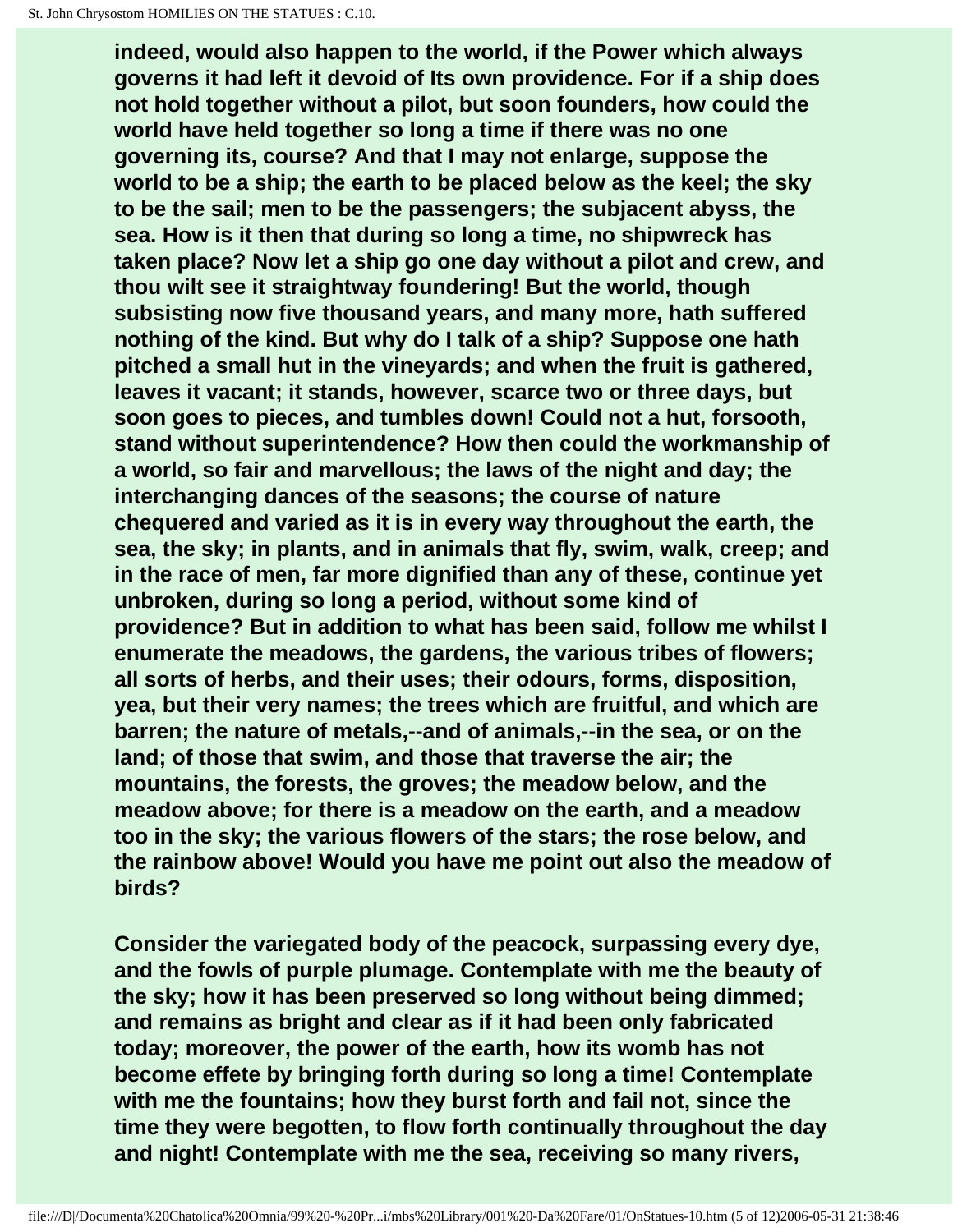**yet never exceeding its measure! But how long shall we pursue things unattainable!** 

**It is fit, indeed, that over every one of these which has been spoken of, we should say, "O Lord, how hast Thou magnified Thy works; in wisdom hast Thou made them all."** 

**6. But what is the sapient argument of the unbelievers. when we go over all these particulars with them; the magnitude, the beauty of the creation, the prodigality, the munificence everywhere displayed? This very thing, say they, is the worst fault, that God hath made the world so beautiful and so vast. For if He had not made it beautiful and vast, we should not have made a god of it; but now being struck with its grandeur, and marvelling at its beauty, we have thought it to be a deity. But such an argument is good for nothing. For that neither the magnitude, nor beauty of the world is the cause of this impiety, but their own want of understanding, is what we are prepared to show, proved by the case of ourselves, who have never been so affected. Why then have "we" not made a deity of it? Do we not see it with the same eyes as themselves? Do we not enjoy the same advantage from the creation with themselves? Do we not possess the same soul? Have we not the same body? Do we not tread the same earth? How comes it that this beauty and magnitude hath not persuaded us to think the same as they do? But this will be evident not from this proof only, but from another besides. For as a proof that it is not for its beauty they have made a deity of it, but by reason of their own folly, why do they adore the ape, the crocodile, the dog, and the vilest of animals? Truly, "they became vain in their imaginations, and their foolish heart was darkened. Professing themselves to be wise, they became fools."** 

**7. Nevertheless, we will not frame our answer from these things only, but will also say something yet further. For God, foreseeing these things of old, destroyed, in His wisdom, this plea of theirs. On this account He made the world not only wonderful and vast, but also corruptible and perishable; and placed therein many evidences of its weakness; and what He did with respect to the Apostles, He did with respect to the whole world. What then did He with respect to the Apostles? Since they used to perform many great and astonishing signs and wonders, He suffered them constantly to be scourged, to be expelled, to inhabit the dungeon, to encounter bodily infirmities, to be in continual tribulations, lest the greatness of their miracles should make them to be accounted as gods amongst mankind.**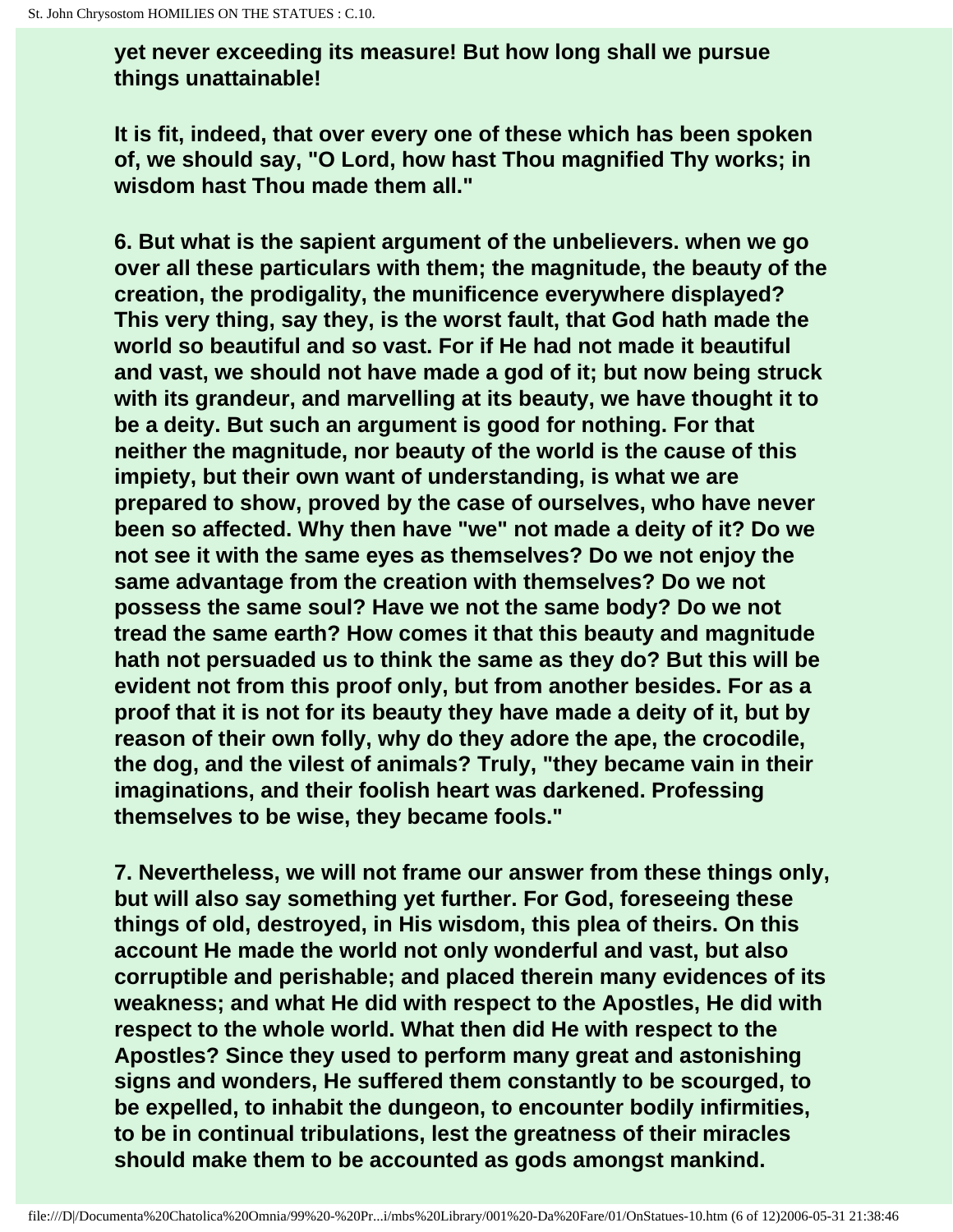**Therefore when He had bestowed so great favour upon them, He suffered their bodies to be mortal, and in many cases obnoxious to disease; and did not remove their infirmity, that He might give full proof of their nature. And this is not merely my assertion, but that of Paul himself, who says, "For though I would desire to glory, I shall not be a fool; but now I forbear, lest any man should think of me above that which he seeth me to be, or that he heareth of me." And again, "But we have this treasure in earthen vessels." But what is meant by "earthen vessels?" In this body, he means, which is mortal and perishable. For just as the earthen vessel is formed from clay and fire, so also the body of these saints being clay, and receiving the energy of the spiritual fire, becomes an earthen vessel. But for what reason was it thus constituted, and so great a treasure, and such a plentitude of graces entrusted to a mortal and corruptible body? "That the excellency of the power may be of God, and not of us." For when thou seest the Apostles raising the dead, yet themselves sick, and unable to remove their own infirmities, thou mayest clearly perceive, that the resurrection of the dead man was not effected by the power of him who raised him, but by the energy of the Spirit. For in proof, that they were frequently sick, hear what Paul saith respecting Timothy, "Use a little wine for thy stomach's sake, and thine often infirmities." And again, of another he saith, "But Trophimus I have left at Miletus sick." And writing to the Philippians, he said, "Epaphroditus was sick nigh unto death." For if, when this was the case, they accounted them to be gods, and prepared to do sacrifice unto them, saying, "The gods are come down to us in the likeness of men;" had such infirmities not existed, to what extent of impiety might not men have proceeded, when they beheld their miracles? As then in this case, because of the greatness of these signs, He suffered their nature to remain in a state of infirmity, and permitted those repeated trials, in order that they might not be thought to be gods, thus likewise He did with respect to the creation, a thing nearly parallel to this. For He fashioned it beautiful and vast; but on the other hand corruptible.** 

**8. And both of these points the Scriptures teach, for one in treating of the beauty of the heavens thus speaks "The heavens declare the glory of God." And again, "Who hath placed the sky as a vault, and spread it out as a tent over the earth." And again, "Who holdeth the circle of heaven." But another writer, shewing that although the world be great and fair, it is yet corruptible, thus speaks; "Thou, Lord, in the beginning hast laid the foundation of the earth, and the heavens are the works of Thine hands. They shall perish, but Thou**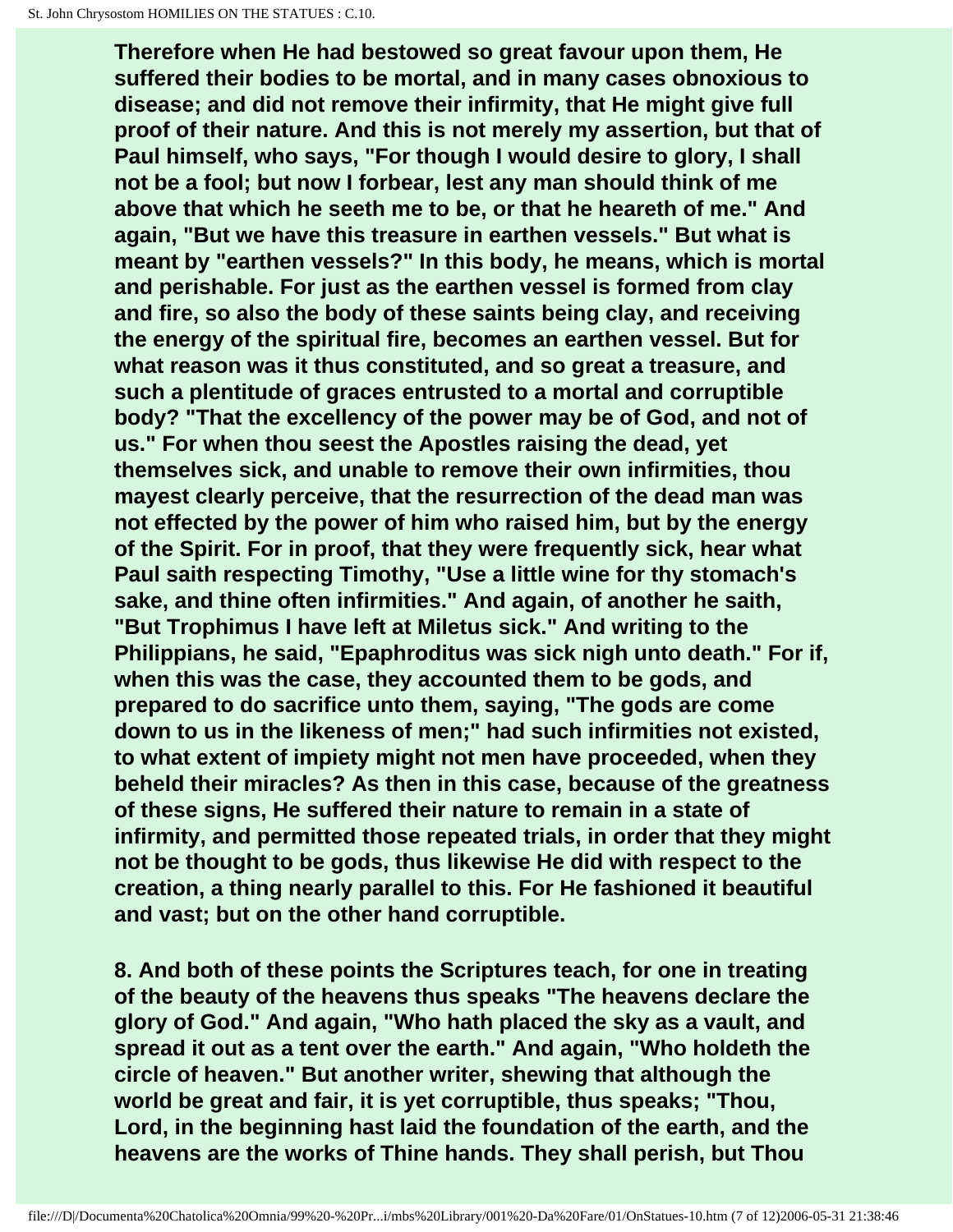**remainest, and they all shall wax old as doth a garment, and as a vesture shalt Thou fold them up, and they shall be changed." And again, David saith of the sun, that "he is as a bridegroom coming out of his chamber, and rejoiceth as a giant to run his course." Seest thou how he places before thee the beauty of this star, and its greatness? For even as a bridegroom when he appears from some stately chamber, so the sun sends forth his rays under the East; and adorning the heaven as it were with a saffron-coloured veil, and making the clouds like roses, and running unimpeded all the day; he meets no obstacle to interrupt his course. Beholdest thou, then, his beauty? Beholdest thou his greatness? Look also at the proof of his weakness! For a certain wise man, to make this plain, said, "What is brighter than the sun, yet the light thereof suffers eclipse." Nor is it only from this circumstance that his infirmity is to be perceived, but also in the concourse Of the clouds. Often, at least, when a cloud passes underneath him, though emitting his beams, and endeavouring to pierce through it, he has not strength to do so; the cloud being too dense, and not suffering him to penetrate through it. "He nourishes the seeds, however," replies some one--Yes--still he does not nourish them by himself, but requires the assistance of the earth, and of the dew, and of the rains, and of the winds, and the right distribution of the seasons. And unless all these things concur, the sun's aid is but superfluous. But this would not seem to be like a deity, to stand in need of the assistance of others, for that which he wishes to do; for it is a special attribute of God to want nothing; He Himself at least did not in this manner bring forth the seeds from the ground; He only commanded, and they all shot forth. And again, that thou mayest learn that it is not the nature of the elements, but His command which effects all things; He both brought into being these very elements which before were not; and without the need of any aid, He brought down the manna for the Jews. For it is said, "He gave them bread from heaven." But why do I say, that in order to the perfection of fruits, the sun requires the aid of other elements for their sustenance; when he himself requires the assistance of many things for his sustenance, and would not himself be sufficient for himself. For in order that he may proceed on his way, he needs the heaven as a kind of pavement spread out underneath him; and that he may shine, he needs the clearness and rarity of the air; since if even this become unusually dense, he is not able to show his light; and, on the other hand, he requires coolness and moisture, lest his rays should be intolerable to all, and burn up everything. When, therefore, other elements. overrule him, and correct his weakness (overrule as for example, clouds, and walls, and certain other bodies**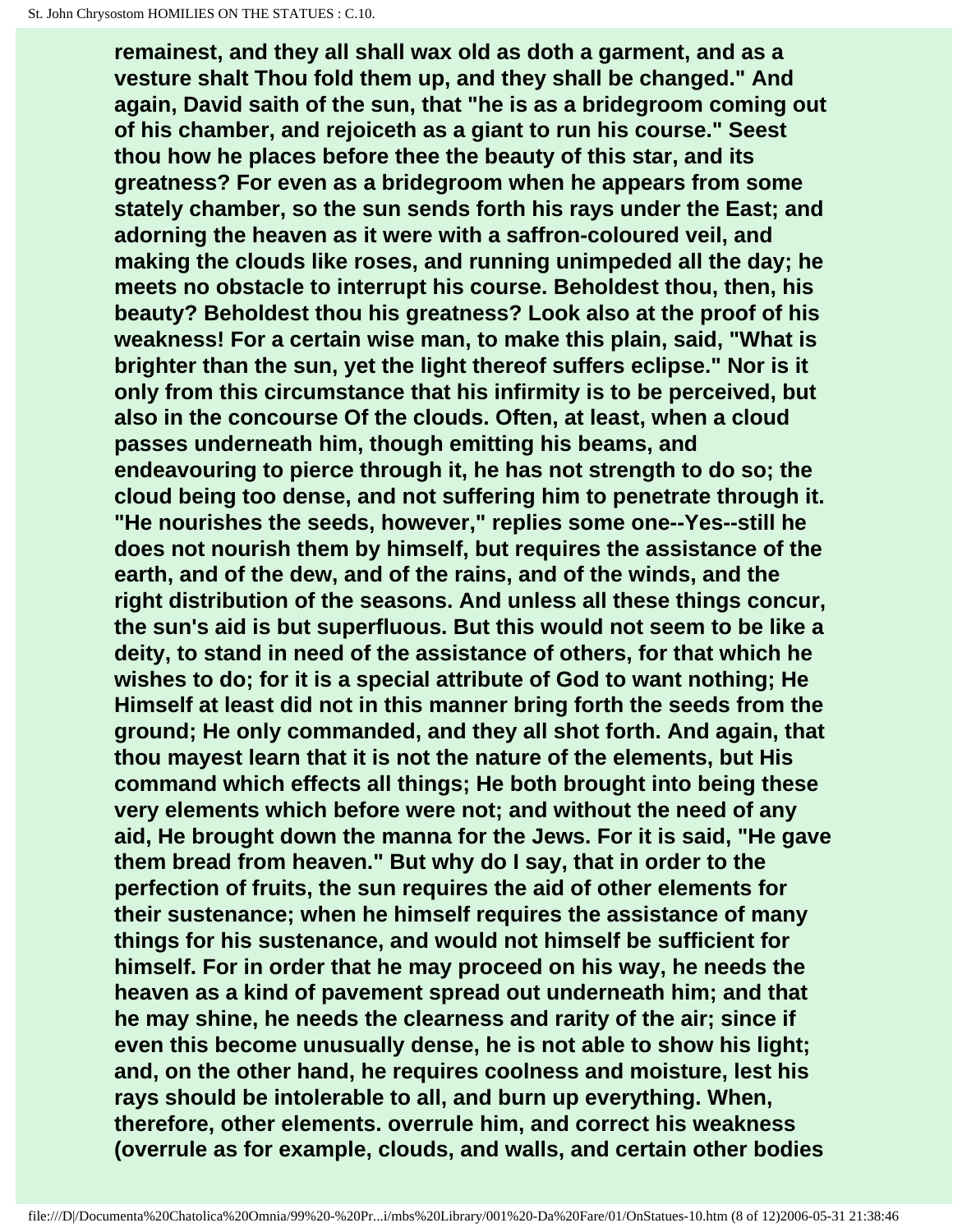**that intercept his light:--or correct his excess, as the dews, and fountains, and cool air), how can such a one be a Deity? For God must be independent, and not stand in need of assistance, be the source of all good things to all, and be hindered by nothing; even as Paul, as well as the prophet Isaiah, saith of God; the latter thus making Him speak in His own Person, "I fill heaven and earth, saith the Lord." And again, "Am I a God nigh at hand, and not a God afar off?" And again, David says, "I have said unto the Lord, Thou art my Lord, for Thou hast no need of my good things." But Paul, demonstrating this independence of help, and shewing that both these things especially belong to God; to stand in need of nothing, and of Himself to supply all things to all; speaks on this wise, "God that made the heaven, and the earth, and the sea, Himself needeth not any thing, giving to all life and all things."** 

**9. It would indeed be easy for us to take a survey of the other elements, the heaven, the air, the earth, the sea, and to shew the imbecility of these, and how each requires the assistance of his neighbour, and without this assistance, is lost and destroyed. For as it regards the earth, if the fountains fail it, and the moisture infused from the sea and the rivers, it quickly perishes by being parched. The remaining elements too stand in need of one another. the air of the sun, as well as the sun of the air. But not to protract this discourse; in what has been said, having given a sufficient supply of reasons to start from for those who are willing to receive them, we shall be content. For if the sun, which is the most surprising part of the whole creation, hath been proved to be so feeble and needy, how much more the other parts of the universe? What then I have advanced (offering these things for the consideration of the studious), I will myself again shew you in discourse from the Scriptures; and prove, that not only the sun, but also the whole universe is thus corruptible. For since the elements are mutually destructive. and when much cold intervenes, it chastens the force of the sun's rays; and on the other hand, the heat prevailing, consumes the cold; and since the elements are both the causes and subjects of contrary qualities, and dispositions, in one another; it is very evident that these things offer a proof of great corruptibility; and of the fact, that all these things which are visible, are a corporeal substance.** 

**10. But since this subject is too lofty for our simplicity, permit me now to lead you to the sweet fountain of the Scriptures, that we may refresh your ears. For we will not discourse to you of the heaven and the earth separately, but will exhibit the Apostle declaring this very**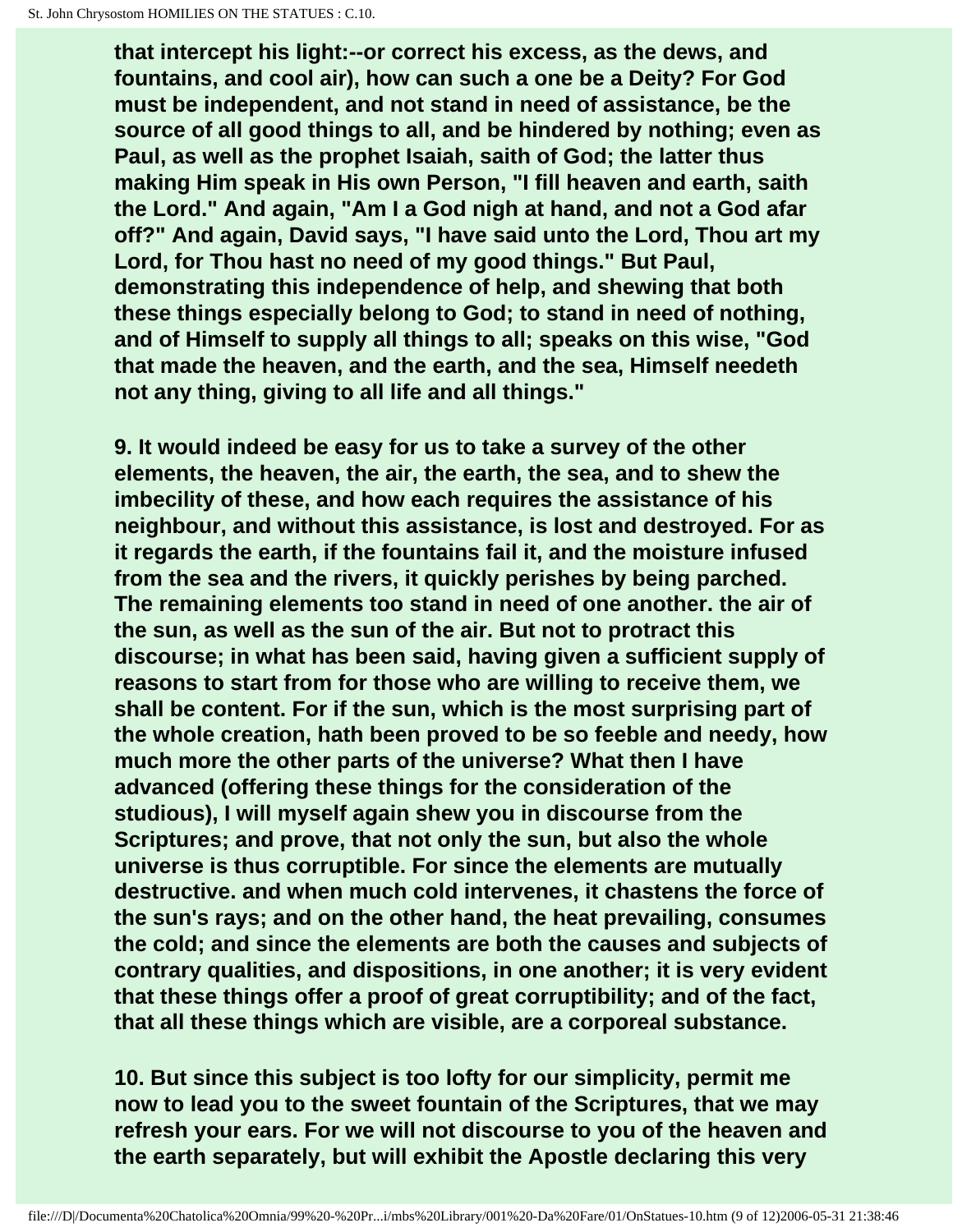**thing to us concerning the whole creation, in these plain terms, that the whole creation is now in bondage to corruption; and why it is thus in bondage, and at what time it shall be delivered from it, and unto what condition it shall be translated. For after he had said, "The sufferings of this present time are not worthy to be compared with the glory that shall be revealed in us;" he goes on to add; "For the earnest expectation of the creature waiteth for the manifestation of the sons of God. For the creature was made subject to vanity, not willingly, but by reason of Him who hath subjected the same in hope." But what he intends is to this effect; "The creature," he says, "was made corruptible;" for this is implied in the expression, "being made subject to vanity." For it was made corruptible by the command of God. But God so commanded it for the sake of our race; for since it was to nurture a corruptible man, it was necessary itself should also be of the same character; for of course corruptible bodies were not to dwell in an incorruptible creation. But, nevertheless, he tells us, it will not remain so. "The creature also itself shall be delivered from the bondage of corruption;" and afterwards, for the purpose of shewing when this event shall take place, and through whom, he adds, "Into the glorious liberty of the sons of God." For when we are raised, his meaning is, and assume incorruptible bodies; then also this body of the heaven, the earth, and the whole creation, shall be incorruptible, and imperishable. When, therefore, thou beholdest the sun arising, admire the Creator; when thou beholdest him hiding himself and disappearing, learn the weakness of his nature, that thou mayest not adore him as a Deity! For God hath not only implanted in the nature of the elements this proof of their weakness, but hath also bidden His servants, that were but men, command them; so that although thou shouldest not know their servitude from their aspect, thou mayest learn, from those who have commanded them, that they are all thy fellow-servants. Therefore it was, that Joshua, the son of Nave, said, "Let the sun stand still in Gibeon, and the moon over against the valley of Ajalon.' And again the prophet Isaiah made the sun to retrace his steps, under the reign of Hezekiah; and Moses gave orders to the air, and the sea, the earth, and the rocks. Elisha changed the nature of the waters; the Three Children triumphed over the fire. Thou seest how God hath provided for us on either hand; leading us by the beauty of the elements to the knowledge of His divinity; and, by their feebleness, not permitting us to lapse into the worship of them.** 

**11. For the sake of all these things then, let us glorify Him, our Guardian; not only by words, but also by deeds; and let us shew**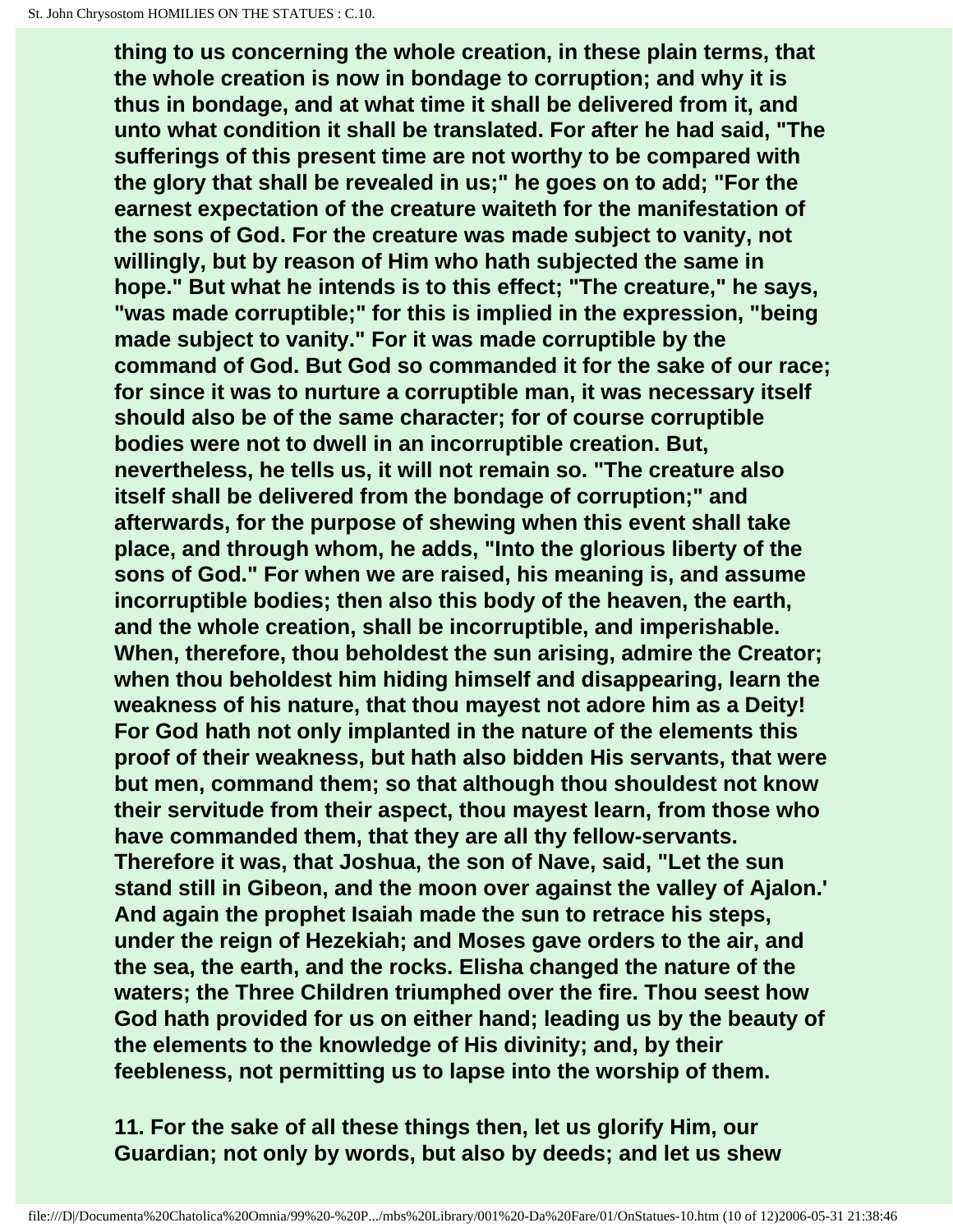**forth an excellent conversation, not only in general, but in particular with regard to abstinence from oaths. For not every sin brings the same penalty; but those which are easiest to be amended, bring upon us the greatest punishment: which indeed Solomon intimated, when he said, "It is not wonderful if any one be taken stealing; for he stealeth that he may satisfy his soul that is hungry; but the adulterer, by the lack of understanding, destroyeth his own soul." But what he means is to this effect. The thief is a grievous offender, but not so grievous a one as the adulterer: for the former, though it be a sorry reason for his conduct, yet at the same time has to plead the necessity arising from indigence; but the latter, when no necessity compels him, by his mere madness rushes into the gulph of iniquity. This also may be said with regard to those who swear. For they have not any pretext to allege, but merely their contempt.** 

**12. I know, indeed, that I may seem to be too tedious and burdensome; and that I may be thought to give annoyance by continuing this admonition. But nevertheless, I do not desist, in order that ye may even be shamed by my shamelessness to abstain from the cus tom of oaths. For if that unmerciful and cruel judge, paying respect to the importunity of the widow, changed his custom, much more will ye do this; and especially when he who is exhorting you, doth it not for himself, but for your salvation. Or rather, indeed, I cannot deny that I do this for myself; for I consider your benefit as my own success. But I could wish that you, even as I labour, and weary myself for your safety, would in like manner make your own souls a matter of anxiety to yourselves; and then assuredly this work of reformation would be perfected. And what need is there to multiply words? For if there were no hell, neither punishment for the contumacious, nor reward for the obedient; and I had come to you, and asked this in the way of a favour, would ye not have consented? would ye not have granted my petition, when I asked so trifling a favour? But when it is God who asks this favour, and for the sake of yourselves, who are to grant it, and not for Himself, Who is to receive it; who is there so ungracious, who is there so miserable and wretched, that he will not grant this favour to God, when He asks it; and especially when he himself who grants it, is in future to enjoy the benefit of it? Considering these things then, repeat over to yourselves, when ye depart hence, all that has been said; and correct in every way those who take no heed to it; to the end that we may receive the recompense of other men's good actions, as well as our own, through the grace and lovingkindness of our Lord Jesus Christ, by Whom, and with Whom be glory to the Father, with the**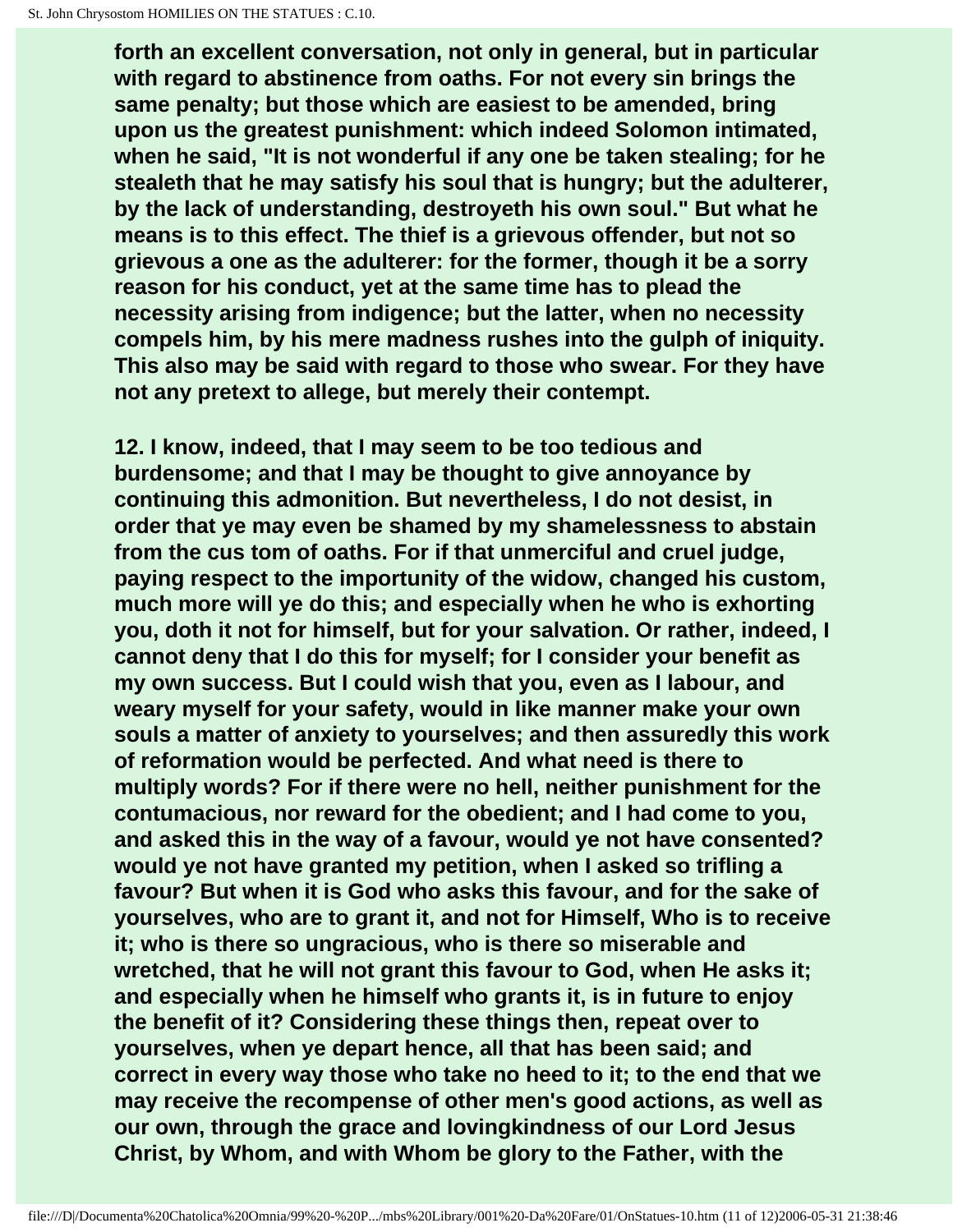# **Holy Ghost, for ever and ever. Amen.**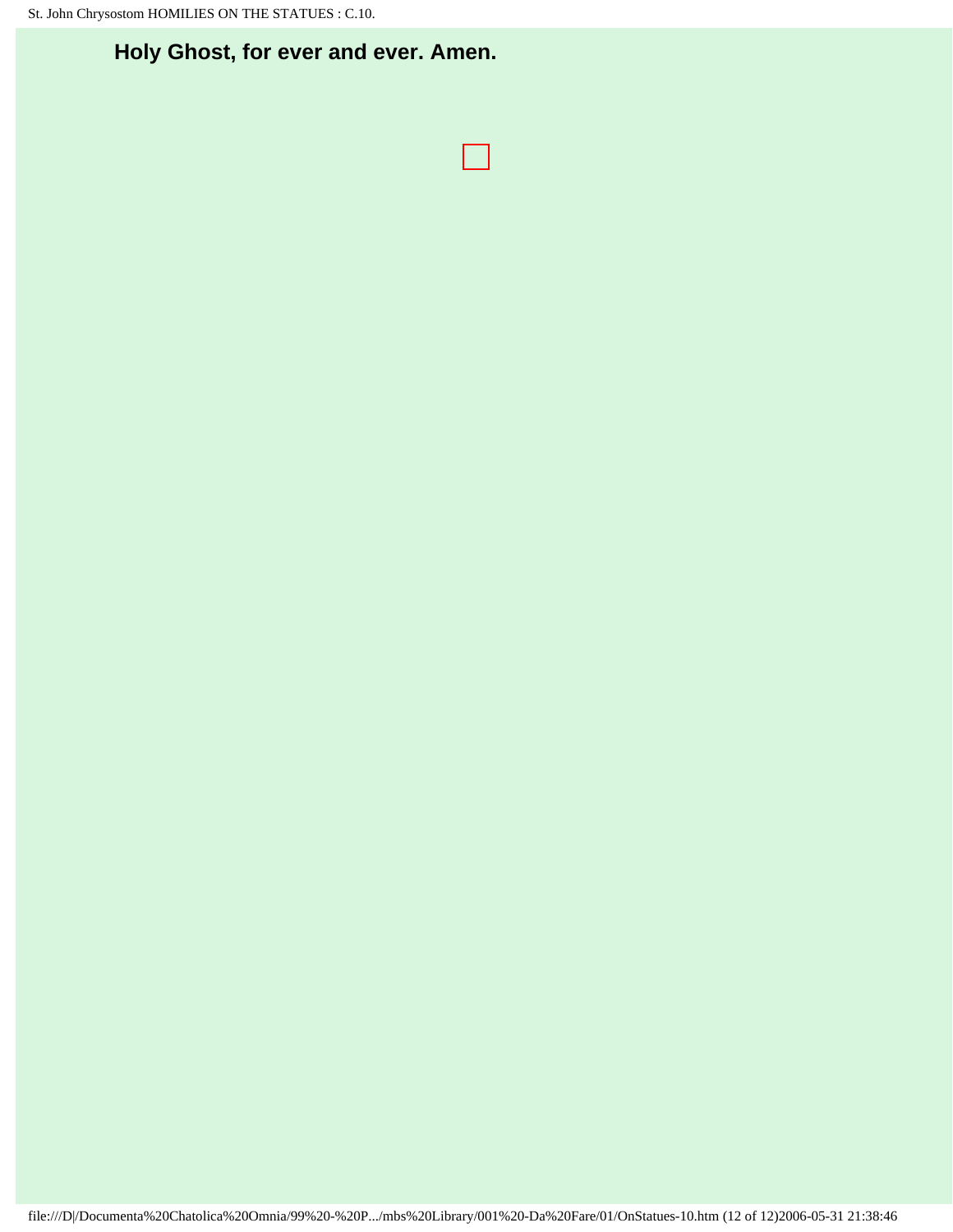# **HOMILY XI.**

**Thanksgiving to God for deliverance from the evils expected owing to the sedition; and recollection of the events which took place at the time. Also against those who find fault with the structure of the human body, and in general concerning the creation of man; and, in conclusion, on success in avoiding oaths.** 

**1. WHEN I think of the past tempest, and of the present calm, I cease not saying, "Blessed be God, who maketh all things, and changeth them; who hath brought light out of darkness; who leadeth to the gates of hell, and bringeth back; who chastiseth, but killeth not." And this I desire you too to repeat constantly, and never to desist. For if He hath benefitted us by deeds, what pardon shall we deserve, if we do not requite Him even by words. Therefore, I exhort that we never cease to give Him thanks; since if we are grateful for the former benefits, it is plain that we shall enjoy others also, which are greater. Let us say, then, continually, Blessed be God, who hath permitted us to spread before you in security the accustomed table, whilst He hath also granted you to hear our word with assurance of safety! Blessed be God, that we no longer run hither flying from the danger without, but only from desire to hear; that we no longer meet one another with agony, trembling, and anxious thoughts; but with much confidence, having shaken off all our fear. Our condition, indeed, on former days was nothing better than that of those who are tossed up and down in the midst of the deep; and expecting shipwreck every hour. We were scared all day long by innumerable rumours, and disturbed and agitated on every side; and were every day busy and curious to know who had come from the court? what news he had brought? and whether what was reported was true or false? Our nights too we passed without sleep, and whilst we looked upon the city, we wept over it, as if it were on the eve of its destruction.** 

**2. For this cause yourselves too kept silence on those former days, because the whole city was empty, and all had migrated to the deserts, and because those who were left behind were overshadowed by the cloud of despondency. For the soul when once it is filled with despondency, is not apt to hear anything that may be said. For this cause, when the friends of Job came, and saw that tragedy of his house, and the just man sitting down upon the dunghill, and covered with sores, they rent their garments, and**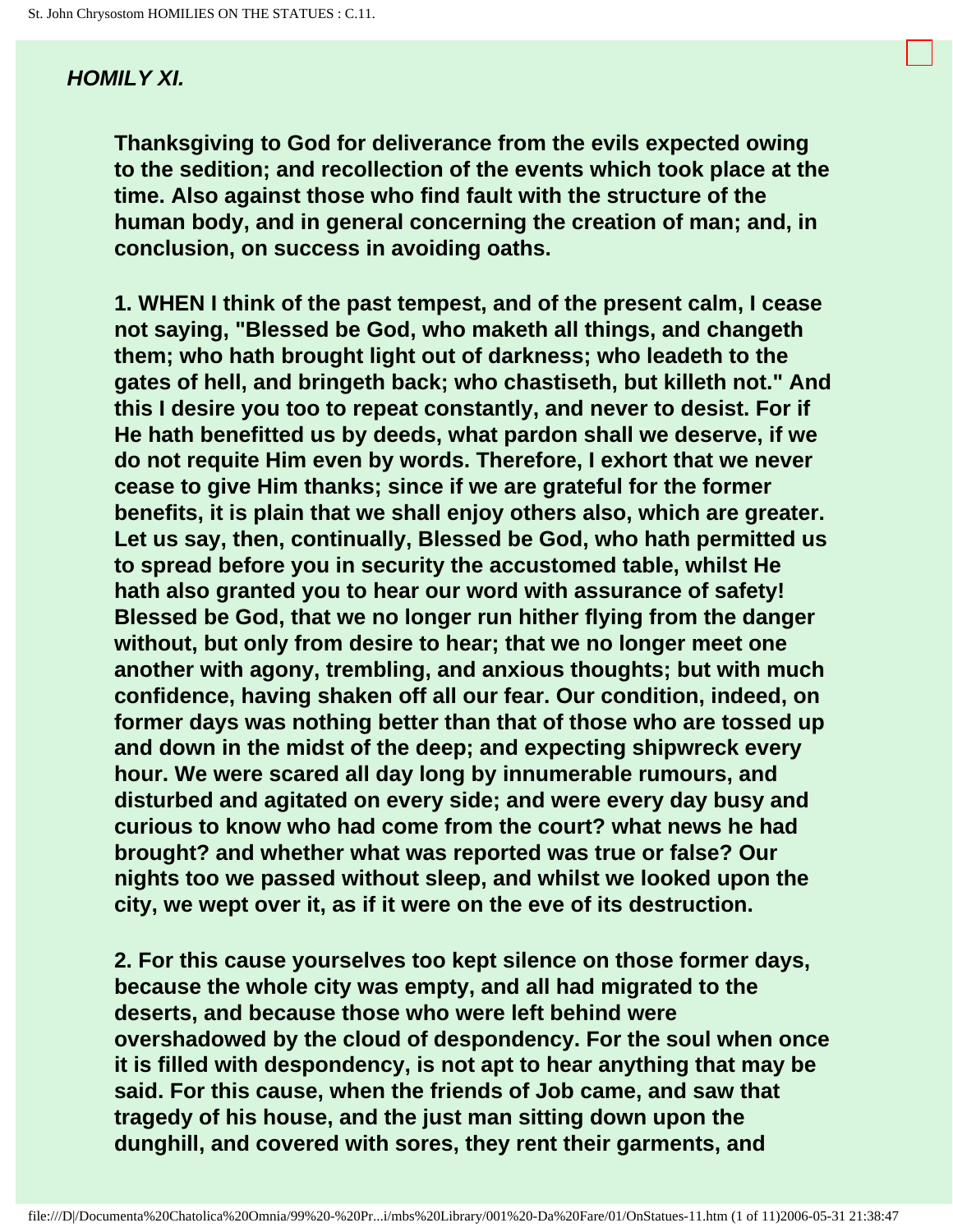**groaned and sat down by him in silence; making it manifest that nothing is so suitable to the afflicted at first, as quiet and silence. For the calamity was too great for consolation. Therefore also the Jews, whilst they were in bondage to work in clay and the brickmaking, when they saw Moses come to them, were not able to give heed to his words, by reason of their failure of spirit, and their affliction. And what marvel is it that faint-hearted men have felt this, when we find that the Disciples also fell into the same infirmity. For after that mystic Supper, when Christ took them apart and discoursed with them, the disciples at first asked Him more than once, "Whither goest Thou?" But when He had told them what evils they should in a little while afterwards encounter, the wars, and the persecutions, and the universal enmity, the stripes, the prisons, the tribunals, the appearance before magistrates; then, their souls oppressed as by a heavy burthen with the dread of the things He had spoken, and with the sadness of these approaching events, remained henceforth in a state of stupor. Christ, therefore, perceiving their consternation, reproved it by saying, "I go to My Father, and no one among you asketh Me, Whither goest Thou? But because I have said these things unto you, sorrow hath filled your hearts." For this reason also we were silent for some time past, awaiting the present opportunity. For if a person who is about to ask a favour of any one, though the request be a reasonable one, waits a fitting occasion to propose it, that he may find him who is to grant the petition in a mild and well-disposed frame of mind; and that receiving assistance from the favourable opportunity, he may obtain the benefit; how much rather is it necessary that the speaker should seek a fit season, so that he may address his discourse to an auditor well affected, and free from all care and despondency; which accordingly we have done.** 

**3. Inasmuch, then, as ye haste now shaken off despondency, we are desirous to recall you to the recollection of former matters; so that our discourse may be rendered the clearer to you. For what we said of the creation, that God not only made it beautiful, and wonderful, and vast, but also weak and corruptible; and moreover that He hath established divers proofs of this; ordering both these circumstances for our advantage; leading us on by its beauty to admiration of Him who framed it: and by its weakness leading us away from the worship of the creature; this we may see, take place also in the case of the body. For with respect to this too there are many among the enemies to the truth, as well as among those who belong to our own ranks, who make it a subject of enquiry, why it was created**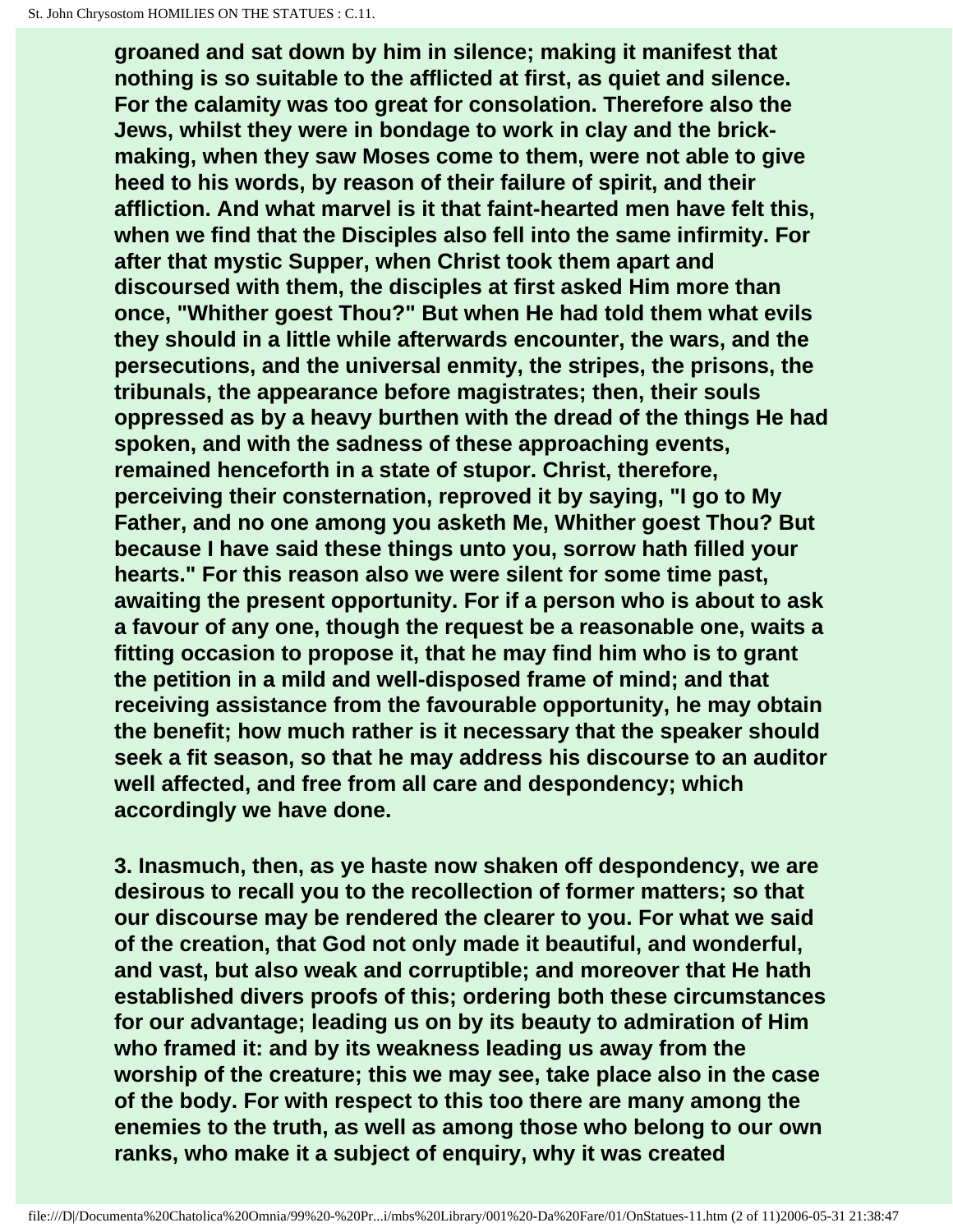**corruptible and frail? Many also of the Greeks and heretics affirm, that it was not even created by God, For they declare it to be unworthy of God's creative art, and enlarge upon its impurities, its sweat, its tears, its labours, and sufferings, and all the other incidents of the body. But, for my part, when such things are talked of, I would first make this reply. Tell me not of man, fallen, degraded and condemned. But if thou wouldest learn what manner of body God formed us with at the first, let us go to Paradise, and survey the Man that was created at the beginning. For that body was not thus corruptible and mortal; but like as some statue of gold just brought from the furnace, that shines splendidly, so that frame was free from all corruption. Labour did not trouble it, nor sweat deface it. Cares did not conspire against it; nor sorrows besiege it; nor was there any other affection of that kind to distress it. But when man did not bear his felicity with moderation, but threw contempt upon his Benefactor, and thought a deceiving demon more worthy of credit than God who cared for him, and who had raised him to honour, and when he expected to become himself a god, and conceived thoughts above his proper dignity, then,--then indeed it was that God, to humble him by decisive acts, made him mortal, as well as corruptible; and lettered him with such varied necessities; not from hatred or aversion, but in care for him, and to repress at the very outset that evil and destructive pride; and instead of permitting it to proceed any further, He admonished Him by actual experience, that he was mortal and corruptible; thus to convince him that he must never again think or dream of such things as he had done. For the devil's suggestion, was, "Ye shall be as gods." Desiring then utterly to eradicate this idea, God made the body subject to much suffering and disease; to instruct him by its very nature that he must never again entertain such a thought. And that this is true, is really most evident from what befel him; for after such an expectation, he was condemned to this punishment. Consider also with me the wisdom of God in this matter. He did not allow him to be the first to die, but permitted his son to suffer this death; in order that seeing before his eyes the body corrupting and decaying, he might receive a striking lesson of wisdom from that spectacle; and learn what had come to pass, and be duly chastened before he departed hence.** 

**4. Really then, as I said, this point is apparent from what has already taken place; but it will be made no less clear from what yet remains to be stated. For if whilst we are lettered with such necessities of the body; and whilst it is the lot of all men to die, to suffer corruption, to moulder in the sight of all, and to dissolve into dust, so that the**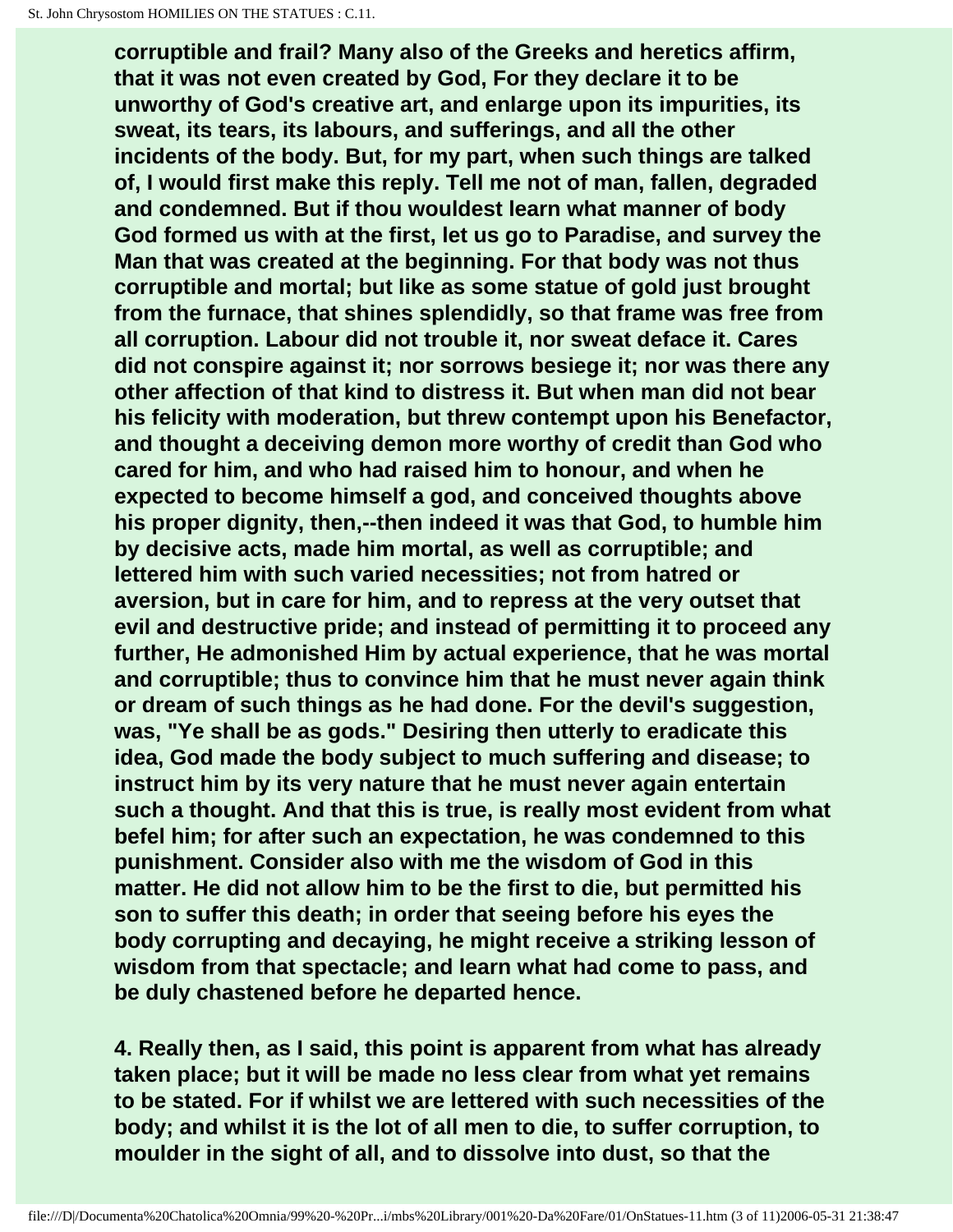**Gentile philosophers made one and the same comprehensive definition of the human race (for when asked what man was, they answered, he is an animal, rational and mortal); if, forsooth, whilst all admitted this, there were some who dared in the opinion of the multitude to immortalize themselves; and notwithstanding that the very sense of sight bore witness to their mortality, were ambitious to be called gods, and were honoured as such; to what a length of impiety would not many men have proceeded, if death had not gone on teaching all men the mortality and corruptibility of our nature? Hear, for instance, what the prophet says of a barbarian king, when seized with this frenzy. "I will exalt," saith he, "my throne above the stars of heaven; and I will be like unto the Most High."** 

**Afterwards, deriding him, and speaking of his death, he says, "Corruption is under thee, and the worm is thy covering;" but his meaning is, "Dost thou dare, O man, whom such an end is awaiting, to entertain such imaginations?"** 

**Again, of another, I mean the king of the Tyrians, when he conceived the like aims, and was ambitious to be considered as a God, he says, "Thou art not a God, but a man, and they that pierce thee shall say so." Thus God, in making this body of ours as it is, hath from the beginning utterly taken away all occasion of idolatry.** 

**5. But why dost thou marvel if this hath happened in respect to the body, when even with respect to the soul it is plain, that a similar thing hath taken place. For God made it not mortal, but permitted it to be immortal; He constituted it however subject to forgetfulness, to ignorance, to sadness, and to care; and this, lest regarding its own nobility of birth, it might take up a conceit too high for its proper dignity. For if, even while the case stands thus, some have dared to aver, that it is of the Divine essence; to what a pitch of frenzy would they not have reached, if it had been devoid of these imperfections? What, however, I affirmed respecting the creation, I affirm also respecting the body, that both these things alike excite my admiration of God; that He hath made it corruptible; and that in its very corruptibility, He hath manifested His own power and wisdom. For that He could have made it of some better material, He hath evidenced from the celestial and the solar substance. For He that made those such as they are, could have made this also like them, had He thought proper to do so. But the cause of its imperfection is what I before adverted to. This circumstance by no means lowers the admiration due to the Creator's workmanship, but rather increases it;**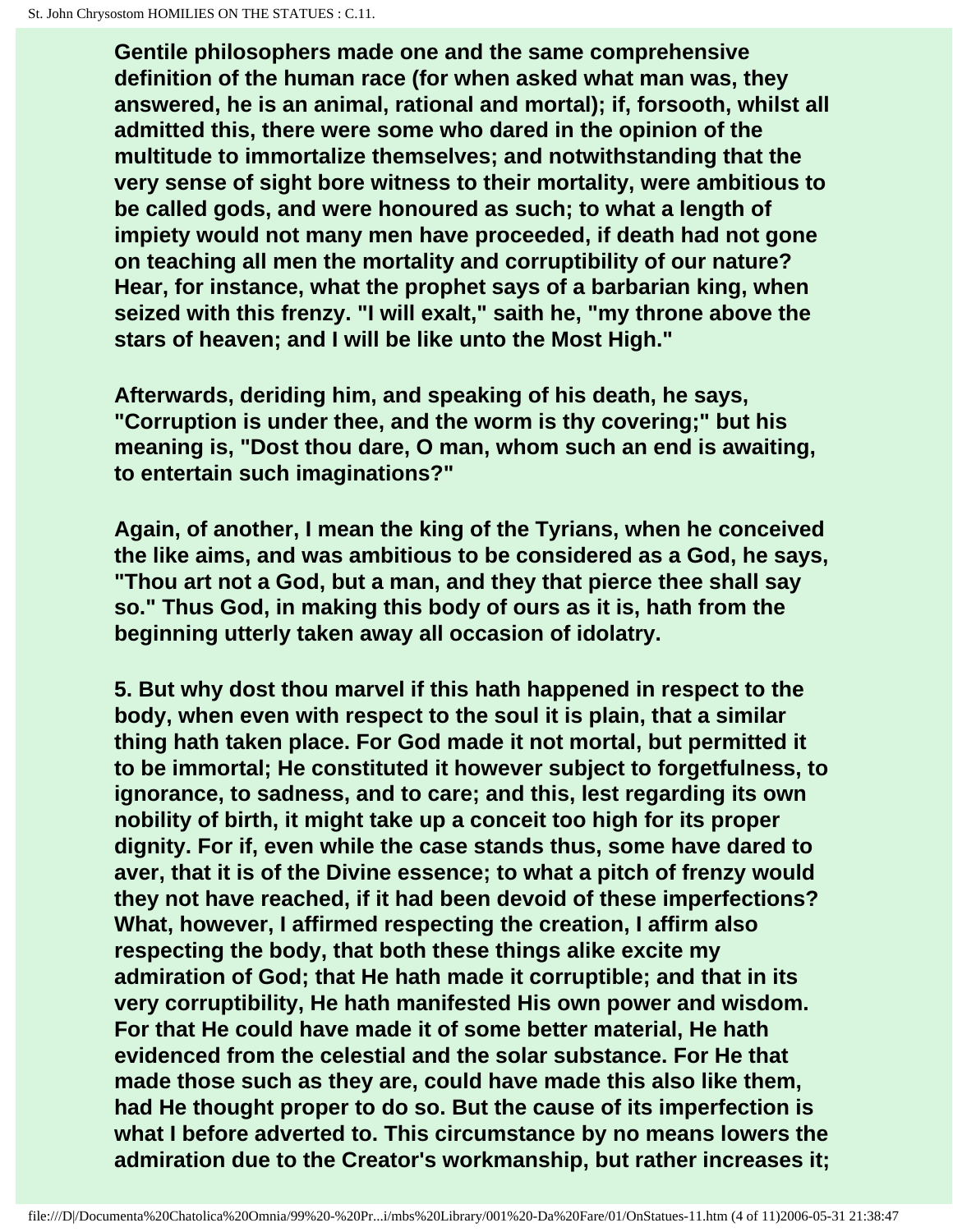**for the meanness of the substance, manifests the resource and adaptiveness of His art; since He hath introduced such a harmony of parts in clay and ashes, and senses so various and manifold and capable of such spiritual wisdom.** 

**6. In proportion, therefore, as thou findest fault with the meanness of the substance, be so much the more astonished at the greatness of the art displayed. For this reason also, I do not so much admire the statuary who forms a beautiful figure out of gold, as him who, by the resources of art, is able, even in crumbling clay, to exhibit a marvellous and inimitable mould of beauty. In the former case, the material gives some aid to the artist, but in the latter, there is a naked display of his art. Wouldest thou learn then, how great the wisdom of the Creator is, consider what it is that is made out of clay? What else is there but brick and tile? Nevertheless, God, the Supreme Artist, from the same material of which only the brick and tile is formed, hath been able to make an eye so beautiful, as to astonish all who behold it, and to implant in it such power, that it can at once survey the high aerial expanse, and by the aid of a small pupil embrace the mountains, forests, hills, the ocean, yea, the heaven, by so small a thing! Tell me not then of tears and rheums, for these things are the fruit of thy sin; but consider its beauty, and visual power; and how it is that whilst it ranges over such an expanse of air, it experiences no weariness or distress! The feet indeed become tired and weakened even after going but a small distance; but the eye, in travers ing a space so lofty and so wide, is not sensible of any infirmity. For since this is the most necessary to us of all our members, He has not suffered it to be oppressed with fatigue; in order that the service it renders us might be free and unfettered.** 

**7. But rather, I should say, what language is fully adequate to set forth the whole excellency of this member? And why do I speak of the pupil and the visual faculty? for if you were to investigate that which seems the meanest of all the members, I mean the eyelashes, you would behold even in these the manifold wisdom of God the Creator! For as it is with respect to the ears of corn; the beards, standing forth as a sort of spears, repel the birds, and do not suffer them to settle upon the fruits, and to break the stalk, which is too tender to bear them; so also is it with regard to the eyes. The hairs of the eyelids are ranged in front, and answer the purpose of beards and spears; keeping dust and light substances at a distance from the eyes, and any thing that might incommode the sight; and not permitting the eyelids to be annoyed. Another instance of wisdom,**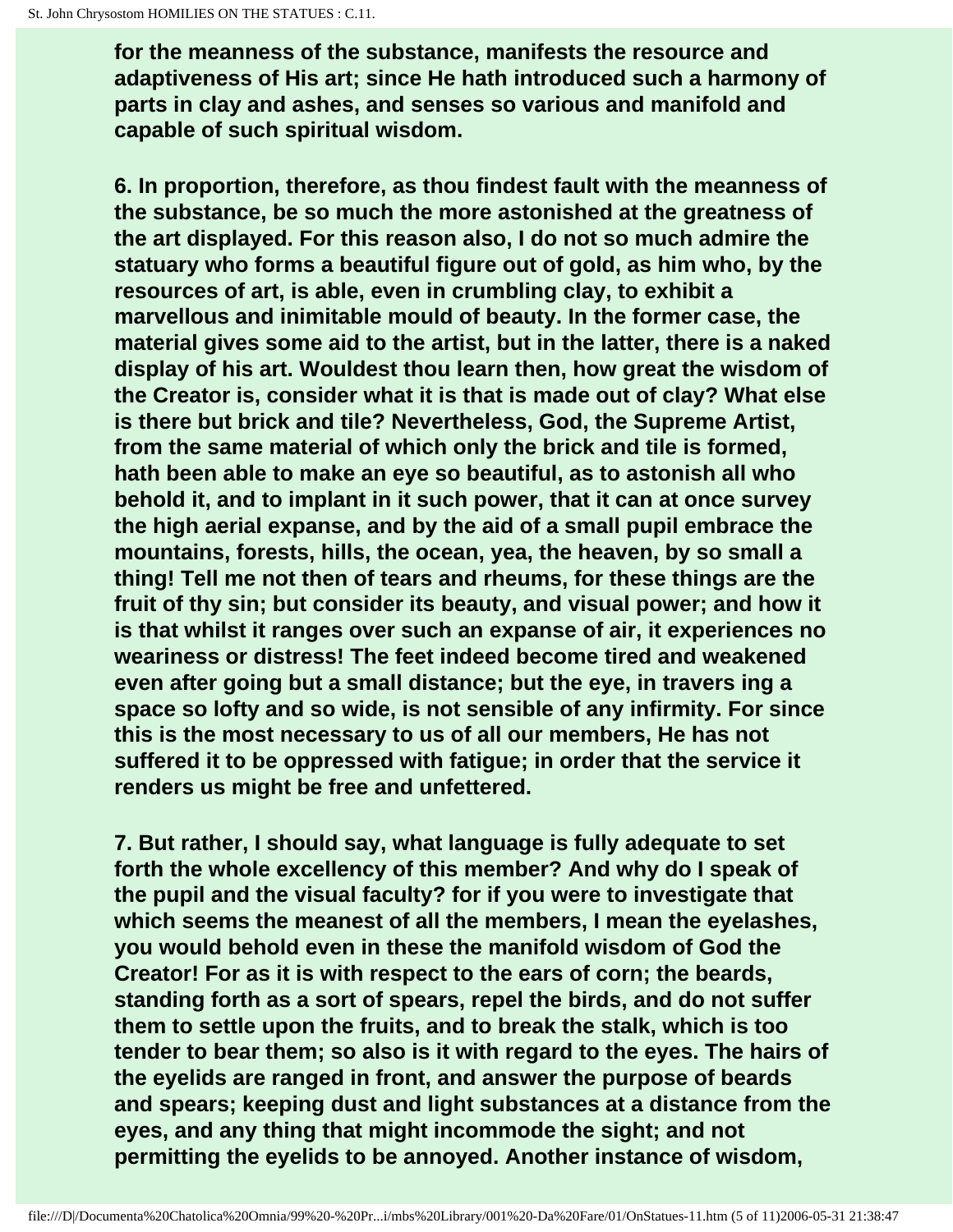**no less remarkable, is to be observed in eyebrows. Who can help being struck by their position? For they do not project to an immoderate degree, so as to obscure the sight; nor do they retire farther back than is fitting; but in the same manner as the caves of a house, they stand out above, receiving the perspiration as it descends from the forehead, and not permitting it to annoy the eyes. For this purpose too there is a growth of hair upon them, which serves by its roughness to stay what descends from above, and affords the exact protection that is needed, and contributes also much appearance of beauty to the eyes. Nor is this the only matter of wonder! There is another thing also which is equally so. How is it, I ask, that the hairs of the head increase, and are cut off; but those of the eyebrows, not so? For not even this has happened undesignedly, or by chance, but in order that they might not darken the sight too much by becoming very long; an inconvenience from which those suffer who have arrived at extreme old age.** 

**8. And who could possibly trace out all the wisdom which is manifested by means of the brain! For, in the first place, He made it soft, since it serves as a fountain to all the senses. Next, in order that it might not suffer injury owing to its peculiar nature, He fortified it on every side with bones. Further; that it might not suffer from friction, by the hardness of the bones, He interposed a middle membrane: and not only a single one, but also a second; the former being spread out on the under side of the skull, but the latter enveloping the upper substance of the brain, and the first being the harder of the two. And this was done, both for the cause that has been mentioned, and in order that the brain might not be the first to receive the blows inflicted upon the head; but that these membranes first encountering them, might free it from all injury, and preserve it unwounded. Moreover, that the bone which covers the brain is not a single and continuous one, but has many sutures on every side, is a circumstance which contributes much to its security. For a ventilation of the vapours that surround it may easily take place outward through these sutures, so as to prevent it from being suffocated; and if a blow should be inflicted upon it, on any particular point, the damage does not extend to the whole. For if the bone bad been one and continuous, the stroke even when it fell upon one part, only, would have injured the whole; but now, by its being divided into many parts, this can never happen. For if one part should chance to be wounded, only the bone that is situated near that part receives injury, but all the rest remain unhurt; the continuity of the stroke being intercepted by the division of the bones, and**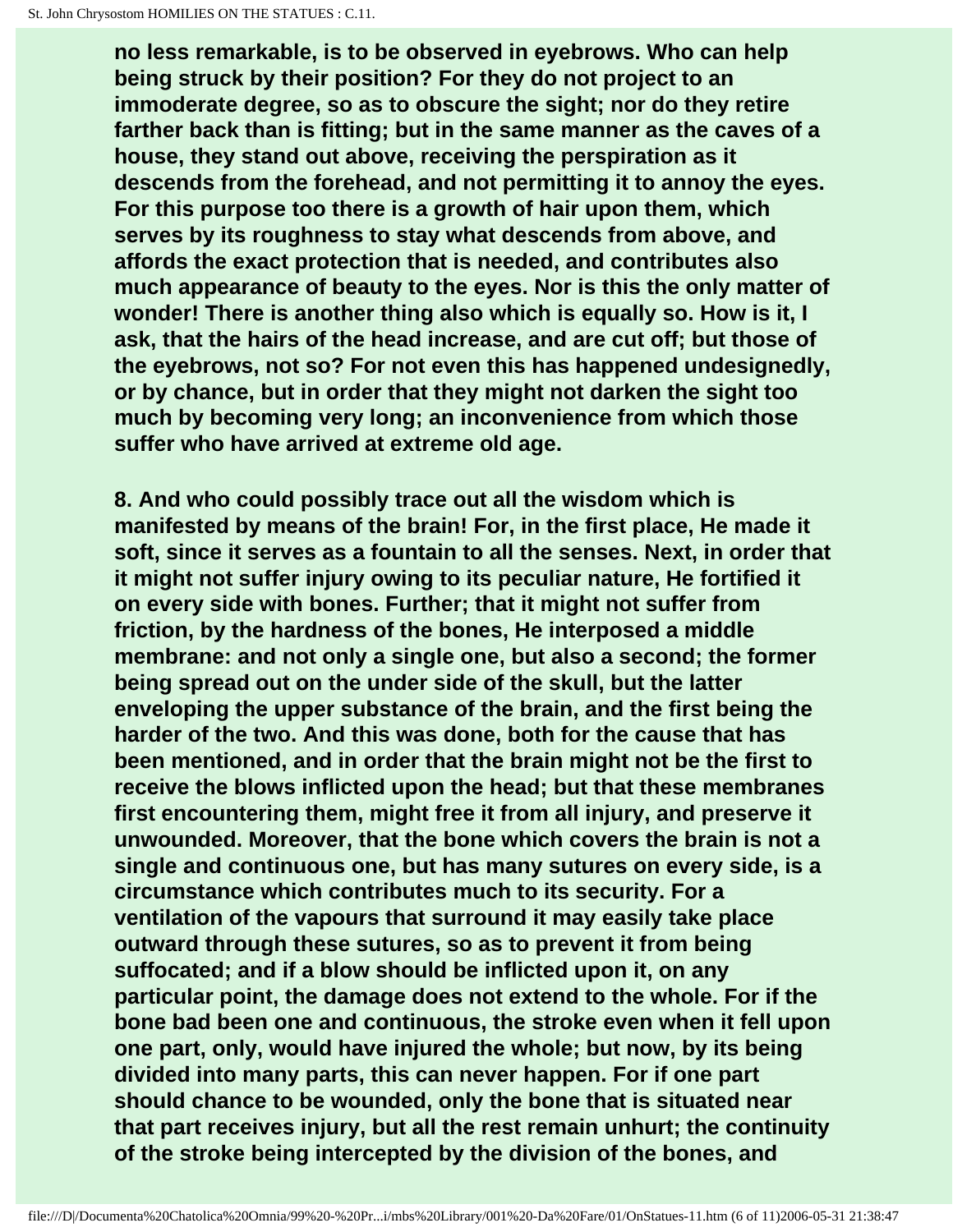**being unable to extend itself to the adjacent parts. By reason of this God hath constructed a covering for the brain of many bones; and just as when one builds a house, he lays on a roof, and tiles upon the upper part, so God hath placed these bones above upon the head, and hath provided that the hairs should shoot forth, and serve as a kind of cap for it.** 

**9. The very same thing also He hath done with regard to the heart. For inasmuch as the heart has preeminence over all the members in our body, and that the supreme power over our whole life is entrusted to it, and death happens when it receives but a slight blow; He hath fenced it about on every side with stiff and hard bones, surrounding it by the protection of the breast-bone before, and the blade-bones behind. And what He did with respect to the membranes of the brain, He hath done in this instance also. For in order that it might not be rubbed and pained in striking against the hard bones which encompass it, in the throbbing and quick pulsation to which it is subject in anger and similar affections, He both interposed many membranes there, and placed the lungs by the side of it to act the part of a soft bed to these pulsations, so that the heart may break its force on these without sustaining injury or distress.** 

**But why do I speak of the heart, and of the brain, when if any one will investigate even the very nails, he will see the manifold wisdom of God displayed in these; as well by their form, as by their substance and position. I might also have mentioned why our fingers are not all equal, and many other particulars besides; but to those who are inclined to attend, the wisdom of God Who created us, will be sufficiently clear from what has been said. Wherefore, leaving this department to be investigated with diligence by those who are desirous of the task, I shall turn myself to another objection.** 

**10. There are many forsooth, who, besides what has been already referred to, bring forward this objection. If man be the king of the brutes, why have many animals an advantage over him in strength, agility, and fleetness? For the horse is swifter, the ox is more enduring, the eagle is lighter, and the lion stronger, than man. What then have we to reply to this argument? Thus much; that from that circumstance we may especially discern the wisdom of God and the honour which He has put upon us. A horse, it is true, is swifter than man, but for making dispatch on a journey, the man is better fitted than the horse. For a horse, though the very swiftest and strongest that may be, can scarcely travel two hundred stadia in a day; but a**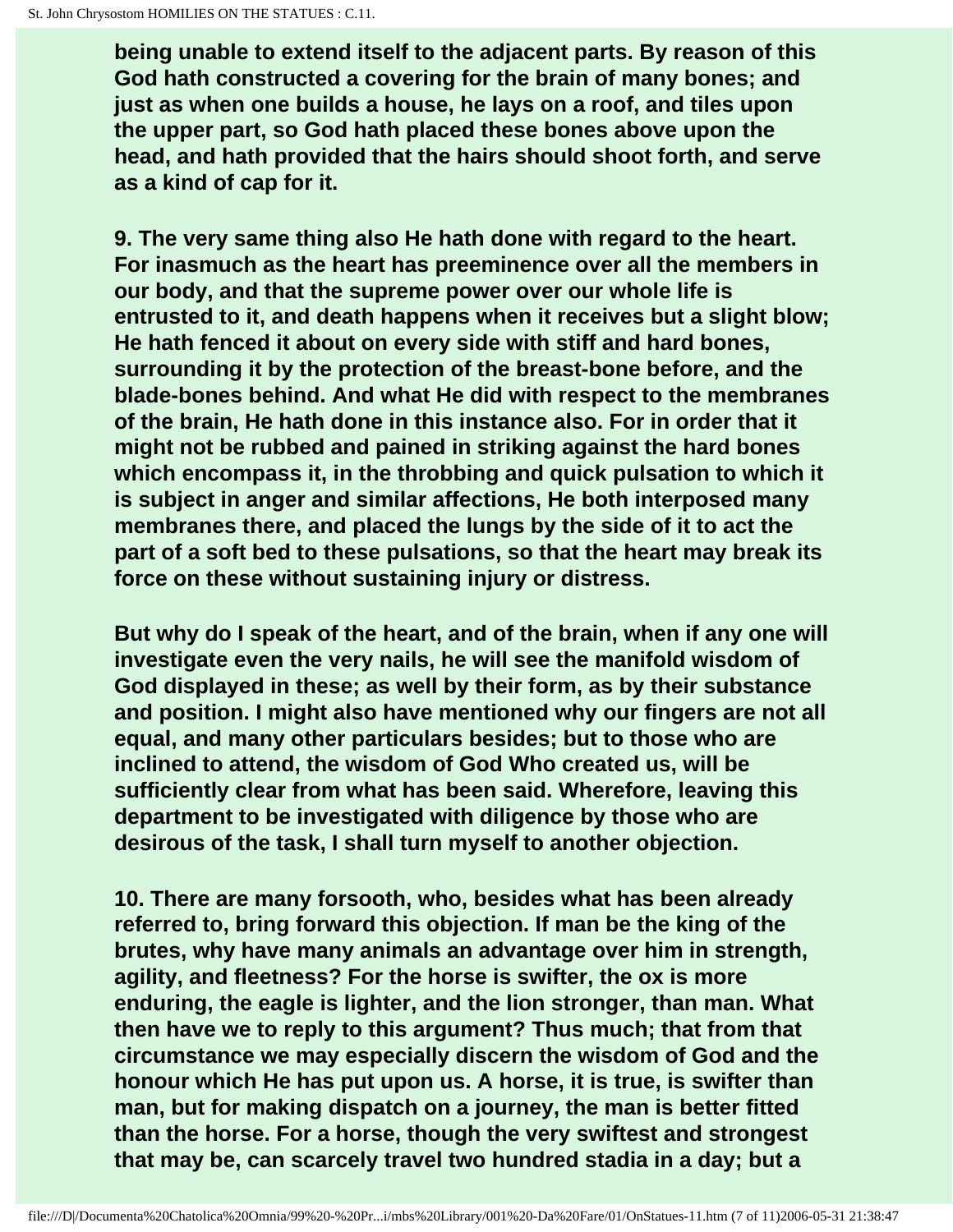**man, harnessing a number of horses in succession, will be able to accomplish a distance of two thousand stadia. Thus, the advantage which swiftness affords to the horse, intelligence and art afford to the man in a much greater excess. The man, it is true, has not feet so strong as the other, but then he has those of the other which serve him as well as his own. For not one of the brutes has ever been able to subjugate another to his own use; but man has the range of them all; and by that variety of skill which is given him of God, makes each of the animals subservient to the employment best suited to him. For if the feet of men had been as strong as those of horses, they would have been useless for other purposes, for difficult ground, for the summits of mountains, for climbing trees; for the hoof is usually an impediment to treading in such places. So that although the feet of men are softer than theirs, they are still adapted to more various uses, and are not the worse for their want of strength, while they have the power of the horse ministering to their aid, and at the same time they have the advantage over him in variety of tread. Again, the eagle has his light pinion; but I have reason and art, by which I am enabled to bring down and master all the winged animals. But if thou wouldest see my pinion too, I have one much lighter than he; one which can soar, not merely ten or twenty stadia, or even as high as heaven, but above heaven itself, and above the heaven of heavens; even to "where Christ sitteth at the right hand of God!"** 

**11. Again, the irrational animals have their weapons in their own body; thus, the ox has his horns; the wild boar his tusks; the lion his claws. But God hath not furnished the nature of my body with weapons, but hath made these to be extraneous to it, for the purpose of shewing that man is a gentle animal; and that I have not always occasion to use my weapons, for from time to time I lay these aside, and from time to time resume them. In order then that I might be free and unfettered in this matter, not being at all times compelled to carry my weapons, He hath made these to be separate from my nature. For it is not only in our possessing a rational nature that we surpass the brutes, but we also excel them in body. For God has made this to correspond with the soul's nobility, and fitted to excute its commands. He has not, indeed, made the body such as it is, without reason; but such as it ought to be, as having to minister to a rational soul; so that if it were not such as it is, the operations of the soul would be greatly impeded: and this is manifest from diseases. For if this nice adjustment of the body be diverted from its proper condition in ever so small a degree, many of the soul's energies are impeded; as, for instance, if the brain should become too hot, or too**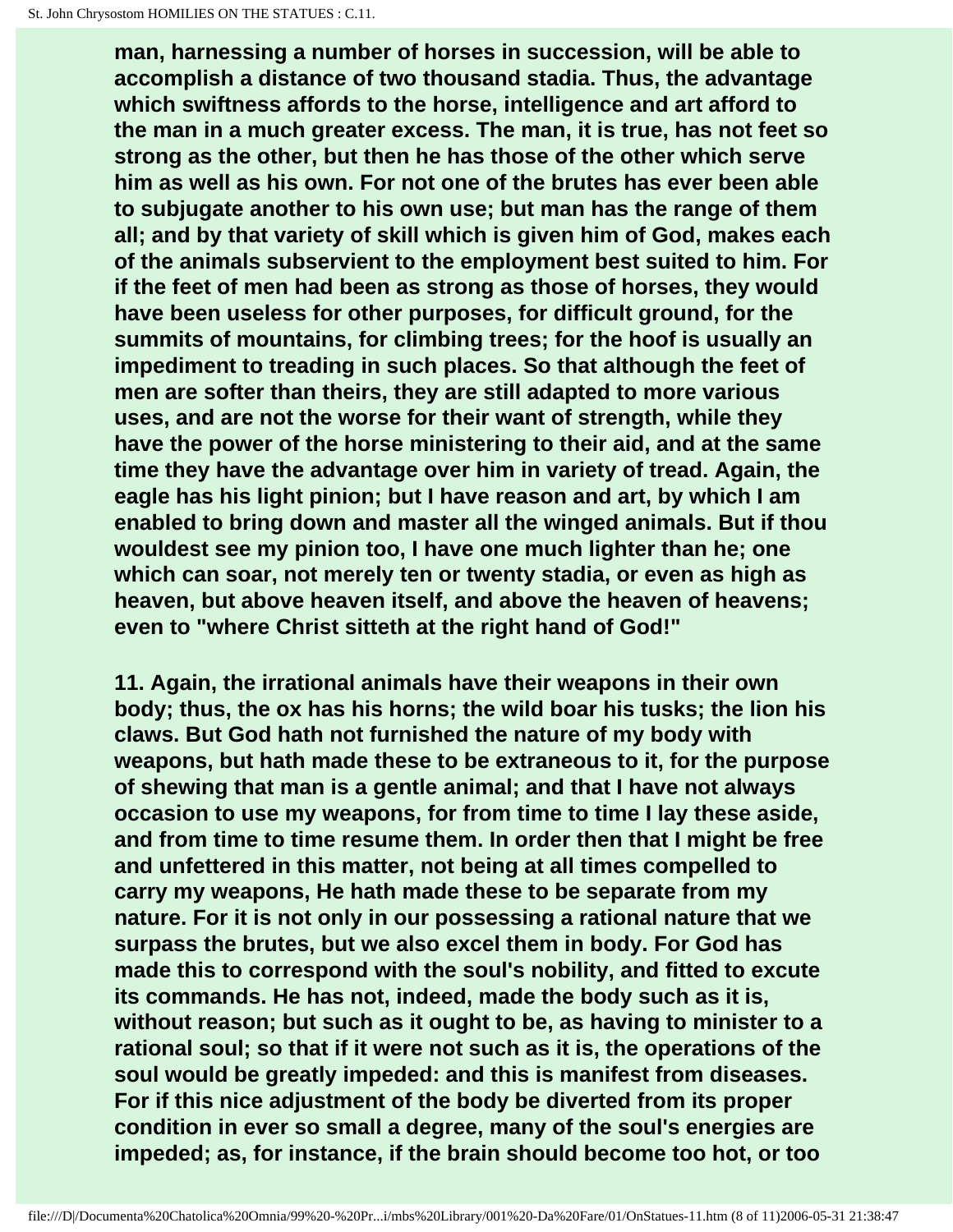**cold. So that from the body it is easy to see much of the Divine Providence, not only because He made it at first better than it is at present; nor because even now He hath changed it for a useful purpose, but also because He will raise it again to much greater glory.** 

**12. But, if thou art desirous to learn in a different way what wisdom God hath shewn respecting the body, I will mention that by which Paul seems most especially to be constantly struck. But what is this? That He hath made the members to excel one another, though not in the same things? Some He hath appointed to surpass the rest in beauty, and some in strength. Thus, the eye is beautiful, but the feet are stronger. The head is honourable, but it cannot say to the feet, "I have no need of you." And this may be seen too with regard to irrational animals; and the same in all the relations of life. The king, for instance, has need of his subjects, and the subjects of the king; just as the head has need of the feet. And again, as to brutes; some are more powerful than the rest; and some more beautiful. Some there are that delight us; some that nourish; and some that clothe us. Thus the peacock delights; and fowls and swine nourish; sheep and goats provide us clothing; and the ox and ass share our labours. There are also others which provide us with none of these, but which call our powers into active exercise. Thus the wild animals increase the strength of the hunters; and instruct our race by the fear which they inspire, and render us more cautious; and for medical purposes, they supply no small contributions from their bodies. So that if any one say to thee, "How art thou a lord of the brutes, whilst afraid of the lion?" Answer him, "Things were not ordered in this manner at the beginning, when I was in favour with God, when I dwelt in Paradise. But when I had offended my Master, I fell under the power of those who were my servants! Yet not even now entirely; since I possess an art by which I overcome the wild animals." So also it happens in great houses; the sons, while they are yet under age, are afraid of many of the servants; but when they have done amiss, their dread is greatly heightened. And this we may say also of serpents, and scorpions, and vipers; that they are formidable to us by reason of sin.** 

**13. And not only as it regards our body, and the various states of life, is this diversity observable; nor is it confined to brutes; but it may be seen also in trees; and the meanest of them may be observed to have an excellence above those which are greater; so that all things are not alike in all, that all may be necessary to us; and that we may**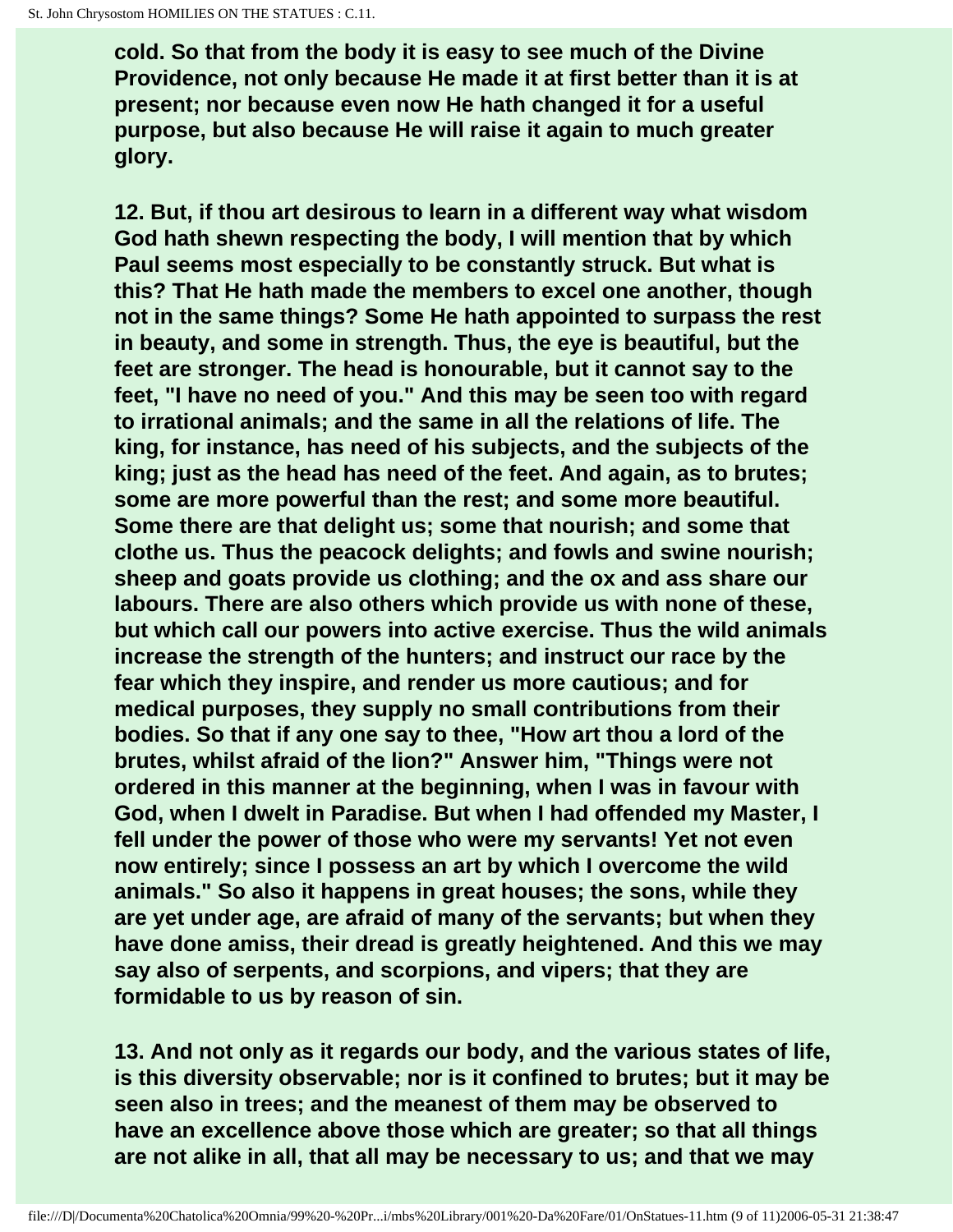**perceive the manifold wisdom of the Lord. Do not then lay blame on God on account of the body's corruptibleness, but for this the rather do Him homage, and admire Him for His wisdom and His tender care; His wisdom, that in so corruptible a body He hath been able to display such harmony; His tender care that for the benefit of the soul He hath made it corruptible, that He might repress her vanity, and subdue her pride! Why then did He not make it thus from the beginning, asks some one? It was, I reply. to justify Himself before thee by these very works; and as much as to say by the result itself, "I called thee to greater honour, but thou didst constitute thyself unworthy or the gift, banishing thyself from Paradise! Nevertheless, I will not even now despise thee, but I will correct thy sin, and bring thee back to heaven. Therefore for thine own sake, I have permitted thee so long to decay and suffer corruption, that in the fulness of time the discipline of thy humility might be established; and that thou mightest never more resume thy former conceit.** 

**14. For all these things then let us give thanks to God who loveth man; and for His tender care over us, render Him a recompense, that will also be profitable to ourselves; and as regards the commandment which I so frequently discourse of to you, let us use our utmost diligence! For I will not desist from the exhortation until ye are amended: seeing that what we aim at is not that we may address you seldom or frequently, but that we may continue speaking till we have persuaded you. To the Jews when God said by the prophet, "If ye fast for strife and debate, to what purpose do ye fast for me?" And by us He saith to you, "If ye fast unto oaths and perjuries, to what purpose do ye fast? For how shall we behold the sacred Passover? How shall we receive the holy Sacrifice? How shall we be partakers of those wonderful mysteries by means of the same tongue with which we have trampled upon God's law, the same tongue with which we have contaminated the soul? For if no one would dare to receive the royal purple with filthy hands, how shall we receive the Lord's Body with a tongue that has become polluted! For the oath is of the wicked one, but the Sacrifice is of the Lord. "What communion then hath light with darkness, and what concord hath Christ with Belial?"** 

**15. That ye are desirous, indeed, to be rid of this impiety, I know well; but since each man may not be able easily to accomplish this by himself, let us enter into fraternities and partnerships in this matter; and as the poor do in their feasts, when each one alone would not be able to furnish a complete banquet; when they all meet together,**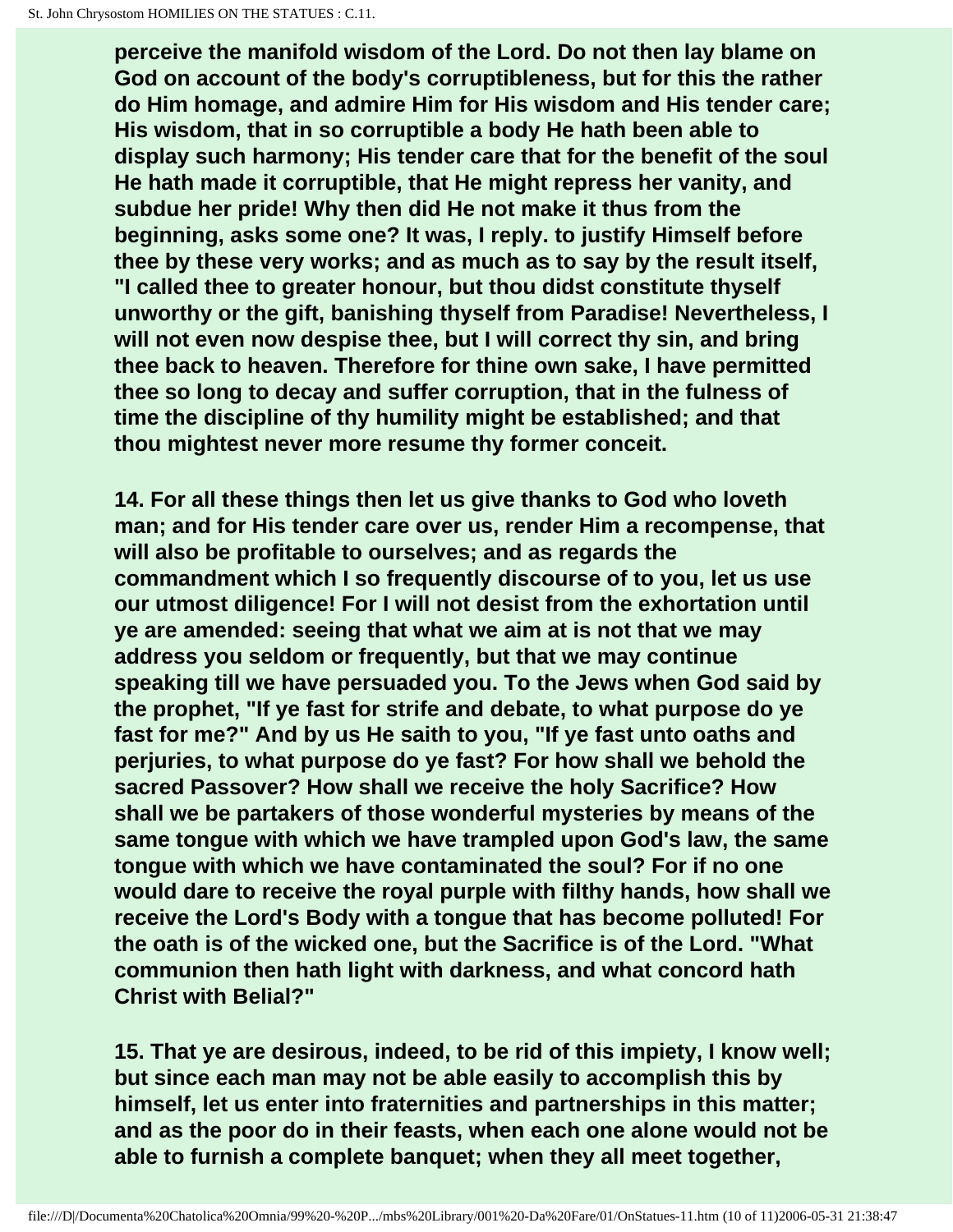**they each bring their contribution to the feast; so also let us act. Inasmuch as we are of ourselves too listless, let us make partnerships with each other, and pledge ourselves to contribute counsel, and admonitions and exhortation, and rebuke and reminiscence, and threatening; in order that from the diligence of each we may all be amended. For seeing that we observe the affairs of our neighbour more sharply than we do our own, let us be watchful of the safety of others, and commit the guardianship of ourselves to them; and let us engage in this pious rivalry, to the end that thus becoming superior to such an evil habit, we may come with boldness to this holy feast; and be partakers of the holy Sacrifice, with a favourable hope and a good conscience; through the grace and lovingkindness of our Lord Jesus Christ, by whom and with whom, be glory to the Father, with the Holy Spirit, for ever and ever. Amen.**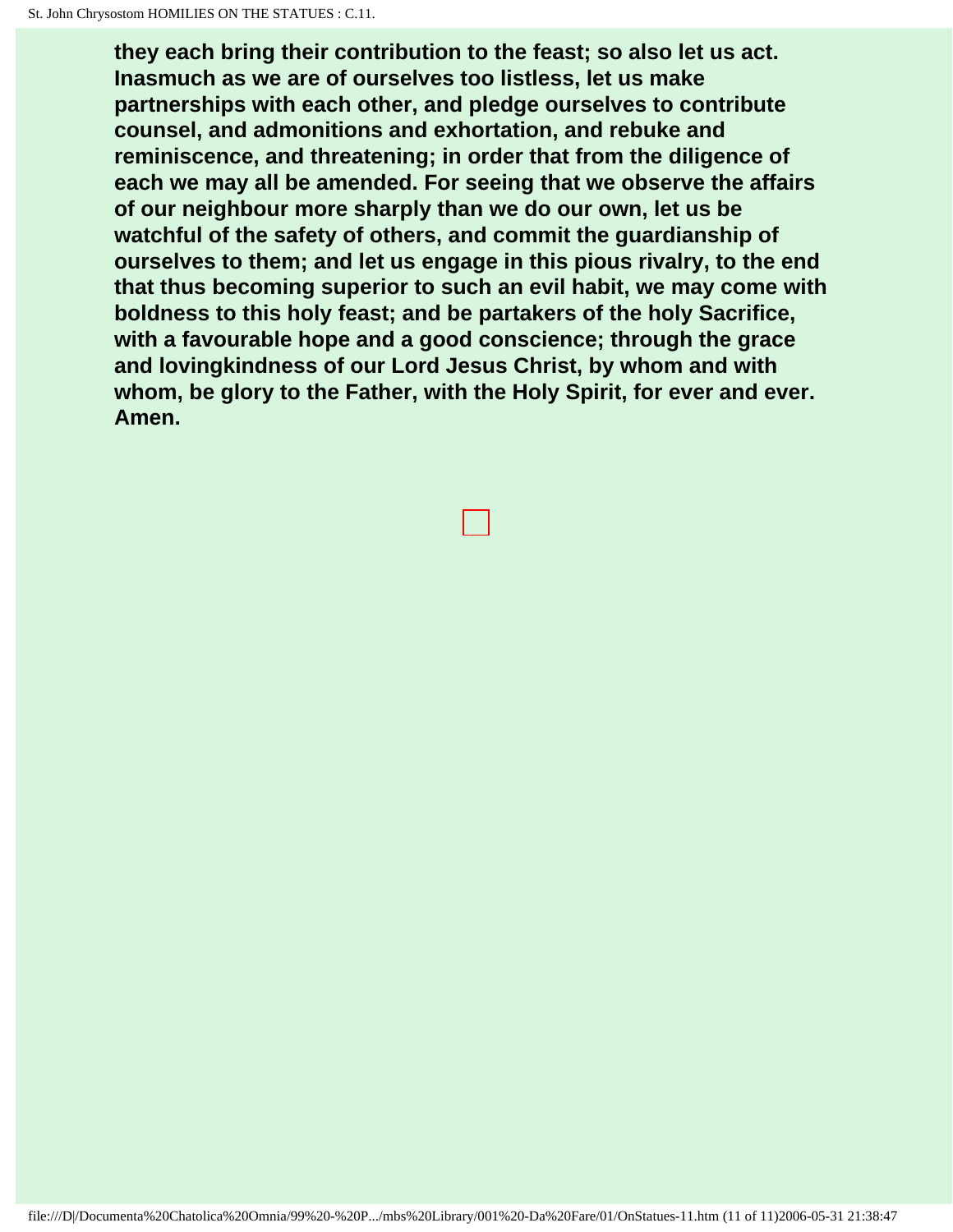### **HOMILY XII.**

**Thanksgiving to God for the pardon granted to the offenders against the Emperor. Physical discourse on the Creation. Proof that God, in creating man, implanted in him a natural law. Duty of avoiding oaths with the utmost diligence.** 

**1. YESTERDAY I said "Blessed be God!" and today again I say the very same thing. For although the evils we dreaded have passed away, we should not suffer the memory of them to disappear; not indeed that we may grieve, but that we may give thanks. For if the memory of these terrors abide with us, we shall never be overtaken by the actual experience of such terrors. For what need have we of the experience, whilst our memory acts the part of a monitor? Seeing then that God hath not permitted us to be overwhelmed in the flood of those troubles when upon us, let us not permit ourselves to become careless when these are passed away. Then, when we were sad, He consoled us, let us give thanks to Him now that we are joyful. In our agony He comforted us, and did not forsake us; therefore let us not betray ourselves in prosperity by declining into sloth. "Forget not," saith one, "the time of famine in the day of plenty." Therefore let us be mindful of the time of temptation in the day of relief; and with respect to our sins let us also act in the same manner. If thou hast sinned, and God hath pardoned thy sin, receive thy pardon, and give thanks; but be not forgetful of the sin; not that thou shouldest fret thyself with the thought of it, but that thou mayest school thy soul, not to grow wanton, and relapse again into the same snares.** 

**2. Thus also Paul did; for having said, "He counted me faithful, putting me into the ministry," he goes on to add, "who was before a blasphemer, a persecutor, and injurious." "Let the life of the servant," saith he, "be openly exposed, so that the lovingkindness of the Master be apparent. For although I have received the remission of sins, I do not reject the memory of those sins." And this not only manifested the lovingkindness of the Lord, but made the man himself the more illustrious. For when thou hast learnt who he was before, then thou wilt be the more astonished at him; and when thou seest out of what he came to be what he was, then thou wilt commend him the more; and if thou hast greatly sinned, yet upon being changed thou wilt conceive favourable hopes from this**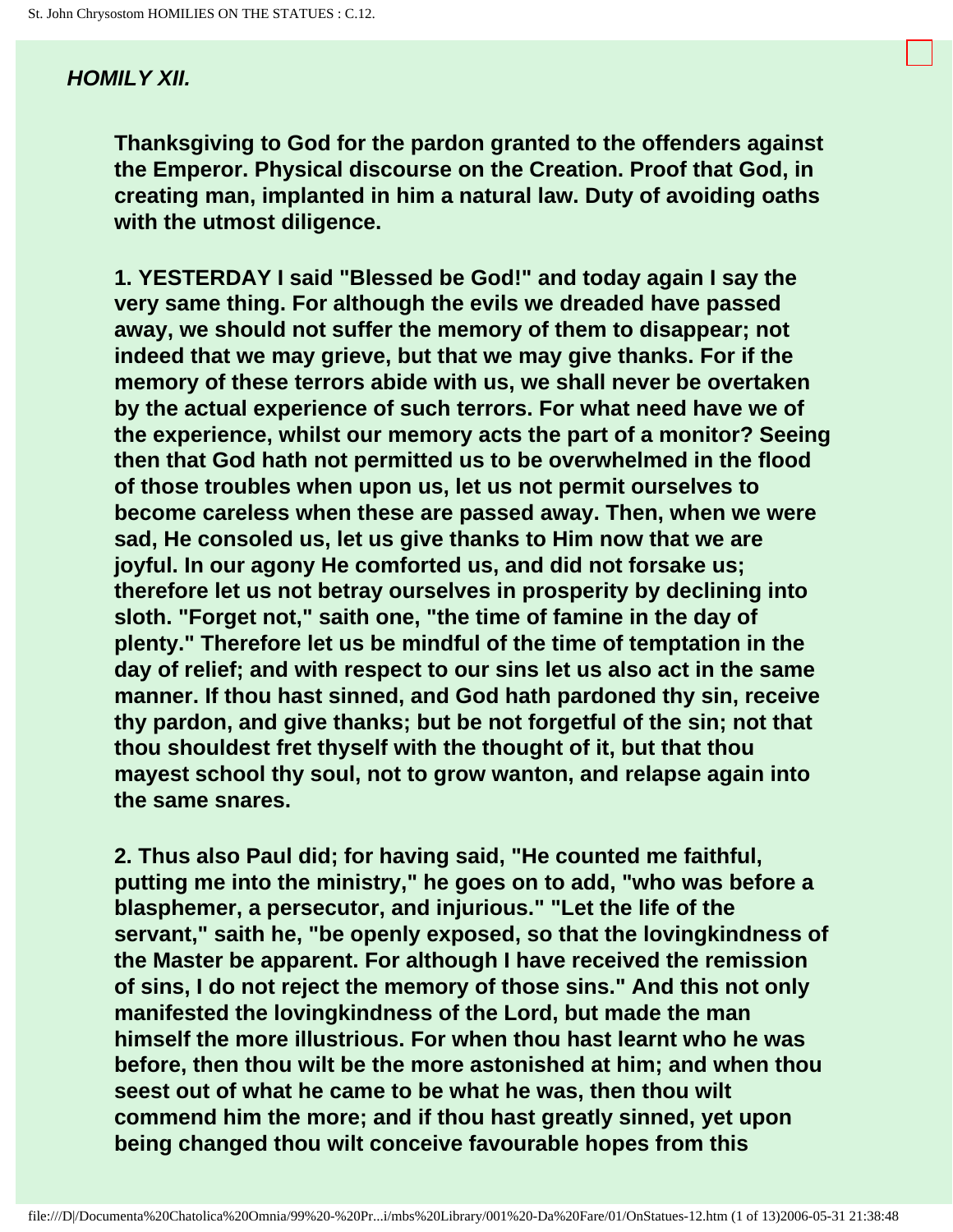**instance. For in addition to what has been said, such an example comforts those who are in despair, and causes them again to stand erect. The same thing also will be the case with regard to our city; for all the events that have happened serve to shew your virtue, who by means of repentance have prevailed to ward off such wrath, whilst at the same time they proclaim the lovingkindness of God, who has removed the cloud that was so threatening, in consequence of a small change of conduct, and so raises up again all those who are sunk in despair, when they learn, from our case, that he who looks upward for the Divine help, is not to be overwhelmed, though innumerable waves should encompass him on all sides.** 

**3. For who hath seen, who hath ever heard of sufferings such as were ours? We were every day in expectation that our city would be overturned from its foundations together with its inhabitants. But when the Devil was hoping to sink the vessel, then God produced a perfect calm. Let us not then be unmindful of the greatness of these terrors, in order that we may remember the magnitude of the benefits received from God. He who knows not the nature of the disease will not understand the physician's art. Let us tell these things also to our children; and transmit them to the remotest generations, that all may learn how the Devil had endeavoured to destroy the very foundation of the city; and how God was able visibly to raise it up again, when it was fallen and prostrate; and did not permit even the least injury to befall it, but took away the fear; and dispelled with much speed the peril it had been placed in.** 

**For even through the past week we were all expecting that our substance would be confiscated; and that soldiers would have been let loose upon us; and we were dreaming of a thousand other horrors. But Io! all these things have passed away, even like a cloud or a flitting shadow; and we have been punished only in the expectation of what is dreadful; or rather we have not been punished, but we have been disciplined, and have become better; God having softened the heart of the Emperor. Let us then always and every day say, "Blessed be God!" and with greater zeal let us give heed to our assembling, and let us hasten to the church, from whence we have reaped this benefit. For ye know whither ye fled at the first; whither ye flocked together; and from what quarter our safety came. Let us then hold fast by this sacred anchor; and as in the season of danger it did not betray us, so now let us not leave it in the season of relief; but let us await with exact attention the stated assemblies and prayers; and let us every day give a hearing to the**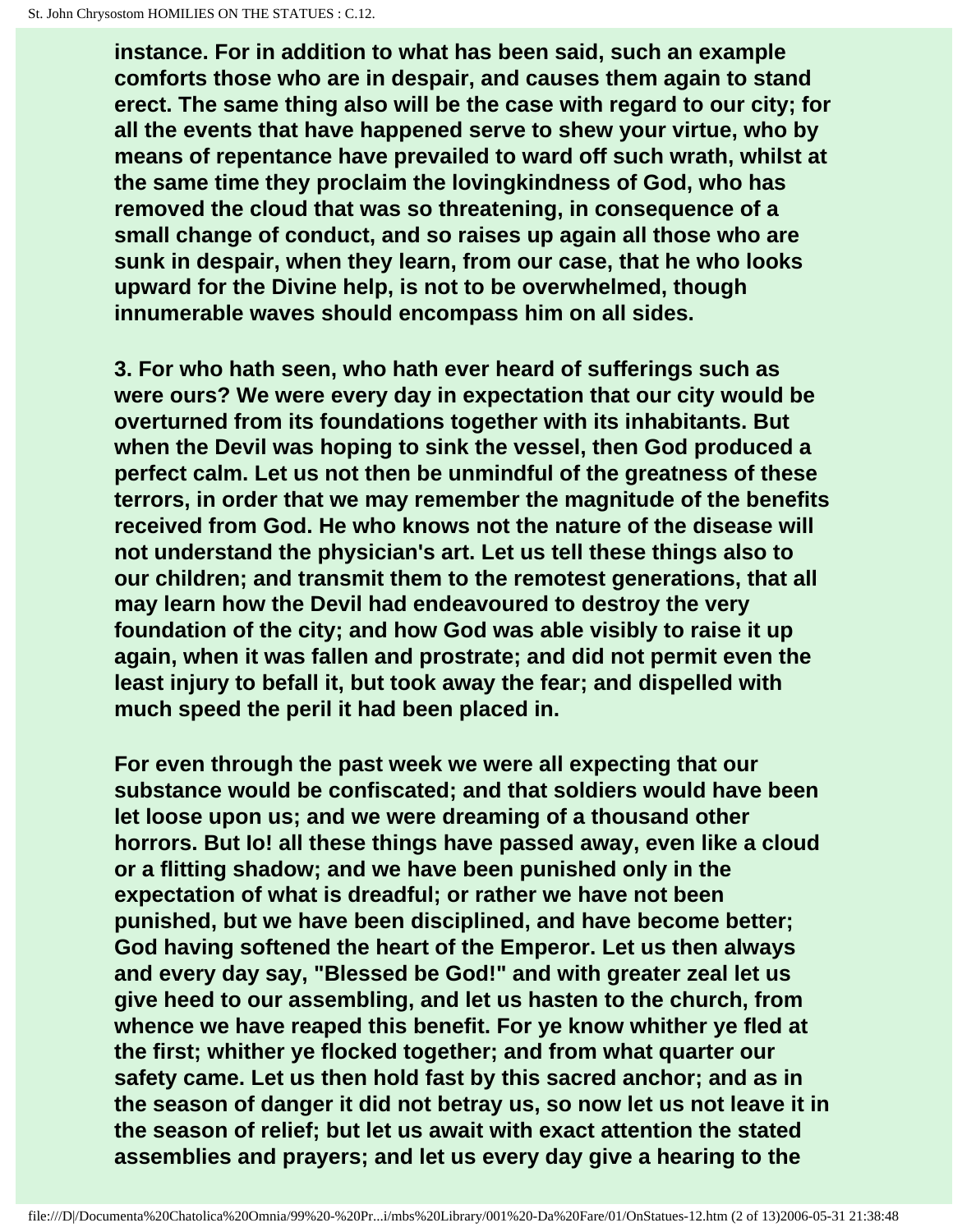**divine oracles. And the leisure which we spent in busily running about after those who came from the court, whilst we were labouring under anxiety in respect to the evils that threatened us; this let us consume wholly in hearing the divine laws, instead of unseasonable and senseless pastimes; lest we should again reduce ourselves to the necessity of that sort of occupation.** 

**4. On the three foregoing days, then, we have investigated one method of acquiring the knowledge of God, and have brought it to a conclusion; explaining how "the heavens declare the glory of God;" and what the meaning of that is, which is said by Paul; viz. "That the invisible things of Him from the creation of the world are clearly seen, being understood by the things that are made." And we shewed how from the creation of the world, and how by heaven, and earth, the sea, the Creator is glorified. But today, after briefly philosophising on that same subject, we will proceed to another topic.** 

**For He not only made it, but provided also that when it was made, it should carry on its operations; not permitting it to be all immoveable, nor commanding it to be all in a state of motion. The heaven, for instance, hath remained immoveable, according as the prophet says, "He placed the heaven as a vault, and stretched it out as a tent over the earth." But, on the other hand, the sun with the rest of the stars, runs on his course through every day. And again, the earth is fixed, but the waters are continually in motion; and not the waters only, but the clouds, and the frequent and successive showers, which return at their proper season. The nature of the clouds is one, but the things which are produced out of them are different.** 

**For the rain, indeed, becomes wine in the grape, but oil in the olive. And in other plants is changed into their juices; and the womb of the earth is one, and yet bears different fruits. The heat, too, of the sunbeams is one, but it ripens all things differently; bringing some to maturity more slowly, and others more quickly. Who then but must feel astonishment and admiration at these things?** 

**5. Nay, this is not the only wonder, that He hath formed it with this great variety and diversity; but farther, that He hath spread it before all in common; the rich and the poor, sinners as well as the righteous. Even as Christ also declared: "He maketh His sun to rise upon the evil and the good, and sendeth His rain upon the just and**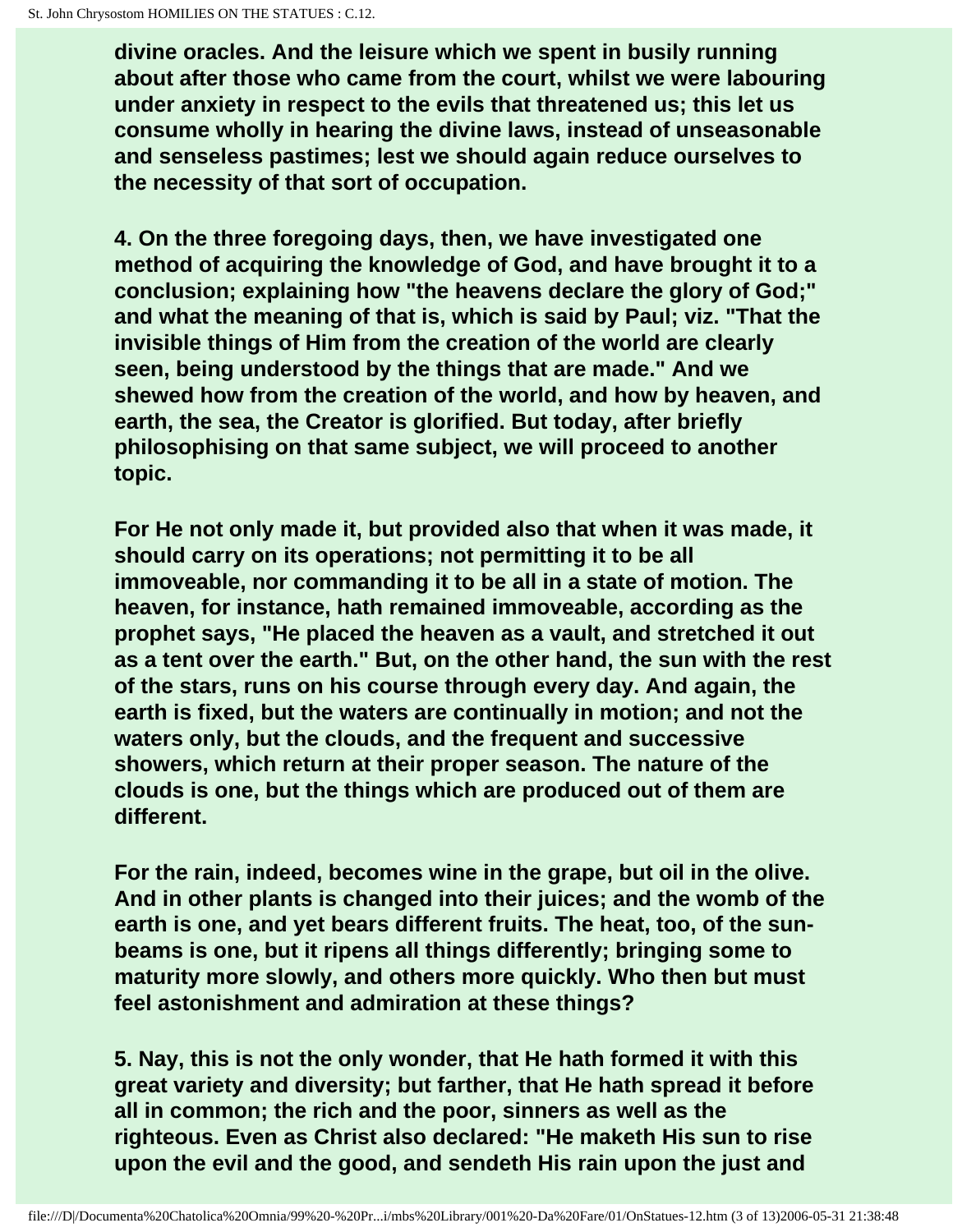**unjust." Moreover, when He stocked the world with various animals, and implanted divers dispositions in the creatures, He commanded us to imitate some of these, and to avoid others. For example; the ant is industrious, and per forms a laborious task. By giving heed then, thou wilt receive the strongest admonition from this animal not to indulge in sloth, nor to shun labour and toil. Therefore also the Scripture has sent the sluggard to the ant, saying, "Go to the ant, thou sluggard, emulate his ways, and be wiser than he." Art thou unwilling, he means, to learn from the Scriptures, that it is good to labour, and that he who will not work, neither ought he to eat? learn it from the irrationals! This also we do in our families, when those who are older, and who are considered superior, have done amiss, we bid them to attend to thoughtful children. We say, "Mark such an one, who is less than you, how earnest and watchful he is." Do thou then likewise receive from this animal the best exhortation to industry; and marvel at thy Lord, not only because He hath made heaven and the sun, but because He hath also made the ant. For although the animal be small, it affords much proof of the greatness of God's wisdom. Consider then how prudent the ant is, and consider how God hath implanted in so small a body, such an unceasing desire of working! But whilst from this animal thou learnest industry; take from the bee at once a lesson of neatness, industry, and social concord! For it is not more for herself than for us, that the bee labours, and toils every day; which is indeed a thing especially proper for a Christian; not to seek his own things, but the things of others. As then she traverses all the meadows that she may prepare a banquet for another, so also, O man, do thou likewise; and if thou hast accumulated wealth, expend it upon others; if thou hast the faculty of teaching, do not bury the talent, but bring it out publicly for the sake of those who need it! Or if thou hast any other advantage, become useful to those who require the benefit of thy labours! Seest thou not that for this reason, especially, the bee is more honoured than the other animals; not because she labours, but because she labours for others? For the spider also labours, and toils, and spreads out his fine textures over the walls, surpassing the utmost skill of woman; but the creature is without estimation, since his work is in no way profitable to us; such are they that labour and toil, but for themselves! Imitate too the simplicity of the dove! Imitate the ass in his love to his master, and the ox also! Imitate the birds in their freedom from anxiety! For great, great indeed is the advantage that may be gained from irrational creatures for the correction of manners.**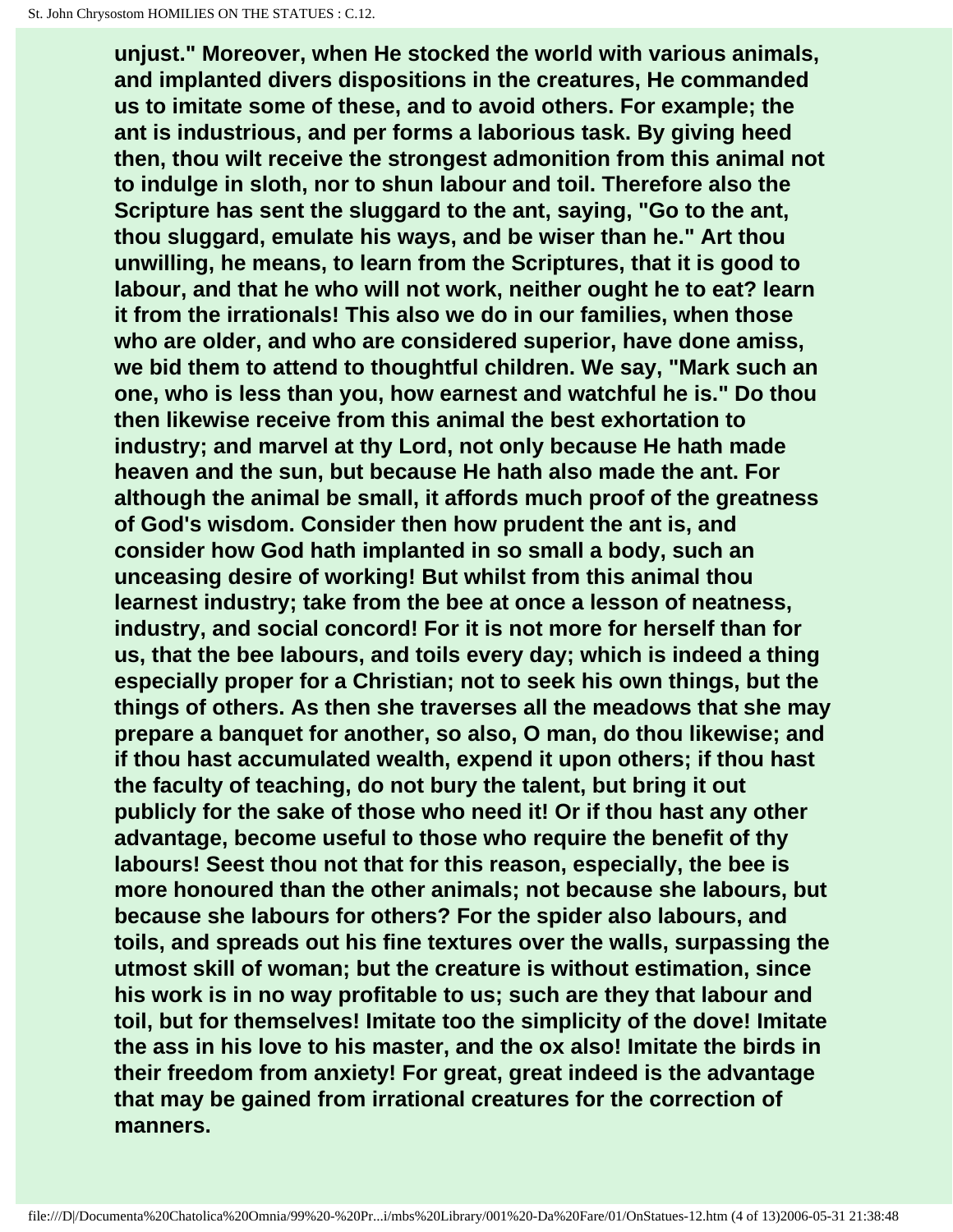**6. From these animals Christ also instructs us, when He says, "Be ye wise as serpents, and harmless as doves." And again; "Behold the fowls of the air, for they sow not, neither do they reap, nor gather into barns; yet your heavenly Father feedeth them." The prophet also, to shame the ungrateful Jews, thus speaks; "The ox knoweth his owner, and the ass his master's crib; but Israel doth not know me." And again; "The turtle and the swallow and the crane observe the time of their coming, but my people knoweth not the judgment of the Lord his God." From these animals, and such as these, learn to achieve virtue, and be instructed to avoid wickedness by the contrary ones. For as the bee followeth good, so the asp is destructive. Therefore shun wickedness, lest thou hear it said, "The poison of asps is under their lips." Again, the dog is devoid of shame. Hate, therefore, this kind of wickedness. The fox also is crafty, and fraudulent. Emulate not this vice; but as the bee, in flying over the meadows, does not choose every sort of flower; but selecting that which is useful, leaves the rest; so also do thou; and whilst surveying the whole race of irrational animals, if any thing profitable may be drawn from these, accept it; the advantages which they have naturally, make it thy business to practise of thine own free choice. For in this respect also thou hast been honoured of God; that what they have as natural advantages He hath permitted thee to achieve of thy own free choice, in order that thou mayest also receive a reward. For good works with them spring not from free will, and reason, but from nature only. In other words, the bee makes honey, not because it has learnt this by reason and reflection, but because it is instructed by nature. Because if the work had not been natural, and allotted to the race, some of them assuredly would have been unskilled in their art; whereas from the time that the world was first made, even to the present day, no one hath observed bees resting from labour, and not making honey. For such natural characteristics are common to the whole race. But those things which depend on our free choice are not common; for labour is necessary that they may be accomplished.** 

**7. Take then all the best things, and clothe thyself with them; for thou art indeed king of the irrationals; but kings, if there be any thing excellent possessed by their subjects, be it gold or silver, or precious stones, or sumptuous vestments, usually possess the same in greater abundance. From the creation also, learn to admire thy Lord! And if any of the things thou seest exceed thy comprehension, and thou art not able to find the reason thereof, yet for this glorify the Creator, that the wisdom of these works**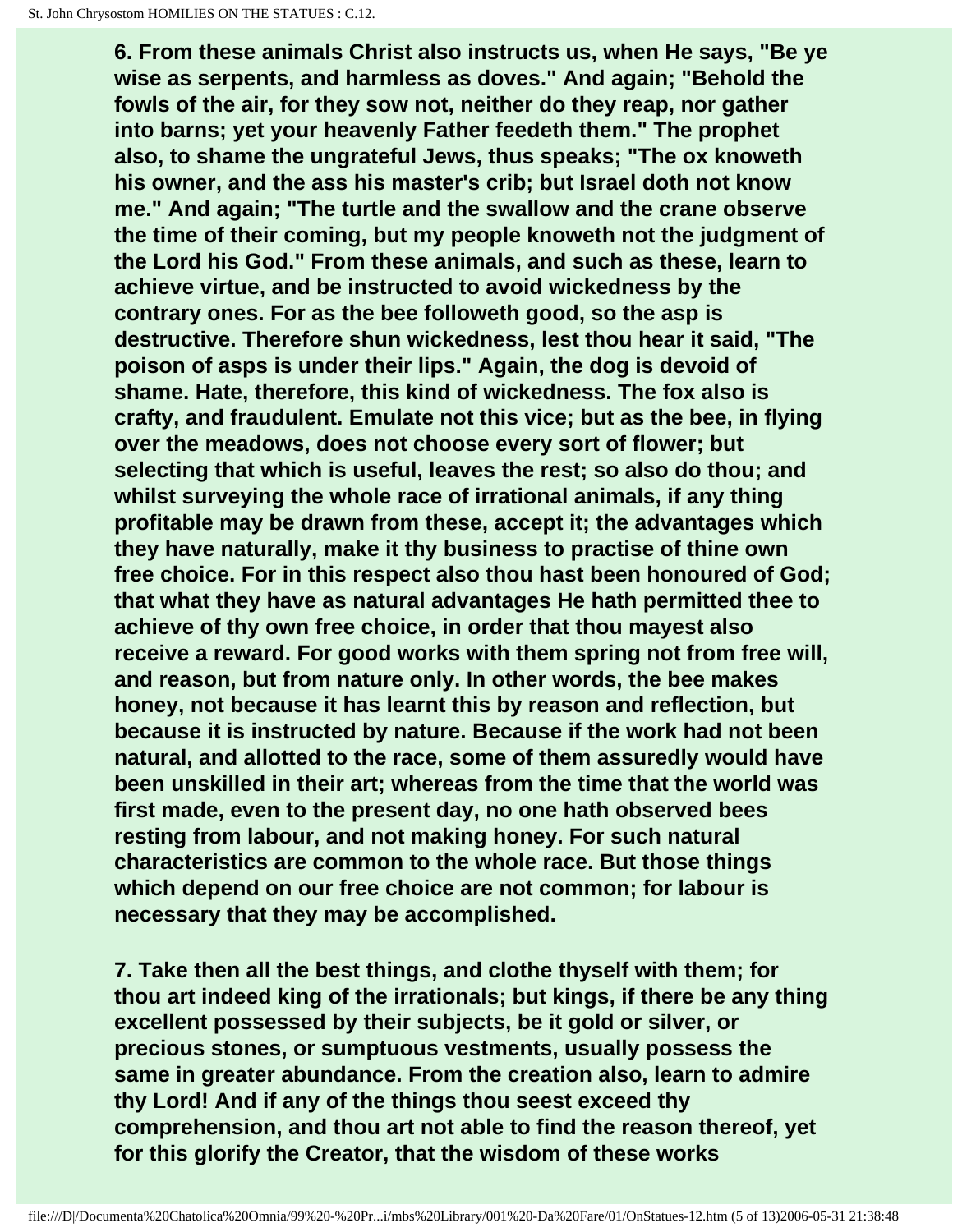**surpasses thine understanding. Say not, wherefore is this? or, to what end? for everything is useful, even if we know not the reason of it. As therefore, if thou goest into a surgery, and seest many instruments lying before thee, thou wonderest at the variety of the implements though ignorant of their use; so also act with respect to the creation. Although thou seest many of the animals, and of the herbs, and plants, and other things, of which thou knowest not the use, admire the variety of these; and feel astonishment for this reason at the perfect workmanship of God; that He hath neither made all things manifest to thee, nor permitted all things to be unknown. For He hath not permitted all things to be unknown, lest thou shouldest say, that the things that exist are not of providence. He hath not permitted all things to be known to thee, lest the greatness of thy knowledge should excite thee to pride. Thus at least it was that the evil demon precipitated the first man headlong and by means of the hope of greater knowledge, deprived him of that he already possessed. Therefore also, a certain wise man exhorts, saying, "Seek not out the things that are too hard for thee; neither search the things that are too deep for thee. But what is commanded thee, think thereupon with reverence; for the greater part of His works are done in secret." And again; "More things are shewed unto thee than men understand." But this he speaks for the purpose of consoling the man who is sad and vexed, because he does not know all things; for even those things he observes, which thou art permitted to know, greatly surpass thine understanding; for thou couldest not have found them by thyself, but thou hast been taught them of God. Wherefore be content with the wealth given thee, and do not seek more; but for what thou hast received give thanks; and do not be angry on account of those things which thou hast not received. And, for what thou knowest, give glory, and do not stumble at those things of which thou art ignorant. For God hath made both alike profitably; and hath revealed some things, but hidden others, providing for thy safety.** 

**8. One mode, then, of knowing God, is that by the creation, which I have spoken of, and which might occupy many days. For in order that we might go over the formation of man only with exactness, (and I speak of exactness such as is possible to us, not of real exactness; since many as are the reasons we have already given for the works of creation, many more of these there are, ineffable, which God who made them knoweth, for of course we do not know them all); in order then, I say, that we might take an exact survey of the whole modelling of man; and that we might discover the skill there is**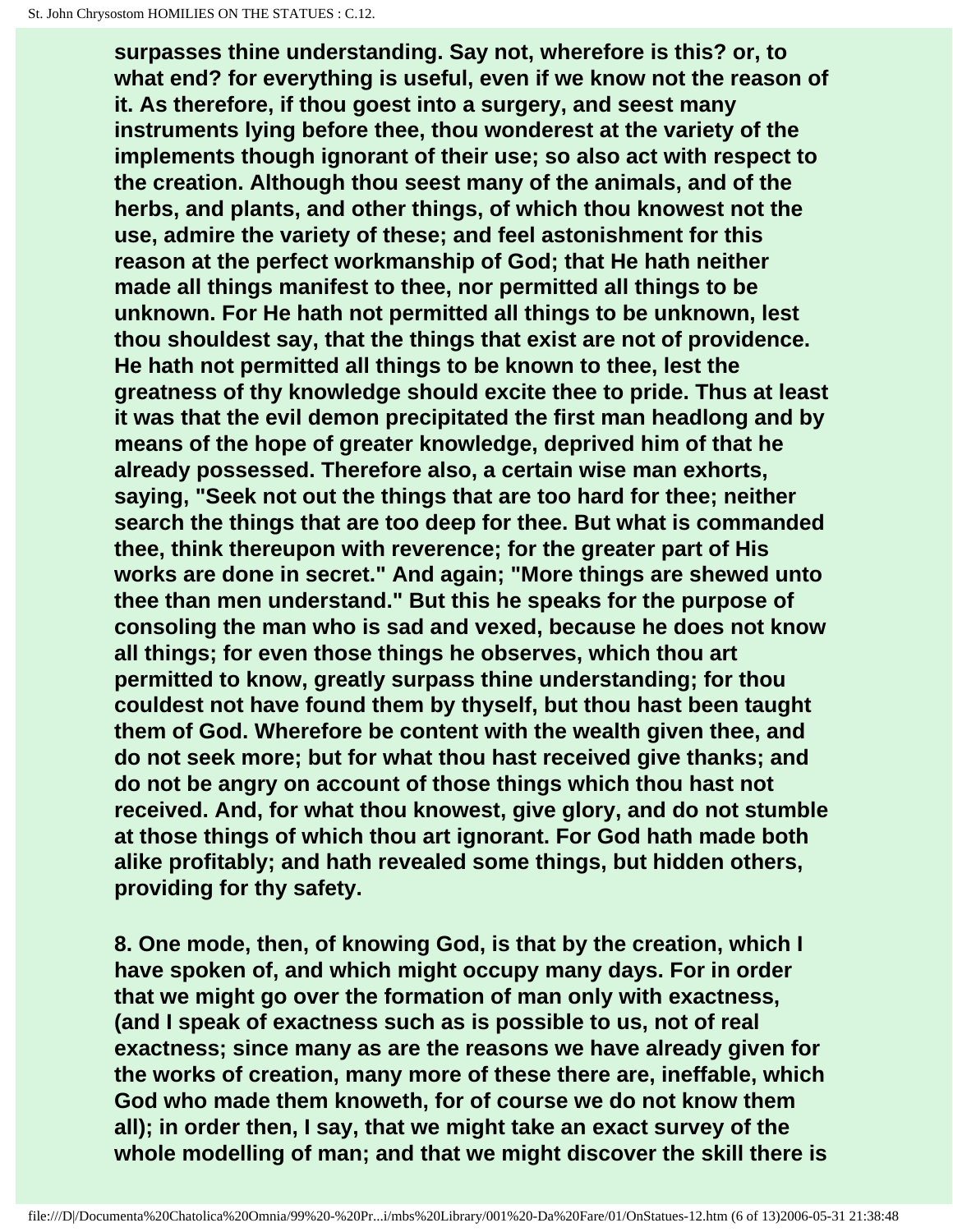**in every member; and examine the distribution and situation of the sinews, the veins, and the arteries, and the moulding of every other part; not even a whole year would suffice for such a disquisition.** 

**9. For this reason, here dismissing this subject; and having given to the laborious and studious an opportunity, by what has been said, of going over likewise the other parts of Creation; we shall now direct our discourse to another point which is itself also demonstrative of God's providence. What then is this second point? It is, that when God formed man, he implanted within him from the beginning a natural law. And what then was this natural law? He gave utterance to conscience within us; and made the knowledge of good things, and of those which are the contrary, to be self-taught. For we have no need to learn that fornication is an evil thing, and that chastity is a good thing, but we know this from the first. And that you may learn that we know this from the first, the Lawgiver, when He afterwards gave laws, and said, "Thou shalt not kill," did not add, "since murder is an evil thing," but simply said, "Thou shall not kill;" for He merely prohibited the sin, without teaching. How was it then when He said, "Thou shalt not kill," that He did not add, "because murder is a wicked thing." The reason was, that conscience had taught this beforehand; and He speaks thus, as to those who know and understand the point. Wherefore when He speaks to us of another commandment, not known to us by the dictate of consciences He not only prohibits, but adds the reason. When, for instance, He gave commandment respecting the Sabbath; "On the seventh day thou shalt do no work;" He subjoined also the reason for this cessation. What was this? "Because on the seventh day God rested from all His works which He had begun to make." And again; "Because thou weft a servant in the land of Egypt." For what purpose then I ask did He add a reason respecting the Sabbath, but did no such thing in regard to murder? Because this commandment was not one of the leading ones. It was not one of those which were accurately defined of our conscience, but a kind of partial and temporary one; and for this reason it was abolished afterwards. But those which are necessary and uphold our life, are the following; "Thou shalt not kill; Thou shalt not commit adultery; Thou shalt not steal." On this account then He adds no reason in this case, nor enters into any instruction on the matter, but is content with the bare prohibition.** 

**10. And not only from thence, but from another consideration also, I will endeavour to shew you how man was self-taught with respect to the knowledge of virtue. Adam sinned the first sin; and after the sin**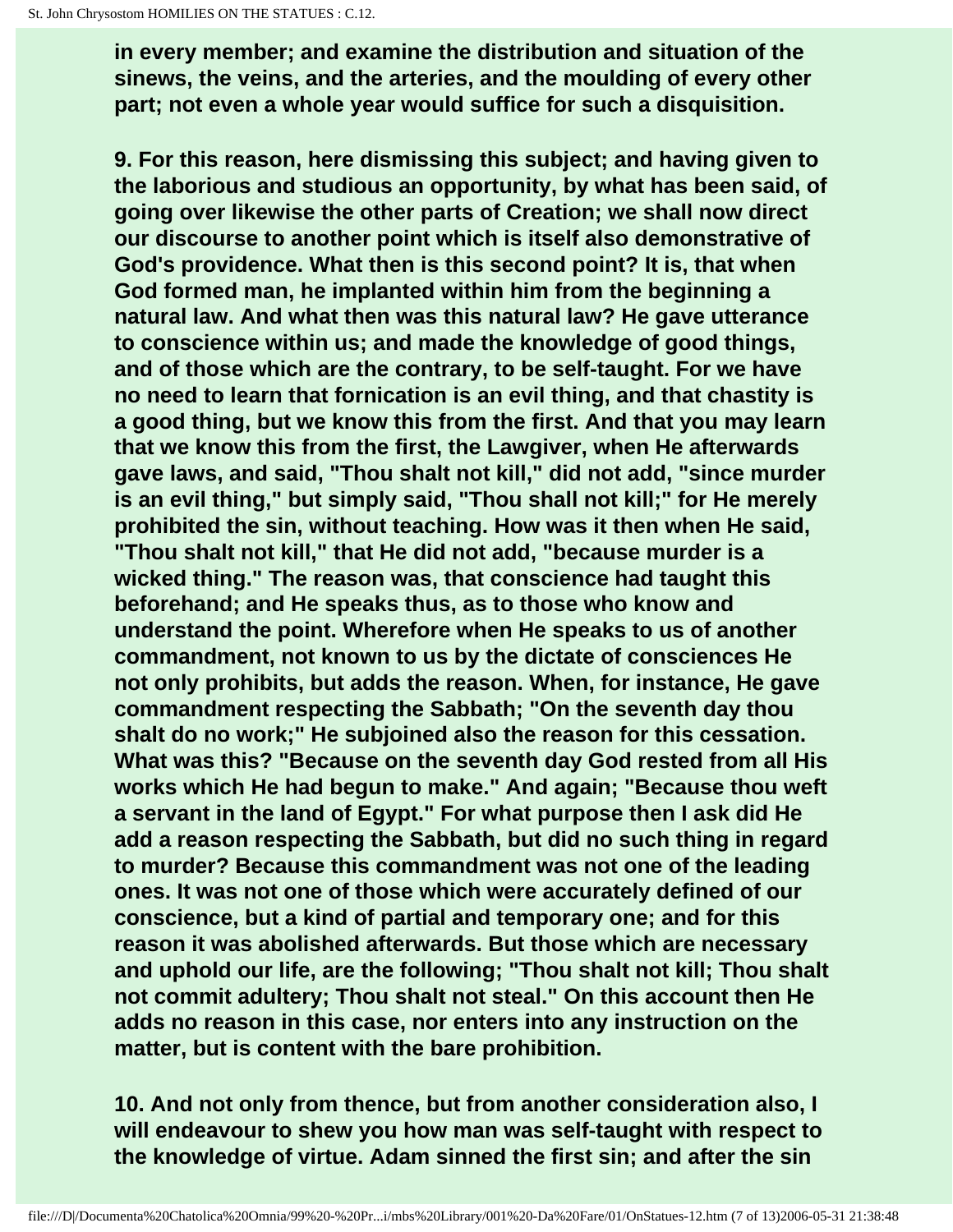**straightway hid himself; but if he had not known he had been doing something wrong, why did he hide himself? For then there were neither letters, nor law, nor Moses. Whence then doth he recognise the sin, and hide himself? Yet not only does he so hide himself, but when called to account, he endeavours to lay the blame on another, saying, "The woman, whom Thou gavest me, she gave me of the tree, and I did eat." And that woman again transfers the accusation to another, viz. the serpent. Observe also the wisdom of God; for when Adam said, "I heard Thy voice, and I was afraid, for I was naked, and I hid myself," God does not at once convict him of what he had done, nor say, "Why hast thou eaten of the tree?" But how? "Who told thee," He asks, "that thou wast naked, unless thou hast eaten of that Tree of which alone I commanded thee not to eat?" He did not keep silence, nor did He openly convict him. He did not keep silence, that He might call him forth to the confession of his crime. He did not convict him openly, lest the whole might come from Himself, and the man should so be deprived of that pardon which is granted us from confession. Therefore he did not declare openly the cause from whence this knowledge sprung, but he carried on the discourse in the form of interrogation, leaving the man himself to come to the confession.** 

**11. Again, in the case of Cain and Abel, the same proceeding is observable. For, in the first place, they set apart the fruits of their own labours to God. For we would shew not from his sin only, but also from his virtue, that man was capable of knowing both these things. Wherefore that man knew sin to be an evil thing, Adam manifested; and that he knew that virtue was a good thing, Abel again made evident. For without having learnt it from any one, without having heard any law promulgated respecting the first fruits, but having been taught from within, and from his conscience, he presented that sacrifice. On this account I do not carry the argument down to a later period; but I bring it to bear upon the time of these earlier men, when there were as yet no letters, as yet no law, nor as yet prophets and judges; but Adam only existed with his children; in order that thou mayest learn, that the knowledge of good and evil had been previously implanted in their natures. For from whence did Abel learn that to offer sacrifice was a good thing; that it was good to honour God, and in all things to give thanks? "Why then?" replies some one, "did not Cain bring his offering?" This man also did offer sacrifice, but not in like manner. And from thence again the knowledge of conscience is apparent. For when, envying him who had been honoured, he deliberated upon murder, he conceals his**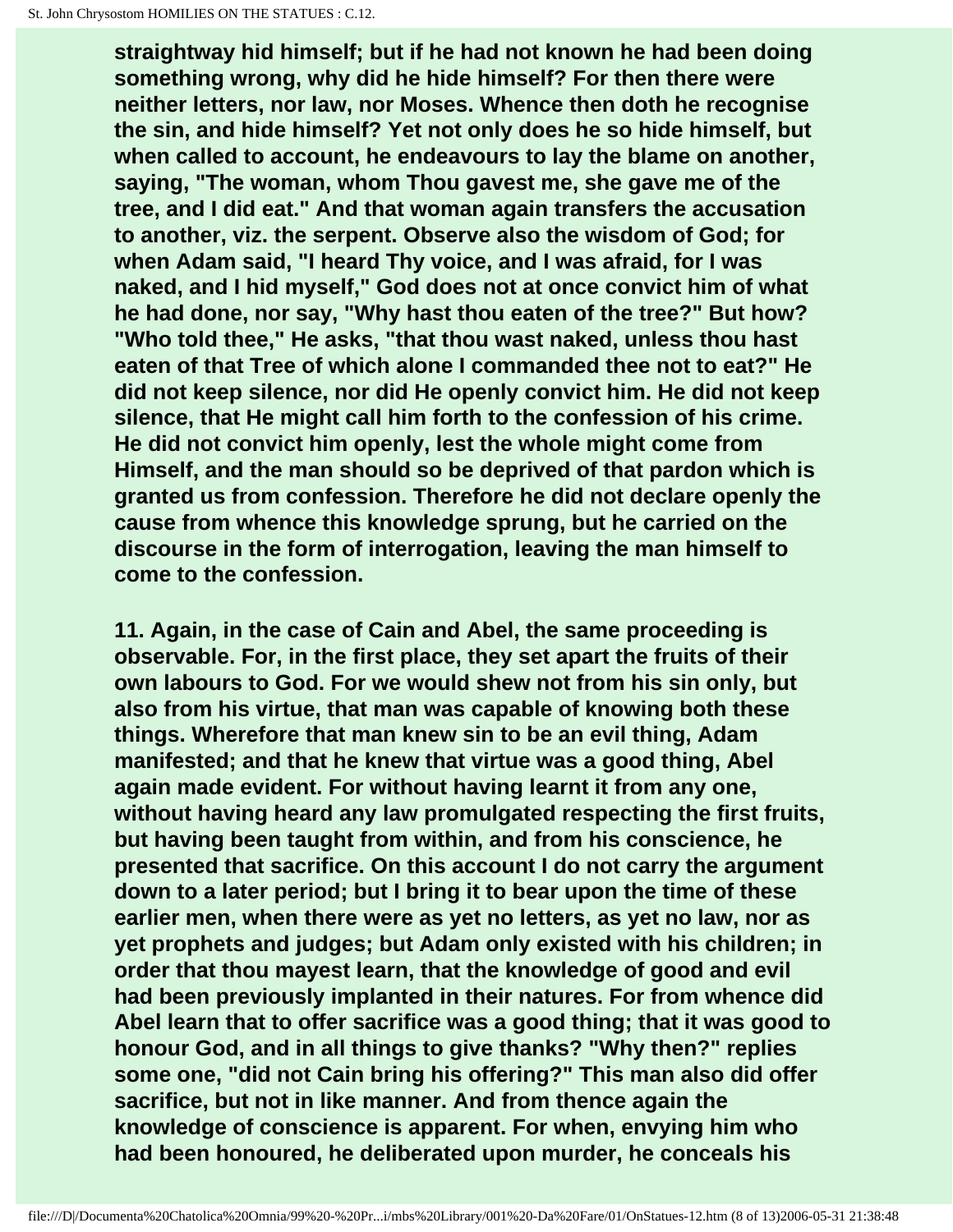**crafty determination. And what says he; "Come, let us go forth into the field." The outward guise was one thing, the pretence of love; the thought another, the purpose of fratricide. But if he had not known the design to be a wicked one, why did he conceal it? And again, after the murder had been perpetrated, being asked of God, "Where is Abel thy brother?" he answers, "I know not; Am I my brother's keeper?" Wherefore does he deny the crime? Is it not evidently because he exceedingly condemns himself. For as his father had hid himself, so also this man denies his guilt, and after his conviction, again says, "My crime is too great to obtain pardon."** 

**12. But it may be objected, that the Gentile allows nothing of this sort. Come then, let us discuss this point, and as we have done with respect to the creation, having carried on the warfare against these objectors not only by the help of the Scriptures, but of reason, so also let us now do with respect to conscience. For Paul too, when he was engaged in controversy with such persons, entered upon this head. What then is it that they urge? They say, that there is no selfevident law seated in our consciences; and that God hath not implanted this in our nature. But if so, whence is it, I ask, that legislators have written those laws which are among them concerning marriages, concerning murders, concerning wills, concerning trusts, concerning abstinence from encroachments on one another, and a thousand other things. For the men now living may perchance have learned them from their elders; and they from those who were before them, and these again from those beyond? But from whom did those learn who were the originators and first enactors of laws among them? Is it not evident that it was from conscience? For they cannot say, that they held communication with Moses; or that they heard the prophets. How could it be so when they were Gentiles? But it is evident that from the very law which God placed in man when He formed him from the beginning, laws were laid down, and arts discovered, and all other things. For the arts too were thus established, their originators having come to the knowledge of them in a self-taught manner.** 

**13. So also came there to be courts of justice, and so were penalties defined, as Paul accordingly observes. For since many of the Gentiles were ready to controvert this, and to say, "How will God judge mankind who lived before Moses? He did not send a lawgiver; He did not introduce a law; He commissioned no prophet, nor apostle, nor evangelist; how then can He call these to account?" Since Paul therefore wished to prove that they possessed a self**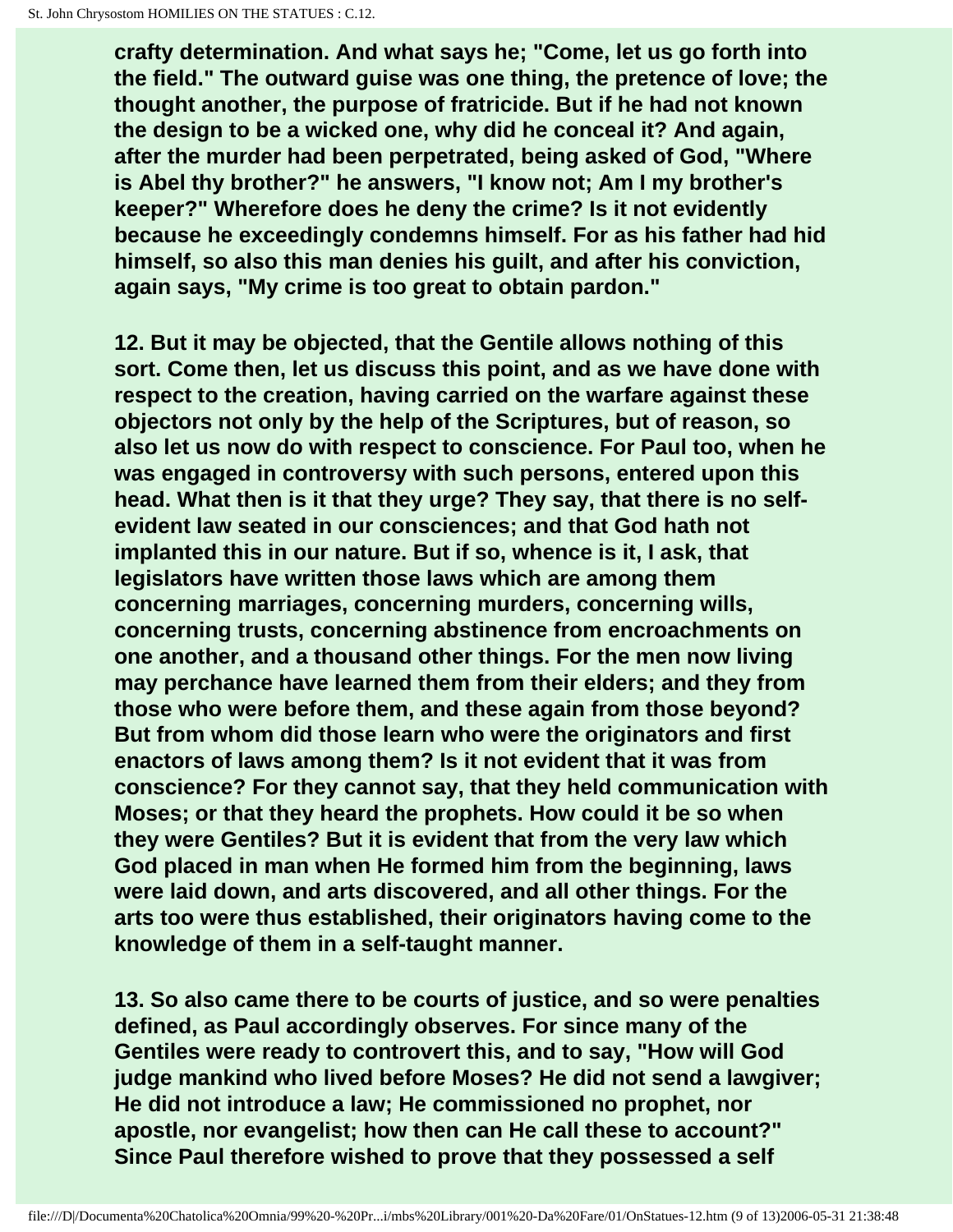**taught law; and that they knew clearly what they ought to do; hear how he speaks; "For when the Gentiles who have not the law, do by nature the things contained in the law, these having not the law, are a law unto themselves; which shew the work of the law written in their hearts." But how without letters? "Their conscience also bearing witness, and their thoughts the meanwhile accusing, or else excusing one another. In the day when God shall judge the secrets of men by Jesus Christ according to my gospel." And again; "As many as have sinned without law, shall perish without law; and as many as have sinned in the law, shall be judged by the law." What means, "They shall perish without law?" The law not accusing them, but their thoughts, and their conscience; for if they had not a law of conscience, it were not necessary that they should perish through having done amiss. For how should it be so if they sinned without a law? but when he says, "without a law," he does not assert that they had no law, but that they had no written law, though they had the law of nature. And again; "But glory, honour, and peace, to every man that worketh good, to the Jew first, and also to the Gentile."** 

**14. But these things he spake in reference to the early times, before the coming of Christ; and the Gentile he names here is not an idolater, but one who worshipped God only; unfettered by the necessity of Judaical observances, (I mean Sabbaths, and circumcision, and divers purifications,) yet exhibiting all manner of wisdom and piety. And again, discoursing of such a worshipper, he observes, "Wrath and indignation, tribulation and anguish, upon every soul of man that doeth evil, of the Jew first, and also of the Gentile." Again he here calls by the name of Greek one who was free from the observance of Judaic customs. If, then, he had not heard the law, nor conversed with the Jews, how could there be wrath, indignation and tribulation against him for working evil? The reason is, that he possessed a conscience inwardly admonishing him, and teaching him, and instructing him in all things. Whence is this manifest? From the way in which he punished others when they did amiss; from the way in which he laid down laws; from the way in which he set up the tribunals of justice. With the view of making this more plain, Paul spoke of those who were living in wickedness.** 

**"Who, knowing the ordinance of God, that they which commit such things are worthy of death, not only do the same, but also consent with them that practise them." "But from whence," says some one, "did they know, that it is the will of God, that those who live in iniquity should be punished with death?" From whence? Why, from**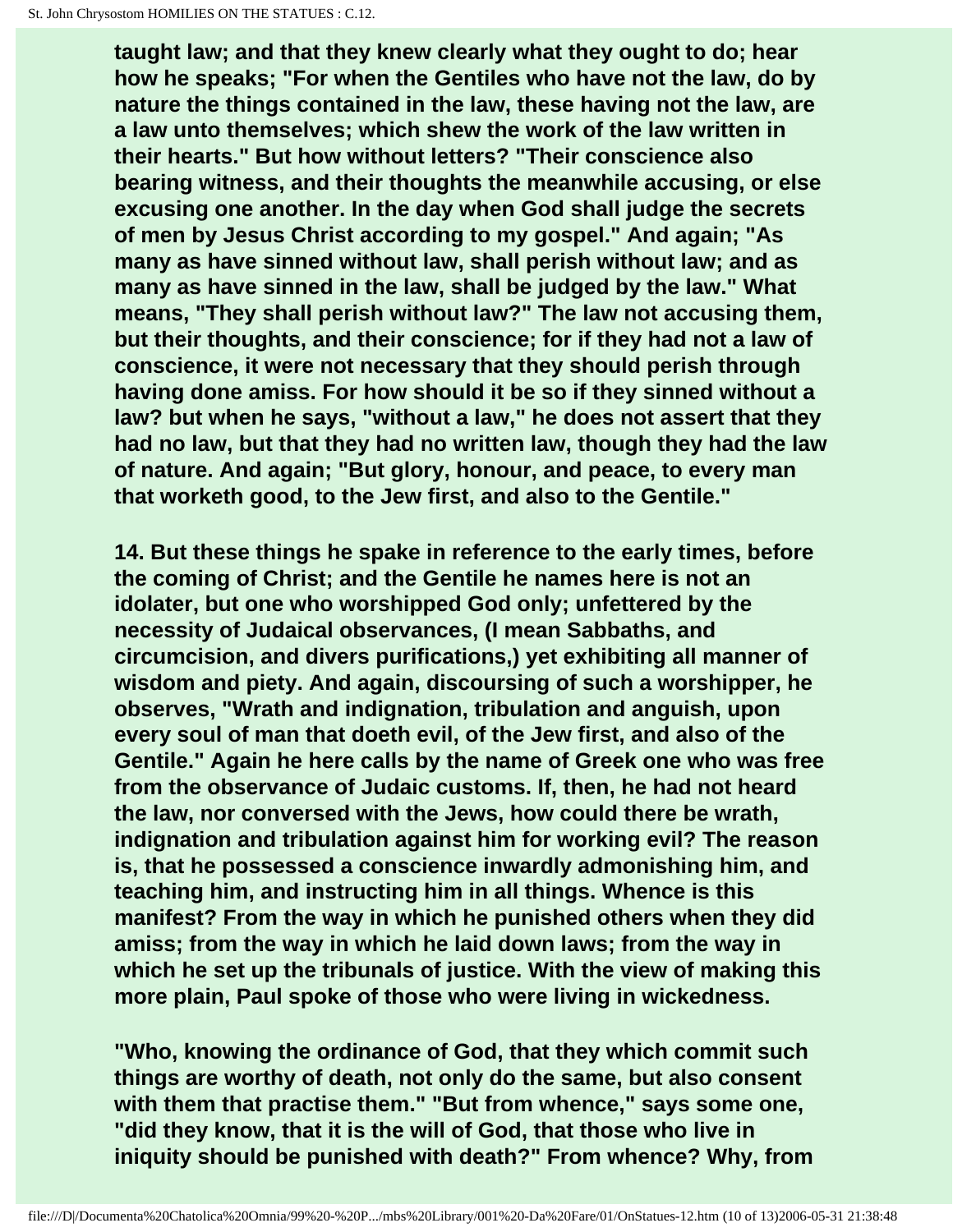**the way in which they judged others who sinned.** 

**For if thou deemest not murder to be a wicked thing, when thou hast gotten a murderer at thy bar, thou shouldest not punish him. So if thou deemest it not an evil thing to commit adultery, when the adulterer has fallen into thy hands, release him from punishment! But if thou recordest laws, and prescribest punishments, and art a severe judge of the sins of others; what defence canst thou make, in matters wherein thou thyself doest amiss, by saying that thou art ignorant what things ought to be done? For suppose that thou and another person have alike been guilty of adultery. On what account dost thou punish him, and deem thyself worthy of forgiveness? Since if thou didst not know adultery to be wickedness, it were not right to punish it in another. But if thou punishest, and thinkest to escape the punishment thyself, how is it agreeable to reason that the same offences should not pay the same penalty?** 

**15. This indeed is the very thing which Paul rebukes, when he says, "And thinkest thou this, O man, that judgest them which do such things, and doest the same, that thou shall escape the judgment of God?" It is not, it cannot be possible; for from the very sentence, he means, which thou pronouncest upon another, from this sentence God will then judge thee. For surely thou art not just, and God unjust! But if thou overlookest not another suffering wrong, how shall God overlook? And if thou correctest the sins of others, how will not God correct thee? And though He may not bring the punishment upon thee instantly, be not confident on that account, but fear the more. So also Paul bade thee, saying, "Despisest thou the riches of His goodness, and forbearance, and longsuffering, not knowing that the goodness of God leadeth thee to repentance?" For therefore, saith he, doth he bear with thee, not that thou mayest become worse, but that thou mayest repent. But if thou wilt not, this longsuffering becomes a cause of thy greater punishment; continuing, as thou dost, impenitent. This, however, is the very thing he means, when he says, "But after thy hardness and impenitent heart treasurest up to thyself wrath against the day of wrath, and revelation of the righteous judgment of God. Who will render to every man according to his deeds." Since, therefore, He rendereth to every man according to his works; for this reason He both implanted within us a natural law, and afterwards gave us a written one, in order that He might demand an account of sins, and that He might crown those who act rightly. Let us then order our conduct with the utmost care, and as those who have soon to encounter a fearful**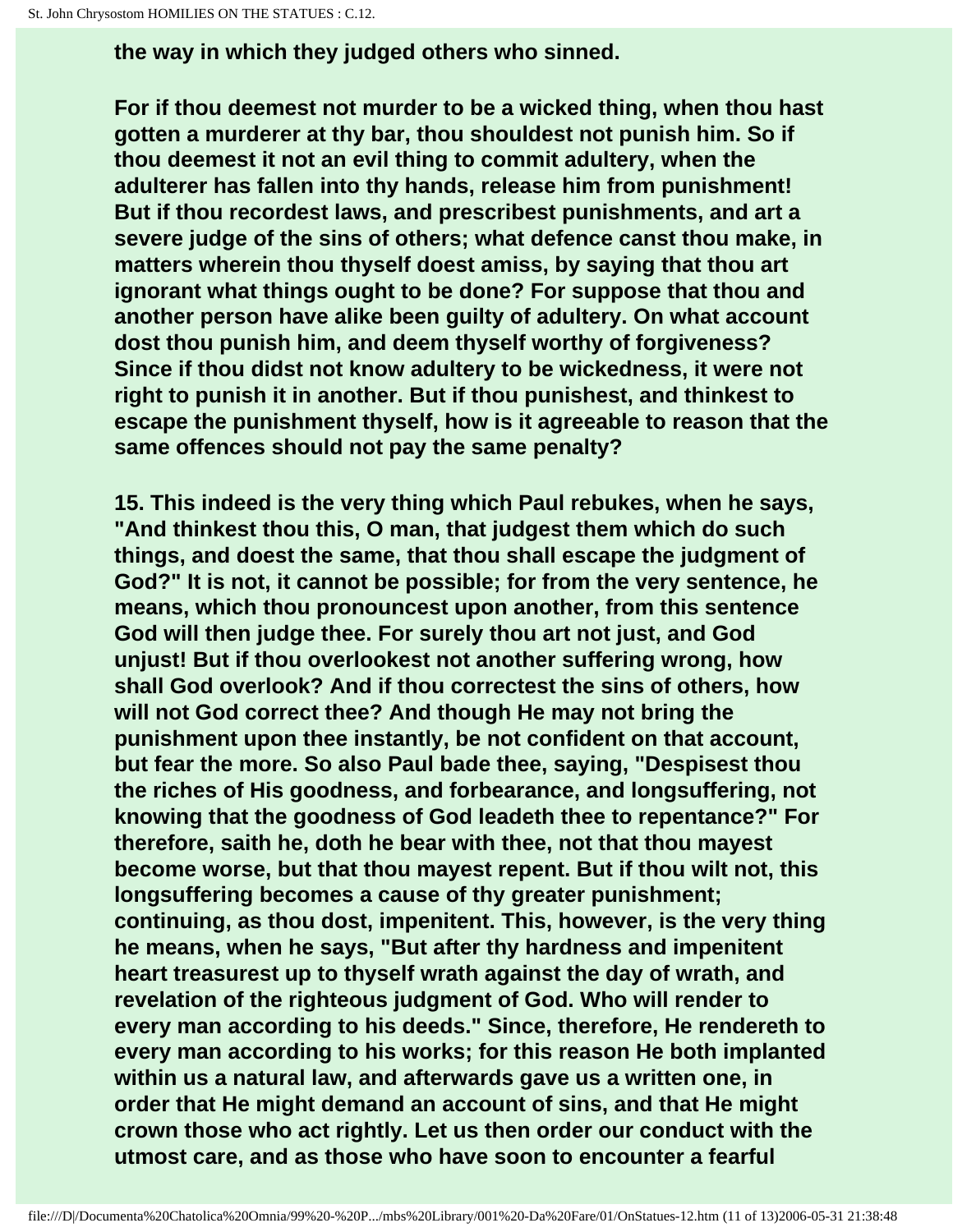**tribunal; knowing that we shall enjoy no pardon, if after a natural as well as written law, and so much teaching and continual admonition, we neglect our own salvation.** 

**16. I desire then to address you again on the subject of oaths; but I feel ashamed. For to me, indeed, it is not wearisome both by day and by night to repeat the same things to you. But I am afraid, lest, having followed you up so many days, I should seem to condemn you of great listlessness, that you should require continual admonition respecting so easy a matter. And I am not only ashamed, but also in fear for you! for frequent instruction. to those who give heed, is salutary and profitable; but to those who are listless, it is injurious, and exceedingly perilous; for the oftener any one hears, the greater punishment does he draw upon him. self, if he does not practise what is told him. With this accordingly God reproached the Jews, speaking thus: "I have sent my prophets, rising up early, and sending them; and even then ye did not hearken." We therefore do this of our great care for you. But we fear, lest, on that tremendous Day, this ad monition and counsel should rise up against you all. For when the point to be attained is easy, and he whose office it is continually to admonish, desists not from his task, what defence shall we have to offer? or what argument will save us from punishment? Tell me, if a sum of money chance to be due to you, do you not always, when you meet the debtor, remind him of the loan? Do thou too act thus; and let every one suppose that his neighbour owes him money, viz., the fulfilling of this precept; and upon meeting him, let him put him in mind of the payment, knowing that no small danger lies at our door, whilst we are unmindful of our brethren. For this cause I too cease not to make mention of these things. For I fear, lest by any means I should hear it said on that day, "O wicked and slothful servant, thou oughtest to have put my money to the exchangers." Behold, however, I have laid it down, not once, or twice, but oftentimes. It is left then for you to discharge the usury of it. Now the usury of hearing is the manifestation of it by deeds, for the deposit is the Lord's. Therefore let us not negligently receive that with which we are entrusted; but let us keep it with diligence, that we may restore it with much interest on That Day. For unless thou bring others to the performance of the same good works, thou shalt hear that voice, which he who buried the talent heard. But God forbid it should be this! but may you hear that different voice which Christ uttered, saying to him who had made profit, "Well done, good and faithful servant; thou hast been faithful over a few things, I will make thee ruler over many things."**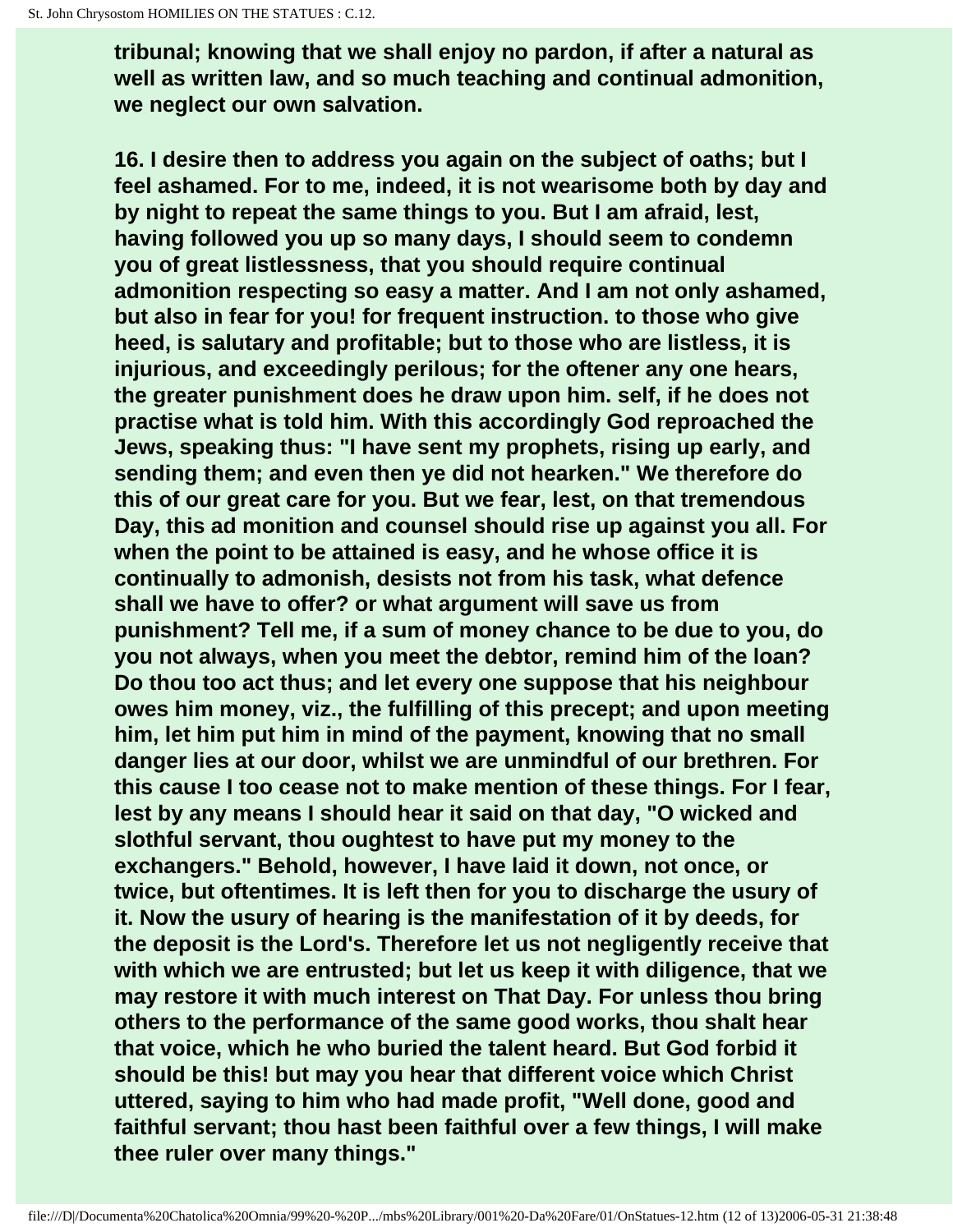**17. And this voice we shall hear, if we shew the same earnestness as he did. And we shall shew this earnestness, if we do this which I say. When you depart, whilst what you have heard is yet warm within you, exhort one another! And just as ye each salute at parting, so let every one go from hence with an admonition, and say to his neighbour, "Observe and remember that thou keep the commandment;" and thus shall we assuredly get the mastery. For when friends also dismiss one with such counsel; and on one's return home, one's wife again admonishes one to the same effect; and our word keeps its hold on you when alone; we shall soon shake off this evil habit. I know, indeed, that ye marvel why I am so earnest respecting this precept. But discharge the duty enjoined, and then I will tell you. Meanwhile, this I say; that this precept is a divine law; and it is not safe to transgress it. But if I shall see it rightly performed, I will speak of another reason? which is not less than this, that ye may learn that it is with justice I make so much ado about this law. But it is now time to conclude this address in a prayer. Wherefore, let us all say in common, "O God, Who willest not the death of a sinner, but that he should be converted and live; grant that we, having discharged this and every other precept, may be found worthy so to stand at the tribunal of Thy Christ, that having enjoyed great boldness, we may attain the kingdom to Thy glory. For to Thee belongeth glory, together with Thine only begotten Son, and the Holy Ghost, now and ever, and world without end." Amen.**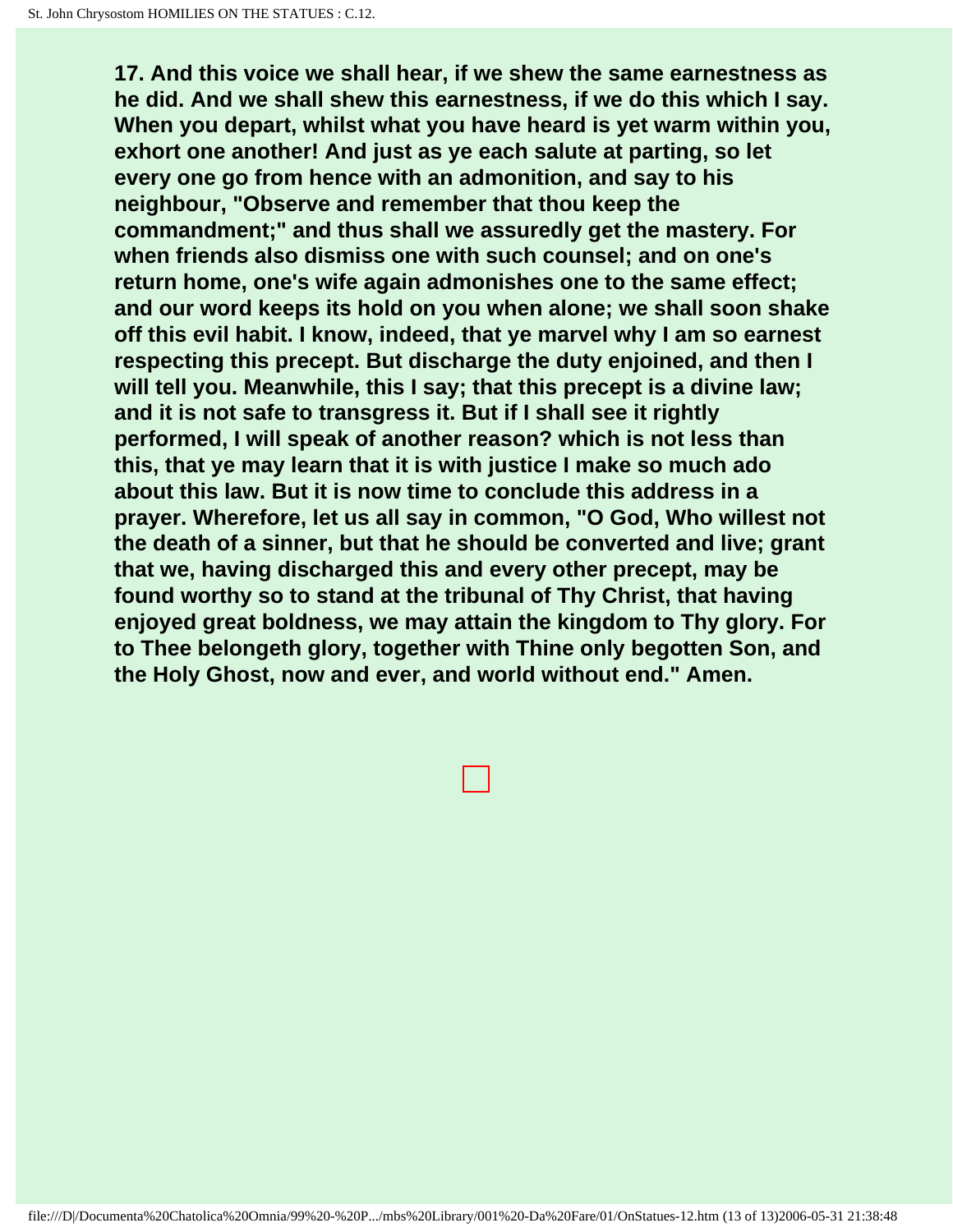# **HOMILY XIII.**

**A further thanksgiving to God for the change in the late melancholy aspect of affairs. Reminiscence of those who were dragged away, and punished because of the sedition. Exposition on the subject of the creation of man, and of his having received a natural law. Of the complete accomplishment of abstinence from oaths.** 

**1. WITH the same introduction and prelude that I began yesterday and the day before, I shall begin today. Now again I will say, "Blessed be God!" What a day did we see last Wednesday! and what in the present! On that day how heavy was the gloom! How bright the calm of the present! That was the day when that fearful tribunal was set in the city, and shook the hearts of all, and made the day to seem no better than night; not because the beams of the sun were extinguished. but because that despondency and fear darkened your eyes. Wherefore, that we may reap the more pleasure, I wish to relate a few of the circumstances which then occurred; for I perceive that a narrative of these things will be serviceable to you, and to all who shall come afterwards. Besides, to those who have been delivered from shipwreck, it is sweet to remember the waves, and the tempest, and the winds, when they are come into port. And to those who have fallen into sickness, it is an agreeable thing, when the sickness is over, to talk over with others the fevers by which they were nearly brought to the grave. When terrors have passed away, there is a pleasure in relating those terrors; the soul no longer fearing them, but deriving therefrom more cheerfulness. The remembrance of past evils always makes the present prosperity to appear more strikingly.** 

**2. When the greater portion of the city had taken refuge from the fear and danger of that occasion, in secret places, in deserts, and in hollows; terror besetting them in all directions; and the houses were empty of women, and the forum of men, and scarce two or three appeared walking together across it, and even these going about as if they had been animated corpses: at this period, I proceeded to the tribunal of justice, for the purpose of seeing the end of these transactions; and there, beholding the fragments of the city collected together, I marvelled most of all at this, that although a multitude was around the doors, there was the profoundest silence, as though there had been no man there, all looking upon one another; not one daring to enquire of his neighbour, nor to hear anything from him;**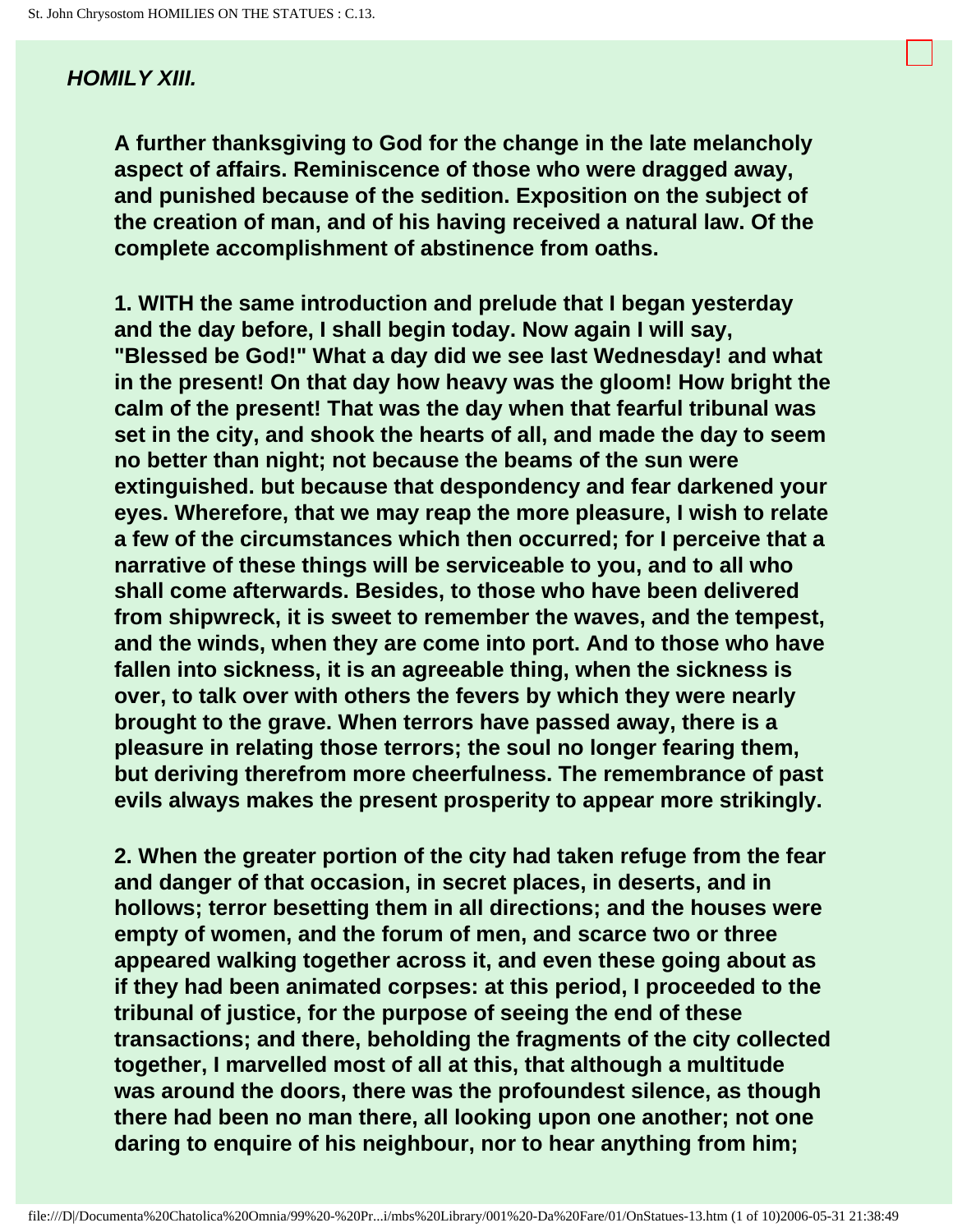**for each regarded his neighbour with suspicion; since many already, having been dragged away, beyond all expectation, from the midst of the forum, were now confined within. Thus we all alike looked up to heaven, and stretched out our hands in silence, expecting help from above, and beseeching God to stand by those who were brought to judgment, to soften the hearts of the judges, and to make their sentence a merciful one. And just as when some persons on land, beholding others suffering shipwreck, cannot indeed go near to them, and reach out the hand, and relieve their distress, being kept back from them by the waves; yet away on the shore, with outstretched hands and tears, they supplicate God that He may help the drowning; so there in like manner, did all silently and mentally call upon God, pleading for those at the tribunal, as for men surrounded by the waves, that He would stretch out His hand, and not suffer the vessel to be overwhelmed, nor the judgment of those under trial to end in an utter wreck. Such was the state of things in front of the doors; but when I entered within the court, other sights I saw which were still more awful; soldiers armed with swords and clubs, and strictly keeping the peace for the judges within. For since all the relatives of those under trial, whether wives, or mothers, or daughters, or fathers, stood before the doors of the seat of justice; in order that if any one happened to be led away to execution, yet no one inflamed at the sight of the calamity might raise any tumult or disturbance; the soldiers drove them all afar off; thus preoccupying their mind with fear.** 

**3. One sight there was, more pitiable than all; a mother, and a sister of a certain person, who was among those under trial within, sat at the very vestibule of the court of justice, rolling themselves on the pavement, and becoming a common spectacle to all the bystanders; veiling their faces, and shewing no sense of shame, but that which the urgency of the calamity permitted. No maid servant, nor neighbour, nor female friend, nor any other relative accompanied them. But hemmed in by a crowd of soldiers, alone, and meanly clad, and grovelling on the ground, about the very doors, they were in more pitiable case than those who were undergoing judgment within, and hearing as they did the voice of the executioners, the strokes of the scourge, the wailing of those who were being scourged, the fearful threats of the judges, they themselves endured, at every scourging, sharper pains than those who were beaten. For since, in the confessions of others, there was a danger of accusations being proved, if they heard any one scourged that he might mention those who were guilty, and uttering cries, they, looking up to heaven,**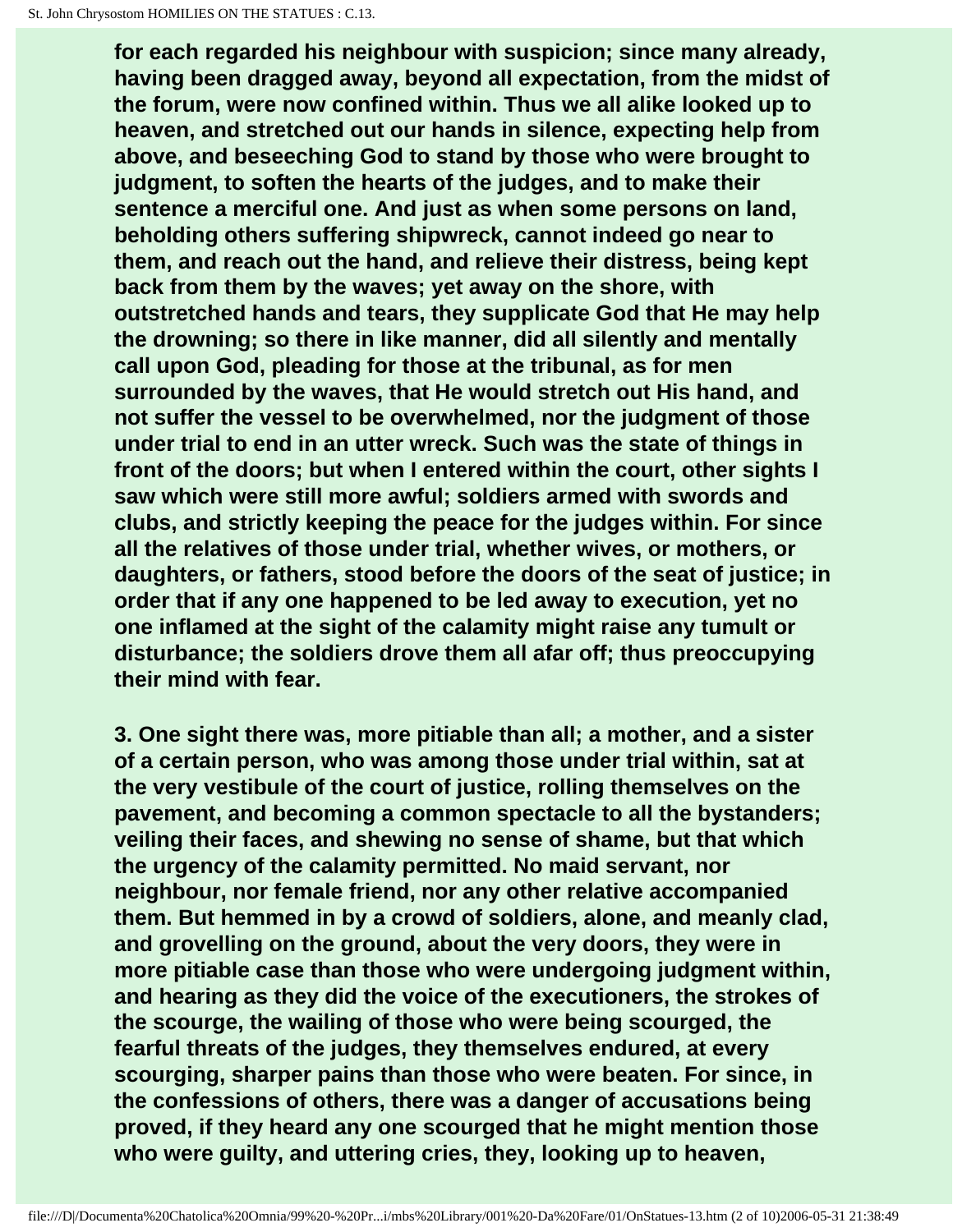**besought God to give the sufferer some strength of endurance, test the safety of their own relations should be betrayed by the weakness of others, while incapable of sustaining the sharp anguish of the strokes. And again, the same thing occurred as in the case of men who are struggling with a tempest. For just as when they perceive the violence of a wave lifting up its head from afar, and gradually increasing, and ready to overwhelm the vessel, they are almost dead with terror, before it comes near the ship; so also was it with these. If at any time they heard voices, and cries that reached them, they saw a thousand deaths before their eyes, being in terror, lest those who were urged to bear witness, giving way to their torments, should name some one of those who were their own relatives. And thus, one saw tortures both within and without. Those within the executioners were tormenting; these women, the despotic force of nature, and the sympathy of the affections. There was lamentation within, and without! inside, on the part of those who were found guilty, and outside on the part of their relatives. Yea, rather not these only, but their very judges inwardly lamented, and suffered more severely than all the rest; being compelled to take part in so bitter a tragedy.** 

**4. As for me, while I sat and beheld all this, how matrons and virgins, wont to live in seclusion, were now made a common spectacle to all; and how those who were accustomed to lie on a soft couch, had now the pavement for their bed; and how they who had enjoyed so constant an attendance of female servants and eunuchs, and every sort of outward distinction, were now bereft of all these things; and grovelling at the feet of every one, beseeching him to lend help by any means in his power to those who were undergoing examination, and that there might be a kind of general contribution of mercy from all; I exclaimed, in those words of Solomon, "Vanity of vanities, all is vanity." For I saw both this and another oracle fulfilled in every deed, which saith, "All the glory of man is as the flower of grass. The grass withereth, and the flower falleth away." For then indeed, wealth, and nobility, and notoriety, and the patronage of friends, and kinship and all worldly things, were found worthless; the sin, and transgression of the law which had taken place, having put all these succours to flight. And just as the mother of young birds, when the nestlings have been carried away, coming and finding her nest empty, is unable to rescue her captive brood; but by hovering around the hands of the fowler, in this way displays her grief; even so did these women then do, when their children were snatched away from their dwellings, and shut up within, as it were in a net, or a trap. They could not indeed come in and deliver the prisoners, but they**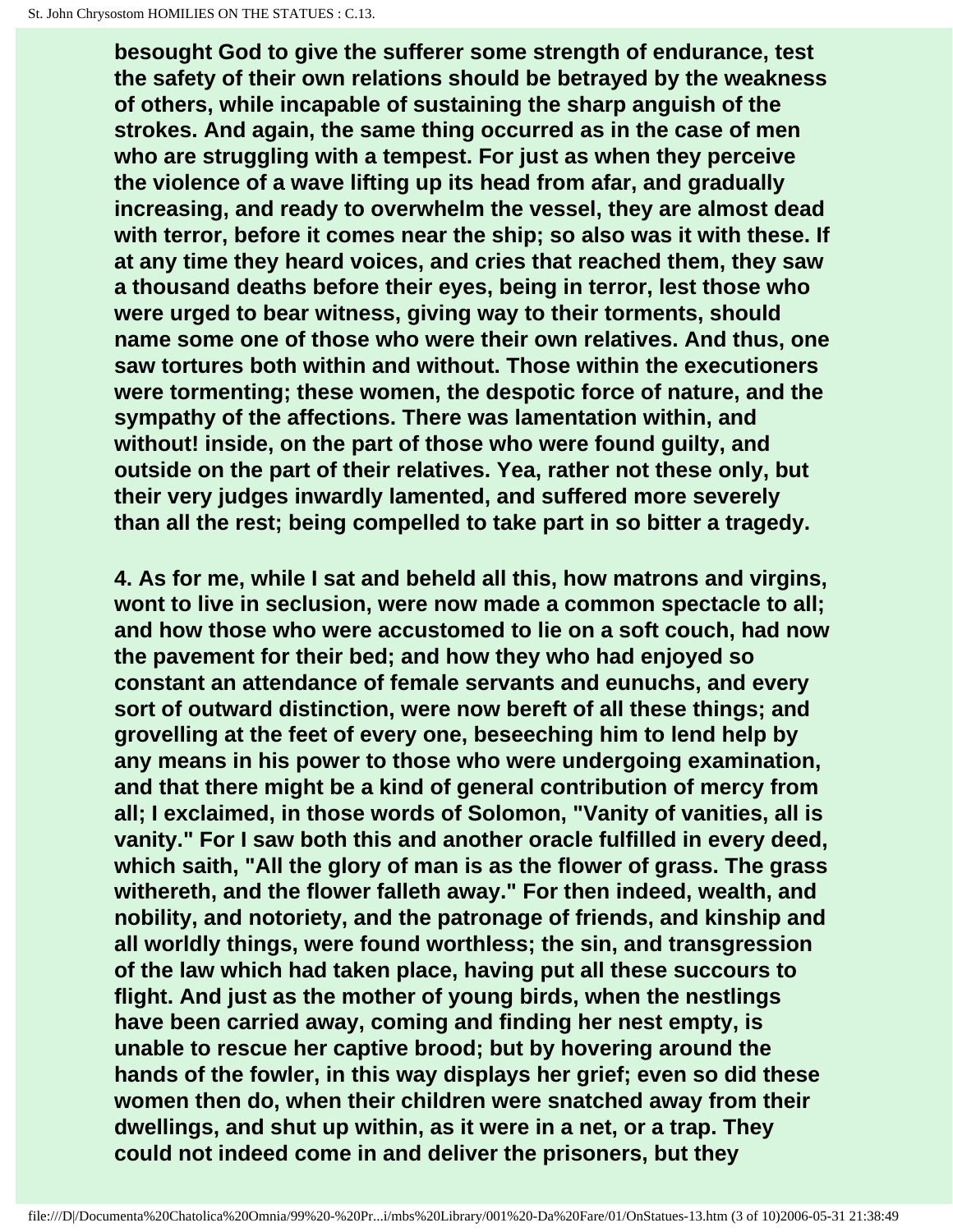**manifested their anguish by wallowing on the ground near the very doors; by lamentation and groans; and by endeavouring to approach as near as possible to those who had captured them. These things then beholding, I cast in my mind That Dread Tribunal; and I said within myself, "If now, when men are the judges, neither mother, nor sister, nor father, nor any other person, though guiltless of the deeds which have been perpetrated, can avail to rescue the criminals; who will stand by us when we are judged at the dread Tribunal of Christ? Who will dare to raise his voice? Who will be able to rescue those who shall be led away to those unbearable punishments. Notwithstanding they were the first men of the city who were then brought to trial, and the very chief of the nobility, yet they would have been glad if it could be granted them to lose all their possessions, yea, if need were, their liberty itself, so that they might continue to enjoy this present life.** 

**5. But to proceed. The day now hastening to its close, and late evening arriving, and the final sentence of the court being expected, all were in still greater agony, and besought God that He would grant some delay and respite; and incline the soul of the judges to refer the facts that had been investigated to the decision of the Emperor; since perchance some advantage might arise from this reference? Moreover, by the people general supplications were sent up to the Merciful God; imploring that He would save the remnants of the city; and not suffer it entirely to be razed from its foundations. Nor could one see any one joining in this cry but with tears.** 

**Nevertheless, none of these things then moved the judges within, although they heard. One thing only they considered, that there might be a rigid enquiry into the deeds that had been perpetrated.** 

**6. At last having loaded the culprits with chains, and bound them with iron, they sent them away to the prison through the midst of the forum. Men that had kept their studs of horses, who had been presidents of the games, who could reckon up a thousand different offices of distinction which they had held, had their goods confiscated, and seals might be seen placed upon all their doors.** 

**Their wives also being ejected from their parents' home, each had literally to play the part of Job's wife. For they went "wandering from house to house and from place to place, seeking a lodging." And this it was not easy for them to find, every one fearing and trembling to receive, or to render assistance in any way to the relatives of those**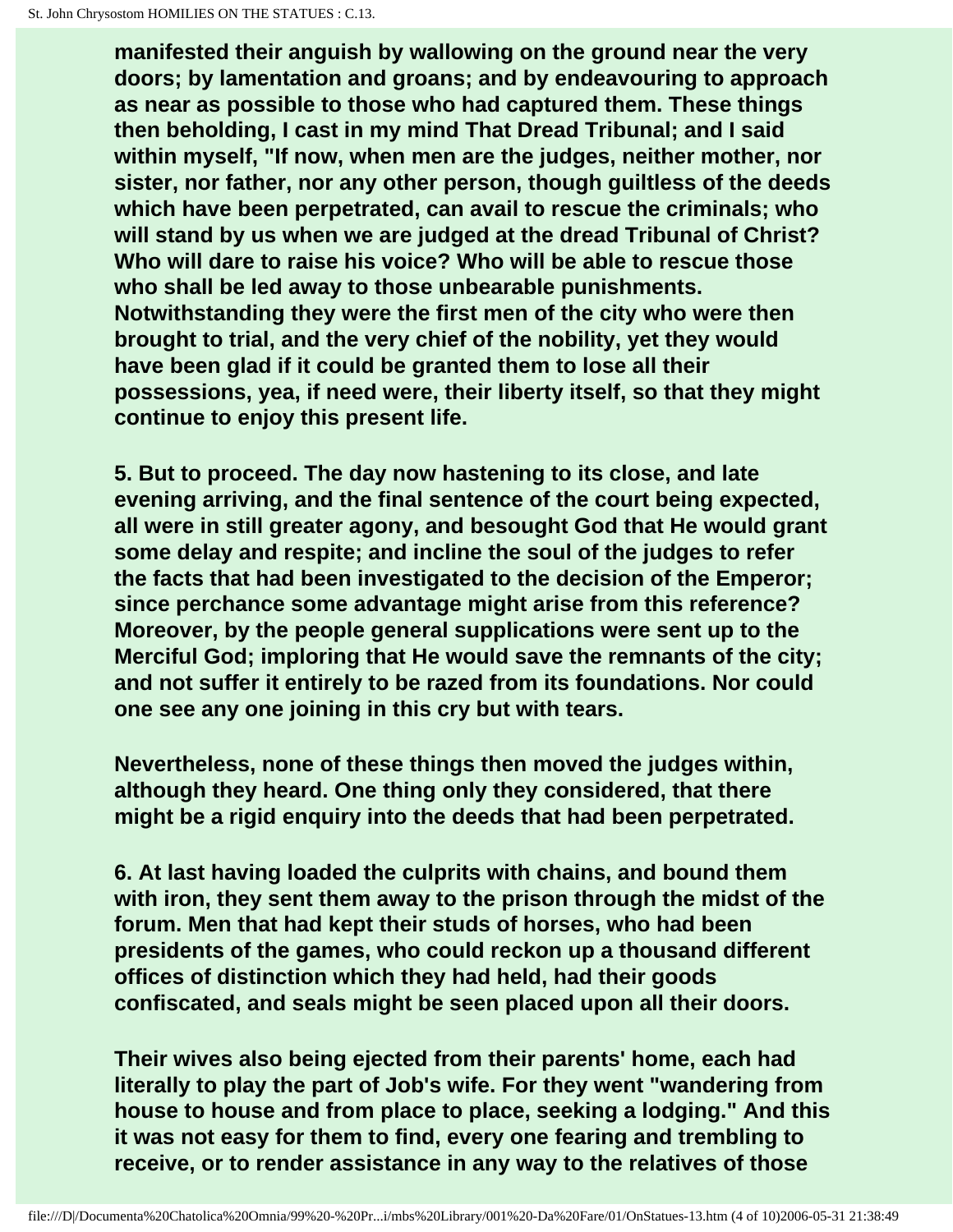#### **who were under impeachment.**

**Nevertheless, though such events had happened, the sufferers were patient under all; since they were not deprived of the present life. And neither the loss of wealth, nor dishonour, nor so much public exposure, nor any other matter of that nature, caused them vexation. For the greatness of the calamity, and the circumstance of their having expected still worse things, when they suffered these, had prepared the soul for the exercise of a wise fortitude. And now they learnt, how simple a thing is virtue for us, how easy and expeditious of performance, and that from our neglect only it seems to be laborious. They who before this time could not bear the loss of a little money with meekness, now they were subject to a greater fear, although they had lost all their substance, felt as if they had found a treasure, because they had not lost their lives. So that if the sense of a future hell took possession of us, and we thought of those intolerable punishments, we should not grieve, even though for the sake of the law of God we were to give both our substance, and our bodies and lives too, knowing that we should gain greater things; deliverance from the terrors that are hereafter.** 

**7. Perchance the tragedy of all I have told you, has greatly softened your hearts. Do not however take it amiss. For since I am about to venture upon some more subtle thoughts and require a more sensitive state of mind on your part, I have done this intentionally, in order that by the terror of the description your minds might have shaken off all listlessness, and withdrawn themselves from all worldly cares, and might with the more readiness convey the force of the things about to be spoken into the depths of your soul.** 

**Sufficiently indeed, then, our discourse of late evinced to you, that a natural law of good and evil is seated within us. But that our proof of it may be more abundantly evident, we will again today apply ourselves strenuously to the same subject of discourse. For that God from the beginning, when He formed man, made him capable of discriminating both these, all men make evident. Hence when we sin, we are all ashamed at the presence of our inferiors; and oftentimes a master, on his way to the house of a harlot, if he then perceives any one of his more respectable servants, turns back, reddening with shame, from this untoward path. Again, when others reproach us, fixing on us the names of particular vices, we call it an insult; and if we are aggrieved, we drag those who have done the wrong to the public tribunal. Thus we can understand what vice is and what virtue**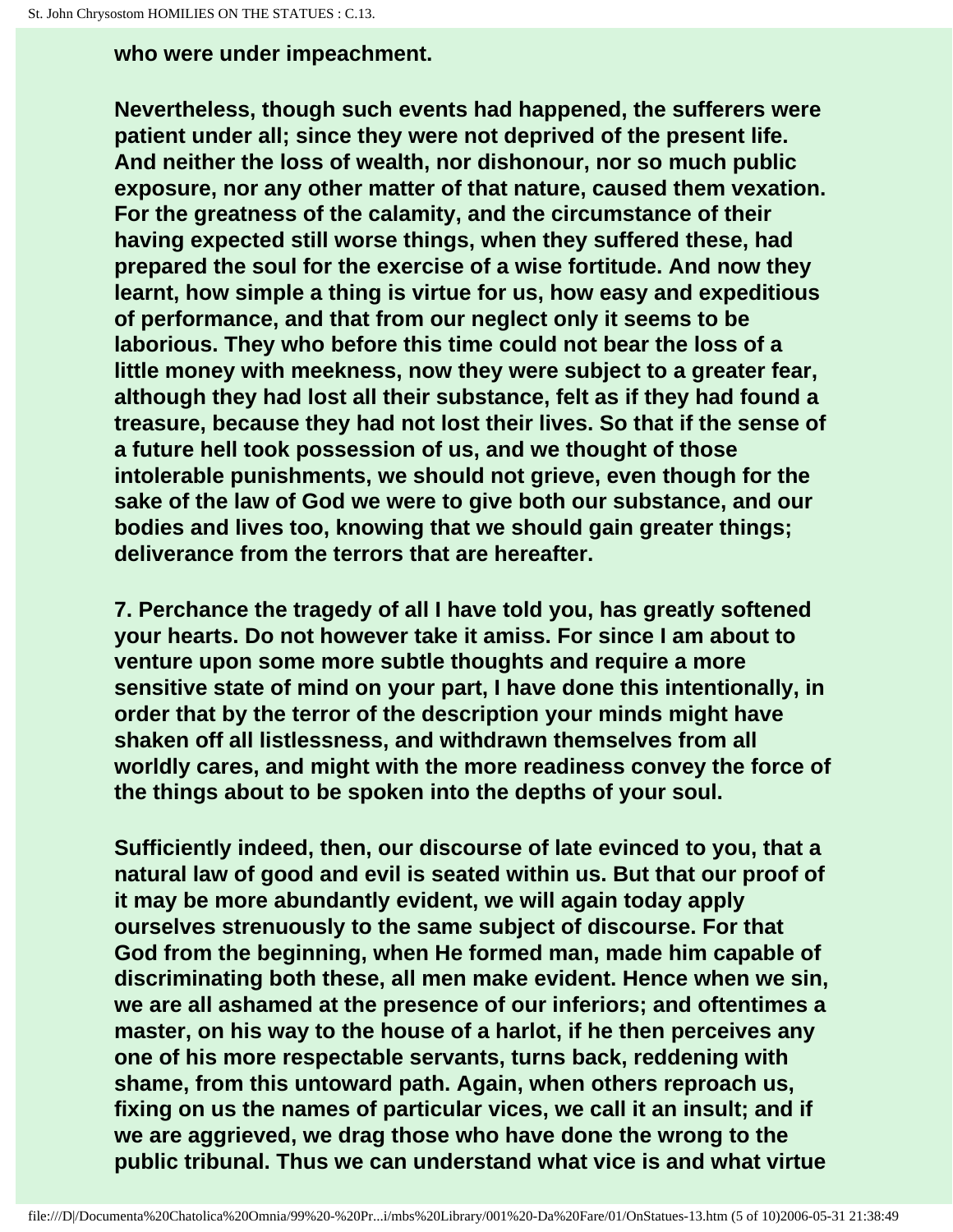**is. Wherefore Christ, for the purpose of declaring this, and shewing that He was not introducing a strange law, or one which surpassed our nature, but that which He had of old deposited beforehand in our conscience, after pronouncing those numerous Beatitudes, thus speaks; "All things whatsoever ye would that men should do to you, do ye even so to them." "Many words," saith He, "are not necessary, nor laws of great length, nor a diversity of instruction. Let thine own will be the law. Dost thou wish to receive kindness? Be kind to another. Dost thou wish to receive mercy? Show mercy to thy neighbour. Dost thou wish to be applauded? Applaud another. Dost thou wish to be beloved? Exercise love. Dost thou wish to enjoy the first rank? First concede that place to another. Become thyself the judge, thyself the lawgiver of thine own life. And again; "Do not to another what thou hatest." By the latter precept, he would induce to a departure from iniquity; by the former, to the exercise of virtue. "Do not thou to another," he saith, "what thou hatest." Dost thou hate to be insulted? Do not insult another. Dost thou hate to be envied? Envy not another. Dost thou hate to be deceived? Do not deceive another. And, in a word, in all things, if we hold fast these two precepts, we shall not need any other instruction. For the knowledge of virtue He hath implanted in our nature; but the practice of it and the correction He hath entrusted to our moral choice.** 

**8. Perhaps what is thus said, is obscure; wherefore I will again endeavour to make it more plain. In order to know that it is a good thing to exercise temperance, we need no words, nor instruction; for we ourselves have the knowledge of it in our nature, and there is no necessity for labour or fatigue in going about and enquiring whether temperance is good and profitable; but we all acknowledge this with one consent, and no man is in doubt as to this virtue. So also we account adultery to be an evil thing, and neither is there here any need of trouble or learning, that the wickedness of this sin may be known; but we are all self-taught in such judgments; and we applaud virtue, though we do not follow it; as, on the other hand, we hate vice, though we practise it. And this hath been an exceeding good work of God; that He hath made our conscience, and our power of choice already, and before the action, claim kindred with virtue, and be at enmity with wickedness.** 

**9. As I said then, the knowledge of each of these things resides within the conscience of all men, and we require no teacher to instruct us in these things; but the regulation of our conduct is left to our choice, and earnestness, and efforts. And why was this? but**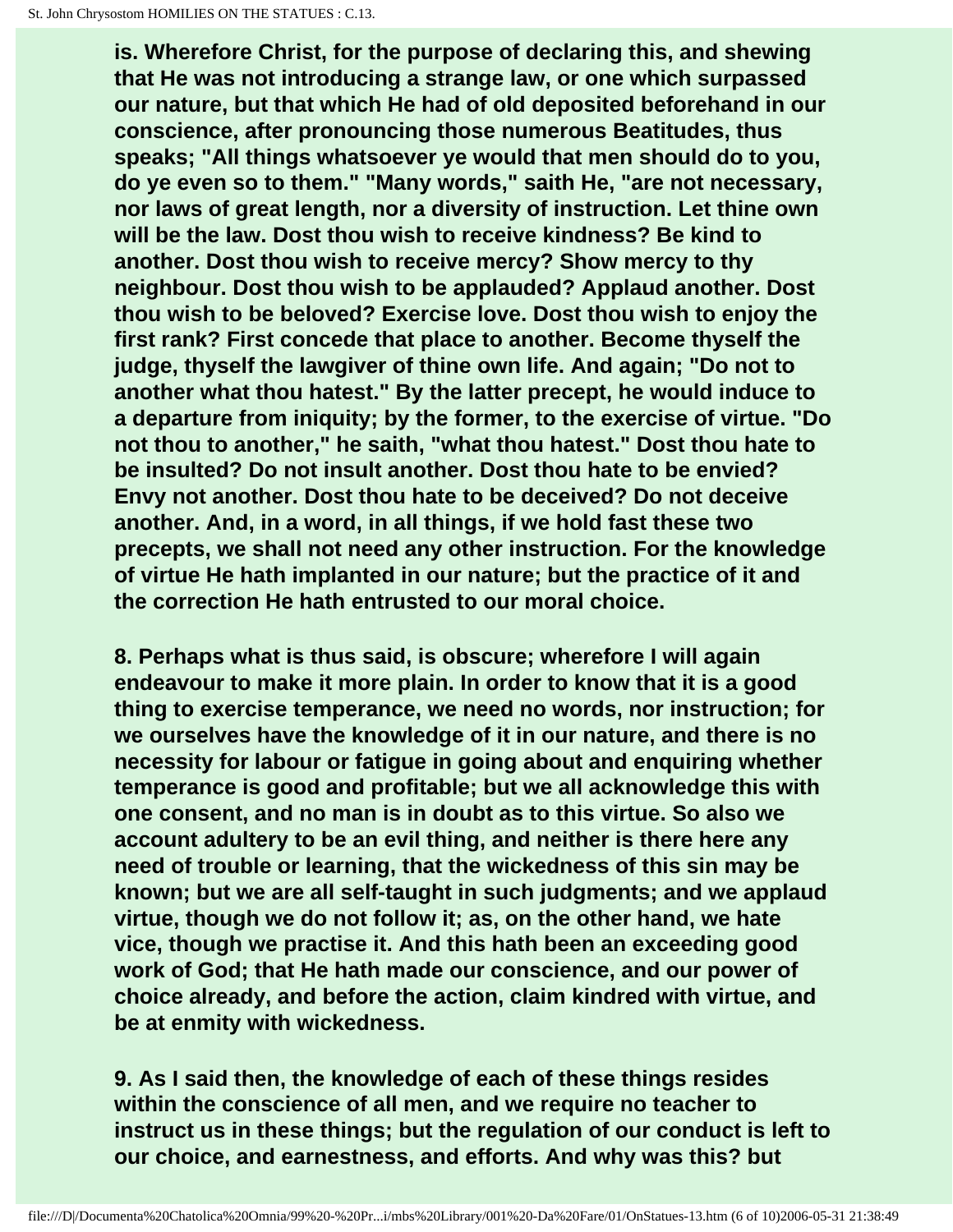**because if He had made everything to be of nature, we should have departed uncrowned and destitute of reward; and even as the brutes, who receive no reward nor praise for those advantages which they have naturally, so neither should we enjoy any of these things; for natural advantages are not the praise and commendation of those who have them, but of the Giver. For this reason, then, He did not commit all to nature; and again, He did not suffer our will to undertake the whole burden of knowledge, and of right regulation; test it should despair at the labour of virtue. But conscience suggests to it what ought to be done; and it contributes its own exertions for the accomplishment. That it is a good thing to be temperate, we all understand without difficulty; for the knowledge is of nature: but we should not be able without difficulty, without bridling lust, and employing much exertion, to practise the rule of temperance; for this does not come to us by nature as the knowledge does, but requires also a willing mind and earnestness. And not only in this respect has He made the burden lighter for us, but also in another way again, by letting even some good dispositions exist naturally within us. For we are all naturally disposed to feel indignation along with those who are contemptuously treated, (whence it arises that we become the enemies of those who are insolent, though we ourselves may have suffered no part of the grievance,) and to sympathize in the pleasure of those who enjoy assistance and protection; and we are overcome by the calamities of others, as well as by mutual tenderness. For although calamitous events may seem to induce a certain pusillanimity, we entertain nevertheless a common fondness for each other. And to this effect a certain wise man speaks significantly; "Every animal loveth his like, and man his neighbour."** 

**10. But God hath provided many other instructors for us besides conscience; viz., fathers for children, masters for servants, husbands for wives, teachers for pupils, law-givers and judges for those who are to be governed, and friends for friends. And frequently too we gain no less from enemies than friends; for when the former reproach us with our offences, they stir us up, even against our will, to the amendment of them. So many teachers hath He set over us, in order that the discovery of what is profitable, and the regulation of our conduct, might be easy to us, the multitude of those things which urge us on toward it not permitting us to fall away from what is expedient for us. For although we should despise parents, yet while we fear magistrates, we shall in any case be more submissive than otherwise. And though we may set them at nought**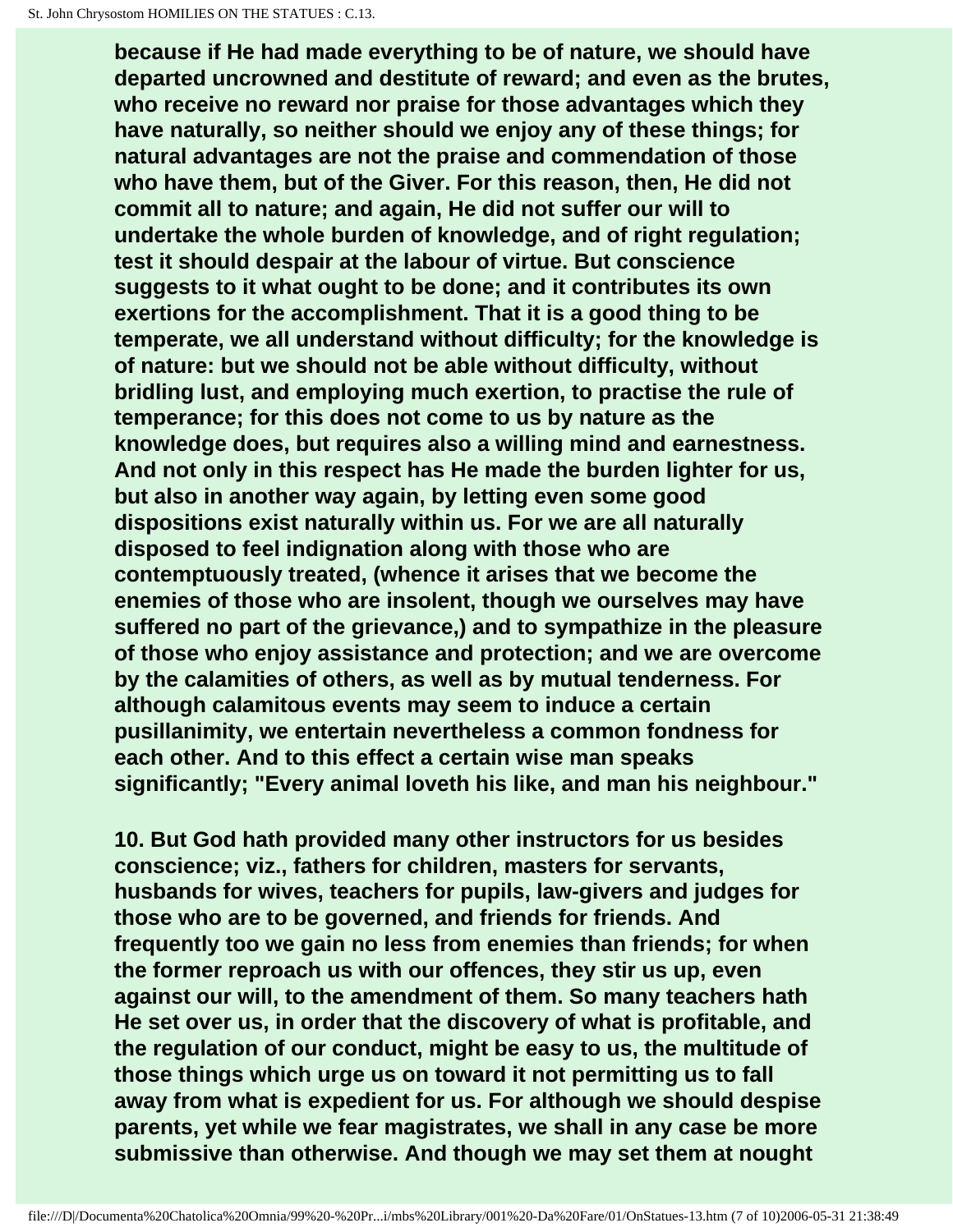**when we sin, we can never escape the rebuke of conscience: and if we dishonour and repel this, yet whilst fearing the opinion of the many, we shall be the better for it. And though we are destitute of shame with regard to this, the fear of the laws will press on us so as to restrain us, however reluctantly.** 

**11. Thus fathers and teachers take the young in hand, and bring them into order; and lawgivers and magistrates, those who are grown up. And servants, as being more inclined to listlessness, in addition to what has been previously mentioned, have their masters to constrain them to temperance; and wives have their husbands. And many are the walls which environ our race on all sides, lest it should too easily slide away, and fall into wickedness.** 

**Beside all these too; sicknesses and calamities instruct us. For poverty restrains, and losses sober us, and danger subdues us, and there are many other things of this sort. Doth neither father, nor teacher, nor prince, nor lawgiver, nor judge make thee fear? Doth no friend move thee to shame, nor enemy sting thee? Doth no master chastise? Doth no husband instruct? Doth no conscience correct thee? Still, when bodily sickness comes, it often sets all right; and a loss has made the audacious man to become gentle. And what is more than this, heavy misfortunes, which befal not only ourselves but others too, are often of great advantage to us; and we who ourselves suffered nothing, yet beholding others enduring punishment, have been no less sobered by it than they.** 

**12. And with respect to right deeds, any one may see that this happens; for as when the bad are punished others become better, so whenever the good achieve any thing right, many are urged onward to a similar zeal: a thing which hath also taken place with respect to the avoiding of oaths. For many persons, observing that others had laid aside the evil practice of oaths, took a pattern from their diligence, and got the better of the sin; wherefore we are the more disposed to touch again on the subject of this admonition. For let no one tell me that "many" have accomplished this; this is not what is desired, but that "all" should do so; and until I see this I cannot take breath. That Shepherd had a hundred sheep, and vet when one of them had wandered away, he took no account of the safety of the ninety and nine, until he found the one that was lost, and restored it again to the flock. Seest thou not that this also happens with respect to the body; for if by striking against any obstacle, we have only turned back a nail, the whole body sympathizes with the member.**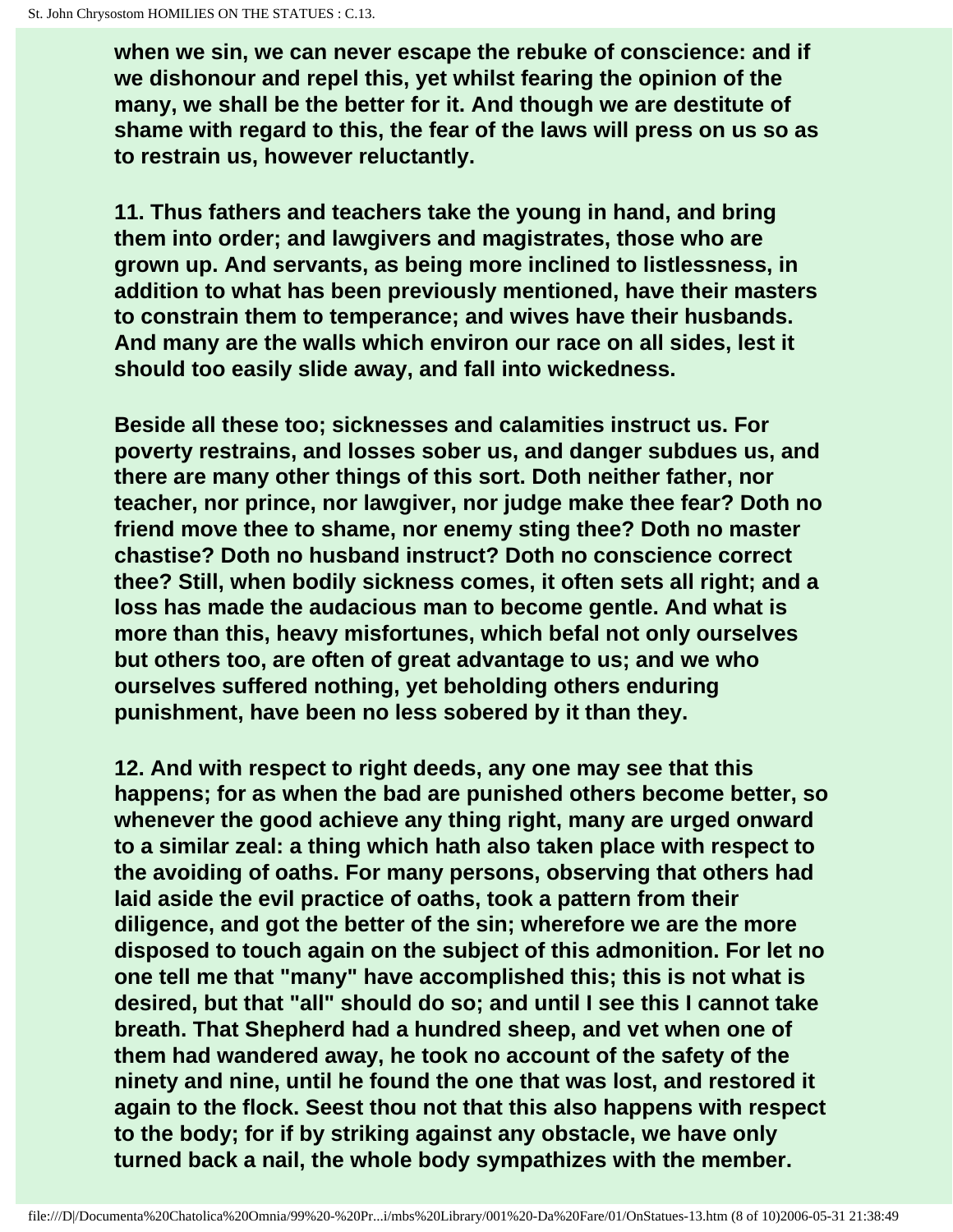**Say not this; that only a certain few have failed; but consider this point, that these few being unreformed, will corrupt many others. Although there was but one who had committed fornication among the Corinthians, yet Paul so groaned as if the whole city were lost. And very reasonably, for he knew that if that member were not chastened, the disease progressing onward would at length attack all the rest. I saw, but lately, in the court of justice, those distinguished men bound and conducted through the forum; and while some were wondering at this extraordinary degradation, others said there was nothing to wonder at; for that, where there is matter of treason, rank must go for nothing. Is it not then much more true that rank must be of no avail where is impiety?** 

**13. Thinking therefore of these things, let us arouse ourselves; for if ye bring not your own endeavours to the task, every thing on our part is to no purpose. And why so? Because it is not with the office of teaching, as it is with other arts. For the silversmith, when he has fabricated a vessel of any kind, and laid it aside, will find it on the morrow just as he left it. And the worker in brass, and the stonecutter, and every other artificer, will each again take his own work in hand, whatever it is, just in the state he quitted it. But it is not so with us, but altogether the reverse; for we have not lifeless vessels to forge, but reasonable souls. Therefore we do not find you such as we leave you, but when we have taken you, and with manifold labour moulded, reformed you and increased your ardour on your departing from this place, the urgency of business, besetting you on every side, again perverts you, and causes us increased difficulty. Therefore, I supplicate and beseech you to put your own hand to the work; and when ye depart hence, to shew the same earnest regard for your own safety, that I have here shewn for your amendment.** 

**14. Oh! that it were possible that I could perform good works as your substitute, and that you could receive the rewards of those works! Then I would not give you so much trouble. But how can I do this? The thing is impossible; for to every man will He render according to his own works. Wherefore as a mother, when she beholds her son in a fever, while she witnesses his sufferings from choking and inflammation, frequently bewails him, and says to him, "O my son, would that I could sustain thy fever, and draw off its flame upon myself!" so now I say, Oh! that by labouring as your substitute, I could do good works for you all! But no, this is not to be done.** 

**But of his own doings must each man give the account, and one**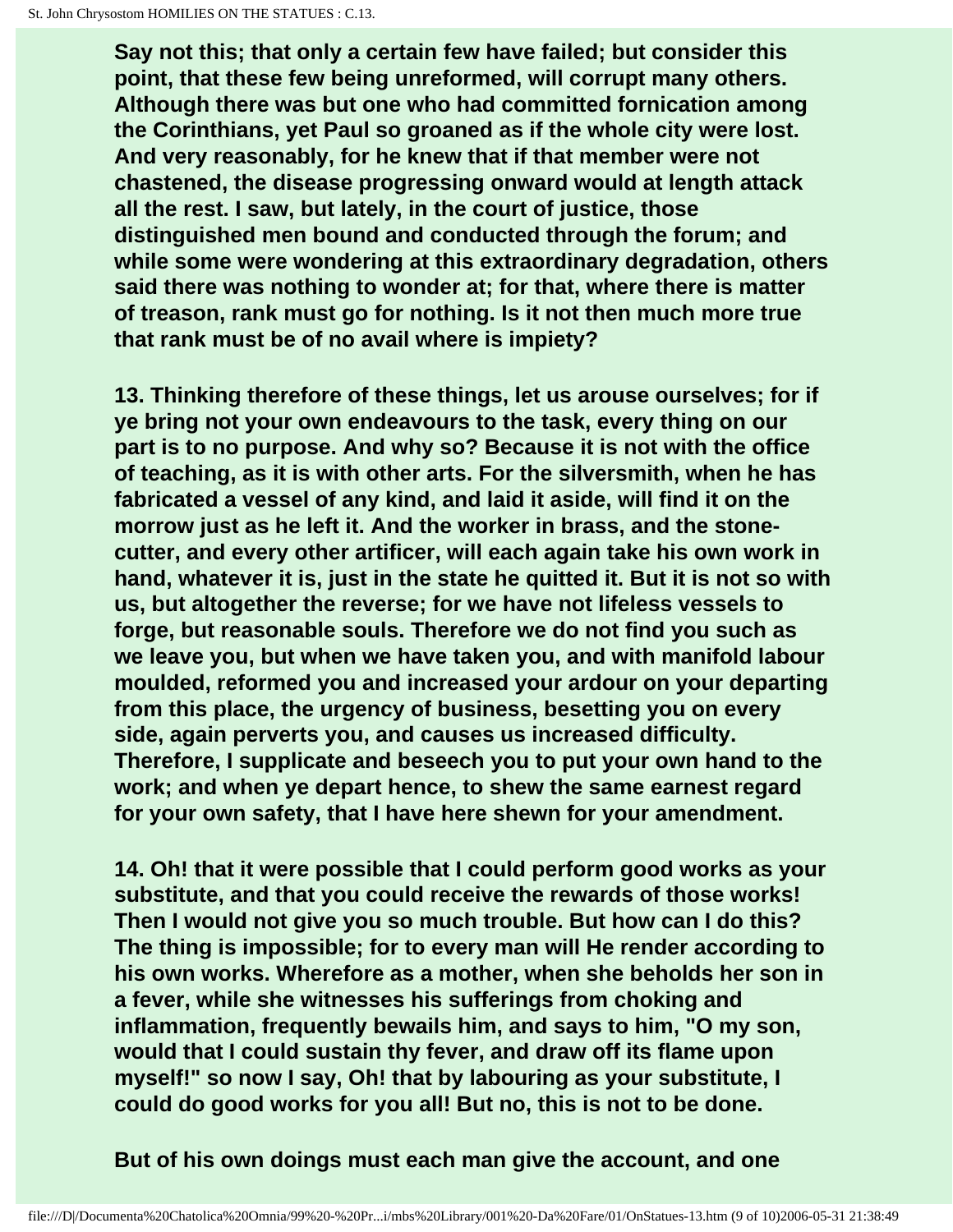**cannot see one person suffer punishment in the room of another. For this reason I am pained and mourn, that on That Day, when ye are called to judgment, I shall not be able to assist you, since, to say the truth, no such confidence of speech with God belongs to me. But even if I had much confidence, I am not holier than Moses, or more righteous than Samuel; of whom it is said, that though they had attained to so great virtue, they could not in any way avail to assist the Jews; inasmuch as that people had given themselves over to excessive negligence. Since, then, from our own works we shall be punished or saved; let us endeavour, I beseech you, in conjunction with all the other precepts, to fulfill this one; that, finally departing this life with a favourable hope, we may obtain those good things which are promised, through the grace and lovingkindness of our Lord Jesus Christ, through Whom and with Whom, to the Father, with the Holy Ghost, be glory both now and ever, world without end. Amen.**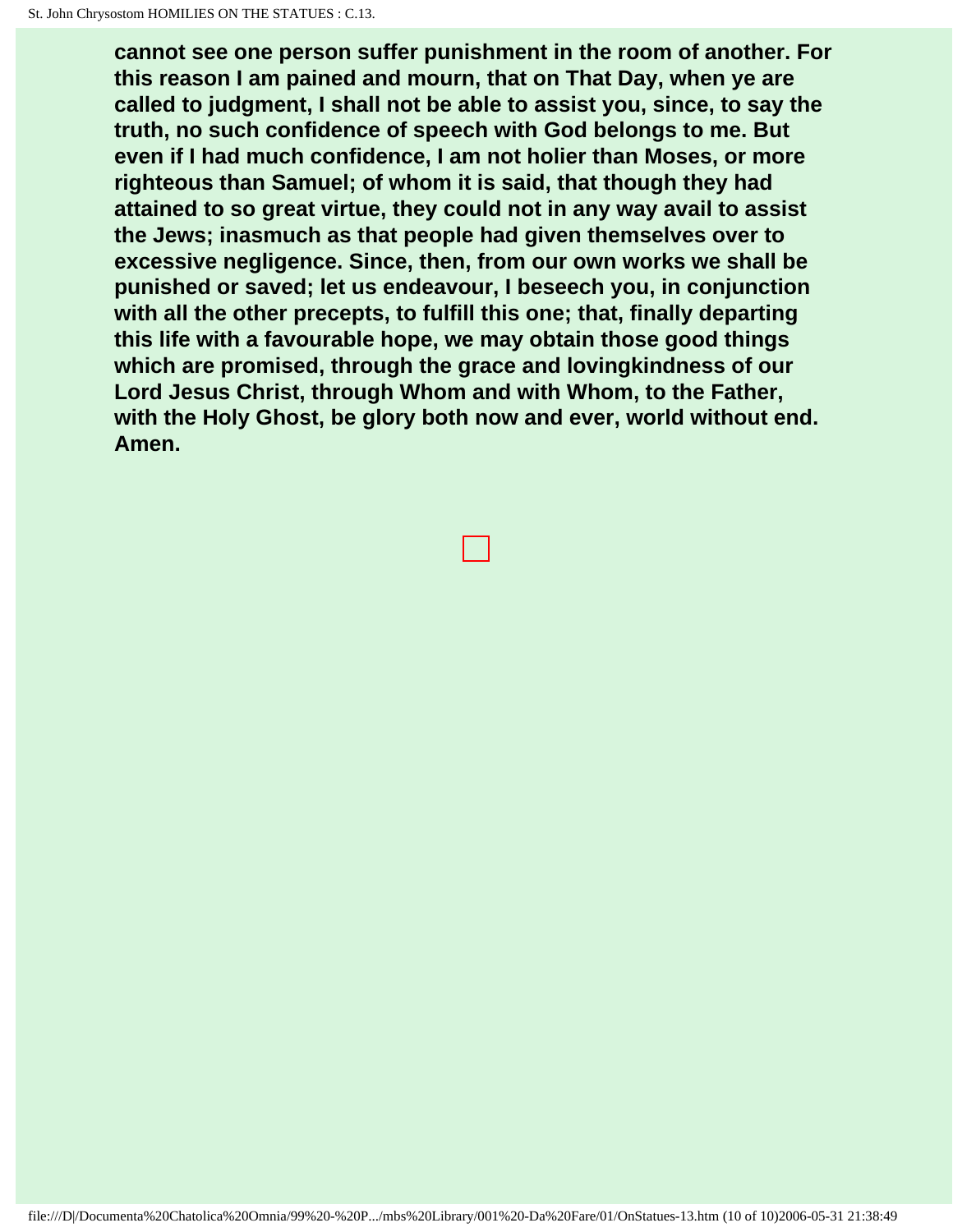## **HOMILY XIV.**

**After the whole people had been freed from all distress, and had become assured of safety, certain persons again disturbed the city by fabricating false reports, and were convicted. Wherefore this Homily refers to that subject; and also to the admonition concerning oaths; for which reason also, the history of Jonathan, and Saul, and that of Jephthah, is brought forward; and it is shewn how many perjuries result from one oath.** 

**1. NOT a little did the devil yesterday disturb our city; but God also hath not a little comforted us again; so that each one of us may seasonably take up that prophetic saying, "In the multitude of the sorrows that I had in my heart, thy comforts have refreshed my soul." And not only in consoling, but Even in permitting us to be troubled, God hath manifested His tender care towards us. For today I shall repeat what I have never ceased to say, that not only our deliverance from evils, but also the permission of them arises from the benevolence of God. For when He sees us falling away into listlessness, and starting off from communion with Him, and making no account of spiritual things, He leaves us for a while; that thus brought to soberness, we may return to Him the more earnestly. And what marvel is it, if He does this towards us, listless as we are; since even Paul declares that with regard to himself and his disciples, this was the cause of their trials? For inditing his second Epistle to the Corinthians, he speaks thus: "We would not, brethren, have you ignorant of our trouble which came to us in Asia, that we were pressed out of measure, above strength, insomuch that we despaired even of life; but we had the sentence of death in ourselves." As though he would say, "Dangers so great hung over us, that we gave up ourselves for lost; and no longer hoped that any favourable change would take place, but were altogether in expectation of death." For such is the sense of that clause, "We had the sentence of death in ourselves." But nevertheless, after such a state of desperation, God dispelled the tempest, and removed the cloud, and snatched us from the very gates of death. And afterwards, for the purpose of shewing that his being permitted to fall into this danger also was the result of much tender care for him, he mentions the advantage which resulted from the temptations. which was, that he might continually look to Him, and be neither high-minded, nor confident. Therefore having said this, "We had the sentence of death**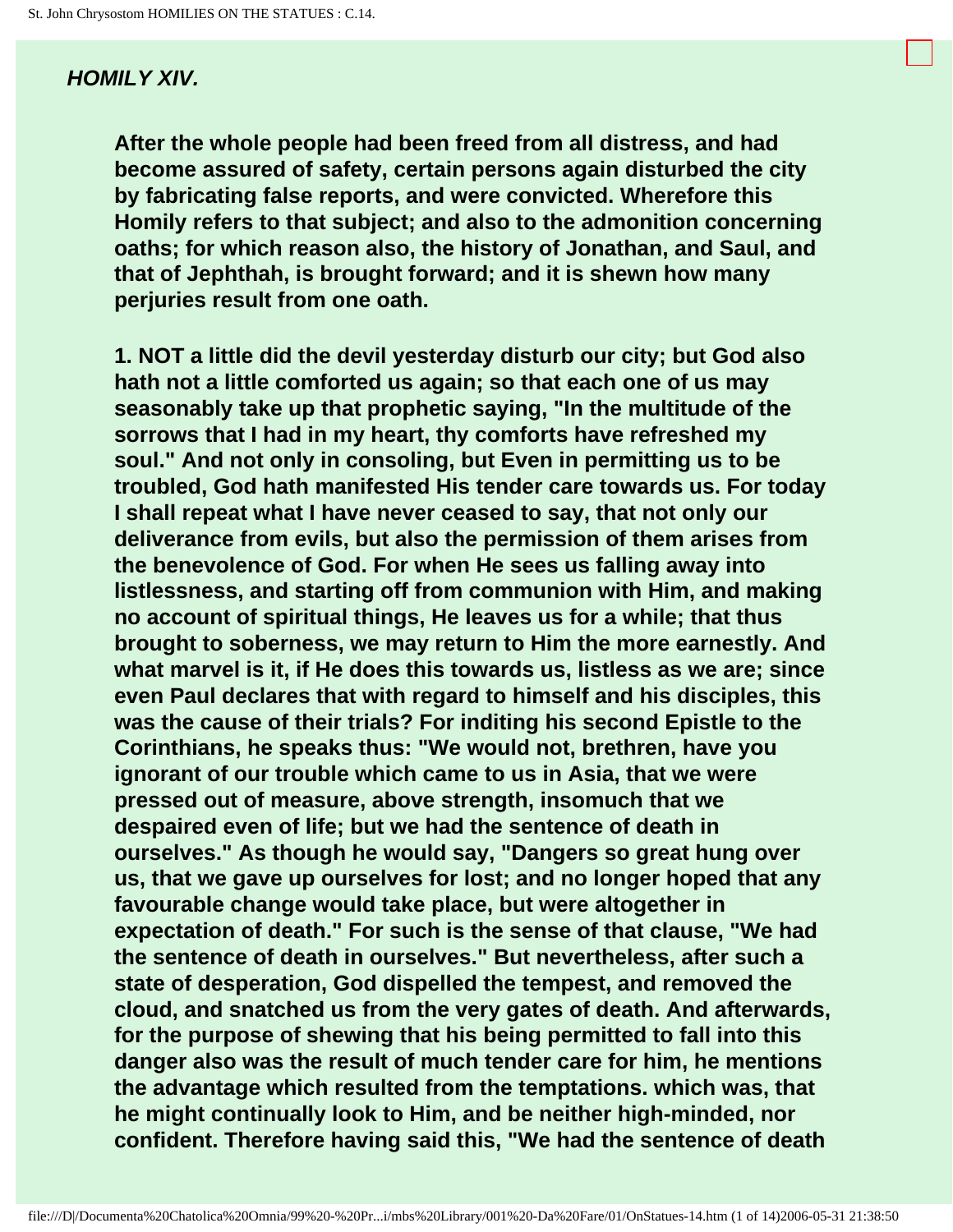**in ourselves;" he adds also the reason; "That we should not trust in ourselves, but in God which quickeneth the dead." For it is in the nature of trials to arouse us when we are dozing, or falling down, and to stir us up, and make us more religious. When, therefore, O beloved! thou seest a trial at one time extinguished, and at another time kindled again, be not cast down! Do not despond, but retain a favourable hope, reasoning thus with thyself, that God does not deliver us into the hands of our enemies either because He hates or abandons us, but because He is desirous to make us more in earnest, and more intimate with Himself.** 

**2. Let us not then be desponding; nor let us despair of a change for the better; but let us hope that speedily there will be a calm; and, in short, casting the issue of all the tumults which beset us upon God, let us again handle the customary points; and again bring forward our usual topic of instruction. For I am desirous to discourse to you further concerning the same subject, to the end that we may radically extirpate from your souls the wicked practice of oaths. Wherefore it is necessary for me again to have recourse to the same entreaty that I made before. For lately I besought you, that each one taking the head of John, just cut off, and the warm blood yet dripping from it, you would thus go home, and think that you saw it before your eyes, while it emitted a voice, and said, "Abhor my murderer, the oath!" What a rebuke did not effect, this an oath effected what a tyrant's wrath was insufficient for, this the necessity of keeping an oath brought about! And when the tyrant was publicly rebuked in the hearing of all, he bore the censure nobly; but when he had thrown himself into the fatal necessity caused by oaths, then he cut off that blessed head. This same thing, therefore, I entreat; and cease not entreating, that wherever we go, we go bearing this head; and that we shew it to all, crying aloud, as it does, and denouncing oaths. For although we were never so listless and remiss, yet beholding the eyes of that head fearfully glaring upon us, and threatening us if we swear, we should be more powerfully kept in check by this terror, than by any curb; and be easily able to restrain and avert the tongue from its inclination toward oaths.** 

**3. There is not only this great evil in an oath, that it punishes those who are guilty of it, both when violated, and when kept; a thing we do not see take place with any other sin; but there is another equally great evil attending it. And what is that? Why that ofttimes it is utterly impossible even for those who are desirous, and even make a point of it, to keep their oath. For, in the first place, he who is continually**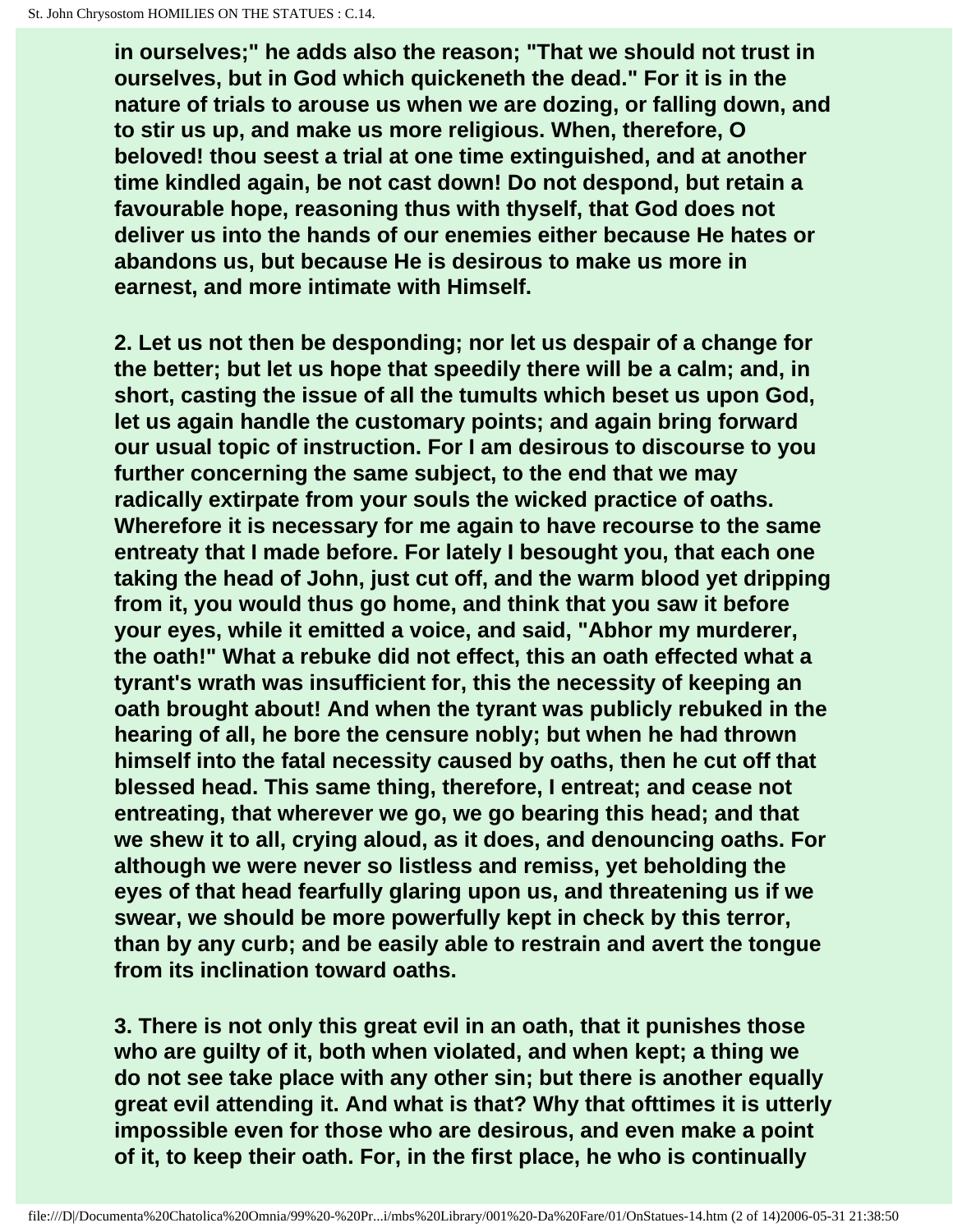**swearing, whether willingly or unwillingly; knowingly or unknowingly; in jest or in earnest; being frequently carried away by anger and by many other things, will most surely become perjured. And no one can gainsay this; so evident and generally allowed is the fact, that the man who swears frequently, must also be a perjurer. Secondly, I affirm, that although he were not carried away by passion, and did not become the victim of perjury unwillingly and unwittingly, yet by the very nature of the case he will assuredly be necessitated both consciously and voluntarily to perjure himself. Thus, oftentimes when we are dining at home, and one of the servants happens to do amiss, the wife swears that he shall be flogged, and then the husband swears the contrary, resisting, and not permitting it. In this case, whatever they may do, perjury must in any case be the result; for however much they may wish and endeavour to keep their oaths, it is no longer possible; but whatever happens, one or other of these will be ensnared in perjury; or rather both in any case.** 

**4. And how, I will explain; for this is the paradox. He who hath sworn that he would flog the man-servant or maid-servant, yet hath afterwards been prohibited from this, hath perjured himself, not having done what he hath sworn to do: and also, he hath involved in the crime of perjury the party forbidding and hindering the oath from being kept. For not only they who take a false oath, but they who impose that necessity on others, are liable to the same accusation. And not merely in houses, but also in the forum we may see that this takes place; and especially in fights, when those who box with one another swear things that are contrary. One swears that he will beat, the other that he will not be beaten. One swears that he will carry off the cloak, the other that he will not suffer this. One that he will exact the money, the other that he will not pay it. And many other such contradictory things, those who are contentious take an oath to do. So also in shops, and in schools, it may generally be observed that the same thing occurs. Thus the workman hath often sworn that he will not suffer his apprentice to eat or drink, before he has finished all his assigned task. And so also the pedagogue has often acted towards a youth; and a mistress towards her maid-servant; and when the evening hath overtaken them, and the work hath remained unfinished, it is necessary either that those who have not executed their task should perish with hunger, or that those who have sworn should altogether forswear themselves. For that malignant demon, who is always lying in wait against our blessings, being present and hearing the obligation of the oaths, impels those who are answerable**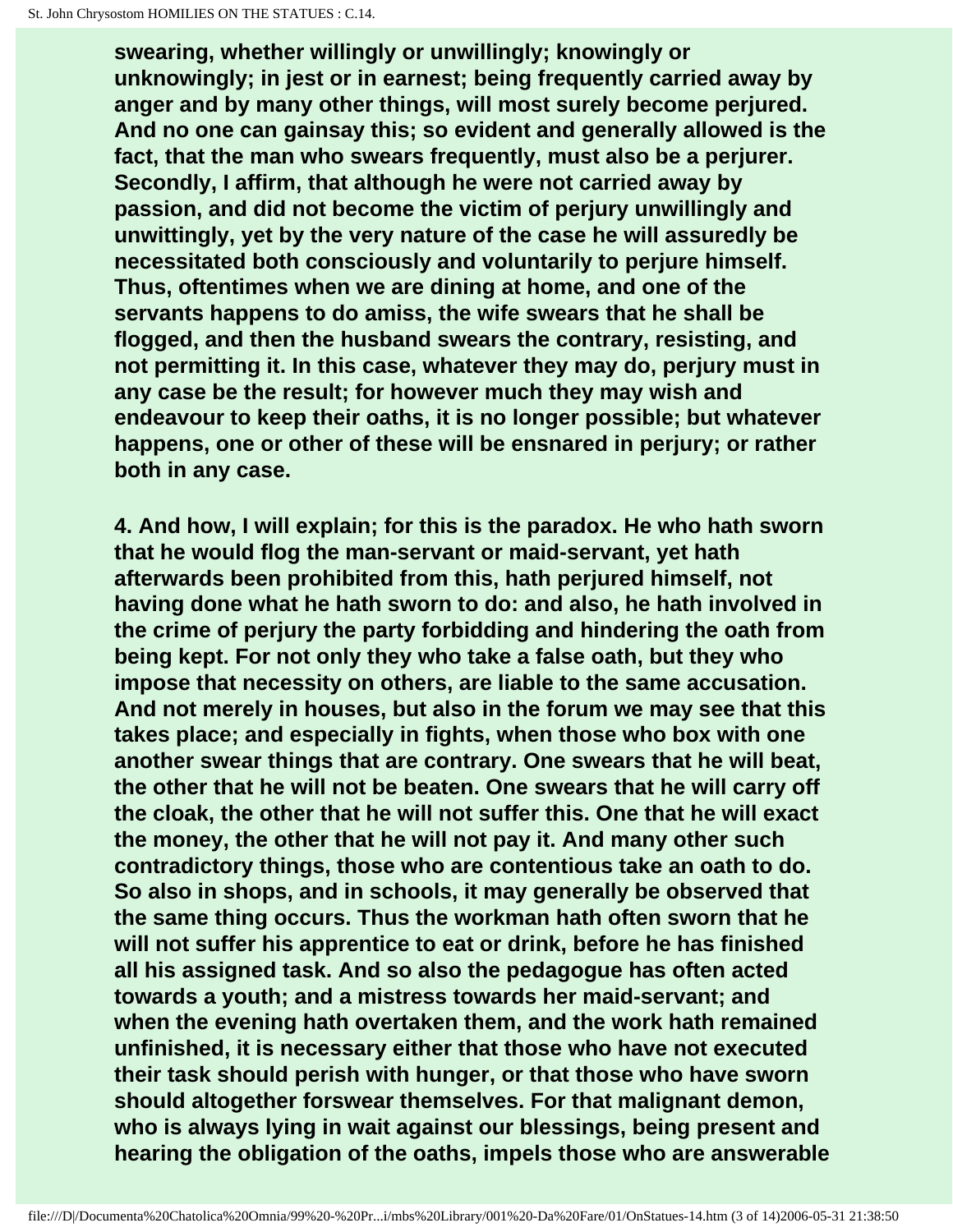**to indifference; or works some other difficulty; so that the task being unperformed, blows, insults, and perjuries, and a thousand other evils, may take place. And just as when children drag with all their might a long and rotten cord in directions opposite to each other; if the cord snaps in the middle, they all fall flat upon their backs, and some strike their heads, and some another part of the body; so also they who each engage with an oath to perform things that are contrary, when the oath is broken by the necessity of the case, both parties fall into the same gulf of perjury: these by actually perjuring themselves, and those by affording the occasion of perjury to. the others.** 

**5. That this also may be rendered evident, not only from what happens every day in private houses, and the places of public concourse, but from the Scriptures themselves, I will relate to you a piece of ancient history, which bears upon what has been said. Once, when the Jews had been invaded by their enemies, and Jonathan (now he was the son of Saul) had slaughtered some, and put the rest to flight; Saul, his lather, being desirous to rouse the army more effectually against the remainder; and in order that they might not desist until he had subjugated them all, did that which was altogether opposite to what he desired, by swearing that no one should eat any food until evening, and until vengeance was taken of his enemies. What, I ask, could have been more senseless than this? For when it was needful that he should have refreshed those who were fatigued and exhausted, and have sent them forth with renewed vigour against their enemies, he treated them far worse than he had done their enemies, by the constraint of an oath, which delivered them over to excessive hunger. Dangerous, indeed, it is for any one to swear in a matter pertaining to himself; for we are forcibly impelled to do many things by the urgency of circumstances. But much more dangerous is it by the obligation of one's own oath, to bind the determination of others; and especially where any one swears, not concerning one, or two, or three, but an unlimited multitude, which Saul then inconsiderately did, without thinking that it was probable that, in so vast a number, one at least might transgress the oath; or that soldiers, and soldiers too on campaign, are very far removed from moral wisdom, and know nothing of ruling the belly; more especially when their fatigue is great. He, however, overlooking all these points, as if he were merely taking an oath about a single servant, whom he was easily able to restrain, counted equally on his whole army. In consequence of this he opened such a door for the devil, that in a short time he framed, not two, three, or**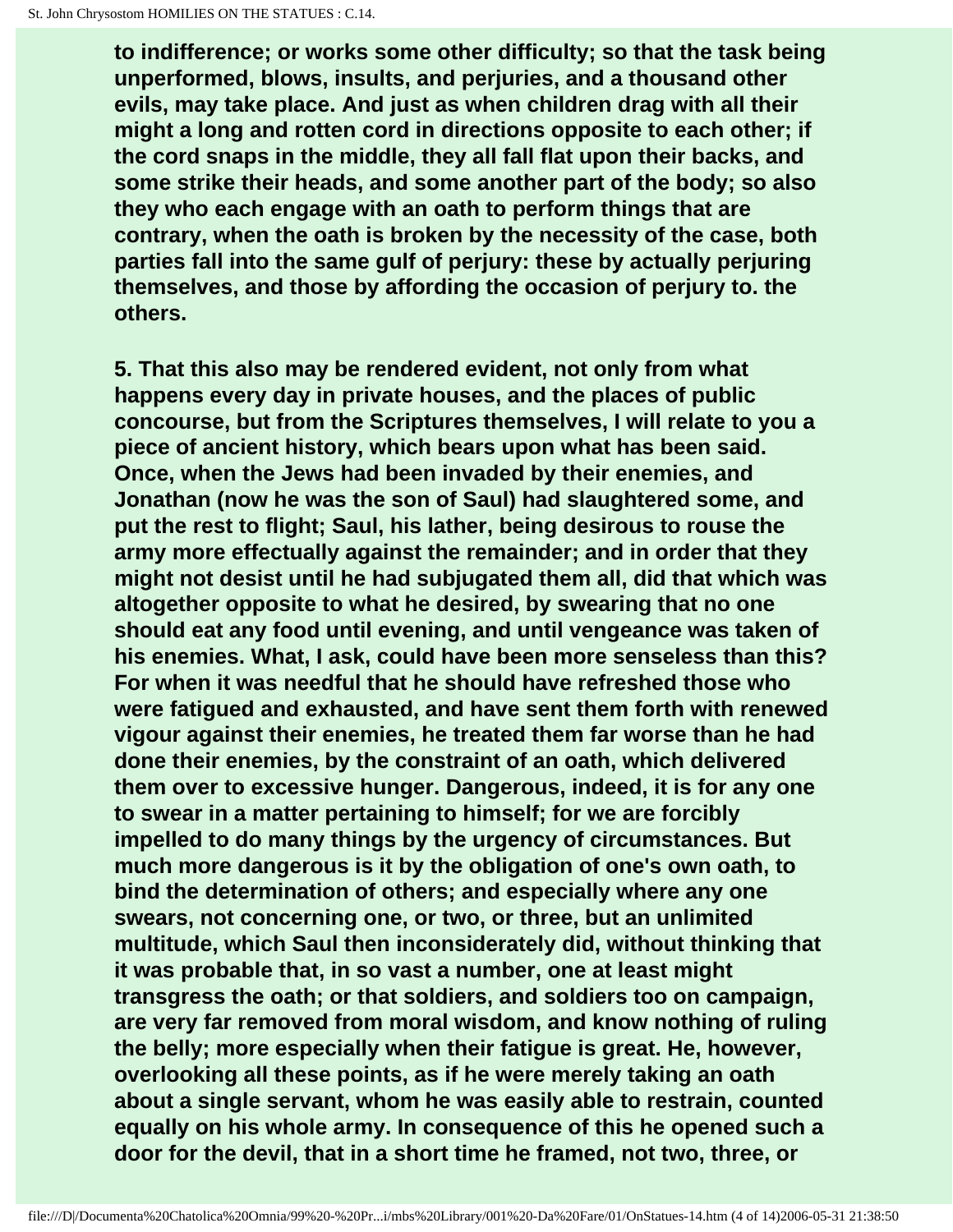**four, but many more perjuries out of this oath. For as when we do not swear at all, we close the whole entrance against him, so if we utter but a single oath, we afford him great liberty for constructing endless perjuries. And just as those who twist skeins, if they have one to hold the end, work the whole string with nicety, but if there is no one to do this, cannot even undertake the commencement of it; in the same manner too the devil, when about to twist the skein of our sins, if he could not get the beginning from our tongues, would not be able to undertake the work; but should we only make a commencement, while we hold the oath on our tongue, as it were a hand, then with full liberty he manifests his malignant art in the rest of the work, constructing and weaving from a single oath a thousand perjuries.** 

**6. And this was just what he did now in the case of Saul. Observe, however, what a snare is immediately framed for this oath: "The army passed through a wood, that contained a nest of bees, and the nest was in front of the people, and the people came upon the nest, and went along talking." Seest thou what a pit-fall was here? A table ready spread, that the easiness of access, the sweetness of the food, and the hope of concealment, might entice them to a transgression of the oath. For hunger at once, and fatigue, and the hour, (for "all the lands" it is said, "was dining)," then urged them to the transgression. Moreover, the sight of the combs invited them from without to relax the strain on their resolution. For the sweetness, as well as the present readiness of the table, and the difficulty of detecting the stealth, were sufficient to ensnare their utmost wisdom. If it had been flesh, which needed boiling or roasting, their minds would not have been so much bewitched; since while they were delaying in the cookery of these, and engaged in preparing them for food, they might expect to be discovered. But now there was nothing of this kind; there was honey only, for which no such labour was required, and for which the dipping of the tip of the finger sufficed to partake of the table, and that with secresy. Nevertheless, these persons restrained their appetite, and did not say within themselves, "What does it concern us? Hath any one of us sworn this? He may pay the penalty of his inconsiderate oath, for why did he swear?" Nothing of this sort did they think; but religiously passed on; and though there were so many enticements, they behaved themselves wisely. "The people went on talking." "What is the meaning of this word "talking?" Why, that for the purpose of soothing their pain with words, they held discourse with one another.**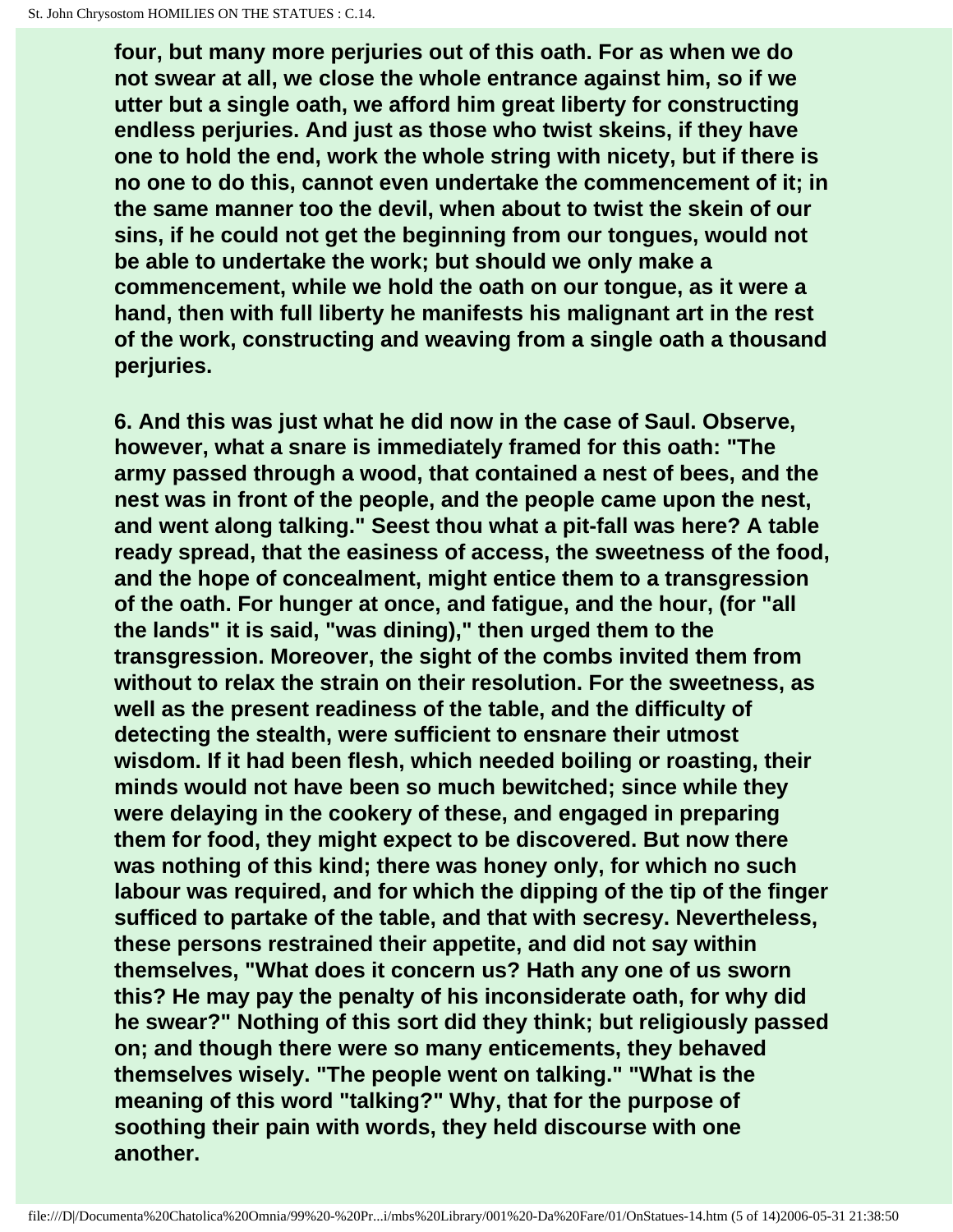**7. What then, did nothing more come of this, when all the people had acted so wisely? Was the oath, forsooth, observed? Not even so was it observed. On the contrary, it was violated! How, and in what way? Ye shall hear forthwith, in order that ye may also thoroughly discern the whole art of the devil. For Jonathan, not having heard his father take the oath, "put forth the end of the rod that was in his hand, and dipped it in the honeycomb, and his eyes saw clearly." Observe, who it was whom he impelled to break the oath; not one of the soldiers, but the very son of him who had sworn it. For he did not only desire to effect perjury, but was also plotting the slaughter of a son, and making provision for it beforehand; and was in haste to divide nature against her own self. and what he had done aforetime in the case of Jephthah, that he hoped now again to accomplish. For he likewise, when he had promised that the first thing that met him, after a victorious battle. he would sacrifice, fell into the snare of childmurder; for his daughter first meeting him, he sacrificed her and God did not forbid it. And I know, indeed, that many of the unbelievers impugn us of cruelty and inhumanity on account of this sacrifice; but I should say, that the concession in the case of this sacrifice was a striking example of providence and clemency; and that it was in care for our race that He did not prevent that sacrifice. For if after that vow and promise He had forbidden the sacrifice, many also who were subsequent to Jephthah, in the expectation that God would not receive their vows, would have increased the number of such vows, and proceeding on their way would have fallen into child-murder. But now, by suffering this vow to be actually fulfilled, He put a stop to all such cases in future. And to shew that this is true, after Jephthah's daughter had been slain, in order that the calamity might be always remembered, and that her fate might not be consigned to oblivion, it became a law among the Jews, that the virgins assembling at the same season should bewail during fortys days the sacrifice which had taken place; in order that renewing the memory of it by lamentation, they should make all men wiser for the future; and that they might learn that it was not after the mind of God that this should be done, for in that case He would not have permitted the virgins to bewail and lament her. And that what I have said is not conjectural, the event demonstrated; for after this sacrifice, no one vowed such a vow unto God. Therefore also He did not indeed forbid this; but what He had expressly enjoined in the case of Isaac, that He directly prohibited; plainly shewing through both cases, that He doth not delight in such sacrifices.**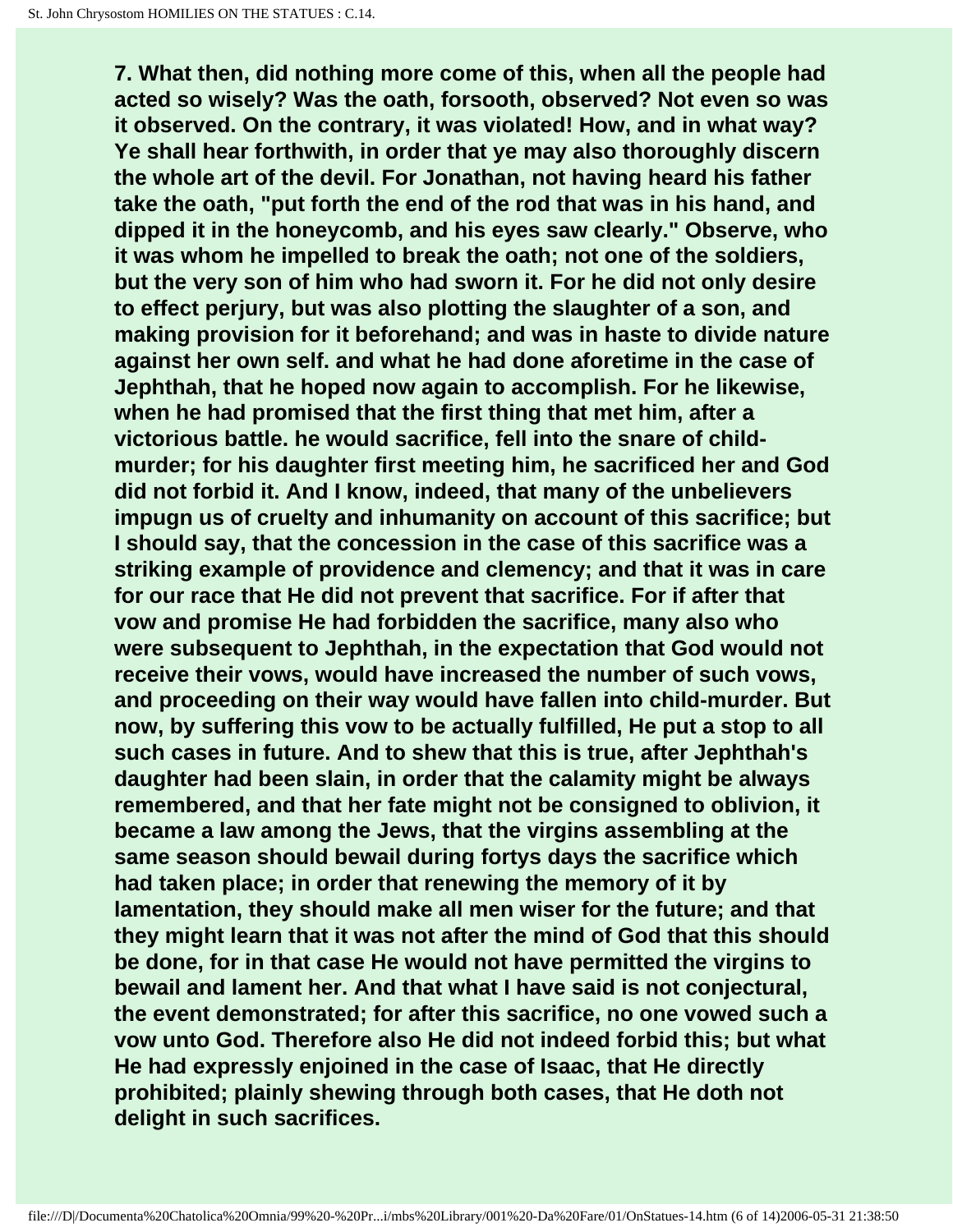**8. But the malignant demon was labouring hard now again to produce such a tragedy. Therefore he impelled Jonathan to the trespass. For if any one of the soldiers had transgressed the law, it seemed to him no great evil that would have been done; but now being insatiate of human ills, and never able to get his fill of our calamities, he thought it would be no grand exploit if he effected only a simple murder. And if he could not also pollute the king's right hand with the murder of his child, he considered that he had achieved no great matter. And why do I speak of child-murder? For he, the wicked one, thought that by this means he should compass a slaughter even more accursed than that. For if he had sinned wittingly, and been sacrificed, this would only have been childmurder; but now sinning ignorantly, (for he had not heard of the oath), if he had been slain, he would have made the anguish of his father double; for he would have had both to sacrifice a son, and a son who had done no wrong. But now to proceed with the rest of the history; "When he had eaten," it is said, "His eyes saw clearly." And here it condemns the king of great folly; shewing that hunger had almost blinded the whole army, and diffused much darkness over their eyes. Afterwards some one of the soldiers, perceiving the action, saith, "Thy father sware an oath upon all the people, saying, cursed be the man who eateth any food today. And the people were faint. And Jonathan said, My father hath made away with the land." What does he mean by the word, "made away with?" Why, that he had ruined, or destroyed them all. Hence, when the oath was transgressed, all kept silence, and no one dared to bring forth the criminal; and this became afterwards no small matter of blame, for not only are those who break an oath, but those also who are privy to it and conceal it, partakers of the crime.** 

**9. But let us see what follows; "And Saul said, Let us go down after the strangers, and spoil them. And the priest said, Let us draw near hither unto God." For in old times God led forth the people to battle; and without His consent no one dared to engage in the fight, and war was with them a matter of religion. For not from weakness of body, but from their sins they were conquered, whenever they were conquered; and not by might and courage, but by favour from above they prevailed, whenever they did prevail. Victory and defeat were also to them a means of training, and a school of virtue. And not to them only, but to their adversaries; for this was made evident to them too, that the fate of battle with the Jews was decided not by the nature of their arms, but by the life and good works of the warriors. The Midianites at least perceiving this, and knowing that people to**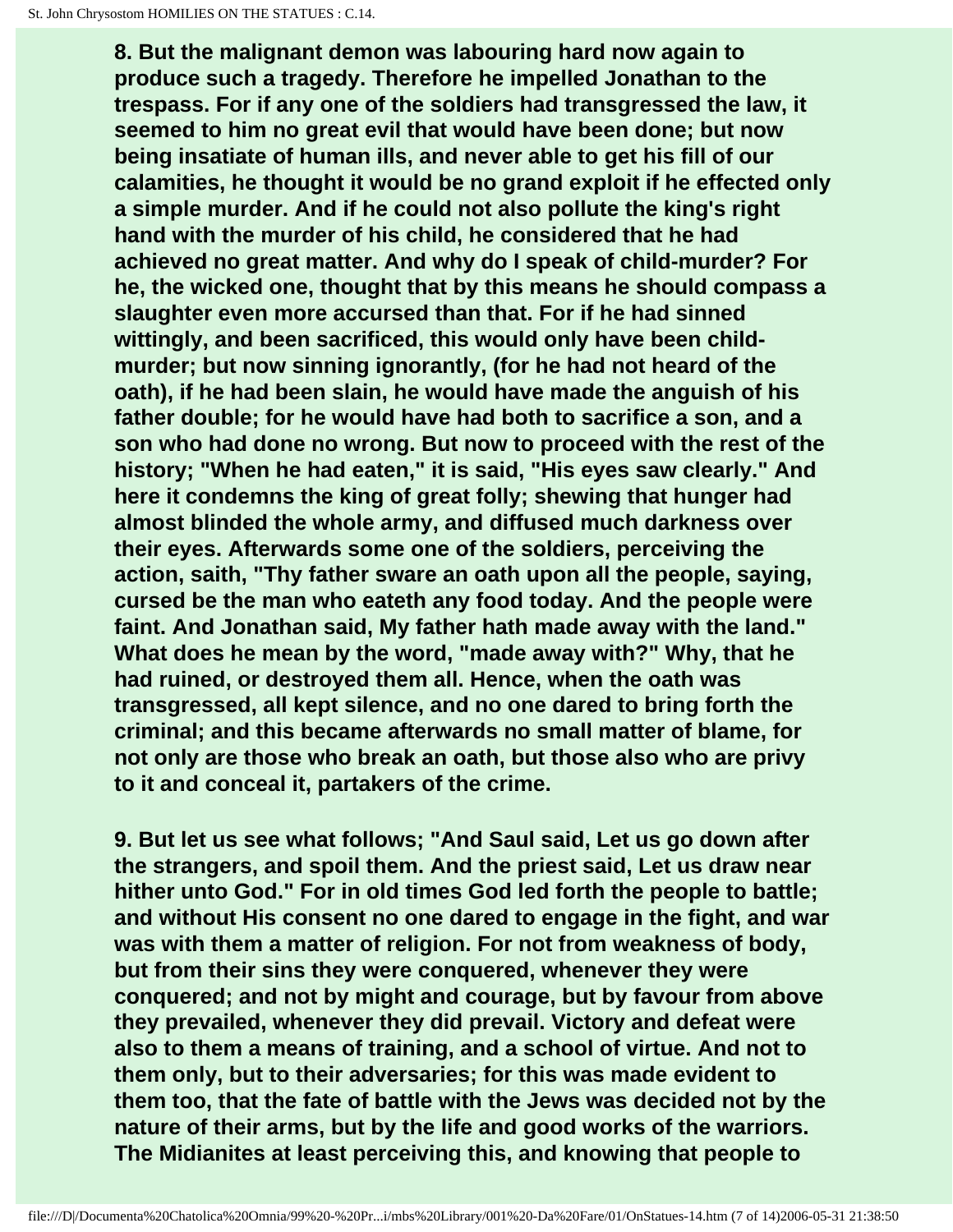**be invincible, and that to have attacked them with arms and engines of war would have been fruitless, and that it was only possible to conquer them by sin, having decked out handsome virgins, and set them in the array, excited the soldiers to lasciviousness, endeavouring by means of fornication to deprive them of God's assistance; which accordingly happened. For when they had fallen into sin, they became an easy prey to all; and those whom weapons, and horses, and soldiers, and so many engines availed not to capture, sin by its nature delivered over bound to their enemies. Shields, and spears, and darts were all alike found useless; but beauty of visage and wantonness of soul overpowered these brave men.** 

**10. Therefore one gives this admonition; "Observe not the beauty of a strange woman, and meet not a woman addicted to fornication. For honey distils from the lips of an harlot, which at the time may seem smooth to thy throat, but afterward thou wilt find it more bitter than gall, and sharper than a two-edged sword." For the harlot knows not how to love, but only to ensnare; her kiss hath poison, and her mouth a pernicious drug. And if this does not immediately appear, it is the more necessary to avoid her on that account, because she veils that destruction, and keeps that death concealed, and suffers it not to become manifest at the first. So that if any one pursues pleasure, and a life full of gladness, let him avoid the society of fornicating women, for they fill the minds of their lovers with a thousand conflicts and tumults, setting in motion against them continual strifes and contentions, by means of their words, and all their actions. And just as it is with those who are the most virulent enemies, so the object of their actions and schemes is to plunge their lovers into shame and poverty, and the worst extremities. And in the same manner as hunters, when they have spread out their nets, endeavour to drive thither the wild animals, in order that they may put them to death, so also is it with these women. When they have spread out on every side the wings of lasciviousness by means of the eyes, and dress, and language, they afterwards drive in their lovers, and bind them; nor do they give over until they have drunk up their blood, insulting them at last, and mocking their folly, and pouring over them a flood of ridicule. And indeed such a man is no longer worthy of compassion but deserves to be derided and jeered, since he is found more irrational than a woman, and a harlot besides. Therefore the Wise Man gives this word of exhortation again, "Drink waters from thine own cistern, and from the fountain of thine own well." And again; "Let the hind of thy friendship, and the foal of thy**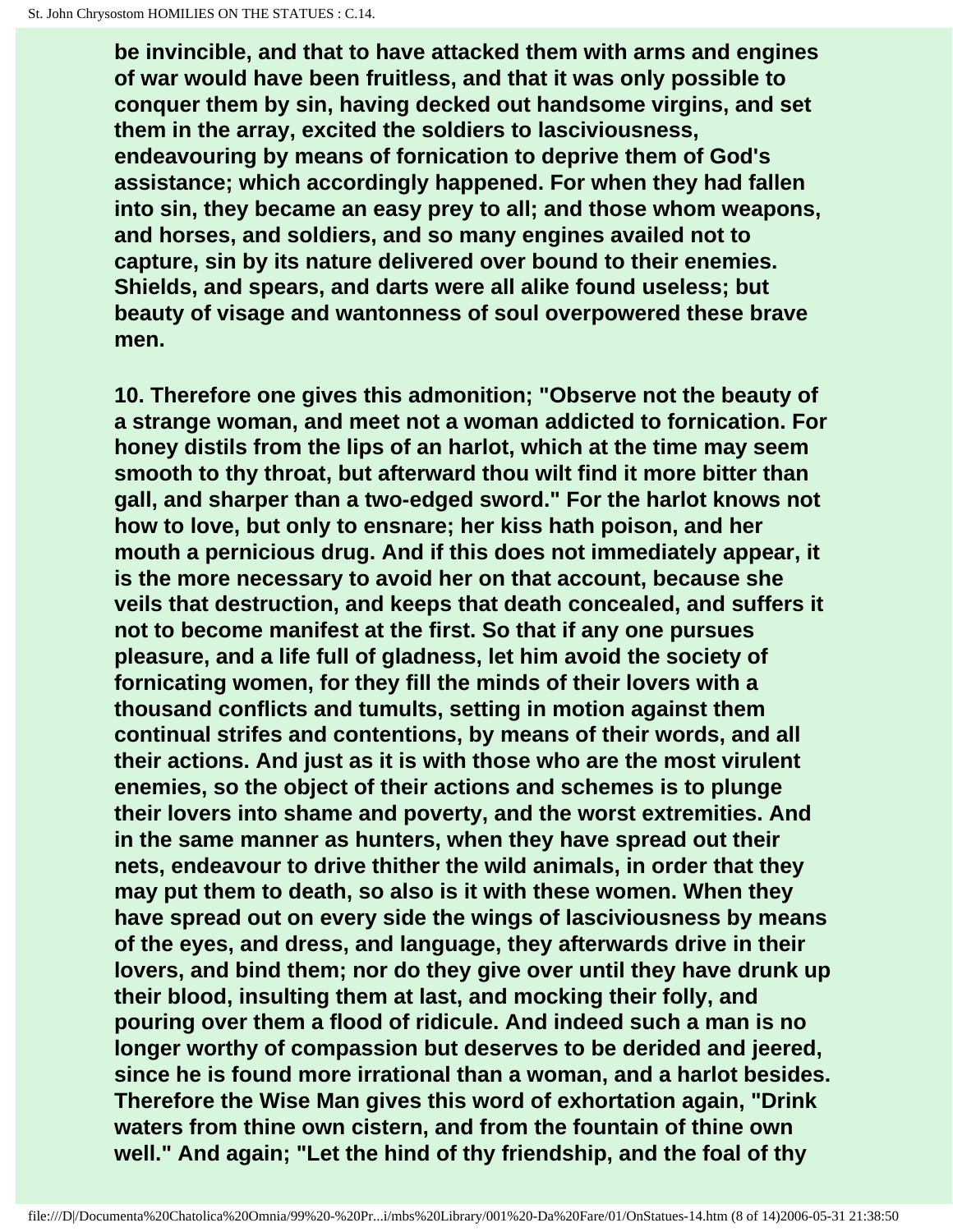**favours, consort with thee." These things he speaks of a wife associated with her husband by the law of marriage. Why leavest thou her who is a helpmate, to run to one who is a plotter against thee? Why dost thou turn away from her who is the partner of thy living, and court her who would subvert thy life? The one is thy member and body, the other is a sharp sword. Therefore, beloved, flee fornication; both for its present evils, and for its future punishment.** 

**11. Perchance we may seem to have fallen aside from the subject; but to say thus much, is no departure from it. For we do not wish to read you histories merely for their own sake, but that you may correct each of the passions which trouble you: therefore also we make these frequent appeals, preparing our discourse for you in all varieties of style; since it is probable that in so large an assembly, there is a great variety of distempers; and our task is to cure not one only, but many different wounds; and therefore it is necessary that the medicine of instruction should be various. Let us however return thither from whence we made this digression: "And the Priest said, Let us draw near unto God. And Saul asked counsel of God.** 

**Shall I go down after the strangers? Wilt Thou deliver them into my hands? But on that day the Lord answered him not." Observe the benignity and mildness of God who loveth man. For He did not launch a thunderbolt, nor shake the earth; but what friends do to friends, when treated contemptuously, this the Lord did towards the servant. He only received him silently, speaking by His silence, and by it giving utterance to all His wrath. This Saul understood, and said, as it is recorded, "Bring near hither all the tribes of the people, and know and see in whom this sin hath been this day. For as the Lord liveth, Who hath saved lsrael, though the answer be against Jonathan my son, he shall surely die." Seest thou his rashness? Perceiving that his first oath had been transgressed, he does not even then learn self-control, but adds again a second. Consider also the malignity of the devil. For since he was aware that frequently the son when discovered, and publicly arraigned, is able by the very sight at once to make the father relent, and might soften the king's wrath, he anticipated his sentence by the obligation of a second oath; holding him by a kind of double bond, and not permitting him to be the master of his own determination, but forcing him on every side to that iniquitous murder.** 

**And even whilst the offender was not yet produced, he hath passed**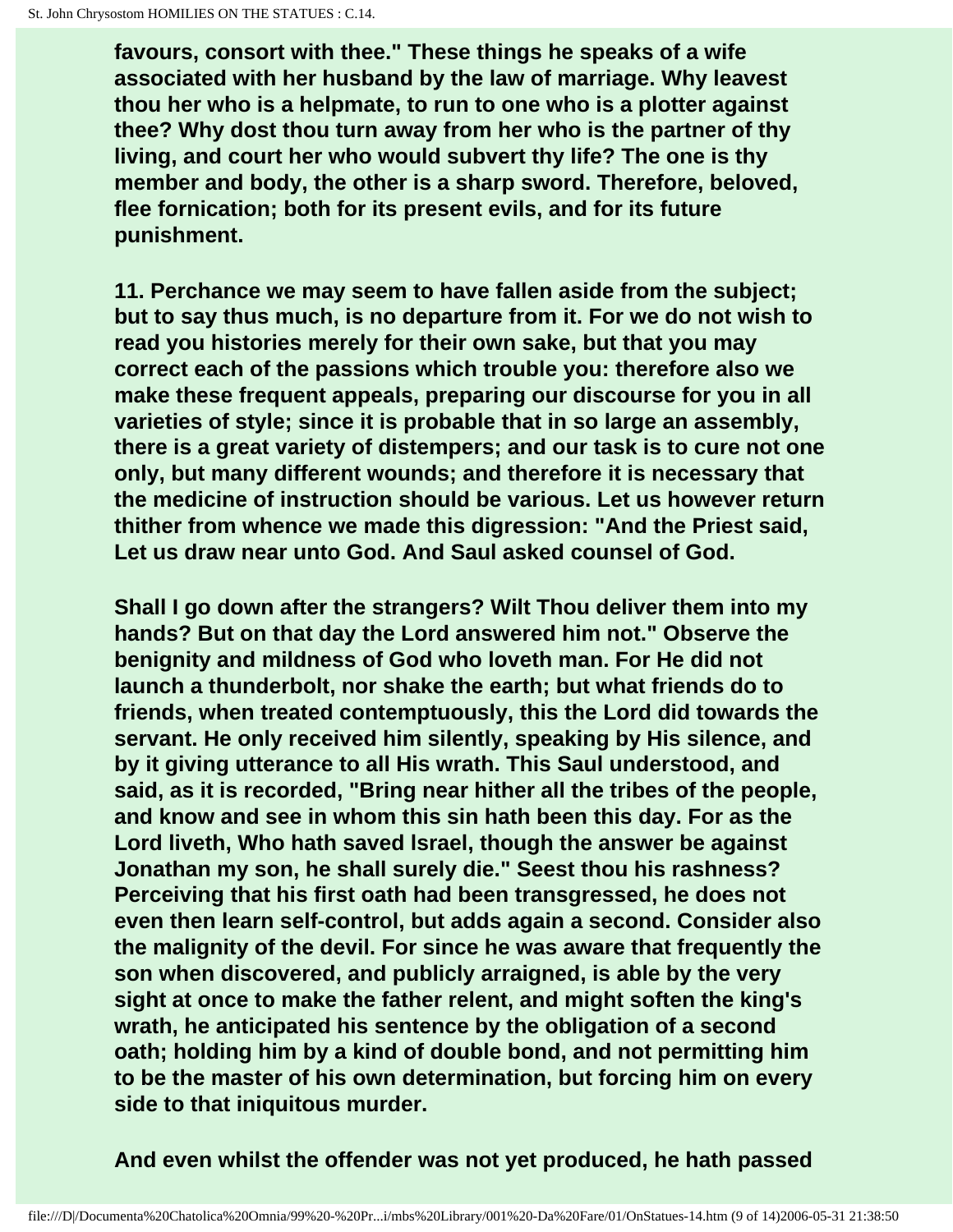**judgment, and whilst ignorant of the criminal, he gave sentence. The father became the executioner; and before the enquiry declared his verdict of condemnation! What could be more irrational than this proceeding?** 

**12. Saul then having made this declaration, the people were more afraid than before. and all were in a state of great trembling and terror. But the devil rejoiced, at having rendered them all thus anxious. There was no one, we are told, of all the people, who answered. "And Saul said, Ye will be in bondage, and I, and Jonathan my son, will be in bondage." But what he means is to this effect; "You are aiming at nothing else, than to deliver yourselves to your enemies, and to become slaves instead of free men; whilst you provoke God against you, in not delivering up the guilty person." Observe also another contradiction produced by the oath. It had been fitting, if he wished to find the author of this guilt, to have made no such threat, nor to have bound himself to vengeance by an oath; that becoming less afraid, they might more readily bring the offender to light? But under the influence of anger, and great madness, and his former unreasonableness, he again does that which is directly contrary to what he desires. What need is there to enlarge? He commits the matter to a decision by lot; and the lot falleth upon Saul, and Jonathan; "And Saul said, Cast ye the lot between me and Jonathan; and they cast the lot, and Jonathan was taken. And Saul said to Jonathan, Tell me, what hast thou done? And Jonathan told him, saying, I only tasted a little honey on the top of the rod which is in my hand, and, lo! I must die." Who is there that these words would not have moved and turned to pity? Consider what a tempest Saul then sustained, his bowels being torn with anguish, and the most profound precipice appearing on either hand! But nevertheless he did not learn self-control, for what does he say? "God do so to me, and more also; for thou shall surely die this day." Behold again the third oath, and not simply the third, but one with a very narrow limit as to time; for he does not merely say, "Thou shall die;" but, "this day." For the devil was hurrying, hurrying him on, constraining him and driving him to this impious murder. Wherefore he did not suffer him to assign any future day for the sentence, lest there should be any correction of the evil by delay. And the people said to Saul, "God do so to us, and more also, if he shall be put to death, who hath wrought this great salvation in Israel. As the Lord liveth, there shall not an hair of his head fall to the ground; because he hath wrought a merciful thing from God today." Behold how, in the second place, the people also swore, and swore contrary to the king.**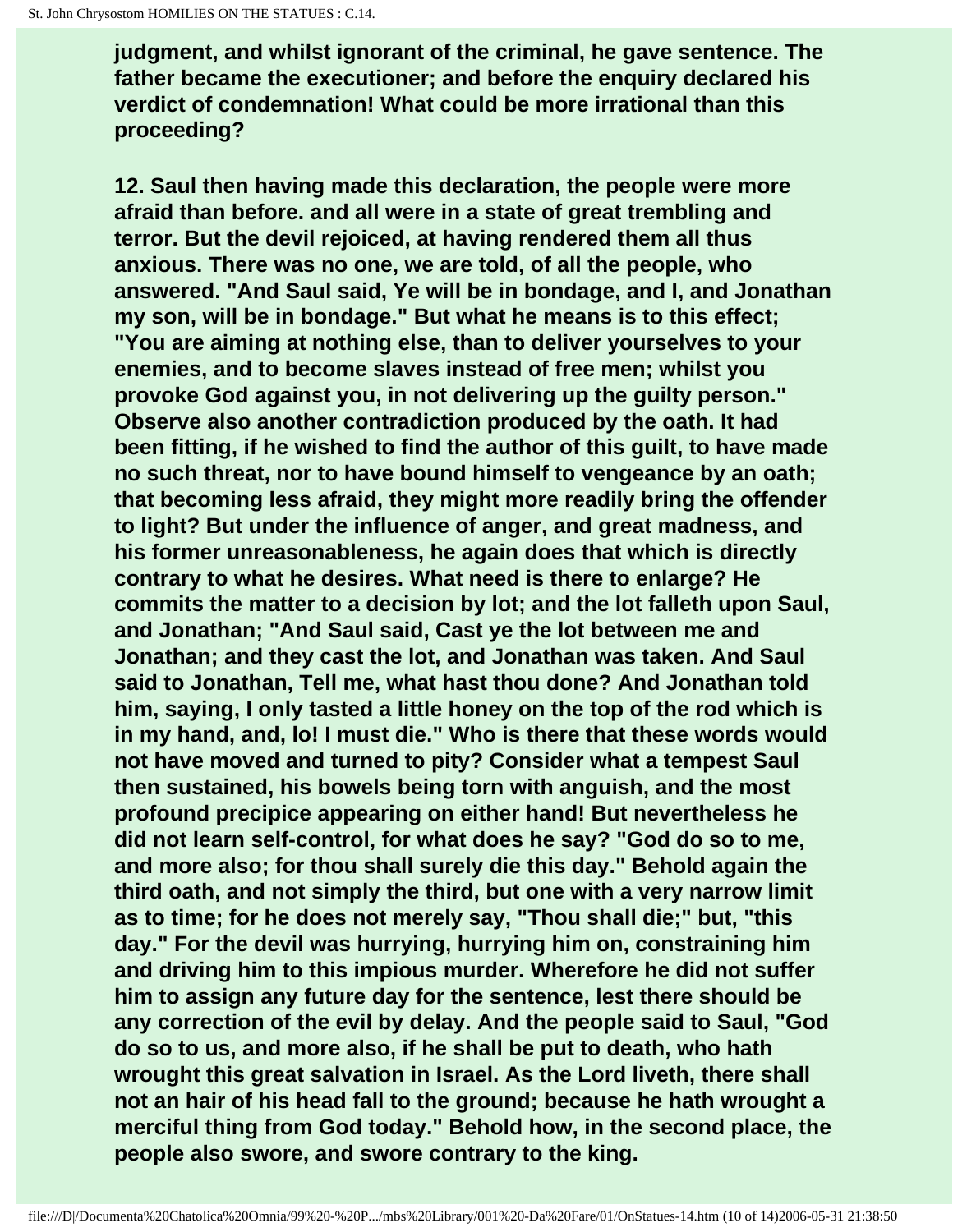**13. Now recollect, I pray, the cord pulled by the children, and breaking, and throwing on their backs those who pull it. Saul swore not once or twice, but several times. The people swore what was contrary, and strained in the opposite direction. Of necessity then it followed, that the oath must in any wise be broken through. For it were impossible that all these should keep their oaths. And now tell me not of the event of this transaction; but consider how many evils were springing from it; and how the devil from thence was preparing the tragedy and usurpation of Absalom. For if the king had chosen to resist, and to proceed to the execution of his oath, the people would have been in array against him; and a grievous rebellion would have been set on foot. And again, if the son consulting his own safety had chosen to throw himself into the hands of the army, he would straightway have become a parricide. Seest thou not, that rebellion, as well as child-murder, and parricide, and battle, and civil war, and slaughter, and blood, and dead bodies without number, are the consequences of one oath. For if war had perchance broken out, Saul might have been slain, and Jonathan perchance too, and many of the soldiers would have been cut to pieces; and after all the keeping of the oath would not have been forwarded. So that it is not for thee to consider that these events did not occur, but to mark this point, that it was the nature of the case to necessitate the occurrence of such things. However, the people prevailed. Come then, let us reckon up the perjuries that were the consequence. The oath of Saul was first broken by his son; and again a second and a third, concerning the slaying of his son, by Saul himself. And the people seemed to have kept their oath. Yet if any one closely examines the matter, they too all became liable to the charge of perjury. For they compelled the father of Jonathan to perjure himself, by not surrendering the son to the father. Seest thou how many persons one oath made obnoxious to perjury, willingly and unwillingly; how many evils it wrought, how many deaths it caused?** 

**14. Now in the commencement of this discourse I promised to shew that perjury would in any case result from opposite oaths; but truly the course of the history has proved more than I was establishing. It has exhibited not one, two, or three individuals, but a whole people, and not one, two, or three oaths, but many more transgressed. I might also make mention of another instance, and shew from that, how one oath caused a still greater and more grievous calamity. For one oath entailed upon all the Jews the capture of their cities, as well as of their wives and children; the ravages of fire, the invasion of**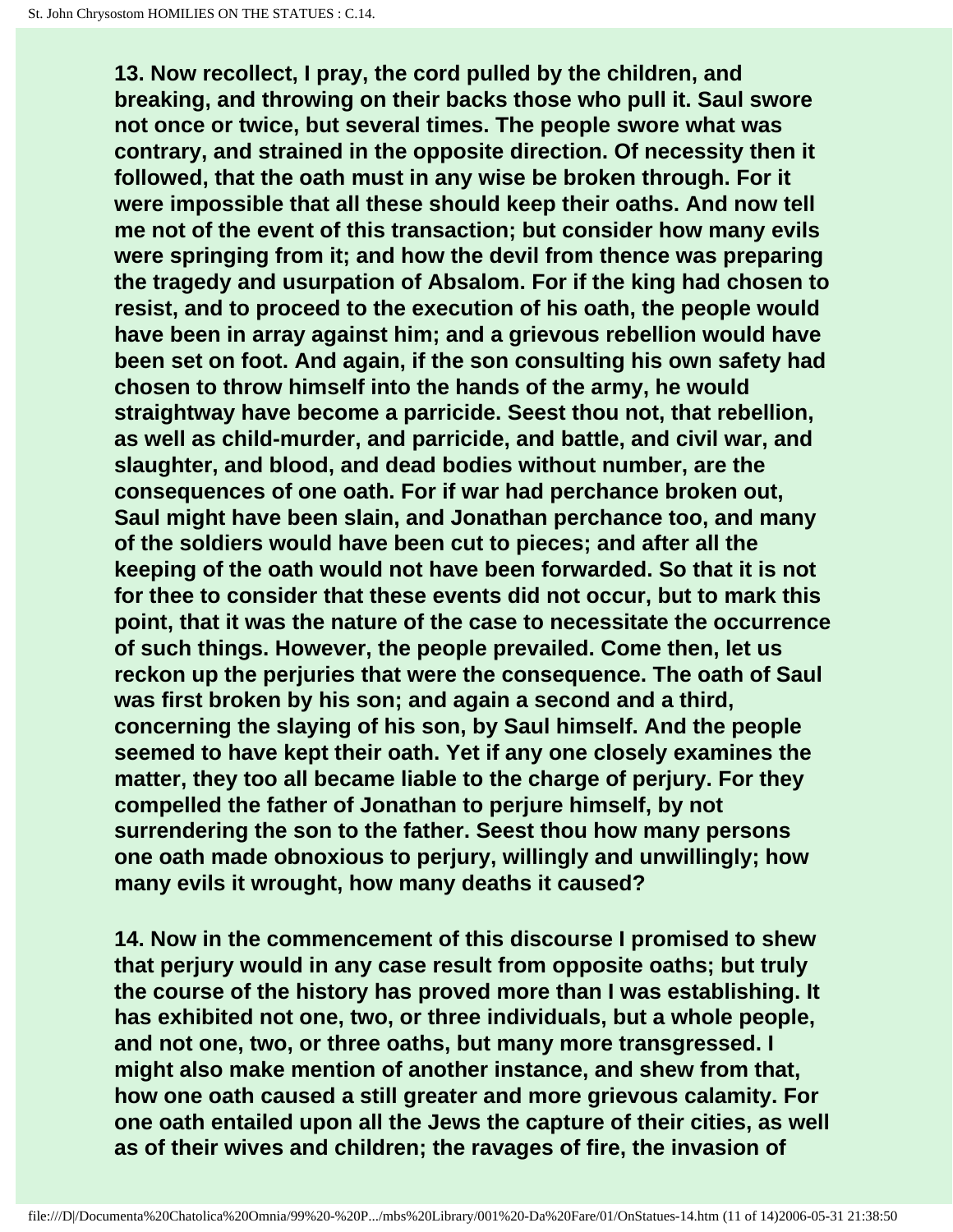**barbarians, the pollution of sacred things, and ten thousand other evils yet more distressing. But I perceive that the discourse is running to a great length. Therefore, dismissing here the narration of this history, I beseech you, together with the beheading of John, to tell one another also of the murder of Jonathan, and the general destruction of a whole people (which did not indeed take place, but which was involved in the obligation of the oaths); and both at home, and in public, and with your wives, and friends, and with neighbours, and with all men in general, to make an earnest business of this matter, and not to think it a sufficient apology that we can plead custom.** 

**15. For that this excuse is a mere pretext, and that the fault arises not from custom but from listlessness, I will endeavour to convince you from what has already occurred. The Emperor has shut up the baths of the city, and has given orders that no one shall bathe; and no one has dared to transgress the law, nor to find fault with what has taken place, nor to allege custom. But even though in weak health perchance, men and women, and children and old men; and many women but recently eased from the pangs of childbirth; though all requiring this as a necessary medicine; bear with the injunction, willingly or unwillingly; and neither plead infirmity of body, nor the tyranny of custom, nor that they are punished, whereas others were the offenders, nor any other thing of this kind, but contentedly put up with this punishment, because they were in expectation of greater evils; and pray daily that the wrath of the Emperor may go no further. Seest thou that where there is fear, the bond of custom is easily relaxed, although it be of exceedingly long standing, and great necessity? To be denied the use of the bath is certainly a grievous matter. For although we be never so philosophic, the nature of the body proves incapable of deriving any benefit for its own health, from the philosophy of the soul. But as to abstinence from swearing, this is exceedingly easy, and brings no injury at all; none to the body, none to the mind; but, on the contrary, great gain, much safety, and abundant wealth. How then is it any thing but absurd, to submit to the greatest hardships, when an Emperor enjoins it; but when God commands nothing grievous nor difficult, but what is very tolerable and easy, to despise or to deride it, and to advance custom as an excuse? Let us not, I entreat, so far despise our own safety, but let us fear God as we fear man. I know that ye shudder at hearing this, but what deserves to be shuddered at is that ye do not pay even so much respect to God; and that whilst ye diligently observe the Emperor's decrees, ye trample under foot those which are divine,**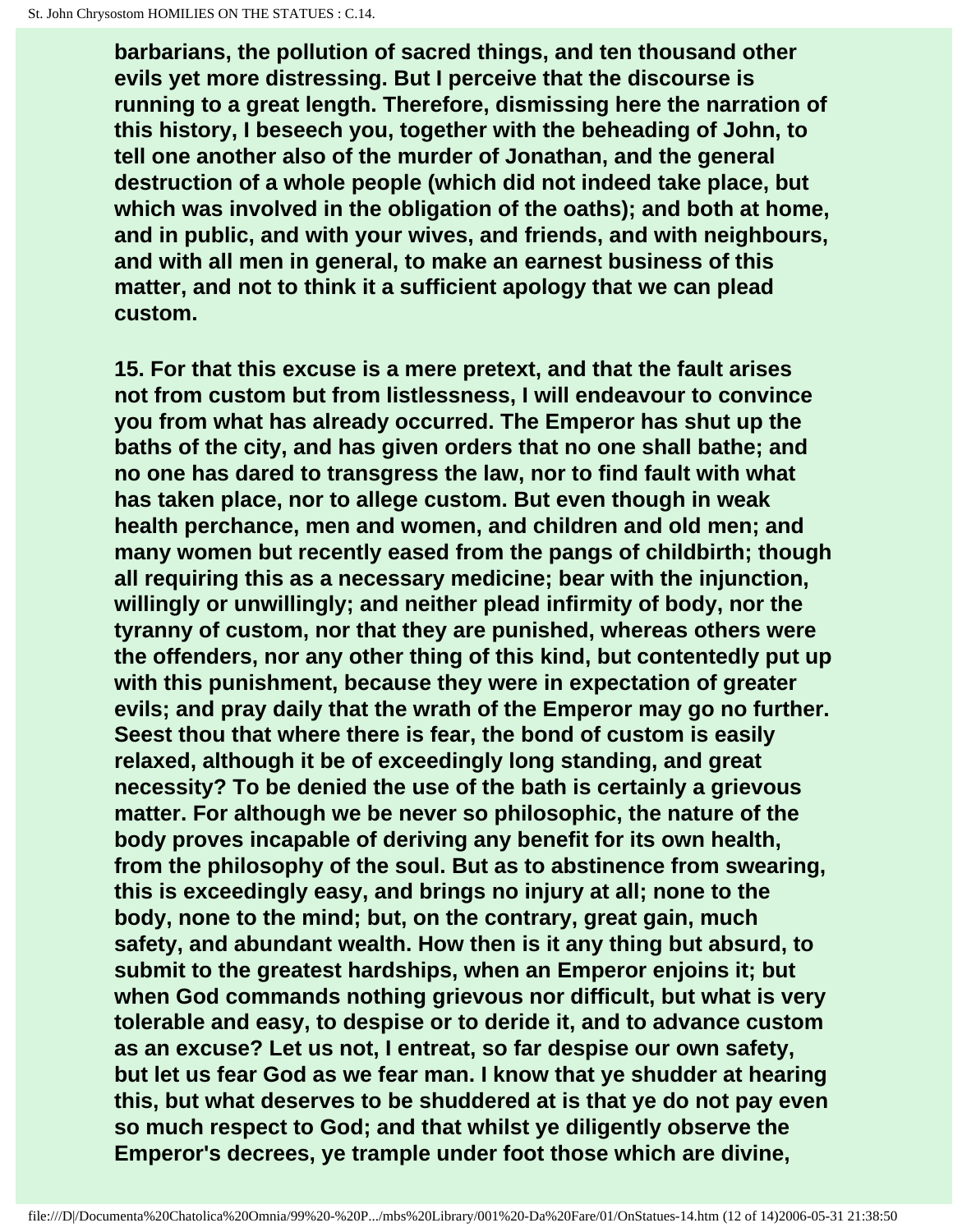**and which have come down from heaven; and consider diligence concerning these a secondary object. For what apology will there be left for us, and what pardon, if after so much admonition we persist in the same practices. For I began this admonition at the very commencement of the calamity which has taken hold of the city, and that is now on the point of coming to an end; but we have not as yet thoroughly put in practice even one precept. How then can we ask a removal of the evils which still beset us, when we have not been able to perform a single precept? How can we expect a change for the better? How shall we pray? With what tongue shall we call upon God? For if we perform the law, we shall enjoy much pleasure, when the Emperor is reconciled to the city. But if we remain in the transgression, shame and reproach will be ours on every hand, inasmuch as when God hath freed us from the danger we have continued in the same listlessness.** 

**16. Oh! that it were possible for me to undress the souls of those who swear frequently, and to expose to view the wounds and the bruises which they receive daily from oaths! We should then need neither ad. monition nor counsel; for the sight of these wounds would avail more powerfully than all that could be said, to withdraw from their wickedness even those who are most addicted o this wicked practice. Nevertheless, if it be not possible to spread before the eyes the shameful state of their soul, it may be possible to expose it to the thoughts, and to display it in its rottenness and corruption. For as it saith, "As a servant that is continually beaten will not be clear of a bruise, so he that sweareth and nameth God continually will not be purified of his sin." It is impossible, utterly impossible, that the mouth which is practised in swearing, should not frequently commit perjury. Therefore, I beseech you all, by laying aside this dreadful and wicked habit, to win another crown. And since it is every where sung of our city, that first of all the cities of the world, she bound on her brow the name of Christians, so let all have to say, that Antioch alone, of all the cities throughout the wold, hath expelled all oaths from her own borders. Yea, rather, should this be done, she will not be herself crowned alone, but will also carry others along with her to the same pitch of zeal. And as the name of Christians having had its origin here, hath as it were from a kind of fountain overflown all the world, even so this good work, having taken its root and starting-point from hence, will make all men that inhabit the earth your disciples; so that a double and treble reward may arise to you, at once on account of your own good works, and of the instruction afforded to others. This will be to you**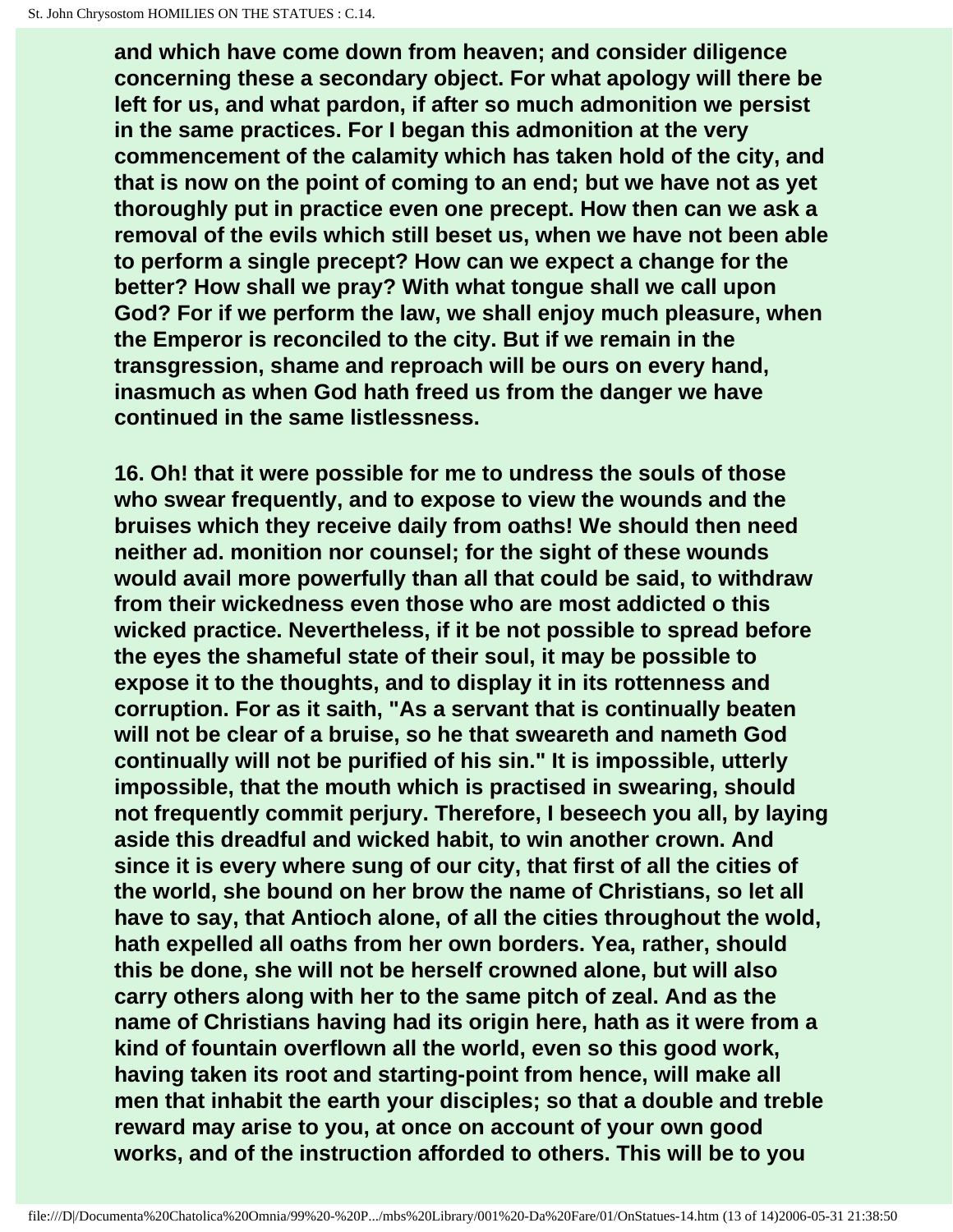**the brightest of diadems! This will make your city a mother city, not on earth, but in the heavens! This will stand by us at That Day, and bring us the crown of righteousness; which God grant that we may all obtain, through the grace and lovingkindness of our Lord Jesus Christ, with Whom to the Father, together with the Holy Spirit, be glory, now and ever, and world without end. Amen.**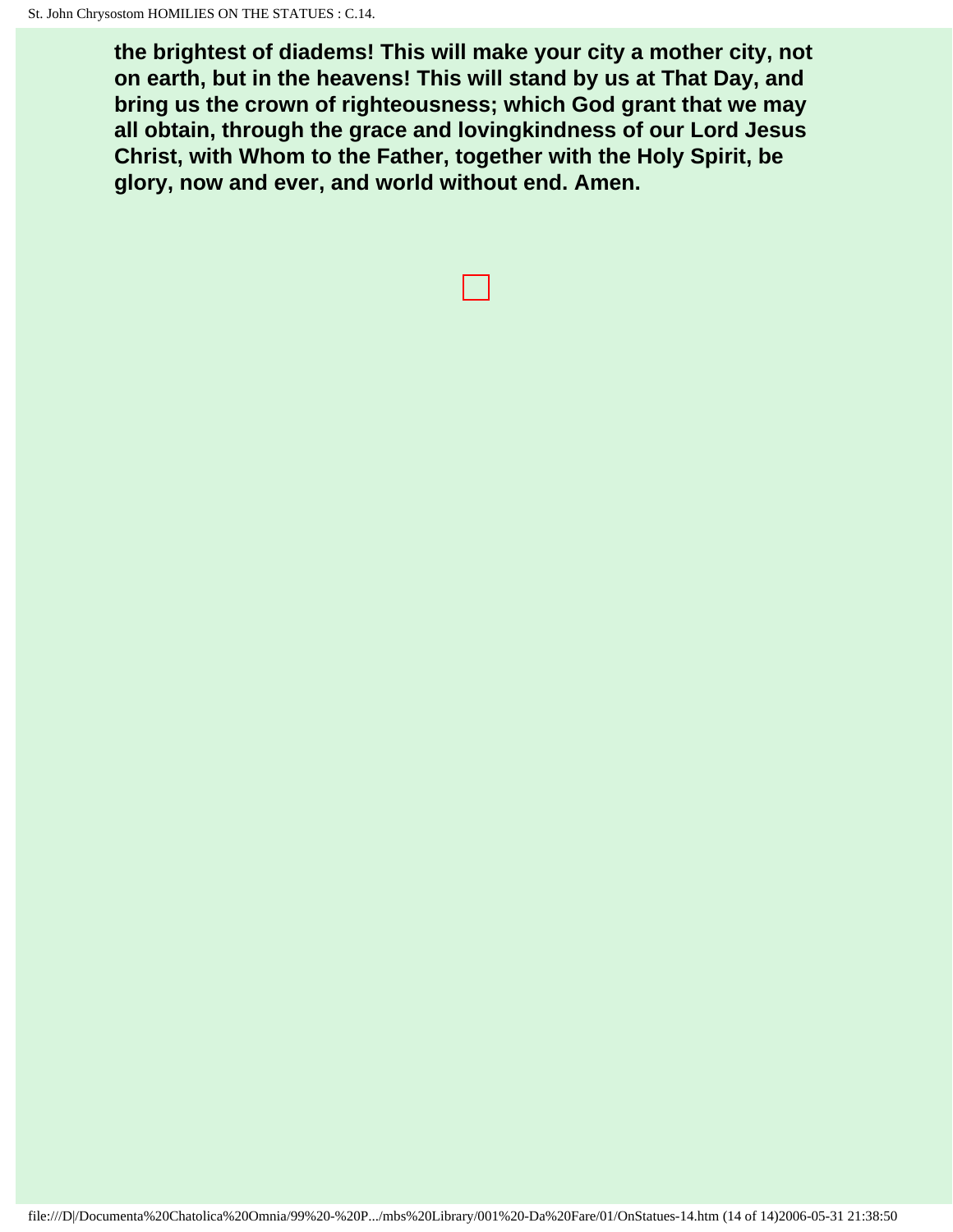## **HOMILY XV.**

**Again on the calamity of the city of Antioch. That fear is every way profitable. That sorrow is more useful than laughter. And upon the saying, "Remember that thou walkest in the midst of snares." And that it is worse to exact an oath, than to commit murder** 

**1. TODAY, and on the former Sabbath, it had behoved us to enter on the subject of fasting; nor let any one suppose that what I said was unseasonable. For on the days of the fast, counsel and admonition on that subject are indeed not at all necessary; the very presence of these days exciting even those who are the most remiss to the effort of fasting. But since many men, both when about to enter upon the fast, as if the belly were on the point of being delivered over to a sort of lengthened seige, lay in beforehand a stock of gluttony and drunkenness; and again, on being set at liberty, going forth as from a long famine and a grievous prison, run to the table with unseemly greediness, just as if they were striving to undo again the advantage gained through the fast, by an excess of gluttony; it might have been needful, that then as well as now, we should agitate the subject of temperance. Nevertheless, we have neither lately said any thing of that kind, neither shall we now speak upon it. For the fear of the impending calamity suffices, instead of the strongest admonition and counsel, to sober the soul of every one. For who is there so miserable and degraded, as to be drunken in such a tempest? Who is there so insensible, when the city is thus agitated, and such a shipwreck is threatened, as not to become abstemious and watchful, and more thoroughly reformed by this distress than by any other sort of admonition and counsel? For discourse will not be able to effect as much as fear does. And this very thing it is now possible to shew from the events which have taken place. How many words then did we spend before this in exhorting many that were listless, and counselling them to abstain from the theatres, and the impurities of these places! And still they did not abstain; but always on this day they flocked together to the unlawful spectacles of the dancers; and they held their diabolical assembly in opposition to the full congregation of God's Church; so that their vehement shouts, borne in the air from that place, resounded against the psalms which we were singing here. But behold, now whilst we were keeping silence, and saying nothing on the subject, they of themselves have shut up their orchestra; and the Hippodrome has been left deserted! Before**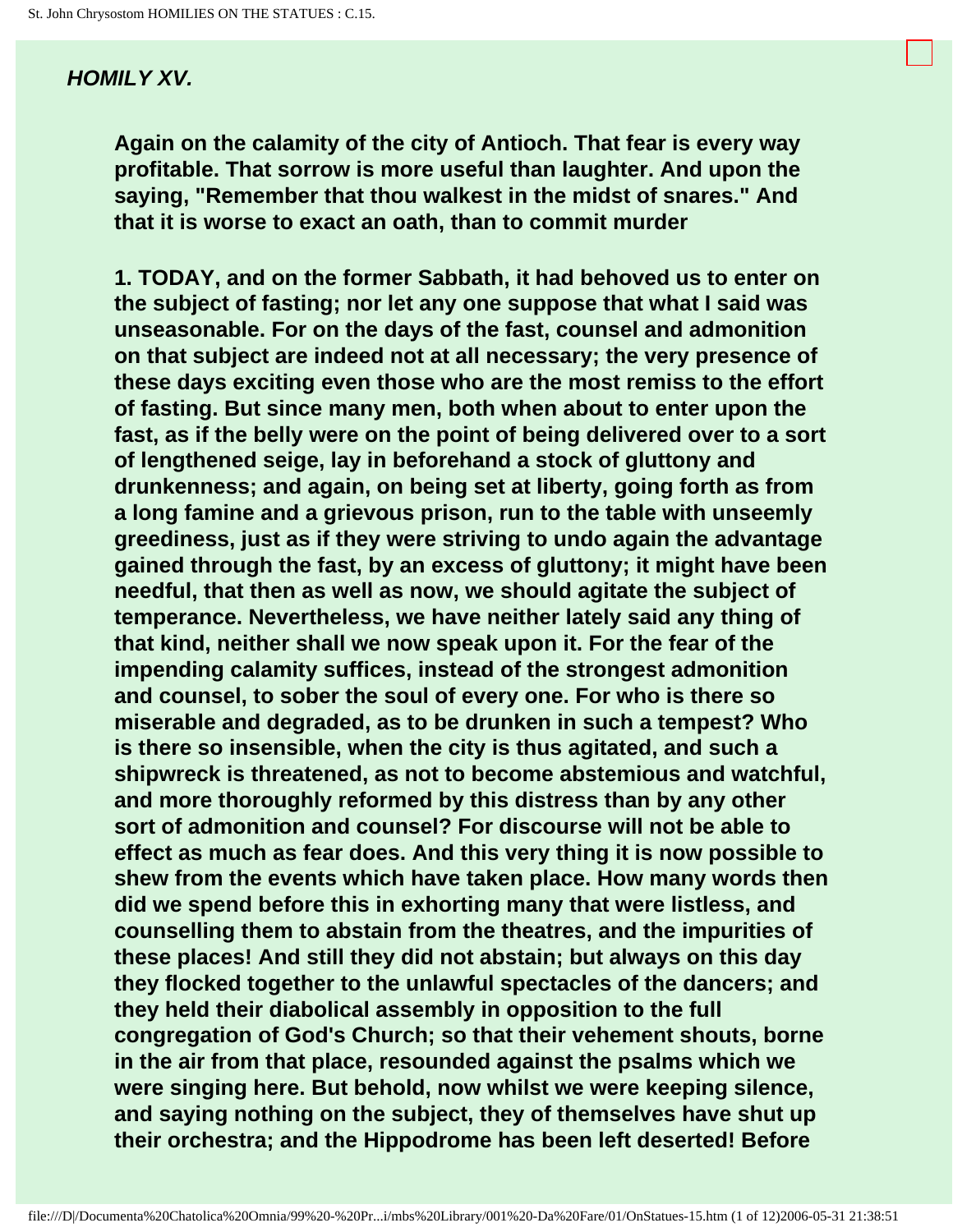**this, many of our own people used to hasten to them; but now they are all fled hither from thence to the church, and all alike join in praising our God!** 

**2. Seest thou what advantage is come of fear? If fear were not a good thing, fathers would not have set tutors over their children; nor lawgivers magistrates for cities. What can be more grievous than hell? Yet nothing is more profitable than the fear of it; for the fear of hell will bring us the crown of the kingdom. Where fear is, there is no envy; where fear is, the love of money does not disturb; where fear is, wrath is quenched, evil concupiscence is repressed, and every unreasonable passion is exterminated. And even as in a house, where there is always a soldier under arms, no robber, nor housebreaker, nor any such evil doer will dare to make his appearance; so also while fear holds possession of our minds, none of the base passions will readily attack us, but all fly off and are banished, being driven away in every direction by the despotic power of fear. And not only this advantage do we gain from fear, but also another which is far greater. For not only, indeed, does it expel our evil passions, but it also introduces every kind of virtue with great facility. Where fear exists, there is zeal in alms-giving, and intensity of prayer, and tears warm and frequent, and groans fraught with compunction. For nothing so swallows up sin, and makes virtue to increase and flourish, as a perpetual state of dread. Therefore it is impossible for him who does not live in fear to act aright; as, on the other hand, it is impossible that the man who lives in fear can go wrong.** 

**3. Let us not then grieve, beloved, let us not despond on account of the present tribulation, but let us admire the well-devised plan of God's wisdom. For by these very means through which the devil hoped to overturn our city, hath God restored and corrected it. The devil animated certain lawless men to treat the very statues of the Emperor contemptuously, in order that the very foundations of the city might be razed. But God employed this same circumstance for our greater correction; driving out all sloth by the dread of the expected wrath: and the thing has turned out directly opposite to what the devil wished, by the means which he had himself prepared. For our city is being purified every day; and the lanes and crossings, and places of public concourse, are freed from lascivious and voluptuous songs; and turn where we will there are supplications, and thanksgivings, and tears, instead of rude laughter; there are words of sound wisdom instead of obscene language, and our whole city has become a Church, the workshops being closed, and all**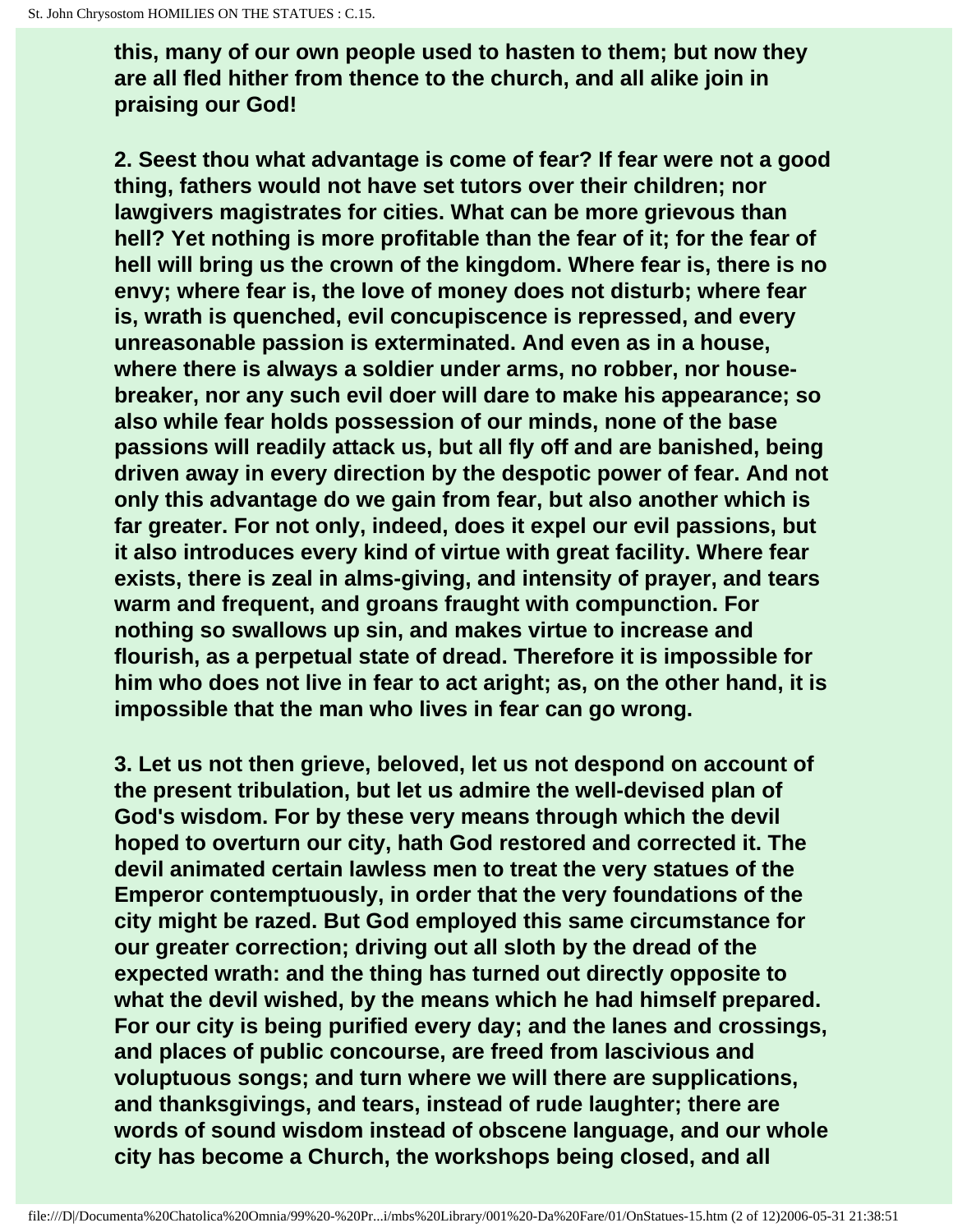**being engaged throughout the day in these general prayers; and calling upon God in one united voice with much earnestness. What preaching, what admonition, what counsel, what length of time had ever availed to accomplish these things?** 

**4. For this then let us be thankful, and let us not be petulant or discontented; for that fear is a good thing, what we have said hath made manifest. But hear Solomon thus uttering a lesson of wisdom concerning it; Solomon, who was nourished in every luxury, and enjoyed much security. What then does he say? "It is better to go to the house of mourning than to the house of laughter." What sayest thou, I ask? Is it better to go where there is weeping, lamentation, and groans, and anguish, and so much sadness, than where there is the dance, the cymbals, and laughter, and luxury, and full eating and drinking? Yes, verily, he replies. And tell me why is it so, and for what reason? Because, at the former place, insolence is bred, at the latter, sobriety. And when a person goes to the banquet of one more opulent, he will no longer behold his own house with the same pleasure, but he comes back to his wife in a discontented mood; and in discontent he partakes of his own table; and is peevish towards his own servants, and his own children, and every body in his house; perceiving his own poverty the more forcibly by the wealth of others. And this is not the only evil; but that he also often envies him who hath invited him to the feast, and returns home having received no benefit at all. But with regard to the house of mourning, nothing of this sort can be said. On the contrary, much spiritual wisdom is to be gained there, as well as sobriety. For when once a person hath passed the threshold of a house which contains a corpse, and hath seen the departed one lying speechless, and the wife tearing her hair, mangling her cheeks, and wounding her arms, he is subdued; his countenance becomes sad; and every one of those who sit down together can say to his neighhour but this, "We are nothing, and our wickedness is inexpressible!" What can be more full of wisdom than these words, when we both acknowledge the insignificance of our nature, and accuse our own wickedness, and account present things as nothing? Giving utterance, though in different words, to that very sentiment of Solomon--that sentiment which is so marvellous and pregnant with Divine wisdom--"Vanity of vanities, all is vanity." He who enters the house of mourning, weeps forthwith for the departed, even though he be an enemy. Seest thou how much better that house is than the other? for there, though he be a friend, he envies; but here, though he be an enemy, he weeps. This is a thing which God requires of us above all, that we should not insult over those**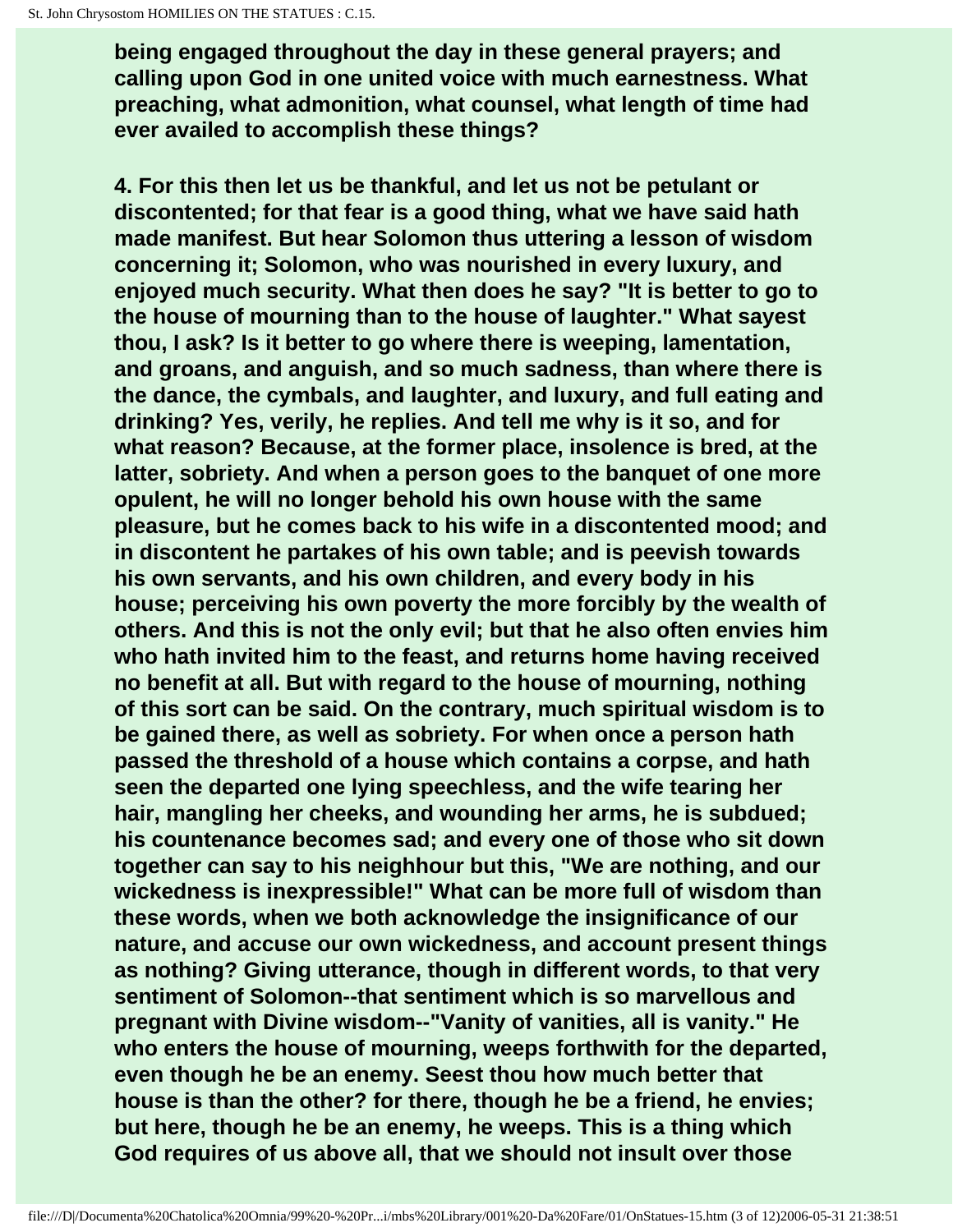**who have occasioned us grief. And not only may we gather these advantages, but others also which are not less than these. For each one is also put in mind of his own sins, and of the fearful Tribunal; of the great Account, and of the Judgment; and although he may have been suffering a thousand evils from others, and have a cause for sadness at home, he will receive and take back with him the medicine for all these things. For reflecting that he himself, and all those who swell with pride, will in a little while suffer the same thing; and that all present things, whether pleasant or painful, are transitory; he thus returns to his house, disburdened of all sadness and envy, with a light and buoyant heart; and hence he will hereafter be more meek, and gentle, and benignant to all; as well as more wise; the fear of things to come having made its way into his soul, and consumed all the thorns.** 

**6. All this Solomon perceived when he said, "It is better to go to the house of mourning than to the house of drinking." From the one grows listlessness, from the other an earnest anxiety. From the one, contempt; from the other, fear; a fear which conducts us to the practice of every virtue. If fear were not a good thing, Christ would not have expended such long and frequent discourses on the subject of punishment, and vengeance to come. Fear is nothing less than a wall, and a defence, and an impregnable tower. For indeed we stand in need of much defence, seeing that there are many ambushments on every side. Even as this same Solomon again says admonishingly, "Perceive that thou goest in the midst of snares, and that thou walkest on the battlements of cities.'" Oh with how many good things is this saying pregnant! Yea, not less than the former! Let us then, write it, each of us, upon our minds, and carry it about ever in our memories, and we shall not easily commit sin. Let us write it there, having first learnt it with the utmost exactness. For he does not say, "Observe" that thou goest in the midst of snares; but, "Perceive!" And for what reason did he say, "Discern?" He tells us that the snare is concealed; for this is indeed a snare, when the destruction does not appear openly, and the injury is not manifest, which lies hidden on all sides. Therefore he says, "Perceive!" Thou needest much reflection and diligent scrutiny. For even as boys conceal traps with earth, so the devil covers up our sins with the pleasures of this life.** 

**7. But" perceive;" scrutinizing diligently; and if any kind of gain falls in thy way, look not only at the gain, but inspect it carefully, lest somewhere death and sin lurk within the gain; and shouldest thou**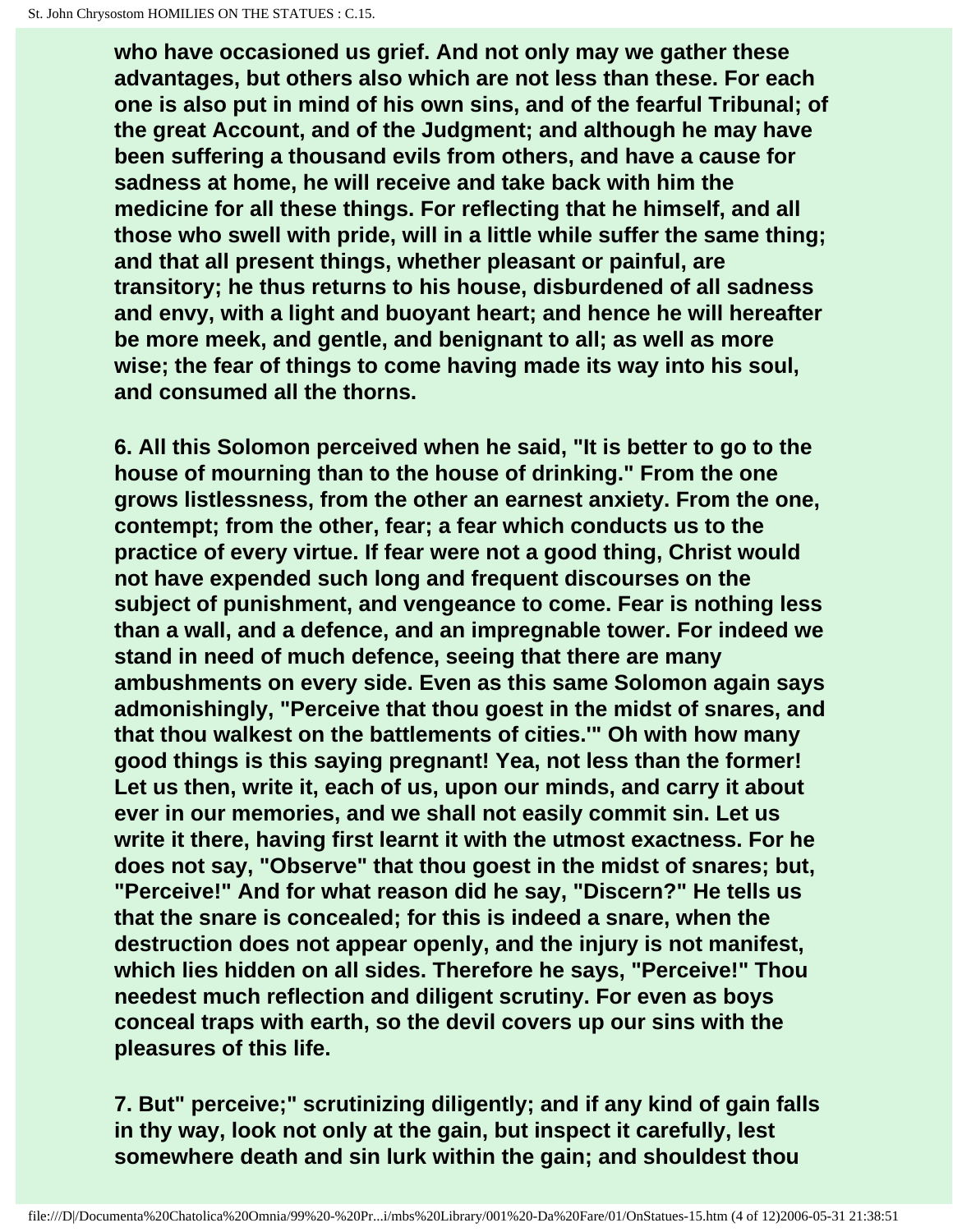**perceive this, fly from it. Again, when some delight or pleasure may chance to present itself, look not only at the pleasure; but lest somewhere in the depth of the pleasure some iniquity should lie enveloped, search closely, and if thou discoverest it, hasten away! And should any one counsel, or flatter, or cajole, or promise honours, or any other such thing whatever, let us make the closest investigation; and look at the matter on all sides, lest something pernicious, something perilous, should perchance befall us through this advice, or honour, or attention, and we run upon it hastily and unwittingly. For if there were only one or two snares, the precaution would be easy. But now, hear how Solomon speaks when he wishes to set forth the multitude of these; "Perceive that thou goest in the midst of snares;" he does not say, that thou "goest by" snares, but "in the midst" of snares. On either side are the pit-falls; on either side the deceits. One goes into the forum; one sees an enemy; one is inflamed by the bare sight of him! one sees a friend honoured; one is envious! One sees a poor man; one despises and takes no notice of him! One sees a rich man; one envies him! One sees some one injuriously treated; one recoils in disgust! One sees some one acting injuriously; one is indignant! One sees a handsome woman, and is caught! Seest thou, beloved, how many snares there are? Therefore it is said, "Remember that thou goest in the midst of snares." There are snares in the house, snares at the table, and snares in social intercourse. Very often a person unwittingly, in the confidence of friendship, gives utterance to some particular of those matters which ought not to be repeated again, and so great a peril is brought about, that the whole family is thereby ruined!** 

**8. On every side then let us search closely into these matters. Often has a wife, often have children, often have friends, often have neighbours, proved a snare to the unheeding! And why, it is asked, are there so many snares? That we may not fly low, but seek the things that are above. For just as birds, as long as they cleave the upper air, are not easily caught; so also thou, as long as thou lookest to things above, wilt not be easily captured, whether by a snare, or by any other device. The devil is a fowler. Soar, then, too high for his arrows. The man who hath mounted aloft will no longer admire any thing in the affairs of this life. But as when we have ascended to the top of the mountains, the city and its walls seem to us to be but small, and the men appear to us to be going along upon the earth like ants; so when thou hast ascended to the heights of spiritual wisdom, nothing upon the earth will be able to fascinate thee; but every thing, yea even riches, and glory, and honour, and**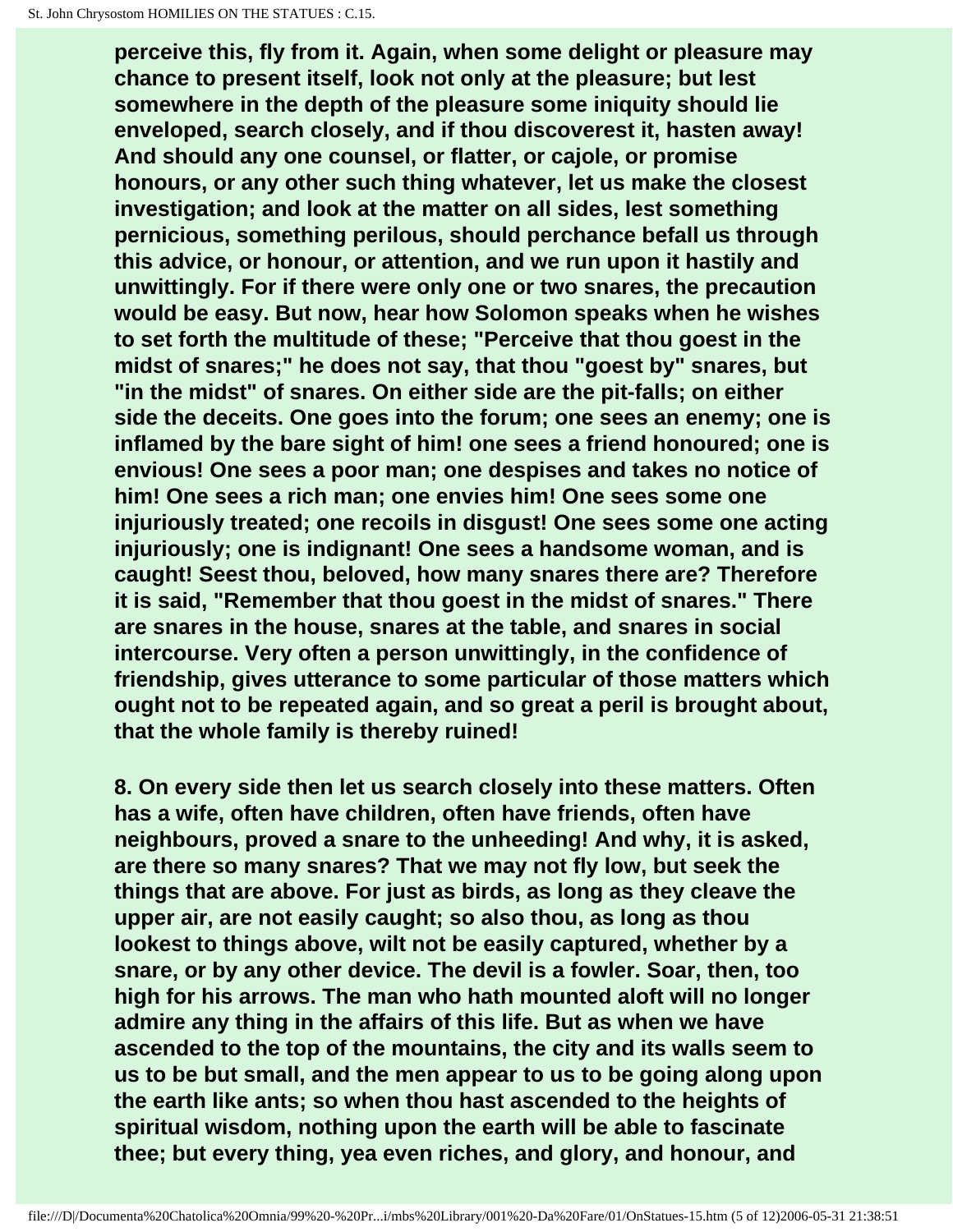**whatever else there be of that kind, will appear insignificant when thou regardest heavenly things. According to Paul all the glories of the present life appeared trifling, and more unprofitable than dead things. Hence his exclamation, "The world is crucified unto me." Hence also his admonition, "Set your affections on things above." Above? What kinds of things do you speak of pray? Where the sun is, where the moon is? Nay, saith he. But where then? Where angels are? where archangels? where the cherubim? where the seraphim are? Nay, saith he But where then? "Where Christ sitteth at the right hand of God."** 

**9. Let us obey then, and let us think of this continually, that even as to the bird caught in the snare, wings are of no service, but he beats them about vainly, and to no purpose; so also to thee there is no utility in thy reasonings, when once thou art powerfully captivated by wicked lust, but struggle as much as thou mayest, thou art captured! For this reason wings are given to birds; that they may avoid snares. For this reason men have the power of thinking; that they may avoid sin. What pardon then, or what excuse will be ours, when we become more senseless than the brutes? For the bird which has once been captured by the snare, yet afterwards escaped, and the deer which has fallen into the net, but has broken through it, are hard to be captured again with the like; since experience becomes a teacher of caution to every one. But we, though often snared in the same nets, fall into the same again; and though honoured with reason, we do not imitate the forethought and care of the irrational animals! Hence how often do we, from beholding a woman, suffer a thousand evils; returning home, and entertaining an inordinate desire, and experiencing anguish for many days; yet, nevertheless, we are not made discreet; but when we have scarcely cured one wound, we again fall into the same mischief, and are caught by the same means; and for the sake of the brief pleasure of a glance, we sustain a kind of lengthened and continual torment. But if we learn con stantly to repeat to ourselves this saying, we shall be kept from all these grievous evils.** 

**10. The beauty of woman is the greatest snare. Or rather, not the beauty of woman, but unchastened gazing! For we should not accuse the objects, but ourselves, and our own carelessness. Nor should we say, Let there be no women, but Let there be no adulteries. We should not say, Let there be no beauty, but Let there be no fornication. We should not say, Let there be no belly, but let there be no gluttony; for the belly makes not the gluttony, but our**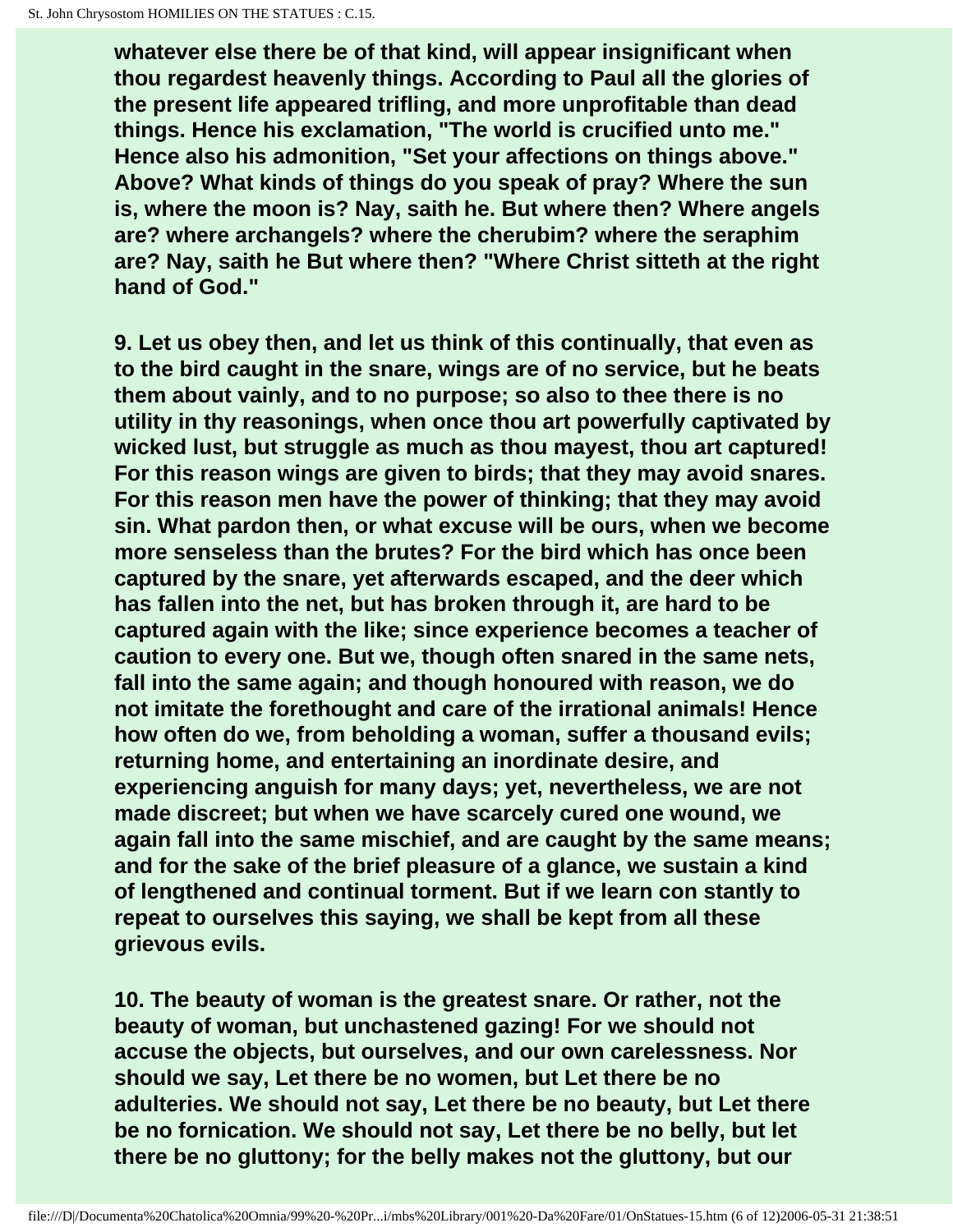**negligence. We should not say, that it is because of eating and drinking that all these evils exist; for it is not because of this, but because of our carelessness and insatiableness. Thus the devil neither ate nor drank, and yet he fell! Paul ate and drank, and ascended up to heaven! How many do I hear say, Let there be no poverty! Therefore let us stop the mouths of those who murmur at such things. For it is blasphemy to utter such complaints. To such then, let us say, Let there be no meanness of spirit. For poverty brings innumerable good things into our state of life, and without poverty riches would be unprofitable. Hence we should accuse neither the one nor the other of these; for poverty and riches are both alike weapons which will tend to virtue, if we are willing. As then the courageous soldier, whichever weapon he takes, displays his own virtue, so the unmanly and cowardly one is encumbered by either. And that thou mayest learn that this is true, remember, I pray, the case of Job; who became both rich, and likewise poor, and handled both these weapons alike, and conquered in both. When he was rich, he said, "My door was open to every comer." But when he had become poor, "The Lord gave, and the Lord hath taken away. As it seemed good unto the Lord, so hath it come to pass." When he was rich, he shewed much hospitality; when he was poor, much patience. And thou, then,--art thou rich? Display much bountifulness! Hast thou become poor? Shew much endurance and patience! For neither is wealth an evil, nor poverty in itself; but these things, either of them, become so according to the free choice of those who make use of them. Let us school ourselves then to entertain no such opinions on these subjects; nor let us accuse the works of God, but the wicked choice of men. Riches are not able to profit the little-minded: nor is poverty able ever to injure the magnanimous.** 

**11. Let us then discern the snares, and walk far off from them! Let us discern the precipices, and not even approach them! This will be the foundation of our greatest safety not only to avoid things sinful, but those things which seem indeed to be indifferent, and yet are apt to make us stumble towards sin. For example; to laugh, to speak jocosely, does not seem an acknowledged sin, but it leads to acknowledged sin. Thus laughter often gives birth to foul discourse, and foul discourse to actions still more foul. Often from words and laughter proceed railing and insult; and from railing and insult, blows and wounds; and from blows and wounds, slaughter and murder. If, then, thou wouldest take good counsel for thyself, avoid not merely foul words, and foul deeds, or blows, and wounds, and**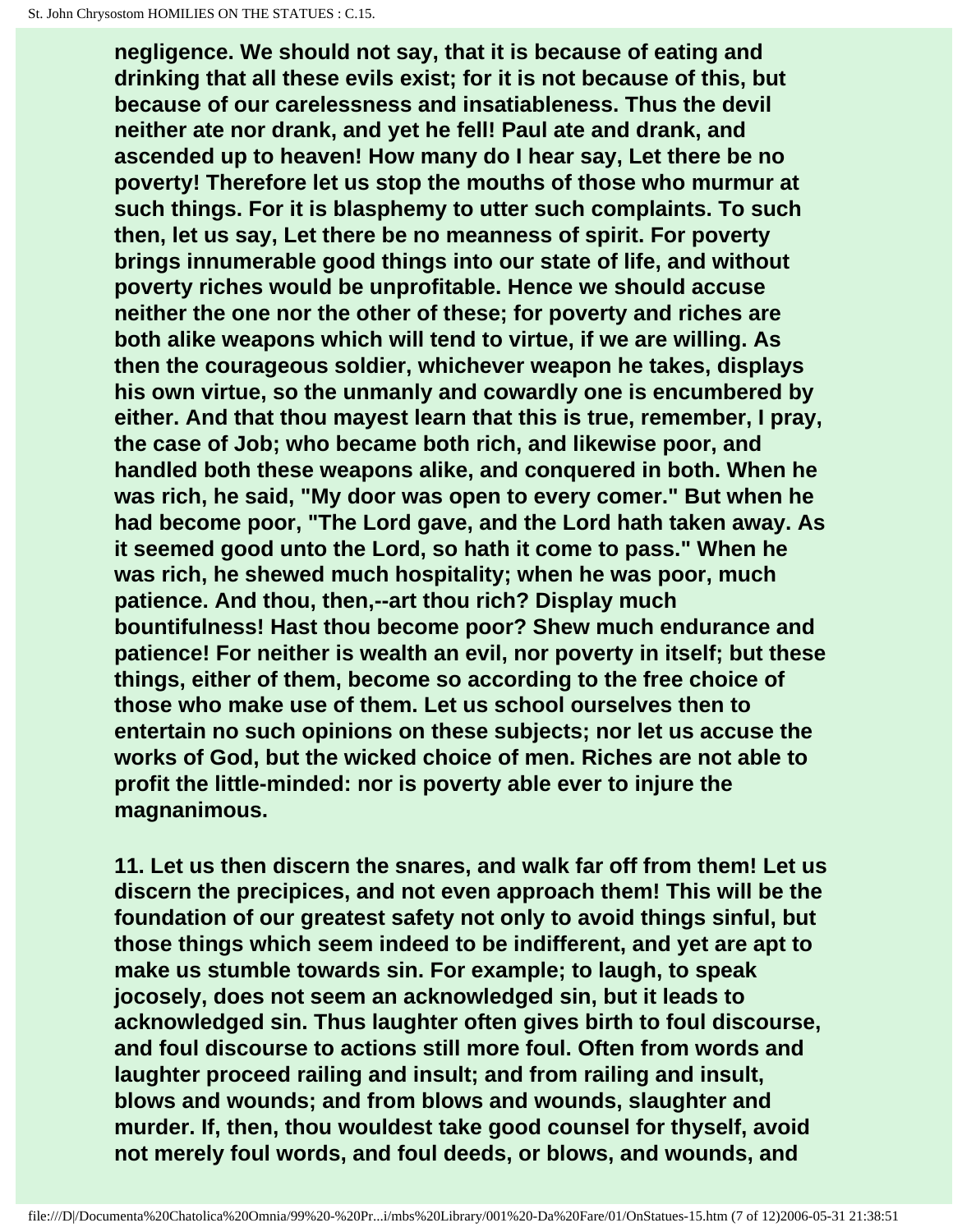**murders, but unseasonable laughter, itself, and the very language of banter; since these things have proved the root of subsequent evils. Therefore Paul saith, "Let no foolish talking nor jesting proceed out of thy mouth." For although this seems to be a small thing in itself, it becomes, however, the cause of much mischief to us. Again, to live in luxury does not seem to be a manifest and admitted crime; but then it brings forth in us great evils,--drunkenness, violence, extortion, and rapine. For the prodigal and sumptuous liver, bestowing extravagant service upon the belly, is often compelled to steal, and to seize the property of others, and to use extortion and violence. If, then, thou avoidest luxurious living, thou removest the foundation of extortion, and rapine, and drunkenness, and a thousand other evils; cutting away the root of iniquity from its extremity. Hence Paul saith, that "she who liveth in pleasure is dead while she liveth." Again, to go to the theatres, or to survey the horserace, or to play at dice, does not seem, to most men, to be an admitted crime; but it introduces into our life an infinite host of miseries. For spending time in the theatres produces fornication, intemperance, and every kind of impurity. The spectacle of the horserace also brings about fightings, railings, blows, insults, and lasting enmities. And a passion for dice-playing hath often caused blasphemies, injuries, anger, reproaches, and a thousand other things more fearful still.** 

**12. Therefore, let us not only avoid sins, but those things too which seem to be indifterent, yet by degrees lead us into these misdeeds. He, indeed, who walks by the side of a precipice, even though he may not fall over, trembles; and very often he is overset by this same trembling, and falls to the bottom. So also he who does not avoid sins from afar, but walks near them, will live in fear, and will often fall into them. Besides, he who eagerly looks at strange beauties, although he may not commit adultery, hath in so doing entertained lust; and hath become already an adulterer according to the declaration of Christ; and often by this very lust he is carried on to the actual sin. Let us then withdraw ourselves far from sins. Dost thou wish to live soberly? Avoid not only adultery, but also the licentious glance!** 

**Dost thou wish to be far removed from foul words? Avoid not only foul words, but also inordinate laughter, and every kind of lust. Dost thou wish to keep far from committing murders? Avoid railing too. Dost thou wish to keep aloof from drunkenness? Avoid luxury and sumptuous tables, and pluck up the vice by the roots.**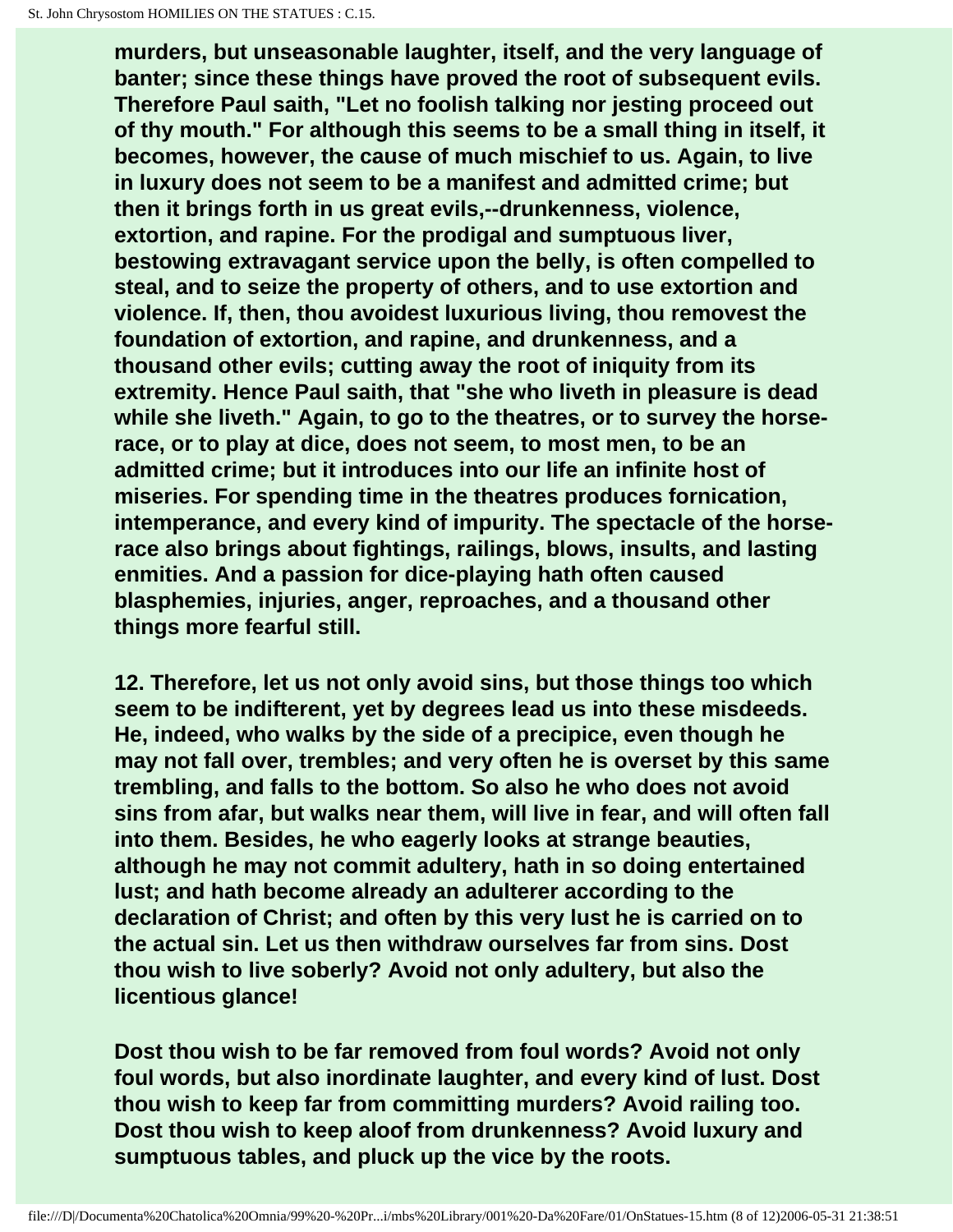**13. The licentiousness of the tongue is a great snare, and needs a strong bridle. Therefore also some one saith. "His own lips are a powerful snare to a man, and he is snared by the words of his own mouth." Above all the other members, then, let us control this; let us bridle it; and let us expel from the mouth railings, and contumelies, and foul and slanderous language, and the evil habit of oaths. For again our discourse hath brought us to the same exhortation. But I had arranged with your charity, yesterday, that I would say no more concerning this precept, forasmuch as enough has been said upon it on all the foregoing days. But what is to become of me? I cannot bear to desist from this counsel, until I see that ye have put it in practice; since Paul also, when he saith to the Galatians, "Henceforth let no man trouble me," appears again to have met and addressed them. Such are the paternal bowels; although they say they will depart, yet they depart not, until they see that their sons are chastened. Have ye heard today what the prophet speaks to us concerning oaths; "I lifted up mine eyes, and I saw," saith he, "and, behold, a flying sickle, the length thereof twenty cubits, and the breadth thereof ten cubits; and he said to me, What seest thou? and I said, I see a flying sickle, twenty cubits in length, and ten cubits in breadth. It shall also enter into the house," saith he, 'of every one that sweareth in my name, and shall remain in the midst, and shall pull down the stones and the wood." What, forsooth, is this which is here spoken? and for what reason is it in the form of a "sickle," and that a "flying sickle," that vengeance is seen to pursue the swearers? In order that thou mayest see that the judgment is inevitable, and the punishment not to be eluded. For from a flying sword some one might perchance be able to escape, but from a sickle, falling upon the neck, and acting in the place of a cord, no one can escape. And when wings too are added, what further hope is there of safety? But on what account doth it pull down the stones and the wood of the swearer's house? In order that the ruin may be a correction to all. For since it is necessary that the earth must hide the swearer when dead; the very sight of his ruined house, now become a heap, will be an admonition to all who pass by and observe it, not to venture on the like, lest they suffer the like; and it will be a lasting witness against the sin of the departed. The sword is not so piercing as the nature of an oath! The sabre is not so destructive as the stroke of an oath! The swearer, although he seems to live, is already dead, and hath received the fatal blow. And as the man who hath received the halter, before he hath gone out of the city and come to the pit, and seen the executioner standing over him, is**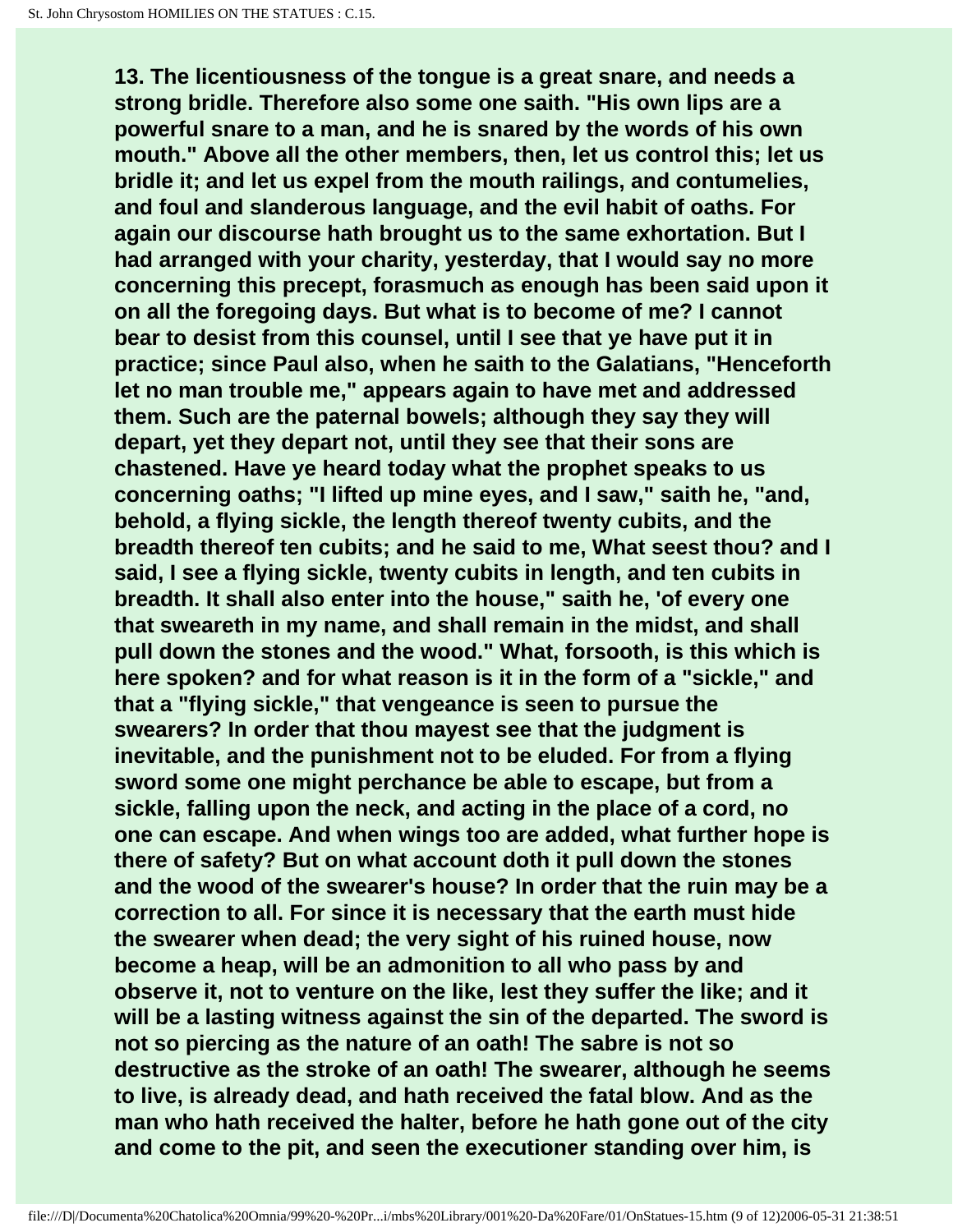**dead from the time he passed the doors of the hall of justice: so also the swearer.** 

**14. All this let us consider, and let us not put our brethren on oath. What dost thou, O man? At the sacred table thou exactest an oath, and where Christ lies slain, there thou slayest thine own brother. Robbers, indeed, murder on the highways; but thou slayest the son in the presence of the mother: committing a murder more accursed than Cain himself; for he slew his brother in solitude and only with present death; but thou slayest thy brother in the midst of the church, and that with the deathless death that is to come! For think you that the church was made for this purpose, that we might swear? Yea, for this it was made, that we might pray! Is the Table placed there, that we may make adjurations? It is placed there to this end, that we may loose sins, not that we may bind them. But thou, if thou heedest nothing else, reverence at least that book, which thou reachest forth in putting the oath; and open the Gospel. which thou takest in hand when thou biddest swear; and when thou hearest what Christ there declares concerning oaths, shudder and desist! What then does He there say concerning oaths? "But I say unto you, Swear not at all." And dost thou convert the Law which forbids swearing into an oath. Oh, what contempt! Oh, what outrage! For thou doest just the same thing as if any one should bid the lawgiver, who prohibits murder, become himself a party to the murder. Not so much do I lament and weep, when I hear that some persons are slain upon the highway, as I groan, and shed tears, and am horrified, when I see any one coming near this Table, placing his hands upon it, and touching the Gospels, and swearing! Art thou in doubt, I ask, concerning money, and wouldest thou slay a soul? What gainest thou to match the injury thou doest to thine own soul, and to thy neighbour? If thou believest that the man is true, do not impose the obligation of the oath; but if thou knowest him to be a liar, do not force him to commit perjury. "But that I may have a full assurance:" saith one. Verily, when thou hast not sworn him, then thou wilt receive a good and full assurance.** 

**15. For now, when thou hast returned home, thou wilt be continually the prey of conscience, whilst reasoning thus with thyself; "Was it to no purpose, then, that I put him upon his oath? Was he not really perjured? Have I not become the cause of the sin?" But if thou dost not put him upon his oath, thou wilt receive much consolation on returning home, rendering thanks to God, and saying, "Blessed be God, that I restrained myself, and did not compel him to swear**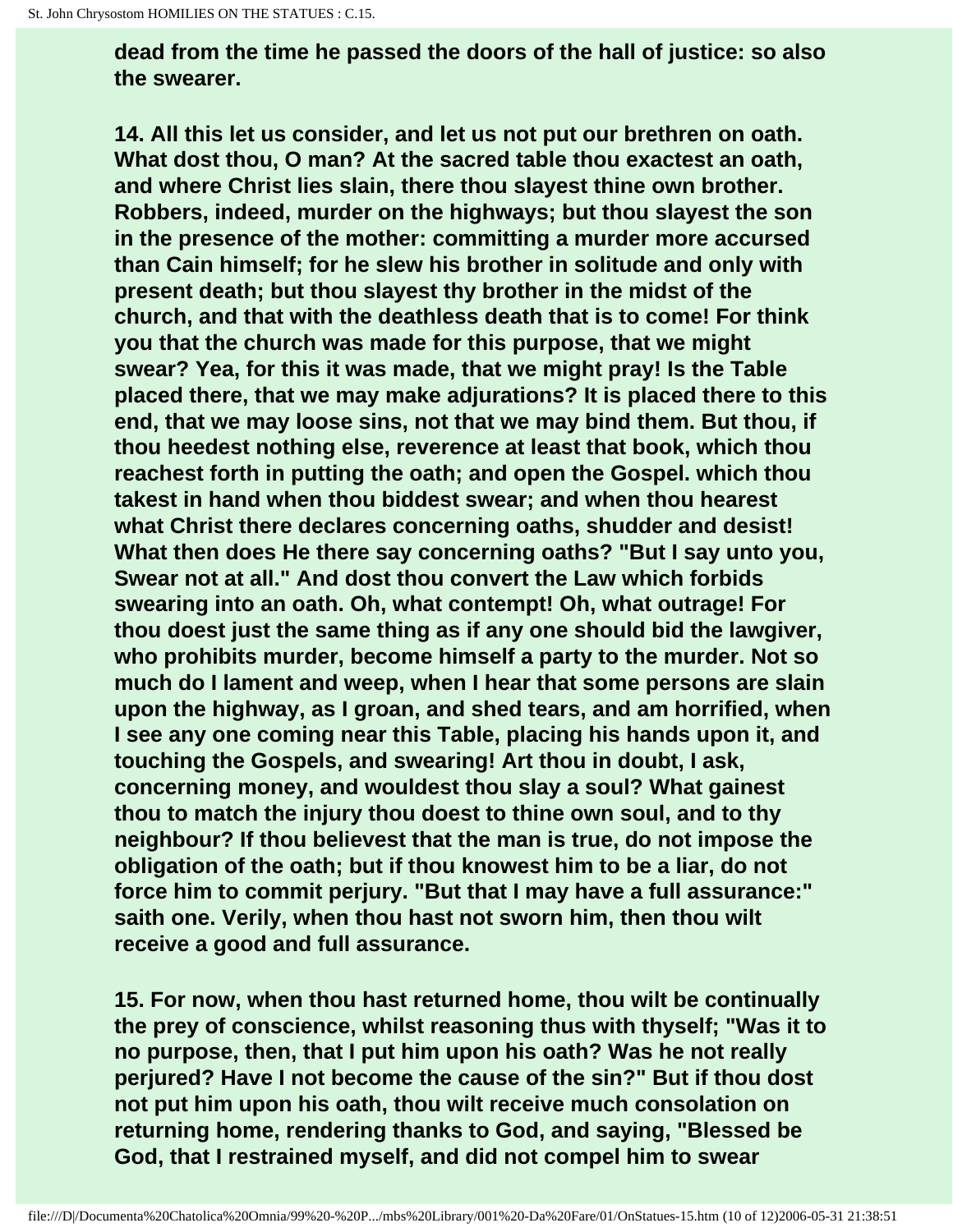**vainly, and to no purpose. Away with gold! Perish the money!" for that which specially gives us assurance is, that we did not transgress the law, nor compel another to do it. Consider, for Whose sake thou didst not put any one on his oath; and this will suffice thee for refreshment and consolation. Often, indeed, when a fight takes place, we bear being insulted with fortitude, and we say to the insulter, "What shall I do with thee? Such an one hinders me, who is thy patron; he keeps back my hands." And this is sufficient to console us. So when thou art about to put any one on his oath, restrain thyself; and stop; and say to him who is about to swear, "What shall I do with thee? God hath forbidden me to put any one on oath. He now holds me back." This suffices both for the honour of the Lawgiver, and for thy safety, and for keeping him in fear who is ready to swear. For when he seeth that we are thus afraid to put others on oath, much more will he himself be afraid to swear rashly. Wouldest thou say thus, thy return to thine own home would be with much fulness of assurance. Hear God, therefore, in His Commandments, that He may Himself hear thee in thy prayers! This word shall be written in heaven, and shall stand by thee on the Day of Judgment, and shall discharge many sins.** 

**16. This also let us consider not only with respect to an oath, but to every thing. And when we are about to do any good action for God's sake, and it is found to bring loss with it, let us look not merely at the loss connected with the matter, but at the gain which we shall reap by doing it for God. That is to say, Hath any one insulted thee? Bear it nobly! And thou wilt do so, if thou thinkest not of the insult merely, but of the dignity of Him who commands thee to bear it, and thou bearest it meekly. Hast thou given an alms? Think not of the outlay, but of the produce which arises from the outlay. Hast thou been mulcted of money? Give thanks, and regard not only the pain which is the result of the loss, but the gain which comes of thanksgiving. If we thus regulate ourselves, none of those heavy events which may befal us will give us pain; but from those things which may seem to be grievous, we shall be even gainers, and loss will be sweeter and more desired than wealth, pain than pleasure, and mirth and insult than honour. Thus all things adverse will turn to our gain. And here we shall enjoy much tranquillity, and there we shall attain the kingdom of heaven; which God grant that we may all be deemed worthy to obtain? by the grace and lovingkindness of our Lord Jesus Christ, through Whom and with Whom, to the Father with the Holy Spirit, be glory, dominion, and honour, now and ever, and world without end. Amen.**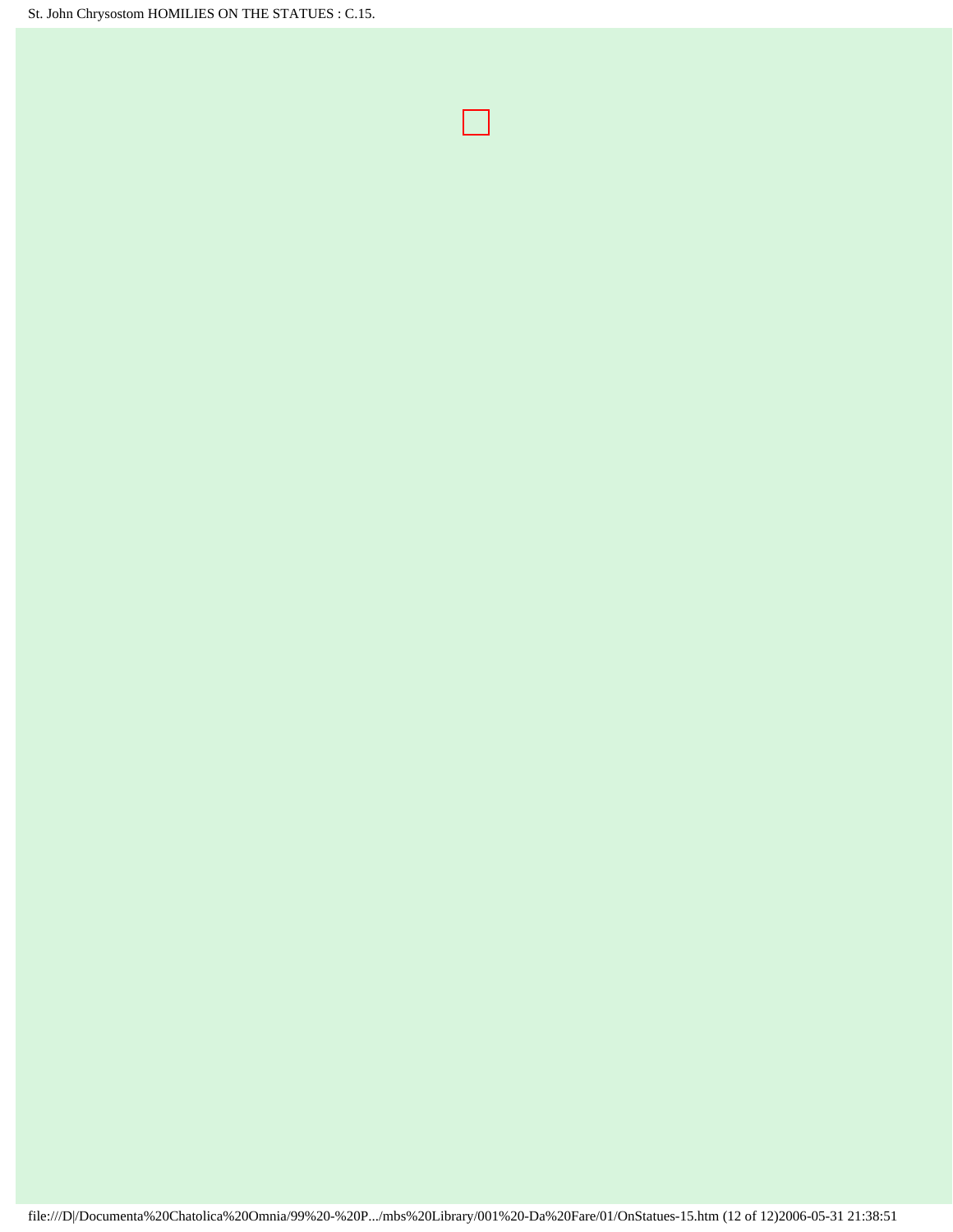## **HOMILY XVI.**

**This Homily was delivered on the occasion of the Prefect entering the Church, for the purpose of pacifying the minds of the people, in consequence of a rumour of an intended sack having been announced to him, when all were meditating flight. It treats also on the subject of avoiding oaths, and on the words of the Apostle, "Paul, a prisoner of Jesus Christ."** 

**1. I COMMEND the Prefect's consideration, that seeing the city agitated, and every one purposing a flight, he hath come here and afforded you consolation, and hath led you to entertain favourable hopes. But for you I blushed, and was ashamed, that after these long and frequent discourses ye should have needed consolation from without. I longed that the earth would open and swallow me up, when I heard him discoursing with you, alternately administering comfort, or blaming such ill-timed and senseless cowardice. For it was not becoming, that you should be instructed by him; but you ought yourselves to be teachers to all the unbelievers. Paul did not permit even going to law before the unbelievers; but thou, after so much admonition of our Fathers, hast needed teachers from without; and certain vagabonds and miscreants have again unsettled this great city, and set it upon flight. With what eyes shall we hereafter look upon the unbelievers, we who were so timid and cowardly? With what tongue shall we speak to them, and persuade them to exercise courage as to approaching evils, when we became through this alarm more timid than any hare? "But what could we do," says some one, "we are but men!" This is indeed the very reason why we ought not to be terrified, because we are men, and not brutes. For these are scared by all manner of sounds and noises; because they have not reasoning power, which is adequate to dispel fear. But thou who hast been honoured with the gift of speech and reason, how is it that thou sinkest to their ignoble condition? Hath some one entered the city, and announced the march of soldiers against it? Be not terrified, but leaving him, bend the knee: call upon thy Lord: groan bitterly, and He will keep off the dreaded event.** 

**2. Thou hadst heard indeed a false report of the march, and wert in danger of being severed from the present life. But that blessed Job, when the messengers came one after another, and he had heard them announcing their dreadful news. and adding thereto the**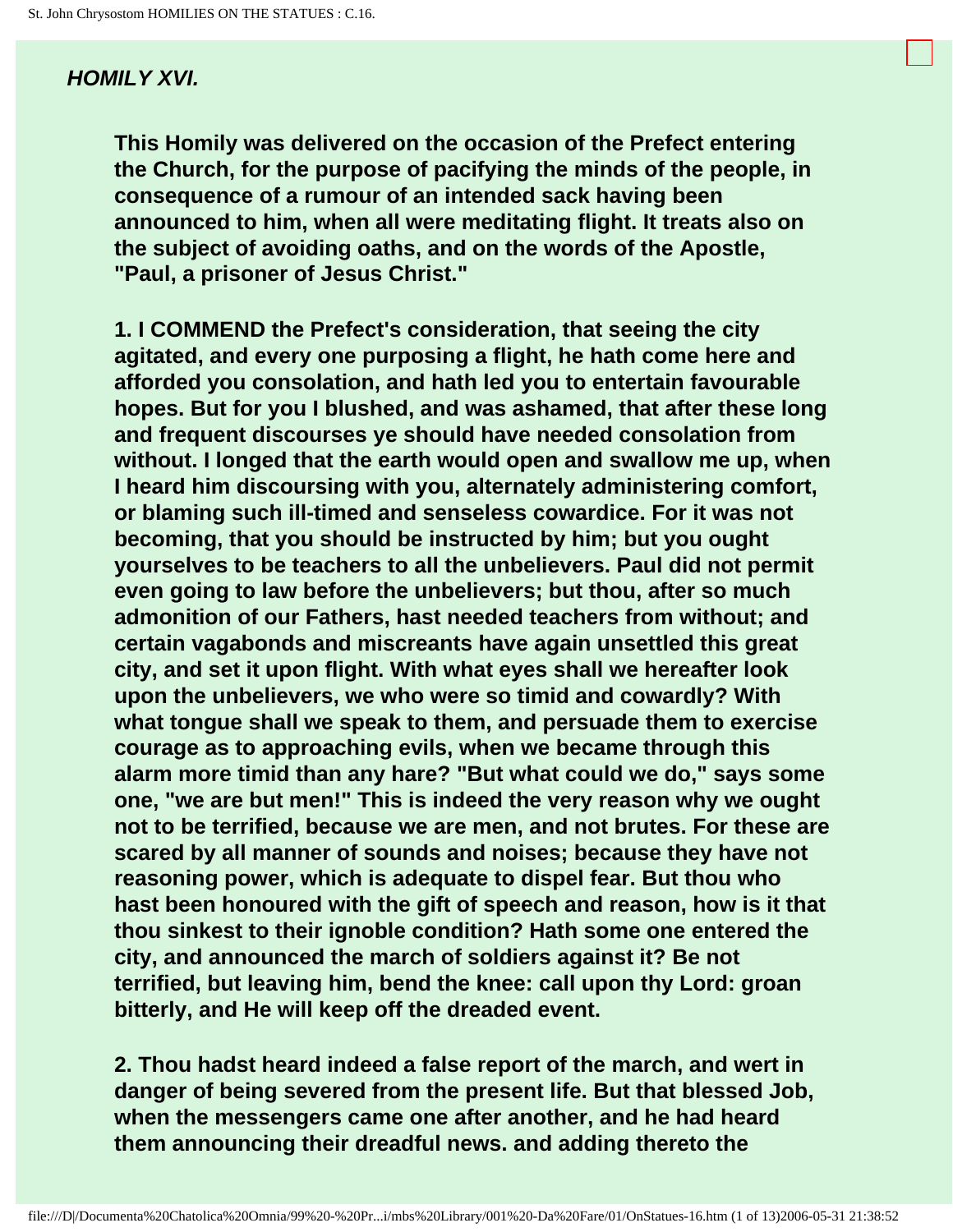**insupportable destruction of his children, neither cried nor groaned, but turned to prayer, and gave thanks to the Lord. Him do thou too imitate; and when any comer announces that soldiers have encircled the city, and are about to plunder its wealth, flee to thy Lord and say, "The Lord gave, the Lord hath taken away; as it seemeth good to the Lord, so is it done. Blessed be the name of the Lord for ever." The experience of the actual events did not terrify him; yet the mere report frightens thee.** 

**And how are we to be accounted of, who when we are commanded boldly to encounter death itself, are thus affrighted by a false rumour! The man who is bewildered con structs fear which is unreal; and trouble which is not visible; but he who abides in a settled and tranquil condition of soul, breaks in pieces even that which is real. Seest thou not pilots; when the sea is raging, and the clouds are rushing together, and the thunders are bursting forth, and all on board are in confusion, they seat themselves at the helm without tumult or disturbance; giving earnest heed to their own art, and considering how they may ward off the effects of the approaching storm. Be these thy example; and laying hold of the sacred anchor, the hope that is in God, remain unshaken and immoveable. "Whosoever heareth these sayings of mine, and doeth them not, shall be likened unto a foolish man, which built his house upon the sand; and the rain descended, and the floods came, and the winds blew, and beat upon that house; and it fell, and great was the fall of it." Seest thou that it is the character of folly to fall down headlong, and to be overthrown? Or rather, we were not only reduced to the condition of that foolish man, but our fall was still more wretched. For the house of that man fell down after the rivers and rains had descended, and the winds had beaten upon it; but we, when there were no winds striking, nor floods invading, nor blasts assaulting, before the experience of disaster, were overturned by a mere rumour, and dropped at once all the philosophy we were meditating.** 

**3. What think ye are now my thoughts? How should I conceal,--yea, bury myself? How must I blush with shame? If I had not been forcibly urged by our Fathers, I would not have arisen, I would not have spoken, whilst my mind was darkened with sadness because of your pusillanimity. But neither now have I been able to recover myself; since anger and sorrow have laid such seige to my soul. For who would not feel provoked and indignant, that after so much teaching ye should need the instructions of Gentiles, that ye might be comforted and persuaded to bear in a manly way the present**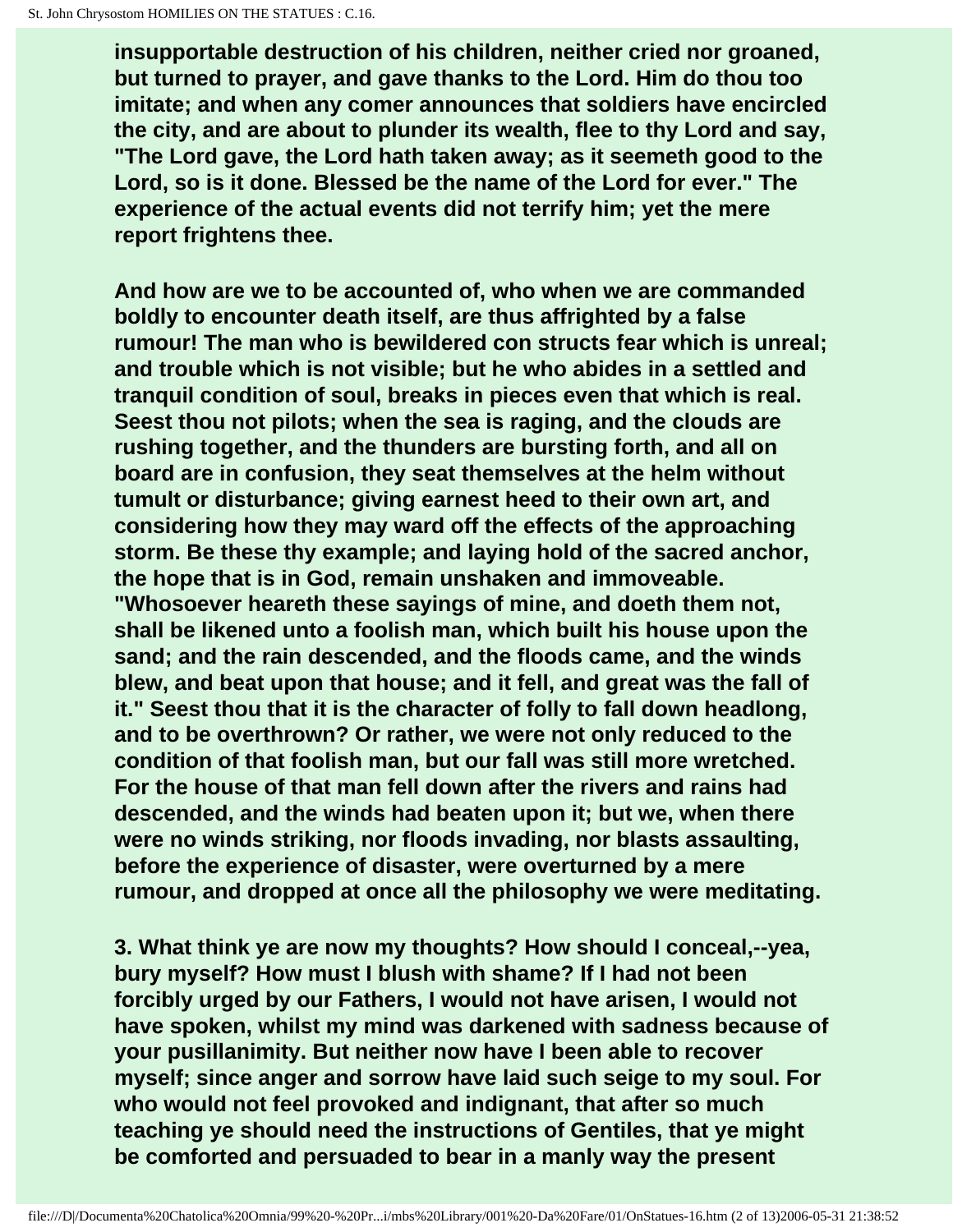**alarm. Pray ye therefore that free utterance may be given us in opening our mouth; and that we may be able to shake off this sadness, and to hold up again a little; for indeed this shame on account of your pusillanimity hath greatly depressed our spirits.** 

**4. Lately, I addressed to your Charity many things concerning the snares lying on all sides of us; and concerning fear and sadness, sorrow and pleasure; and also concerning the sickle that flieth down upon the houses of swearers. Now, out of all these many matters, I would have you especially to remember what I said respecting the "winged sickle," and its settling in the swearer's house; and pulling down the stones and the wood, and consuming the whole mass. And withal, take heed to this; that it is the extreme of folly to swear by taking the Gospels, and to turn the very Law which forbids swearing into an oath; and that it is better to suffer loss of property than to impose an oath on our neighbours; since this is a great honour to be done to God. For when thou sayest to God, "For thy sake I have not put such a one, who hath robbed and injured me, on his oath," God will pay thee back a great recompense on account of this honour, both here and hereafter. Say these things to others, and observe them also yourselves. I know that in this place we become more reverent, and lay aside every evil habit. But what is to be aimed at is, not that we be lovers of wisdom here only, but that when we depart, we may take this reverence out with us, where we especially need it. For those who carry water do not merely have their vessels full when near the fountain, and empty them when they reach home, but there they put them away with especial caution, that they may not be overturned, and their labours rendered useless. Let us all imitate these persons; and when we come home, let us strictly retain what has been spoken; since if ye here have gotten full, but return home empty, having the vessels of your understandings destitute of what ye have heard, there will be no advantage from your replenishment here. Shew me not the wrestler in the place of exercise, but of actual contest; and religion not at the season of hearing, but at the season of practice.** 

**5.Thou applaudest what is said now. When thou art required to swear, then remember all these things. If ye quickly accomplish this law, we will advance our teaching to other and greater things. Lo! this is the second year that I am discoursing to your Charity; and I have not yet been able to explain a hundred lines of the Scriptures, And the reason is, that ye need to learn of us what ye might reduce to practice at home, and of yourselves; and thus the greater part of**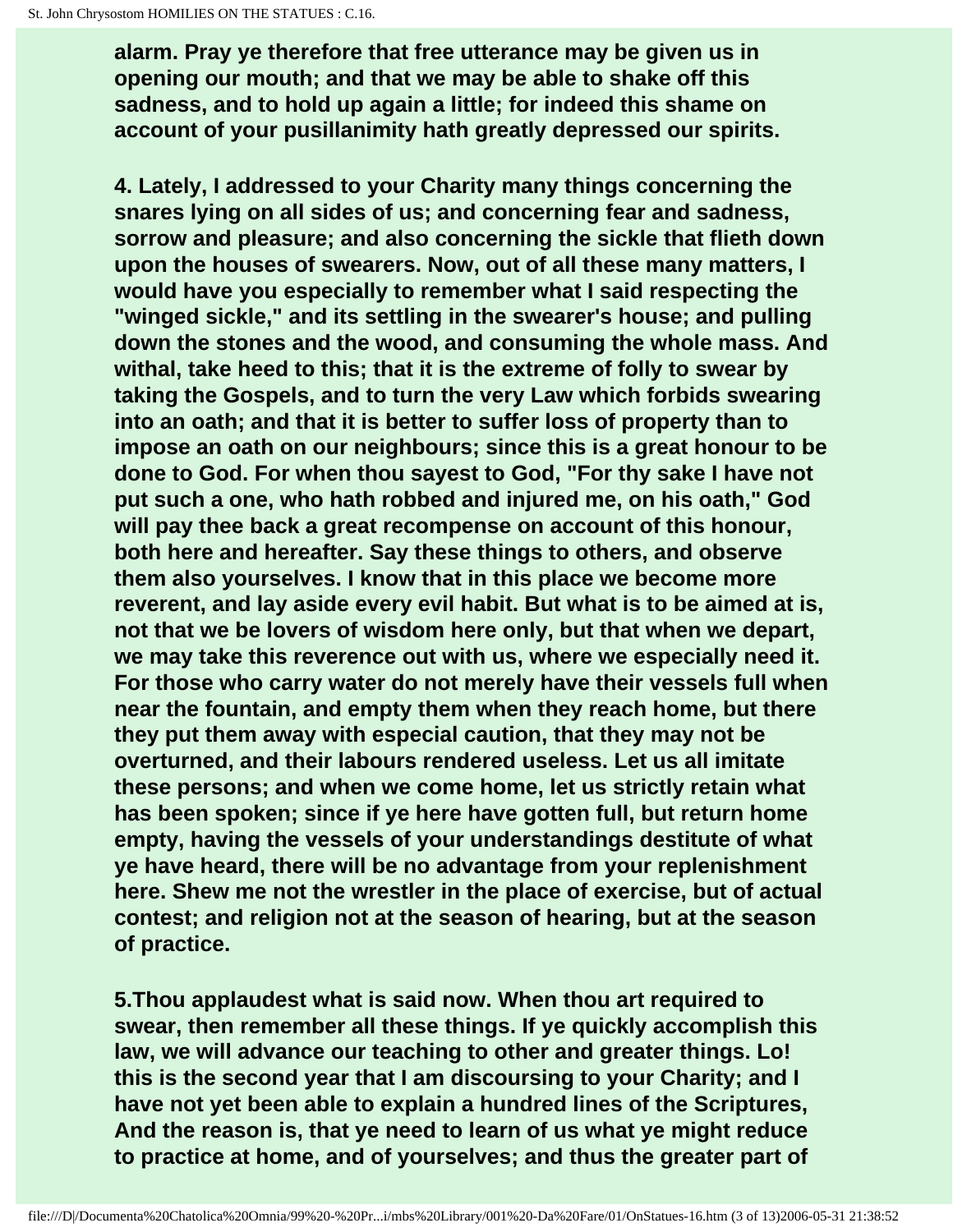**our exhortation is consumed on ethical discourse. But this ought not to have been so; the regulation of manners you ought to have learnt at home, and of yourselves; but the sense of the Scriptures, and the speculations upon them, you might commit to us. If, however, it were necessary that you should hear such things of us, there was no need of more than one day: for what there is to be said is of no diversified or difficult character, or such as requires any elaboration. For when God declares His sentence, subtle arguments are unseasonable. God hath said, "Thou shall not swear." Do not then demand of me the reasons of this. It is a royal law. He who established it, knows the reason of the law. If it had not been profitable, He would not have forbidden it. Kings bring in laws, and not all perchance profitable; for they are men, and cannot be competent to discover what is useful, like God. Nevertheless, we obey them. Whether we marry, or make wills, or are about to purchase servants, or houses, or fields, or to do any other act, we do these things not according to our own mind, but according to the laws which they ordain; and we are not entirely at liberty to dispose of the things which concern ourselves according to our own minds; but in many cases we are subject to their will; and should we do any thing that is contrary to their judgment, it becomes invalid and useless. So then tell me, are we to pay so much respect to the laws of men, and trample under foot the law of God? What defence, or what pardon can such conduct be worthy of? He hath said, "Thou shalt not swear." In order that thou mayest do and speak all things with safety, do not in practice lay down a law contrary to His.** 

**6. But enough of these matters. Let us now proceed to lay before you one sentence of those which have been read today, and thus end this discourse. "Paul, a prisoner of Jesus Christ," saith he, "and Timothy the brother." Great is the designation of Paul: no title of principality and power, but he speaks of bonds and chains! Truly great indeed! Although many other things made him illustrious; his being caught up into the third heaven, his being transported to Paradise, his hearing unutterable words; yet he sets down none of these, but mentions the chain instead of all, for this made him more conspicuous and illustrious than these. And why so? Because the one were the free gifts of the Lord's lovingkindness; and the other the marks of the constancy and patience of the servant. But it is customary with those who love, to glory more in the things which they suffer for those who are beloved, than in the benefits they receive from them. A king is not so proud of his diadem, as Paul gloried in his chains. And very justly. For a diadem affords but an**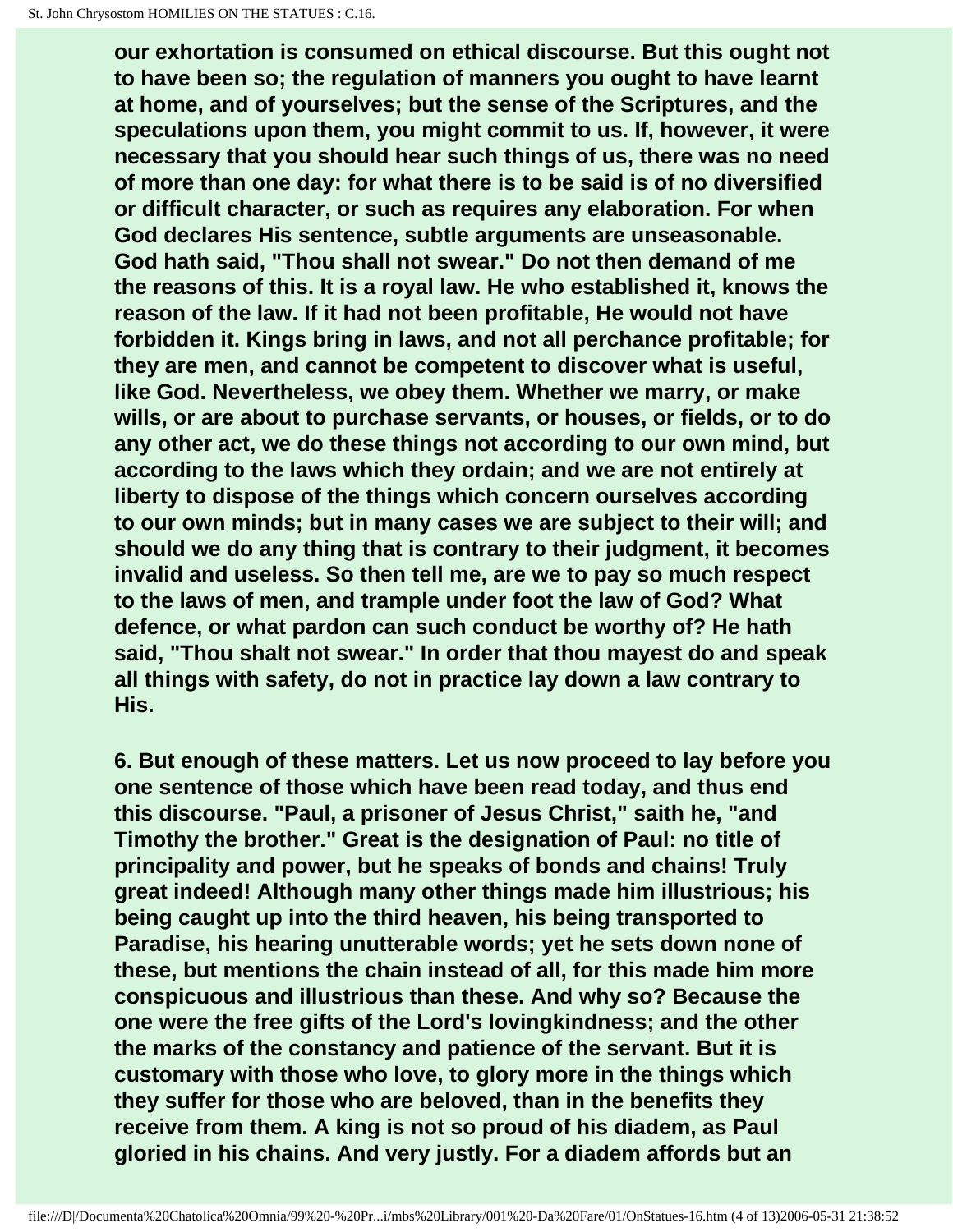**ornament to the crowned head; but the chain is a much greater ornament as well as a security. The kingly crown often betrays the head it encircles, and allures innumerable traitors, and invites them to the lust of empire. And in battles this ornament is so dangerous, that it must be hidden and laid aside. Hence kings in battle, change the outward dress, and so mingle in the crowd of combatants; so much betrayal does there result from the crown; but the chain will bring nothing of this kind upon those who have it, but altogether the contrary; since if there be a war, and an engagement with demons, and the hostile powers; the man who is thus encompassed, by holding forth his chain, repels their assaults. And many of the secular magistrates not only bear the name of office while they are in authority, but when they have given up their authority. Such a one is called an ex-consul, such a one an ex-praetor. But he, instead of all such titles, says, "Paul the prisoner."** 

**And very rightly. For those magisterial offices are no complete evidences of virtue in respect to the soul; for they are to be purchased by money, and obtained by the solicitations of friends; but this distinction that is obtained by bonds is a proof of the soul's love of wisdom, and the strongest sign of a longing for Christ. And the former are soon gone, but this distinction has none to succeed to it. Behold at least from that time to the present day how long a time has passed, and yet the name of this Prisoner has become increasingly illustrious. As to all the consuls, whoever they were, of former times, they are passed into silence; and not even their names are known to the generality of mankind. But the name of this Prisoner, the blessed Paul, is still great here, great in the land of the barbarians, great also among the Scythians and Indians; and were you to go even to the very bounds of the habitable world, you would hear of this appellation, and whithersoever any one could come, he would perceive that the name of Paul was borne in the mouths of all men. And what marvel is it, if it be so by land and sea, when even in the heavens the name of Paul is great; with angels and archangels and the powers above, and with the King of these, even God! "But what were the chains," says some one, "that brought glory to him who was thus fettered? Were they not formed of iron?" Of iron, indeed, they were formed; but they contained the grace of the Spirit, abundantly flourish ing in them; since he wore them for Christ's sake. Oh, wonder! the servants were bound, the Master was crucified, and yet the preaching of the Gospel every day increases! And through the means by which it was supposed that it would be extinguished, by these very means it was kindled; and the Cross and**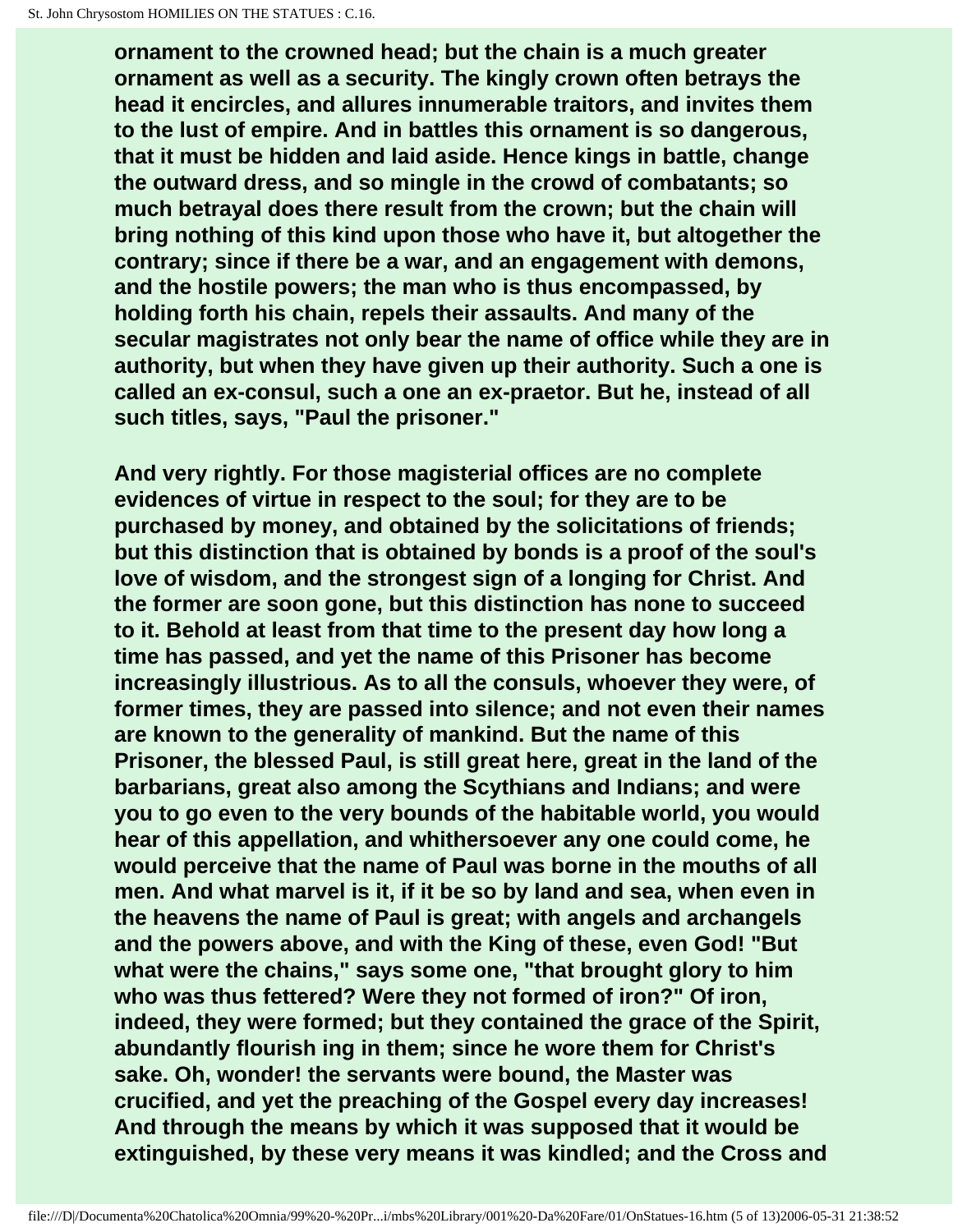**bonds, which were thought to be an abomination, these are now become the symbols of salvation; and that iron was to us more precious than all gold, not by its intrinsic nature, but for this cause and ground!** 

**7. But here I see an enquiry arising out of this point; and if you give me your attention, i will both state the question exactly, and will add the solution. What then is the subject of enquiry? This same Paul once having come before Festus, whilst discoursing to him, and defending himself concerning the charges which the Jews had alleged against him, and telling how he had seen Jesus, how he had heard that blessed voice; how he had been struck with blindness and recovered sight, and had fallen down and risen up again; how he had come a captive into Damascus, bound without chains; after speaking likewise of the Law and of the Prophets, and shewing that they had foretold all these things, he captured the judge, and almost persuaded him to come over to himself. For such are the souls of holy men: when they have fallen into dangers, they do not consider how they may be delivered from dangers, but strive every way how they may capture their persecutors. Just so did it then happen. He came in to defend himself, and he departed taking the judge with him! And to this the judge bore witness, saying, "Almost thou persuadest me to be a Christian." And this ought to have happened today; and this Prefect, on coming among you, ought to have admired your magnanimity, your fortitude, your perfect tranquillity; and to have gone away, taking with him a lesson from your good order, admiring your assembly, praising your congress, and learning from the actual fact, how great a difference there is between Gentiles and Christians!** 

**8. But as I was saying:--When Paul had caught him, and he said, "Almost thou persuadest me to be a Christian," Paul answered thus, "I would to God that not only thou, but also all that hear me this day, were both almost and altogether such as I am, except these bonds." What sayest thou, O Paul? When thou writest to the Ephesians, thou sayest, "I therefore, the prisoner of the Lord, beseech you, that ye walk worthy of the vocation wherewith ye are called." And when thou speakest to Timothy, "Wherein I suffer trouble as an evil-doer, even unto bonds." And again, when to Philemon, thus; "Paul, a prisoner of Jesus Christ." And again, when debating with the Jews, thou sayest, "For the hope of Israel I am bound with this chain." And writing to the Philippians, thou sayest, "Many of the brethren in the Lord, waxing confident by my bonds, are much more bold to speak the**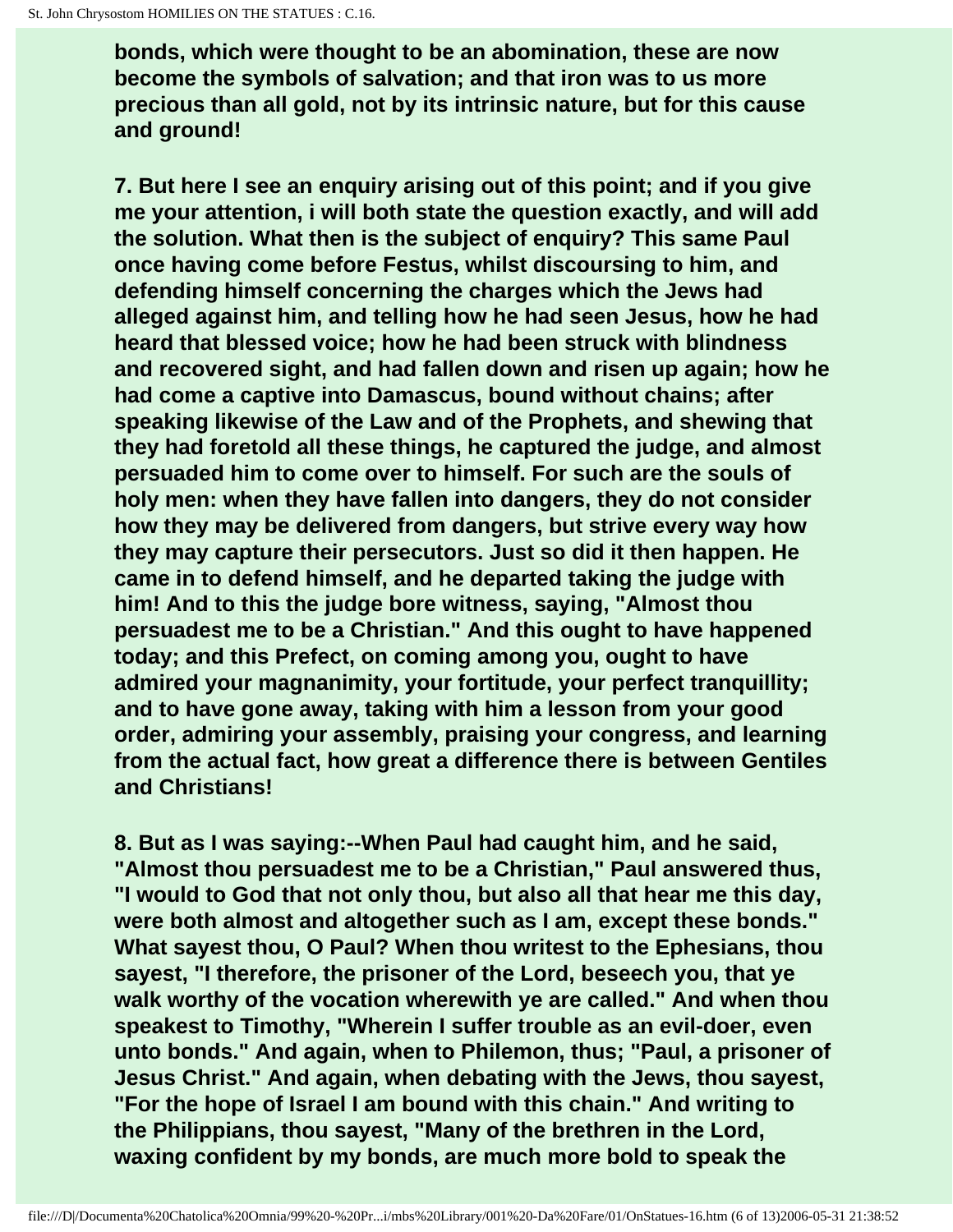**word without fear." Every where thou bearest about the chain, everywhere thou puttest forward thy bonds, and boastest in the thing. But when thou comest to the tribunal, thou betrayest thy philosophy, where it were right to have spoken the most boldly, and sayest to the judge, "I would to God that thou mightest become a Christian 'without' these bonds!" Yet surely if the bonds were good, and so good, that they could be the means of making others to grow bold in the cause of true religion; (for this very thing thou didst declare before, when thou saidst, "Many of the brethren, waxing confident by my bonds, did speak the word without fear"); for what reason dost thou not glory in this thing in the presence of the judge, but doest even the reverse?** 

**9. Does not what I say appear a question? The solution of it, however, I will bring forward at once. For Paul acted thus, not from distress or fear, but from an abundance of wisdom and spiritual understanding. And how this was, I proceed to explain. He was addressing a Gentile, and an unbeliever, who knew nothing of our matters. Hence he was unwilling to introduce him by way of disagreeable things, but as he said, "I became to them that are without law, as without law;" so he acted in the present instance. His meaning is, "If the Gentile hear of bonds and tribulations, he will straightway be taking flight; since he knows not the power of bonds. First, let him become a believer; let him taste of the word preached, and then he will even of himself hasten towards these bonds. I have heard the Lord saying, "No man putteth a piece of new cloth into an old garment, for that which is put in to fill it up taketh from the garment, and the rent is made worse. Neither do men put new wine into old wine-skins; else the wine-skins burst." The soul of this man is an old garment: an old wine-skin. It is not renewed by the faith, nor renovated by the grace of the Spirit. It is yet weak and earthly. It affects the things of this life. It flutters eagerly after worldly show. It loves a glory that is present. Should he hear at once, even from the first, that if he becomes a Christian he will become immediately a prisoner, and will be encompassed with a chain; feeling ashamed and indignant, he will recoil from the word preached. Therefore, saith he, "Except these bonds." Not as deprecating the bonds themselves, God forbid! But condescending to the other's infirmity; for he himself loved and welcomed his bonds, even as a woman fond of ornament doth her jewels of gold. Whence is this apparent? "I rejoice," saith he, "in my sufferings for you, and fill up that which is behind of the afflictions of Christ in my flesh." And again; "Unto you it is given in the behalf of Christ, not only to believe on Him, but to**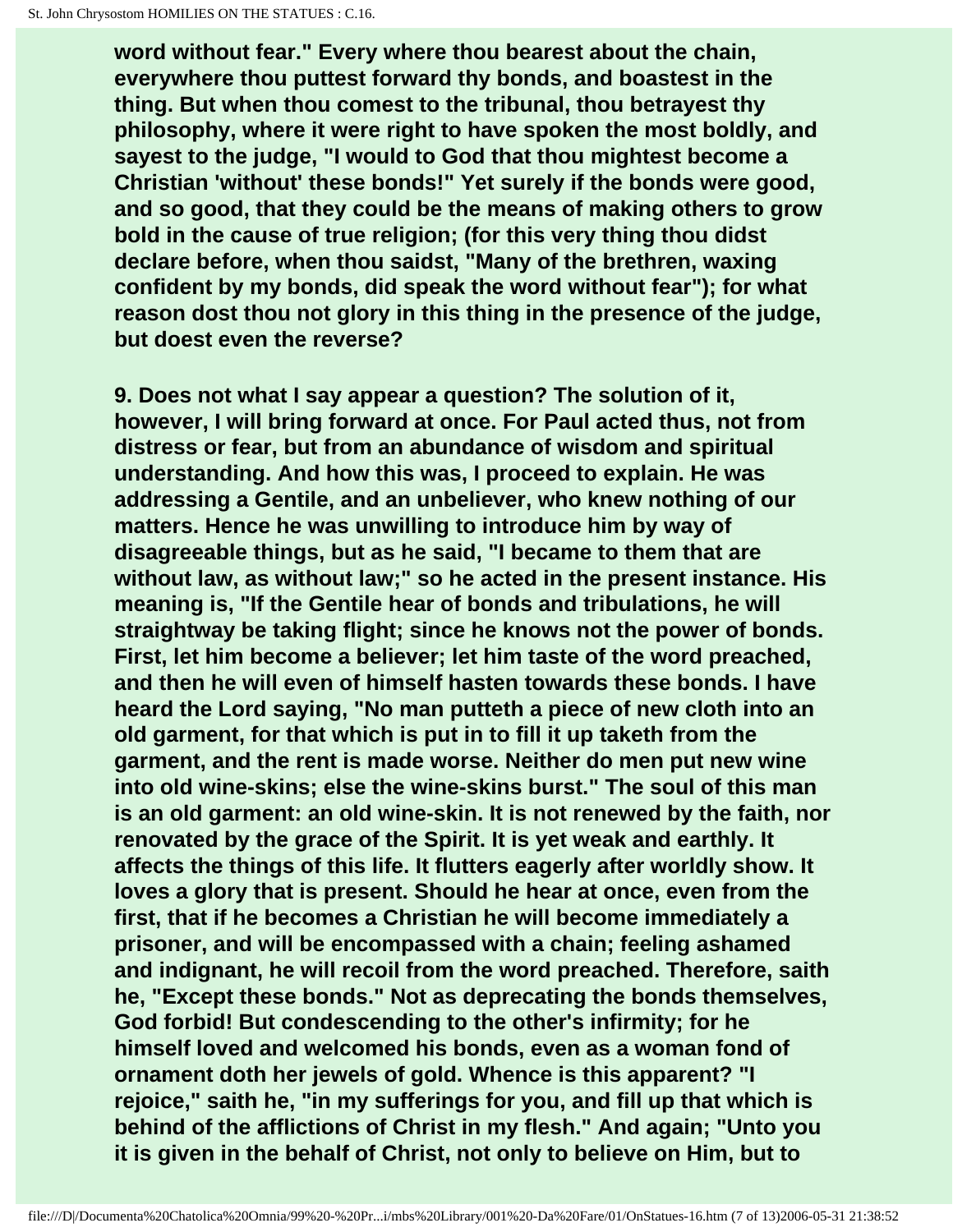**suffer for His sake." And again; "And not only so, but we also glory in tribulations." Wherefore, if he rejoices and glories in this, and calls it a gift of grace, it is manifest that when he was addressing the judge, he spoke to him as he did, for the reason assigned. Moreover, also in a different passage, when he happened to find a necessity for glorying, he shews the very same by saying, "Most gladly, therefore, will I glory in my infirmities . . . . . . in reproaches, in necessities, in persecutions, in distresses, that the power of Christ may rest upon me." And again; "If I must needs glory, I will glory of the things which concern mine infirmities." And elsewhere, comparing himself with others, and exhibiting to us his superiority in the comparison, he thus speaks; "Are they ministers of Christ? (I speak as a fool), I am more." And wishing to shew this superiority, he did not say that he had raised the dead, nor that he had expelled demons, nor that he had cleansed lepers, nor that he had done any other thing of the sort, but that he had suffered those innumerable hardships. Hence when he said," I am more," he presently cites the multitude of his trials; "In stripes, above measure, in deaths oft, in prisons more frequent . . . .. of the Jews five times received I forty stripes save one, once was I stoned, thrice I suffered shipwreck, a night and a day I have been in the deep;" and all the rest. Thus Paul everywhere glories in tribulations; and prides himself upon this circumstance exceedingly. And very justly. For this it is which especially shews the power of Christ, viz. that the Apostles conquered by such means; by bonds, by tribulations, by scourgings, and the worst of ills.** 

**10. For these two things Christ had announced, tribulation and remission, labours and crowns, toils and rewards, things pleasant and sad. Nevertheless, to the present life he assigns the sorrowful things; but for the life to come, he has stored up those which are pleasant; at once shewing that He did not mean to deceive men, and wishing by this arrangement to diminish the burden of human woes. For the imposter first holds out the things which are pleasant, and afterwards brings forward those which are disagreeable. Thus for example:--Kidnappers, when they intend to steal and carry off little children, do not promise them blows and stripes, or any other thing of that kind, but offer them cakes, and sweetmeats, and such like, by which the age of childhood is usually gratified; in order that, enticed by these things, they may sell their liberty, and may fall into the utmost peril. Moreover, bird-catchers, and fishermen, thus entice the prey which they pursue, offering first their usual food, and such as is agreeable to them, and by this means concealing the snare. So that this is especially the work of imposters, first to hold out things which**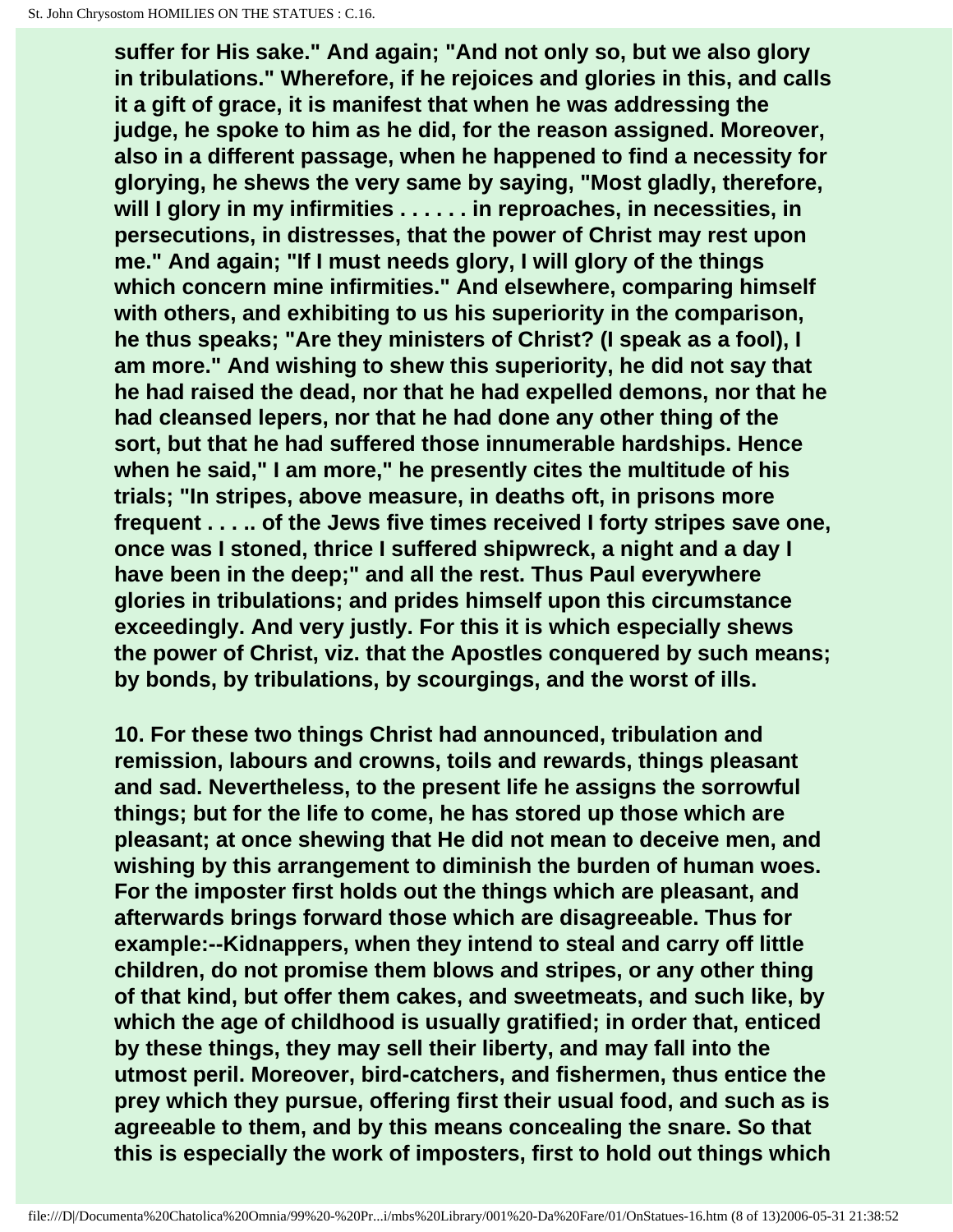**are agreeable, but afterwards to introduce the things which are disagreeable. But the case is altogether the reverse with those who are really careful and provident for others. Fathers at least act quite in a contrary manner to kidnappers. When they send their children to school, they set masters over them, threaten them with stripes, and encompass them with fear on all sides. But when they have thus spent the first portion of their lives, and their habits are formed, they then put them in possession of honour, and power, and luxury, and all the wealth that is theirs.** 

**11. And thus God has acted. After the manner of provident fathers, and not after that of kidnappers, He has first involved us in things that are grievous; handing us over to present tribulation, as it were to schoolmasters and teachers; in order that being chastened and sobered by these things, after shewing forth all patience, and learning all right discipline, we may afterwards, when formed into due habits, inherit the kingdom of heaven. He first prepares and fits us for the management of the wealth He is to give, and then puts us into the actual possession of riches. For if He had not acted thus, the giving of riches would have been no boon, but a punishment and a vengeance. For even as a son that is senseless and prodigal, when he has succeeded to a paternal inheritance, is precipitated headlong by this very thing, having none of the practical wisdom requisite for the economy of wealth; but if he be intelligent, and gentle, and sober, and moderate, managing his paternal estate as is befitting, he becomes by this means more illustrious and distinguished: so must it also necessarily happen in our case. When we have acquired spiritual understanding, when we have all attained to "perfect manhood," and the measure of full stature;" then He puts us in possession of all that He has promised: but now as little children He chastens us, together with consolation and soothing. And this is not the only advantage of receiving the tribulation beforehand, but there is also another, not less than this. For the man who first of all lives luxuriously, and then has to expect punishment after his luxurious living, has not even a sense of his present luxury, merely by reason of the expectation of impending woes; but he who is first in a sorrowful state, if he is anticipating the enjoyment of good things afterwards, overlooks present difficulties, in the hope of the good things which are to come. Not only, then, on account of our security, but also for our pleasure and consolation hath He ordained that the things which are grievous should be first; in order that being lightened with the hope of futurity, we should be rendered insensible to what is present. And this Paul would shew and make plain, when**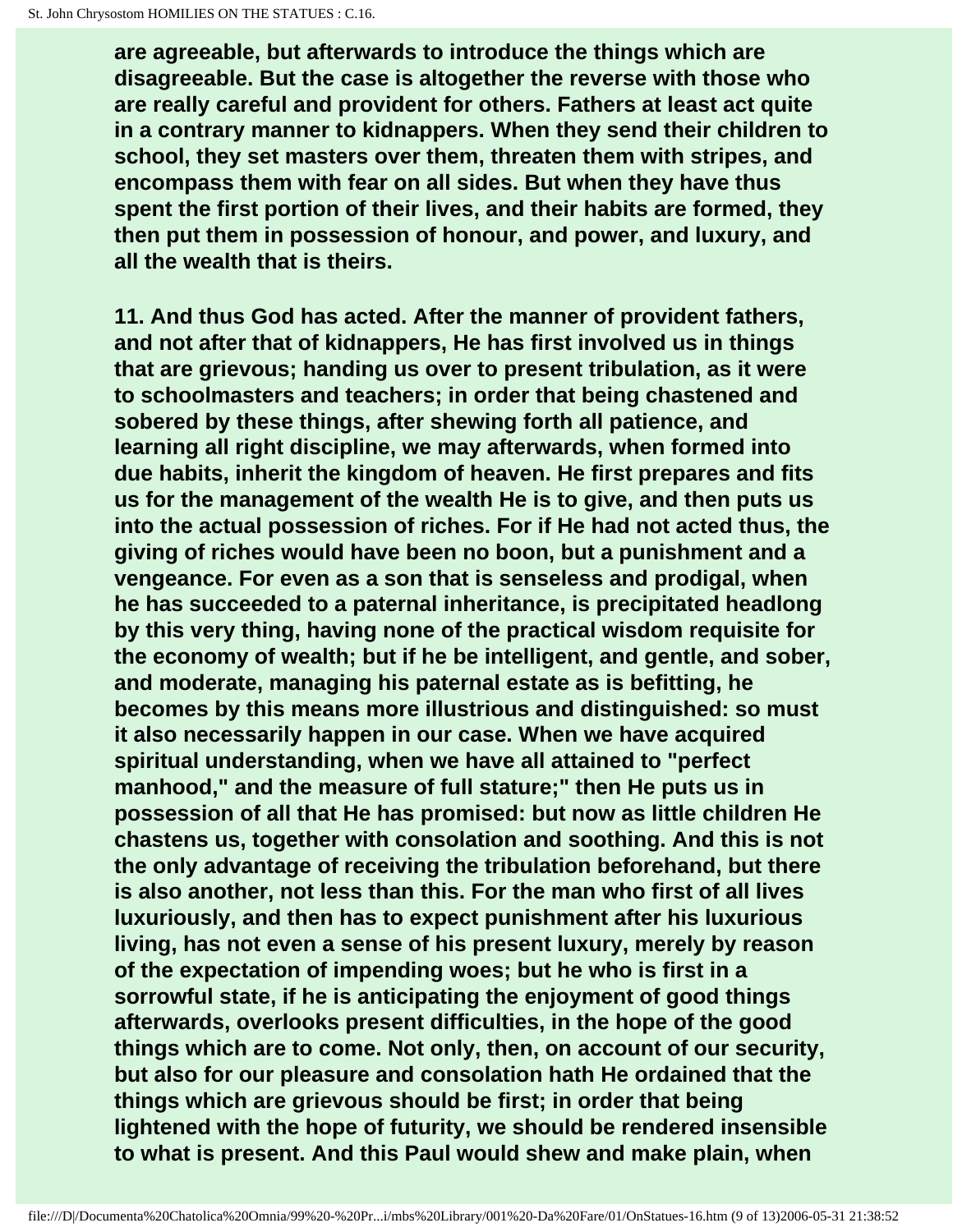**he said, "Our light affliction, which is but for a moment, worketh for us a far more exceeding and eternal weight of glory. While we look not at the things which are seen, but at the things which are not seen." He calls tribulation light, not because of the intrinsic nature of things that are grievous, but because of the expectation of good things to come. For even as the merchant is indifferent to the labour that attends navigation, being buoyed up with the hope of a cargo; and as the boxer bravely sustains the blows on his head, looking to the crown beyond; so also indeed do we, earnestly gazing towards heaven, and the good things that are in the heavens, whatever evils come on us, sustain them all with fortitude, being nerved with the good hope of the things to come.** 

**12. Therefore let us go home, taking with us this saying; for though it be simple and short, it nevertheless contains much of the doctrine of spiritual wisdom. He who is in a state of grief and tribulation, hath a sufficient consolation; he who lives in luxury and abundance, hath that which may greatly sober him. For when as thou sittest at the table thou art reminded of this saying, thou wilt speedily shrink from drunkenness and gluttony; learning through this sentence, how needful it is for us to be striving; and thou wilt say with thyself, "Paul lived in bonds and in dungeons, but I in drunkenness and at a luxurious table! What pardon then shall I obtain?" This also is a fit saying for women; since those who are fond of ornament, and expensive dresses, and bind themselves about with gold on every side, when they remember this chain, will hate, I feel assured, and abominate that adorning of themselves; and will hasten to such bonds as these. For those ornaments have often been the cause of manifold evils, and introduced a thousand quarrels into a family, and have bred envy, and jealousy, and hatred. But these loosed the sins of the wide world, affrighted demons, and drove away the devil. With these, while tarrying in prison, he persuaded the jailor; with these he attracted Agrippa himself; with these he procured many disciples. Therefore he said, "Wherein I suffer trouble as an evil-doer unto bonds, but the word of God is not bound." For just as it is not possible to bind a sunbeam, or to shut it up within the house, so neither the preaching of the word; and what was much more, the teacher was bound, and yet the word flew abroad; he inhabited the prison, and yet his doctrine rapidly winged its way every where throughout the world!** 

**Knowing these things then, let us not be depressed, when adverse affairs meet us, but then let us be more strong, then more powerful;**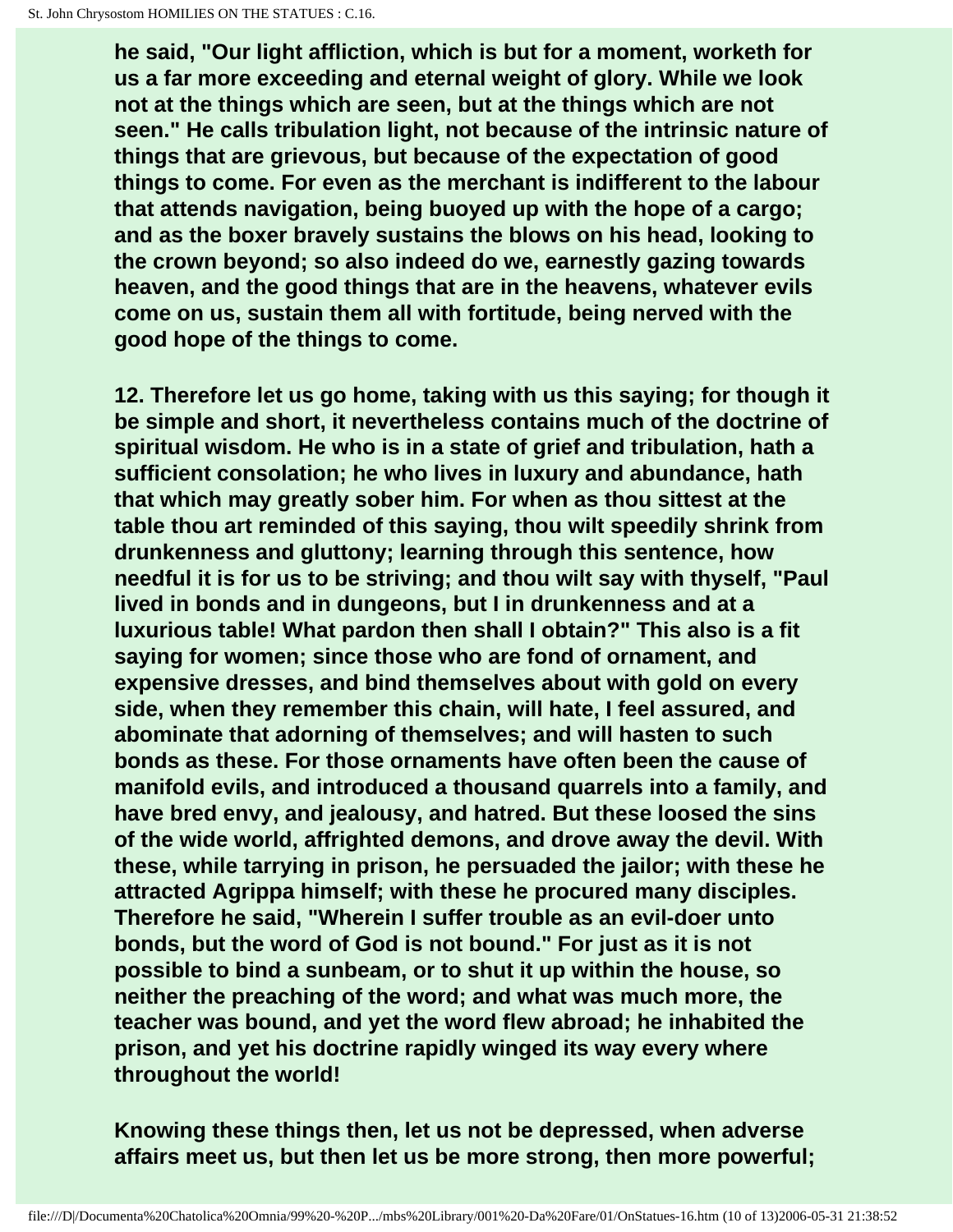**"for tribulation worketh patience." Let us not grieve for the calamities which befall us, but let us in all things give thanks unto God!** 

**13. We have completed the second week of the fast, but this we should not consider; for going through the fast does not consist in merely going through the time, but in going through it with amendment of manners. Let us consider this; whether we have become more diligent; whether we have corrected any of our defects; whether we have washed away our sins? It is common for every one to ask in Lent, how many weeks each has fasted; and some may be heard saying that they have fasted two, others three, and others that they have fasted the whole of the weeks. But what advantage is it, if we have gone through the fast devoid of good works? If another says, "I have fasted the whole of Lent," do thou say, "I had an enemy, but I was reconciled; I had a custom of evilspeaking, but I put a stop to it; I had a custom of swearing, but I have broken through this evil practice." It is of no advantage to merchants, to have gone over a great extent of ocean, but to have sailed with a freight and much merchandise. The fast will profit us nothing, if we pass through it as a mere matter of course, without any result. If we practise a mere abstinence from meats, when the forty days are past, the fast is over too. But if we abstain from sins, this still remains, even when the fast has gone by, and will be from this time a continual advantage to us; and will here render us no small recompense, before we attain unto the kingdom of heaven. For as he who is living in iniquity, even before hell, hath punishment, being stung by his conscience; so the man who is rich in good works, even before the kingdom, will have the benefit of exceeding joy, in that he is nourished with blessed hopes.** 

**14. Therefore Christ says, "I will see you again, and your heart shall rejoice, and your joy no man taketh from you." A brief saying, but one that hath in it much consolation. What then is this, "your joy no man taketh?" if thou hast money, many are able to take away the joy that comes of thy wealth; as, for instance, a thief, by digging through the wall; a servant by carrying off what was entrusted to him; an emperor by confiscation; and the envious man by contumely. Should you possess power, there are many who are able to deprive you of the joy of it. For when the conditions of office are at an end, the conditions of pleasure will also be ended. And in the exercise of office itself too, there are many accidents occurring, which by bringing difficulty and care, strike at the root of thy satisfaction. If**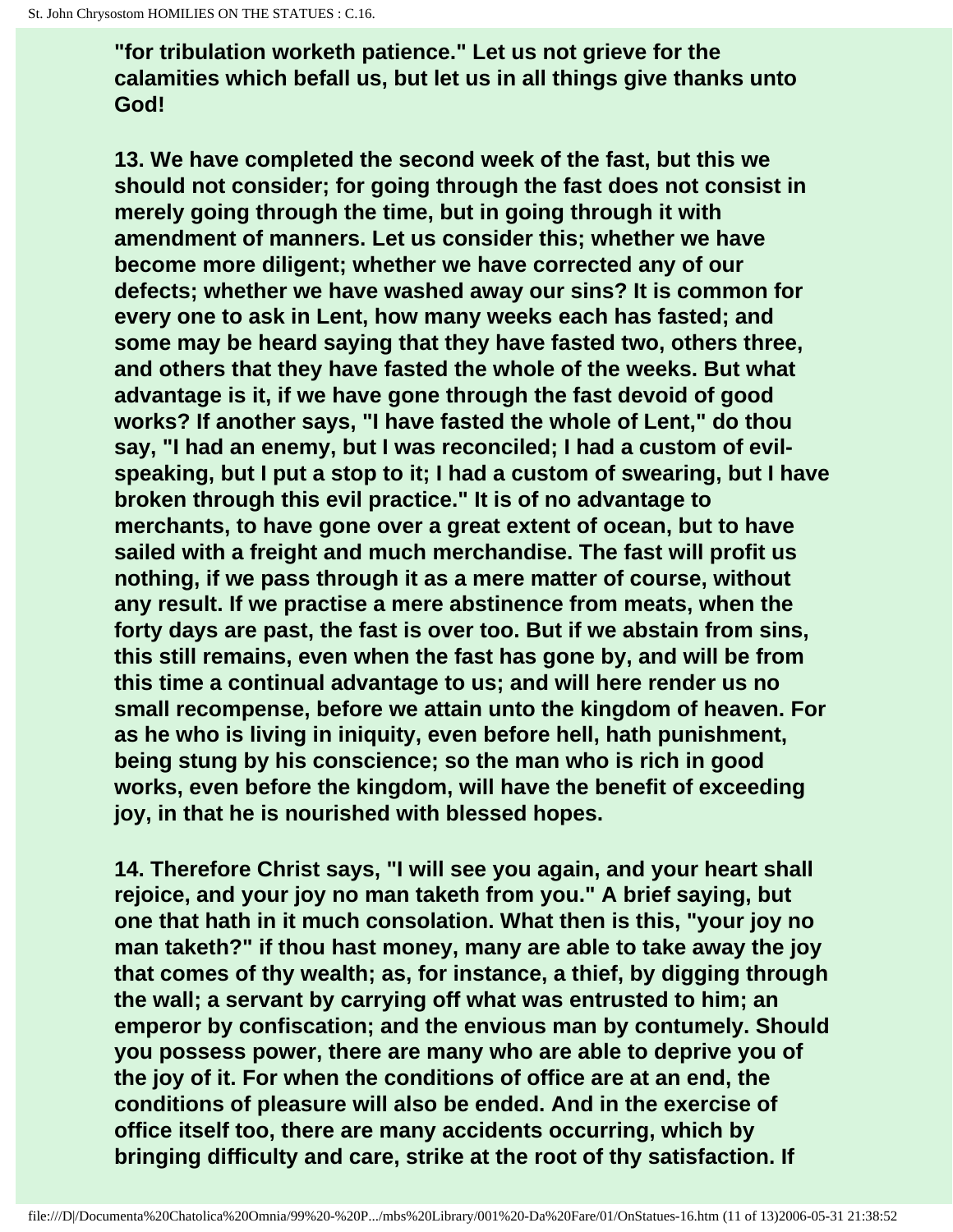**thou hast bodily strength, the assaults of disease put a stop to joy from that source. If thou hast beauty and bloom, the approach of old age withers it, and takes away that joy. Or if thou enjoyest a sumptuous table, when evening comes on the joy of the banquet is at an end; for every thing belonging to this life is liable to damage, and is unable to afford us a lasting pleasure; but piety and the virtue of the soul is altogether the reverse of this. If thou hast done an aims, no one is able to take away this good work. Though an army, or kings, or myriads of calumniators and conspirators, were to beset thee on all sides, they could not take away the possession, once deposited in heaven; but the joy thereof continually abideth; for it is said, "He hath dispersed, he hath given to the poor, his righteousness endureth for ever." And very justly; for in the storehouses of heaven it is laid up, where no thief breaks in, nor robber seizes, nor moth devours. If thou pourest out continued and fervent prayers, no man will be able to spoil thee of the fruit of them; for this fruit too is rooted in the heavens; it is out of the way of all injury, and remains beyond mortal reach. If when evil-treated thou has done a kind action; if thou hast borne with patience to hear thyself evil spoken of; if thou hast returned blessings for reproaches; these are good works that abide continually, and the joy of them no man taketh away; but as often as thou rememberest these, thou art glad and rejoicest, and reapest large fruits of pleasure. So also, indeed, if we succeed in avoiding oaths; and persuade our tongue to abstain from this pernicious practice, the good work will be finished in a short time, but the delight arising from it will be continuous and unfailing.** 

**17. And now, it is time that you should be teachers and guides of others; that friends should undertake to instruct and lead on their neighbours; servants their fellow-servants; and youths those of their own age. What if any one had promised thee a single piece of gold for every man who was reformed, wouldest thou not then have used every exertion, and been all day long sitting by them, persuading and exhorting. Yet now God promises thee not one piece of gold, nor ten, or twenty, or a hundred, or a thousand; no, nor the whole earth, for thy labours, but He gives thee that which is greater than all the world, the kingdom of heaven; and not only this, but also another thing besides it. And what kind of thing is that? "He who taketh forth the precious from the vile," saith He, "shall be as my mouth." What can be equal to this in point of honour or security? What kind of excuse or pardon can be left to those, who after so great a promise neglect their neighbour's safety? Now if you see a blind man falling**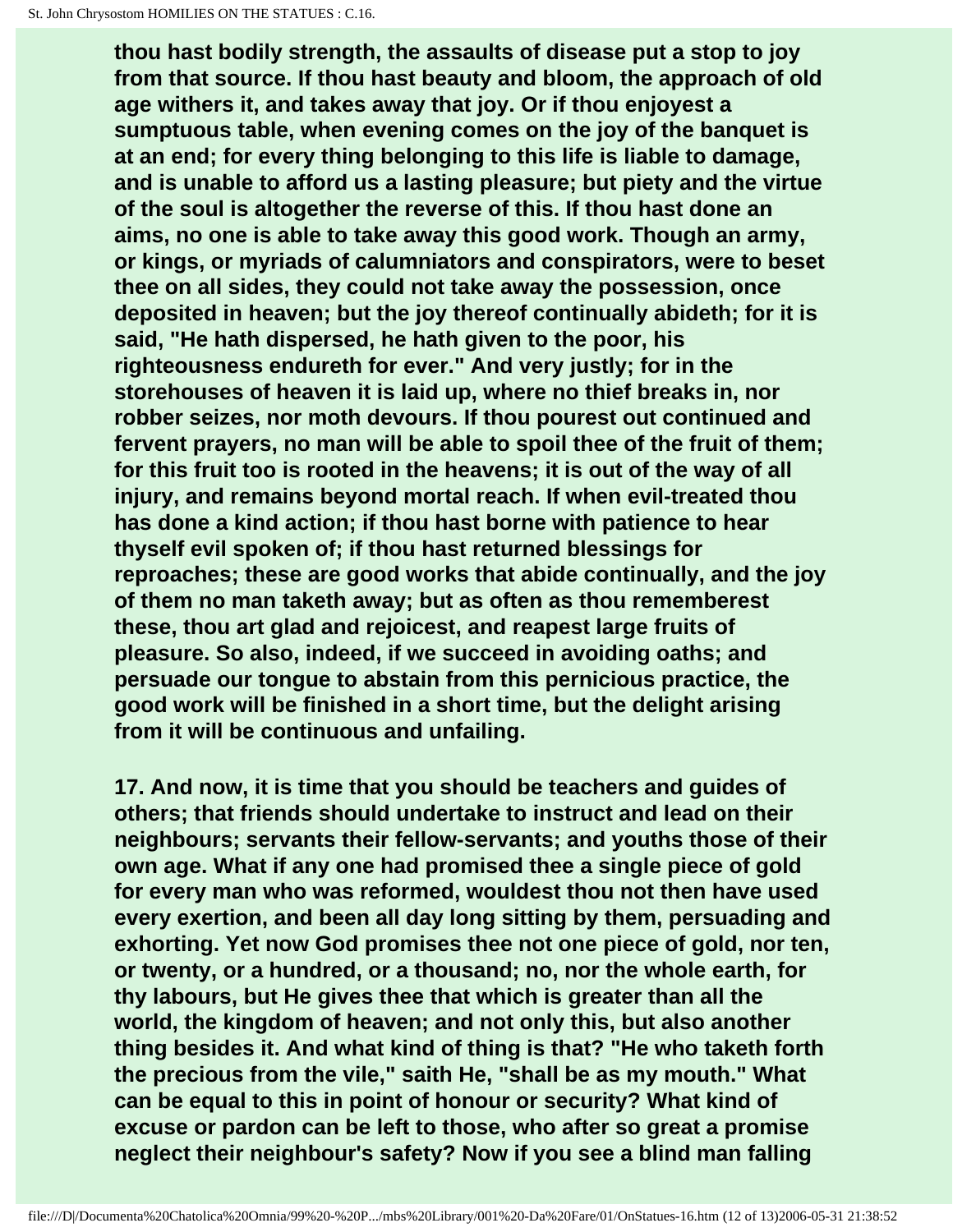**into a pit, you stretch forth a hand, and think it a disgraceful thing to overlook one who is about to perish? But daily beholding all thy brethren precipitated into the wicked custom of oaths, dost thou not dare even to utter a word? Thou hast spoken once, perhaps, and he hath not heard. Speak there fore twice, and thrice, and as often as it may be, till thou hast persuaded him. Every day God is addressing us, and we do not hear; and yet He does not leave off speaking. Do thou, therefore, imitate this tender care towards thy neighbour. For this reason it is that we are placed with one another; that we inhabit cities, and that we meet together in churches, in order that we may bear one another's burdens, that we may correct one another's sins. And in the same manner as persons inhabiting the same shop, carry on a separate traffic, yet put all afterwards into the common fund, so also let us act. Whatever advantages each man is able to confer upon his neighbour, let him not grudge, nor shrink from doing it, but let there be some such kind of spiritual commerce, and reciprocity; in order that having deposited every thing in the common store, and obtained great riches, and procured a large treasure, we may be all together partakers of the kingdom of heaven; through the grace and loving-kindness of our Lord Jesus Christ, by Whom and with Whom, to the Father, with the Holy Ghost, be glory, both now and ever, and world without end. Amen.**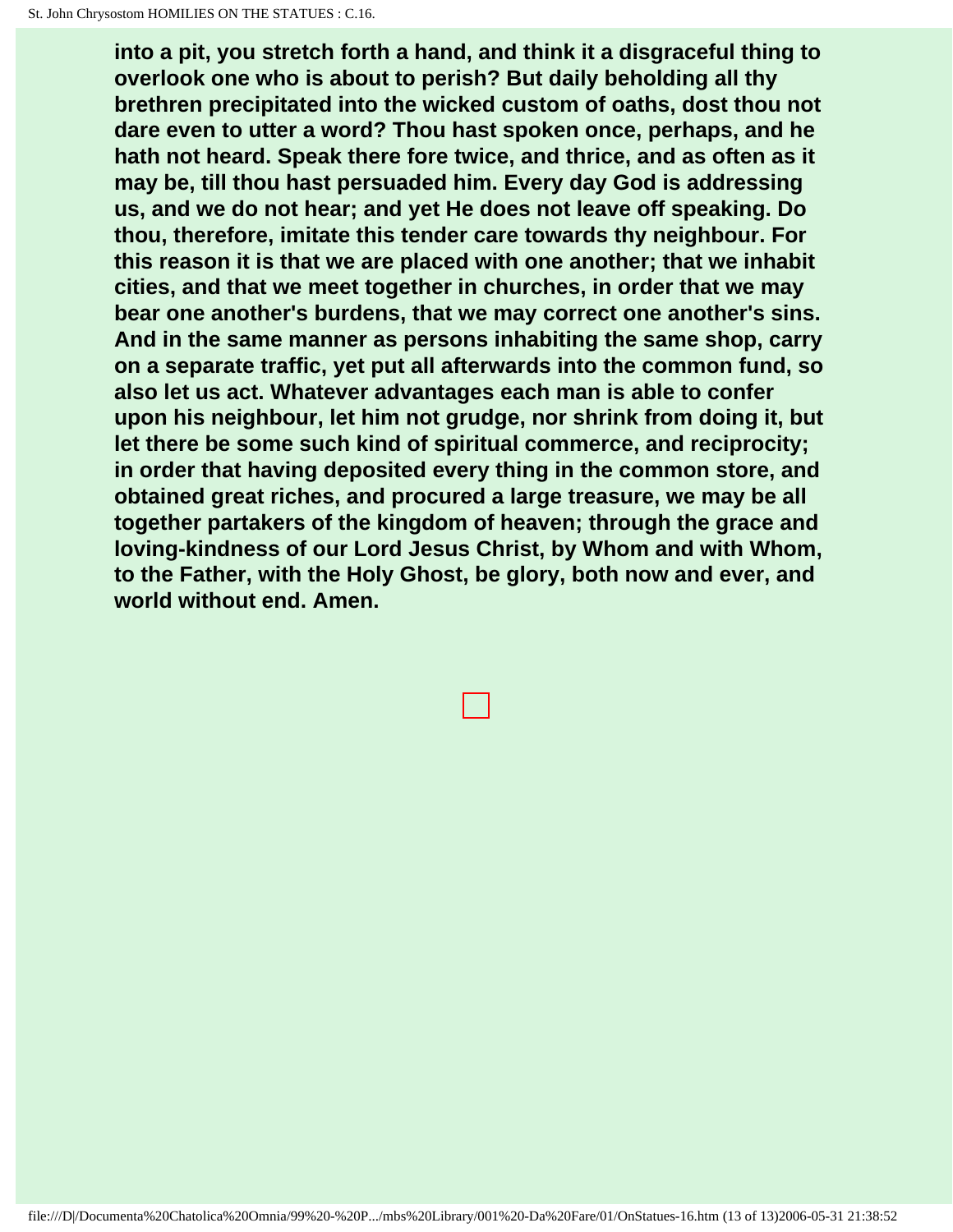## **HOMILY XVII.**

**Of the Commissioners (Hellebichus Commander of the Troops, and Caesarius Master of the Offices) sent by the Emperor Theodosius for the inquisition of the offenders, on account of the overturning of the Statues.** 

**1. Most opportunely have we all this day sung together, "Blessed be the Lord God of Israel, who only doeth wondrous things. For marvellous, and beyond all expectation, are the things which have happened? A whole city, and so great a population, when just about to be overwhelmed--to sink under the waves, and to be utterly and instantly destroyed--He hath entirely rescued from shipwreck in a single moment of time! Let us give thanks then, not only that God hath calmed the tempest, but that He suffered it to take place; not only that He rescued us from shipwreck, but that He allowed us to fall into such distress; and such an extreme peril to hang over us. Thus also Paul bids us "in every thing give thanks." But when he says, "In every thing give thanks," he means not only in our deliverance from evils, but also at the time when we suffer those evils. "For all things work together for good to them that love God." Let us be thankful to Him for this deliverance from trials; and let us never forget them. Let us devote ourselves to prayer, to continual supplications, and to much piety.** 

**2. When the sad conflagration of these calamities was first kindled, I said, that it was a season not for doctrine, but for prayer. The very same thing I now repeat, when the fire has been extinguished--that it is now especially, and more than before, a time for prayer; that now is the season especially for tears and compunction, for an anxious soul, for much diligence, and for much caution. For at that time the very nature of our tribulation restrained us, however unwillingly, and disposed us to sobriety; and led us to become more religious; but now when the bridle is removed, and the cloud has passed away, there is fear lest we should fall back again into sloth, or become relaxed by this respite; and lest one should have reason to say of us too, "When He slew them, then they sought Him, and returned, and enquired early after God." Wherefore also Moses admonished the Jews, saying, "When thou shalt have eaten, and drunk, and art full, remember the Lord thy God." The goodness of your disposition will now be rendered manifest, if you continue in the practice of the**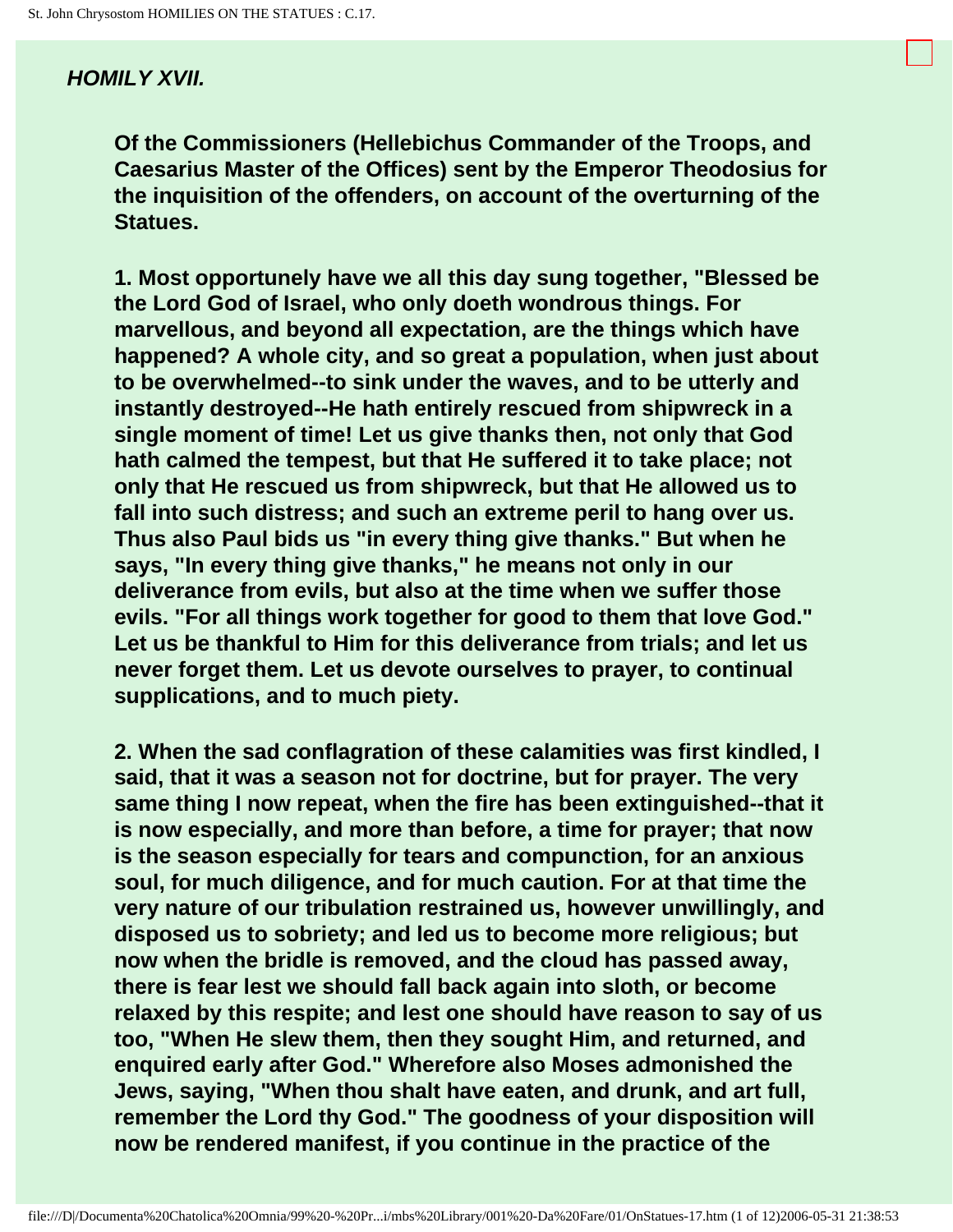**same piety. For at that time, many imputed your earnestness to fear, and the approach of calamity; but now, it will be purely your own achievement, if you still persevere in maintaining this earnestness. Since with a boy too, as long as he is guided by some tutor whom he fears, if he lives with sobriety and meekness, there is nothing to admire, for all persons ascribe the sobriety of the stripling to his fear of the tutor. But when he remains in the same seemly behaviour, after the restraint from that quarter is done away with, all persons give him credit too for the sobriety that was seen in his earlier age. Thus also let us act; let us continue in the same state of godly fear, in order that for our former diligence too we may gain much praise from God.** 

**3. We had expected innumerable woes; that our property would be plundered, that the houses would have been burnt together with their inmates, that the city would have been plucked up from the midst of the world, that its very fragments would have been utterly destroyed, and that its soil would have been placed under the plough! But, lo! all these things existed only in expectation, and did not come into operation. And this is not the only wonder, that God hath removed so great a danger, but that He hath also greatly blessed us, and adorned our city; and by this trial and calamity hath made us more approved! But how, I will state. When those who were sent by the Emperor erected that fearful tribunal for making inquisition into the events which had taken place, and summoned every one to give account of the deeds which they had perpetrated, and various anticipations of death pervaded the minds of all, then the monks who dwelt on the mountain-tops shewed their own true philosophy. For although they had been shut up so many years in their cells, yet at no one's entreaty, by no one's counsel, when they beheld such a cloud overhanging the city, they left their caves and huts, and flocked together in every direction, as if they had been so many angels arriving from heaven. Then might one see the city likened to heaven, while these saints appeared everywhere; by their mere aspect consoling the mourners, and leading them to an utter disregard of the calamity. For who on beholding these would not deride death, would not despise life. And not only was this wonderful, but that when they drew nigh to the magistrates themselves, they spoke to them with boldness on behalf of the accused, and were all ready to shed their blood, and to lay down their heads, so that they might snatch the captured from the terrible events which they expected. They also declared that they would not depart until the judges should spare the population of the city, or send them themselves**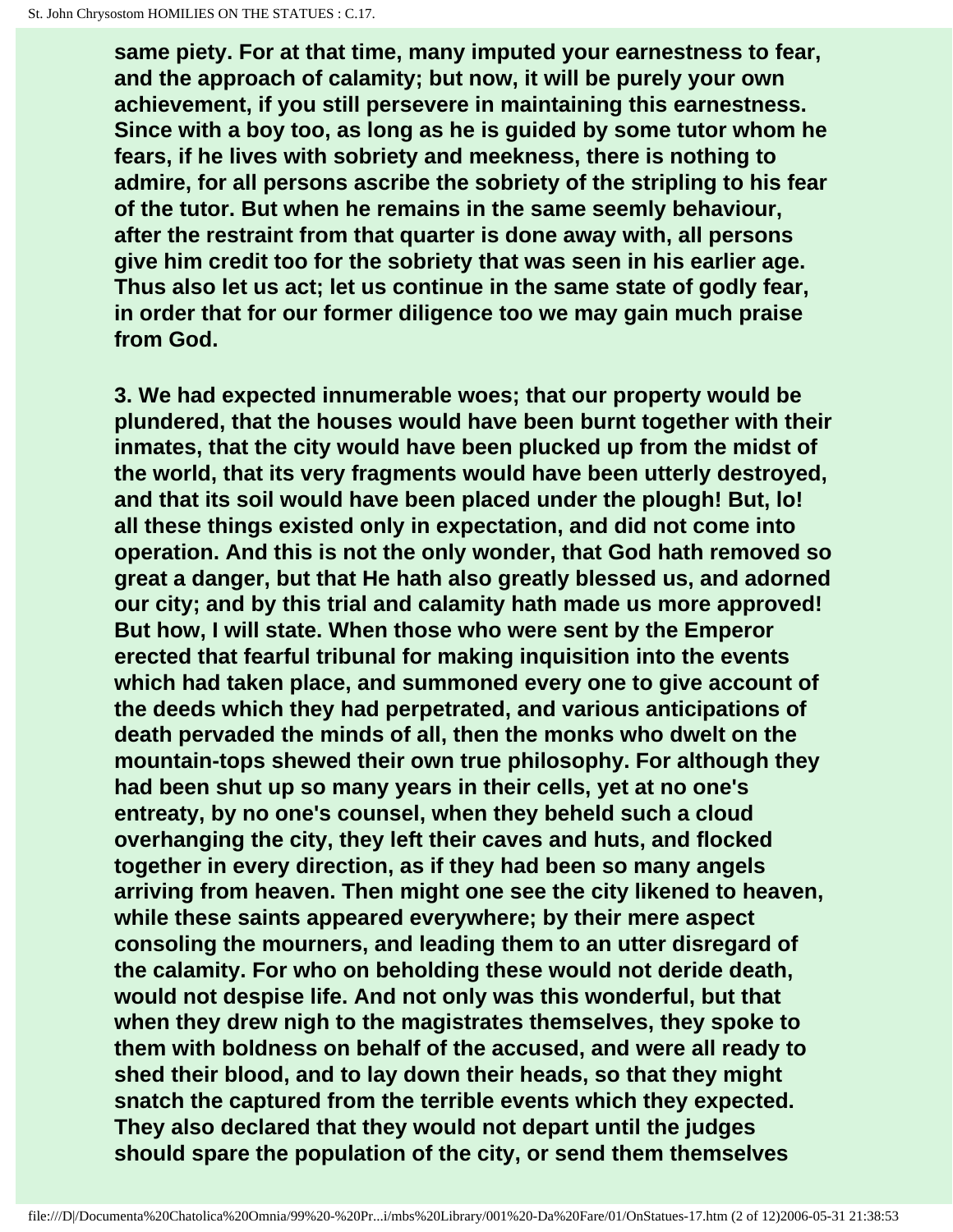**together with the accused to the Emperor. "He," said they, "who rules over our portion of the world is a godly man, a believer, one who lives in the practice of piety. We therefore shall assuredly reconcile him. We will not give you leave, nor permit you to embrue the sword, or take off a head. But if ye do not desist, we also are quite resolved to die with them. We confess that the crimes committed are very heinous; but the iniquity of those deeds does not surpass the humanity of the Emperor." One of them is also reported to have uttered another saying, full of wisdom, to this effect: "The Statues which have been thrown down are again set up, and have resumed their proper appearance; and the mischief was speedily rectified; but if ye put to death the image of God, how will ye be again able to revoke the deed! or how to reanimate those who are deprived of life, and to restore their souls to their bodies?" Many things too they said to them of the Judgment.** 

**4. Who could but be astonished? Who could but admire the moral wisdom of these men? When the mother of one of the accused, uncovering her head, and exposing her grey hairs, laid hold of the horse of the judge by the bridle, and running beside him through the forum, thus entered with him the place of justice, we were all struck with astonishment, we all admired that exceeding tenderness and magnanimity. Ought we not, then, to have been much more impressed with wonder at the conduct of these men? For if she had even died for her son, it would have been nothing strange, since great is the tyranny of nature, and irresistible is the obligation arising from the maternal pangs! But these men so loved those whom they had not begotten, whom they had not brought up, yea rather, whom they had never seen, whom they had not heard of, whom they had never met, whom they knew only from their calamity, that if they had possessed a thousand lives, they would have chosen to deliver them all up for their safety. Tell me not that they were not slaughtered, that they did not pour forth their blood, but that they used as much boldness with their judges as it was likely that no other men would do, but such as had already renounced their own lives; and that with this sentiment they ran from the mountains to the tribunal. For, indeed, if they had not before prepared themselves against every sort of slaughter, they would not have been able to speak thus freely to the judges, or to have manifested such magnanimity. For they remained all day long sitting before the doors of the place of justice, being prepared to snatch from the hands of the executioners those who were about to be led off to punishment!**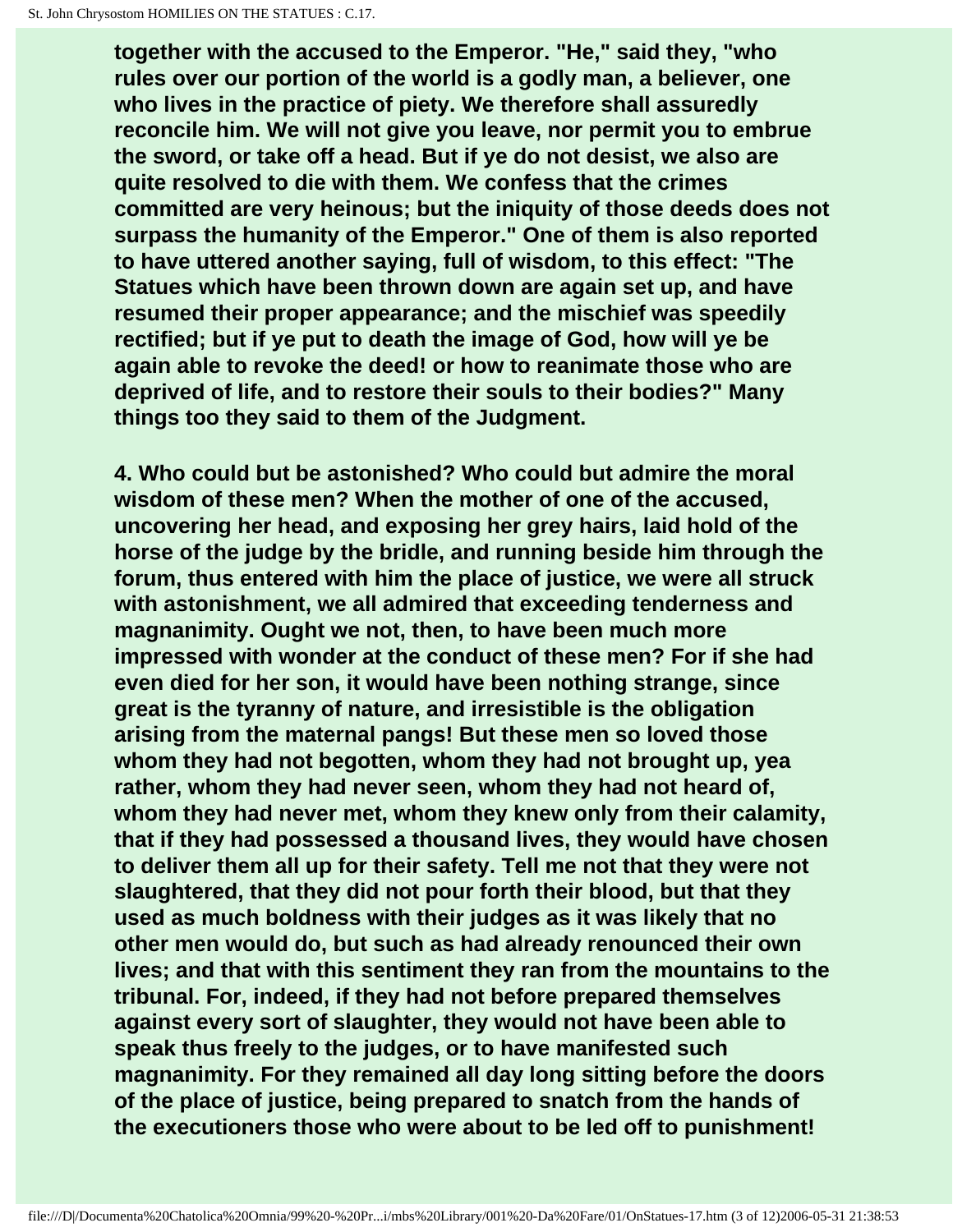**5. Where now are those who are clad in threadbare cloaks, and display a long beard, and carry staves in the right hand; the philosophers of the world, who are more abject in disposition than the dogs under the table; and do every thing for the sake of the belly? All these men then forsook the city, they all hasted away, and hid themselves in caves! But they only, who truly by works manifest the love of wisdom, appeared as fearlessly in the forum, as if no evil had overtaken the city. And the inhabitants of the city fled away to the mountains and to the deserts, but the citizens of the desert hastened into the city; demonstrating by deeds what, on the preceding days, I have not desisted from saying, that the very furnace will not be able to harm the man who leads a virtuous life. Such a thing is philosophy of soul, rising superior to all things, and to all prosperous or adverse events; for neither is it enfeebled by the former, nor beaten down and debased by the latter, but abides on the same level through the whole course of things, shewing its own native force and power! Who, indeed, was not convicted of weakness by the difficulty of the present crisis? Those who had held the first offices in our city, who were in places of power, who were surrounded with immense wealth, and who were in high favour with the Emperor, leaving their houses utterly deserted, all consulted their own safety, and all friendship and kindred were found worthless, and those whom they formerly knew, at this season of calamity, they desired not to know, and prayed to be unknown of them! But the monks, poor as they were, having nothing more than a mean garment, who had lived in the coarsest manner, who seemed formerly to be nobodies, men habituated to mountains and forests; as if they had been so many lions, with a great and lofty soul, whilst all were fearing and quaking, stood forth and relieved the danger, and that, not in the course of many days, but in a brief moment of time! And as distinguished warriors without coming into close conflict with their adversaries, but merely by making their appearance in the ranks, and shouting, put the foe to rout, so also these in one day descended, and said their say, and removed the calamity, and returned to their own tabernacles. So great is the moral wisdom that was brought among men by Christ.** 

**6. And why do I speak of the rich, and of those in authority? When those very persons who had been invested with power to judge the criminals; who acted with the highest authority, were entreated by these selfsame monks to grant a sentence of pardon, they said, they had no power over the result; for that it was unsafe and dangerous, not only to insult the Emperor, but even to dismiss those who had**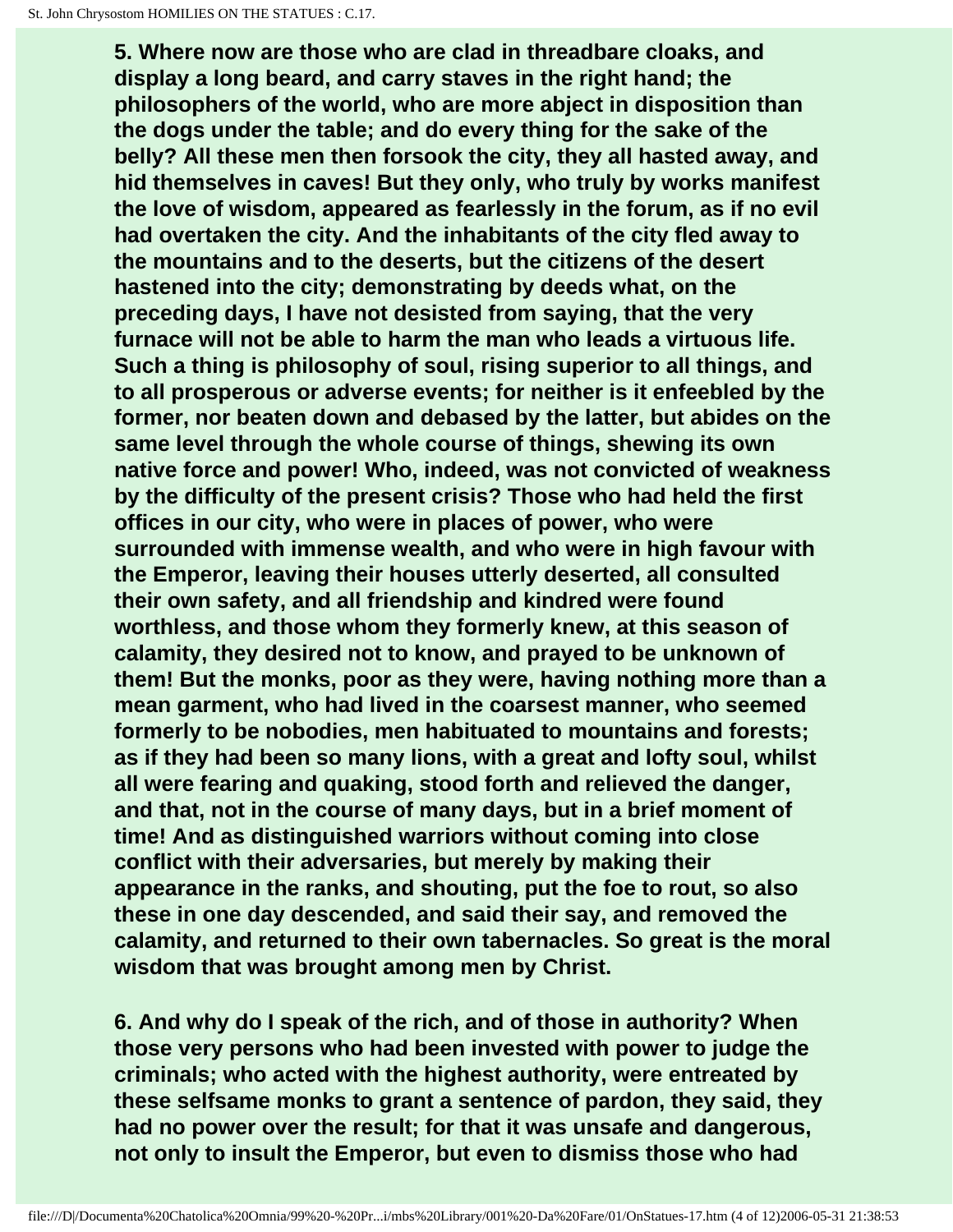**insulted him, when taken, without punishment. But these men were too powerful for any one to resist; and besieging them by magnanimity and perseverance, they induced these officers by their importunity to exercise a power which they had not received from the Emperor; and even succeeded in persuading the judges, when men had been manifestly convicted of the guilt, not to declare the sentence of condemnation, but to defer the final result to the decision of the Emperor; and they promised certainly to persuade him to grant a pardon to those who had transgressed against him; and they were about to set out on a journey to him. But the judges, reverencing the moral wisdom of these men, and being struck with their loftiness of spirit, did not permit them to undertake this long journey, but promised that if they should only receive their words in writing, they would themselves depart and successfully importune the Emperor to dismiss all anger (which, indeed, we are now expecting that he will). For when sentence should have been given, they, on being admitted into court, uttered words of the highest wisdom, and besought the Emperor by letters to shew mercy; and they reminded him of the Judgment, and said that they would lay down their own heads, if his mercy was not granted. And the judges took down these words in writing, and departed. This, more than the brightest crown, will adorn our city. And what has here taken place, the Emperor will now hear; yea, the great City will hear, and the whole world will hear, that the monks who dwell at the city of Antioch, are men who have displayed an apostolic boldness; and now when their letters are read at court, all men will admire their magnanimity; all men will call our city blessed; and we shall shake off our evil reputation; and it will be known every where, that what has happened was not the work of the inhabitants of the city, but of strangers and corrupt-minded men; and that this testimony of the monks will be a sufficient evidence of the character of the city.** 

**7. Therefore, beloved, let us not be distressed, but let us entertain favourable hopes; for if their boldness toward men has been able to prevent such a danger, then what will not their boldness toward God effect? These things also let us tell the Greeks, when they dare to dispute with us respecting their philosophers! From hence it is manifest that their stories of former days are false, but that the things of old reported among us are true; that is, the things concerning John, and Paul, and Peter, and all the rest. For inasmuch as these monks have succeeded to the piety of those men, they have consequently exhibited their boldness. Inasmuch as they were brought up in the same laws, they have consequently imitated their**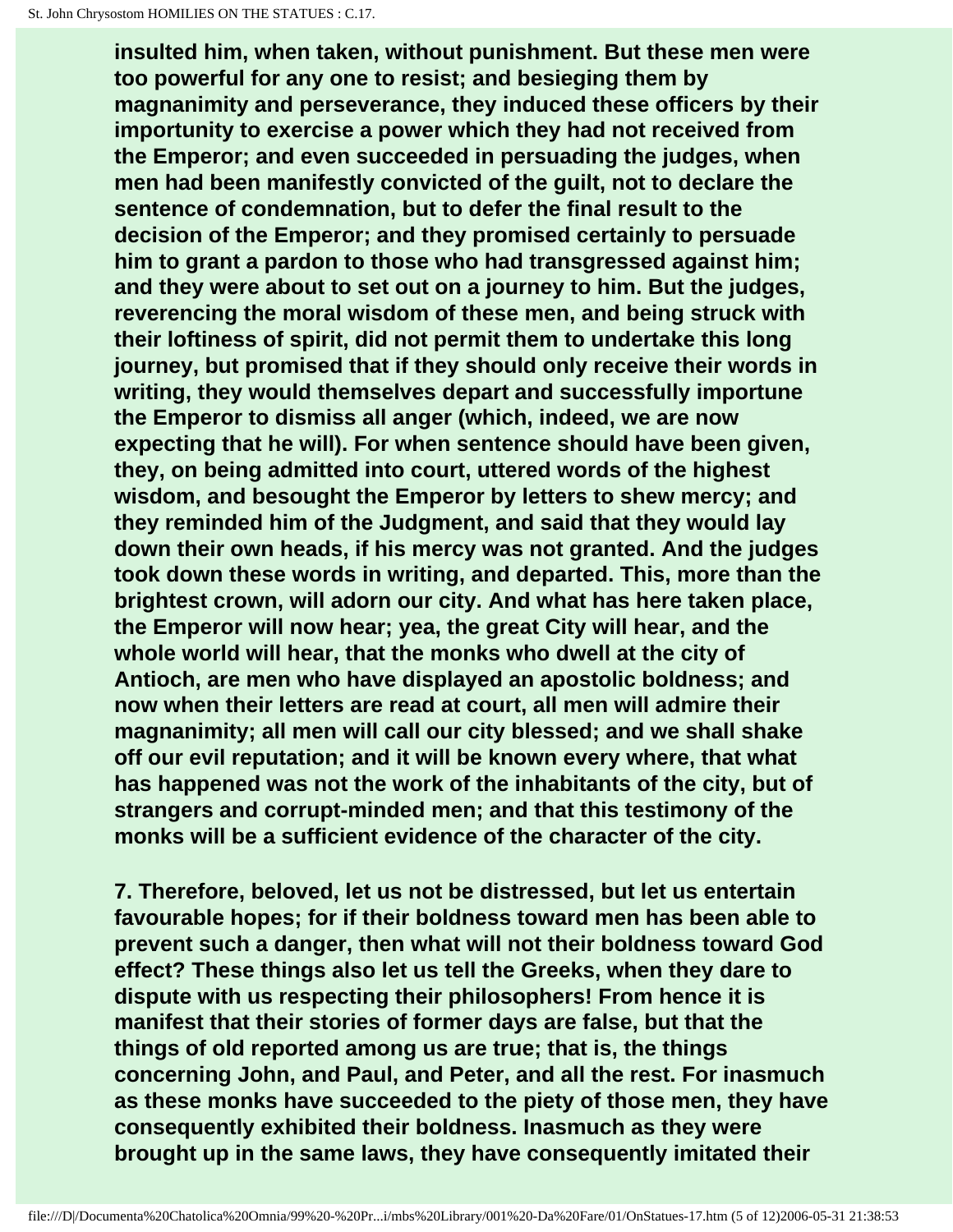**virtues. So that we stand in no need of writings for the purpose of shewing the apostolical virtues, whilst the very facts cry aloud, and the masters are shewn forth by the scholars. We have no need of disputation to display the trifling of the Greeks, and the littlemindedness of their philosophers, whilst their deeds now loudly proclaim, as they did aforetime, that all with them is a fable, a stageplay, a piece of acting.** 

**8. And the same magnanimity was displayed by the priests too, as well as the monks, and they shared among them the charge of our safety. One of them, indeed, proceeded to court, esteeming all things as secondary to the love of you; and being himself ready, if he could not persuade the Emperor, to lay down his own life. And these, who remained here, have displayed the same virtues as the monks themselves; and holding fast the judges with their own hands, they would not let them enter into the court, before they gave a promise respecting the result of the trial. And when they saw them making signs of refusal, they again exerted themselves with much boldness; and as soon as they saw that they did consent, embracing their feet and knees, and kissing their hands, they gave an exceeding proof of either virtue, of liberty and meekness. For that theirs was not the boldness of presumption, they plainly signified by their kissing the knees, and embracing the feet of the judges. Again, in proof that this was not flattery, nor a kind of fawning servility, nor the fruit of a slavish spirit, their former acts attested their boldness. And these are not the only good results we have reaped from the trial, but also an abundance of sobriety and meekness; and our city has become all at once a monastery. Not thus would any one have adorned it, had he erected golden statues in the forum, as it has now been adorned and distinguished, in producing those beautiful images of virtue, and displaying its true riches!** 

**9. But it may be that the things which the Emperor hath decreed are painful. No! not even these are really burdensome, but have brought much advantage with them. For what is there, I ask, which is oppressive in any of them? that the Emperor hath shut up the Orchestra, that he hath forbidden the Hippodrome, that he hath closed and stopped up these fountains of iniquity. May they never again be opened! From thence did the roots of wickedness shoot forth to the injury of the city! From thence sprung those who blast its character; men who sell their voices to the dancers, and who for the sake of three obols prostitute their salvation to them, turning all things upside down! Art thou distressed, O beloved! for these**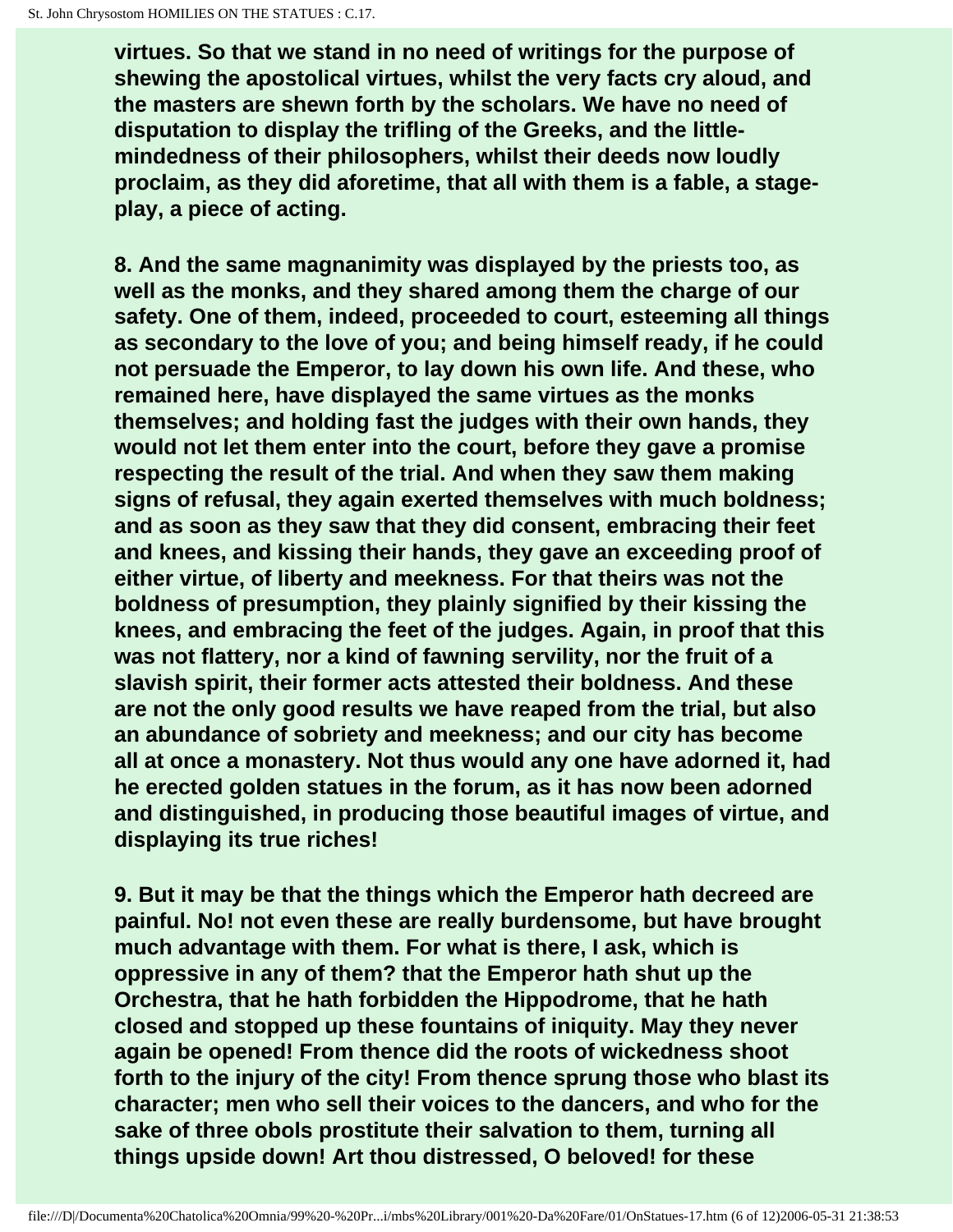**things? Truly it were fitting that for these thou shouldest be glad, and rejoice, and express thy thanks to the Emperor, since his castigation hath proved a correction, his punishment a discipline, his wrath a means of instruction! But that the Baths are shut up? Neither is this an intolerable hardship, that those who lead a soft, effeminate, and dissolute life, should be brought back, though unwillingly, to the love of true wisdom.** 

**10. But is it complained of, that the Emperor hath taken away the dignity of the city, and hath no more permitted it to be called a metropolis? But what was he to do? Could he praise what had been done, and acknowledge it as a favour? Then who would not have blamed him, for not shewing even the outward form of indignation? Seest thou not that fathers do many things of a similar nature towards their children? They turn away from them, and forbid them the table. This also hath the Emperor done by imposing such punishments as have nothing in them hurtful, but carry with them much correction. Think what we expected, and what has taken place, and then we shall especially discern the favour of God! Dost thou grieve that the dignity of the city is taken away? Learn what the dignity of a city is; and then thou wilt know clearly, that if the inhabitants do not betray it, no one else will be able to take away the dignity of a city! Not the fact that it is a metropolis; nor that it contains large and beautiful buildings; nor that it has many columns, and spacious porticoes and walks, nor that it is named in proclamations before other cities, but the virtue and piety of its inhabitants; this is a city's dignity, and ornament, and defence; since if these things are not found in it, it is the most insignificant in the world, though it may enjoy unlimited honour from Emperors! Dost thou wish to learn the dignity of thy city? Dost thou wish to know its ancestry? I will tell it exactly; not only that thou mayest know, but that thou mayest also emulate.** 

**What then is after all the dignity of this city of ours? "It came to pass, that the disciples were first called Christians at Antioch." This dignity, none of the cities throughout the world possesses, not even the city of Romulus herself! For this it can look the whole world in the face; on account of that love toward Christ, that boldness and virtue. Dost thou wish farther to hear of a different dignity and commendation belonging to this city? A grievous famine was once approaching, and the inhabitants of Antioch determined, as far as each person had the means, to send relief to the Saints dwelling at Jerusalem. Behold a second dignity, charity in a time of famine! The**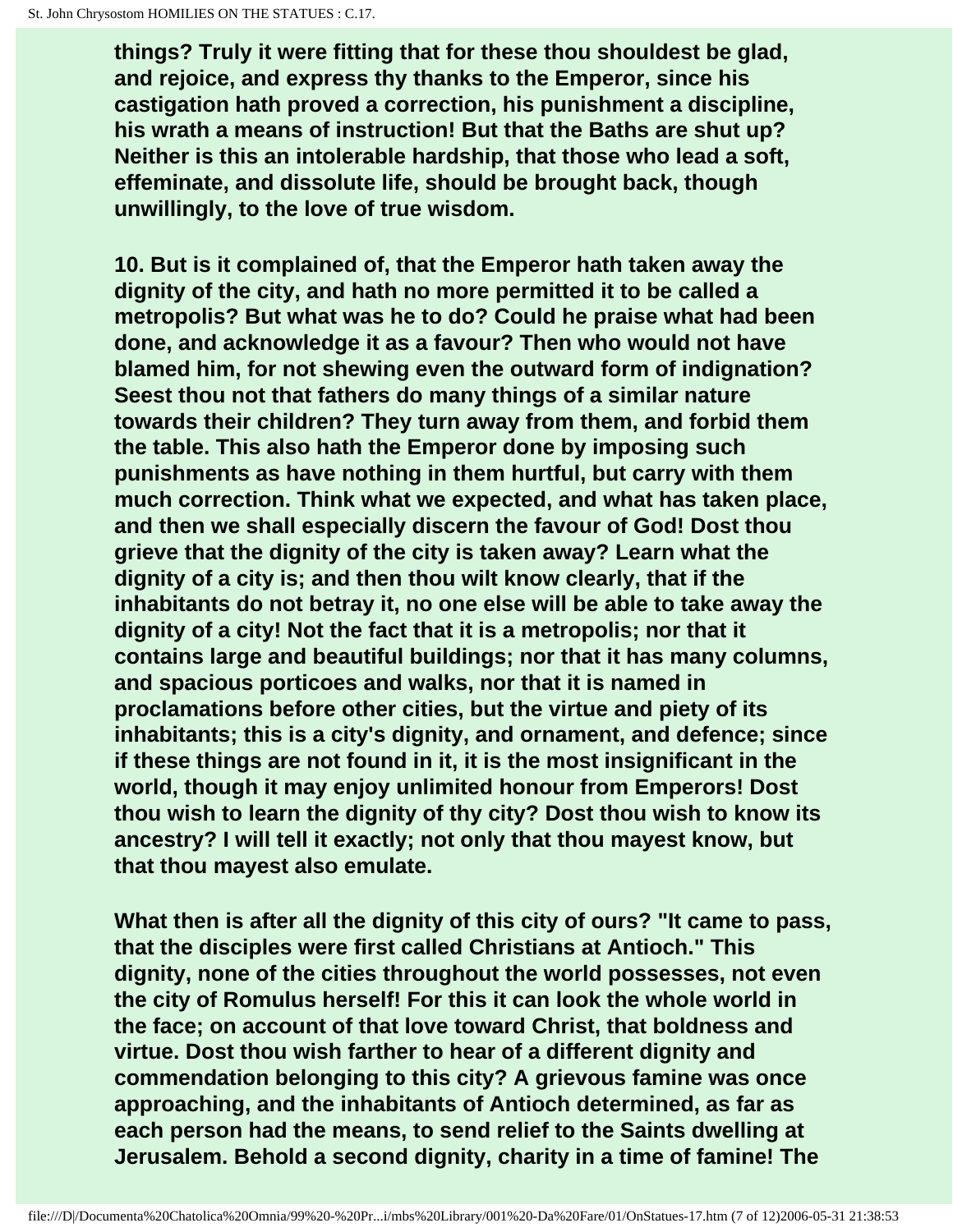**season did not make them niggardly, nor the expectation of the calamity backward in helping; but when all are apt to be scraping up what is not their own, then they distributed their own, not merely to those who were near, but also to those who were living afar off! Seest thou here the faith towards God, and the love towards their neighbour? Wouldest thou learn another dignity of this city? Certain men came down from Judaea to Antioch, defiling the doctrine preached, and introducing Jewish observances. The men of Antioch did not bear this novelty in silence. They did not hold their peace, but having come together, and made an assembly, they sent Paul and Barnabas to Jerusalem, and caused the Apostles to provide that pure doctrines, cleared from all Jewish imperfection, might be distributed throughout all parts of the world! This is the dignity of the city! this is its precedence! this makes it a metropolis, not in the earth, but in heaven; forasmuch as that all other honours are corruptible, and fleeting, and perish with the present life, and often come to their end before the close of it, as they have done in the present instance! To me, a city that hath not pious citizens is meaner than any village, and more ignoble than any cave.** 

**11. And why do I speak of a city? For that thou mayest exactly understand that virtue alone is the ornament of the inhabitants, I will not speak to thee of a city, but I will endeavour to demonstrate this by bringing forward what is more venerable than any city--the Temple of God which was in Jerusalem. For this was the Temple in which were sacrifices and prayers and services; where was the Holy of Holies, and the Cherubim, the Covenant, and the golden pot; the great symbols of God's providence towards that people; where oracles from heaven were constantly being received, where prophets became inspired, where the fashioning was not the work of human art, but proceeded from the wisdom of God, where the walls were on every side resplendent with much gold, and where, in surpassing excellence, costliness of material and perfection of art met together, and demonstrated that there was no other temple like this upon earth! Yea rather, not only the perfection of art, but also the wisdom of God assisted in that building. For Solomon had learned all, not intuitively and from himself, but from God; and having received the design of it from the heavens, he then marked it out and erected it. Nevertheless, this Temple, thus beautiful and marvellous and sacred, when those who used it were corrupted, was so dishonoured, despised, and profaned, that even before the captivity it was called "a den of robbers, a cave of hyaenas;" and afterwards it was delivered over to hands that were barbarous, polluted, and profane!**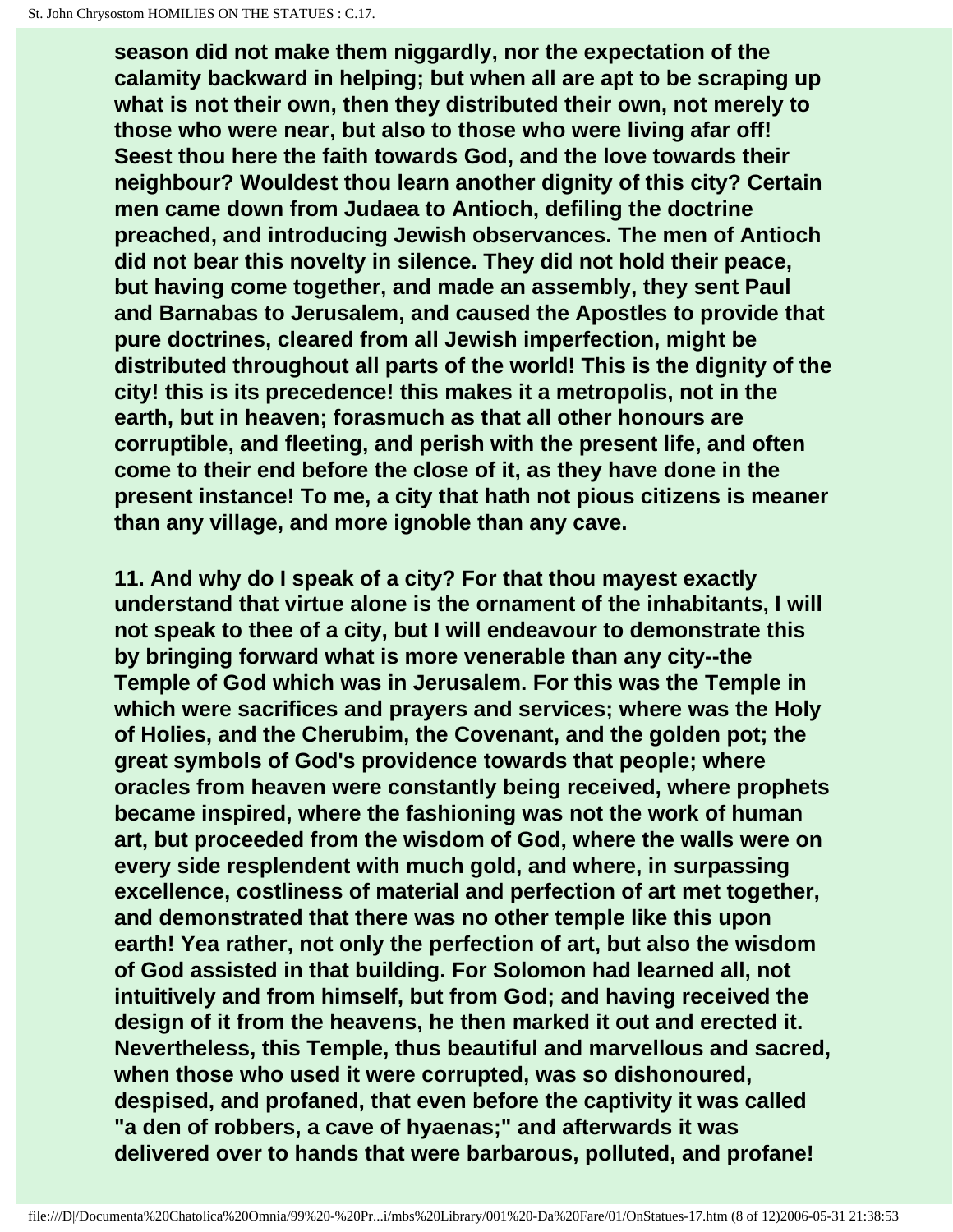**12. Wouldest thou learn the same truth respecting cities? What could be more illustrious than the cities of Sodom? For the houses and the buildings were splendid, and so were their walls; and the country was fat and fertile, and" like the Paradise of God." But the tent of Abraham was mean and small, and had no fortification. Yet when a foreign war took place, the strangers broke down and took the walled cities, and departed, carrying away their inhabitants captives. Abraham, however, the citizen of the desert, they could not resist when he attacked them! And so it was likely to be. For he had true piety: a power much greater than numbers and the defence of walls. If thou art a Christian, no earthly city is thine. Of our City "the Builder and Maker is God." Though we may gain possession of the whole world, we are withal but strangers and sojourners in it all! We are enrolled in heaven: our citizenship is there! Let us not, after the manner of little children, despise things that are great, and admire those which are little! Not our city's greatness, but virtue of soul is our ornament and defence. If you suppose dignity to belong to a city, think how many persons must partake in this dignity, who are whoremongers, effeminate, depraved and full of ten thousand evil things, and at last despise such honour! But that City above is not of this kind; for it is impossible that he can be a partaker of it, who has not exhibited every virtue.** 

**13. Let us not therefore be senseless; but then let us grieve when any one deprives us of our dignity of soul, when we commit sin, when we have offended the common Lord of all; since as regards the things that have now befallen us, so far are they from injuring the city, that if we are watchful, they will greatly benefit us. For even already our city seems to be like a decorous, noble, sober-minded matron. Fear hath made her gentler and more dignified, and hath delivered her from those miscreants who were concerned in the late audacious deeds. Let us therefore not give way to womanish lamentations. For I have heard many about the forum saying, "Alas! for thee, Antioch! What hath befallen thee! How art thou dishonoured!" Truly when I heard, I smiled at the puerile mind which could give vent to these words! Such words were not becoming now; but when thou seest men dancing, drunken, singing, blaspheming, swearing, perjuring themselves, and lying, then apply such a saying as this: "Alas! for thee, O city, what hath befallen thee!" But if thou seest the forum containing a few meek, modest, and temperate persons, then pronounce the city, "Blessed!" For the fewness will never be able to injure it in any respect, if there be virtue withal; as**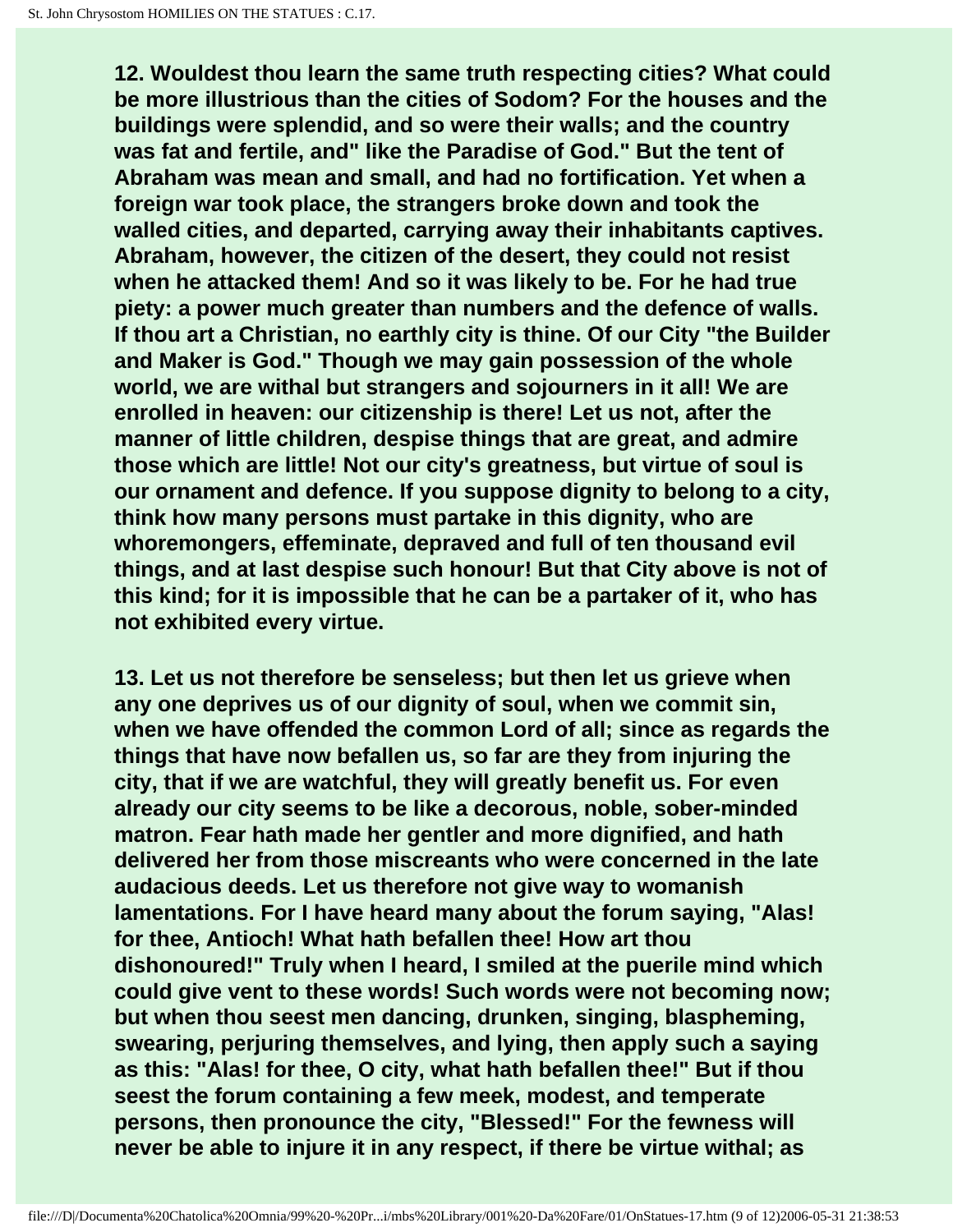**on the other hand, numbers will never profit it at all, whilst iniquity is there. "If," saith the prophet, "the number of the sons of Israel be as the sand of the sea, the remnant shall be saved;" that is to say, "Multitude will never prevail with Me." So also Christ spoke. He called cities wretched; not because of their littleness, nor because they were not of metropolitan rank. And Jerusalem itself again, He calls wretched for the very same reason, speaking thus; "O Jerusalem, Jerusalem; thou that killest the prophets, and stonest them which are sent unto thee!" For what advantage, I ask, does a multitude bring, if their system of living be vicious? Nay, on the contrary, even injury results from it. What else, indeed, hath wrought the evils which have lately sprung up? Was it not the sloth, the recklessness, and the depravity of the inhabitants? Did the dignity of the city, did the magnificence of its architecture, or the circumstance that it was a metropolis, do it any service? If with the king who is on earth, nothing could protect it when it had done thus amiss, but all these privileges are taken away; much more with the Lord of angels will its dignity fail to protect it? For at that Day, it will nought avail us, that we have dwelt in a metropolis, that has many spacious porticoes, and other dignities of this kind! And why do I say, at That Day? For as regards the present life, what can it benefit thee that this thy city is a metropolis? Pray, has any one restored a distressed family by means of this? or received any revenue from this dignity? or dispelled sadness? or got rid of any bodily infirmity? or put away a vice of the soul? Beloved! let us not trifle, nor regard the opinions of the multitude, but understand what is indeed the dignity of a city; what it is that makes a city truly a metropolis?** 

**14. I say all this, though I expect that the city will again regain even this outward distinction, and appear in its own proper place of precedence. For the Emperor is both philanthropic and godly. But I am desirous that if it should be restored, ye may not think too much of this; nor be boastful of it; nor place the honour of our city to that account. When you wish to pronounce an encomium on the city, tell me not of the suburb of Daphne, nor of the height and multitude of its cypresses, nor of its fountains of waters, nor of the great population who inhabit the city, nor of the great freedom with which its market-place is frequented even to midnight, nor of the abundance of its wares! All these are things of the outward sense, and remain only as long as the present life. But if you are able to mention virtue, meekness, alms-giving, nocturnal vigils, prayers, sobriety, true wisdom of soul; commend the city for these things! To those who inhabit the desert, the presence of these things makes it**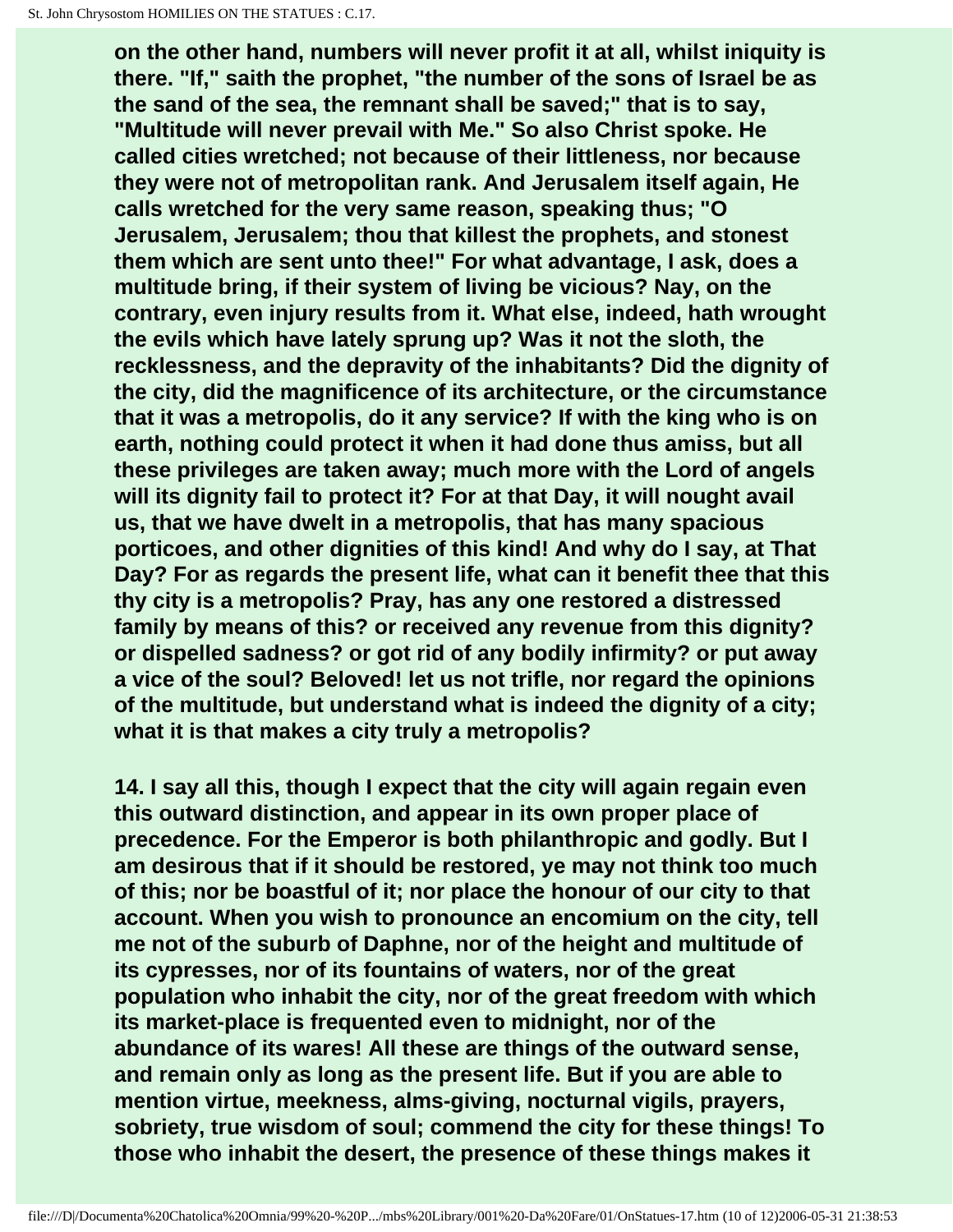**more illustrious than any city; and again the vilest of all places, should these things not be found with its citizens. Let us make this estimate not in the case of cities only, but also of men. And if you see a big man, who has been brought into good condition, tall, and surpassing others in length of limb, do not admire him, until you have ascertained what the man's soul is.** 

**Not from the outward comeliness, but from the beauty that. appertains to the soul, should we pronounce any persons blessed! David was little, and short of stature; nevertheless, one so short and little, and bare of all arms, brought down at one blow so large an army, and treat tower of flesh; and this without hurling spear, or letting fly arrow, or unsheathing sword, but doing all with a small pebble! For this reason a certain one exhorts, saying," Commend not a man for his beauty, neither abhor a man for his outward appearance. The bee is little among such as fly, but her fruit is the chief of sweet things."** 

**15. Thus also let us speak both of a city, and of men, and utter such wisdom one to an other, and be continually thankful to God, as well for present as for past mercies; and call upon Him in common with all our might, that those who now dwell in prison may be discharged, and that those who are about to be sent into exile may return back again. They too are our members. With us they have buffetted the waves, with us they have withstood the storm! Let us, then, beseech the merciful God, that with us they may enjoy the calm! Let no one say, "What farther concerns me? I am freed from danger; such an one may perish; such another may be destroyed!" Let us not provoke God by this indifference; but lament, as if we ourselves were in the same peril.** 

**So let us supplicate God with intense earnestness, fulfilling that saying of Paul, "Remember them that are in bonds, as bound with them; and them which suffer adversity, as being yourselves also in the body. Weeping also with them that weep; condescending to men of low estate." This will also be of the greatest advantage to ourselves; for nothing useth so much to delight God, as that we should be very ready to mourn for our own members. Him therefore let us supplicate in common, both for things present, and for things to come; in order that He may deliver us from punishment hereafter. For the things present, whatever they are, are endurable, and have an end; but the torments there are immortal, and interminable! And while we are consoled, let us also ourselves endeavour to fall no**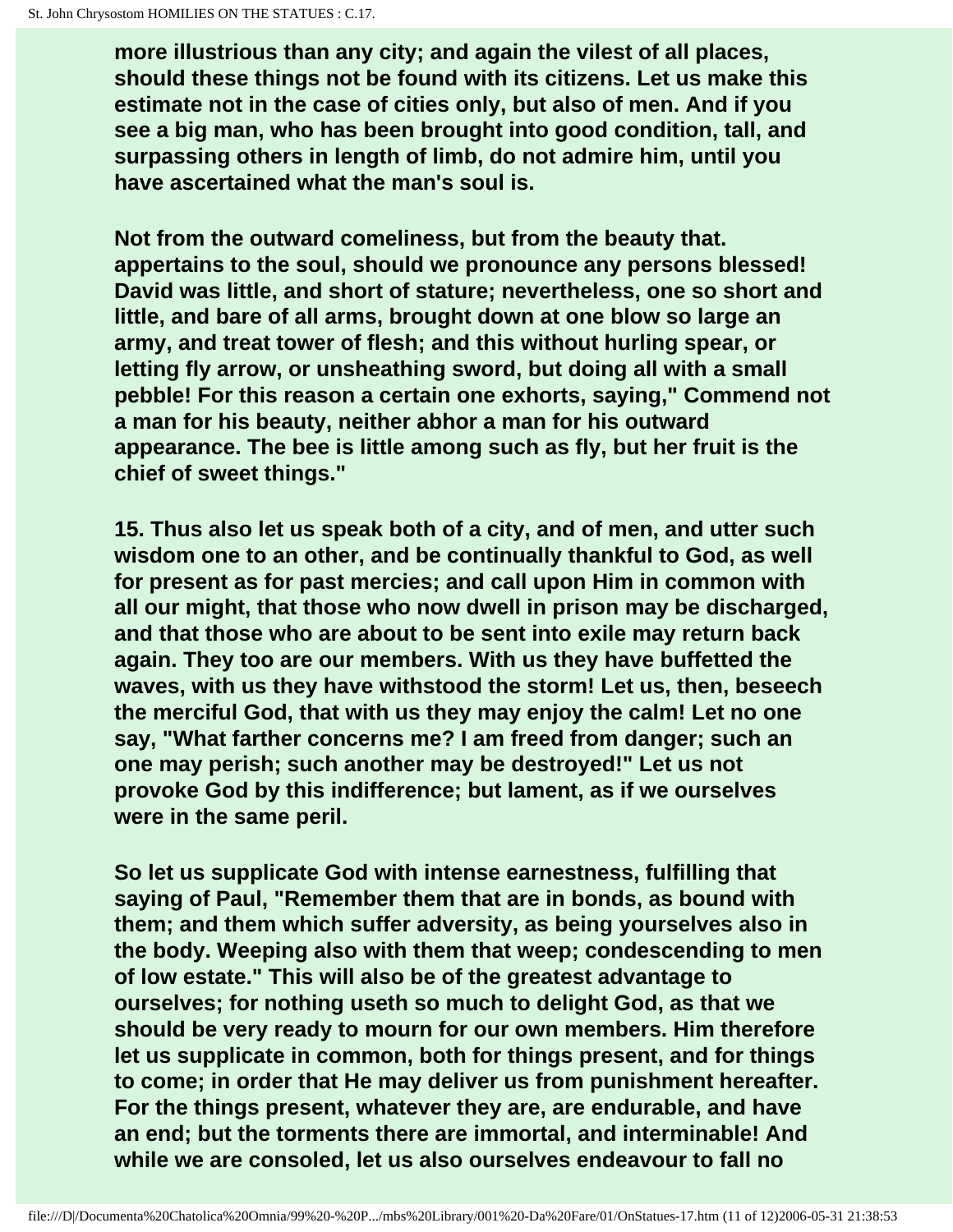**more into such sins, knowing that hereafter we shall enjoy no pardon! Let us, then, all in common prostrate ourselves before God; and both while we are here, and when we are at home, let us say, "Thou, O Lord, art righteous in all things which Thou hast done towards us; for Thou hast brought upon us by a just judgment whatever Thou hast brought." If "our sins rise up against us, undertake for us, for thy Name's sake;" and do not permit us any more to experience such grievous troubles.** 

**"Lead us not into temptation, but deliver us from evil, for Thine is the kingdom, the Power, and the Glory, for ever and ever. Amen.**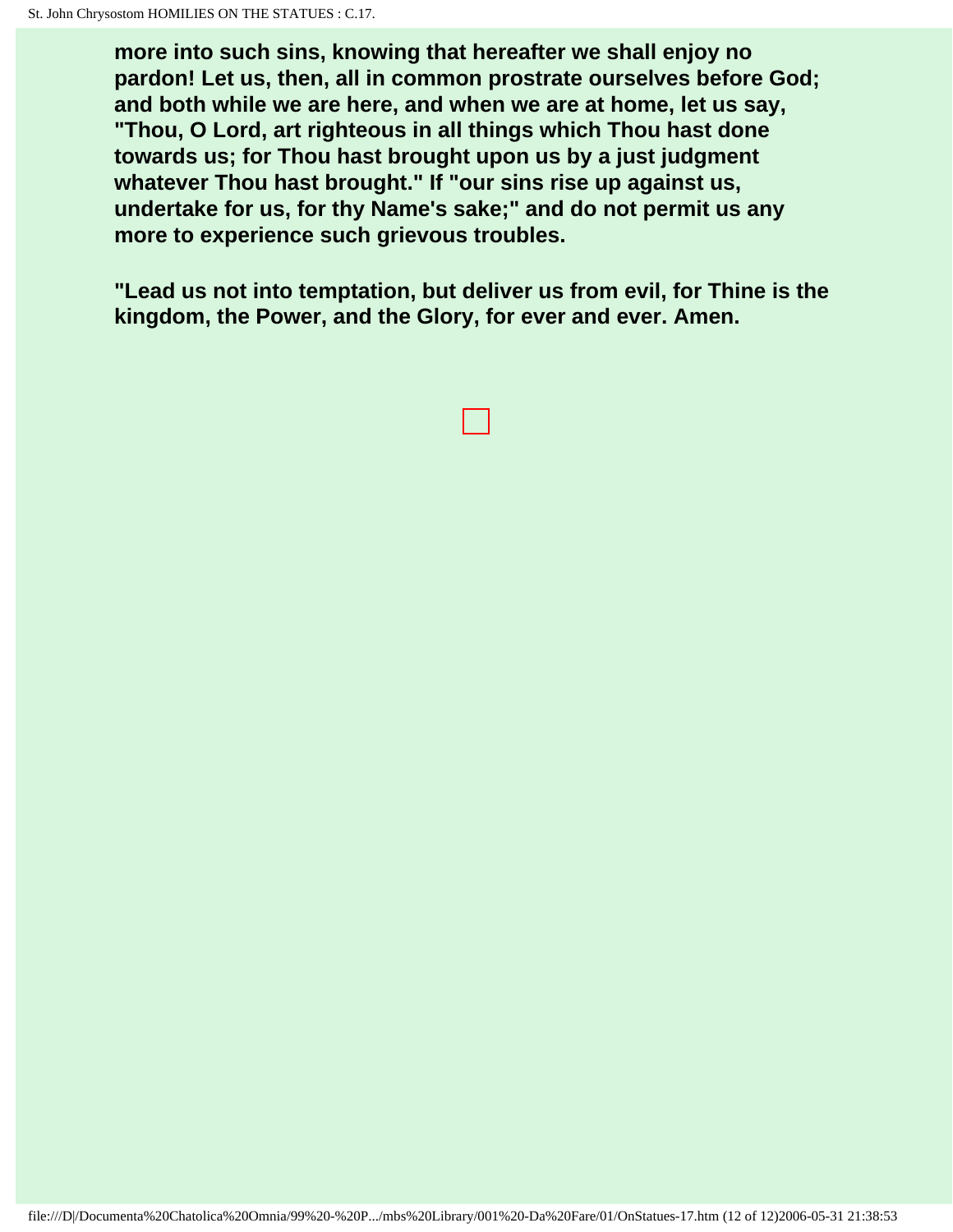## **HOMILY XVIII.**

**The former subject of the Sedition continued; also of fasting; and upon the Apostolic saying, "Rejoice in the Lord always."** 

**1. I HAVE observed many persons rejoicing, and saying one to another, "We have conquered; we have prevailed; the half of the fast is spent." But I exhort such persons not to rejoice on this account, that the half of the fast is gone, but to consider whether the half of their sins be gone; and if so, then to exult. For this is a fit subject of gratification. This is what is to be sought after, and for which all things are done, that we may correct our defects; and that we may not quit the fast the same persons as we entered upon it, but in a cleansed state; and that having laid aside all that belongs to evil habits, we may thus keep the sacred feast, since if the case be otherwise, we shall be so far from obtaining any advantage, that the completion of the fast will be the greatest injury to us. Let us, therefore, not rejoice that we have gone through the length of the fast, for this is nothing great; but let us rejoice, if we have got through it with fresh attainments, so that when this is over, the fruit of it may shine forth. For the gain of winter is more especially manifested after the season is gone by. Then, the flourishing corn, and the trees teeming with leaves and fruit, proclaim, by their appearance, the benefit that has accrued to them from the winter Let the same thing also take place with us. For during the winter, we have enjoyed divers and frequent showers, having been during the fast partakers of a continued course of instruction, and have received spiritual seeds, and cut away the thorns of luxury.** 

**2. Wherefore let us persevere, retaining with all diligence what we have heard; that when the fast is over, the fruit of the fast may abound, and that by the good things we gathered from the fast, we may remember the fast itself. If thus we fashion ourselves, we shall, when the fast returns, welcome it again with pleasure. For I see many who are so feeble-minded, that at the present season they are anxious about the following Lent; and I have heard many saying, that after their liberation from the fast, they are insensible to any pleasure from this remission, on account of their anxiety about the coming year. What can be more feeble-minded than this? I ask; and what is the cause of this? It is, that when the fast is arrived, we do not take pains that the concerns of the soul may be well ordered, but we limit**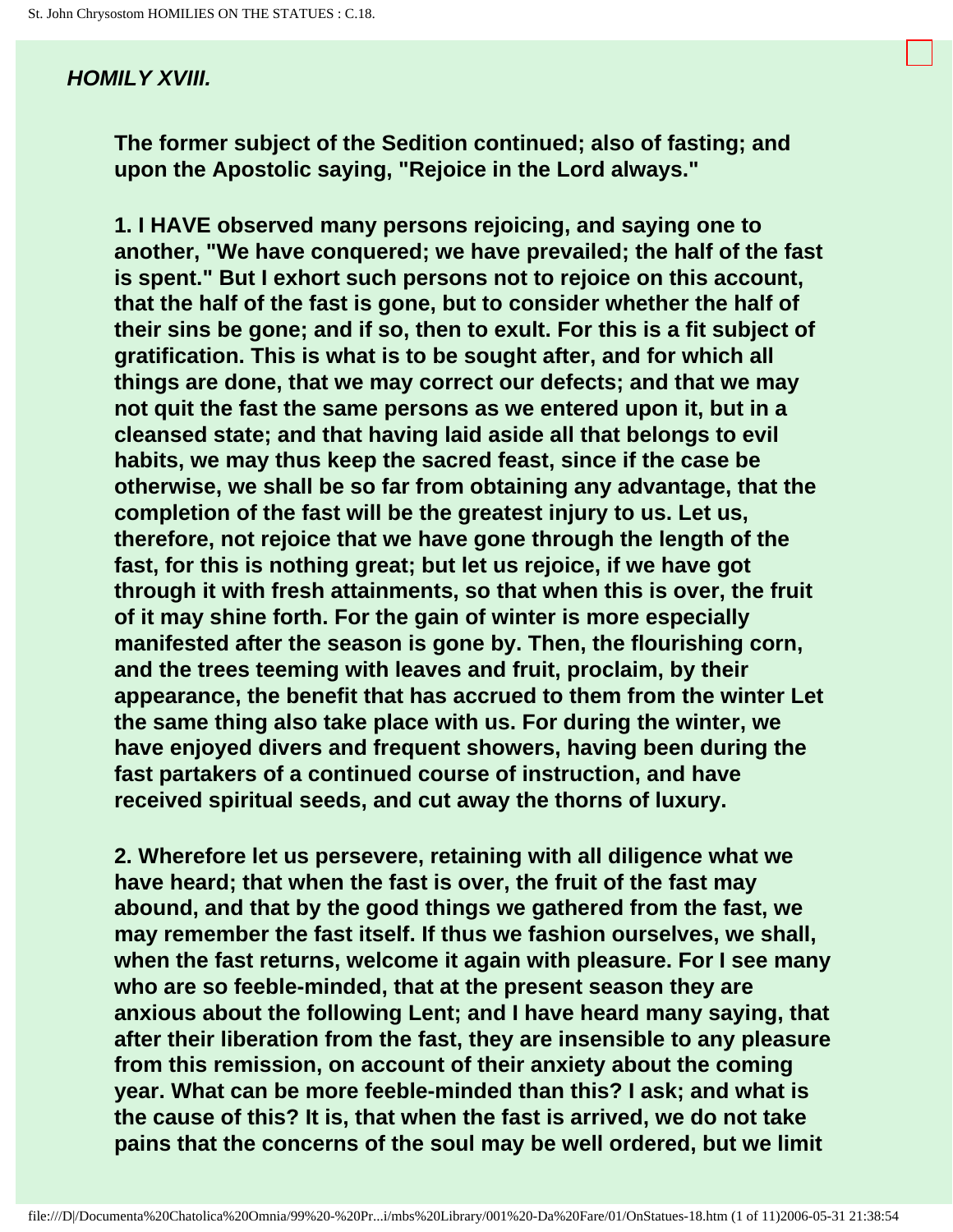**the fast solely to an abstinence from food. Since, were we to reap the full benefit of it in a reformation of conduct, we should wish the fast to come round every day, receiving in very deed an experience of its good effects; and we should never cast away the desire of it, or be dejected and anxious whilst expecting it.** 

**3. For there is nothing whatever that will be able to afflict one who is well ordered in mind, and careful about his own soul; but he will enjoy a pure and continued pleasure. And that this is true ye have today heard from Paul, who exhorts us, saying, "Rejoice in the Lord always, and again I say, rejoice." I know indeed that to many this saying seems impossible. "For how is it possible," says some one, "that he who is but a man, can continually rejoice? To rejoice is no hard matter, but to rejoice continually, this seems to me to be impossible." For many are the causes of sadness, which surround us on all sides. A man has lost either a son, or a wife, or a beloved friend, more necessary to him than all kindred; or he has to sustain the loss of wealth; or he has fallen into sickness; or he has to bear some other change of fortune; or to grieve for contemptuous treatment which he did not deserve; or famine, or pestilence, or some intolerable exaction, or circumstances in his family trouble him;--nay, there is no saying how many circumstances of a public or private nature are accustomed to occasion us grief. How then, he may say, is it possible to "rejoice always?" Yea, Oman! it is possible; and if it were not so, Paul would not have given the exhortation; nor would a man endowed with spiritual wisdom have offered such counsel; and for this reason I have constantly said to you, and will not cease to say, that what ye could no where have learnt from any other, that wisdom ye may here meditate. For mankind are universally desirous of pleasure, and of rejoicing; and for this, they do all, say all, and undertake all things. Therefore it is, that the merchant goes on a voyage, in order that he may amass wealth; and he amasses wealth, to the end that he may rejoice over what he has treasured up. The soldier also for this reason exercises his warfare, and the husbandman his husbandry; for this each man plies his art. Those also who love dominion, love it for this end, that they may obtain glory; and they desire to obtain glory, that they may rejoice; and any one may perceive that each of our undertakings is directed to this point, and that every man looking to this makes haste to go towards it through a variety of means.** 

**4. For as I said, all love gladness, but all are not able to attain it, since they know not the way which leads to it; but many suppose**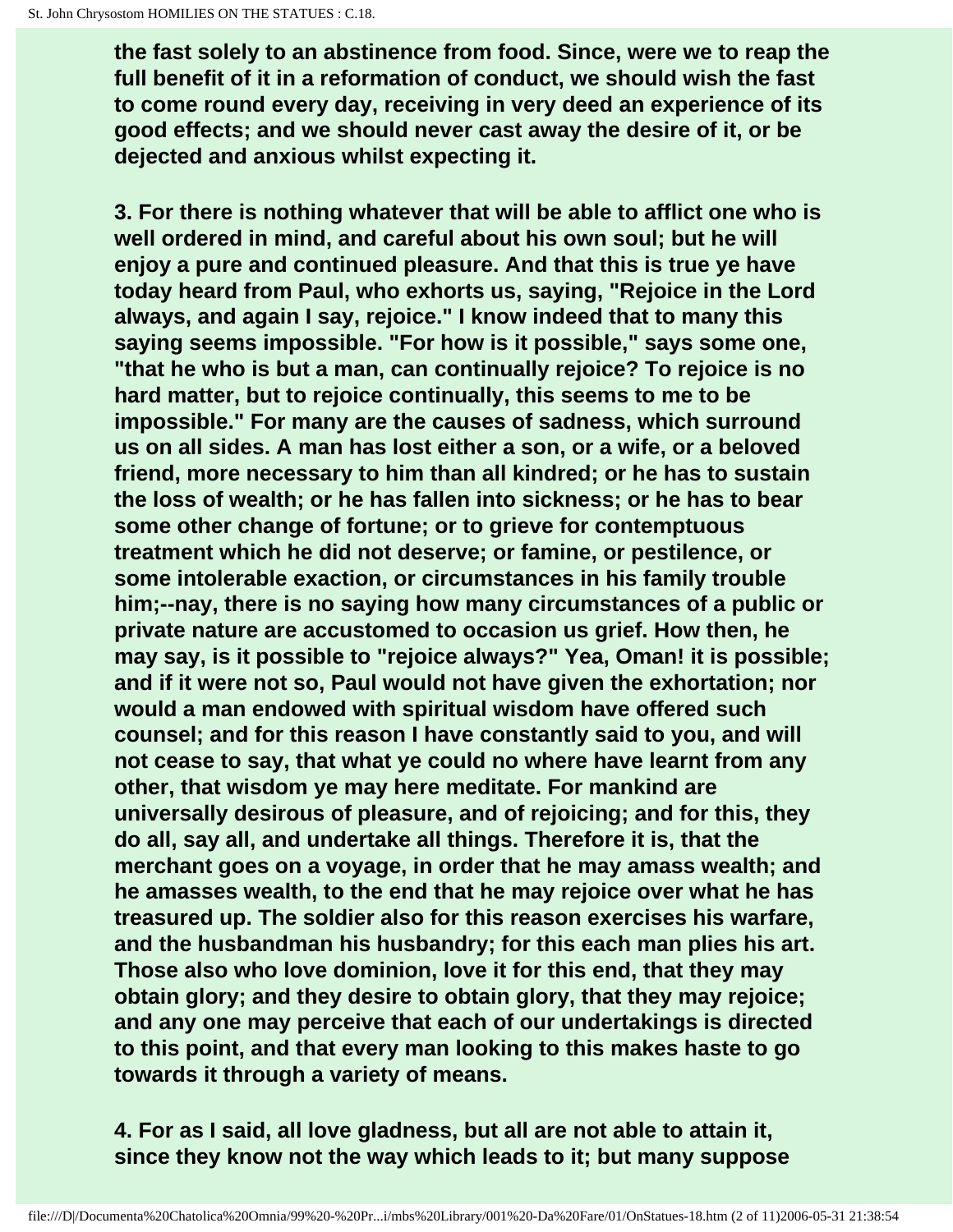**that the source of it is in being rich. But if this were its source, no one possessed of wealth would ever be sad. But in fact many of the rich think life not worth living, and would infinitely prefer death when they experience any hardship; and of all men these are the most liable to excessive sadness. For you should not look to their tables, or their flatterers, and parasites, but to the trou ble that comes of such things, the insults, the calumnies, the dangers, and the distresses, and what is far worse, that they meet these reverses unpractised, and know not how to take them philosophically, or to bear with fortitude what befalls them; whence it happens that calamities do not appear to them such as they are in their own nature, but even things which are really light come to seem intolerable; whereas, with regard to the poor, the contrary takes place; things that are irremediable seem easy to be borne, since they are familiar with many such. For it is not so much the nature of the events as the disposition of the sufferers, that makes the evils which come upon us seem great or small. And that I may not go a long way off for examples of both these facts, I will speak to you of what has lately befallen ourselves. Behold then how all the poor escaped, and the populace are delivered from the danger, and enjoy an entire freedom! but those who manage the affairs of the city, the men who keep their studs of horses, and preside over the public games, and such as have borne other public charges, they are now the inmates of the prison, and fear the worst; and they alone pay the penalty of the deeds that have been perpetrated by all, and are in a state of constant terror; and they are now the most wretched of men, not because of the greatness of the danger, but on account of the luxury in which hitherto they have lived! Many, at least when exhorted by us, and counselled to sustain these adverse affairs with fortitude, said this, "We never practised any thing of the kind, and do not know how to exercise such philosophy; this is why we need so much consolation."** 

**5. Others again suppose, that to enjoy good health is the source of pleasure. But it is not so. For many of those who enjoy good health have a thousand times wished themselves dead, not being able to bear the insults inflicted on them. Others again affirm, that to enjoy glory, and to have attained to power, and to administer the highest offices, and to be flattered by multitudes, is productive of continual gladness. But neither is this the case. And why do I speak of other offices of power? For although we were to mount up in thought to royalty itself, and to him who lives in that station, we should find it encompassed with a diversity of troubles, and having so many**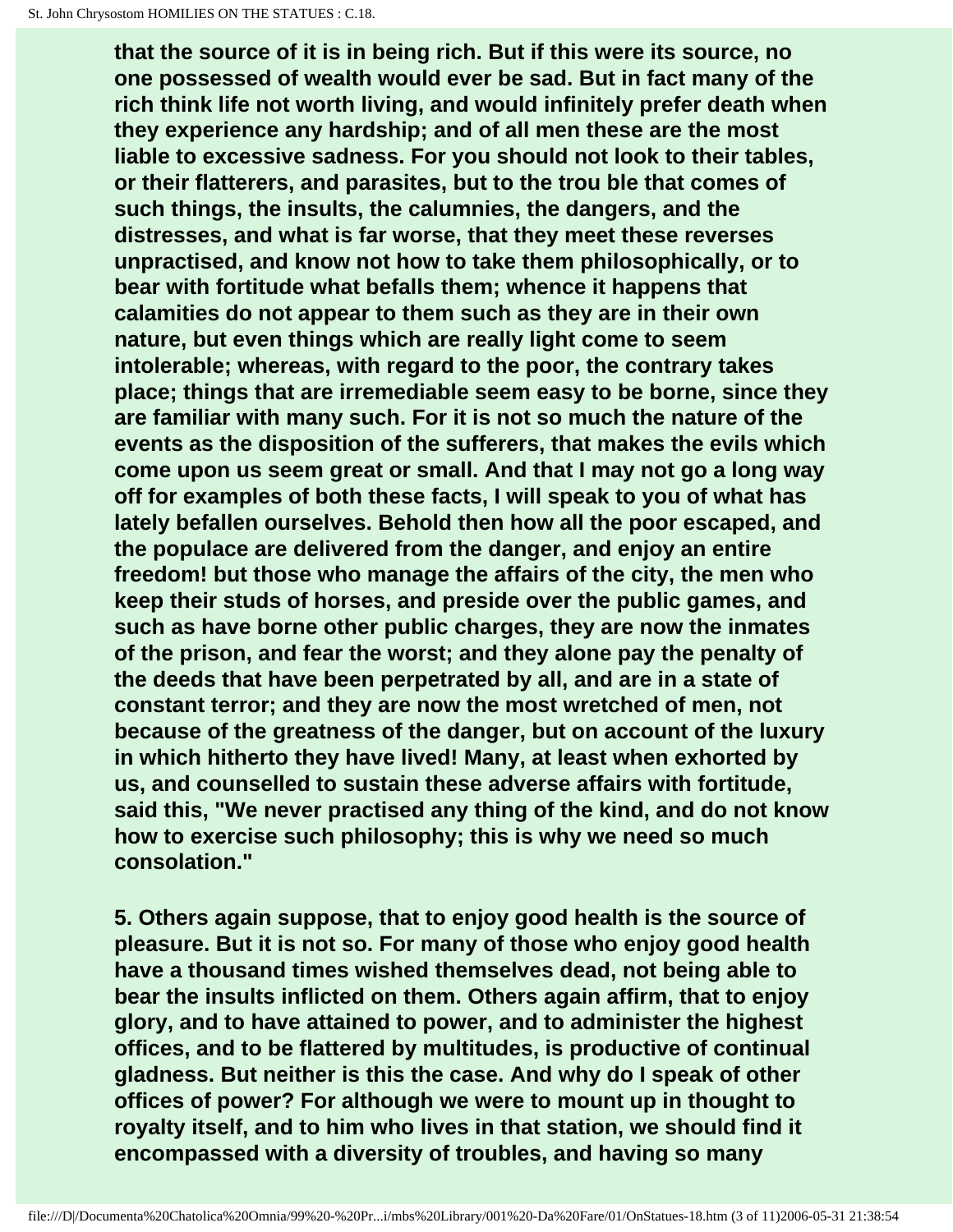**necessary causes the more of sadness, in proportion as it is surrounded with a greater weight of affairs. And what need is there to speak of wars, and battles, and the insurrections of barbarians? Oftentimes he has reason to fear those by whom he is surrounded at home. For many of those monarchs who have escaped from the hands of their enemies, have not escaped the conspiracies of their own body-guards. And kings have of necessity as many causes of sadness as there are waves on the ocean. But if monarchy is unable to render life devoid of grief, then what else can possibly achieve this? Nothing, indeed, of this life; but this saying of Paul alone, brief and simple as it is, will of itself open to us this treasure.** 

**6. For many words are not needed, nor a long round of argument, but if we only consider his expression, we shall find the way that leads to it. He does not simply say, "Rejoice always;" but he adds the cause of the continual pleasure, saying, "Rejoice in the Lord always." He who rejoices "in the Lord," can not be deprived of the pleasure by any thing that may happen. For all other things in which we rejoice are mutable and changeable, and subject to variation. And not only does this grievous circumstance attend them, but moreover while they remain they do not afford us a pleasure sufficient to repel and veil the sadness that comes upon us from other quarters. But the fear of God contains both these requisites. It is steadfast and immoveable, and sheds so much gladness that we can admit no sense of other evils. For the man who fears God as he ought, and trusts in Him, gathers from the very root of pleasure, and has possession of the whole fountain of cheerfulness. And as a spark falling upon a wide ocean quickly disappears, so whatever events happen to the man who fears God, these, falling as it were upon an immense ocean of joy, are quenched and destroyed! This indeed is most to be wondered at, that whilst things which minister sadness are present, the man should remain joyful. For if there was nothing to produce grief, it would be no great matter to him that he was able continually to rejoice. But that at a time when he is urged to sadness by the pressure of many things, he is superior to all these, and is blithe in the midst of sorrow. this is truly a matter for astonishment! And as no one would have wondered that the three Children were not burnt, if they had remained far off from the furnace of Babylon! (for the circumstance that astonished all was, that having been so long in such close contact with the fire, they left it more free from hurt than those who had not been in contact with it); so also we are able to say of the saints, that if no temptation had fastened itself upon them, we should not have wondered at their continual**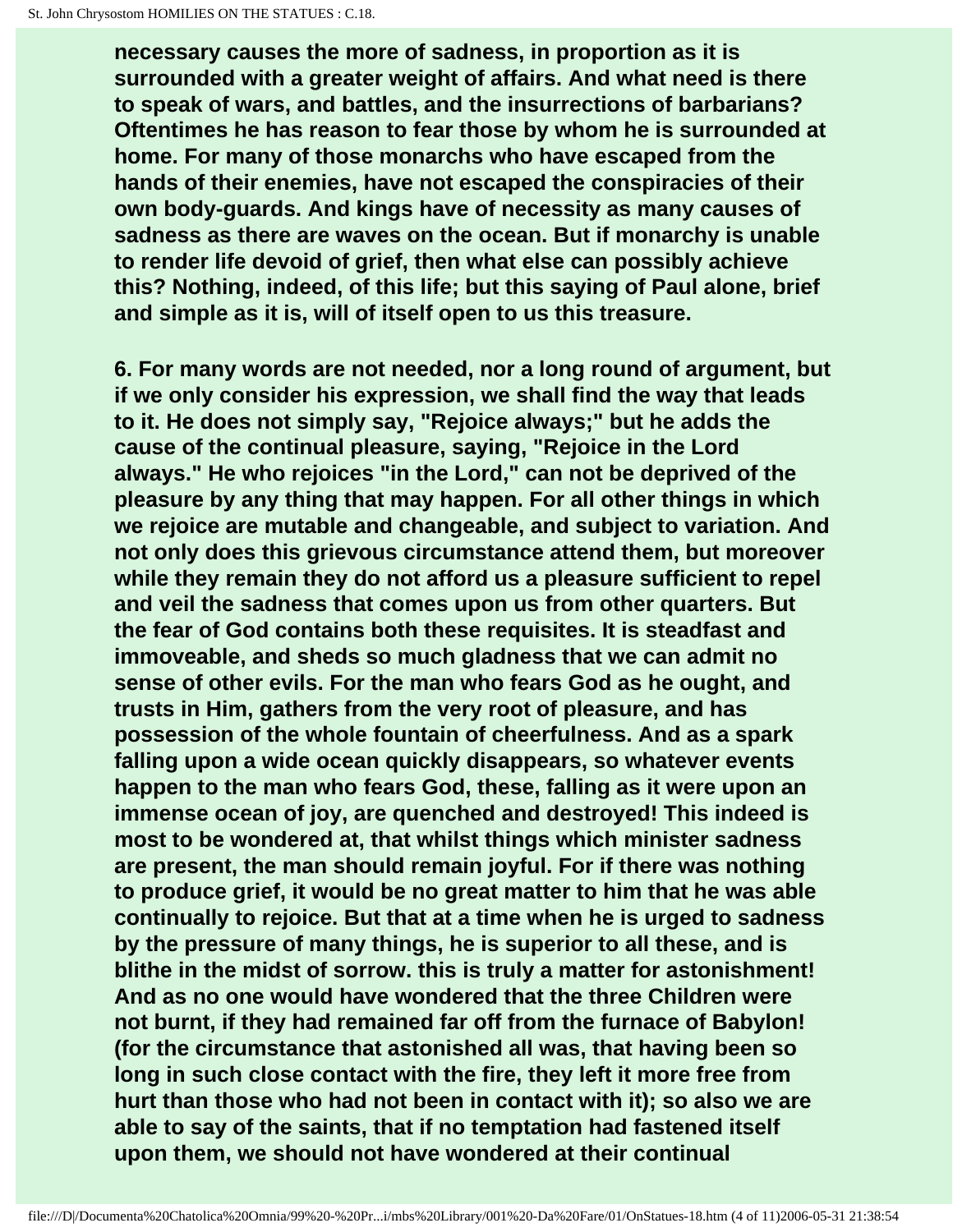**rejoicing. But the point worthy of admiration, and that which surpasses human nature, is this, that being encircled on all sides with innumerable waves, their condition is easier than that of those who enjoy an entire calm!** 

**7. From what has been said, it is evident that amongst those who are outside the church it is impossible to find any situation in life, encircled with continual gladness from the things without. But that the believer cannot possibly be deprived of the enjoyment of a continued pleasure is what I will now proceed to prove, to the end that ye may not only learn, but also emulate this painless condition of life. For suppose a man having nothing for which to condemn himself, but cherishing a good conscience, and yearning after the future state, and the fulfilment of those good hopes; what, I ask, will be able to throw such a person into sadness? Does not death seem the most insupportable of all things? Yet the expectation of this is so far from grieving him, that it makes him the more joyful; for he knows that the arrival of death is a release from labour, and a speeding toward the crowns and rewards laid up for those who have contended in the race of piety and virtue. But is it the untimely end of his children? Nay, he will also bear this nobly, and will take up the words of Job, "The Lord gave, the Lord hath taken away; as it seemed good unto the Lord, so is it come to pass. Blessed be the name of the Lord for ever." But if death and loss of children cannot grieve, much less can the loss of money, or dishonour, or reproaches, or false accusations, at any time affect a soul so great and noble; no, nor anguish of body, since the Apostles were scourged, yet they were not made sad. This, indeed, was a great thing; but what is much more, instead of being made sad, they considered their very scourgings, as a ground of additional pleasure. "And they departed from the presence of the council, rejoicing that they were counted worthy to suffer shame for the name of Christ." Did any person insult and revile such a one? Well, he was taught by Christ to rejoice in these revilings. "Rejoice," saith He, "and be exceeding glad, when they shall say all manner of evil against you falsely for my sake; for great is your reward in heaven." But suppose a man hath fallen into disease? Well, he hath heard another admonishing, and saying, "In disease and poverty trust thou in Him; for as gold is tried in the fire, so are acceptable men in the furnace of humiliation." Since, therefore, neither death, nor loss of money, nor bodily disease, nor dishonour, nor reproach, nor any other thing of that nature, will be able to grieve him, but makes him even the more joyful, what foundation for sadness will he have at any time?**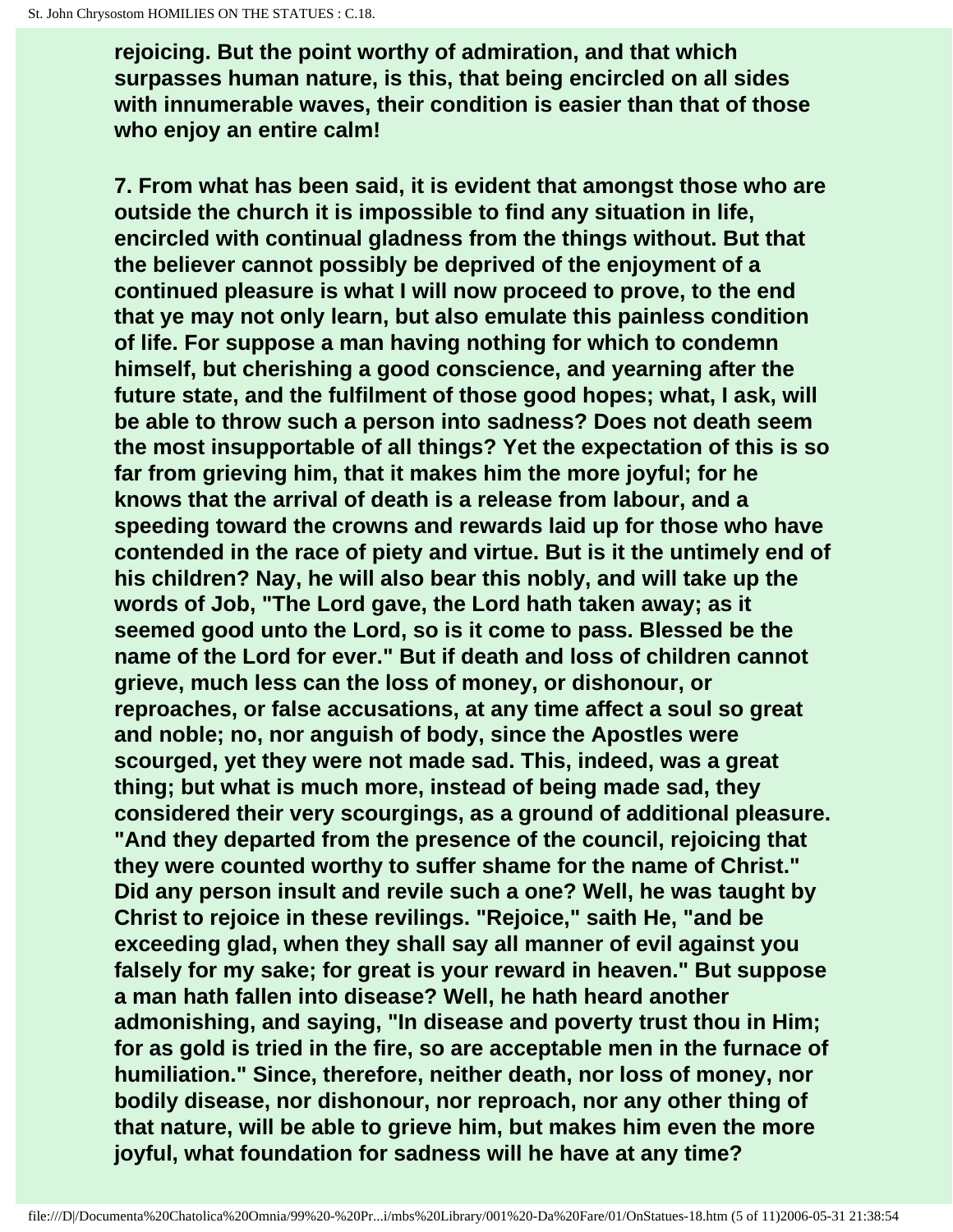**8. "What then," says some one, "used not the Saint to be in sadness? Do you not hear Paul saying, "I have great heaviness, and continual sorrow in my heart?" This, indeed, is the thing to wonder at, that sorrow brought a gain, and a pleasure that resulted from the gain; for as the scourge did not procure them anguish, but gladness; so also again the sorrow procured them those great crowns. And this is the paradox; that not only the sadness of the world, but also its joy, contains extreme loss; but in the case of spiritual things, it is exactly the reverse; and not the joy only, but the sadness too contains a rich treasure of good things! But how, I proceed to explain. In the world, a person often rejoices, on beholding an enemy in trouble; and by this joy he draws on himself a great punishment. Again, another person mourns, on seeing a brother fall; and because of this sadness he will procure for himself much favour with God. Seest thou how godly sorrow is better and more profitable than the joy of the world? Thus also Paul sorrowed for sinners, and for those who disbelieved in God; and this sorrow was the means of laying up a great reward for him. But that I may make what I say more clear, and that ye may know that although what I assert is very strange, it is nevertheless true, viz. that grief is often capable of refreshing distressed souls, and of rendering a burdened conscience light: consider how often women, when they have lost their most beloved children, break their hearts, and perish, if they are forbidden to mourn, and to shed tears. But if they do all which those who are sad, are wont to do, they are relieved, and receive consolation. And what wonder that this should be the case with women, when you may even see a prophet affected in a similar manner? Therefore he was continually saying, "Suffer me--I will weep bitterly--labour not to comfort me, because of the spoiling of the daughter of my people." So that, oftentimes, sadness is the bearer of consolation; and if it is so with regard to this world. much more with regard to spiritual things.** 

**Therefore he says, "Godly sorrow worketh repentance unto salvation, not to be repented of." This indeed seems to be obscure; but what he says is to this effect: "If thou grievest over wealth, thou art nothing profited. If for sickness, thou hast gained nothing, but hast increased thy affliction."** 

**9. And I have heard many, after such experience, blame themselves, and say, What advantage is it that I have grieved? I have not recovered my money, and I have injured myself. But if thou hast**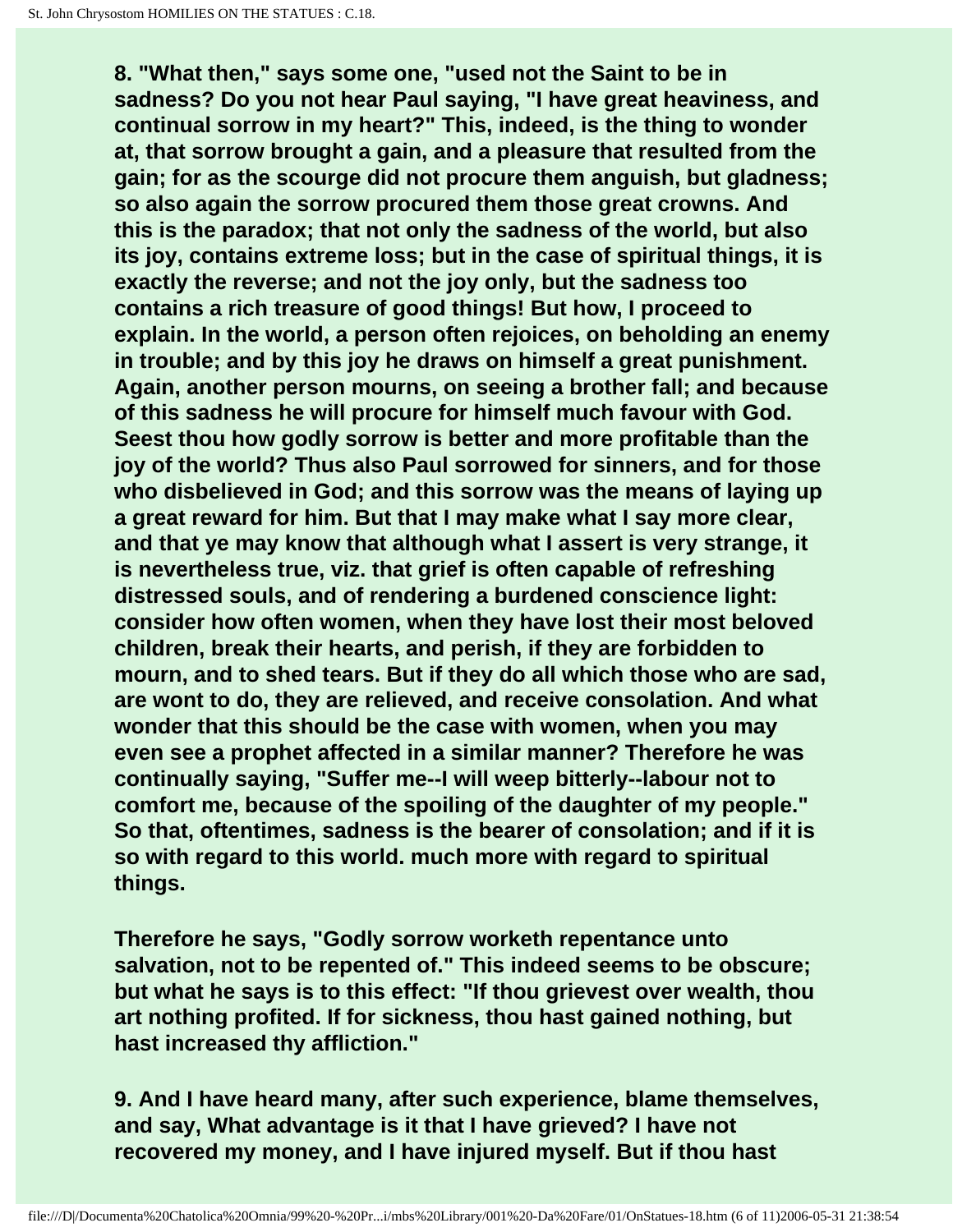**grieved on account of sin, thou hast blotted it out, and hast reaped the greatest pleasure. If thou hast grieved for thy brethren who have fallen, thou hast both encouraged and comforted thyself, and hast also restored them; and even if thou wert not to profit them, thou hast an abundant recompense. And that thou mayest learn that this grieving for those who have fallen, though we should not at all benefit them, still brings us a large reward, hear what Ezekiel says; or rather, what God Himself speaks through him. For when He had sent certain messengers to overturn the city, and to consume all the dwellings with sword and fire, along with their inhabitants, He thus charges one of them: "Set a mark upon the forehead of the men that groan, and are in anguish." And after charging the others, and saying, "Begin ye from mine holy ones," He goes on to add, "But upon whomsoever the sign is, touch them not." For what reason, tell me? Because although they avail nothing, they nevertheless lament the things which are done, and deplore them. And again, He accuses others, saying, That in their luxury, and gluttony, and enjoyment of great security, when they beheld the Jews carried away into captivity, they did not grieve, nor partake of their sadness. And hear what He says, reproaching them: "They suffered nothing in the affliction of Joseph:" meaning by Joseph the whole people. And again: "The inhabitants of AEnan went not forth to bewail the house next unto them." For although they are justly punished, God willeth that we should condole with them, and not rejoice or insult. "For if I that punish," saith He, "do not this rejoicingly; nor take pleasure in their punishment; for "I do not at all will the death of the sinner;" it is right that thou shouldest imitate thy Lord; and shouldest mourn for this very thing, that the sinner hath provided matter and occasion for a just punishment." So that if any one entertains a godly sorrow, he will thence reap a great advantage.** 

**10. Since therefore those who are scourged are more blessed than the scourgers, and those in tribulation among us than those who are free from it outside the Christian pale; and those who are sad are more blessed than those in pleasure; what further source of tribulation shall we have? On this account we should call no man happy, save him only who lives according to God. These only the Scripture terms blessed. For "blessed," it is said, "is the man who hath not walked in the counsel of the ungodly. Blessed is he whom Thou chastenest, and teachest him out of Thy law. Blessed are the undefiled in the way. Blessed are all they who trust in Him. Blessed is the people whose God is the Lord. Blessed is he whom his soul condemneth not. Blessed is the man that feareth the Lord." And**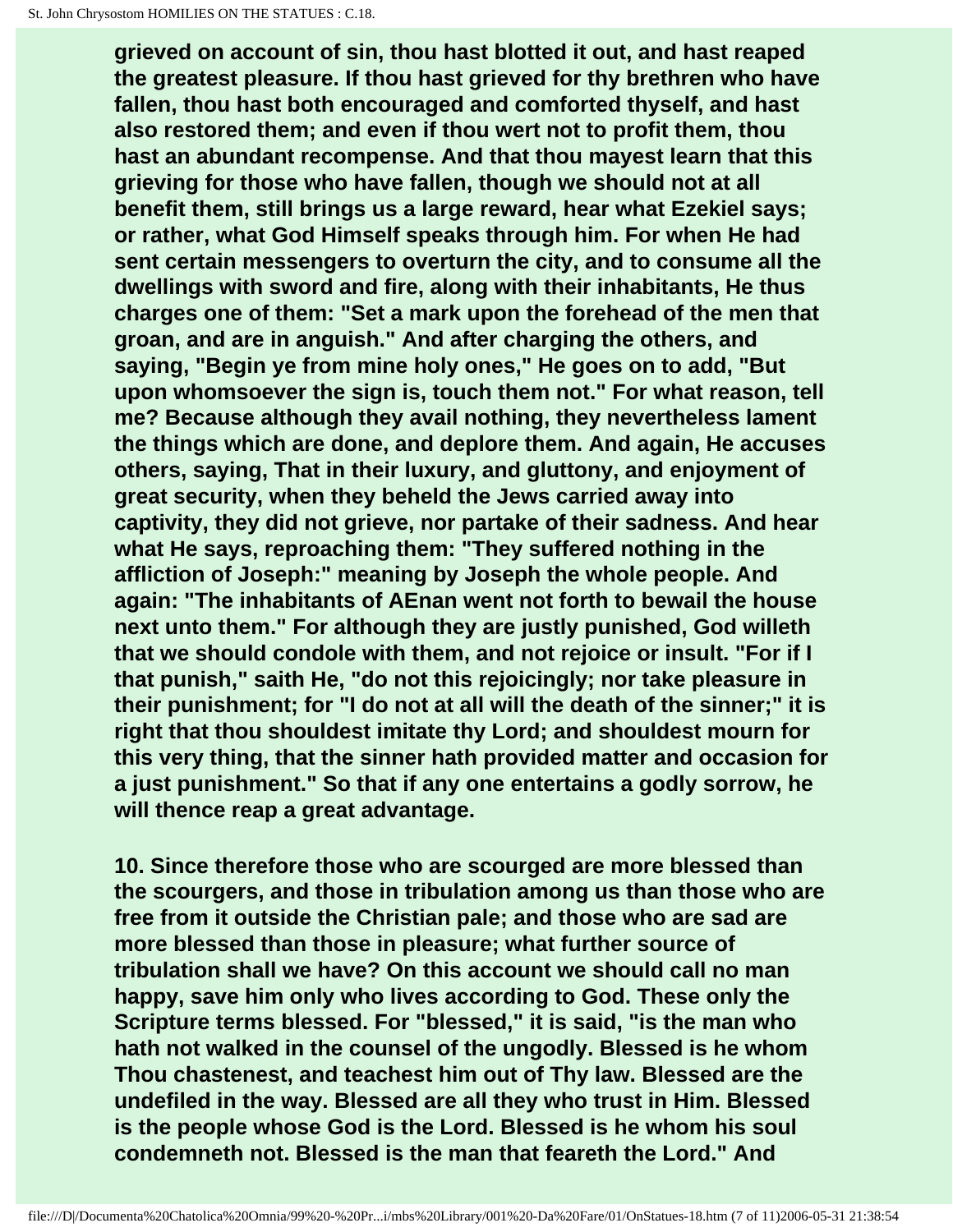**again, Christ speaks thus: "Blessed are they that mourn; blessed are the humble; blessed are the meek; blessed are the peacemakers; blessed are they who are persecuted for righteousness' sake." Seest thou how the divine laws everywhere pronounce blessed none of the rich, or of the well-born, or of the possessors of glory, but the man who has gotten hold of virtue. For what is required of us is, that in every thing we do or suffer, the fear of God should be the foundation; and if you implant this as the root, not merely will ease, and honour, and glory, and attention, produce fruits that shall be pleasurable to thee; but hostilities also, and calumnies, and contempt, and disgrace, and torments, and all things without exception. And just as the roots of trees are bitter in themselves, and yet produce our sweetest fruits, so, verily, godly sorrow will bring us an abundant pleasure. They know, who have often prayed with anguish, and shed tears, what gladness they have reaped; how they purged the conscience; how they rose up with favourable hopes! For as I am always saying, it is not the nature of the things, but our disposition, which is wont to make us sad or joyful. If then we can render the latter such as it ought to be, we shall have a pledge for all gladness. And just as, with the body, it is not so much the nature of the air, or the things it meets from without, as its own internal condition, that either injures or assists it, so also it is in the case of the soul; and much more so; for in the one case, there is the necessity of nature; in the other, the whole is seated in the power of choice. Therefore Paul, when he had endured innumerable evils- ship-wrecks, wars, persecutions, plots, the assaults of robbers, and things too numerous to be recounted, dying also daily deaths--was so far from grieving or being discontented, that he gloried, and rejoiced, and said, "I now rejoice in my sufferings, and fill up that which is behind of the afflictions of Christ in my flesh." And again: "And not only so, but we glory in tribulations." Now, glorying signifies an extension of pleasure.** 

**11. If then thou desirest joy, seek not after riches, nor bodily health, nor glory, nor power, nor luxury, nor sumptuous tables, nor vestures of silk, nor costly lands, nor houses splendid and conspicuous, nor any thing else of that kind; but pursue that spiritual wisdom which is according to God, and take hold of virtue; and then nought of the things which are present, or which are expected, will be able to sadden thee. Why do I say to sadden? Verily, the things that make others sad, will prove to thee an accession of pleasure. For scourges, and death, and losses, and slanders, and the being evil entreated, and all such things, when they are brought upon us for**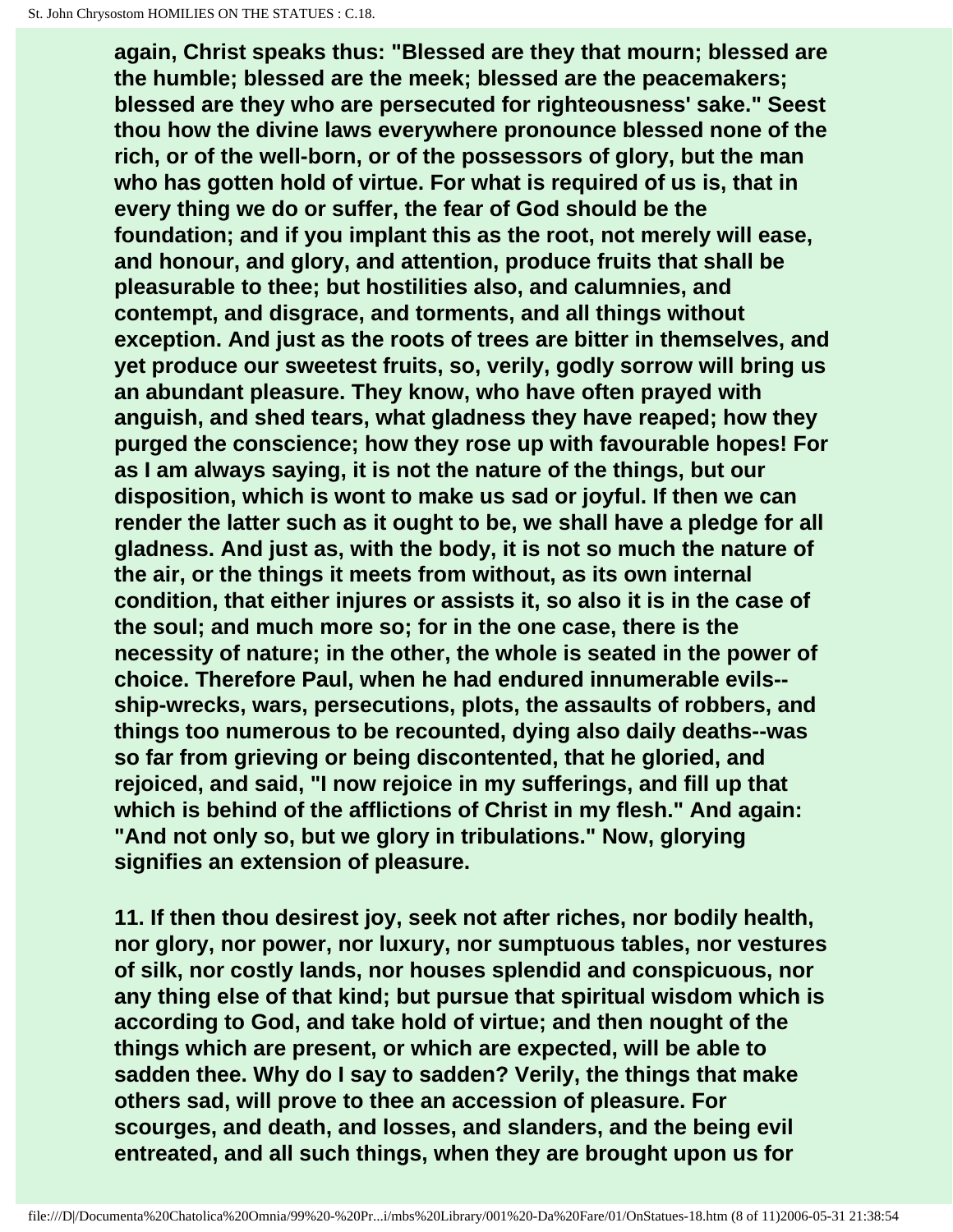**God's sake, and spring from this root, will bring into our souls much pleasure. For no one will be able to make us miserable, if we do not make ourselves such; nor, on the other hand, blessed, if we do not make our. selves such, following up the grace of God.** 

**12. And that ye may learn that he only is blessed, who feareth the Lord, I will now demonstrate this to you, not by what has happened in past times, but by what has befallen ourselves. Our city was in danger of being utterly effaced; and no man among the rich, or eminent, or illustrious, dared to appear in public, but all fled, and hurried out of the way. But they who feared God, the men who passed their time in monasteries, hastened down with much boldness, and set all free from this terror; and the terrible events that had taken place, and the threats which had been expected to be put into execution, were so far from causing them to fear, or from throwing them into anxiety, that although they were placed far off from the calamity, and had no share in it, they cast themselves willingly into the midst of the fire, and rescued all; and as for death, which seems universally terrible and awful, they awaited it with the utmost readiness, and ran to meet it with more pleasure than others do towards principalities and honours. And why, but because they knew, that this is the greatest principality and honour? And they shewed in very deed that he only is blessed who lays hold of the wisdom which is from above, that he undergoes no change and sustains no adversity, but enjoys a continued tranquillity, and laughs to scorn all things which seem to be sorrowful. At the present time at least, those who were once in power are oppressed by ranch sadness, inhabiting the prison, and loaded with chains, and daily expecting to be put to death. But these men on the contrary enjoy the purest pleasure; and if it be their lot to suffer anything terrible, this, and the very things which seem formidable to others, are welcome to them, for they know well towards what point they are running, and what lot will await them when they depart hence. But whilst they live with so much exactness, and smile at death, they nevertheless grieve for others, and reap therefrom, in turn, the greatest advantage. Let us then be in earnest to take care of our souls, and nothing which may come unlooked for can make us sad. And on behalf of those Who are in prison, let us beseech God that He will deliver them from their present calamity. For it was in God's power at once to release us from this dire evil, and not to suffer even the smallest part of it to remain; but in order that we may not again go back to our former negligence, He hath provided that the torrent of these evils should subside gently and by little and little, holding**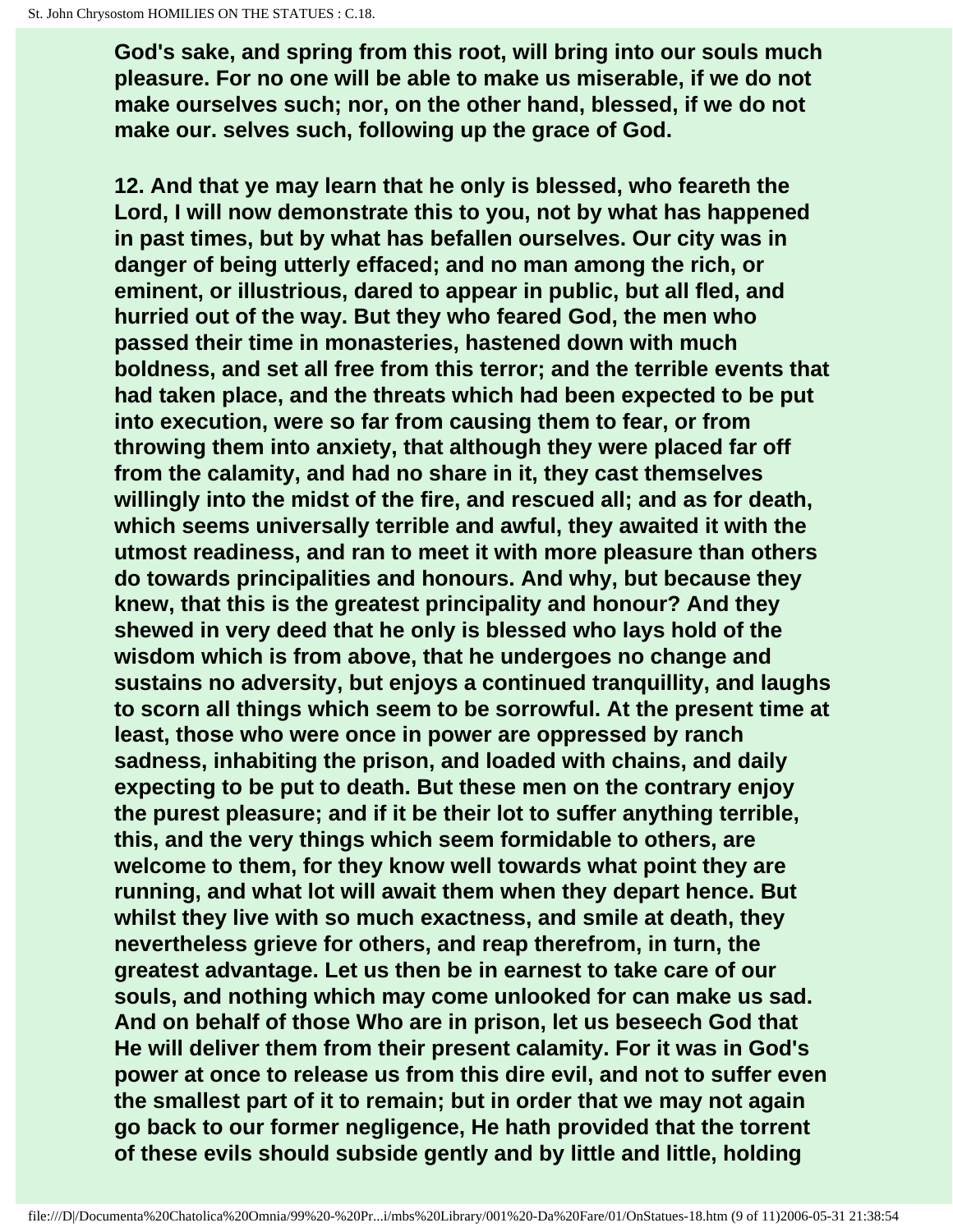## **us fast to the same pious resolutions.**

**13. And that this is true, and that many would have gone back to their former supineness, if we had been released from the whole difficulty at once, is manifest from this circumstance; that whilst yet the remnants of the calamity are left, whilst the sentence of the Emperor is yet doubtful, and those who conducted the affairs of the city are all in prison, many of our fellow inhabitants, through their inordinate desire of bathing, run to the river, there making endless merriment, behaving wantonly, leaping, dancing, and dragging women after them. What pardon can such be worthy of? What kind of excuse can they offer? Or rather, what kind of punishment and vengeance do they not deserve? The head of the city is in the public prison; our members are in exile; the sentence concerning them is doubtful; and dost thou, I ask, dance, sport, and laugh? "Why, we could not endure," says some one, "to remain without the bath?" O shameless disposition, sordid and perverted! How many months, I ask, how many years, have past? Thou hast not been as yet shut out from the bath for twenty days; and thou art as much distressed and discontented, as if thou hadst continued without washing for a whole year! Tell me, was this thy state, when thou wert expecting an attack from the military, when thou wert daily anticipating bring put to death, when thou fleddest to the deserts, and wast hurrying to the mountain tops? If any one had then proposed to thee to remain "a year" without the bath, so that thou mightest be rescued from the impending distress, wouldest thou not readily have accepted the proposal, and submitted to it? When, therefore, it were becoming that thou shouldest give thanks to God, Who hath freed thee from all these things without any loss, dost thou again grow wanton and contemptuous; and when the fear has passed away, turn back afresh to a worse state of negligence? Have these dire events really touched thee, and yet art thou so desirous of the baths? Why, if the bath had been permitted, would not the calamity of those who are yet in confinement have been sufficient to persuade those who are not in the same grievous condition to be forgetful of every luxury? Life itself is at stake, and dost thou remember the baths, and desire to be luxurious? Dost thou despise the danger because thou hast now escaped it? Take heed lest thou entangle thyself in the necessity of a greater punishment, and call back in larger measure the wrath which is removed, and experience the very thing which Christ declared concerning the devils. For He says, that "when the unclean spirit is gone out, and afterwards findeth the house void and swept, he taketh seven other spirits more wicked than himself, and entereth**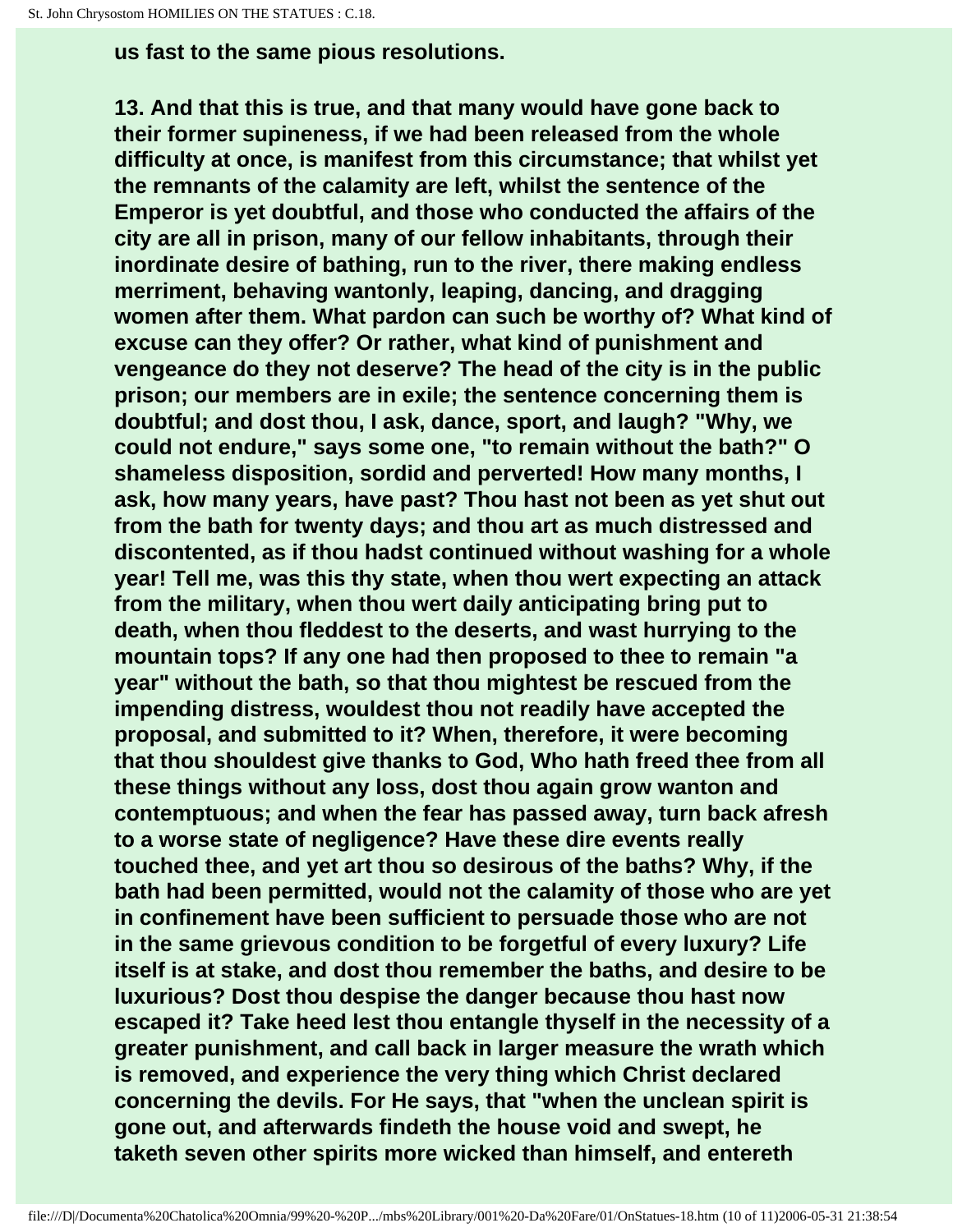**into the soul, and the last state of that man is worse than the first." Therefore let us also fear, lest now we are liberated from our former evils, we afterwards by our listlessness draw upon us those which are greater! I know that ye yourselves are free from this folly; but ye should restrain, punish, and sober those who walk disorderly, that ye may always rejoice even as Paul commanded, that both for our own good works, and for our forethought for others, we may enjoy both here and in the life to come an abundant recompense; through the grace and lovingkindness of our Lord Jesus Christ, by Whom, and with Whom, to the Father, with the Holy Ghost, be glory, honour, and adoration, now and ever, and world without end. Amen.**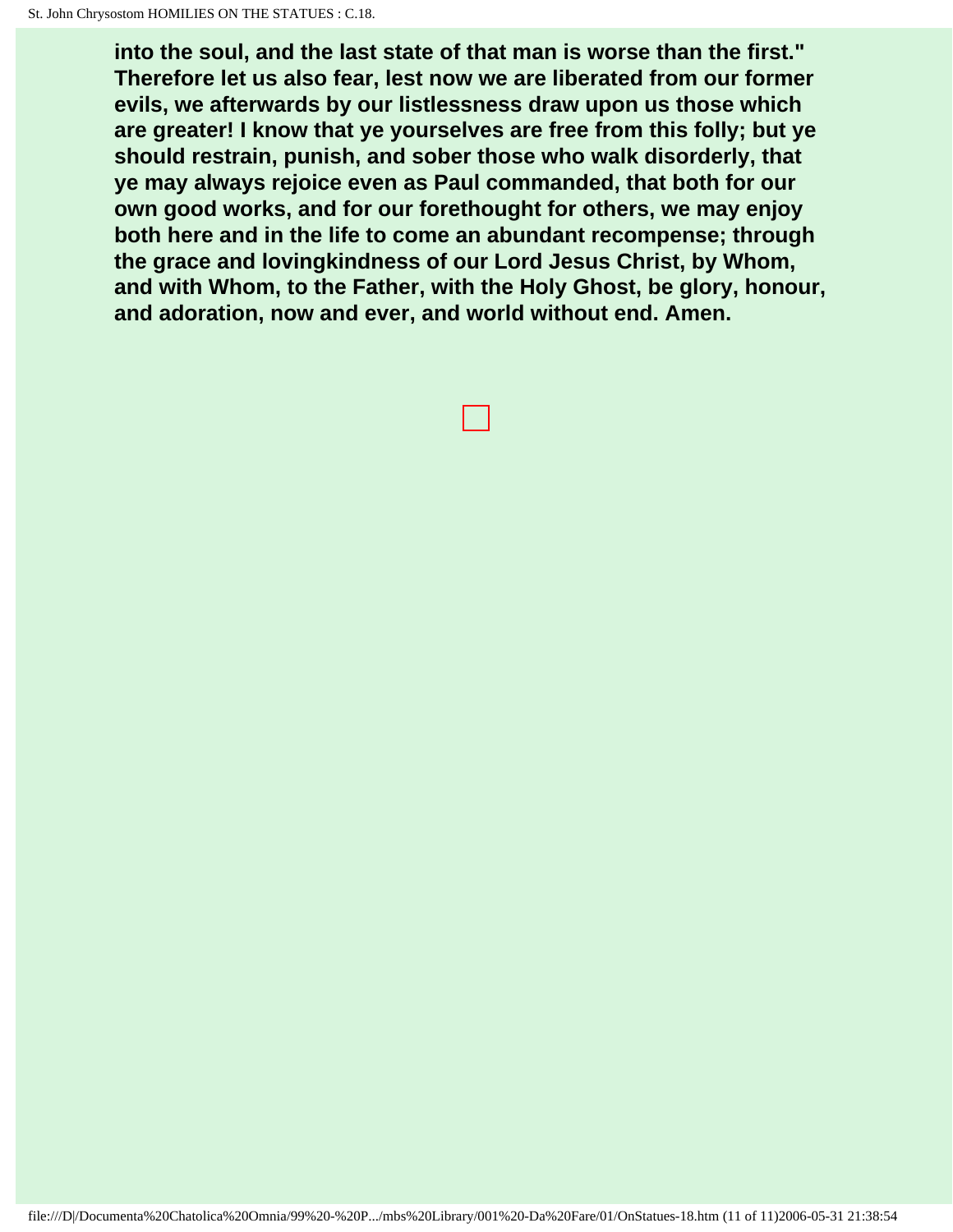## **HOMILY XIX.**

**On the Sunday called "Episozomenes," to those who had come to Antioch from the country--also on the subject of avoiding oaths.** 

**1. YE have revelled during the last few days in the Holy Martyrs! Ye have taken your fill of the spiritual feast! Ye have all exulted with honest exultation! Ye have beheld their ribs laid bare, and their loins lacerated; the blood flowing forth all around; ten thousand forms of torture! Ye have seen human nature exhibiting that which is above nature, and crowns woven with blood! Ye have danced a goodly dance throughout the whole city; this, your noble captain leading you on; but sickness compelled me to remain at home, although against my will. But if I did not take a part in the festival, I partook of the pleasure of it. If I could not have the enjoyment of your public assembly, yet did I share in your gladness. For such is the power of love, that it makes those who are not actually in the enjoyment to rejoice equally with those who are; persuading them to think the good things of their neighbour common to themselves. Therefore even whilst I sat at home, I was rejoicing with you; and now whilst I am not yet entirely freed from my sickness, I have risen up, and run to meet you, that I may see your much desired faces, and take a part in the present festival.** 

**2. For I think the present day to be a very great festival indeed on account of our brethren, who by their presence beautify our city, and adorn the Church; a people foreign to us in language, but in harmony with us concerning the faith, a people passing their time in tranquillity, and leading an honest and sober life. For among these men there are no spectacles of iniquity--no horse racings, nor harlots, nor any of that riot which pertains to a city, but every kind of licentiousness is banished, and great sobriety flourishes every where. And the reason is, that their life is a laborious one; and they have, in the culture of the soil, a school of virtue and sobriety, and follow that art which God introduced before all others into our life. For before the sin of Adam, when he enjoyed much freedom, a certain tillage of the ground was enjoined upon him; not indeed a laborious or a troublesome one, but one which afforded him much good discipline, for he was appointed, it is said, "to till the garden, and to keep it." Each of these men you may see at one time employed in yoking the labouring oxen, and guiding the plough, and**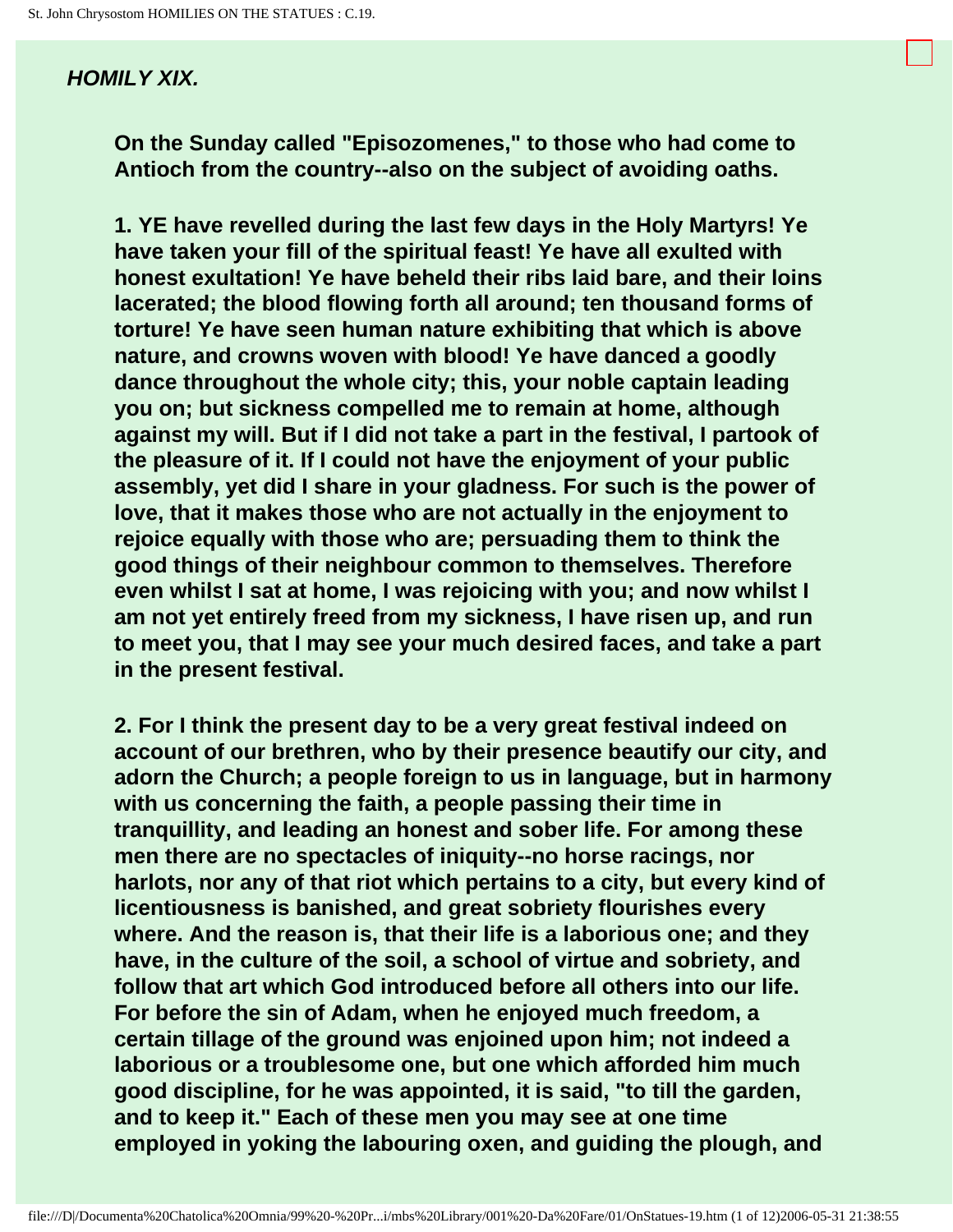**cutting the deep furrow; and at another acsending the sacred pulpit, and cultivating the souls of those under their authority; at one time cutting away the thorns from the soil with a bill-hook, at another purging out the sins of the soul by the Word. For they are not ashamed of work like the inhabitants of our city, but they are ashamed of idleness, knowing that this has taught every kind of wickedness; and that to those who love it, it has proved a teacher of iniquity from the beginning.** 

**3. These are our philosophers, and theirs the best philosophy, exhibiting their virtue not by their outward appearance, but by their mind. The pagan philosophers are in character no wise better than those who are engaged on the stage, and in the sports of actors; and they have nothing to shew beyond the threadbare cloak, the beard, and the long robe! But these, quite on the contrary, bidding farewell to staff and beard, and the other accoutrements, have their souls adorned with the doctrines of the true philosophy, and not only with the doctrines, but also with the real practice. And were you to question any one of these, who live a rustic life at the spade and plough, as to the dogmas respecting which the pagan philosophers have discoursed an infinite deal, and have expended a multitude of words, without being able to say any thing sound; one of these would give you an accurate reply from his store of wisdom. And not only is this to be wondered at, but that they confirm the credibility of these doctrines by their actions. For of the fact that we have an immortal soul, and that we shall hereafter render an account of what we have done here, and stand before a fearful Tribunal, their minds. are at once thoroughly persuaded, and they have also regulated their whole course of life by such hopes as these; and have become superior to all worldly show, instructed as they have been by the sacred Scriptures, that "all is vanity, yea, vanity of vanities," and they do not greedily long for any of those things which seem to be so splendid.** 

**4. These too know how to philosophize concerning God, even as God hath determined; and if, taking one of them, you were now to bring forward some pagan philosopher;--or rather, now you could not find one!--But if you were to take one of these, and then open the books of their ancient philosophers, and go through them, and institute an enquiry by way of parallel as to what these now answer, and the others in their day philosophically advanced; you would see how much wisdom belonged to the former, and how much folly to the latter. For whilst some of those would aver, that the things**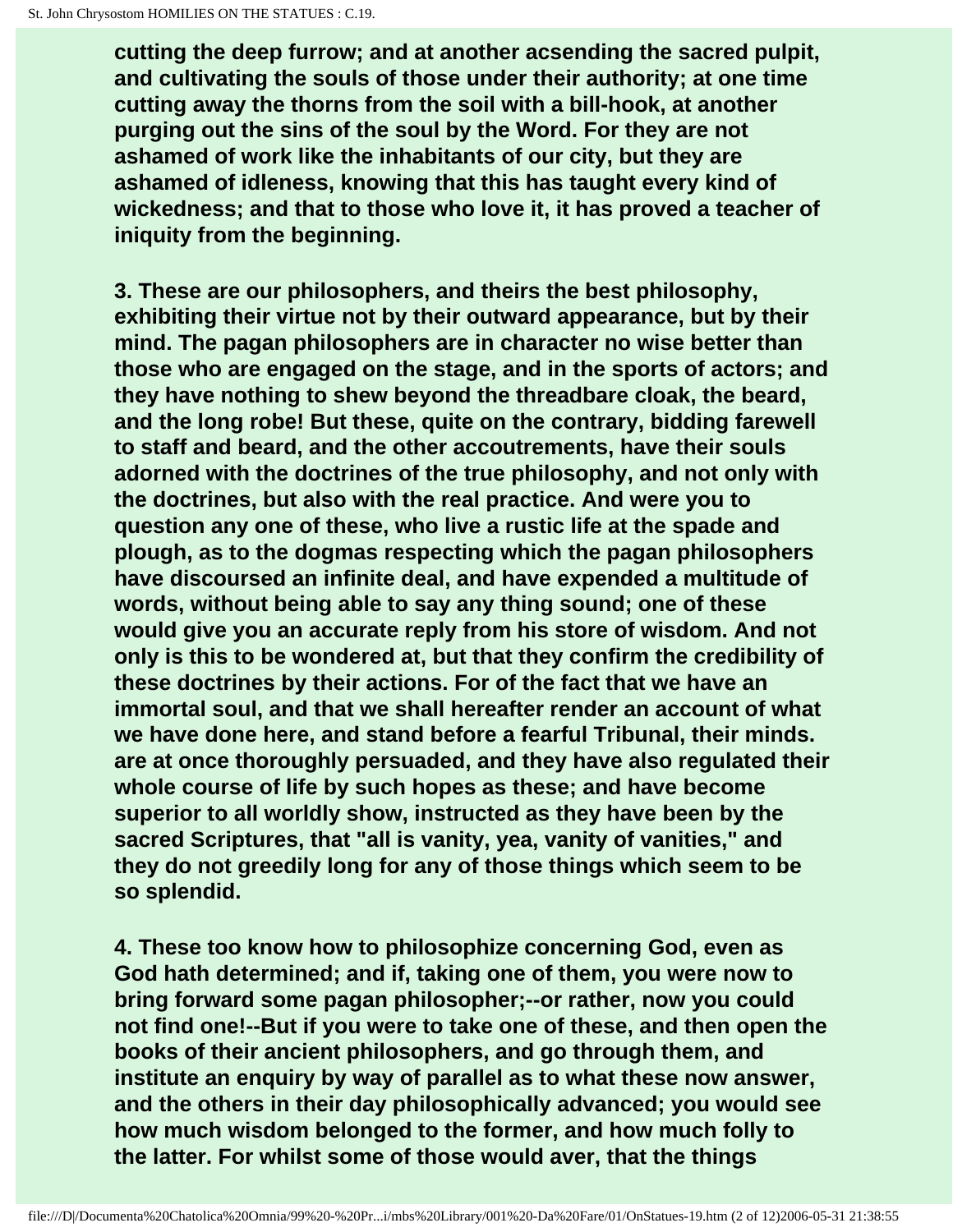**existing were destitute of a providence, and that the creation had not its origin from God; that virtue was not sufficient for itself, but stood in need of wealth, and nobility. and external splendour, and other things still more ridiculous; and whilst these, on the other hand, would discourse wisely respecting Providence, respecting the future Tribunals of judgment, respecting the creative power of God, bringing forth all things out of nothing, as well as respecting all other points, although at the same time they were entirely destitute of worldly schooling; who could but learn from hence the power of Christ, which hath proved these unearned and simple persons to be as much wiser than those, who make so much boast of their wisdom, as men of discretion are seen to be in comparison of little children? For what harm can result to them from their simplicity in regard to learning, when their thoughts are full of much wisdom? And what advantage have those philosophers from this learning, when the understanding is devoid of right thoughts? It were just as if one should have a sword that had its hilt of silver, whilst the blade was weaker than the vilest lead. For truly these philosophers have their tongue decked out with words and names, but their understanding is full of mere weakness and good for nothing. Not so with these philosophers, but quite the reverse. Their understanding is full of spiritual wis dom and their mode of life is a transcript of their doctrines. Amongst these there are no luxurious women; there are no ornaments of dress, nor colours, nor paints; but all such corruption of manners is discountenanced. Hence the population under their charge are the more readily trained to sobriety, and the law which Paul gave, when he directed that food and covering should be had, and nothing more be sought after, they most rigidly observe. Amongst them, there are no perfumed unguents to fascinate the senses; but the earth bringing forth herbs, prepares for them a varied fragrance of flowers, above all the skill of perfumers. For this reason, their bodies as well as souls enjoy a sound state of health, inasmuch as they have banished all luxury of diet, and driven off all the evil floods of drunkenness; and they eat just as much as suffices for subsistence. Let us then not despise them because of their outward appearance, but let us admire their mind. For of what advantage is the external habit, when the soul is more wretchedly clad than any beggar! The man ought to be praised and admired, not for dress, nay more, not for his bodily form, but for his soul. Lay bare the soul of these men, and you will see its beauty and the wealth it possesses, in their words, in their doctrines, and in the whole system of their manners!**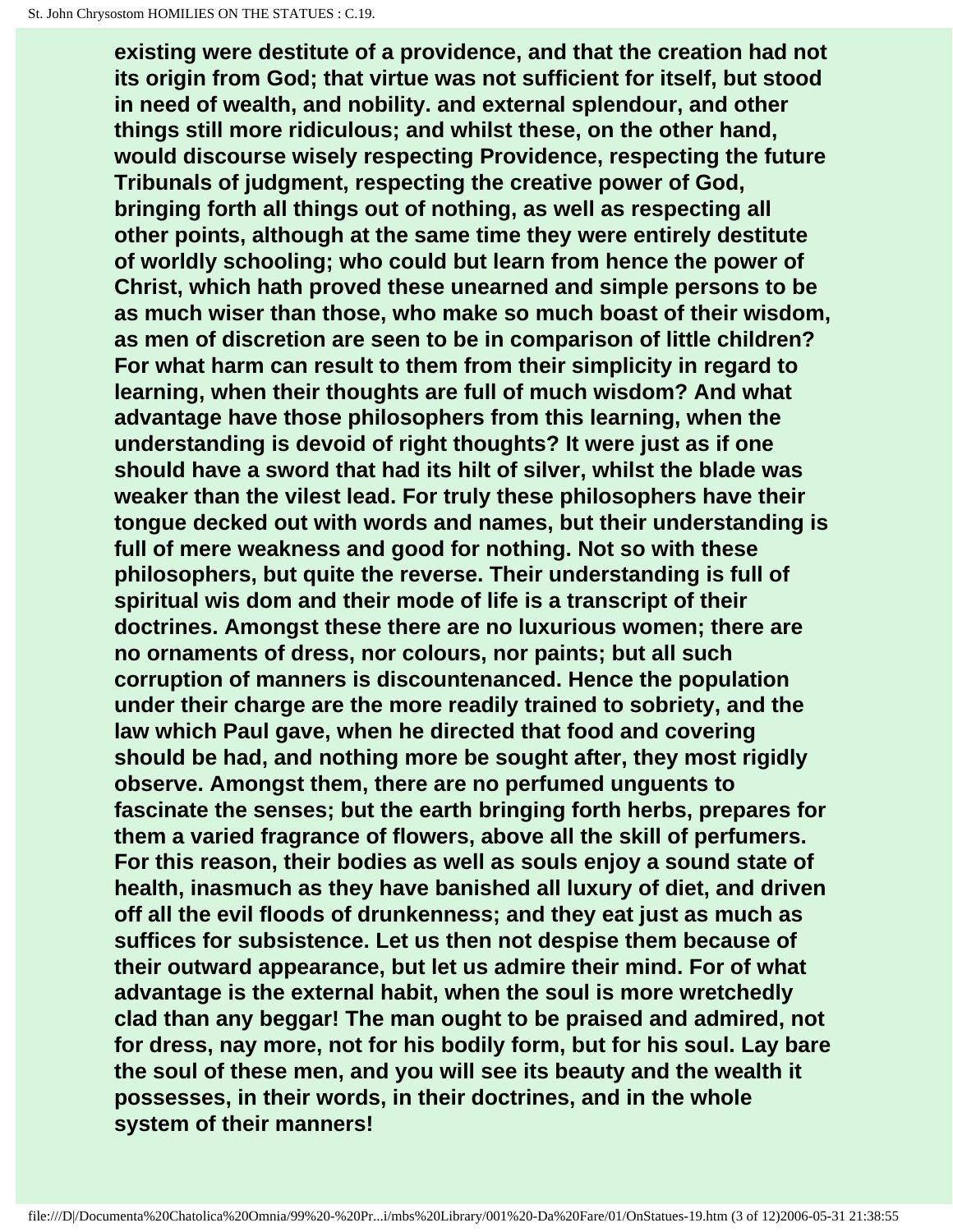**5. Let the Gentiles then be ashamed, let them hide their heads, and slink away on account of their philosophers, and their wisdom, wretched as it is beyond all folly! For the philosophers that have been amongst them in their lifetime have hardly been able to teach their doctrines to a very few, who can easily be numbered; and when any trifling peril overtook them, they lost even these. But the disciples of Christ, the fishermen, the publicans, and the tentmakers, in a few years brought over the whole world to the truth; and when from that time, ten thousand perils have been constantly arising, the preaching of the Gospel was so far from being put down, that it still flourishes and increases; and they taught simple people, tillers of the ground, and occupied with cattle, to be lovers of wisdom. Such are the persons, who beside all them home; and let us again raise the question concerning oaths; that from the minds of all we may pluck up by the roots this evil custom. But first, I desire to put you a little in mind today of the things we spoke of lately.** 

**When the Jews, having been released from Persia, and set free from that tyranny, were returned back to their own county, "I saw," saith one, "a flying sickle, twenty cubits in length, and ten cubits broad." They heard also the Prophet giving them this instruction, "This is the curse, that goeth forth over the face of the whole land, and entereth into the house of him that sweareth falsely; and it shall rest in the midst thereof, and throw down the timber and all the stones." When we had read this passage, we also enquired then why it was, that it should destroy not the swearer only, but also his house, and we stated this to be the reason; that God will have the punishments of the most grievous sins to reason of the overthrow, might avoid imitating the sin.** 

**7. This also happened at Sodom. For when they burned in their lust one towards another, then too the very earth itself was burned up, being kindled by the fire from above. For He designed, that the vengeance of this sin should permanently remain.** 

**And observe the mercy of God! Those who had sinned, He caused not to continue burning to the present day, but when they had been for once in flames, He buried them; and burning up the face of the ground, He placed it visibly before all who after should desire to look at these things; and now the sight of the land, through all the generations since, hath given an admonition beyond all lest ye suffer the lot of Sodom!" For pre often, when they hear the Scripture discoursing of these things, are not much terrified; site, and see the**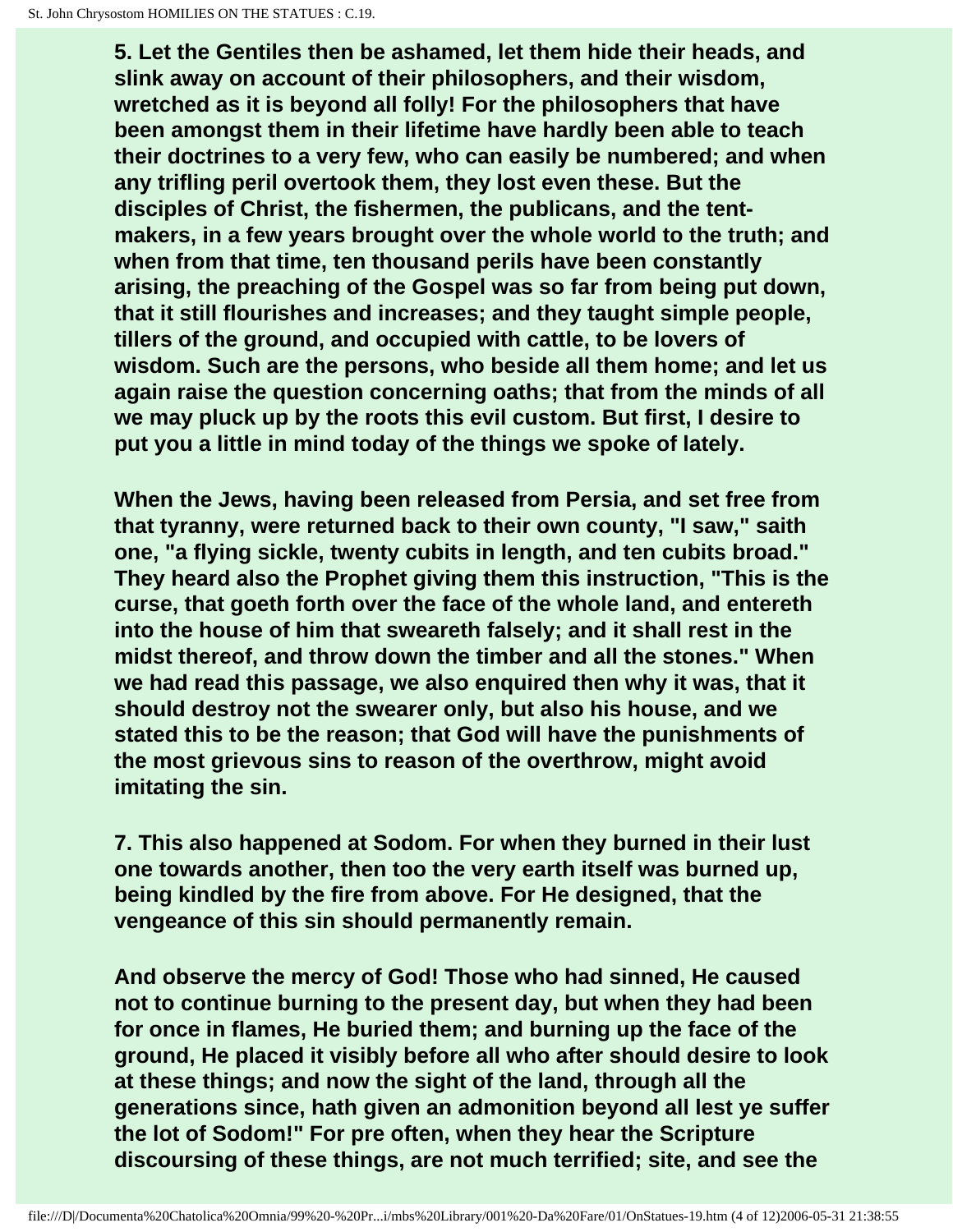**whole surface of it disfigured, and have witnessed the effects of the fire, with soil no where visible, but every thing dust and ashes, they come away astonished with the sight, and taking with them a strong lesson of chastity. For truly, the very nature of the punishment was a pattern of the nature of the sin! Even as they devised a barren intercourse, not having for its end the procreation of children, so did God bring on them such a punishment, as made the womb of the land ever barren, and destitute of all fruits! For this reason also He threatened to destroy the dwellings of the swearers, in order that by their punishments, they may make others to be more self-controlled.** 

**8. But I am ready to shew today, not the destruction of one, two, or three houses in consequence of oaths, but that of a whole city and of a people beloved of God; of a nation that had always enjoyed much of the divine care; and of a race that had escaped many dangers. For Jerusalem herself, the city of God, which had the holy ark, and all that divine service;--where there were once prophets, and the grace of the Spirit, and the ark; and the tables of the covenant, and the golden pot;--where angels were frequent visitors;--this city, I say, when a multitude of wars took place, and many foreign nations made attacks upon it, as if girt by a wall of adamant, ever laughed them all to scorn, and whilst the land was utterly destroyed, sustained no injury! And not only is this to be wondered at, but that frequently in driving out its enemies, it inflicted upon them a heavy blow, and enjoyed so much of the providential care of God, that God Himself said, "I found Israel as a bunch of grapes in the desert; and I beheld your fathers as the earliest fruit on the fig tree.'' And again, of the city itself: "As olive berries on the extremity of the highest bough, and they shall say, Do them no harm." Nevertheless, the city beloved of God; that had escaped so many perils; that had been favoured with pardon, amidst the multitude of its sins; that alone had been able to avoid captivity, whilst all the rest were carried away, not once or twice, but very often; was ruined solely by an oath. But how, I proceed to state.** 

**9. One of their kings was Zedekiah. This Zedekiah took an oath to Nebuchadnezzar, king of the barbarians, that he would remain in alliance with him. Afterwards be revolted, ing the obligation of his oath, and suffered the things of which ye shall hear presently. But first, it is necessary to mention the parable of the prophet, in which he enigmatically represented all these matters: "The word of the Lord," saith he, "came to me, saying, Son of man, put forth a riddle, and speak a parable, and say, Thus saith the Lord God: A great**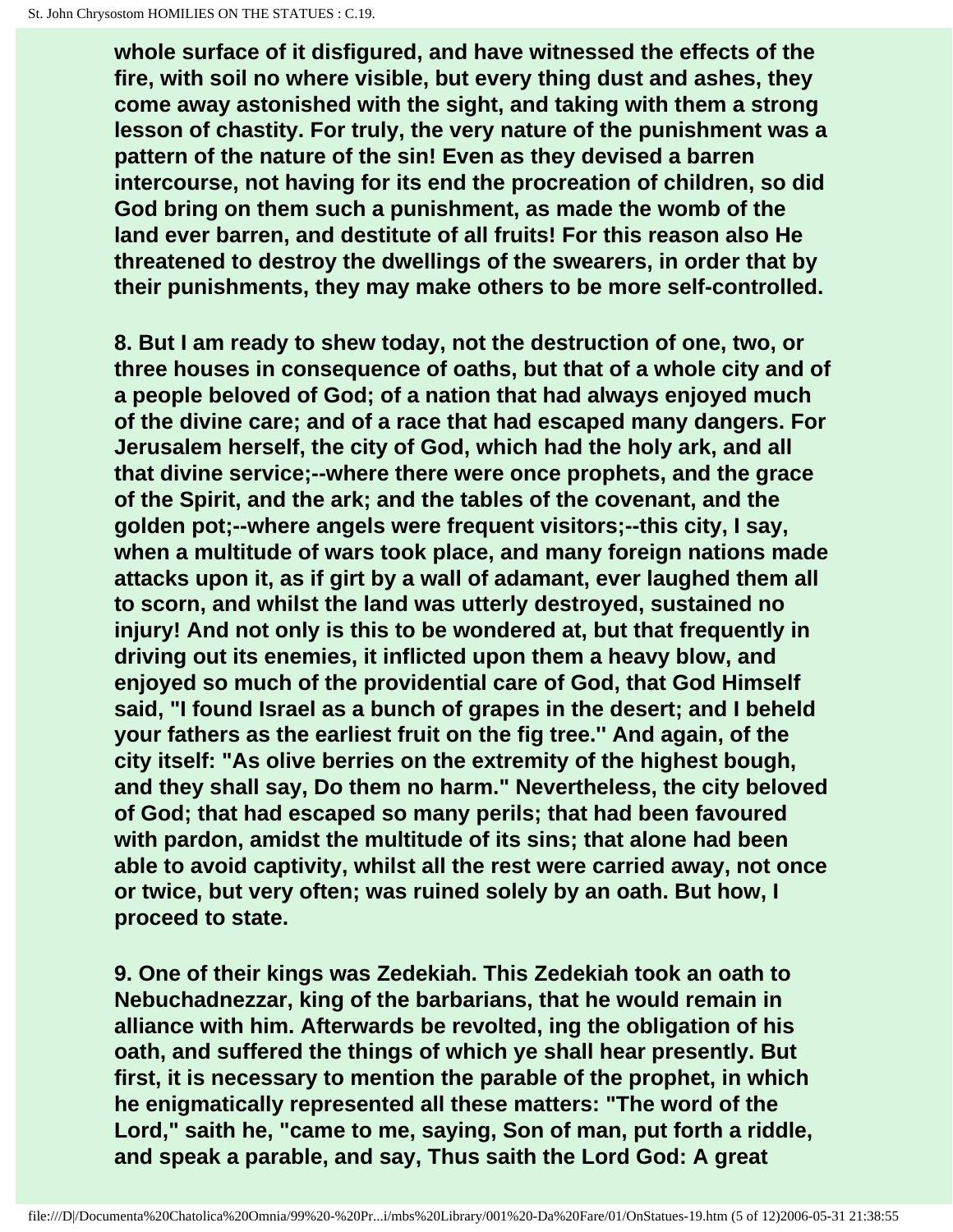**eagle, with great wings, and long extended, full of claws." Here he calls the king of the Babylonians an eagle, and speaks of him as being "great, and long-winged;" and he calls him long-extended and "full of claws," on account of the multitude of his army, and the greatness of his power, and the swiftness of his invasion. For just as the wings and claws of the eagle are his armour, so are horses and soldiers to kings. This eagle, he goes on to say, "hath the leading to enter into Lebanon." What is meant by the "leading?" Counsel- design. And Judaea is called Lebanon, because of its situation near that mountain. Afterwards, intending to speak of the oaths and treaties, " He took," saith he, "of the seed of the land, and planted it in a fruitful field, that it might take root by great waters. He placed it to be looked upon; and it grew, and became a weak vine, and of small stature, and it stretched out its branches towards him, and its roots were under him." Here he calls the city of Jerusalem a vine; but in saying that it stretched out its branches towards the eagle, and that its roots were under him, he purposing to declare the iniquity of this, he saith, "And there was another great eagle," (speaking of the Egyptian king), "with great wings, and having many claws; and the vine did bend itself toward him, and its tendril toward him, and shot out its branches, that it might be watered. Therefore, I said, Thus saith the Lord God: Shall it prosper?" That is to say, " after having broken the oath, and the treaties, shall it be able to remain, or to be safe, or to avoid falling?" Presently, for the purpose of shewing that this is not to happen, but that it is certainly to be destroyed on account of the oath, he discourses concerning its punishment, and alleges the cause. "For its tender roots and its fruits shall become corrupt, and all which springs therefrom shall be withered." And for the purpose of shewing that it will not be destroyed by human strength, but because it hath made God its enemy by means of these oaths, he subjoins, "Not by a mighty arm, nor by much people, to pluck it up by its roots." Such indeed is the parable, but the prophet again explains it, when he says, "Behold, the king of Babylon cometh against Jerusalem." And then, after saying some other things between, he mentions the oaths and the treaties. "For" saith he, "he shall make a covenant with him;" and presently, speaking of the departure from it, he goes on to say, "And he will depart from him, by sending messengers into Egypt, that they might give him horses and much people." And then he proceeds to shew that it is on account of the oath that all this destruction is to take place. "Surely in the place where the king dwelleth that made him king, he who hath despised My curse, and hath transgressed My covenant, in the midst of Babylon he shall die; and not by great power nor surely recompense**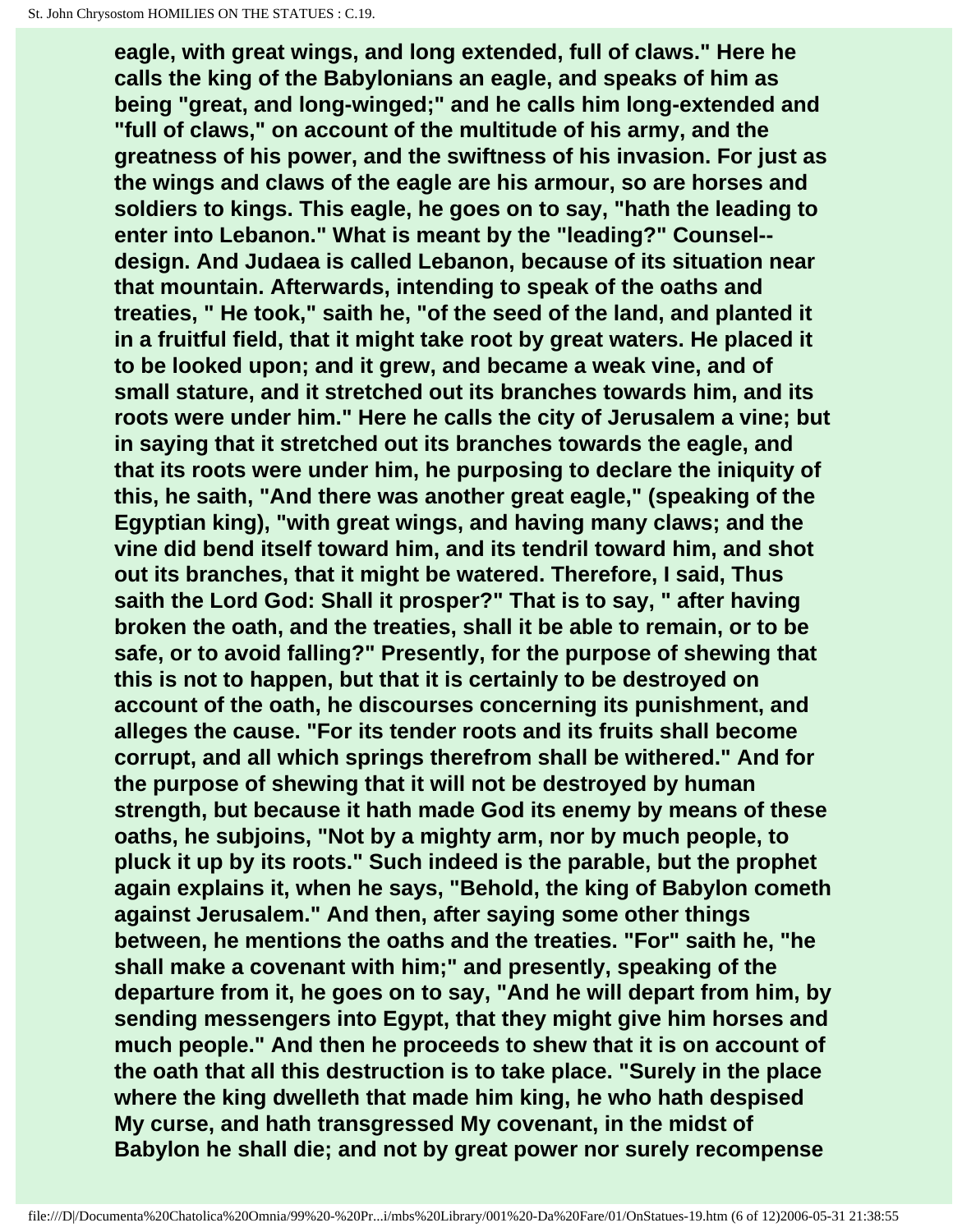**upon his own head this covenant which he hath broken; and I will spread My net upon him." Seest thou, that not once, or twice, but repeatedly, it is said that because of the oath he was to suffer all these things. For God is inexorable when oaths are treated contemptuously. Nor merely from the punishment which was brought upon the city by the oath, but also from the delay, and the postponement, may it be seen how much God is concerned for the inviolability of oaths. "For it came to pass," we are told, "in the ninth year of the reign of Zedekiah, on the tenth day of the month, that Nebuchadnezzar the king of Babylon came, and all his host, against Jerusalem, and pitched against it, and built a wall against it round about, and the city was besieged until the eleventh year of king Zedekiah, and the ninth day of the month, and there was no bread for the people to eat, and the city was broken up." He might indeed, at once from the first day, have delivered them up, and have given them into the hands of their enemies; but He permitted that they should first be wasted for the space of three years, and experience a most distressing siege; to the end that during this interval, being humbled by the terror of the forces without, or the famine that oppressed the city within, they might compel the king, however unwillingly, to submit to the barbarian; and some alleviation might be obtained for the sin committed. And to prove that this is true, and no conjecture of my own, hear what He saith to him by the prophet: "If thou shalt go forth to the king of Babylon's princes, then thy soul shall live, and this city shall not be burned with fire; and thou shalt live, and thine house. But if thou wilt not go forth to the king of Babylon's princes, then shall this city be given into the hand of the Chaldeans; and they shall burn it with fire, and thou shalt not escape out of their hand. And the king said, I am afraid of the Jews that are fallen to the Chaldeans, lest they deliver me into their hands and they mock me. But Jeremiah said, They shall not deliver thee. Obey, I beseech thee, the word of the Lord, which I speak unto thee; so shall it be better for thee, and thy soul shall live. But if thou refuse to go forth, this is the word that the Lord hath shewed me. All the women that are left in the king of they are turned away from thee, and they shall bring out all thy wives, and thy children to the Chaldeans, and thou shalt not escape out of their hand, for thou shalt be taken by the hand of the king of Babylon, and this city shall be burned with fire.** 

**10. But when He did not prevail with him by this address, but he remained in his sin and transgression, after three years, God delivered up the city, displaying at once His own clemency and the ingratitude of that king. And entering in with the utmost ease, they**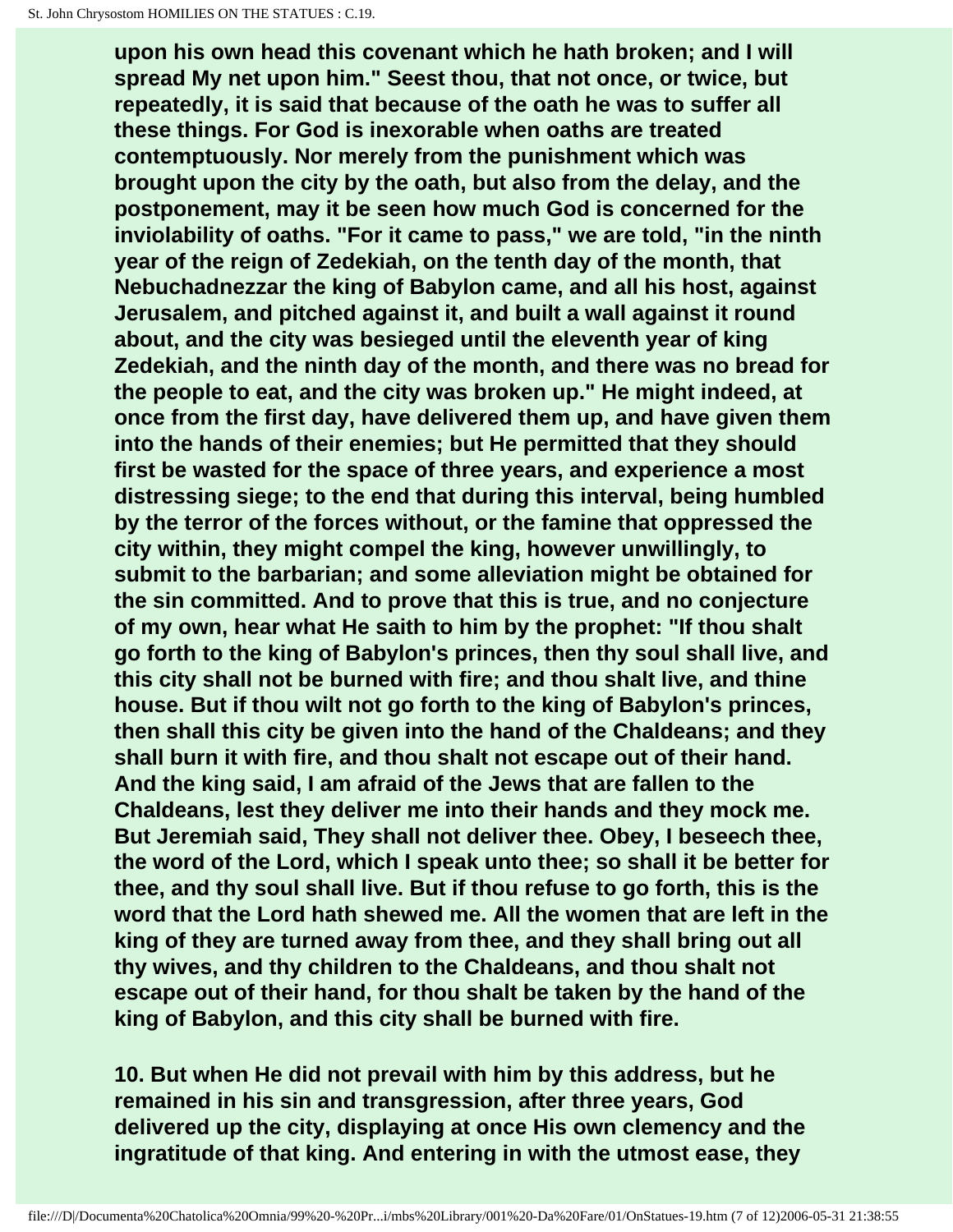**"burnt the house of the Lord, and the king's house, and the houses of Jerusalem, and every great house, the captain of the guard burnt, and overthrew the wall of Jerusalem; and everywhere there was the fire of the barbarian, the oath being the conductor of the conflagration, and carrying about the flame in all directions. "And the captain of the guard carried away the rest of the people that were left in the city, and the fugitives that fell away to the king of Babylon. And the pillars of brass that were in the house of the Lord the Chaldeans brake up, and the bases, and the brazen sea that was in the house of the Lord, did the Chaldees break in pieces. And the pots, and the flesh-hooks the golden and silver bowls they took away. Moreover, Nebuzaradan, the captain of the guard, took away the two pillars, and the bases, and the sea which Solomon had made away Seraiah the chief priest, and Zephaniah the second priest, and the three keepers of the door; and out of the city one eunuch that was set over the men of war; and five men that were in the king's presence; and Shaphan the chief captain, and the principal scribe, and threescore men. And he took these, and brought them to the king of Babylon, and the king smote them, and slew them."** 

**11. Be mindful therefore, I pray, now of the "flying sickle" that "resteth in the sweaters house;" and "destroyeth the walls and the timber and the stones." Be mindful, I pray, how this oath entered into the city, and overturned houses, and temple, and walls, and splendid buildings, and made the city an heap; and that neither the Holy of Holies, nor the sacred vessels, nor any thing else could ward off that punishment and vengeance, for that the oath had been transgressed! The city, indeed, was thus miserably destroyed. But the king endured what Was still more wretched and deplorable. And as the flying sickle overthrew the buildings, so did it also cut him down in his flight. For "the king," it says, "went forth by night, by way of the gate, and the Chaldeans encompassed the city, and the army of the Chaldeans pursued after the king and overtook him, and they took the king, and brought him to the king of Babylon, and the king of Babylon gave judgments upon Zedekiah, and slew his sons before his face, and put out the eyes of Zedekiah, and bound him with fetters, and carded him to Babylon." What is meant by the expression, "he spake judgment with him?" He demanded of him an account of his conduct, he pleaded against him; and first he slew his two sons, that he might be a spectator of the calamity of his house, and might behold that deplorable tragedy; and then he put out his own eyes. For what reason, I ask again, did this occur? them; and that they who had eyes might discern by him who was bereft of**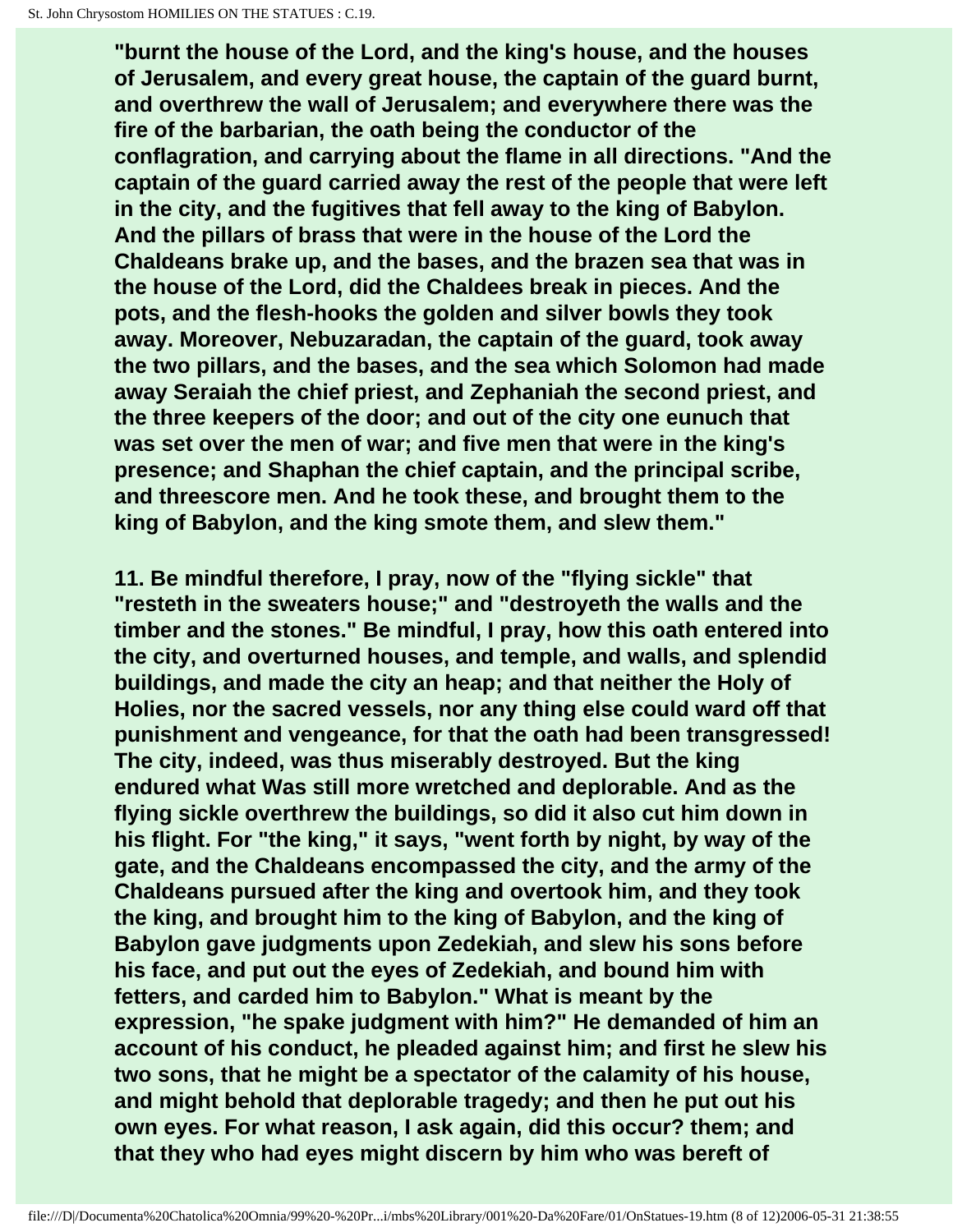**sight, how great an evil is an oath! Nor only these; but all who dwelt by the way, beholding the man fettered and blinded, might learn by his calamity the greatness of his sin. Therefore one of the prophets declares, "He shall not see Babylon." And another, "He shall be carried away to Babylon." And the prophecy seems, indeed, to be contradictory. But it is not so; for both of these are true. For he saw not Babylon, though he was carried away to Babylon. How then did he not see Babylon? Because it was in Judaea he had his eyes put out; for where the oath had been set at nought, there also was it vindicated, and he himself subjected to punishment. And how was he carried away to Babylon? In a state of captivity. For since the punishment was twofold, deprivation of sight and captivity, the prophets took them severally. The one saith, "He shall not see Babylon," speaking of the loss of his eyes; the other saith, "He shall be carried away to Babylon," signifying his captivity.** 

**12. Knowing these things, theft, brethren, and gathering up what has been now advanced, as well as what has been said before; let us at last desist from this evil custom, yea, I pray and beseech you all! For if in the old dispensation, when the Jews had not the strictest moral wisdom required of them, but much condescension was extended to them, such wrath was the effect of one oath; such capture and captivity; what punishment is it likely that those who swear should now be subjected to, after an express law forbidding the practice, and so large an addition of precepts. Is it, indeed, all that is required, that we come to the assembly, and hear what is spoken? Why truly it is a reason for greater condemnation, and for more inevitable punishment, that we are continually hearing, and yet do not what is bidden! What excuse shall we have, or what pardon, if assembling here from earliest youth to latest old age, and enjoying the advantage of so much instruction, we remain just like them, and do not take pains to correct a single defect. Let no one henceforth allege custom. For this is the very thing at which I am indignant and provoked, that we are not able to get the better of custom. And, pray, if we do not get the better of custom, how can we get the better of concupiscence, which hath its root even in the principles of our nature; for it is natural to feel desire; but to desire wickedly, comes after of choice. But this practice of sweating takes not even its first principle from nature, but from mere negligence.** 

**13. And that thou mayest learn that not from the difficulty of the thing, but through our inattention, this sin has advanced to such a pitch, let us call to mind how many things far more difficult than**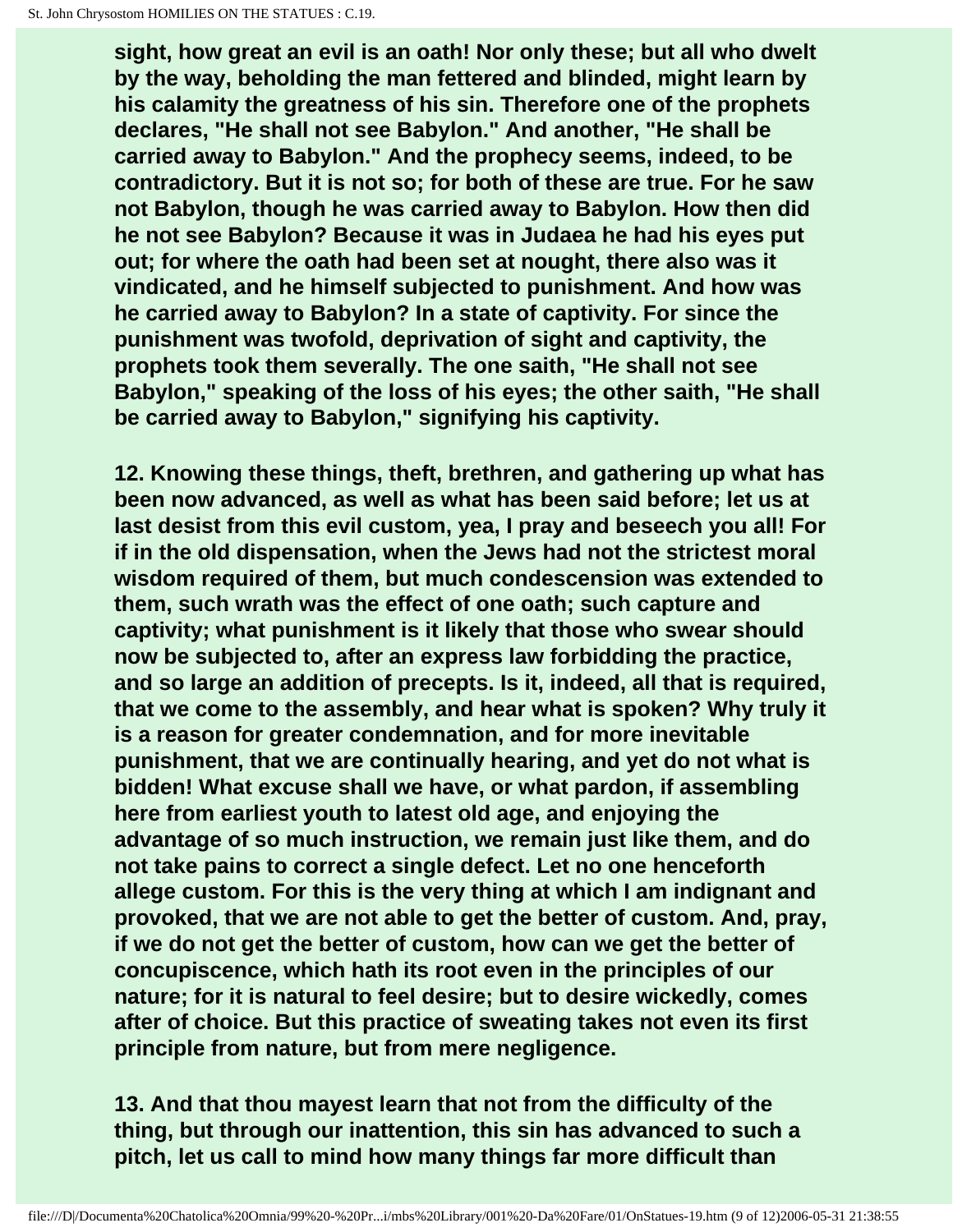**these, men accomplish; and that too without expecting any recompense therefrom. Let us think what services the Devil imposes; how laborious, how troublesome they are; and yet, the difficulty has not become an obstacle to these services. For what can be more difficult, I ask, than when any young person delivering himself up to those, who undertake to make his limbs supple and pliant, uses his most strenuous exertion to bend his whole body into the exact shape of a wheel, and to turn over upon the pavement; his powers being tasked at the same time through the eyes, and through the movement of the hands, as well as other convolutions for the purpose of being transformed into the likeness of woman-kind. Yet neither the difficulty of these feats, nor the degradation arising from them, are thought of. And again, those who are dragged upon the dancing-stage, and use the members of the body as though they were wings, who that beholds them can help being struck with wonder? So too they who toss knives aloft in the air one after another, and catch them all by the handle, whom might they not put to shame of those who refuse to undergo any labour for the sake of virtue? And what can any one say of those men, who balancing a pole on the forehead, keep it just as steady as a tree rooted in the ground? And this is not the only marvellous part of the affair but that they set little children to wrestle with one another on the top of the tree; and neither the hands, nor any other part of the body assisting, the forehead alone sustains the pole unshaken, and with more steadiness than any kind of fastening. Again: another walks on the slenderest rope, with the same fearlessness as men do when they run over level plains. Nevertheless these things, which even in thought seem impracticable, have become possible by art. What like this have we, I ask, to allege concerning oaths? What kind of difficulty? what toil? what art? what danger? There is only needed on our 14. And do not tell me, "I have accomplished that thou hast not as yet done any thing; for this little, if neglected, is destruction to all the rest. Often indeed when men have built a house, and put on the roof, they have destroyed the whole fabric, by not making any concern of a single tile that has been shaken off from it. And one may see the same thing occur with respect to garments; for there too if a small hole is made, and not repaired, a large rent is the consequence. And this also is frequently the case in regard to floods; for these, if they find but a small entrance, let in the whole torrent. Thou also, then, even if thou hast fortified thyself all around, and but a small part be left still unfortified, yet block up this also against the devil, that thou mayest be made strong on all sides! Thou hast seen the sickle! Thou hast seen the head of John! Thou hast**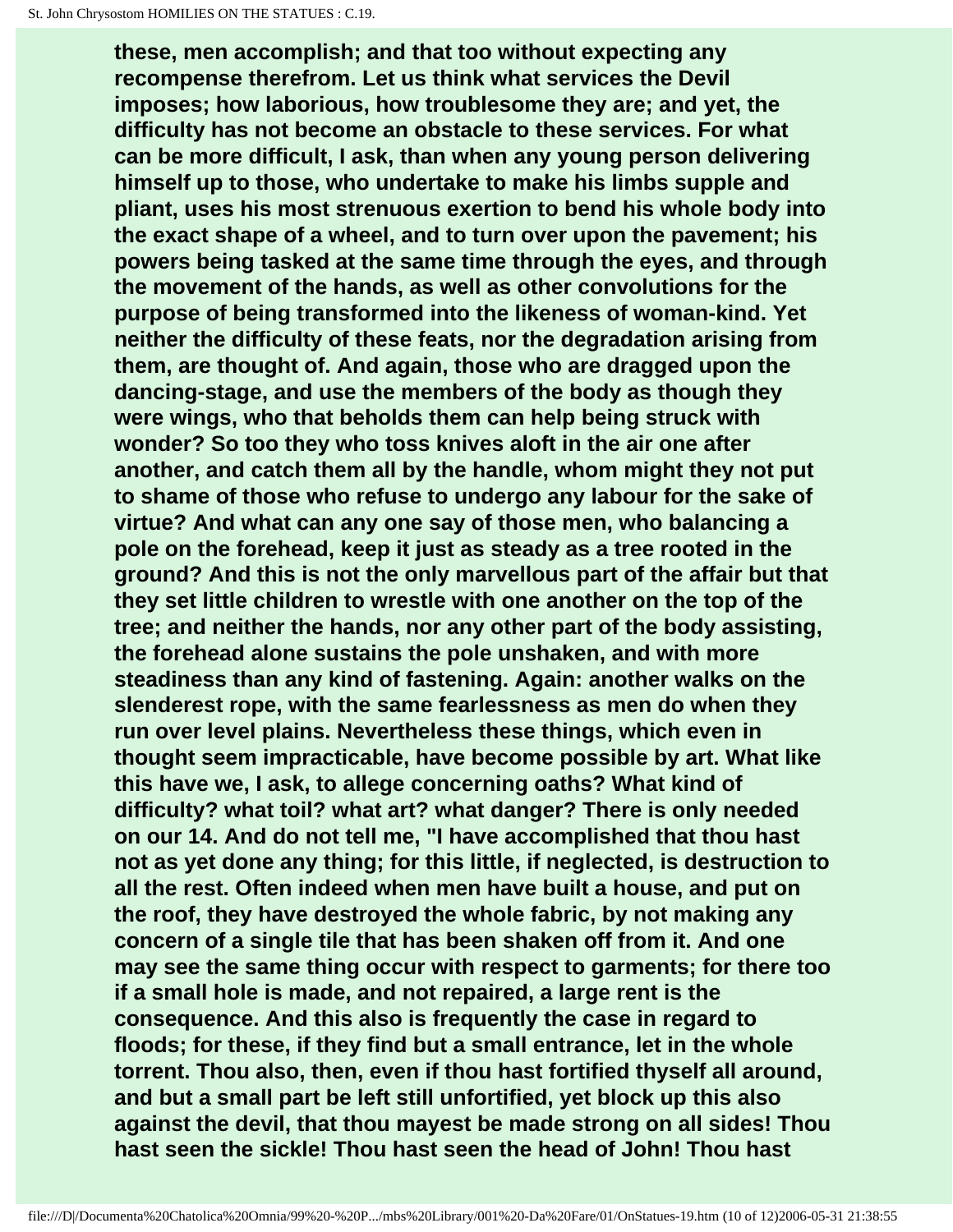**heard the history pertaining to Saul! Thou hast heard the manner of the Jewish captivity! And beside all these, thou hast heard the sentence of Christ declaring, that not only to commit perjury, but to swear in any way, is a diabolical thing, and the whole a device of the evil one. Thou hast heard that every where perjuries follow oaths. Putting all these things then together, write them upon thy understanding. Dost thou not see how women and little children suspend Gospels from their necks as a powerful amulet, and carry them about in all places wherever they go. Thus do thou write the commands of the Gospel and its laws upon thy mind. Here there is no need of gold or property, or of buying a book; but of the will only, and the affections of the soul awakened, and the Gospel will be thy surer guardian, carrying it as thou wilt then do, not outside, but treasured up within; yea, in the soul's secret chambers. When thou risest up then from thy bed, and when thou goest out of thine house, repeat this law: "I say unto you, Swear not at all." And the saying will be to thee a discipline; for there is no need of much labour, but only of a moderate degree of attention. And that this is true, may thus be proved. Call thy son, and frighten him, and threaten to lay a few stripes upon him, if he does not duly observe this law; and thou wilt see, how he will forthwith abstain from this custom. Is it not therefore truly absurd, that little children, out of the fear we inspire, should perform this commandment, and that we should not fear God as our sons fear us?** 

**15. What then I said before this, I now again repeat. Let us lay down a law for ourselves in this matter; not to meddle either with public or private affairs until we have fulfilled this law; and then surely under the pressure of this obligation we shall easily conquer, and we shall at once adorn ourselves, and decorate our city. For consider what a thing it would be to have it said every where throughout the world, "A practice becoming Christians is established at Antioch, and you will hear no one giving utterance to an oath, even though the greatest nceessity is laid upon him!" This is what the neighbouring cities will certainly hear; nay, not the neighbouring cities only, but even to the ends of the each will the report be conveyed. For it is indeed probable that both the merchants who mix with you, and others who arrive from this place, will report all these matters. When, therefore, many persons in the way of encomium mention the harbours of other cities, or the markets, or the abundance of wares, enable those who come from hence to say, that there is that at Antioch, which is to be seen in no other city; for that the men who dwell there would sooner have their tongues cut out, than suffer an**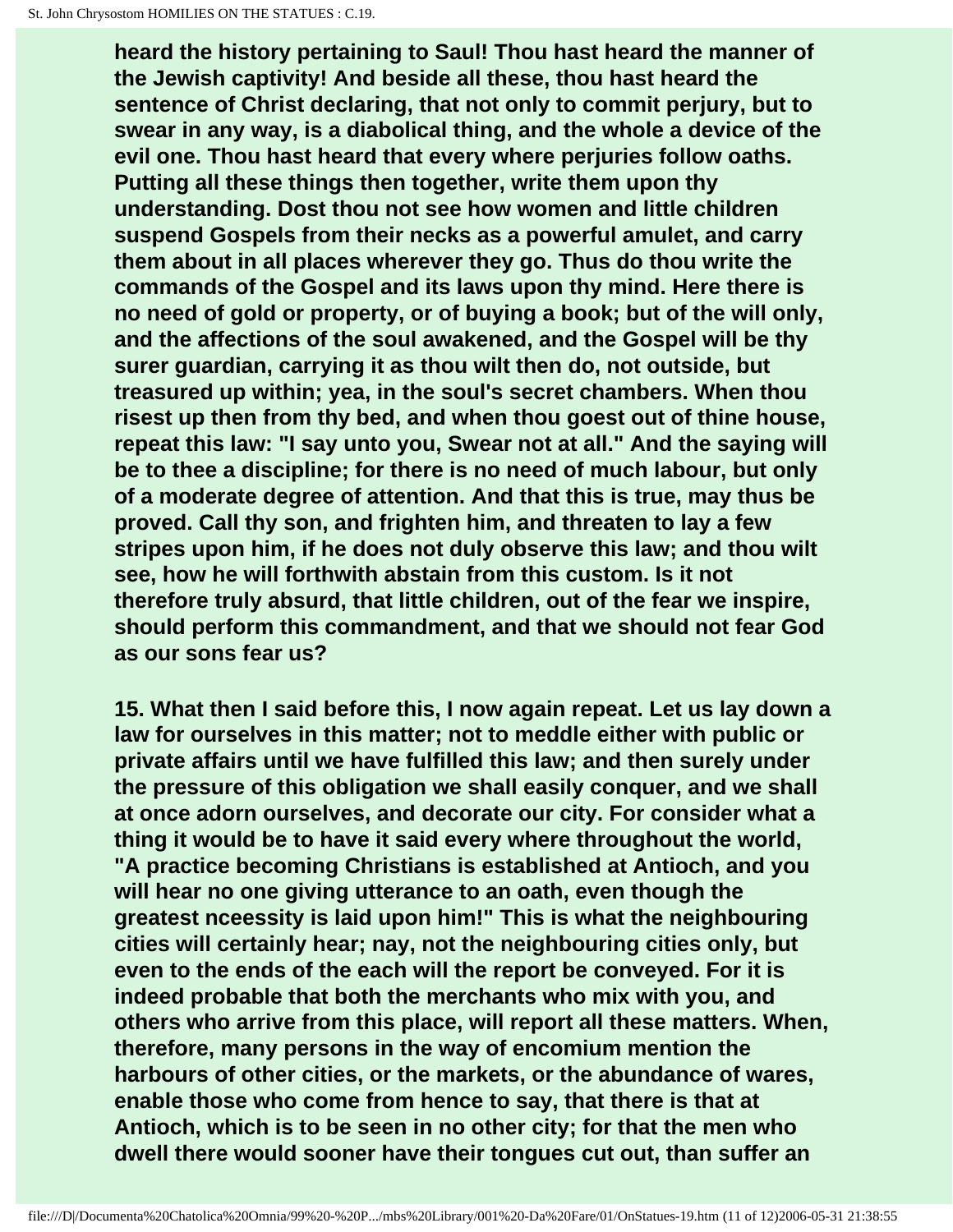**oath to proceed from their mouths! This will be your ornament and defence, and not only so, but it will bring an abundant reward. For others also will certainly emulate, and imitate you. But if, when a person has gained but one or two, he shall receive so great a reward from God; what recompense shall ye not receive when ye are the instructors of the whole world. It is your duty then to bestir yourselves, to be watchful, and to be sober; knowing that not only from our own personal good works, but from those we have also wrought in others, shall we receive the best recompense, and enjoy much favour with God, which may He grant us all continually to enjoy, and hereafter to obtain the kingdom of heaven, in Christ Jesus our Lord; to Whom with the Father, and the Holy Ghost, be glory and power both now and ever, and world without end. Amen.**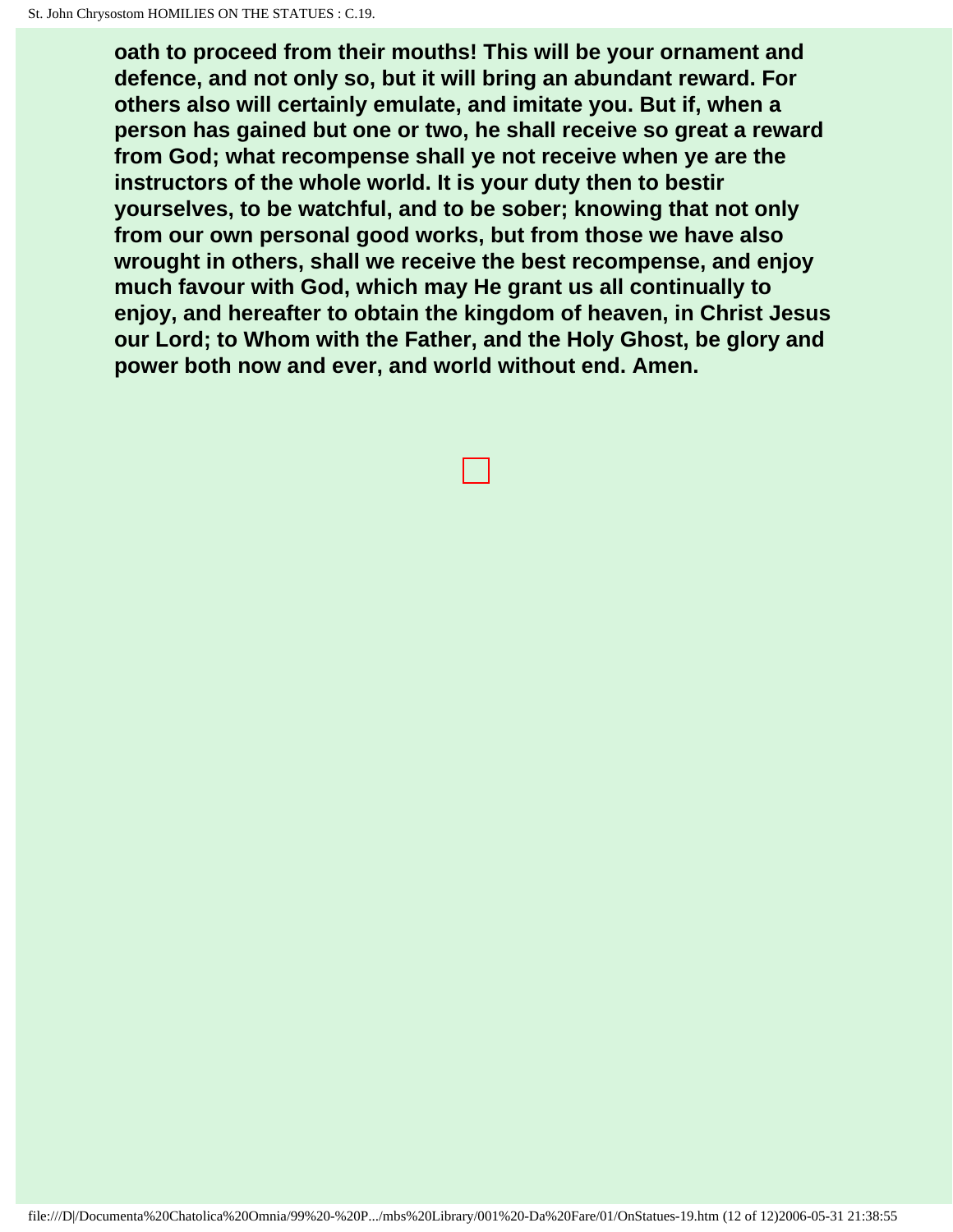# **HOMILY XX.**

**That the fast of Lent is not sufficient to make us competent to partake of the Communion, but that holiness is the first thing required. How it is possible not to entertain resentment, and that God takes much account of this law; find that the entertaining of resentment punishes those who are guilty of it even before they reach the place of torment.--Also concerning abstinence from oaths, and those who have not succeeded in abstaining from swearing.** 

**1. AT length the season is verging towards the end of the Fast, and therefore we ought the more earnestly to devote ourselves to holiness. For as in the case of those who run a race, all their circuits will be of no avail if they miss the prize; so neither will any advantage result from these manifold labours and toils with regard to the fast, if we are not able to enjoy the sacred Table with a good conscience. For this end are fasting and Lent appointed, and so many days of solemn assemblies, auditories, prayers, and teachings, in order that by this earnestness being cleansed in every, possible way from so that should this not be the result, we shall have sustained so much labour entirely in vain, and without any profit. Let every one, therefore, consider with himself what defect he hath corrected, what good work he hath attained to; what sin he hath cast off, what stain he hath purged away; in what respect he has become better. And should he discover that in this good traffic he has made any gain by the fast, and be conscious in himself of much care taken of his wounds, let him draw near! But if he hath remained negligent, having nothing to shew but mere fasting, and hath done nothing which is right besides, let his remain outside; and then let him enter, when he hath purged out all these offences. Let no one rest on the fast merely; whilst continuing unreformed in evil practices. For it is probable, that he who omits fasting may obtain pardon, having infirmity of body to plead; but it is impossible that he can have an excuse who hath not amended his faults. Thou hast not fasted, it may be, on account of bodily weakness. Tell me for what reason thou art not reconciled to thine enemies? Hast thou, indeed, here to allege bodily infirmity? Again; if thou retainest envy and hatred, what apology hast thou then I ask? For no one in offences of this kind is able to take refuge in the plea of bodily infirmity. And this was a work of Christ's love toward man, viz. that the chief of the precepts, and those which maintain our life, should not be impaired in any degree** 

file:///D|/Documenta%20Chatolica%20Omnia/99%20-%20Pr...i/mbs%20Library/001%20-Da%20Fare/01/OnStatues-20.htm (1 of 18)2006-05-31 21:38:57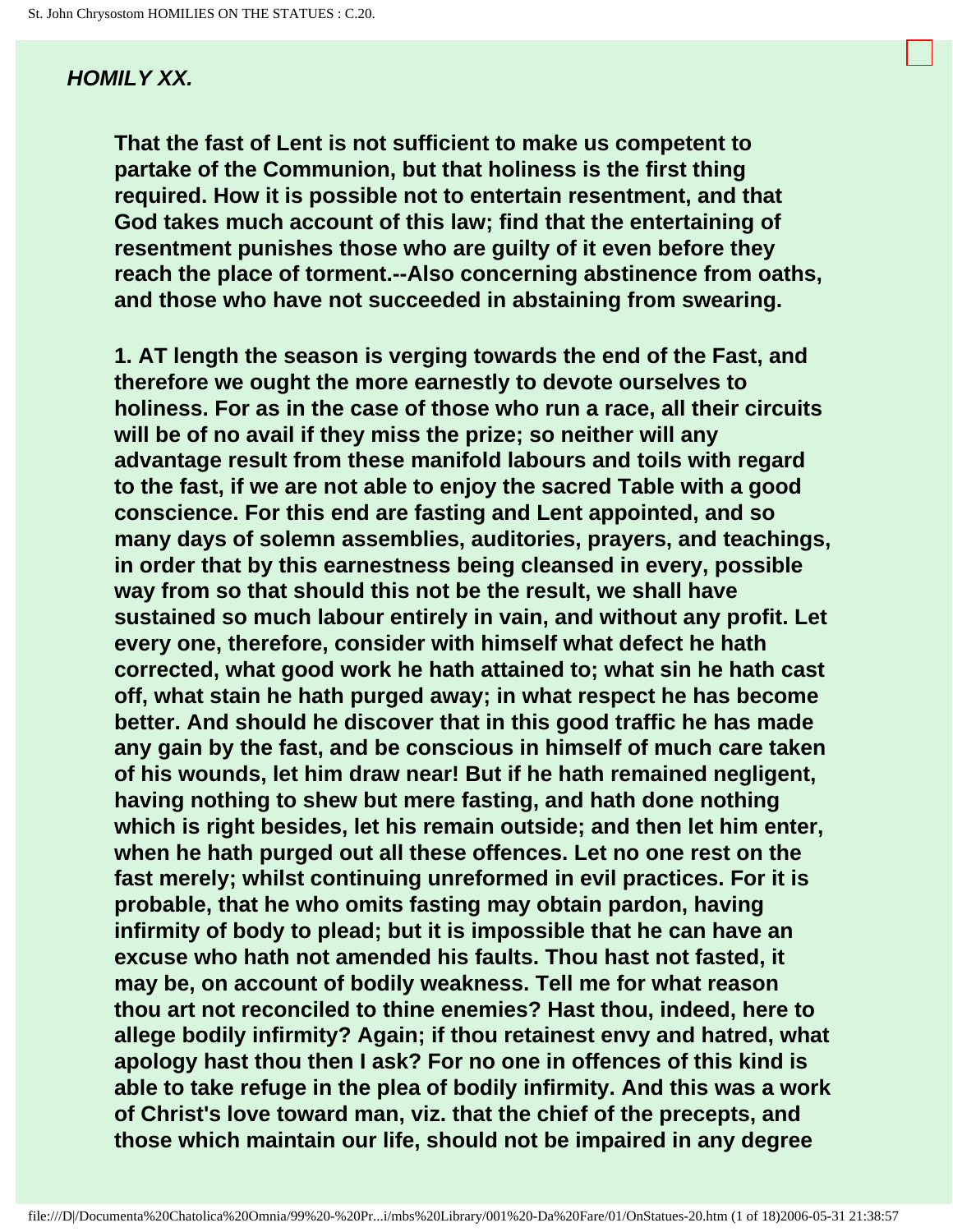### **through the weakness of the body.**

**2. But since we need to practise all the divine laws alike, and more especially that which bids us consider no man as an enemy, nor retain resentment long, but forthwith to be reconciled; suffer us today to discourse to you concerning this commandment. For as it is not to be imagined that the fornicator and the blasphemer can partake of the sacred Table, so it is impossible that he who hath an enemy, and bears malice, can enjoy the holy Communion. And this with good reason. For a man when he has committed fornication, or adultery, at the same time that he hath accomplished his lust, hath also completed the sin; and should he be willing by watchful living to recover from that fail, he may afterwards, by manifesting great penitence, obtain some relief. But he who is resentful worketh the same iniquity every day, What excuse can we then have, I ask, for delivering ourselves willingly to such an evil monster? How canst thou ask thy Lord to be mild and merciful to thee, when thou hast been so hard and unforgiving to thy fellow-servant?** 

**3. But thy fellow-servant hath treated thee with contempt perhaps? Yes! and thou hast treated God with contempt oftentimes. And what comparison is there between a fellow-servant and the Lord? As to the former, when he was perchance in some way injured, he insulted thee, and thou wert exasperated. But thou insultest the Lord, when thou art neither treated with injustice nor ill-will by Him, but receiving blessing of Him day by day. Consider, then, that if God chose to search out rigourously what is done against Him, we should not live a single day. For the prophet saith, "If Thou wilt be extreme to mark iniquity, O Lord, O Lord, who shall stand?" And, to pass by all those other things, of which the conscience of every sinner is aware, and of which he no has no human witness, but God only; were we to be called to account for those which are open and admitted, what allowance could we expect for such sins? What if He were to scrutinize our listlessness and negligence in our prayers; and how, whilst standing before God and supplicating Him, we do not exhibit even so much fear and reverence for Him as servants do toward their masters, as soldiers do toward their officers, as friends do toward friends? When thou discoursest with a friend, thou givest heed to what thou art doing, but when waiting on God on account of thy sins, and asking pardon for so many offences, and thinking that thou shalt obtain forgiveness, thou art often listless; and whilst thy knees are lying on the ground, thou sufferest thy mind to wander every where, in the market, or in the house, babbling the while with thy mouth**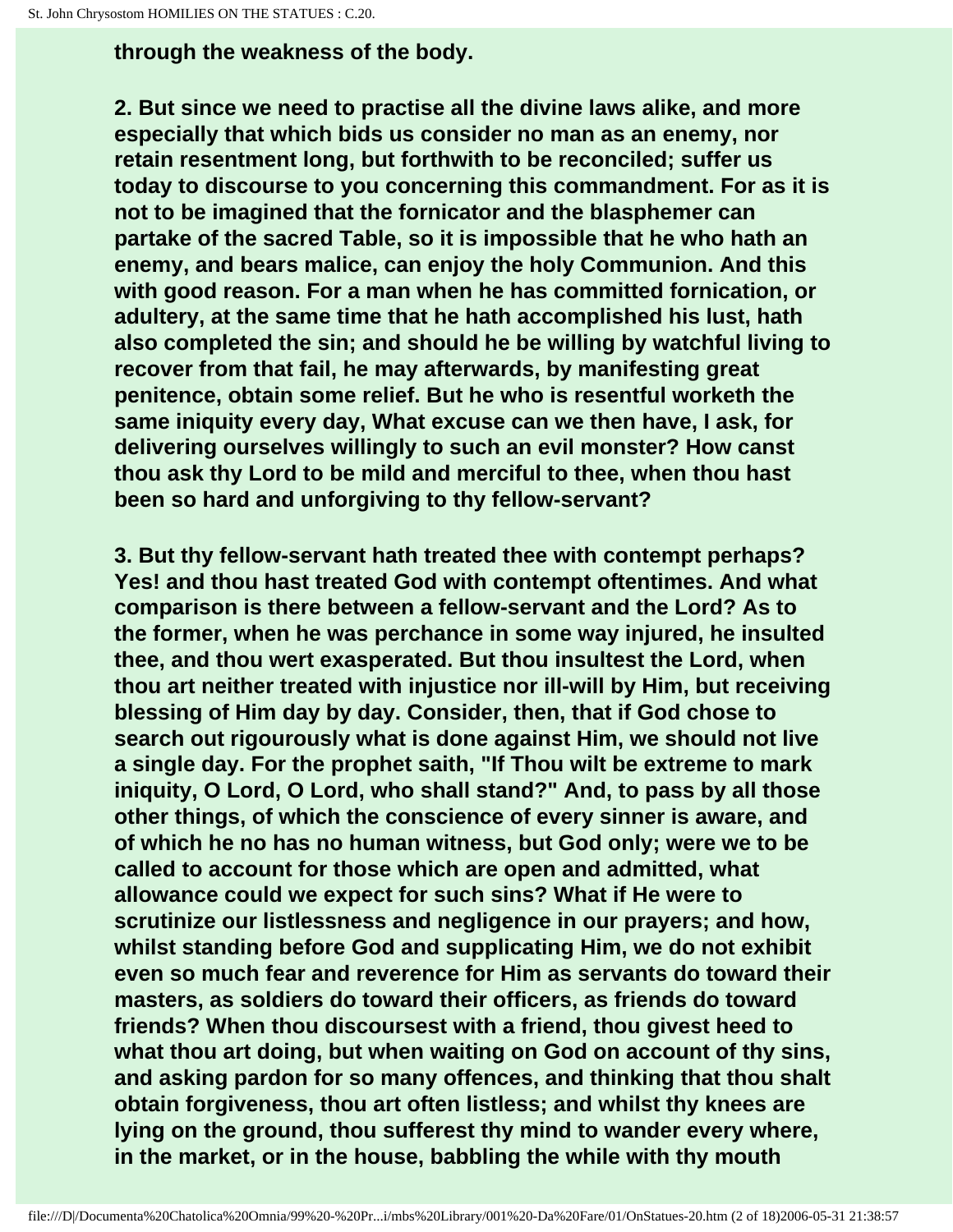**vainly and to no purpose! And this we experience, not once or twice, but frequently! Did God then choose to scrutinize this alone, do you think that we could obtain pardon, or be able to find any excuse? Truly, I think not!** 

**4. But what if the evil-speakings which we unkindly utter every day one against another, were brought forward against us; as well as the rash judgments with which we condemn our neighbour; and that for no reason, but because we are fond of blaming, and given to find fault; what, I say, should we be able to allege in defence? Again, should He scrutinize those roving glances of ours, and those evil desires which we carry in the mind, so frequently admitting disgraceful and impure thoughts from the unlicensed wandering of the eyes, what punishment must we not sustain? And should He demand a reason for our revilings, (for He saith, "Whosoever shah say to his brother, Thou fool, shall be in danger of hell fire,") how could we, forsooth, open our mouths, or move our lips at all, or say any thing great or small in reply? Moreover, as to the vainglorious feelings we allow in our prayers, our facings, our alms-giving, were we to scrutinize, them,--I do not say, were God, but were we ourselves, who are the sinners, to do this,--should we be able to lift up our eyes toward heaven? Then, as to the deceits which we devise one against another--praising a brother now, whilst he is present, and discoursing as with a friend; and when he is absent, reviling him; can we endure the punishments of all these? Then what of the oaths? or what of the lying? what of the perjuries? what of the unjust anger, and of the envy with which we too often regard men when honoured, not enemies only, but also friends? Furthermore, what of the fact, that we are pleased when others suffer evil, and account the misfortunes of others a consolation for our own distress?** 

**5. But suppose the penalty were exacted for our listlessness in our solemn assemblies what would our condition be? For this ye cannot but know, that often whilst God Himself is addressing us all by His prophet, we are holding frequent and long conversations with those near us, about matters which in no way concern us. Passing by, then, all the rest, should He choose to exact of us the penalty due for this sin only, what hope of salvation will there be? For do not suppose that this offence is a small one, but if thou wouldest be aware of its magnitude, examine how this very thing is regarded among men, and then thou wilt perceive the enormity of the sin. Just venture, when some magistrate is talking to thee, or rather some friend who is of somewhat superior dignity, to turn from him, and**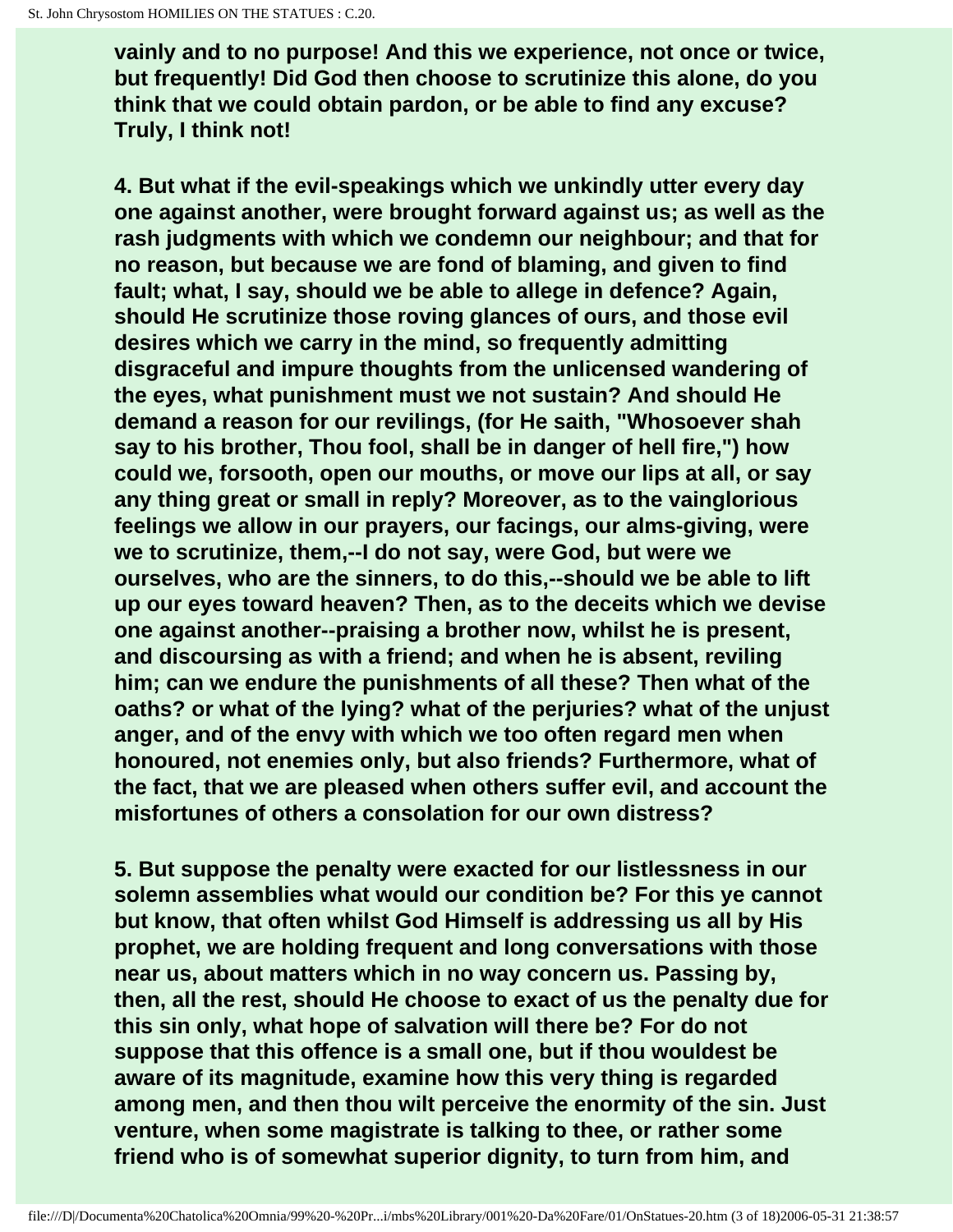**enter into conversation with thy servant; and thou wilt then perceive, what thou venturest on in dealing thus with God! For if he be any one of the more distinguished classes, he will even demand reparation of thee for such an insult. Yet God, whilst He is treated with as great, and still greater contempt than this, every day; and that not by one, or two, or three persons, but by almost all of us; is still forbearing and longsuffering, not in regard to this alone, but to other things which are far more grievous. For these things are what must be admitted, and what are obvious to all, and by almost all men they are daringly practised. But there are yet others, which the conscience of those who commit them is privy to. Surely, if we were to think of all this; if we were to reason with ourselves, supposing even that we were the cruelest and harshest of men, yet upon taking a survey of the multitude of our sins, we should for very fear and agony be unable to remember the injury done by others towards ourselves. Bear in mind the river of fire; the envenomed worm; the fearful Judgment, where all things shall be naked and open! Reflect, that what are now hidden things, are then to be brought to light! But shouldest thou pardon thy neighbour all these sins which till then await their disclosure are done away with here; and when thou shalt depart this life, thou wilt not drag after thee any of that chain of transgressions; so that thou receivest greater things than thou givest. For many such transgressions, indeed, we have often committed, which no other person knoweth; and when we think, that on That Day these our sins shall lie exposed to the eyes of alI, upon the public theatre of the universe, we are in pain beyond any punishment, being choked and strangled by our conscience. Yet this shame, great as it is; these sins, these punishments, great as they are; there is a possibility of purging away through forgiveness exercised toward our neighbour.** 

**6. For indeed there is nothing equal to this virtue. Wouldest thou learn the power of this virtue? "Though Moses and Samuel stood before Me," saith God, "my soul would not regard them." Nevertheless, those whom Moses and Samuel were not able to snatch away from God's wrath, this precept when observed was able to snatch away. Hence it is, that He continually exhorts those to whom He had spoken these things, saying, "Let none of you revengefully imagine evil against his brother in your heart," and "let none of you think of his neighbour's malice." It is not said merely, forego wrath; but retain it not in thy mind; think not of it; part with all thy resentment; do away the sore. For thou supposest that thou art paying him back the injury; but thou art first tormenting thyself, and**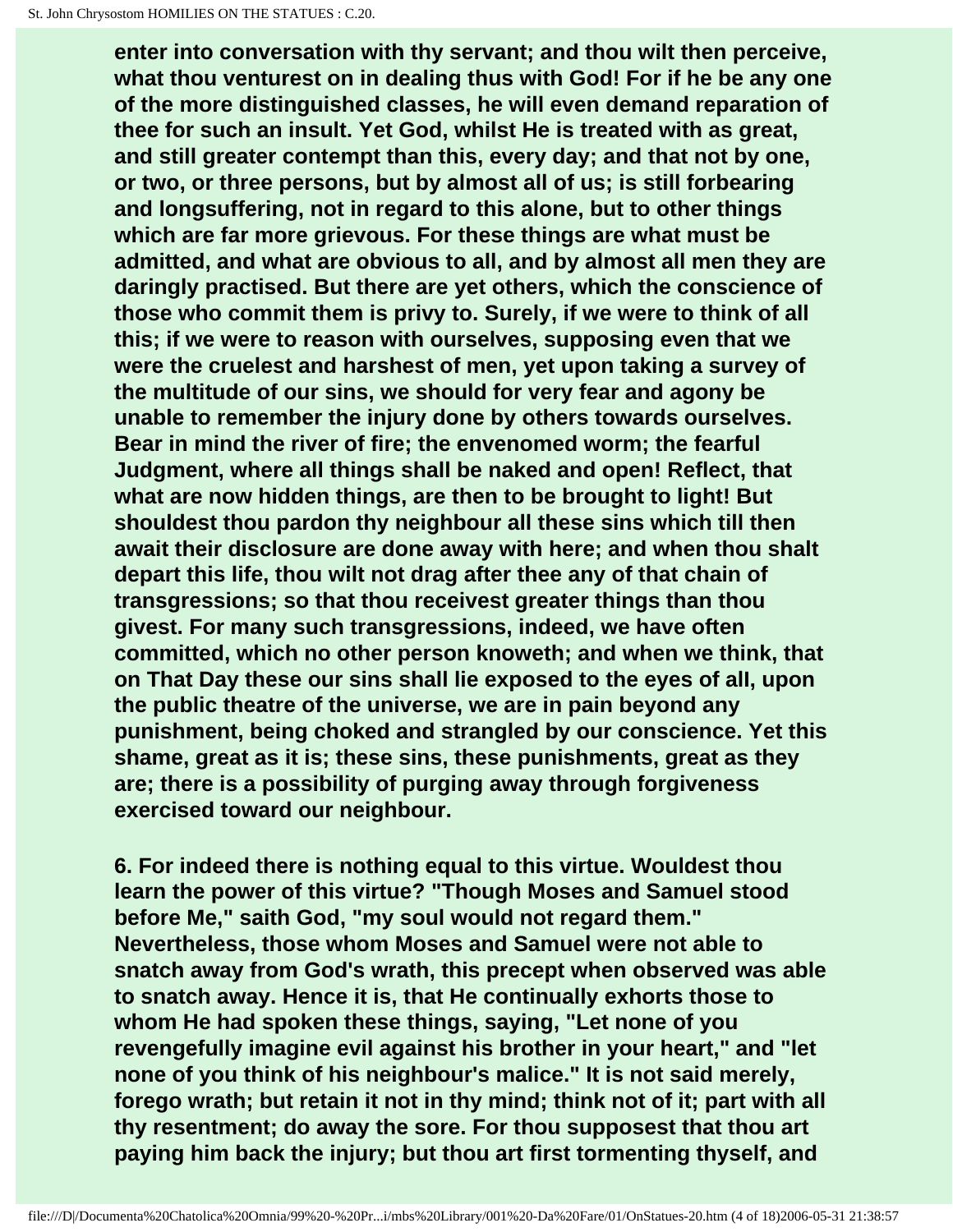**setting up thy rage as an execu tioner within thee in every part, and tearing up thine own bowels. For what can be more wretched than a man perpetually angry? And just as maniacs, who never enjoy tranquility, so also he who is resentful, and retains an enemy, will never have the enjoyment of any peace; incessantly raging, as he does, and daily increasing the tempest of his thoughts calling to mind his words and acts, and detesting the very name of him who has aggrieved him. Do you but mention his enemy, he becomes furious at once, and sustains much inward anguish; and should he chance to get only a bare sight of him, he fears and trembles, as if encountering the worst evils, Yea, if he perceives any of his relations, if but his garment, or his dwelling, or street, he is tormented by the sight of them. For as in the case of those who are beloved, their faces, their garments, their sandals, their houses, or streets, excite us, the instant we behold them; so also should we observe a servant, or friend, or house, or street, or any thing else belonging to those We hate and hold our enemies, we are stung by all these things; and the strokes we endure from the sight of each one of them are frequent and continual.** 

**7. What is the need then of sustaining such a siege, such torment and such punishment? For if hell did not threaten the resentful; yet for the very torment resulting from the thing itself we ought to forgive the offences of those who have aggrieved us. But when deathless punishments remain behind, what can be more senseless than the man, who both here and there brings punishment upon himself, while he thinks to be revenged upon his enemy! For suppose that we see him still prosperous, then we are ready to die of chagrin; but if in an adverse condition, we are in fear, lest some propitious turn of events should take place. But for both of these there is stored up for us an inevitable punishment. For, "Rejoice not," he saith, "when thine enemy stumbleth." And tell me not of the greatness of the injuries received; for it is not this which maketh thy wrath to be retained; but this, that thou art unmindful of thine own offences; that thou hast not before thine eyes either hell or the fear of God! To convince thee that this is true, I will endeavour to make it manifest from the events which have happened in this city. For when the persons impeached of those flagrant crimes were dragged to the tribunal of justice;--when the fire was kindled within, and the executioners stood around, and were lacerating their ribs, if any one standing beside them had proclaimed, "If ye have any enemies, dismiss your resentment, and we shall be able to set you free from this punishment;"--would they not have kissed their very feet? And**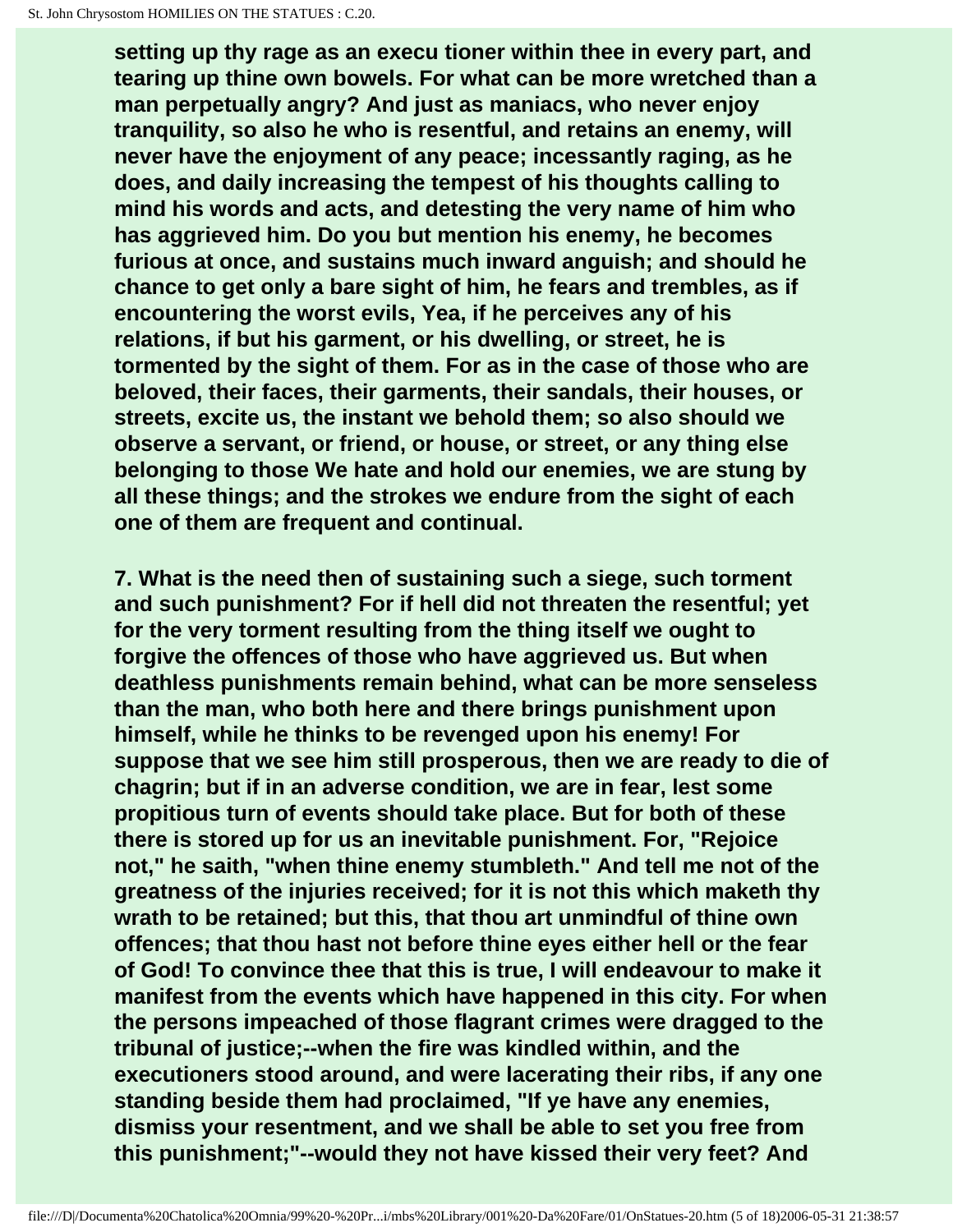**why do I say their feet? If one had bidden them take them for their masters, they would not then have refused. But if punishment that is human, and hath its bounds, would have triumphed over all anger, much more would the punishment to come, if it had continual possession of our thoughts, expel from the soul not only resentment, but every evil imagination? For what is easier, I ask, than to get rid of resentment against the injurer? Is there any long journey to be undertaken? Is there any expenditure of money? Is the aid of others to be invoked? It suffices only to resolve, and the good deed at once reaches the goal. What punishment, then, must we not deserve, if on account of worldly affairs we stoop to slavish occupations; and shew a servility unworthy of ourselves; and expend money; and enter into conversation with porters, that we may flatter impious men; and do and say all manner of things, so that we may perfectly attain the end we have in view; and yet cannot endure, for the sake of God's laws, to entreat a brother who hath injured us, but consider it a disgrace to be the first to make advances. Art thou ashamed, tell me, when thou art going to be the first to make gain? Rather, on the contrary, you ought to be ashamed of persisting in this passion; and waiting until the person who has commuted the injury comes to you to be reconciled; for this is a disgrace, and a reproach, and the greatest loss.** 

**8. For he who comes the first it is, who reaps all the fruit; and when at the entreaty of another thou layest aside thine anger, the good work is to be accounted his; for thou hast discharged the law as doing a favour to him, not as obeying God. But if, when no one entreats, when not even the man who has done the injury approaches, or solicits thee, thou thyself dismissing from thy thoughts all shame, and all delay, runnest forward freely to the injurer, and dost quell anger entirely, the good deed becomes wholly thine own, and thou shalt receive all the reward. If I say, "Practise fasting," thy plea, perchance, is bodily weakness. If I say, "Give to the poor," it is poverty, and bringing up children. If I say, "Make time for the assembles of the Church," it is worldly cares. If I say, "'Give heed to what is spoken, and consider the power of what is taught," it is want of learning. If I say, "Correct another," you say, "When counsel is given him, he takes no heed, for I have often spoken, and been scorned." Frigid, as such pretences are, yet you have some pretences to allege. But suppose I say, "Dismiss thine anger," which of these wilt thou then allege?" For neither infirmity of body, nor poverty, nor lack of culture, nor want of leisure, nor any other thing of that kind hast thou to advance; but this sin is above all other the**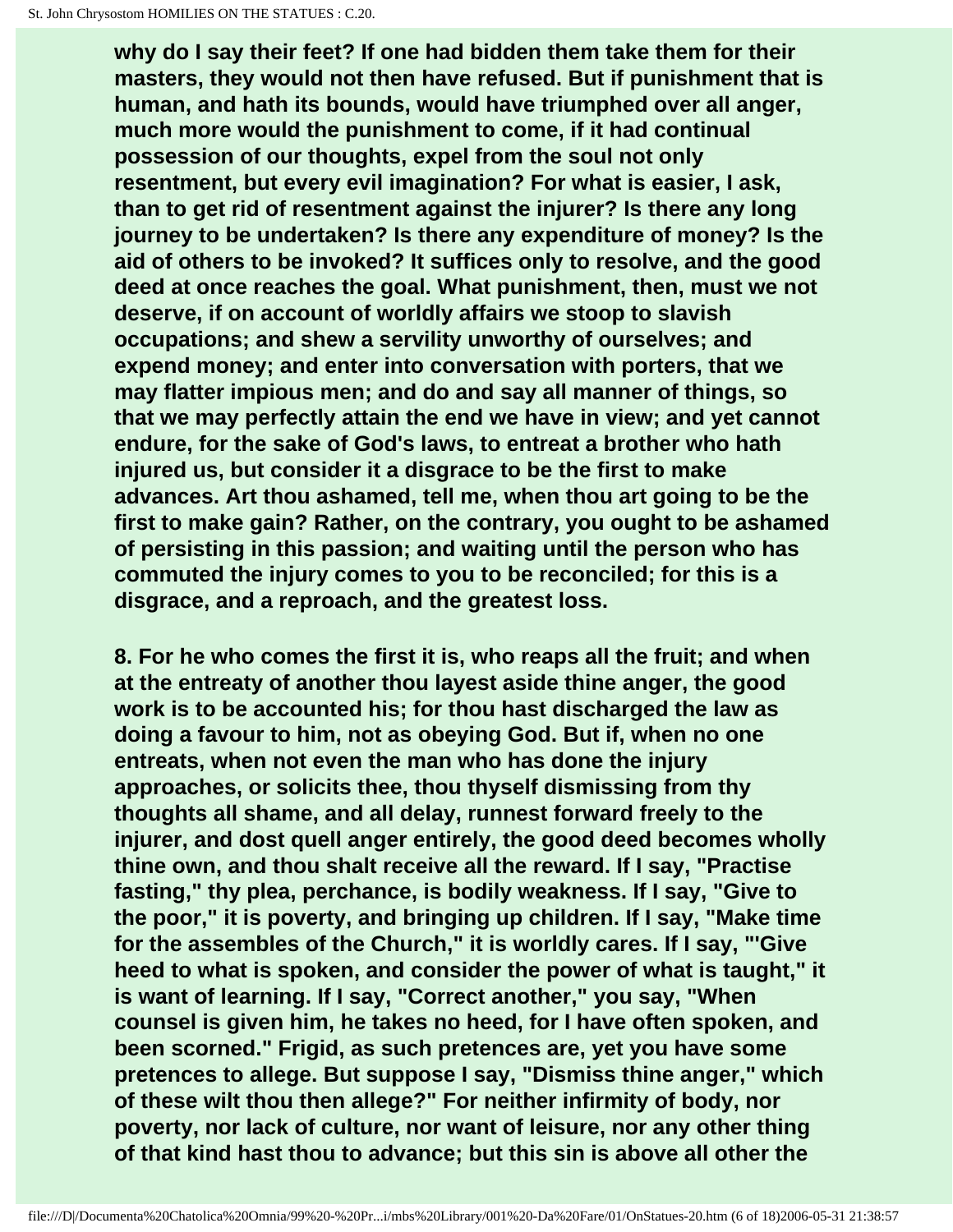**most inexcusable. How wilt thou be able to stretch thine hands toward heaven, or how to move thy tongue, or to ask pardon? For although God be desirous to pardon thy sins, thou thyself dost not suffer Him, while thou retainest that of thy fellow-servant! But suppose that he is cruel, fierce, and savage, and greedy of revenge and retaliation? Why for this reason thou oughtest especially to grant forgiveness. Hast thou been wronged much, and robbed, and slandered, and injured in matters of the first importance; and dost thou wish to see thine enemy punished? Yet even for this, it will be of use to thee to pardon him. For suppose that thou thyself takest vengeance, and prosecutest it, either by words, by deeds, or imprecation against the adversary; then God will not afterwards prosecute it too, inasmuch as thou hast taken thy revenge; and not only will He not prosecute the matter for thee, but will also demand a penalty of thee as a despiser of Himself. For if this same thing takes place amongst mankind, viz. that if we beat the servant of another, the master is indignant, and calls the act an insult (for although we be treated injuriously, whether by slaves, or by freemen, it is fitting that we should await the legal decisions of magistrates or masters); if then even amongst men, to avenge ourselves would not be safe, how much more so when God is the avenger!** 

**9. Hath thy neighbour wronged and grieved thee, and involved thee in a thousand ills? Be it so, yet do not prosecute vengeance on thine own part, lest thou do desire to thy Lord! Yield the matter to God, and He will dispose of it much better than thou canst desire. To thee He has given charge simply to pray for the injurer; but how to deal with him, He hath ordered thee to leave to Himself, Never canst thou so avenge thyself, as He is prepared to avenge thee, if thou givest place to Him alone, and dost not utter imprecations on him who has aggrieved thee; but sufferest God to be sole arbiter of the sentence. For although we may pardon those who have aggrieved us; although we may be reconciled; although we may pray for them; yet God does not pardon, unless they themselves are converted, and become better. And He withholds pardon, with a view to their own advantage. For He proses thee, and approves thee for thy spiritual wisdom; but visits him, in order that he may not grow worse by thy wisdom. So that the common saying on this subject is not to the point. For many there are, who when I reproach them because after being exhorted to be reconciled to their enemies, they will not be persuaded to it, think fit to proffer this apology, which is nothing less than a cloak for their iniquity. "I am unwilling," says one, "to be reconciled, lest I should make the man worse, more ill-tempered, and more disposed to treat**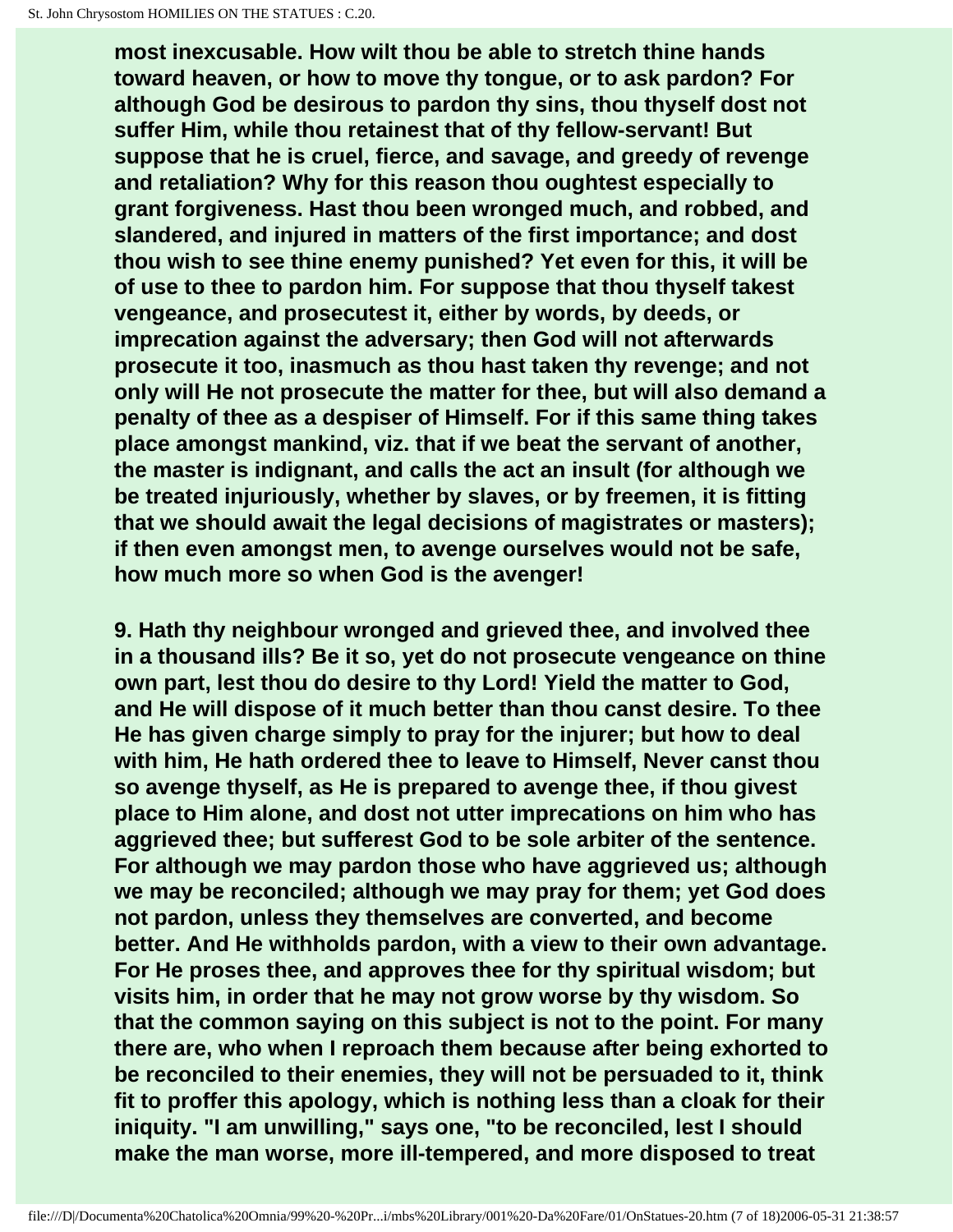**me contemptuously hereafter." Besides this, they also make this plea: "Many people," say they, "think it is weakness in me to come first to a reconciliation, and to entreat my enemy." All these things are foolish; for the Eye that slumbers not has seen thy good intention; wherefore, it behoveth thee to make no account of the opinion of thy fellow-servants, when thou hast gained the opinion of the Judge, Who is about to try thy cause.** 

**10. But if thy concern be, test thine enemy should become worse by thy clemency learn this,--that it is not thus he is made worse; but far rather if thou art unreconciled. For although he were the vilest of men; although he might neither confess nor publish it openly; yet he will silently approve thy Christian wisdom, and in his own conscience will respect thy gentleness.** 

**Should he, however, persist in the same iniquity, whilst thou art endeavouring to soften and conciliate, he will have to abide the heaviest punishment from God. And that ye may know, that although we should pray for our enemies, and for those who have injured us, God does not pardon, if they are likely to become worse by our forbearance, I will mention to you an ancient piece of history. Miriam once spake against Moses. What then did God do? He sent a leprosy upon her, and made her unclean; notwithstanding that in other respects she had been meek and modest. Afterwards, when Moses himself, the party injured, besought that the wrath might be removed, God consented not: but what did** 

**He say? "If her father had but spit in her face, should she not be ashamed? Let her remain," saith He, "without the camp seven days." But what He means is to this effect. "If," saith He, "she had a father, and he had put her away from his presence, would she not have undergone the rebuke? I approve thee indeed for thy fraternal piety, and thy meekness and clemency; but I know when is the due time to remit her punishment." Do thou then shew all humanity towards thy brother; and do not pardon his offences in the desire of a greater punishment for him, but of thy tenderness and good will; yet understand this very plainly, that the more he shall slight thee, whilst thou art labouring to conciliate, so much the greater punishment will he draw down upon himself.** 

**11. What sayest thou? tell me, Is he the worse for thy attentions? This is blame to him, but thy praise. Thy praise, that, whilst seeing him thus behave himself, thou didst not desist from doing God's will**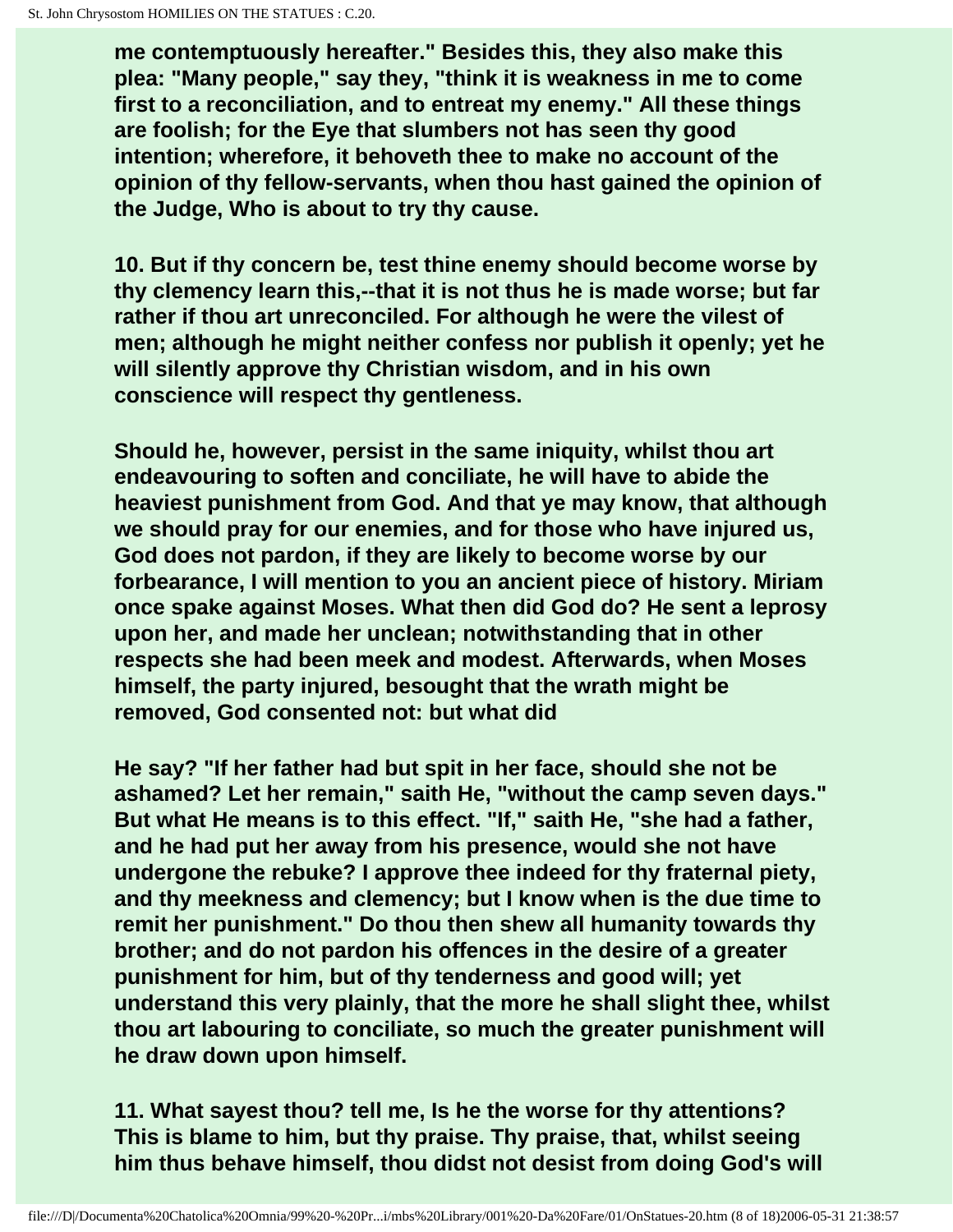**in conciliating him. But to him it is blame, because he has not been made better by thy clemency. But "it is far more desirable that others should be blamed because of us, than we because of them." Make me not this frigid reply, of saying, "I am afraid of its being thought that I made an overture to him out of fear; and that he will therefore despise me the more." Such a reply indicates a childish and foolish mind, agitated about human approbation. Let him suppose, that it was out of fear you made the first advance to him; your reward will be so much the greater; since, being aware of this beforehand, you still consented to endure all for the fear of God. For he who is in chase of human approbation, and seeks reconciliation for that end, curtails the recompense of reward; but he who is quite sure of the fact, that many will vilify and ridicule him, and even then does not desist, from the attempt at reconciliation, will have a twofold, yea, a threefold crown. And this is indeed the man who does it for the sake of God. Nor tell me, that the man has wronged thee in this, or in that particular; for if he hath displayed, in his conduct towards thee, every kind of iniquity that is in man, yet even so God hath enjoined thee to forgive him all!** 

**12. Lo! I forewarn, and testify, and proclaim this with a voice that all may hear! "Let no one who hath an enemy draw near the sacred Table, or receive the Lord's Body! Let no one who draws near have an enemy! Hast thou an enemy? Draw not near! Wilt thou draw near? Be reconciled, and then draw near, and touch the Holy Thing!" Nor, indeed, is this my declaration. Rather it is that of the Lord Himself, Who was crucified for us. That He might reconcile thee to the Father, He refused not to be sacrificed, and to shed His blood! And art thou unwilling to utter a word, or to make the first advance, that thou mayest be reconciled to thy fellow-servant? Hear what the Lord saith, concerning those who are in this disposition; "If thou bring thy gift to the altar, and there rememberest that thy brother hath aught against thee"--He does not say, "wait for him to come to thee," nor "speak with another as mediator," nor "entreat some other," but "do thou thyself make the advance towards him." For the exhortation is, "Go thy way, first be reconciled to thy brother." O transcendent wonder! Does He Himself account it no dishonour, that the gift should be left unoffered, and dost thou think it a mark of disgrace to go first and be reconciled? And how can such a case, I ask, be deemed worthy of pardon? Were you to see a member of yours cut off, would you not use every exertion so that it might be reunited to the body? This do with regard to thy brethren; when thou seest them cut off from thy friendship, make all haste to recover them! Do not**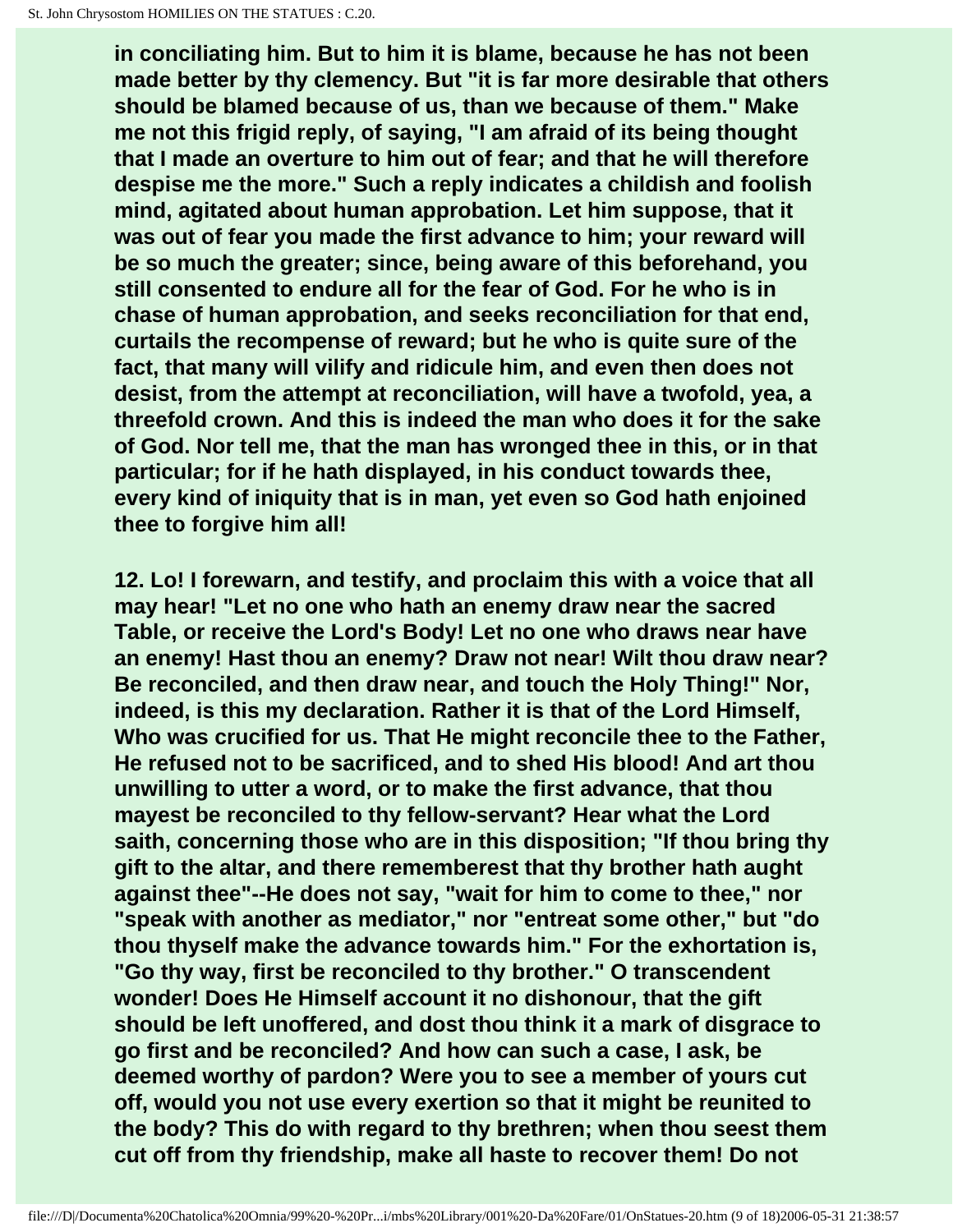**wait for them to make the first advance, but press onward, that thou mayest be foremost to receive the prize.** 

**13. We are commanded to have only one enemy, the devil With him be thou never reconciled! But with a brother, never be at enmity in thy heart. And if there should be any narrowness of soul, let it be only an ephemeral thing, and never last beyond a day's space. For, "let not the sun," he saith, "go down upon your wrath." For if, before evening, you are reconciled, you will obtain some pardon from God. But if you remain longer at enmity, that enmity is no longer the result of your being suddenly carried away by anger and resentment, but of wickedness, and of a foul spirit, and one which makes a practice of malice! And this is not the only terrible thing, that you deprive yourself of pardon, but that the right course becomes still more difficult. For when one day is past, the shame becomes greater; and when the second has arrived, it is still further increased; and if it reach a third, and a fourth day, it will add a fifth. Thus the five become ten; the ten, twenty; the twenty an hundred; and thenceforth the wound will become incurable; for as time goes on, the breach becomes wider. But do thou, O man, give way to none of these irrational passions; nor be ashamed, nor blush, nor say within yourself, "A short time ago we called each other such names, and said a vast number of things fit or not fit to be spoken; and shall I now hurry at once to a reconciliation? Who then will not blame my excessive easiness?" I answer, no one who has sense will blame thy easiness; but when thou remainest implacable, then, all persons will deride thee. Then thou wilt give to the devil the advantage of this wide breach. For the enmity becomes then more difficult to be got rid of, not by mere lapse of time, but from the circumstances too that take place in the meanwhile. For as "charity covereth a multitude of sins," so enmity gives a being to sins that do not exist, and all persons henceforth, are deemed worthy of credit who turn accusers; who rejoice in the ills of others, and blaze abroad what is disgraceful in their conduct.** 

**14. Knowing all these things then, make the first advance to a brother; lay hold of him before he has entirely shrunk away from thee; and should it be necessary, to run through all the city on the same day; should it be necessary to go beyond the walls, or to take a long journey; still leaving all other things that may be in hand, attend only to this one work of reconciling thy brother. For if the work be laborious, reflect that it is for God's sake thou undergoest all this, and thou shalt receive sufficient consolation. Stir up thy soul also**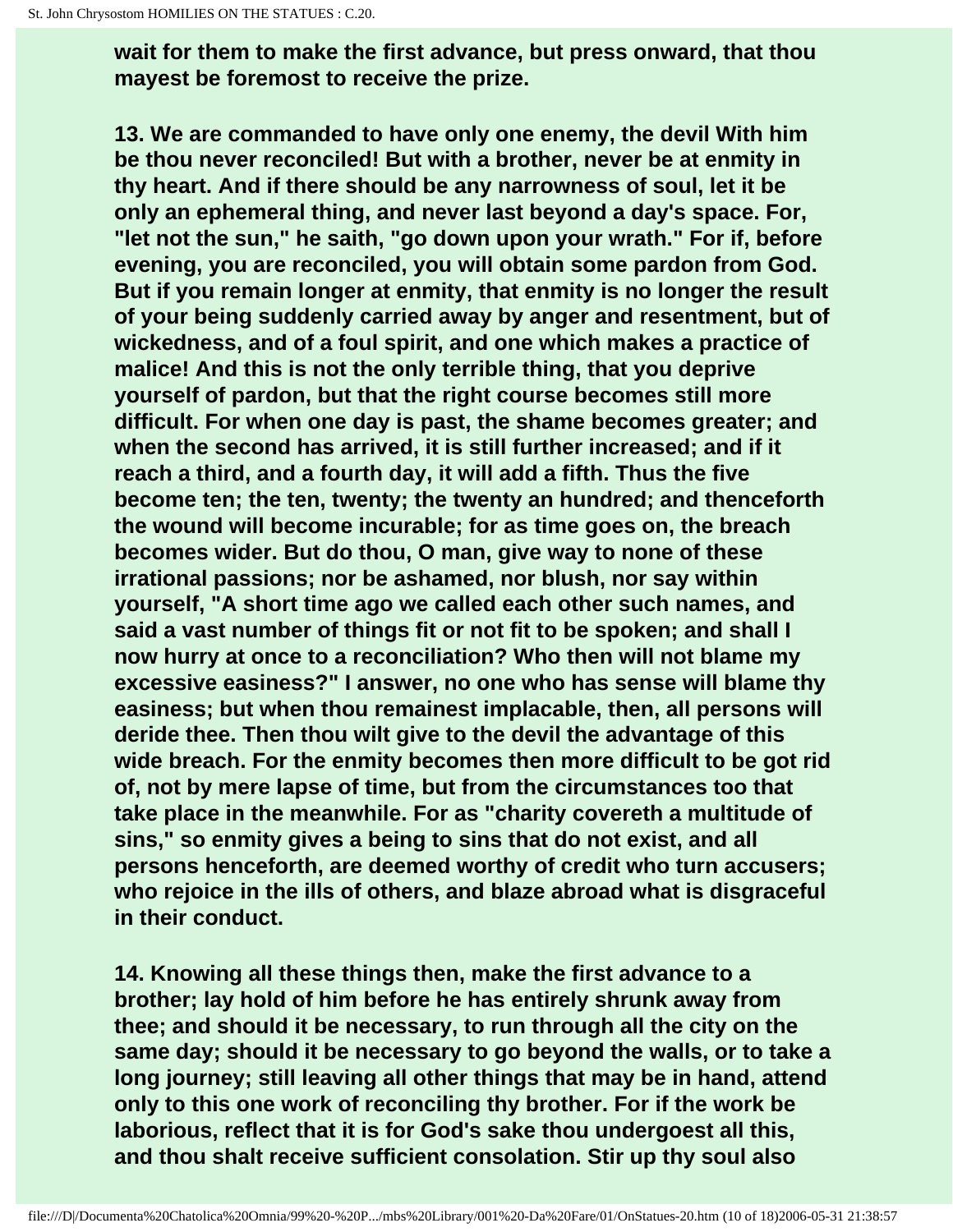**when it is shrinking, and backward, and bashful, and ashamed, by perpetually harping on this theme and saying, Why art thou delaying? Why art thou shrinking and holding back? our concern is not for money, nor for any other of these fleeting things, but for our salvation. God bids us do all these things, and all things should be secondary to His commands. This matter is a sort of spiritual merchandise. Let us not neglect it, let us not be slothful. Let our enemy too understand that we have taken much pares, in order to do what is well-pleasing unto God. And though he may again insult, or strike us, or do any other such thing of a still more grievous kind, let us sustain all things courageously, since we are not so much benefitting him thereby, as ourselves. Of all good works, this shall most especially befriend us on That Day. We have sinned and offended in many and great matters, and have provoked our Lord. Through His lovingkindness He hath given us this way of reconciliation. Let us, then, not betray this good treasure. For had He not power to charge us simply to make reconciliation, and not have any reward assigned to it? for whom hath He to gainsay or rectify His appointment? Nevertheless, through His great lovingkindness, He hath promised us a large and unspeakable reward, and one which we must be especially desirous to obtain, the pardon of our sins; thus also making this our obedience more easy of performance.** 

**15. What allowance then can be made for us, if even when we might receive so great a reward we still do not obey the Lawgiver, but persist in our contempt; for that this is a contempt is plain from hence. If the Emperor had laid down a law, that all those who were enemies should be reconciled to one another, or have their heads cut off, should we not every one make haste to a reconciliation with his neighbour? Yes! truly, I think so! What excuse then have we, in not ascribing the same honour to the Lord, that we should do to those who are our fellow-servants? For this reason we are commanded to say, "Forgive us our debts, as we forgive our debtors." What can be more mild, what more merciful, than this precept! He hath made thee a judge of the pardon of thine own offences! If thou forgivest few things, He forgives thee few! If thou forgivest many things, He forgives thee many! If thou pardonest from the heart, and sincerely, God in like manner also pardons thee! If besides pardoning him thou accountest him a friend, God will also thus deal with thee; so that the more he has sinned, so much the more is it necessary that we should hasten to a reconciliation; since it becomes a cause of greater offences being forgiven us. Art thou willing to learn that there is no pardon for us, if we are mindful of**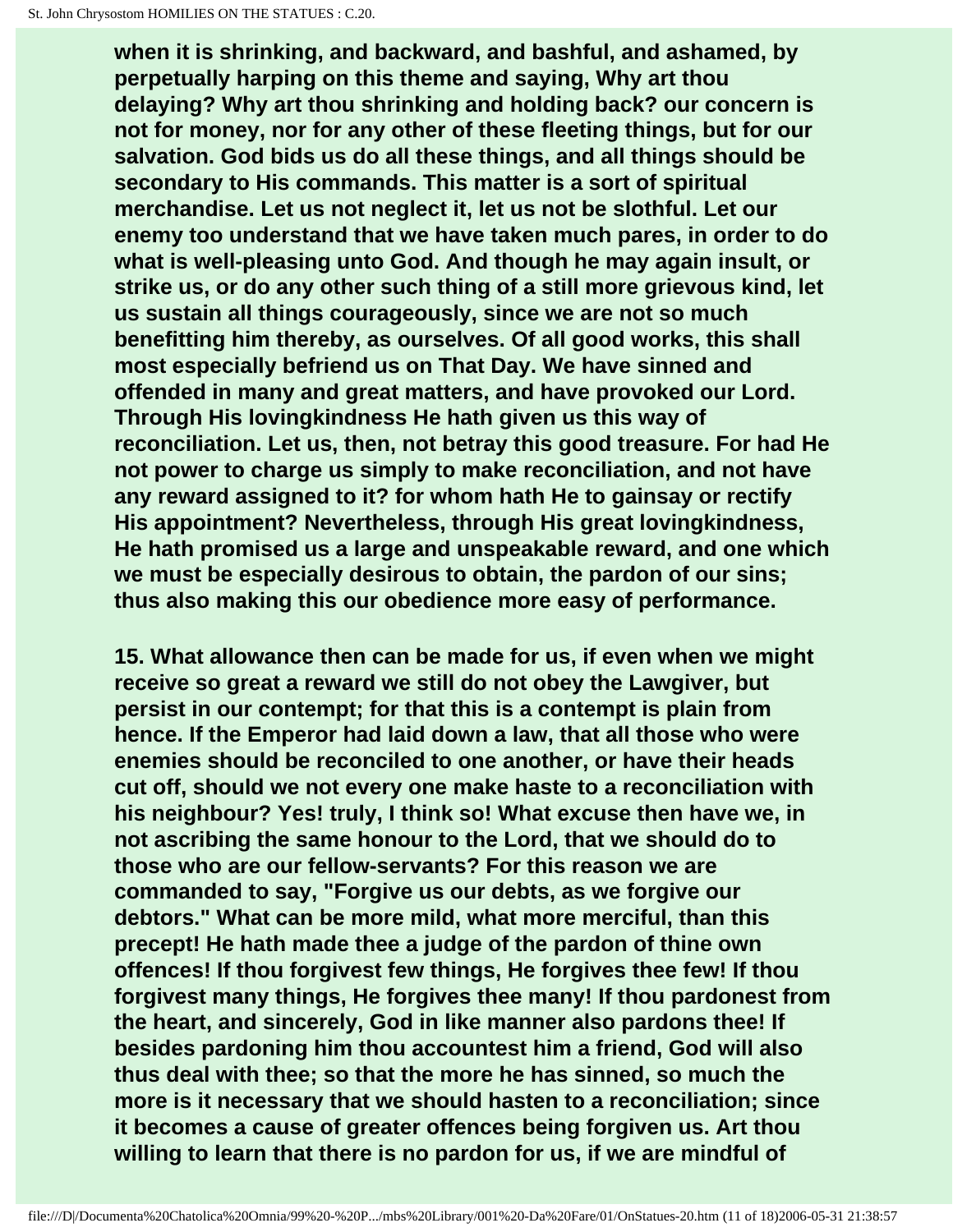**injuries, and that there is no one who can deliver us? I will make what I assert plain by an example. Suppose that a neighbour has done you a certain injury, that he has seized your goods; has confiscated or embezzled them; and not to confine myself to such a case, let me add to it more things and worse beside, and whatever you will; he has longed to destroy you; he has exposed you to a thousand perils; he has manifested every sort of malice towards you; and left nothing undone that human wickedness can do? For not to go over every thing separately, suppose that he has injured you to such an extent as no one ever injured any before;--why, even in this case, if you are resentful, you will not be worthy of pardon. And I will explain how it is so.** 

**16. If one of your servants owed you an hundred pieces of gold; and some one again was indebted to him in a few pieces of silver; and if the servants' debtor were to come, and entreat and supplicate you that he might obtain indulgence, and you were to call in your own servant, and charge him, saying," Forgive this man the debt, and from the sum thou owest me I will deduct this debt;" should that servant afterwards be wicked and shameless enough to seize on his debtor, could any one then rescue him out of your hands? Would you not most assuredly inflict a thousand stripes upon him, as having been insulted to the last extremity? And very justly too. This also God will do: for He will say to thee on That Day, "O wicked and villainous servant, yea, was it of thine own thou forgavest him? Out of what thou wert indebted to Me, thou wert ordered to account to him. For "Remit," He saith, "and I will remit unto thee! although, to speak truly, if I had not added this condition, it would have been even then thy duty to have remitted at the instance of thy Lord. But in this case, I did not command thee as a master, but I asked it as a favour from a friend; and I asked it out of My own property; and I promised to give greater things in return; and yet with all this, thou wert not made a better man." Moreover men, when they act in this manner, put down as much to their own servants' accounts, as the measure of the debt is. Thus, for example, suppose the servant owes his master a hundred pieces of gold; and the debtor of the servant owes ten pieces, should the latter remit his debt, the master does not remit him his hundred pieces, but these ten only; and all the rest he still demands. But it is not so with God; if you remit a few things to your fellow-servant, He remits all your debt.** 

**17. Whence does this appear? From the very Prayer itself. "For if," saith He, "ye forgive men their debts, your heavenly Father will**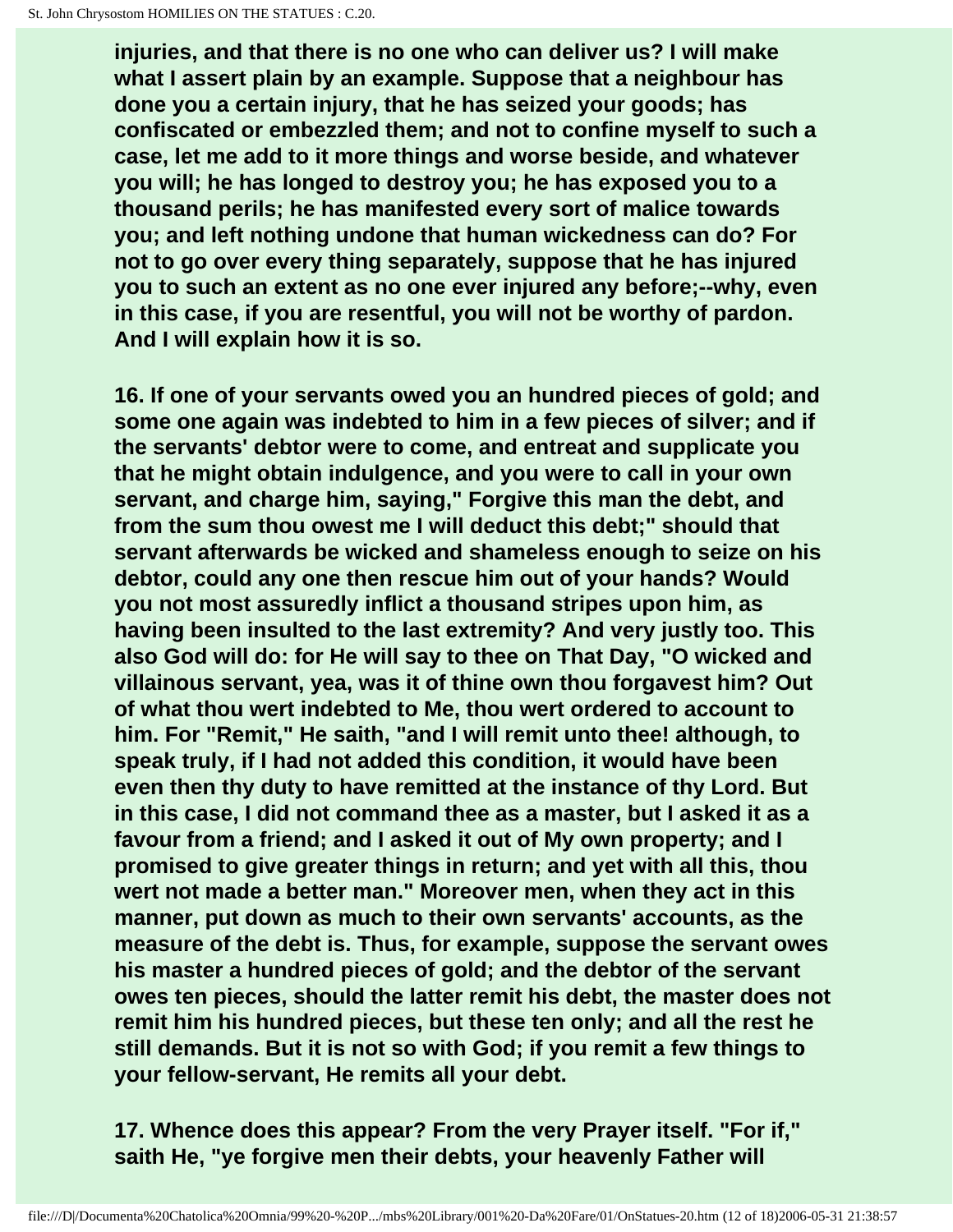**forgive your debts." And as much as the difference is between "a hundred pence" and "ten thousand talents," so great is it between the debts on the one side, and those on the other!** 

**What punishment then must he not deserve, who when he would receive ten thousand talents, in the room of a hundred pence, yet will not even so remit this small sum, but offers up the Prayer against himself. For when thou sayest, "Forgive us, as we forgive," and afterwards dost not forgive, thou art supplicating of God nothing else than that He would entirely deprive thee of all excuse or indulgence. "But I do not presume to say," replies some one, "Forgive me as I forgive" but only, "Forgive me." But what matters this? For if thou say it not thyself, yet God so doeth; as thou forgivest, He forgives.** 

**And this He hath made quite evident from what follows; for there it is said, "If ye forgive not men, neither doth your heavenly Father forgive you." Think not, therefore, that it is a pious caution, not to repeat the whole sentence; nor offer up the Prayer by halves, but as He bade thee so pray thou, in order that the very obligation of that expression, putting thee daily in fear, may compel thee to the exercise of forgiveness towards thy neighbours.** 

**18. Do not tell me, "I have besought him many times, I have intreated, I have supplicated, but I have not effected a reconciliation." Never desist till you have reconciled him. For He said not, "Leave thy gift, and go thy way." Entreat thy brother. But, "Go thy way. Be reconciled." So that, although you may have made many entreaties, yet you must not desist until you have persuaded. God entreats us every day, and we do not hear; and yet He does not cease entreating. And dost thou then disdain to entreat thy fellow-servant. How is it then possible for thee ever to be saved? Suppose that thou hast often pleaded and been repulsed; for this, however, thou wilt obtain a larger reward. For in proportion as he is contentious, and thou perseverest in entreating, so much the more is thy recompense increased. In proportion as the good work is accomplished with greater difficulty, and the reconciliation is one of much labour, so much the greater will be the judgment on him, and so much the brighter will be the crowns of victory for thy forbearance. Let us not merely applaud all this, but exemplify it too in our deeds; and never recede from the work, until we are restored to our former state of friendship. For it is not enough merely to avoid grieving an enemy, or doing him an injury, or being in our minds unkindly disposed**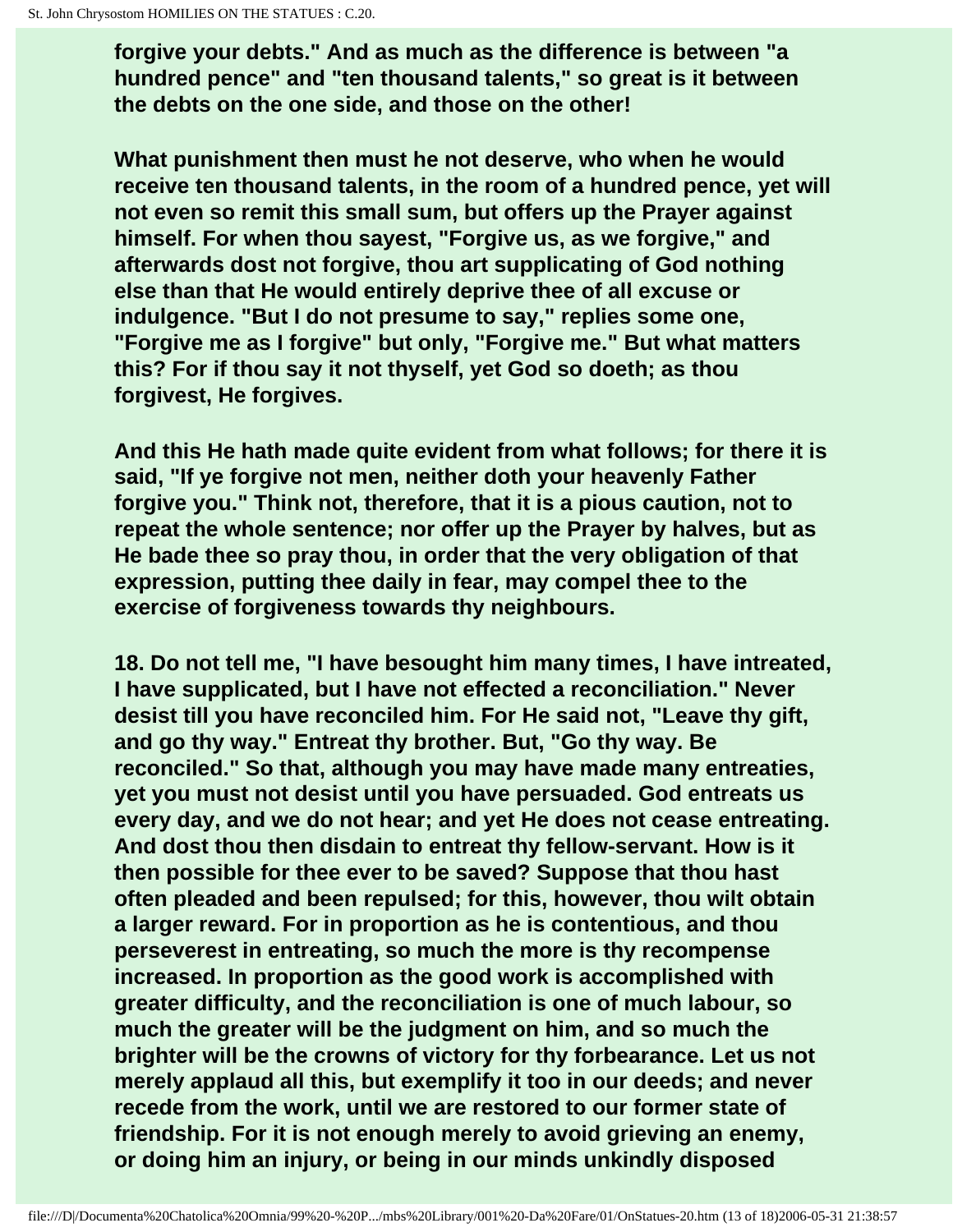**towards him; but it is necessary that we should prepare him to be kindly affected towards ourselves. For I hear many saying, "I have no hostility; I am not annoyed; neither have I any thing to do with him." But this is not what God commands, that thou shouldest have nothing to do with him; but that thou shouldest have much to do with him. For this reason he is thy "brother." For this reason He said not, "Forgive thy brother what thou hast against him. But what then? "Go thy way. First be reconciled to him;" and should he have "any thing against thee," yet desist not, before thou hast reunited the member in friendly concord." But thou, who in order that thou mayest obtain a useful servant, tellest out the gold, and discoursest with many merchants, and often undertakest long journeys, tell me, art thou not up and doing to the utmost, in order that thou mayest convert an enemy into a friend? And how then wilt thou be able to call upon God, whilst thou art thus neglecting His laws? Assuredly, the possession of a servant will be of no great profit to us; but the making an enemy a friend, will render God propitious and favourable toward us; and will easily set us free from our sins; and gain us praise with men, as well as great security in our life; for nothing can be more unsafe than he who has even only a single enemy. For our earthly reputation is injured, whilst such a man is saying a thousand evil things of us to every body. Our minds are also in a state of fermentation, and our conscience disturbed; and we are exposed to a continual tempest of anxious thoughts.** 

**19. Now since we are conscious of the truth of all this, let us set ourselves free from chastisement and vengeance; and let us shew our reverence for the present feast, by doing all that has been said; and those same favours which we think to obtain from the Emperor on account of the feast, let us ourselves enable others to enjoy. For I hear, indeed, many saying, that the Emperor, out of his reverence for the Holy Passover, will be reconciled to the city and will pardon all its offences. How absurd then is it, that when we have to depend for our safety upon others, we bring forward the feast, and its claims; but that when we are commanded to be reconciled one with another, we treat this same feast with disdain, and think nothing of it. No one, truly, so pollutes this holy feast, as he does, who, whilst he is keeping it, cherishes malignity. Or rather, I might say, that such a person cannot possibly keep it, though he should remain without food ten days successively. For where there is enmity and strife, there can be neither fast nor festival. Thou wouldest not dare to touch the holy Sacrifice with unwashed hands, however pressing the necessity might be. Approach not then with an unwashed soul! For**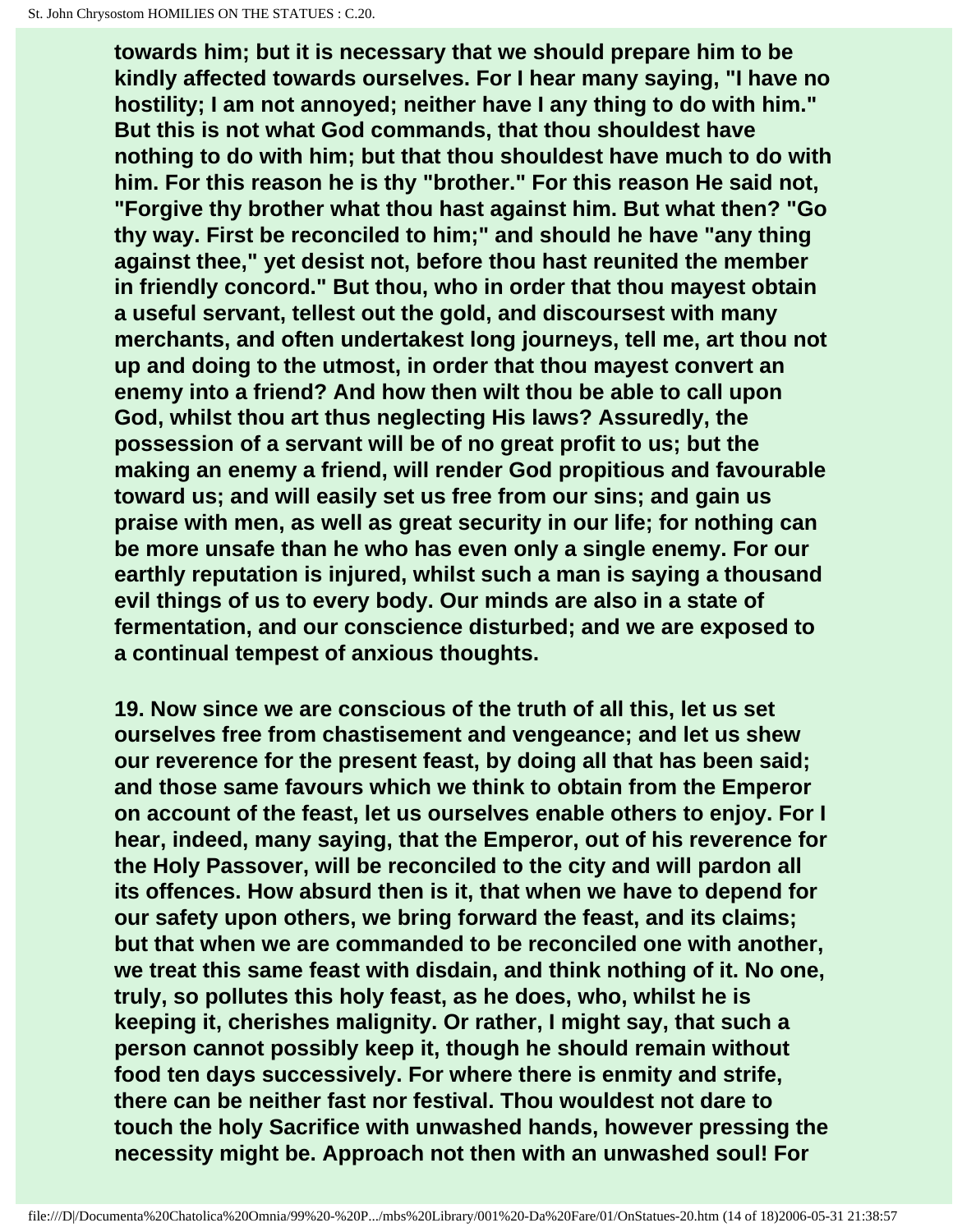**this is far worse than the other and brings a heavier punishment. For nothing so fills the mind with impurity, as anger remaining constantly within it. The spirit of meekness settles not where wrath or passion exists; and when a man is destitute of the Holy Spirit, what hope of salvation shall he have, and how shall he walk aright? Do not then, O beloved, whilst thou art desirous to be revenged of thine enemy, cast thyself down headlong; nor cause thyself to be left alone without the guardianship of God! For, in truth, if the duty were a difficult one, yet the greatness of the punishment, which results from this action of disobedience, were sufficient to arouse the most slothful and supine, and to persuade them to undergo every degree of labour. But now our argument has shewn that the duty is most easy, if we are willing.** 

**20. Let us not then be negligent of what is our life, but let us be in earnest; and do every thing, in order that we may be without an enemy, and so present ourselves at the sacred Table. For nothing,- nothing, I repeat, of what God commands will be difficult, if we give heed: and this is evident from the case of those who are already reformed. How many used to be cheated by the habit of using oaths, and to fancy this practice extremely difficult of reformation. Nevertheless, through the grace of God, when ye put forth but a little effort, ye for the most part washed yourselves clean of this vice. For this reason I beseech you to lay aside also what remains, and to become teachers of others. And to those who have not yet achieved it, but allege to us the length of time during which they were before swearers, and say that it is impossible for them to pluck up in a short time that which has been rooted for many years; I would make this answer, that where any precept among those commanded by God requires to be put in due practice, there is no need of length of time, nor of a multitude of days, nor an interval of years; but of fear only, and reverence of soul; and then we shall be sure to accomplish it, and that in a short time. But lest you should suppose that I speak these things at random, take a man whom you think much addicted to swearing; one that swears more times than he speaks; hand this man over to me for only ten days, and if I do not rid him of all his habit in these few days, pass the severest sentence on me.** 

**21. And that these words are not a vain boast, shall be made manifest to you from things that have already happened. What could be more stupid than the Ninevites? What more devoid of understanding? Yet, nevertheless, these barbarian, foolish people, who had never yet heard any one teaching them wisdom, who had**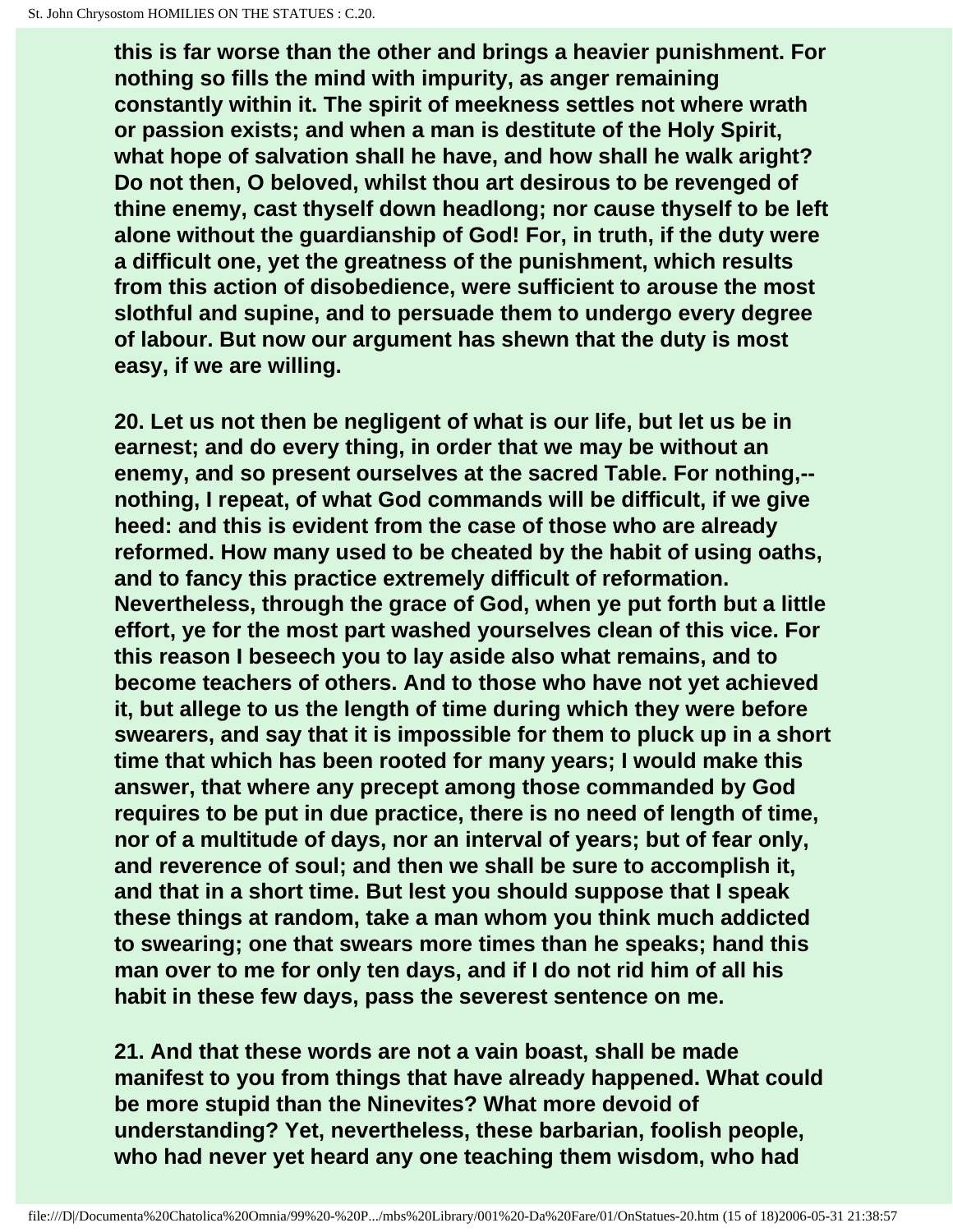**never received such precepts from others, when they heard the prophet saying, "Yet three days, and Nineveh shall be overthrown,"' laid aside, within three days, the whole of their evil customs. The fornicator became chaste; the bold man meek; the grasping and extortionate moderate and kind; the slothful industrious. They did not, indeed, reform one, or two, or three, or four vices by way of remedy, but the whole of their iniquity. But whence does this appear, says some one? From the words of the prophet; for the same who had been their accuser, and who had said, that "the cry of their wickedness hath ascended up even to heaven:" himself again bears testimony of an opposite kind, by saying, "God saw that every one departed from their own evil ways." He does not say, from fornication, or adultery, or theft, but from their "own evil ways." And how did they depart? As God knew, not as man judged of the matter. After this are we not ashamed, must we not blush, if it turns out that in three days only the barbarians laid aside all their wickedness, but that we, who have been urged and taught during so many days, have not got the better of one bad habit? These men had, moreover, gone to the extreme of wickedness before; for when you hear it said, "The cry of their wickedness is come up before me;" you can understand nothing else than the excess of their wickedness. Nevertheless, within three days they were capable of being transformed to a state of complete virtue. For where the fear of God is, there is no need of days, or of an interval of time; as likewise, on the contrary, days are of no service where there is a want of this fear. For just as in the case of rusted implement, he that rubs them only with water, though he spend a long time on them, will not rid them of all that foulness; but he that puts them in a furnace, will make them presently brighter than even those newly fabricated: so too a soul, stained with the rust of sin, if it cleanse itself slightly, and in a negligent way, and be every day repenting, will gain no further advantage. But if it cast itself into the furnace, as it were, of the fear of God, it will in a very short time purge all away.** 

**22. Let us not then be procrastinating till tomorrow. For we "know not what the next day may bring forth;" nor let us say, "we shall conquer this habit by little and little;" since this little and little will never come to an end. Wherefore, dismissing that excuse, we should say, "If we do not reform the practice of swearing today, we will not leave off till we do, though ten thousand things were to press us; though it were necessary to die, or to be punished, or to lose all we have; we will not give the devil the advantage of slackness, nor the pretext of delay." Should God perceive thy soul inflamed, and thy**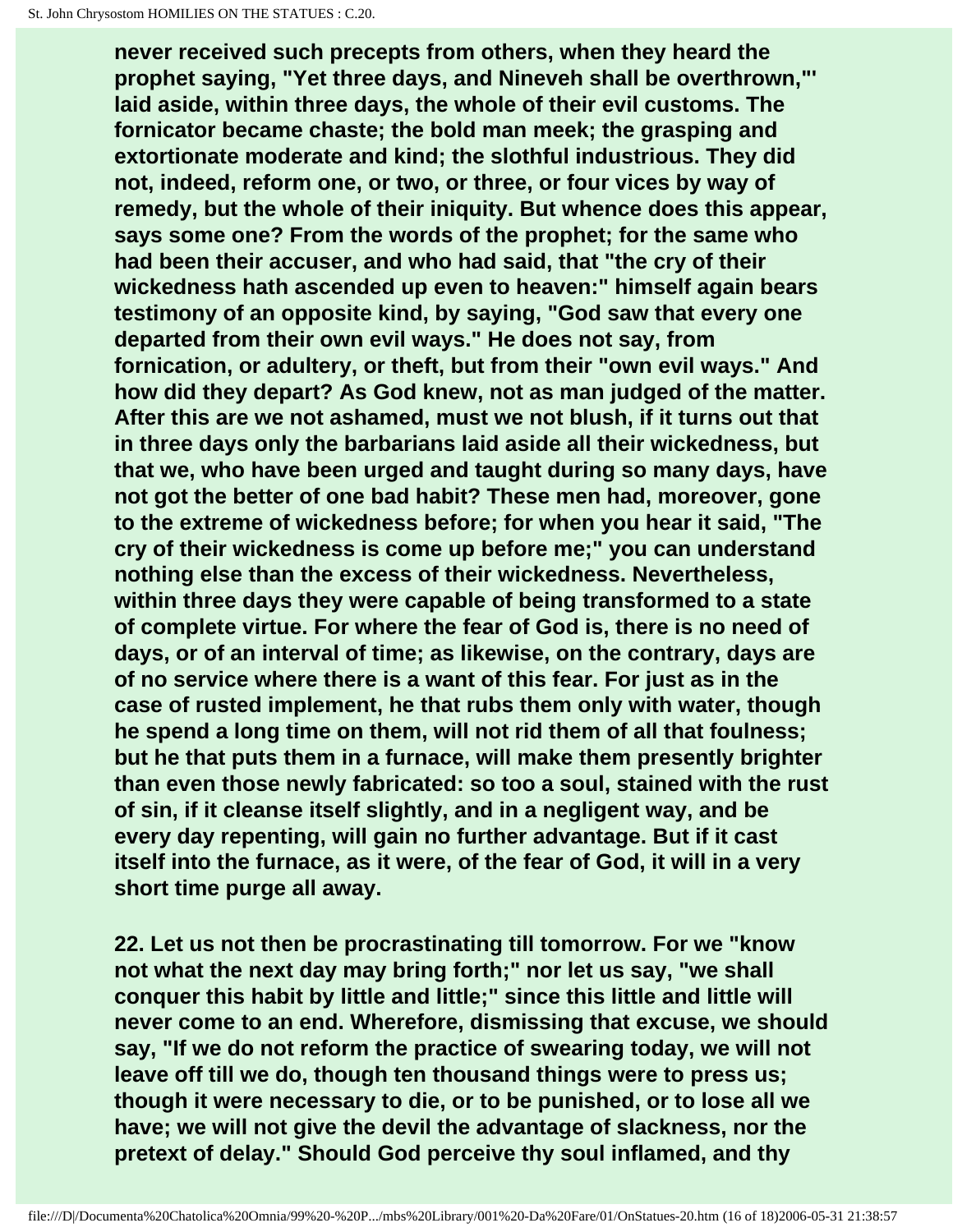**diligence quickened, then He also Himself will lend His assistance to thy reformation! Yea, I pray and beseech you, let us be in earnest, lest we also hear it said of us, "The men of Nineveh shall rise up, and shall condemn this generation;" for these, when they had once heard, reformed themselves; but we are not converted after frequent hearing. These were proficients in every part of virtue, but we in no part. They when they heard that their city would be overthrown were affrighted; but we, though we have heard of Hell, are not affrighted: these, men who did not partake of the instructions of the prophets; we, enjoying the advantage of perpetual teaching, and of much grace.** 

**23. These things I now speak to you, not as if reproving you for your own sins, but for the sake of others; for I know full well that by you (as I have already observed), this law concerning swearing has been accomplished. But this does not suffice for our safety, unless by teaching we amend others, since he who produced the one talent, restoring as he did the whole portion committed to him, was punished, because he had not enriched that with which he was entrusted.** 

**Wherefore, let us not regard this point, that we ourselves have been set free from this sin; but until we have delivered others from it, let us not desist; and let every one offer to God ten friends whom he has corrected; whether thou hast servants, or apprentices: or if you have neither servants, nor apprentices, you have friends; these do thou reform. Further, do not make me this reply; "We have banished oaths for the most part, and we are rarely caught in that snare;" but let even this rarity of offending be got rid of. If you had lost one piece of gold, would you not go about to all persons, searching and making enquiry, in order to find it? This do also with regard to oaths. If you perceive that you have been cheated out of one oath, weep, lament, as though your whole substance were lost. Again I say what I did before. Shut up thyself at home; make it a subject of practice and exercise along with thy wife, thy children, and domestics. Say to thyself in the first instance, "I must not put a finger to private or public matters until I have rectified this soul of mine." If you will thus school your own sons, they too will instruct their children in turn, and thus this discipline, reaching even to the consummation and appearing of Christ, will bring all that great reward to those who go to the root of the matter. If your son has learnt to say, "Believe me;" he will not be able to go up to the theatre, or to enter a tavern, or to spend his time at dice; for that word, lying upon his mouth instead of**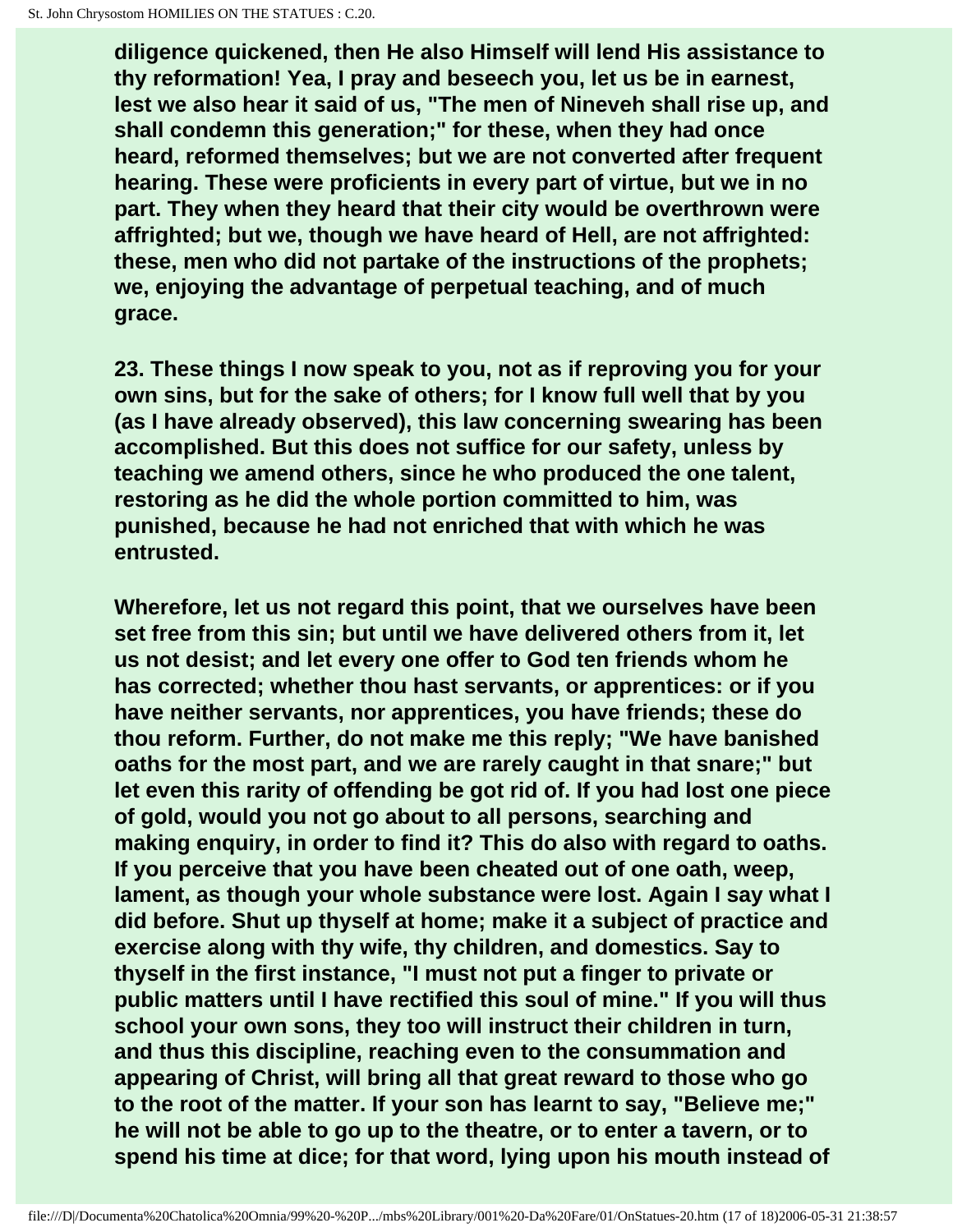**a bridle, will make him however unwilling feel shame and blush. But if at any time he should appear in these places, it will quickly compel him to retreat. Suppose some persons laugh. Do thou on the other hand weep for their transgression! Many also once laughed at Noah whilst he was preparing the ark; but when the flood came, he laughed at them; or rather, the just man never laughed at them at all, but wept and bewailed! When therefore thou seest persons laughing, reflect that those teeth, that grin now, will one day have to sustain that most dreadful wailing and gnashing, and that they will remember this same laugh on That Day whilst they are grinding and gnashing!** 

**Then thou too shalt remember this laugh! How did the rich man laugh at Lazarus! But afterwards, when he beheld him in Abraham's bosom, he had nothing left to do but to bewail himself!** 

**24. Being mindful then of all these things, be urgent with all, for the speedy fulfilment of this precept. And tell me not, that you will do this by little and little; nor put it off till the morrow, for this tomorrow never finds an end. Forty days have already passed away. Should the Holy Easter pass away, I will thenceforward pardon no one, nor employ further admonition, but a commanding authority, and severity not to be despised. For this apology drawn from custom is of no force. Why may not the thief as well plead custom, and get free from punishment? Why may not the murderer and adulterer? Therefore I protest, and give warning to all, that if, when I have met you in private, and put the matter to the proof (and I will certainly put it to the proof), I detect any who have not corrected this vice, I will inflict punishment upon them, by ordering them to be excluded from the Holy Mysteries; not that they may remain always shut out, but that having reformed themselves, they may thus enter in, and with a pure conscience enjoy the Holy Table; for this is to be a partaker of the Communion! God grant that through the prayers of those who preside over us, as well as of all the saints, having corrected these and all other deficiencies, we may obtain the kingdom of heaven through the grace and lovingkindness of our Lord Jesus Christ, with Whom to the Father, together with the Holy Spirit, be glory, honour, and adoration, now and ever, world without end. Amen.**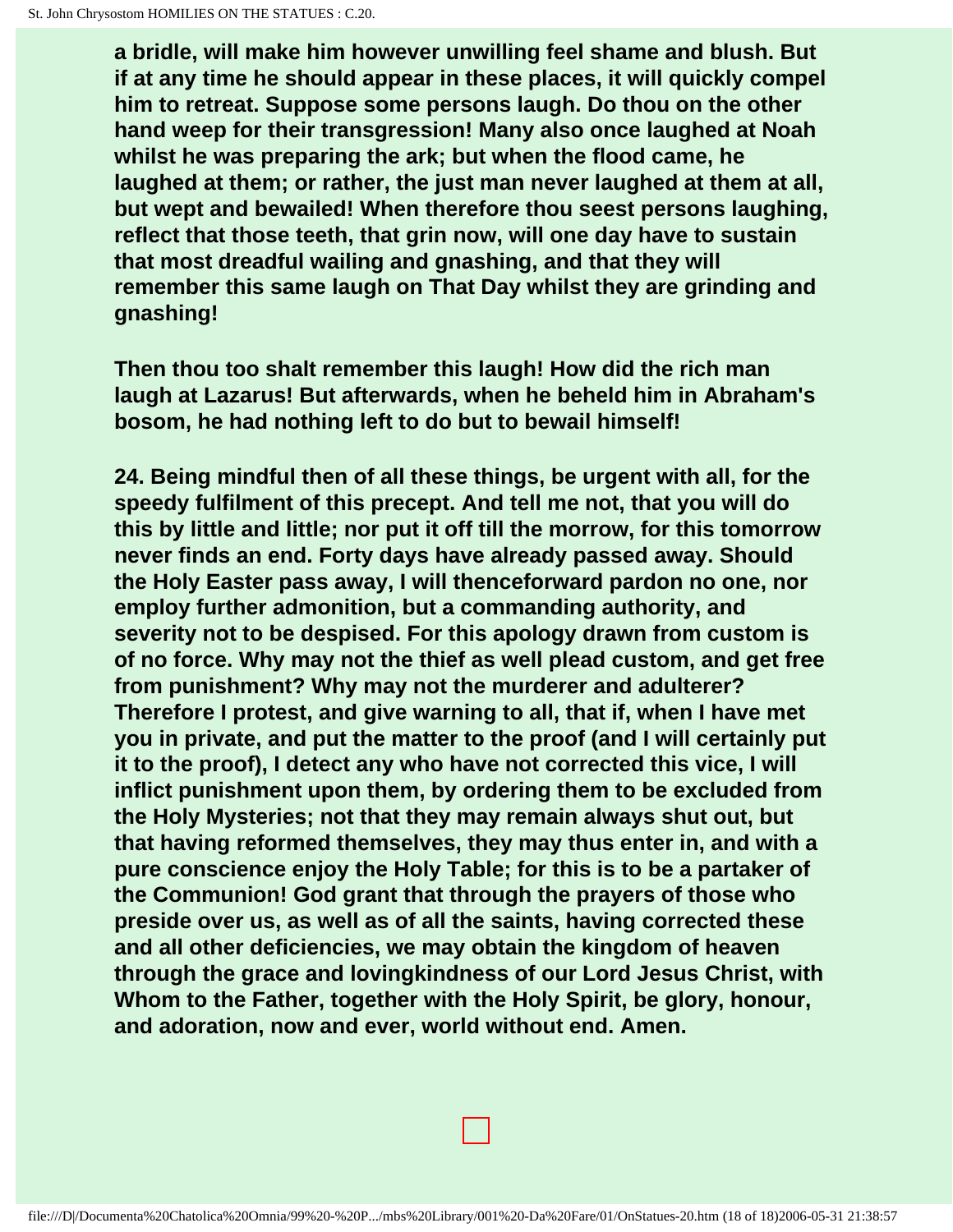## **HOMILY XXI.**

**On the return of Flavian the Bishop, and the reconciliation of the Emperor with the city, and with those who had offended in overthrowing the Statues.** 

**1. Today, I shall begin with that very same saying with which I have ever been used to open my address to you during the season of danger, and shall say together with you, "Blessed be God," Who hath granted us this day to celebrate this holy Feast with much joy and gladness; and hath restored the head to the body, the shepherd to the sheep, the master to the disciples, the general to the soldiers, the High Priest to the Priests! Blessed be God, "Who doeth exceeding abundantly above what we ask or think!" For to us it would have seemed sufficient, had we been but delivered from the hitherto impending evil; and for this we made all our supplication. But the God who loveth man, and ever in His giving surpasseth our prayers by an excess of bounty, hath brought back our Father too, sooner than we could at all have expected. Who would, indeed, have thought that in so few days, he would have gone, and have had audience with the Emperor, and set us free from the calamity, and again come back to us so quickly, as to be able to anticipate the Holy Passover, and to celebrate it with ourselves? Behold, however, this event, which was so contrary to expectation, hath been realized! We have received back our Father; and we enjoy so much the greater pleasure, inasmuch as we have received him back now beyond our hopes. For all these things, let us give thanks to the merciful God, and be amazed at the power, the lovingkindness, the wisdom, and the tender care which has been manifested on behalf of the city. For the devil had attempted its entire subversion through the daring crimes committed; but God, by means of this same calamity, hath adorned the city, the Priest, and the Emperor; and hath made them all more illustrious.** 

**2. The city hath won renown, because when such a danger had overtaken her, passing by at once all those who were in power, those who were surrounded with much wealth, those who possessed great influence with the Emperor, it fled for refuge to the Church, and to the Priest of God, and with much faith, rested itself entirely upon the hope which is from above! Many indeed, after the departure of the common Father, were ready to terrify those who lay in prison, by**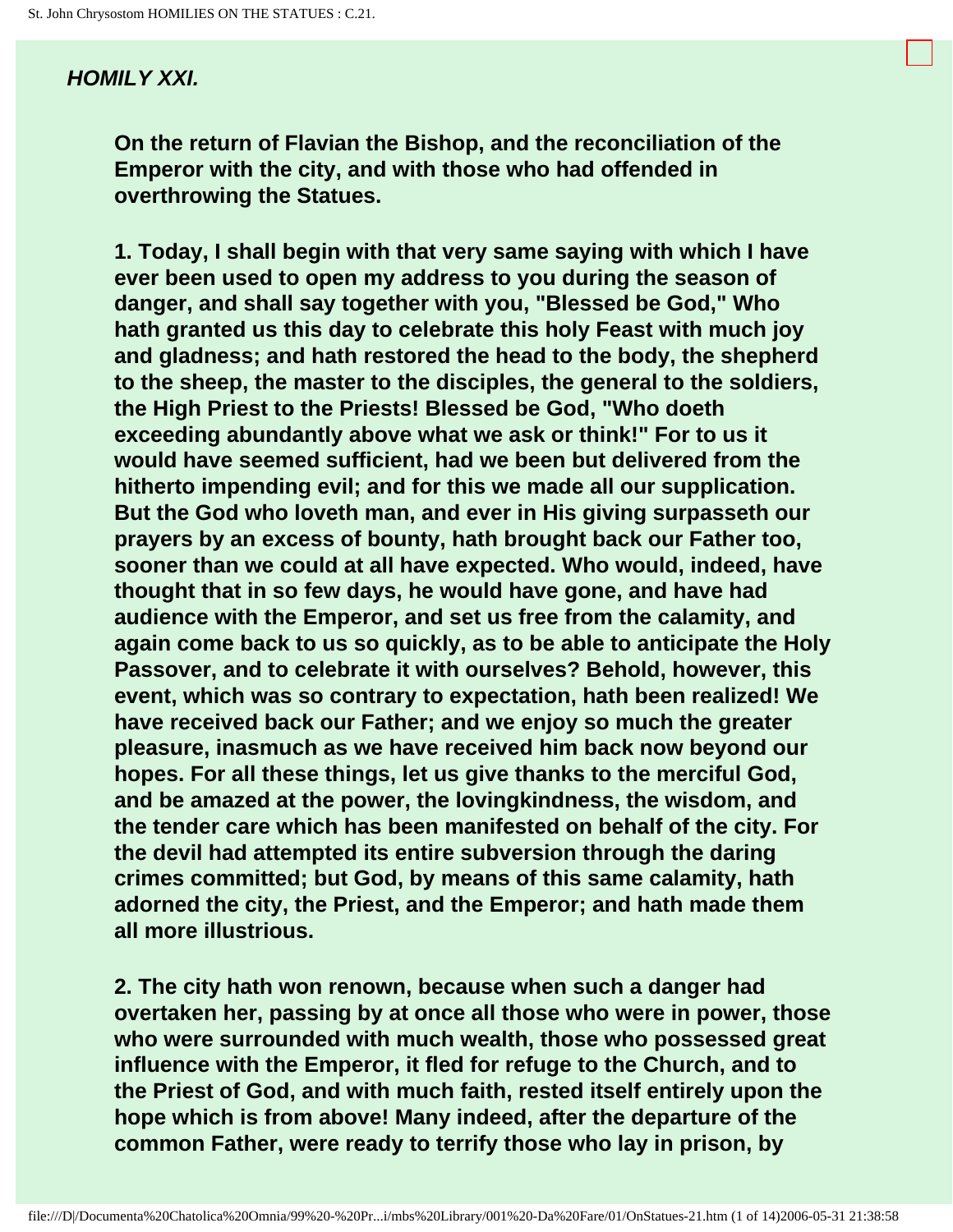**saying, "The Emperor does not lay aside his wrath, but is still more provoked, and is thinking of the utter ruin of the city." But whilst they were whispering all this, and much more, they who were then in bonds were not the least intimidated, but upon our saying, "These things are false, and they are a device of the devil, who desires to fill you with consternation;" they replied to us," We need no consolation to be addressed to us; for we know where we have taken refuge from the first; and upon what hope we have rested ourselves. We have fixed our safety upon the sacred anchor! We have not entrusted this to man, but to the Almighty God; therefore we are most assuredly confident, that the result will be favourable; for it is impossible, truly impossible, that this hope can ever be confounded!" To how many crowns, how many encomiums, is this equivalent for our city? How much of God's favour will it draw down upon us too in our other affairs! For it is not, indeed it is not a thing belonging to a soul of mean order to be watchful against the attack of temptations, and to look to God; and scorning all that is human, to yearn after that Divine aid.** 

**3. The city then hath thus won renown; and the Priest again not less than the city, for be exposed his life for all; and while there were many things to hinder him, as the winter, his age, the feast, and not less than these, his sister, then at her last breath, he raised himself above all these obstacles, and did not say to himself, "What a thing is this? Our only remaining sister, she who hath drawn the yoke of Christ along with me, and who hath been my domestic companion so long, is now at her last breath; and shall we desert her, and go hence, and not behold her expiring, and uttering her paring words? But she indeed was praying daily, that we might close her eyes, and shut and compose her mouth, and attend to all other things pertaining to the burial; but now in this case, as one deserted, and deprived of a protector, she will obtain none of these offices from her brother; of him whom she especially desired to obtain them; but when she gives up the ghost, she will not see him whom she loved more to have with her than all others? And will not this be heavier to her than dying many times over? Yes, although I were far away, would it not be right to come with speed, and do, and suffer any thing, for the purpose of shewing her this kindness? And now when I am near, shall I leave her, and taking my departure abandon her? And how then will she sustain the remainder of her days?"** 

**4. Yet, so far was he from saying any of these things, that he did not even think of them; but esteeming the fear of God above all the ties**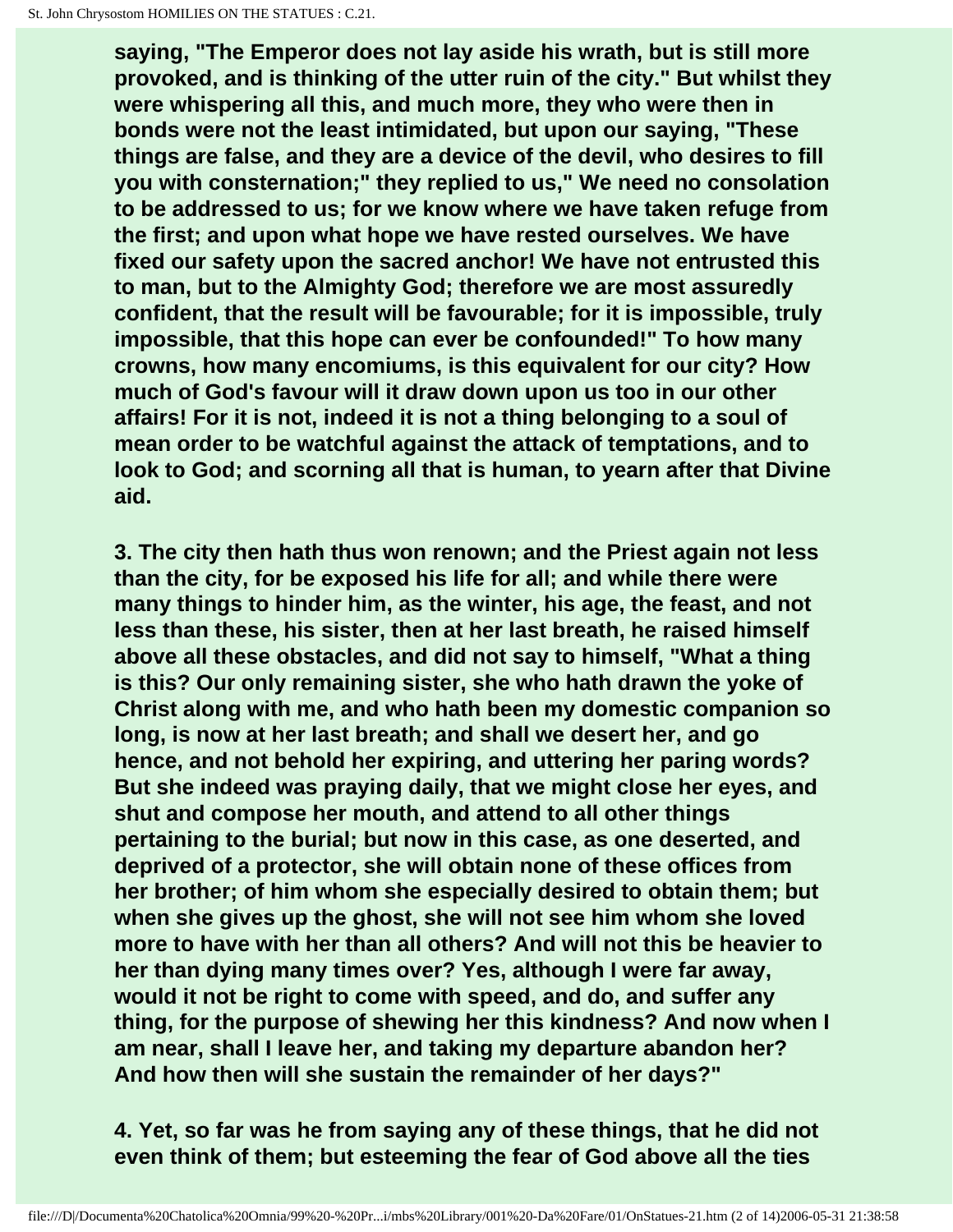**of kindred, he recognized the fact, that as tempests display the pilot, and dangers the general, so also a time of trial makes the Priest to become manifest. "All men," saith he, "are eagerly looking on us; the Jews as well as the Greeks; let us not confound the expectations which these have of us; let us not overlook so great a shipwreck; but having committed to God all things that pertain to ourselves, let us venture our life itself too!" Consider, moreover, the magnanimity of the Priest, and the lovingkindness of God! All those things which he disregarded, all those he enjoyed; in order that he might both receive the reward of his readiness, and that he might obtain a greater pleasure by enjoying them contrary to expectation! He preferred to celebrate the festival in a foreign place, and far from his own people, for the sake of the city's safety. But God restored him to us before the Paschal feast, so as to take a common part with us in the conduct of the festival; in order that he might have the reward of his choice, and enjoy the greater gladness! He feared not the season of the year; and there was summer during the whole period he was travelling. He took not his age into account; and he dispatched this long journey with just as much ease as if he had been young and sprightly! He thought not of his sisters decease nor was enervated by it, and when he returned he found her still alive, and all things which were disregarded by him, were all obtained!** 

**5. Thus, the priest hath indeed won renown both with God and man! This transaction hath also adorned the Emperor with a splendour beyond the diadem! First, in that it was then made apparent that he would grant that to the priests which he would not to any other; secondly, that he granted the favour without delay, and quelled his resentment. But that you may more clearly understand the magnanimity of the Emperor, and the wisdom of the priest, and more than both these, the lovingkindness of God; allow me to relate to you a few particulars of the conference which took place. But what I am now about to relate I learnt from one of those who were within the palace; for the Father has told us neither much nor little on the affair; but ever imitating the magnanimity of Paul, he hides his own good deeds; and to those who on all sides were asking him questions as to what he said to the Emperor; and how he prevailed upon him; and how he turned away his wrath entirely, he replied, "We contributed nothing to the matter, but the Emperor himself (God having softened his heart), even before we had spoken, dismissed his anger, and quelled his resentment; and discoursing of the events that had taken place as if some other person had been insulted, he thus went over all the events that had happened without anger." But those things**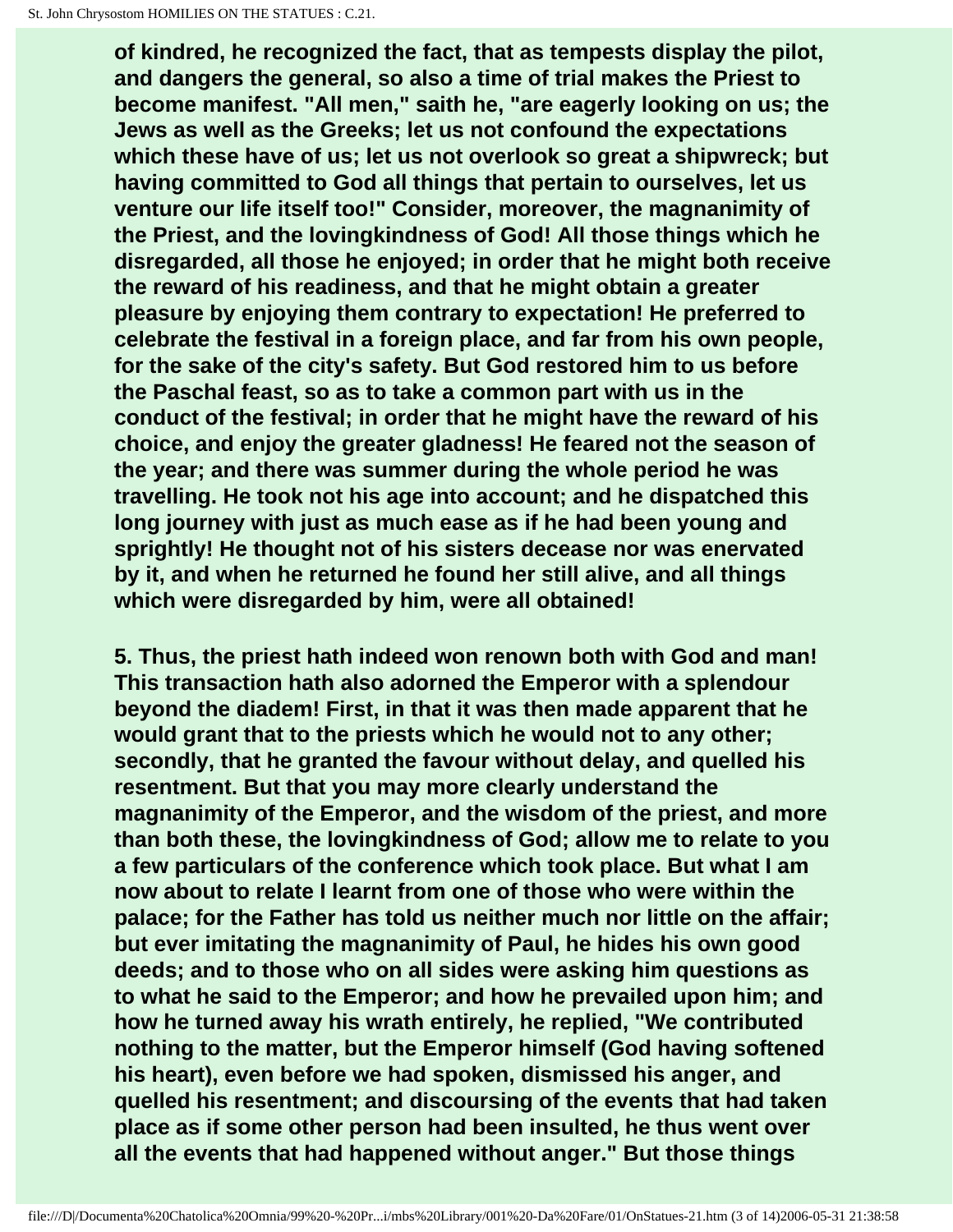### **which he concealed from humility, God hath brought to light.**

**6. And what were these? I will proceed to relate them to you by going a little farther back in the story. When he went forth from the city, leaving all in such great despondency, he endured what was far more grievous than we ourselves suffered, who were in the midst of these calamities. For, in the first place, meeting in the midst of his journey with those who had been sent by the Emperor to make inquisition upon the events which had happened; and learning from them, on what terms they were sent; and reflecting upon the dreadful events that were in store for the city, the tumults, the confusion, the flight, the terror, the agony, the perils, he wept a flood of tears, and his bowels were rent with compassion; for with fathers, it is usual to grieve much more, when they are not able to be present with their suffering children; which was just what this most tender-hearted man now endured; not only lamenting the calamities which were in reserve for us, but that he was far away from us, whist we were enduring them. But this was, however, for our safety. For as soon as he had learned these things from them; more warmly did the fountain of his tears then gush forth, and he betook himself to God with more fervent supplication; and spent his nights without sleep, beseeching Him that He would succour the city, while enduring these things, and make the mind of the Emperor more placable. And as soon as he came to that great city, and had entered the royal palace, he stood before the Emperor at a distance,--speechless,- weeping,--with downcast eyes,--covering his face as if he himself had been the doer of all the mischief; and this he did, wishing first to incline him to mercy by his posture, and aspect, and tears; and then to begin an apology on our behalf; since there is but one hope of pardon for those who have offended, which is to be silent, and to utter nothing in defence of what has been done. For he was desirous that one feeling should be got rid of, and that another should take its place; that anger should be expelled, and sadness introduced, in order that he might thus prepare the way for the words of his apology; which indeed actually took place. And just as Moses going up to the mount, when the people had offended, stood speechless himself, until God called him, saying, "Let me alone, and I will blot out this people;" so also did he now act: The Emperor therefore, when he saw him shedding tears, and bending toward the ground, himself drew near; and what he really felt on seeing the tears of the priest, he made evident by the words he addressed to him; for they were not those of a person provoked or inflamed, but of one in sorrow; not of one enraged, but rather dejected, and under**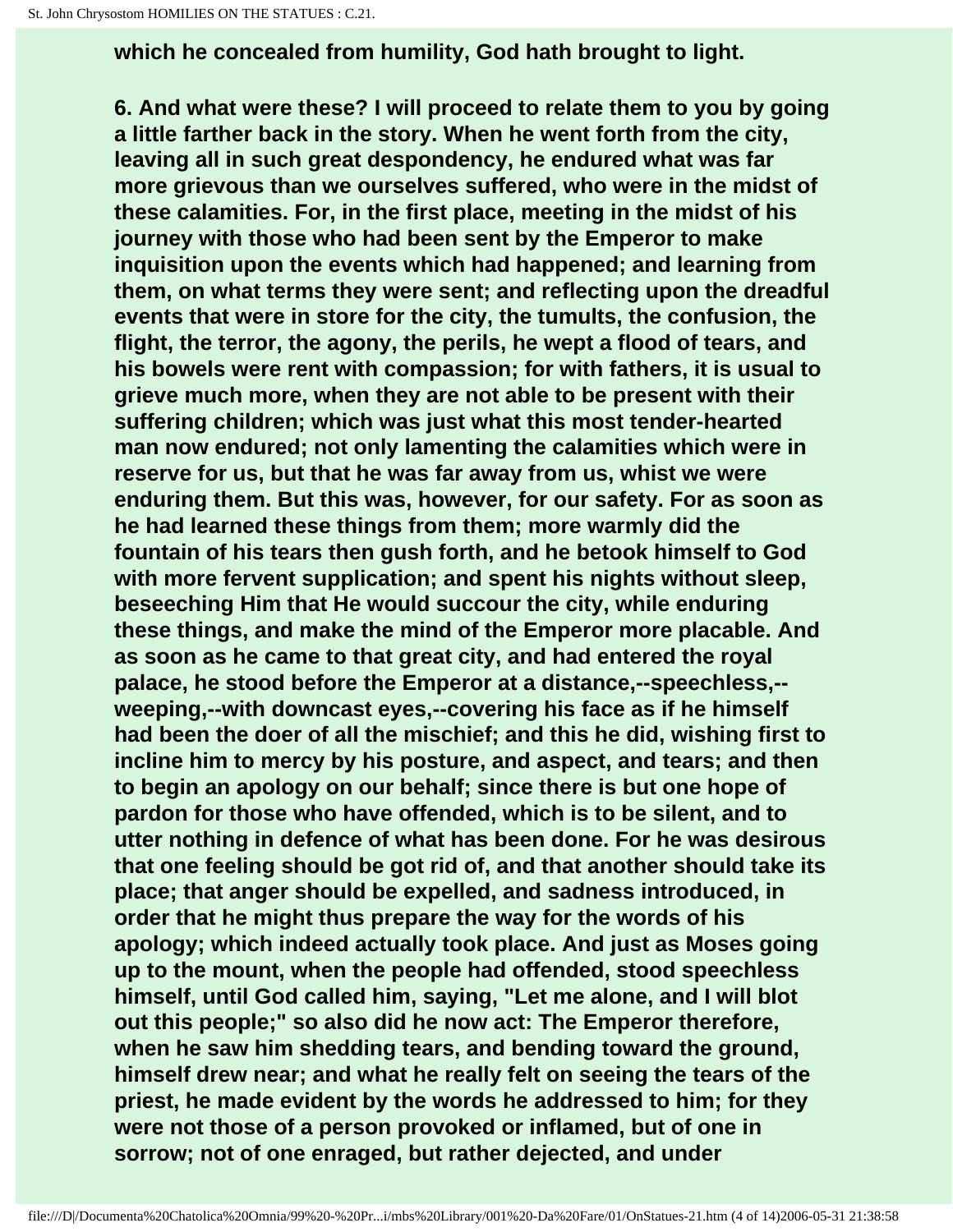### **constraint of extreme pain.**

**7. And that this is true, ye will understand when ye hear what were his words. For he did not say, "What does this mean? Hast thou come heading an embassy on behalf of impious and abominable men, such as ought not even to live; on behalf of rebels, of revolutionists, who deserve the utmost punishment?" But dismissing all words of that sort, he composed a defence of himself full of respectfulness and dignity; and he enumerated the benefits, which during the whole time of his reign he had conferred upon the city; and at each of these be said, "Was it thus I should have been treated in return for these things? What injuries had I done, that they should take such revenge? What complaint had they, great or small, that they must not insult me only, but the deceased also? Was it not sufficient to wreak their resentment against the living? Yet they thought they were doing nothing grand, unless they insulted those now in their graves. Granting that I had injured them, as they suppose; surely it would have been becoming to spare the dead, who had done them no wrong; for they could not have the same complaint against them. Did I not ever esteem this city above every thing, and account it as dearer than my native place? And was it not a matter of my continual prayers to visit this city; and did I not make this my oath to all men?"** 

**8. Upon this, the priest sobbing bitterly, and shedding warmer tears, no longer kept silence: for he saw that the defence of the Emperor was raising our crime to a still higher amount; but heaving from the bottom of his heart a deep and bitter sigh, he said, "We must confess, O Emperor, this love which you have shewn towards our country! We cannot deny it! On this account, especially, we mourn, that a city thus beloved has been bewitched by demons; and that we should have appeared ungrateful towards her benefactor, and have provoked her ardent lover. And although you were to overthrow; although you were to burn; although you were to put to death; or whatever else you might do, you would never yet have taken on us the revenge we deserve. We ourselves have, by anticipation, inflicted on ourselves what is worse than a thousand deaths! For what can be more bitter, than when we are found to have unjustly provoked our benefactor, and one who loved us so much, and the whole world knows it, and condemns us for the most monstrous ingratitude! If Barbarians had made an incursion on our city, and razed its walls, and burnt its houses, and had taken and carried us away captive, the evil had been less. And why so? but because, whilst you live, and**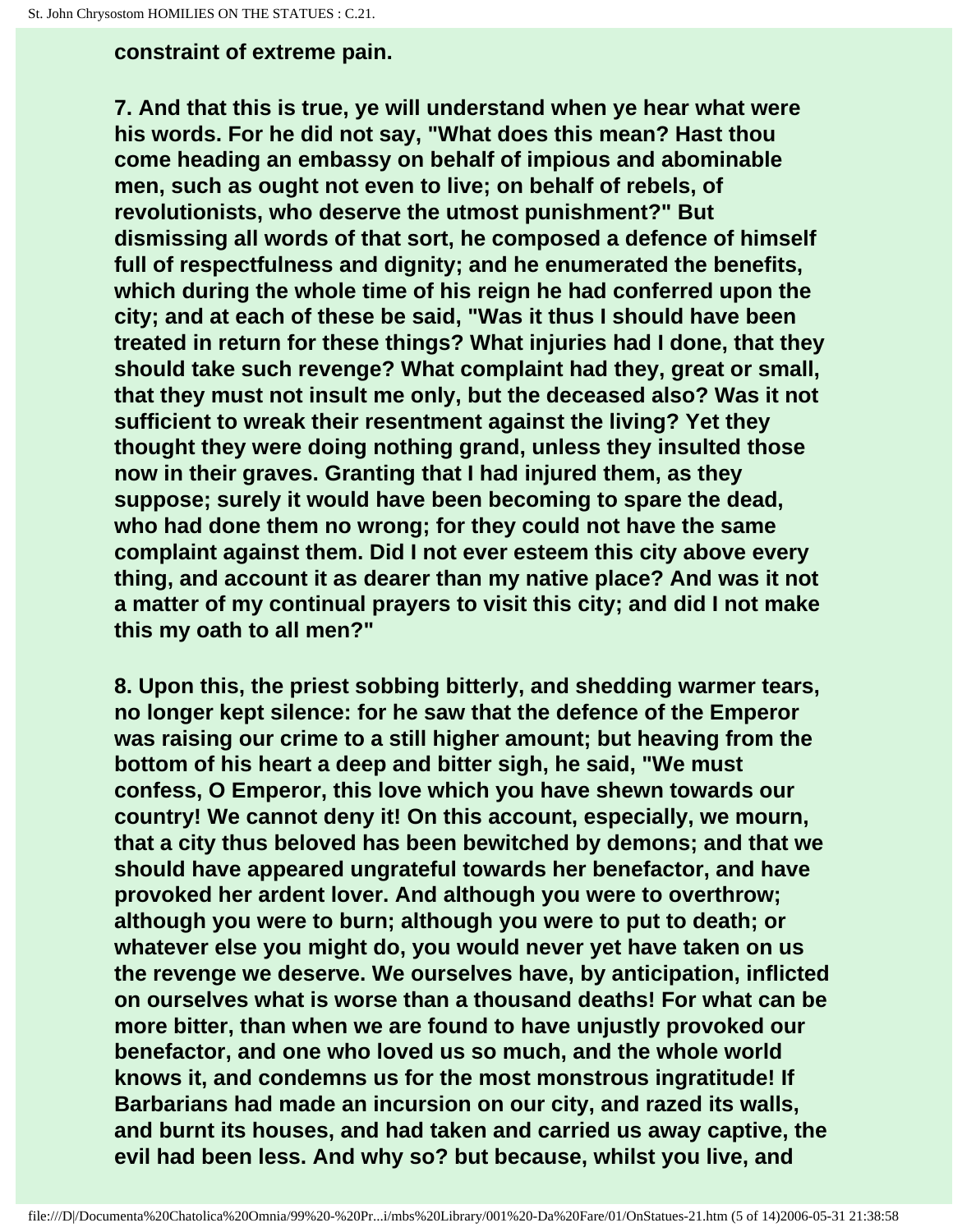**continue such a generous kindness towards us, there might be a hope that we might again be brought back to our former condition, and regain a more illustrious liberty. But now, having been deprived of your favour, and having quenched yore love, which was a greater security to us than any wall, whom have we left to fly to? Where else shall we have to look, when we have provoked so benign a lord, so indulgent a father? So that while they seem to have committed offences of the most intolerable kind, they have on the other hand suffered the most terrible evils; not daring to look any man in the face; nor being able to look upon the sun with free eyes; shame every where weighing down their eyelids, and compelling them to hide their heads! Deprived of their confidence, they are now in a more miserable condition than any captives, and undergo the umost dishonour; and whilst thinking of the magnitude of their evils, and the height of insolence to which they have rushed, they can scarce draw breath; inasmuch as they have drawn on their own heads severer reproaches from all the inhabitants of the world, than even from him who is seen to have been insulted.** 

**9. But yet, O Emperor, if you are willing, there is a remedy for the wound, and a medicine for these evils, mighty as they are! Often, indeed, has it occurred amongst private individuals, that great and insufferable offences have become a foundation for great affection. Thus also did it happen in the case of our human race. For when God made man, and placed him in Paradise, and held him in much honour; the devil could not bear this his great prosperity, and envied him, and cast him out from that dignity which had been granted. But God was so far from forsaking him, that He even opened Heaven to us instead of Paradise; and in so doing, both shewed His own lovingkindness, and punished the devil the more severely. So do thou too now! The demons have lately used all their efforts, that they may effectually rend from your favour that city which was dearest of all to you. Knowing this then, demand what penalty you will, but let us not become outcasts from your former love! Nay, though it is a strange thing, I must say, display towards us now still greater kindness than ever; and again write this city's name among the foremost in your love;--if you are indeed desirous of being revenged upon the demons who were the instigators of these crimes! For if you pull down, and overturn, and raze the city, you will be doing those very things which they have long been desiring. But if you dismiss your anger, and again avow that you love it even as you did before, you have given them a deadly blow. You have taken the most perfect revenge upon them by shewing, not only that nothing**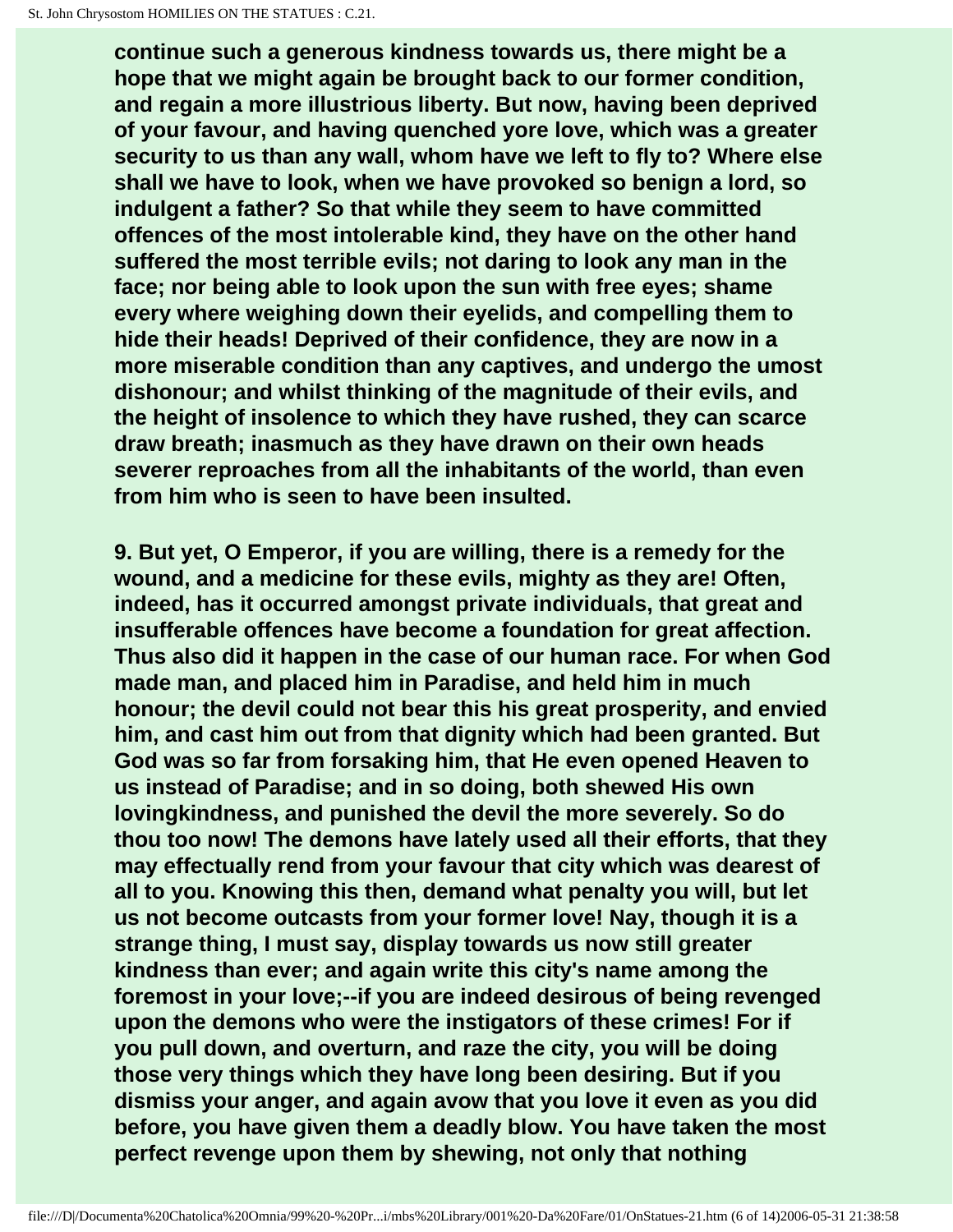**whatever has come for them of their evil designs; but that all hath proved the very opposite of what they wished. And you would be just in acting thus, and in shewing mercy to a city, which the demons envied on account of your affection; for if you had not so exceedingly loved her, they would not have envied her to such a degree! So that even if what I have asserted is extraordinary, it is nevertheless, true, that what the city hath suffered, hath been owing to thee, and thy love! What burning, what devastation, so bitter as those words, which you uttered in your own defence?** 

**10. You say now, that you have been insulted, and sustained wrongs such as no Emperor ever yet did. But if you will, O most gracious, most wise, and most religious Sovereign, this contempt will procure you a crown, more honourable and splendid than the diadem you wear! For this diadem is a display of your princely virtue, but it is also a token of the munificence of him who gave it; but the crown woven from this your humanity will be entirely your own good work, and that of your own love of wisdom; and all men will admire you less for the sake of these precious stones, than they will applaud you for your superiority over this wrath. Were your Statues thrown down? You have it in your power again to set up others yet more splendid. For if you remit the offences of those who have done you injury, and take no revenge upon them, they will erect a statue to you, not one in the forum of brass, nor of gold, nor inlaid with gems; but one arrayed in that robe which is more precious than any material, that of humanity and tender mercy! Every man will thus set you up in his own soul; and you will have as many statues, as there are men who now inhabit, or shall hereafter inhabit, the whole world! For not only we, but all those who come after us, and their successors, will hear of these things, and will admire and love you, just as if they themselves had experienced this kindness!** 

**11. And to shew that I do not speak this in a way of flattery, but that it will certainly be so, I will relate to you an ancient piece of history, that you may understand that no armies, nor warlike weapons, nor money, nor multitude of subjects, nor any other such things are wont to make sovereigns so illustrious, as wisdom of soul and gentleness. It is related of the blessed Constantine, that on one occasion, when a statue of himself had been pelted with stones, and many were instigating him to proceed against the perpetrators of the outrage; saying, that they had disfigured his whole face by battering it with stones, he stroked his face with his hand, and smiling gently, said, "I am quite unable to perceive any wound inflicted upon my**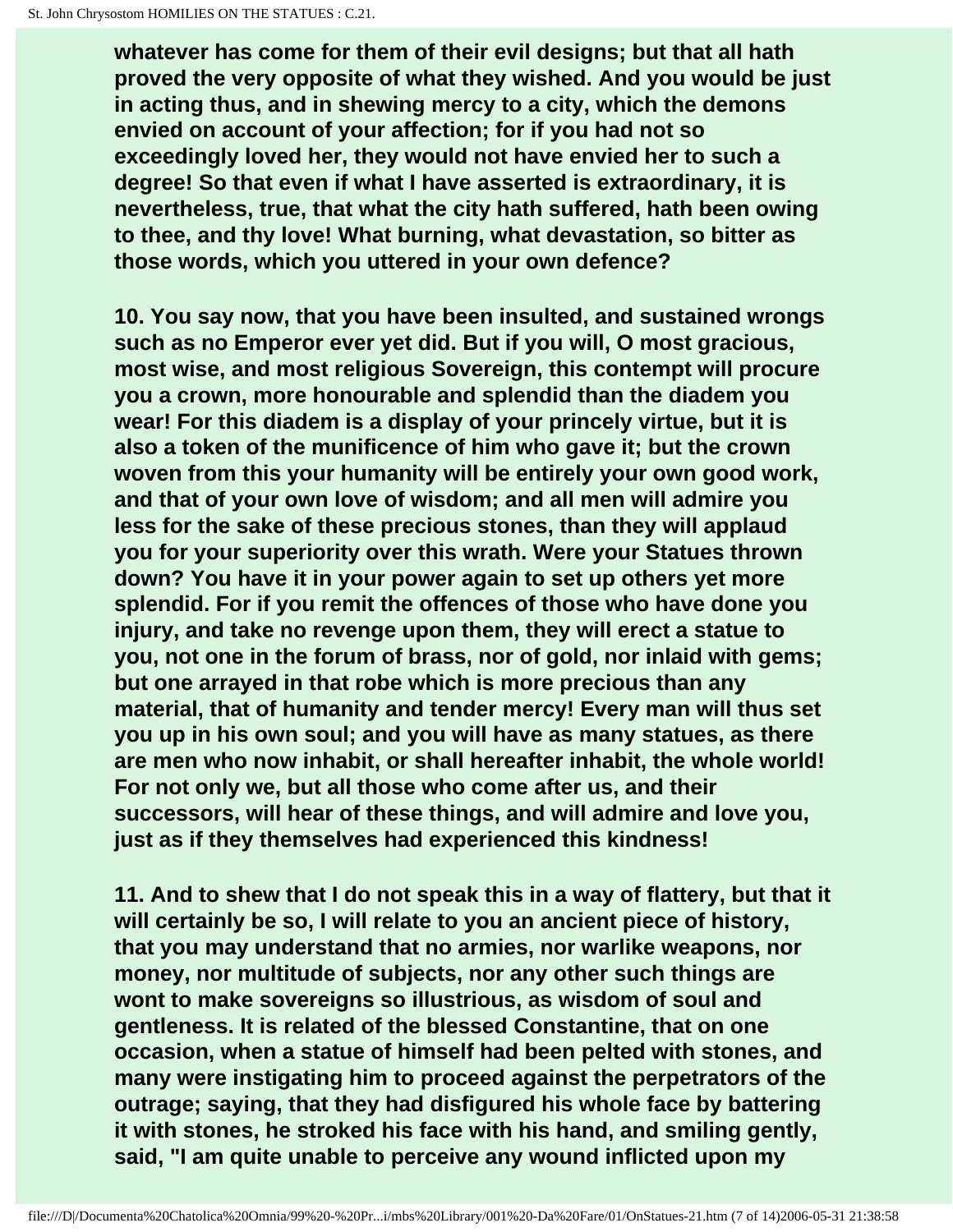**face. The head appears sound, and the face also quite sound." Thus these persons, overwhelmed with shame, desisted from their unrighteous counsel.** 

**This saying, even to the present day, all repeat; and length of time hath neither weakened nor extinguished the memory of such exalted wisdom. How much more illustrious is such an action, than any number of warlike trophies! Many and great titles did he build, and many barbarous tribes did he conquer; not one of which we now remember; but this saying is repeated over and over again, to the present day; and those who follow us, as well as those who come after them, will all hear of it. Nor indeed is this the only admirable thing; that they will hear of it; but that when men speak of it, they do so with approbation and applause; and those who hear of it, receive it with the like; and there is no one who, when he has heard it, is able to remain silent, but each at once cries out, and applauds the man who uttered it, and prays that innumerable blessings may be his lot even now deceased. But if amongst men, this saying has gained him so much honour, how many crowns will he obtain with the merciful God!** 

**12. And why need I speak of Constantine, and other men's examples, when it were fitting that I should exhort you by considerations nearer home, and drawn from your own praiseworthy actions. You remember how but lately, when this feast was near at hand, you sent an epistle to every part of the world giving orders that the inmates of the prisons should be set free, and their crimes be pardoned. And as if this were not sufficient to give proof of your generosity, you said in your letters, "O that it were possible for me to recal and to restore those who are dead, and to bring them back to their former state of life!" Remember now these words. Behold the season of recalling and restoring the deceased, and bringing them back to former life! For these are indeed already dead, even before the sentence hath been pronounced; and the city hath now taken up its tabernacle at the very gates of Hades! Therefore raise it up again, which you can do without money, without expense, without loss of time or labour! It is sufficient merely for you to open your lips, and you will restore to life the city which at present lieth in darkness. Grant now, that henceforth it may bear an appellation derived from your philanthropy; for it will not be so much indebted to the kindness of him who first founded it, as it will be to your sentence. And this is exceedingly reasonable; for he but gave it its beginning, and departed; but you, when it had grown up and become great; and**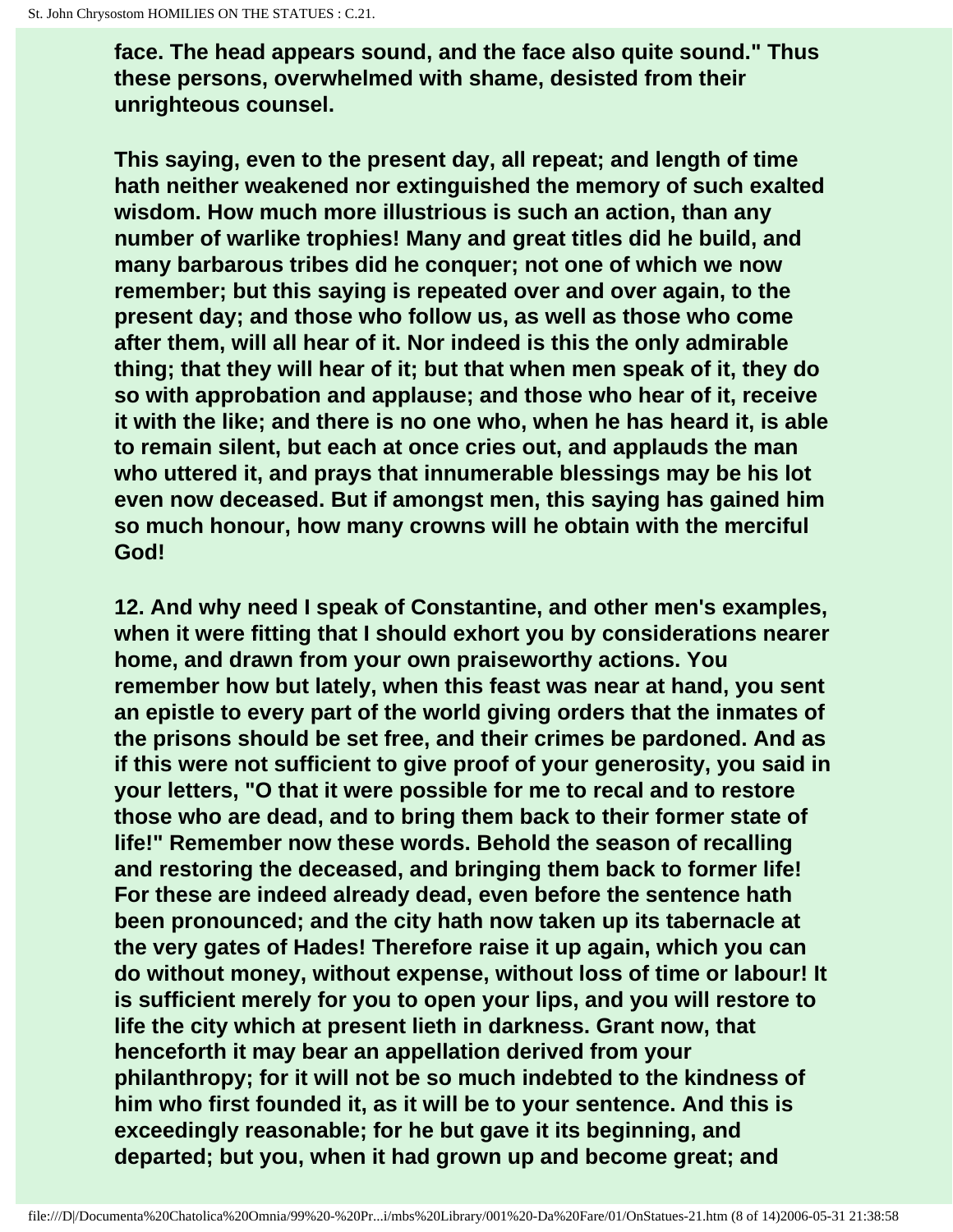**when it was fallen, alter all that great prosperity; will have been its restorer. There would have been nothing so wonderful in your having delivered it from danger, when enemies had captured, and barbarians overrun it, as in your now sparing it. That, many of the Emperors have frequently done; but should you alone accomplish this, you will be first in doing it, and that beyond all expectation. And the former of these good deeds, the protection of your subjects, is not at all wonderful or extraordinary; but is one of those events which are of continual occurrence; but the latter, the dismissal of wrath after the endurance of such provocations, is something which surpasses human nature.** 

**13. Reflect, that the matter now for your consideration is not respecting this city only, but is one that concerns your own glory; or rather, one that affects the cause of Christianity in general. Even now the Gentiles, and Jews, and the whole empire as well as the barbarians, (for these last have also heard of these events,) are eagerly looking to you, and waiting to see what sentence you will pronounce with regard to these transactions. And should you decree a humane and merciful one; all will applaud the decision, and glorify God, and say one to another, "Heavens! how great is the power of Christianity, that it restrains and bridles a man who has no equal upon earth; a sovereign, powerful enough to destroy and devastate all things; and teaches him to practice such philosophy as one in a private station had not been likely to display! Great indeed must be the God of the Christians, who makes angels out of men, and renders them superior to all the constraining force of our nature!"** 

**14. Nor ought you, assuredly, to entertain that idle fear; nor to bear with those who say that other cites will become worse, and grow more contemptuous of authority, if this city goes unpunished. For if you were unable to take vengeance; and they, after doing these things, had forcibly defied you; and the power on each side was equally matched; then reasonably enough might such suspicions be entertained. But if, terrified and half dead with fear, they run to cast themselves at your feet, through me; and expect daily nothing else but the pit of slaughter, and are engaged in common supplications; looking up to heaven and calling upon God to come to their aid, and to favour this our embassy; and have each given charge about his private affairs, as if they were at their last gasp; how can such a fear be otherwise than superfluous? If they had been ordered to be put to death, they would not have suffered as much as they do now, living as they have done so many days in fear and trembling; and when the**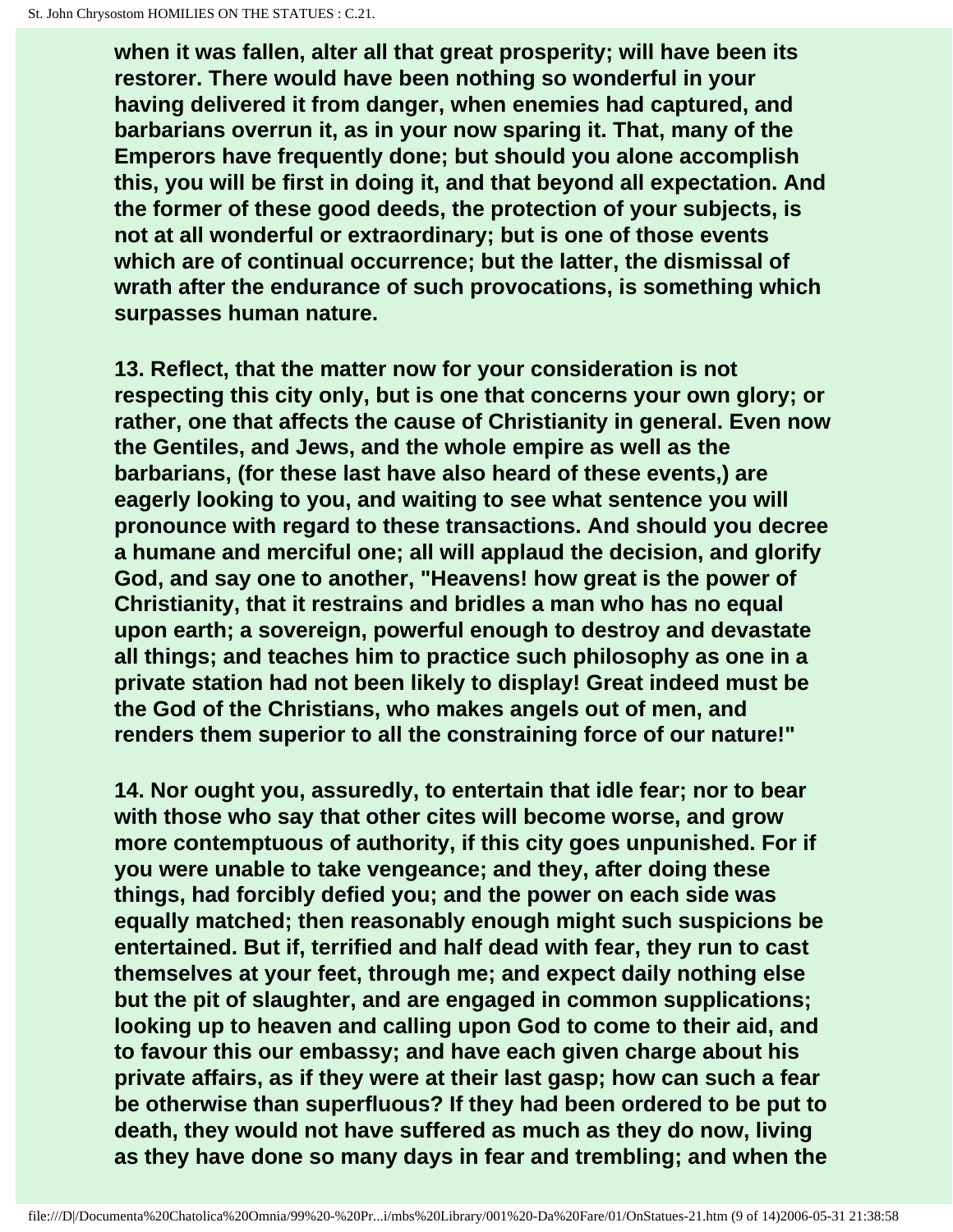**evening approaches, not expecting to behold the morning; nor when the day arrives, hop ing to reach the evening! Many too have fallen in with wild beasts, while pursuing their way through desert places, and removing to untrodden spots; and not men only, but also little children and women; free born, and of good condition; hiding themselves many days and nights in caves, and ravines, and holes of the desert! A new mode of captivity hath indeed befallen the city. Whilst the buildings and walls are standing, they suffer heavier calamities than when cities have been set on fire! Whilst no barbarian foe is present, whilst no enemy appears, they are more wretchedly situated than if actually taken; and the rustling only of a leaf scares them all every day! And these are matters which are universally known; so that if all men had seen the city razed to the ground, they would not have been taught such a lesson of sobriety, as by hearing of the calamities which have now befallen it. Suppose not, therefore, that other cities will be made worse in future! Not even if you had overturned other cities, would you have so effectually corrected them, as now, by this suspense concerning their fate, having chastised them more severely than by any punishment!** 

**15. Do not, then, carry this calamity any father; but allow them henceforth to take breath again. For to punish the guilty, and to exact the penalty for these deeds, were easy and open to any one; but to spare those who have insulted you, and to pardon those who have committed offences undeserving of pardon, is an act of which only some one or two are capable; and especially so, where the person treated with indignity is the Emperor. It is an easy matter to place the city under the subjection of fear; but to dispose all to be loving subjects; and to persuade them to hold themselves well affected towards your government; and to offer not only their common, but individual prayers for your empire; is a work of difficulty. A monarch might expend his treasures, or put innumerable troops in motion, or do what else he pleased, but still he would not be able to draw the affections of so many men towards himself as may now very easily be done. For they who have been kindly dealt with, and those who hear of it too, will be well affected towards you, even as the recipients of the benefit. How much money, how many labours would you not have expended to win over to yourself the whole world in a short space of time; and to be able to persuade all those men who are now in existence, as well as all future generations, to invoke upon your head the same blessings which they pray for on behalf of their own children! And if you will receive**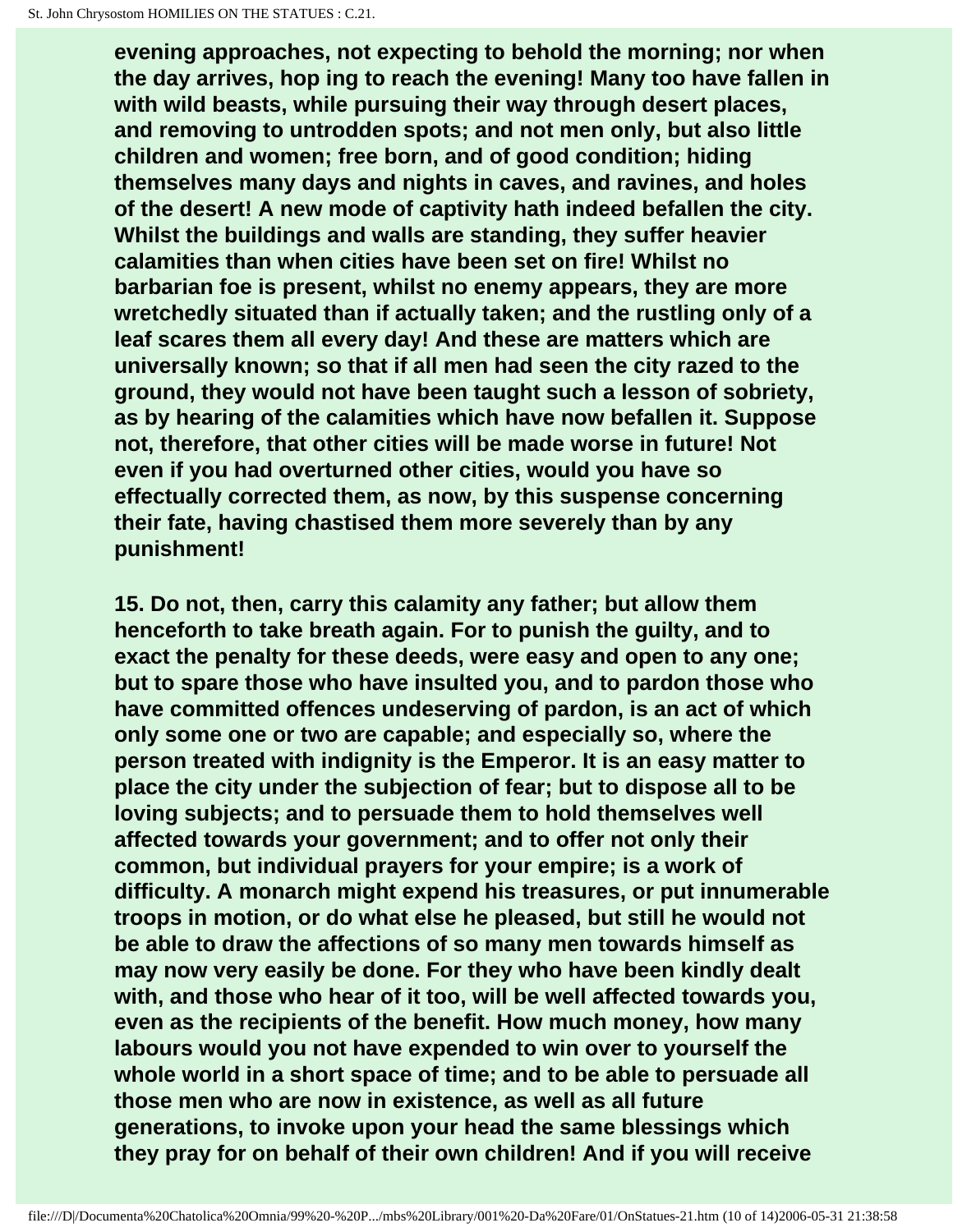**such a reward from men, how much greater will you have from God! And this, not merely from the events which are now taking place, but from those good deeds which shall be performed by others in time to come. For if ever it should be that an event similar to what has now occurred should take place, (which God forbid!) and any of those who have been treated with indignity, should then be consulting about prosecuting measures against the rioters; your gentleness and moral wisdom will serve them instead of all other teaching and admonition; and they will blush and be ashamed, having such an example of wisdom, to appear inferior. So that in this way you will be an instructor to all posterity; and you will obtain the palm amongst them, even although they should attain to the highest point of moral wisdom! For it is not the same thing for a person to set the first example of such meekness him-sell and by looking at others, to imitate the good actions they have performed. On this account, whatever philanthropy, or meekness, those who come after you may display, you will enjoy the reward along with them; for he who provides the root, must be considered the source of the fruits. For this reason, no one can possibly now share with you the reward that will follow your generosity, since the good deed hath been entirely your own. But you will share the reward of all those who shall come after, if any such persons should make their appearance; and it will be in your power to have an equal share in the merit of the good work along with them, and to carry off a portion as great as teachers have with scholars. And supposing that no such person should come into being, the tribute of commendation and applause will be accumulating to you throughout every age.** 

**16. For consider, what it is for all posterity to hear it reported, that when so great a city had become obnoxious to punishment and vengeance, that when all were terrified, when its generals, its magistrates and judges, were all in horror and alarm, and did not dare to utter a word on behalf of the wretched people; a single old man, invested with the priesthood of God, came and moved the heart of the Monarch by his mere aspect and intercourse; and that the favour which he bestowed upon no other of his subjects, he granted to this one old man, being actuated by a reverence for God's laws! For in this very thing, O Emperor, that I have been sent hither on this embassy, the city hath done you no small honour; for they have thus pronounced the best and the most honourable judgment on you, which is, that you respect the priests of God, however insignificant they may be, more than any office placed under your authority!**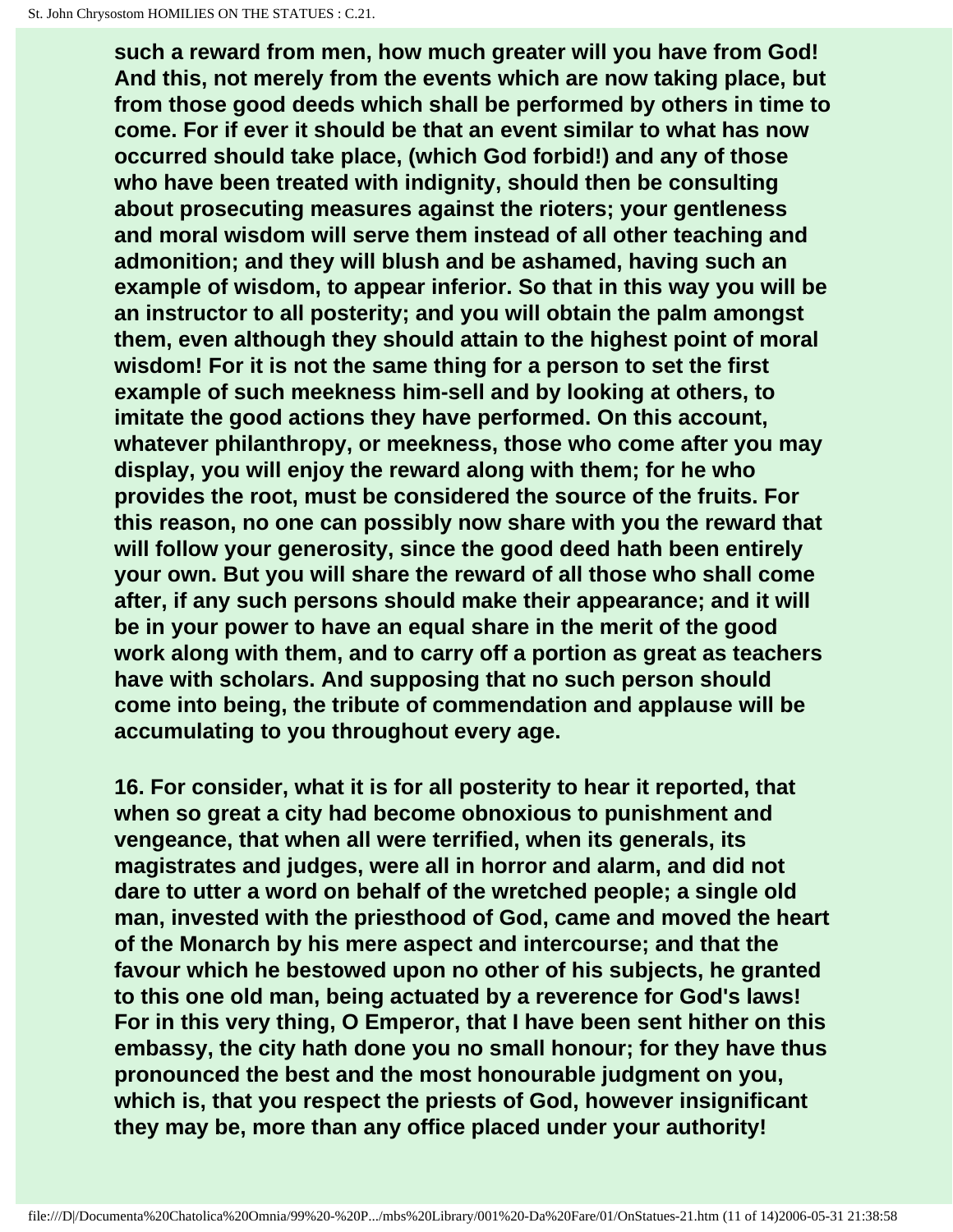**17. But at the present time I have come not from these only, but rather from One who is the common Lord of angels and men, to address these words to your most merciful and most gentle soul, "if ye forgive men their debts, your heavenly Father will forgive you your trespasses." Remember then that Day when we shall all give an account of our actions! Consider that if you have sinned in any respect, you will be able to wipe away all offences by this sentence and by this determination, and that without difficulty and without toil. Some when they go on an embassy, bring gold, and silver, and other gifts of that kind. But I am come into your royal presence with the sacred laws; and instead of all other gifts, I present these; and I exhort you to imitate your Lord, who whilst He is daily insulted by us, unceasingly ministers His blessings to all! And do not confound our hopes, nor defeat our promises. For I wish you withal to understand, that if it be your resolution to be reconciled, and to restore your former kindness to the city, and to remit this just displeasure, I shall go back with great confidence. But if you determine to cast off the city, I shall not only never return to it, nor see its soil again, but I shall in future utterly disown it, and enrol myself a member of some other city; for God forbid that I should ever belong to that country, which you, the most mild and merciful of all men, refuse to admit to peace and reconciliation!** 

**18. Having said this, and much more to the same effect, he so overcame the Emperor, that the same thing occurred which once happened to Joseph. For just as he, when he beheld his brethren, longed to shed tears, but restrained his feeling, in order that he might not spoil the part which he was playing; even so did the Emperor mentally weep, but did not let it be seen, for the sake of those who were present. He was not, however, able to conceal the feeling at the close of the conference; but betrayed himself, though against his will. For after this speech was finished, no further words were necessary, but he gave utterance to one only sentiment, which did him much more honour than the diadem. And what was that? "How, said he, " can it be any thing wonderful or great, that we should remit our anger against those who have treated us with indignity; we, who ourselves are but men; when the Lord of the universe, having come as He did on earth, and having been made a servant for us, and crucified by those who had experienced His kindness, besought the Father on behalf of His crucifiers, saying, "Forgive them, for they know not what they do? " What marvel, then, if we also should forgive our fellow-servants! And that these words were not a pretence was proved by all that followed. And not the**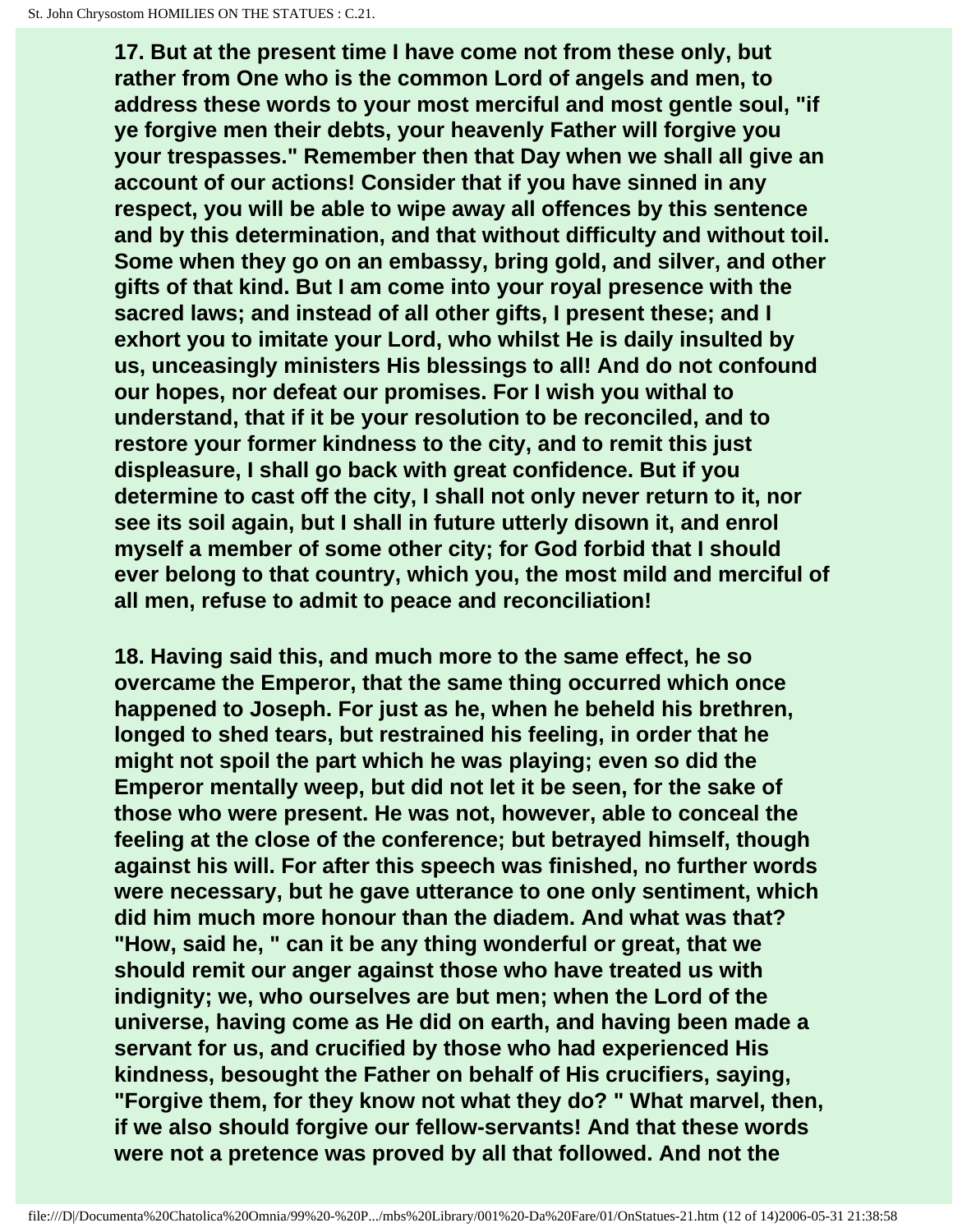**least, that particular circumstance which I am now about to mention; for this our priest, when he would have remained there, and celebrated the feast together with himself, he urged, though contrary to what he would have wished,--to use all speed, and diligence, to present himself to his fellow-citizens. "I know," said he, "that their souls are still agitated; and that there are many relics of the calamity left. Go, give them consolation! If they see the helmsman, they will no longer remember the storm that has passed away; but all recollection of these sorrowful events will be effaced!" And when the Priest was urgent, entreating him to send his own son, he, wishing to give the most satisfactory proof of his having entirely blotted out from his soul every wrathful feeling, answered; "Pray that these hindrances may be taken out of the way; that these wars may be put an end to; and then I will certainly come myself."** 

**19. What could be gentler than such a soul? Let the Gentiles henceforward be ashamed; or rather, instead of being ashamed, let them be instructed; and leaving their native error, let them come back to the strength of Christianity, having learned what our philosophy is, from the example of the Emperor and of the Priest! For our most pious Emperor stayed not at this point; but when the Bishop had left the city, and come over the sea, he dispatched thither also certain persons, being most solicitous and painstaking to prevent any waste of time lest the city should be thus deprived of half its pleasure, whilst the bishop was celebrating the feast beyond its walls. Where is the gracious father that would have so busied himself on behalf of those who had insulted him? But I must mention another circum stance that redounds to the praise of the just man. For when he had accomplished this, he did not make it his endeavour, as any one else might have done, who was fond of glory, to deliver those letters himself, which were to set us free from the state of dejection in which we were; but since he was journeying at too slow a rate for this, he thought proper to send forward another person in his stead; one among those who were skilled in horsemanship, to be the bearer of the good news to the city; lest its sadness should be prolonged by the tardiness of his arrive. For the only thing he earnestly coveted was this; not that he might come himself, bringing these favourable tidings, so full of all that is delightful, but that our country might as soon as possible breathe freely again.** 

**20. What therefore ye then did, in decking the forum with garlands; lighting lamps, spreading couches of green leaves before the shops,**